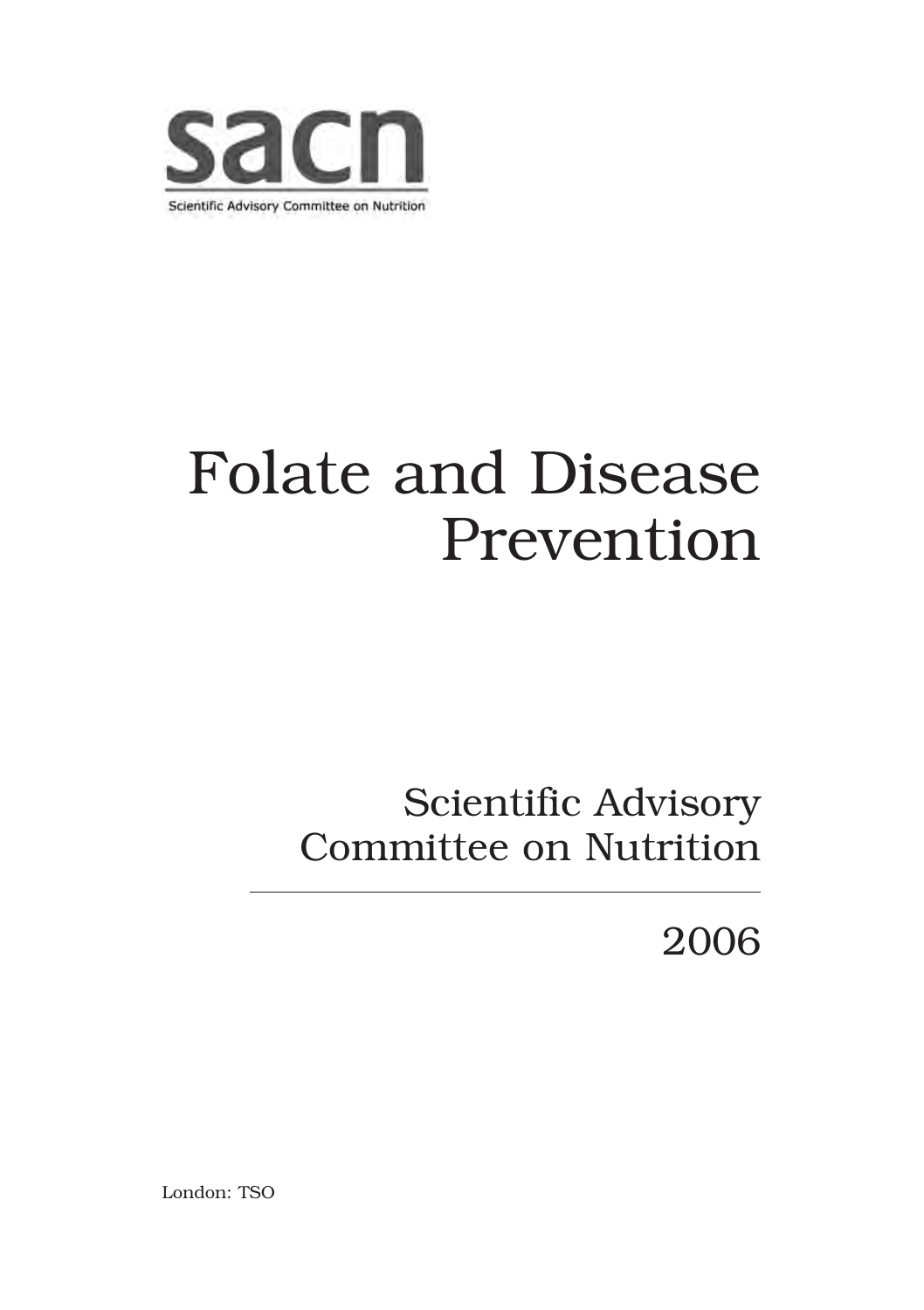© Crown copyright 2006 Published for the Food Standards Agency and the Department of Health under licence from the Controller of Her Majesty's Stationery Office. Application for reproduction should be made in writing to The Copyright Unit, Her Majesty's Stationery Office, St Clements House, 2-16 Colegate, Norwich NR3 1BQ

ISBN 978 0 11 243111 4 ISBN 978 0 11 243111 9

Printed in the United Kingdom by The Stationery Office N5475090 C5 12/06



Published by TSO (The Stationery Office) and available from:

**Online www.tsoshop.co.uk**

### **Mail, Telephone, Fax & E-mail**

TSO PO Box 29, Norwich, NR3 1GN Telephone orders/General enquiries: 0870 600 5522 Fax orders: 0870 600 5533 E-mail: customer.services@tso.co.uk Textphone 0870 240 3701

#### **TSO Shops**

123 Kingsway, London,WC2B 6PQ 020 7242 6393 Fax 020 7242 6394 16 Arthur Street, Belfast BT1 4GD 028 9023 8451 Fax 028 9023 5401 71 Lothian Road, Edinburgh EH3 9AZ 0870 606 5566 Fax 0870 606 5588

#### **TSO @ Blackwell and other Accredited Agents**

Further copies can be obtained from the SACN website at www.sacn.gov.uk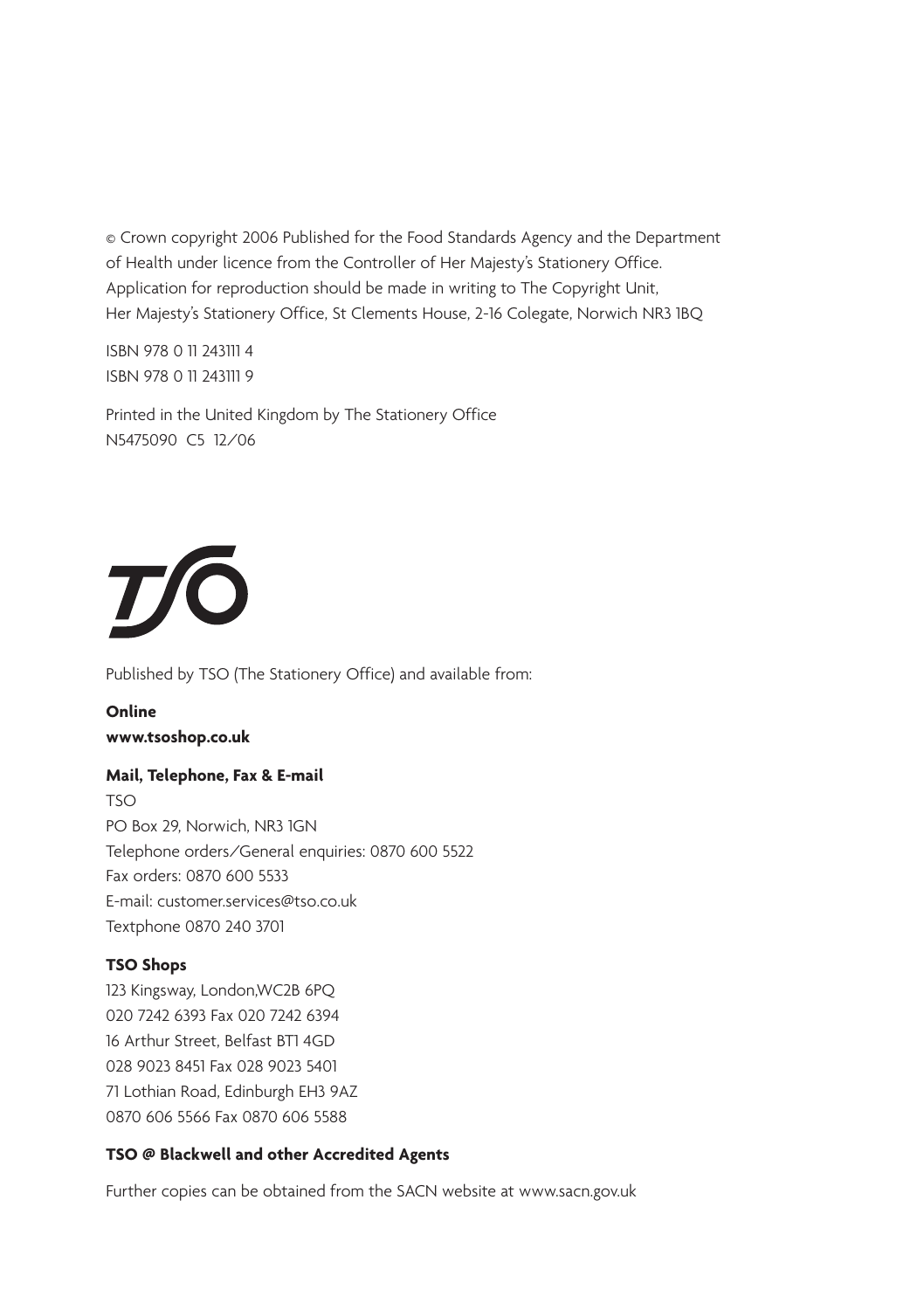## Preface

The purpose of this report is to update the report by the Committee on Medical Aspects of Food Policy (COMA) 'Folic acid and the prevention of disease (2000). The COMA report reviewed the available evidence linking folate with human health, particularly the need for adequate intakes of folate at the time of conception to reduce the risk of a pregnancy affected by a neural tube defect (NTD). The report concluded that fortification of flour with folic acid would reduce the number of NTD-affected pregnancies. COMA did not find sufficient evidence of other health benefits of folate, e.g. reducing the incidence of cardiovascular disease, to justify fortification for that purpose. After considering this advice and listening to the views of stakeholders, the Food Standards Agency Board recommended to Health Ministers in 2002, that mandatory fortification should not be introduced at that time. This was due to concerns about the impact on older adults with vitamin B12 deficiency who might have diagnosis and treatment delayed, and also because of concerns about limiting consumer choice.

A significant quantity of evidence has emerged on the health effects of folate since COMA reported in 2000. The evidence can broadly be divided into two types: scientific research studies on the potential benefits of folic acid; and impact assessments on the effect of mandatory fortification polices. The availability of this data led to the decision by the Scientific Advisory Committee on Nutrition (SACN) in 2003, to assess the evidence that had arisen since the COMA report. This decision coincided with a request from the Minister for Health in 2004, to consider the wider implications of folic acid fortification.

SACN's draft report on folate and disease prevention was made available for comment in November 2005 and I would like to thank all those who responded. All the comments from stakeholders were carefully considered by the Committee before finalisation of the report. SACN's risk assessment is now available for consideration by the Food Standards Agency in providing advice to the Health Ministers regarding the implications of fortifying flour with folic acid.

In order to draw its conclusions and make recommendations, SACN had to consider a large body of evidence of variable type and clarity. Clear, strong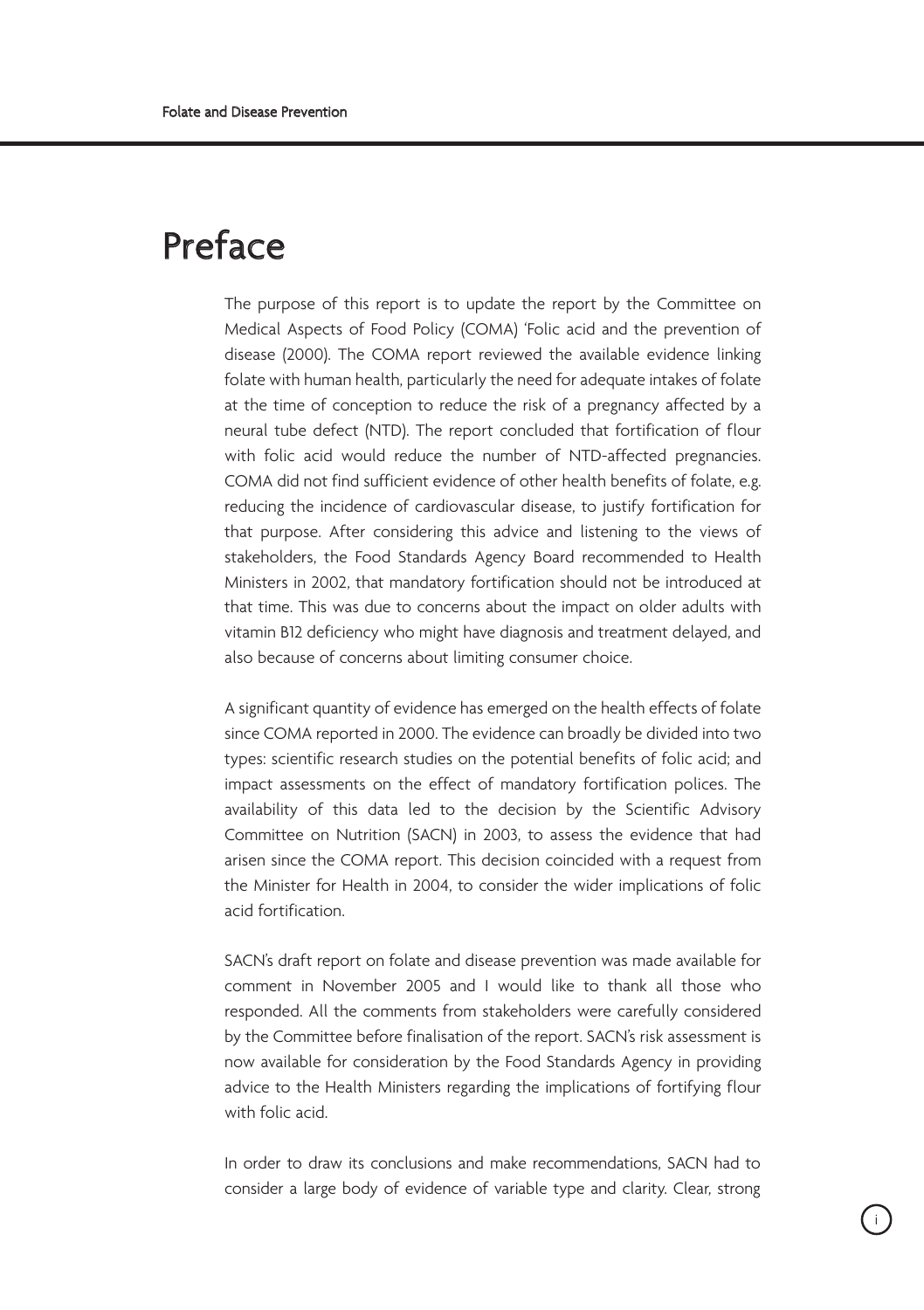evidence from randomised controlled trials (RCTs), has shown large benefits of folic acid supplementation in reducing the risk of pregnancies affected by NTDs. This evidence is supported by the results of mandatory fortification polices in the USA, Canada and Chile where substantial reductions in the incidence of NTD-affected pregnancies have been observed.

Against this strong evidence of known benefit, SACN had to weigh the evidence of potential harm of folic acid fortification, particularly in relation to the possibility of delaying diagnosis of vitamin B12 deficiency and increasing the progression of pre-existing polyps to bowel cancer. Data to support these associations are much less clear than those on folate and NTDs. For example, the evidence relating to the masking of B12 deficiency by folic acid is limited to often poorly described case reports, while the evidence on cancer risk indicates a potential dual effect of the nutrient, depending on age, possibly genotype, and intake of other nutrients.

SACN also assessed current folate intakes of the UK population using the National Diet and Nutrition Survey data set. This has shown wide variation in folate intakes. Some people, particularly women of reproductive age and the elderly, have low intakes while others have intakes close to or exceeding the upper level of folic acid intake considered to be safe (1mg/day for adults). These high intakes are associated with consumption of foods, such as fat spreads and breakfast cereals, which are fortified with folic acid on a voluntary basis and/or folic acid containing supplements. The Committee also explored the potential impact of fortifying flour with folic acid at different levels on population intakes of folate and on reducing NTD risk.

Following a detailed assessment of the evidence, SACN is recommending mandatory fortification of flour with folic acid as the most effective way to increase folate intakes of women most at risk of NTD-affected pregnancies, provided voluntary fortification is controlled and advice is given about supplement use. Such a policy would also be of net benefit to the UK population as it would lead to a redistribution of folic acid intakes, improving the folate intake of low consumers while reducing the intakes of high consumers.

Because of the uncertainties relating to potential harmful effects of folic acid, SACN agreed that the recommendation for mandatory fortification should include the proviso that population average folic acid intakes, and numbers of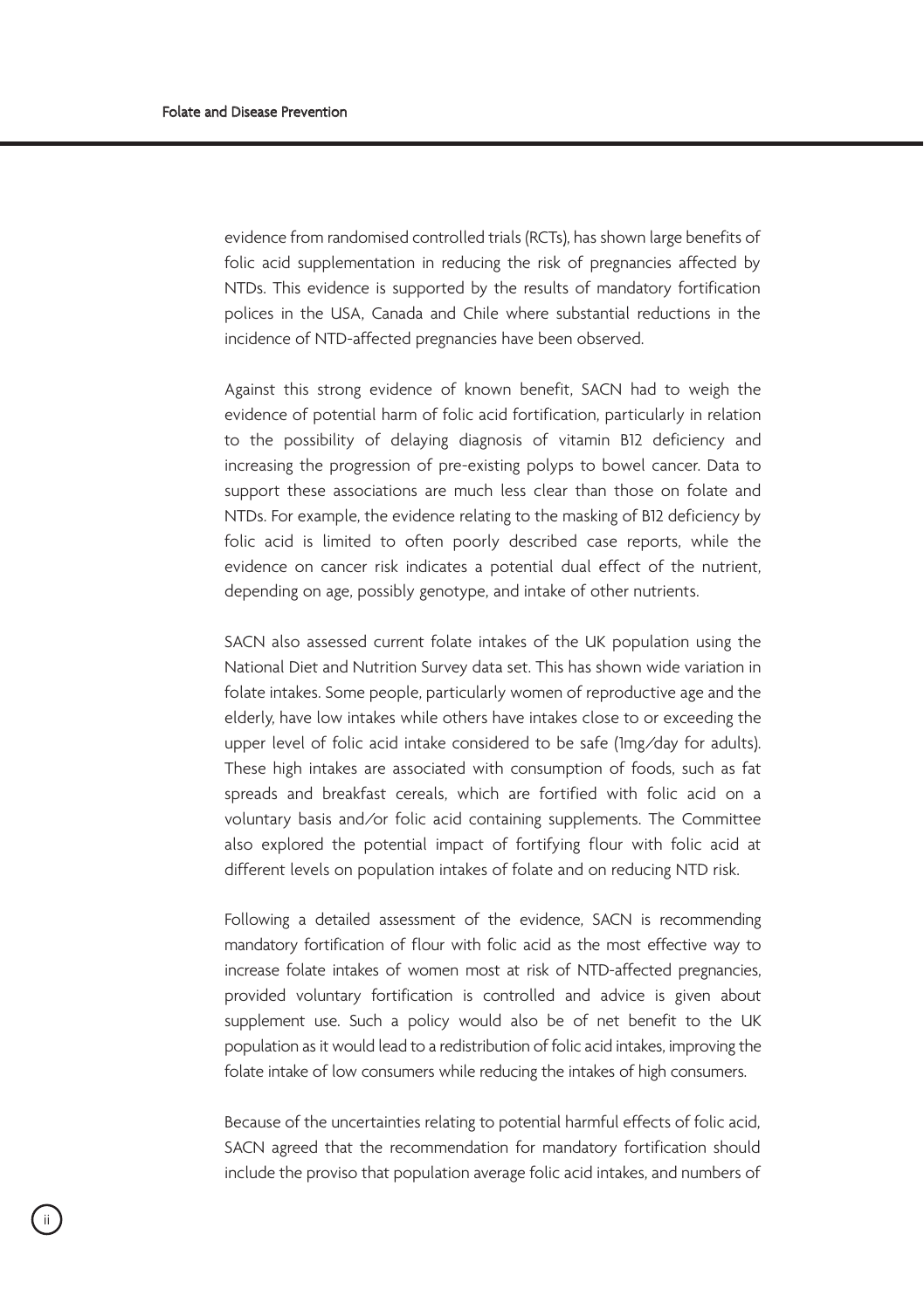people consuming more than the upper levels considered to be safe, should not increase substantially if mandatory fortification is introduced.

SACN is also recommending that women should continue to follow current advice to take folic acid supplements prior to and 12 weeks after conception to minimise the risk of NTDs. It is clear however that this advice alone is unlikely to be successful at reducing NTD rates in the UK. In this country about half of all pregnancies are unplanned, so by the time the pregnancy is recognised the developmental window for the neural-tube, when folate requirements are high, has passed. No other countries that have implemented policies which rely only on advice to take folic acid supplements have been effective at reducing NTD rates.

SACN also considered other beneficial effects that have been proposed for folic acid, such as reduced risk of cardiovascular disease. The Committee concluded that there is currently insufficient evidence to support mandatory fortification of flour with folic acid on these grounds.

Since the report was finalised, two major manufacturers of fat spreads have announced a significant reduction in the level of folic acid fortification. Although it has not been possible to publish an assessment of how this will affect high consumers of folic acid, there are indications that these actions will reduce the number of people exceeding intakes considered to be safe. However, this reduction is unlikely to affect folate levels of women most at risk of NTD-affected pregnancies.

I should like to thank members of SACN, especially Professor Sheila Bingham and the other members of the SACN Folate Subgroup. I would also like to thank Dr Chris Bates (MRC Human Nutrition Research, Cambridge), Dr Christine Pfeiffer (Centre for Disease Control and Prevention [CDC], Atlanta, USA) and Professor Elaine Gunter (Advisor to NHANES Laboratory, CDC) for their very helpful comments regarding measurements of folate status.

#### Professor Alan Jackson

Chair of the Scientific Advisory Committee on Nutrition December 2006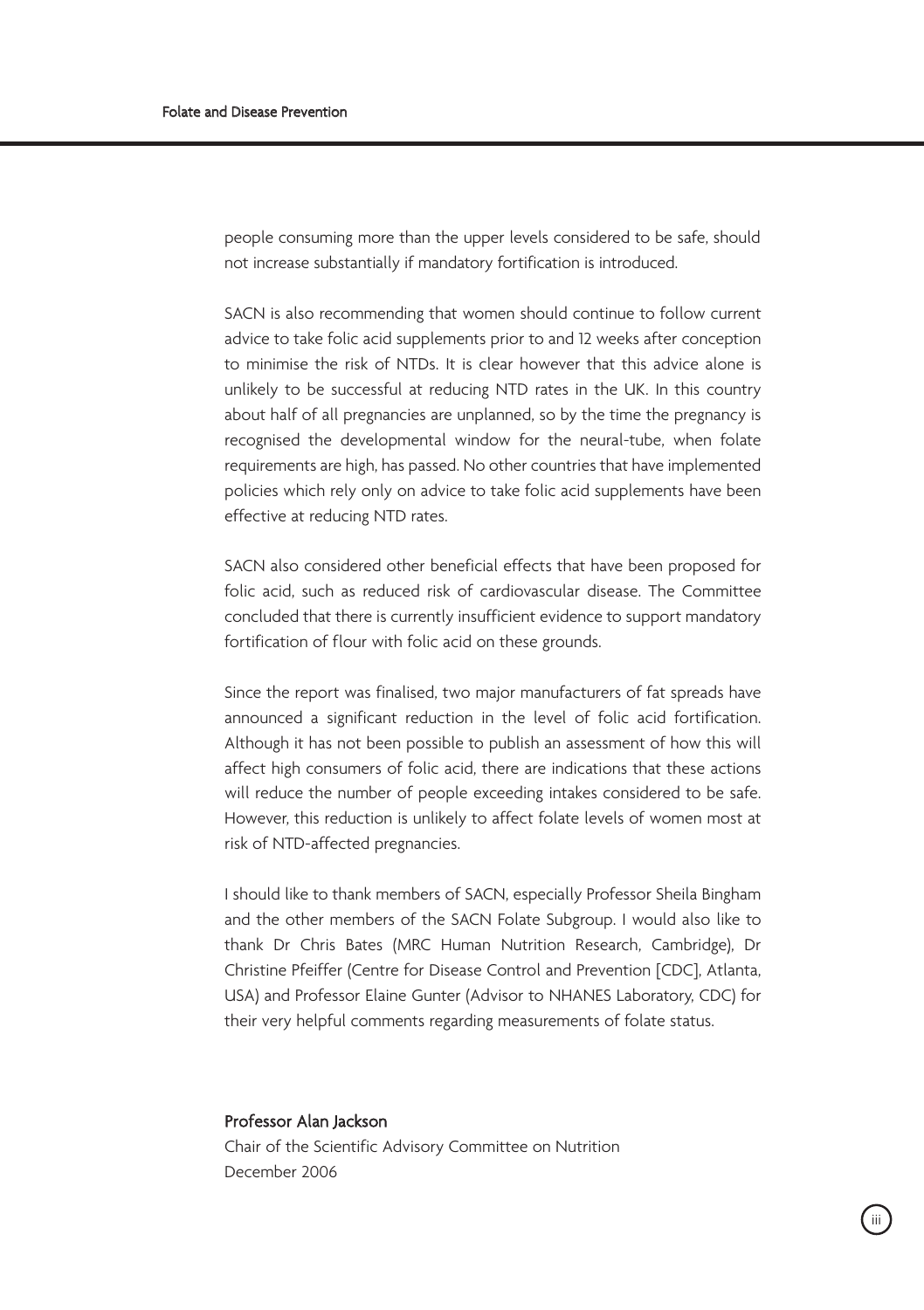## **Contents**

|   |                                                                                    | Page           |
|---|------------------------------------------------------------------------------------|----------------|
|   | Preface                                                                            | Ť.             |
|   | <b>Membership of Scientifc Advisory Committee</b><br>on Nutrition: Folate Subgroup | vii            |
|   | Membership of the Scientific Advisory Committee on<br><b>Nutrition</b>             | viii           |
| 1 | <b>Summary</b>                                                                     | 1              |
|   | Background                                                                         | 1              |
|   | Methodology                                                                        | 1              |
|   | Dietary intakes and status of folate, vitamins B2,<br>B6 and B12 in the UK         | 1              |
|   | Folate                                                                             | $\overline{2}$ |
|   | Possible adverse effects of mandatory fortification of<br>flour with folic acid    | 3              |
|   | Folate. B vitamins and chronic disease                                             | $\overline{4}$ |
|   | The potential impact of mandatory fortification of<br>flour with folic acid        | 6              |
|   | Conclusions                                                                        | 7              |
|   | Recommendations                                                                    | 9              |
| 2 | <b>Introduction</b>                                                                | 11             |
|   | Terms of reference                                                                 | 11             |
|   | Background                                                                         | 11             |
|   | Methodology                                                                        | 13             |
| 3 | Folate                                                                             | 14             |
|   | Function                                                                           | 14             |
|   | Metabolism of folate and folic acid                                                | 15             |
|   | Dietary sources of folate and folic acid                                           | 15             |
|   | Other B vitamins involved in folate metabolism                                     | 16             |
|   | Current recommendations on folate intake                                           | 17             |
|   | Recommended upper intake levels for folic acid in the USA,<br>Europe and the UK    | 18             |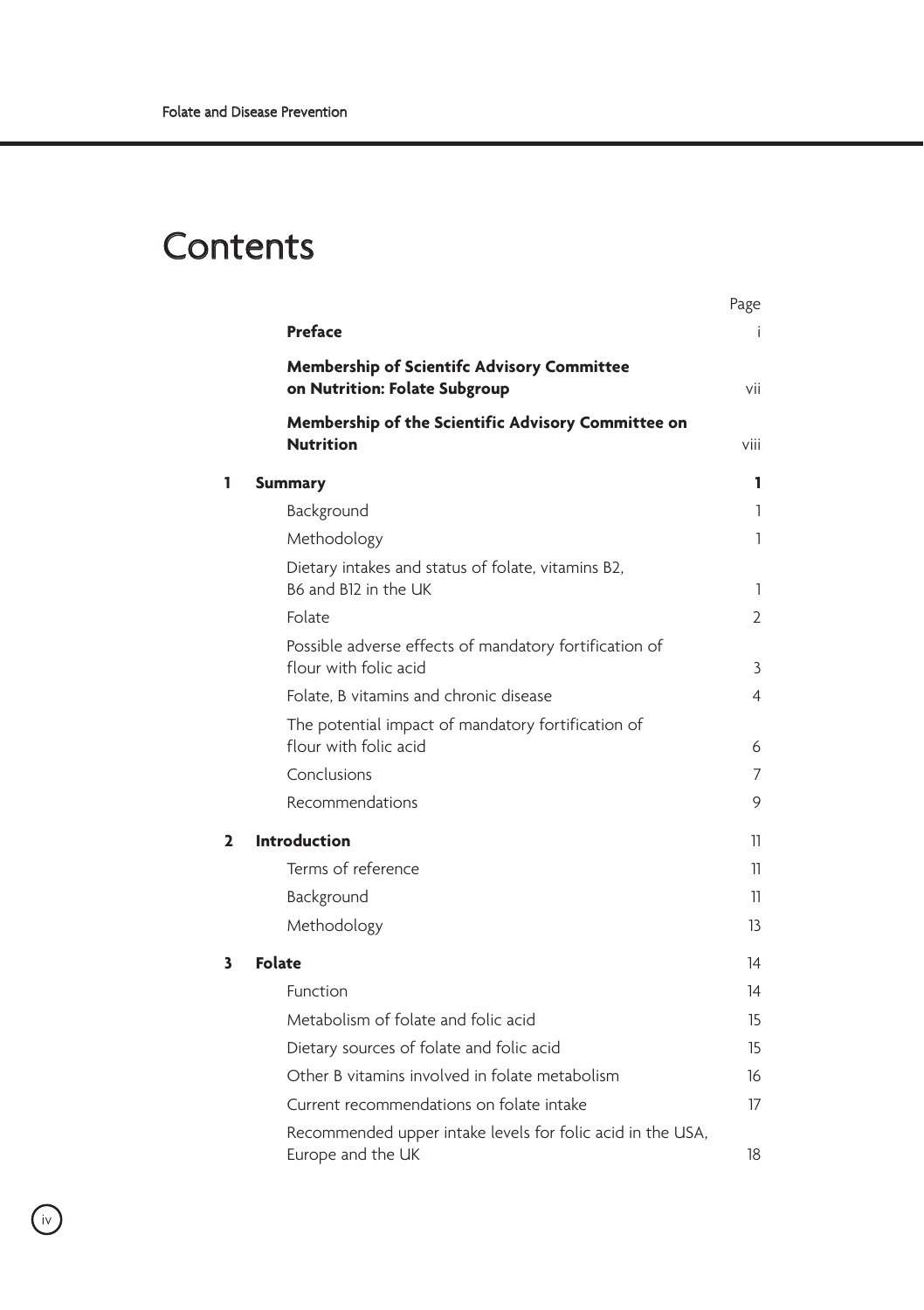| 4 | Dietary intakes and status of folate, vitamin B2,                                                                     |     |
|---|-----------------------------------------------------------------------------------------------------------------------|-----|
|   | vitamin B6 and vitamin B12 in the UK                                                                                  | 20  |
|   | Folate intake and status                                                                                              | 20  |
|   | Vitamin B2 (riboflavin) intake and status                                                                             | 24  |
|   | Vitamin B6 intake and status                                                                                          | 26  |
|   | Vitamin B12 (cobalamin) intake and status                                                                             | 28  |
| 5 | <b>Folate and neural tube defects</b>                                                                                 | 30  |
|   | Genetic aspects of NTD risk                                                                                           | 30  |
|   | The use of folic acid supplements in pregnancy in the UK                                                              | 31  |
|   | NTD-affected pregnancies in the UK                                                                                    | 33  |
|   | Folic acid fortification strategies and the incidence                                                                 |     |
|   | of NTD in other countries                                                                                             | 39  |
|   | Overage of folic acid in fortified foods                                                                              | 41  |
| 6 | Possible adverse effects of mandatory fortification                                                                   |     |
|   | of flour with folic acid                                                                                              | 43  |
|   | Risks to older people                                                                                                 | 43  |
|   | Other possible adverse effects of folic acid                                                                          | 57  |
|   | Unmetabolised folic acid in the systemic circulation                                                                  | 61  |
| 7 | Folate, B vitamins, and chronic disease                                                                               | 64  |
|   | Folate and cardiovascular disease                                                                                     | 64  |
|   | Folate and cancer                                                                                                     | 72  |
|   | Folate and cognitive function                                                                                         | 86  |
|   | Folate and depression                                                                                                 | 92  |
|   | Folate and bone health                                                                                                | 93  |
| 8 | The potential impact of mandatory fortification                                                                       |     |
|   | of flour with folic acid: benefits and risks                                                                          | 95  |
|   | Modelling exercise                                                                                                    | 95  |
|   | Methods and assumptions                                                                                               | 96  |
|   | Results of modelling exercise                                                                                         | 97  |
|   | Effects of mandatory fortification of flour with folic acid                                                           | 100 |
|   | Effects of mandatory fortification excluding folic acid<br>intakes from fortified breakfast cereals/fortified spreads | 103 |

 $\sqrt{2}$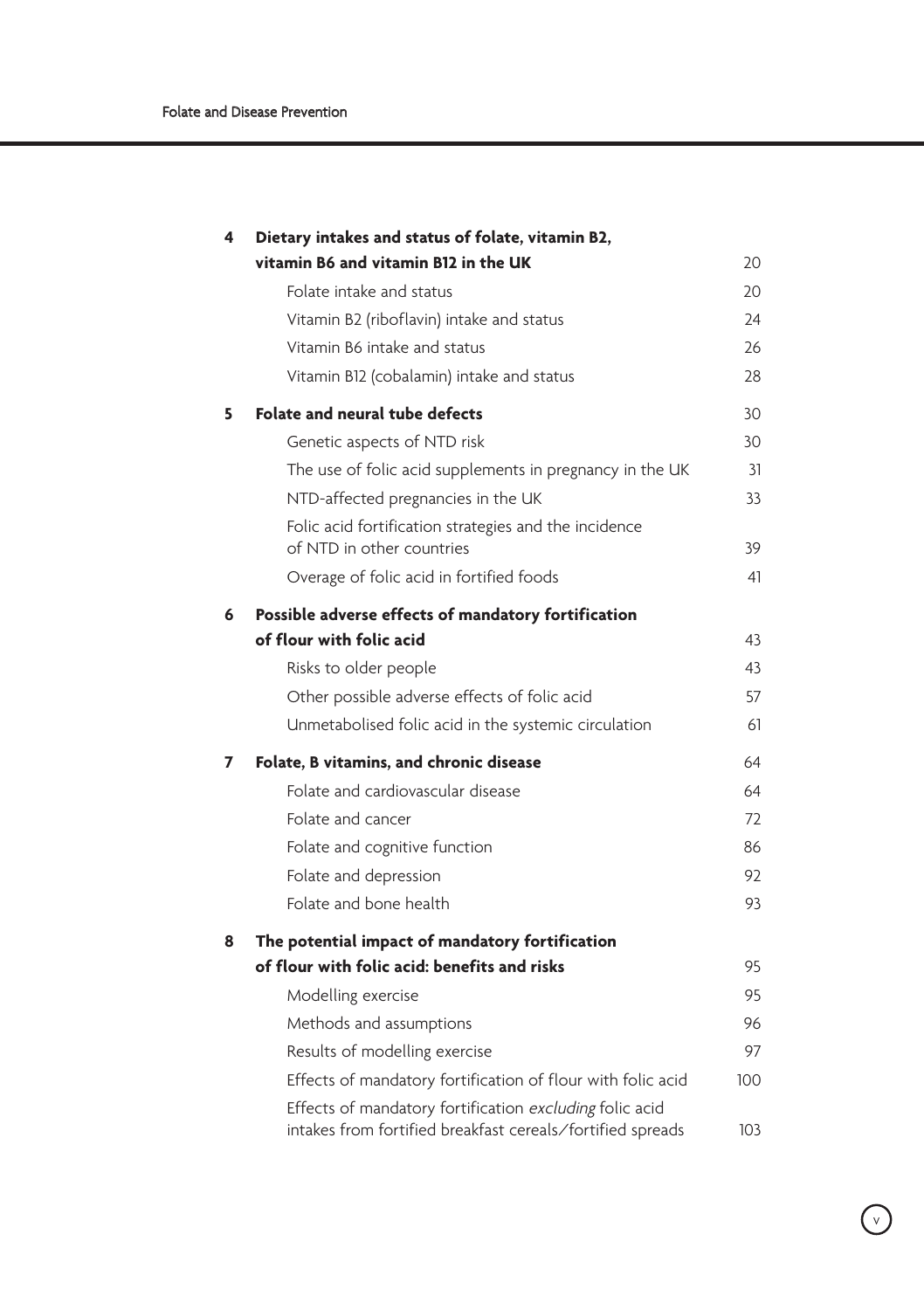|            | Effects of mandatory fortification of flour with folic acid<br>excluding the contribution of folic acid intakes from fortified<br>breakfast cereals/fortified spreads and supplements                                    | 104 |
|------------|--------------------------------------------------------------------------------------------------------------------------------------------------------------------------------------------------------------------------|-----|
|            | Comparison of the effects of excluding folic acid intakes<br>from fortified breakfast cereals and fat spreads only with<br>excluding folic acid intakes from fortified breakfast cereals,<br>fat spreads and supplements | 106 |
|            | Comparison of results from the modelling exercise with<br>COMA estimates of the impact of mandatory fortification<br>of flour with folic acid                                                                            | 110 |
|            | Comparison of results from the modelling exercise with the<br>experience in the USA following mandatory fortification                                                                                                    | 111 |
| 9          | <b>Overall summary and conclusions</b>                                                                                                                                                                                   | 114 |
| 10         | <b>Recommendations</b>                                                                                                                                                                                                   | 123 |
| References |                                                                                                                                                                                                                          | 126 |
|            | <b>Annexes</b>                                                                                                                                                                                                           |     |
| 1          | Working procedures                                                                                                                                                                                                       | 161 |
| 2          | Potential impact of mandatory folic acid fortification<br>of flour on folate intakes                                                                                                                                     | 163 |
| 3          | Dietary reference values for folate and B vitamins                                                                                                                                                                       | 189 |
| 4          | Tolerable upper intake levels of folic acid<br>in the USA and Europe                                                                                                                                                     | 191 |
| 5          | NTD-affected pregnancies in the UK                                                                                                                                                                                       | 192 |
| 6          | Folic acid fortification strategies in other countries                                                                                                                                                                   | 196 |
| 7          | Studies considered in relation to folate and risk of<br>cardiovascular disease and cancer                                                                                                                                | 197 |
| 8          | Colorectal cancer incidence rates in the USA<br>by age and sex (all races)                                                                                                                                               | 208 |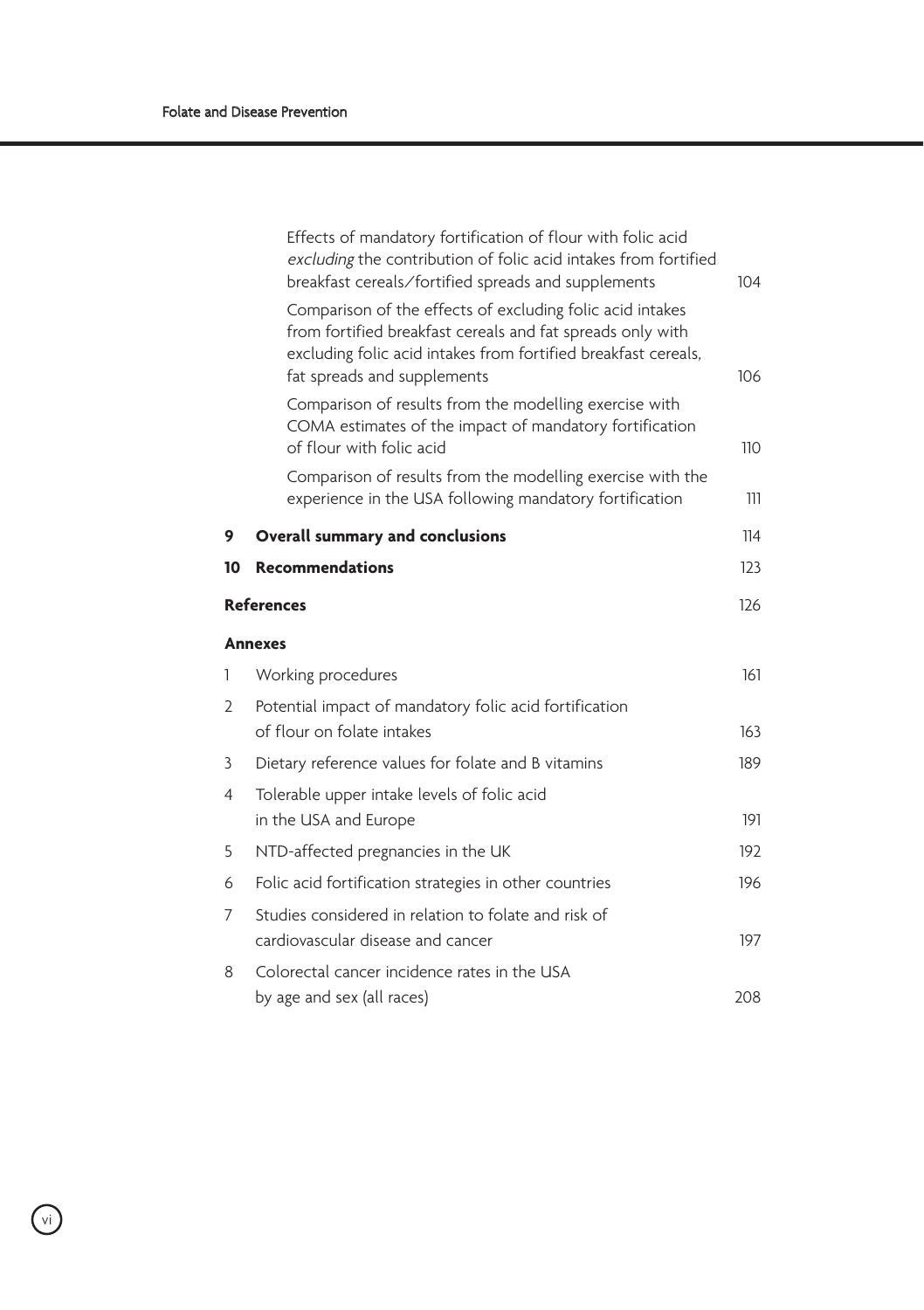## Membership of Scientific Advisory Committee on Nutrition: Folate Subgroup

#### Chairman

| Professor Sheila Bingham | Director, Medical Research Council Centre for<br>Nutrition and Cancer Prevention and Survival.<br>Group Leader, Medical Research Council's Dunn                                                                                             |  |
|--------------------------|---------------------------------------------------------------------------------------------------------------------------------------------------------------------------------------------------------------------------------------------|--|
|                          | Human Nutrition Unit, Cambridge                                                                                                                                                                                                             |  |
| <b>Members</b>           |                                                                                                                                                                                                                                             |  |
| Mrs Christine Gratus     | Retired Director and International Vice-President of<br>J Walter Thompson Advertising Agency (lay member)                                                                                                                                   |  |
| Dr Paul Haggarty         | Senior Research Scientist at Rowett Research Institute.<br>Honorary clinical scientist NHS Trust (since January 2006)                                                                                                                       |  |
| Professor Alan Jackson   | Professor of Human Nutrition, University of Southampton                                                                                                                                                                                     |  |
| Dr Anita Thomas          | Associate Medical Director/Consultant Physician in<br>General (Internal) and Geriatric Medicine, Derriford<br>Hospital, Plymouth Hospitals NHS Trust Clinical Sub<br>Dean, Peninsula Medical School, Universities of Exeter<br>and Plymouth |  |
| Dr Anthony F Williams    | Senior Lecturer and Consultant in Neonatal<br>Paediatrics, St George's Hospital, London                                                                                                                                                     |  |

#### Secretariat

#### Food Standards Agency

Dr Alison Tedstone (Scientific) Dr Peter Sanderson (until October 2005) (Scientific) Ms Mamta Singh (Scientific) Ms Rachel Stratton (Scientific) Mr Cliff Gay (Statistics) Mr Robin Clifford (Statistics) Ms Lynda Harrop (Administrative) Mr Matt Lynch (Administrative)

#### Department of Health

Dr Sheela Reddy (Scientific)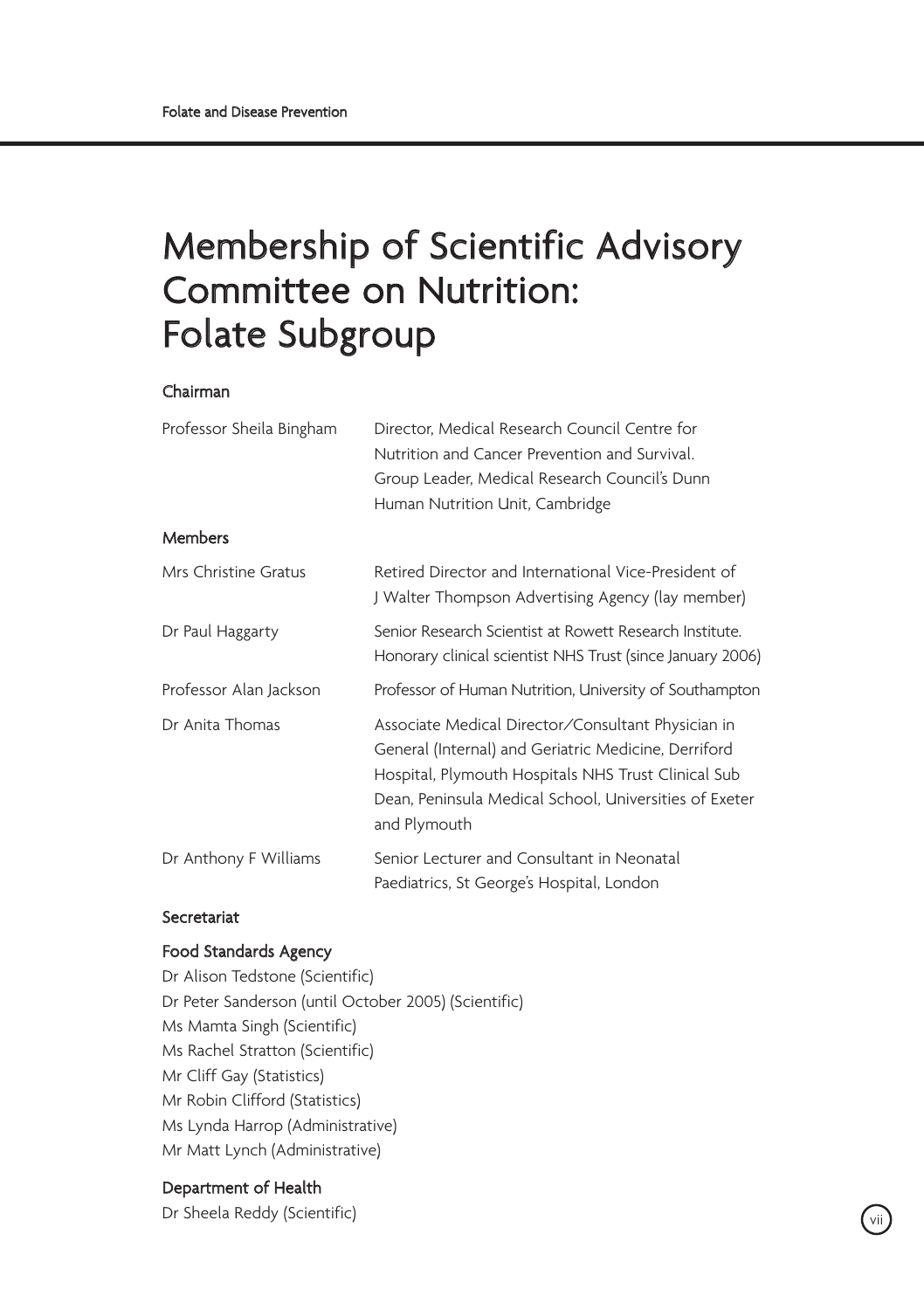## Membership of Scientific Advisory Committee on Nutrition

#### Chairman

| Professor Alan A Jackson   | Professor of Human Nutrition, Southampton General<br>Hospital                                                                                                                      |
|----------------------------|------------------------------------------------------------------------------------------------------------------------------------------------------------------------------------|
| <b>Members</b>             |                                                                                                                                                                                    |
| Professor Peter Aggett     | Head of School, Lancashire School of Health and<br>Medicine. Professor of Child Health and Nutrition.<br>University of Central Lancashire                                          |
| Professor Annie S Anderson | Professor of Food Choice, Centre for Public Health<br>Nutrition Research, University of Dundee                                                                                     |
| Professor Sheila Bingham   | Director, Medical Research Council Centre for<br>Nutrition and Cancer Prevention and Survival.<br>Group Leader, Medical Research Council's Dunn<br>Human Nutrition Unit, Cambridge |
| Professor John H Cummings  | Professor in Experimental Gastroenterology,<br>Department of Pathology and Neuroscience,<br>University of Dundee                                                                   |
| Mrs Christine Gratus       | Retired Director and International Vice-President of I<br>Walter Thompson Advertising Agency (lay member)                                                                          |
| Dr Paul Haggarty           | Senior Research Scientist at Rowett Research Institute.<br>Honorary clinical scientist NHS Trust                                                                                   |
| Professor Timothy Key      | Professor in Epidemiology, University of Oxford<br>Cancer Research UK Epidemiology Unit, Radcliffe<br>Infirmary, Oxford                                                            |
| Professor Peter Kopelman   | Professor of Clinical Medicine, Vice-Principal/Deputy<br>Warden (Education). Barts and The London, Queen<br>Mary's School of Medicine and Dentistry, University of<br>London       |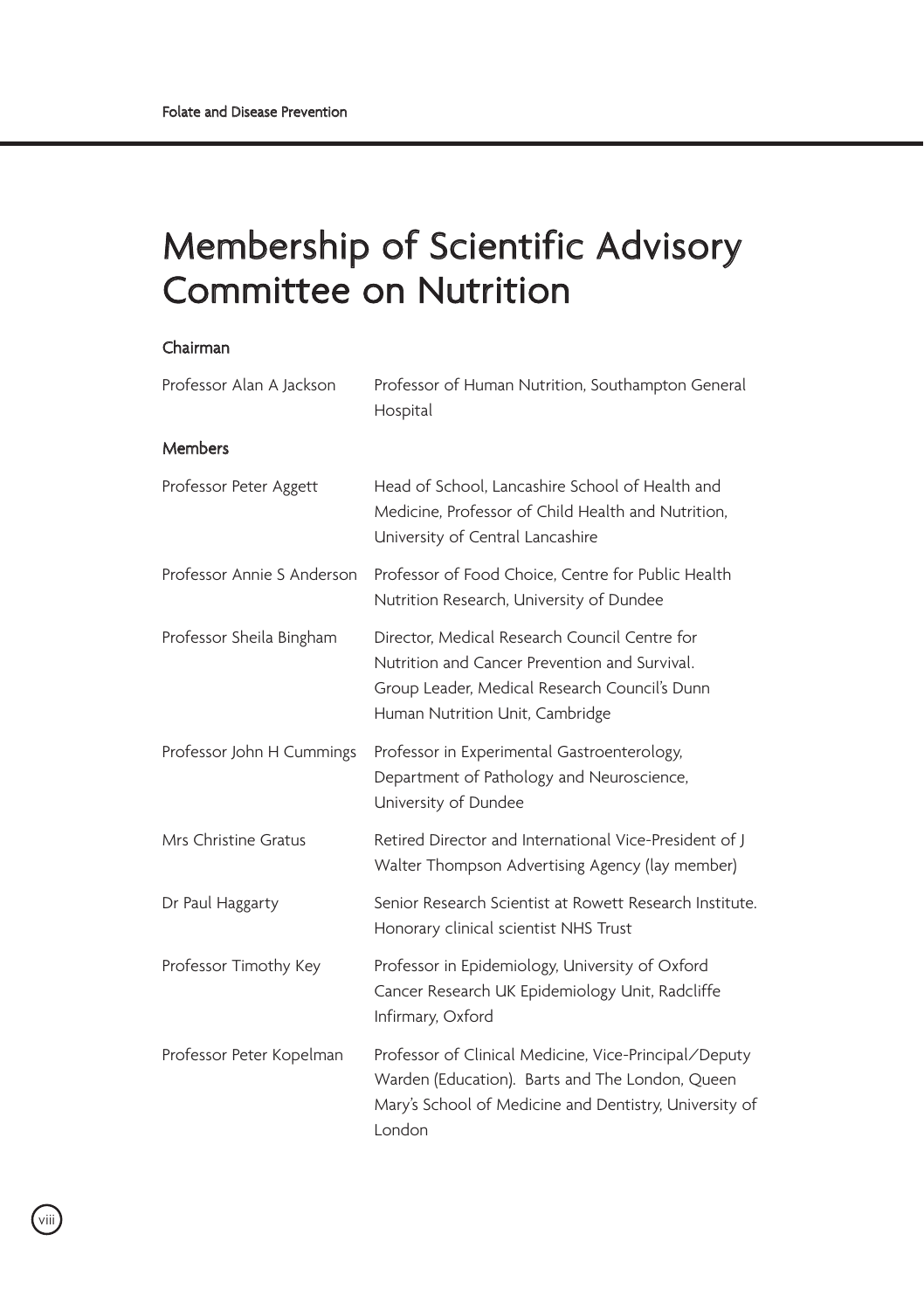| Professor of Metabolic Physiology, University of<br>Nottingham. Director of Research at the Faculty of<br>Medicine and Health Sciences                                                                                                        |
|-----------------------------------------------------------------------------------------------------------------------------------------------------------------------------------------------------------------------------------------------|
| Senior Scientist and Expertise Group Leader, Unilever<br>Food and Health Research Institute (Industry member)                                                                                                                                 |
| Director, Medical Research Council Human Nutrition<br>Research, Cambridge                                                                                                                                                                     |
| Retired University Clinical Professor, Newcastle<br>University Dental School                                                                                                                                                                  |
| Associate Medical Director / Consultant Physician in<br>General (Internal) and Geriatric Medicine, Derriford<br>Hospital, Plymouth Hospitals NHS Trust Clinical Sub<br>Dean, Peninsula Medical School, Universities of Exeter<br>and Plymouth |
| Senior Lecturer, Leeds Metropolitan University                                                                                                                                                                                                |
| Senior Lecturer and Consultant in Neonatal<br>Paediatrics, St George's Hospital, London                                                                                                                                                       |
| Professor Christine Williams<br>Professor of Human Nutrition, University of Reading                                                                                                                                                           |
|                                                                                                                                                                                                                                               |
| Food Standards Agency                                                                                                                                                                                                                         |
| Department of Health                                                                                                                                                                                                                          |
| Scottish Executive, Health Department<br>(until September 2006)                                                                                                                                                                               |
| The Welsh Assembly, Health Promotion Division                                                                                                                                                                                                 |
| Department of Health, Social Services and Public<br>Safety, Northern Ireland                                                                                                                                                                  |
|                                                                                                                                                                                                                                               |

### Secretariat

## Food Standards Agency

Dr Alison Tedstone (Scientific) Ms Lynda Harrop (Administrative) Mr Matt Lynch (Administrative)

### Department of Health

Dr Sheela Reddy (Scientific)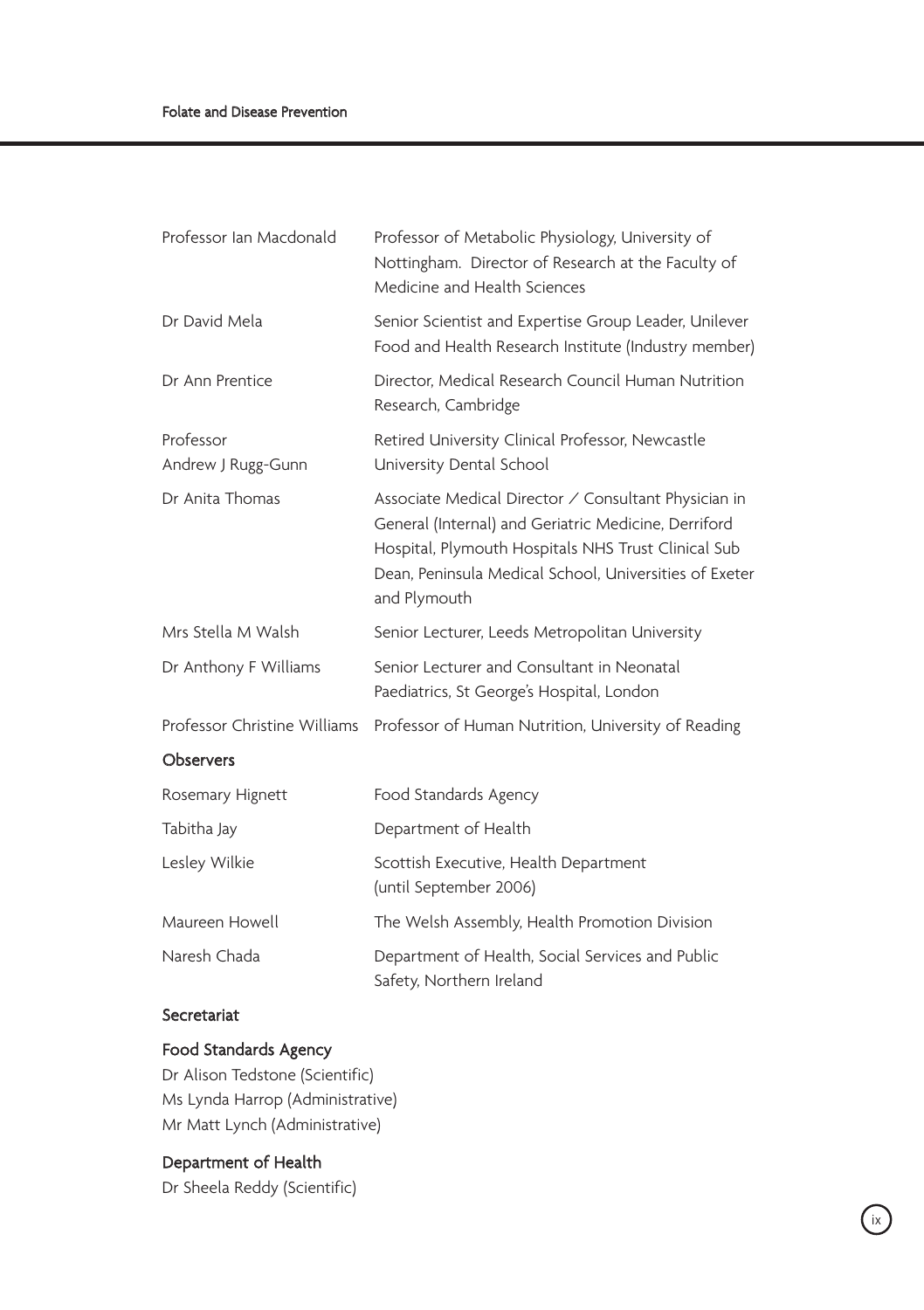## 1 Summary

## Background

1. In its report, *Folic Acid and the Prevention of Disease* (Department of Health, 2000), the Committee on Medical Aspects of Food and Nutrition Policy (COMA) concluded that universal fortification of flour with folic acid (240µg/100g) would significantly reduce the number of conceptions and births affected by neural tube defects (NTDs). In July 2002, after consultation, the Food Standards Agency advised the Health Ministers not to introduce mandatory fortification at that time, due to outstanding concerns about vitamin B12 deficiency. In 2004, the Scientific Advisory Committee on Nutrition (SACN) was asked by Health Ministers to consider the wider impact of folic acid fortification, particularly in relation to the elderly.

## Methodology

- 2. The SACN Framework for the Evaluation of Evidence (2002) was used as the basis to identify and assess evidence published since the COMA report.
- 3. The main issues considered were: UK dietary intakes of folate and other B vitamins; trends in rates of NTD-affected pregnancies in the UK and in countries with fortification policies; possible effects of fortification on people aged 65 years and over with vitamin B12 deficiency; the relationship between folate and cardiovascular disease, cancer, cognitive function, depression, and bone health. The report also explored the potential impact of mandatory fortification of flour with folic acid on: reducing NTD risk; total folate intakes of the population; the intakes of people aged 65 years and over with low vitamin B12 status.

## Dietary intakes and status of folate, vitamins B2, B6, and B12 in the UK

- 4. Data from the National Diet and Nutrition Survey (NDNS) series was used to assess the intakes and status of the UK population.
- 5. Although average daily folate intakes were above the recommended nutrient intake (RNI) in all age groups, there was some evidence of marginal folate status in young women and people aged 65 years and over. Values for folate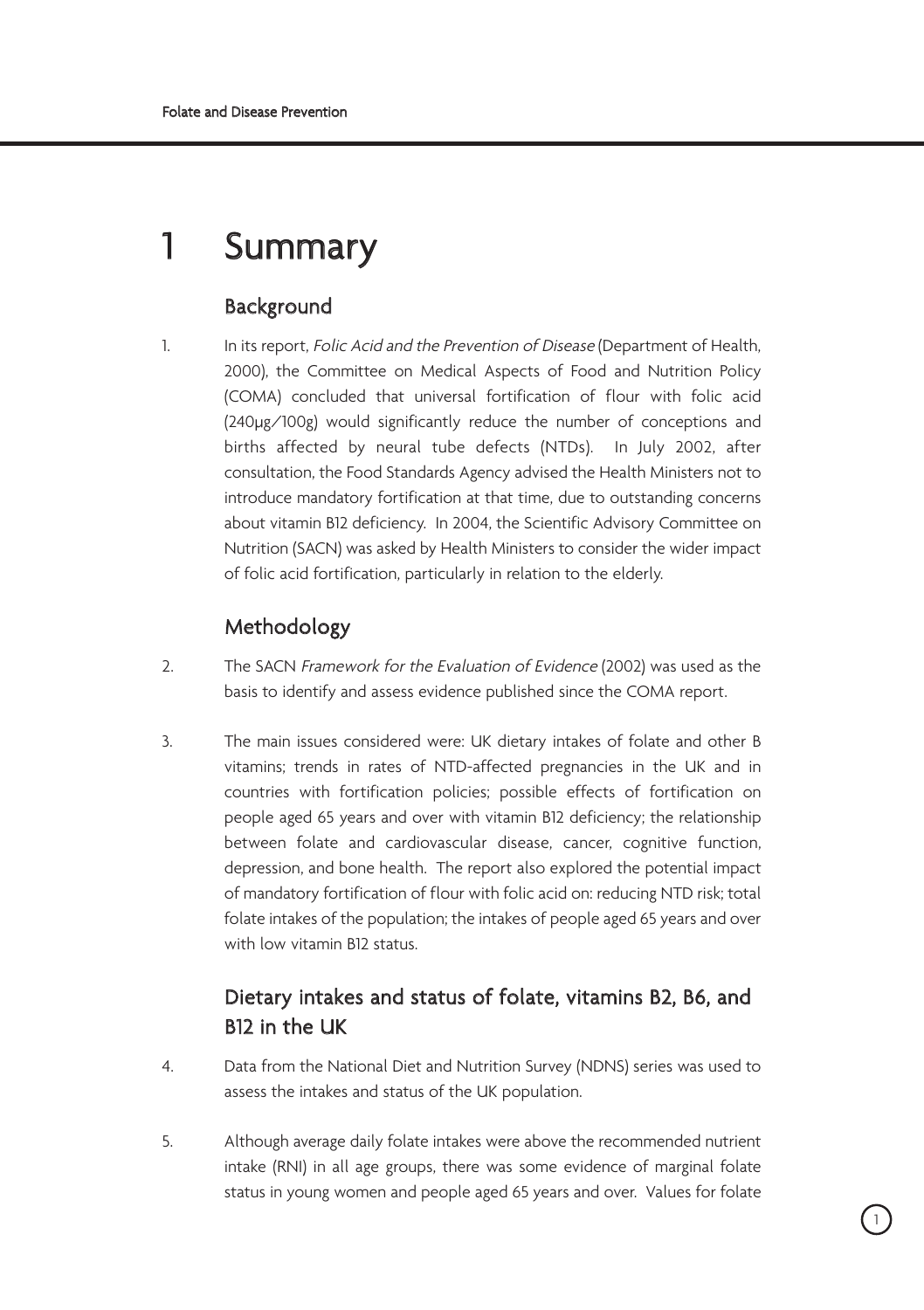status and normal ranges are, however, dependent on assay method which makes it difficult to assess adequacy and deficiency determined by one assay method against reference ranges determined by another method.

6. Lower intakes of vitamin B2 and marginal vitamin B2 status were widespread in all age groups, particularly in women, girls, and boys. Most age and sex groups had adequate vitamin B6 intakes but a relatively high proportion of females aged 15-24 years, and over 65 years, had intakes below the lower reference nutrient intake (LRNI). Marginal vitamin B6 status was found in 10% of people aged 4-64 years with indications of higher prevalence in adults aged 65 years and older. Although there was no evidence of inadequate vitamin B12 intakes, serum concentrations indicated poor vitamin B12 status in older adults.

## Folate

7. The term folate(s) describes a family of B-group vitamins and includes naturally occurring folates found in foods and folic acid, a synthetic form used in supplements and food fortification.

## *Recommended upper intake level for folic acid in the USA, Europe, and the UK*

8. In the USA and Europe, the tolerable upper intake level (UL) of 1mg/day for adults has been set for folic acid. ULs set for children were extrapolated from the UL for adults on the basis of body weight. In the UK, a guidance level (GL) of 1mg/day of folic acid has been set for adults. As GLs were not set for children, ULs were used for the modelling exercise on the potential impact of folic acid fortification of flour in the UK (see paragraphs 28-32).

#### *Folate and NTD*

- 9. Although supplementation with folic acid is advised prior to conception until the 12th week of pregnancy approximately half of all pregnancies are unplanned, which limits the value of recommendations. European Union countries with policies recommending women to consume folic acid supplements to reduce NTDs have observed no effect on reducing the number of NTDs.
- 10. Available data on the number of NTD-affected pregnancies are insecure due to under-reporting. Taking account of under-reporting in England and Wales,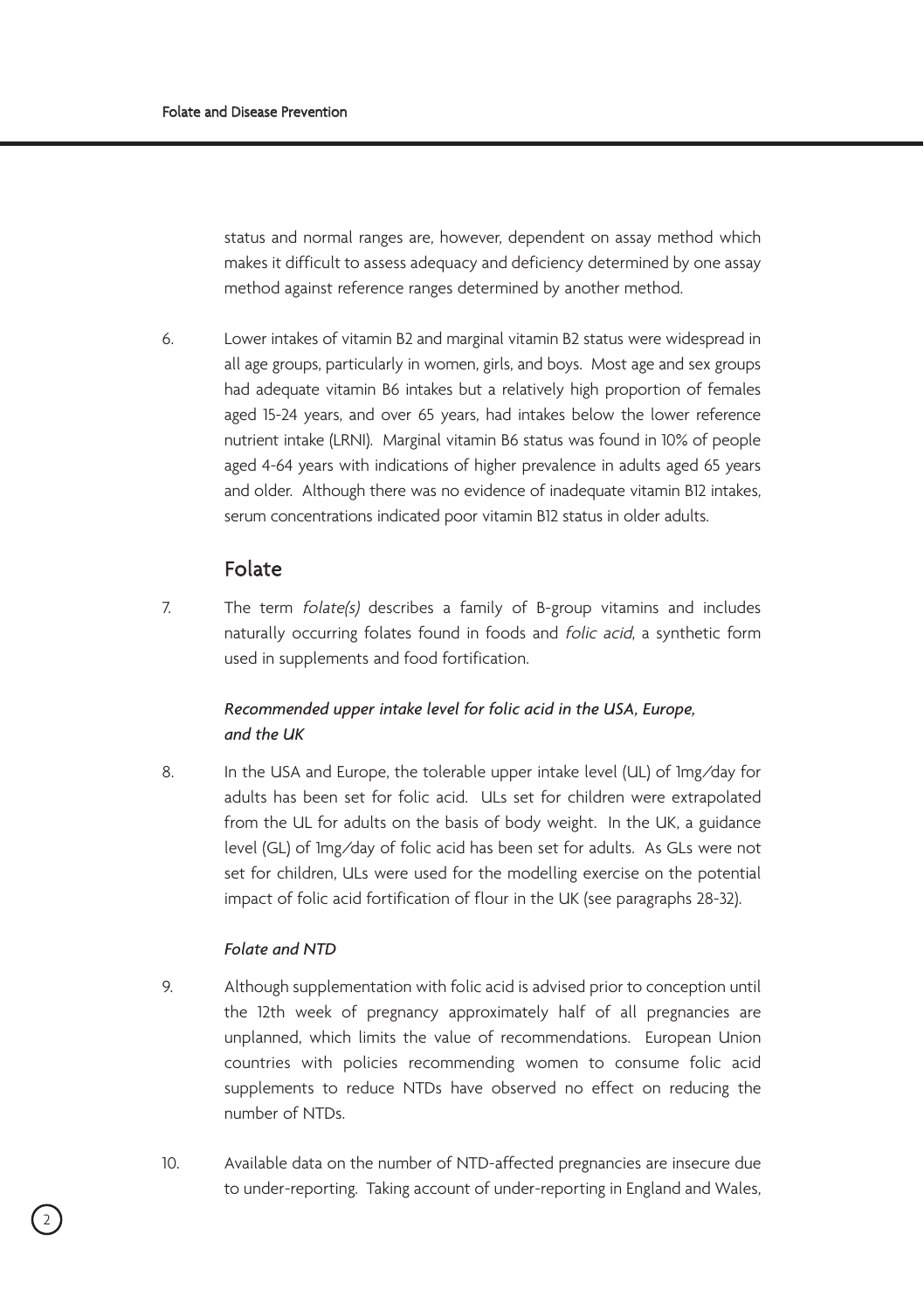but not in Scotland and Northern Ireland, there were approximately 700-900 NTD-affected pregnancies in the UK in 2003.

#### *Folic acid fortification strategies and the incidence of NTD in other countries*

11. Countries that have introduced mandatory fortification (USA, Canada, Chile) have reported significant reductions in NTD-affected pregnancies of 27% to over 50%. As a result of the practice of overage, the impact of fortification on folate status has been greater than predicted.

## Possible adverse effects of mandatory fortification of flour with folic acid

#### *Risks to older people with vitamin B12 deficiency*

- 12. There are concerns that mandatory fortification of flour with folic acid might have adverse effects on neurological function in people aged 65 years and over with vitamin B12 deficiency. Clinical signs of vitamin B12 deficiency are anaemia and/or neurological impairment. Treatment with folic acid can alleviate or mask the anaemia and therefore delay the diagnosis of vitamin B12 deficiency, which can lead to the irreversible and serious condition of subacute combined degeneration of the spinal cord.
- 13. The assessment of vitamin B12 deficiency is complicated by the limitations of current diagnostic techniques. Low serum concentrations of vitamin B12 are not always predictive of a clinical response to vitamin B12 therapy. The prevalence of low vitamin B12 status in the UK has been estimated to be 5% in people aged 65-74 years and 10% in people aged 75 years and over.
- 14. Evidence suggests that *masking* of vitamin B12 deficiency is not associated with doses of folic acid up to 1mg/day. There are no reports from countries that have introduced mandatory fortification indicating deleterious effects on older people with low vitamin B12 status.

#### *Epilepsy*

15. It has been suggested that folic acid modifies the pharmacokinetics of phenytoin, an anti-epileptic drug, and may lower serum phenytoin concentrations leading to poorer seizure control. Evidence from Canada has shown that mandatory fortification, estimated to provide an average of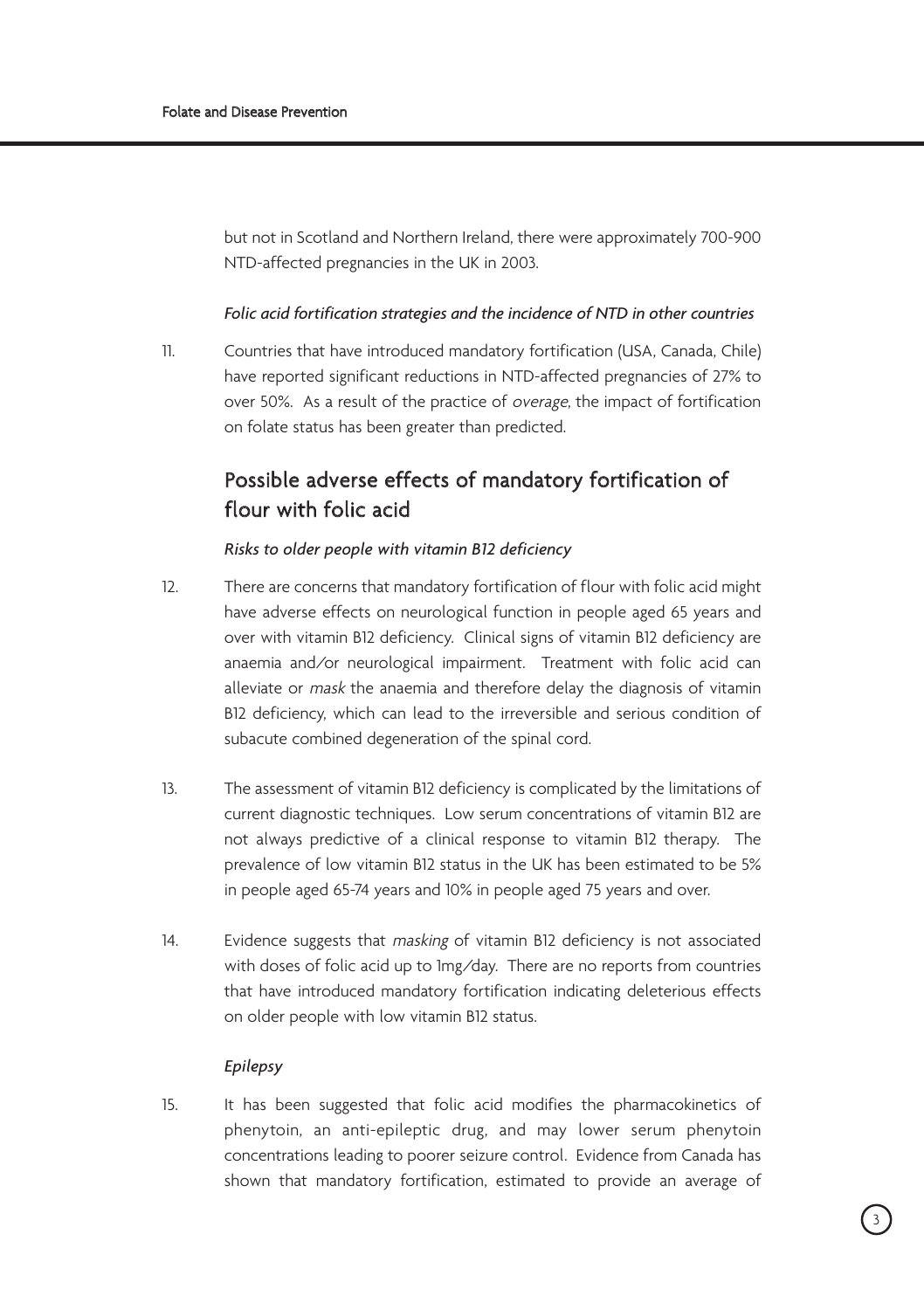200µg/day of folic acid, did not lower serum phenytoin concentrations in epileptic patients.

#### *Multiple births*

16. There is no substantive evidence to suggest that folic acid fortification is associated with multiple births resulting from natural conception. However, high intakes of folic acid may increase the likelihood of twin births in women undergoing multiple embryo transplant fertility treatment.

#### *Embryo selection*

17. It has been proposed that the use of folic acid in pregnancy could increase the survival of embryos with genotypes that are associated with deleterious effects. There is no substantive evidence from countries where supplementation is advised or mandatory fortification has been introduced to support this.

#### *Anti-folate chemotherapy*

18. There are concerns that folic acid may reduce the efficacy of anti-folate drugs such as methotrexate (MTX), which is widely used in chemotherapy regimens and for treatment of autoimmune diseases. There are insufficient human data on the effect of folic acid on antifolate medication or the doses at which folic acid might affect their action to conclude that mandatory folic acid fortification would modify their efficacy.

#### *Unmetabolised folic acid in the systemic circulation*

19. The appearance of unmetabolised folic acid in the systemic circulation has raised concerns regarding the long-term effects of high intakes of folic acid. Overall, there are insufficient data in humans to assess the long-term effects of exposure to unmetabolised folic acid in the systemic circulation.

### Folate, B vitamins, and chronic disease

#### *Folate and cardiovascular disease*

20. Observational studies have suggested a protective effect of increasing folate intake, but not circulating folate concentrations, on CVD risk. No randomised controlled trials have demonstrated a beneficial or harmful effect of folic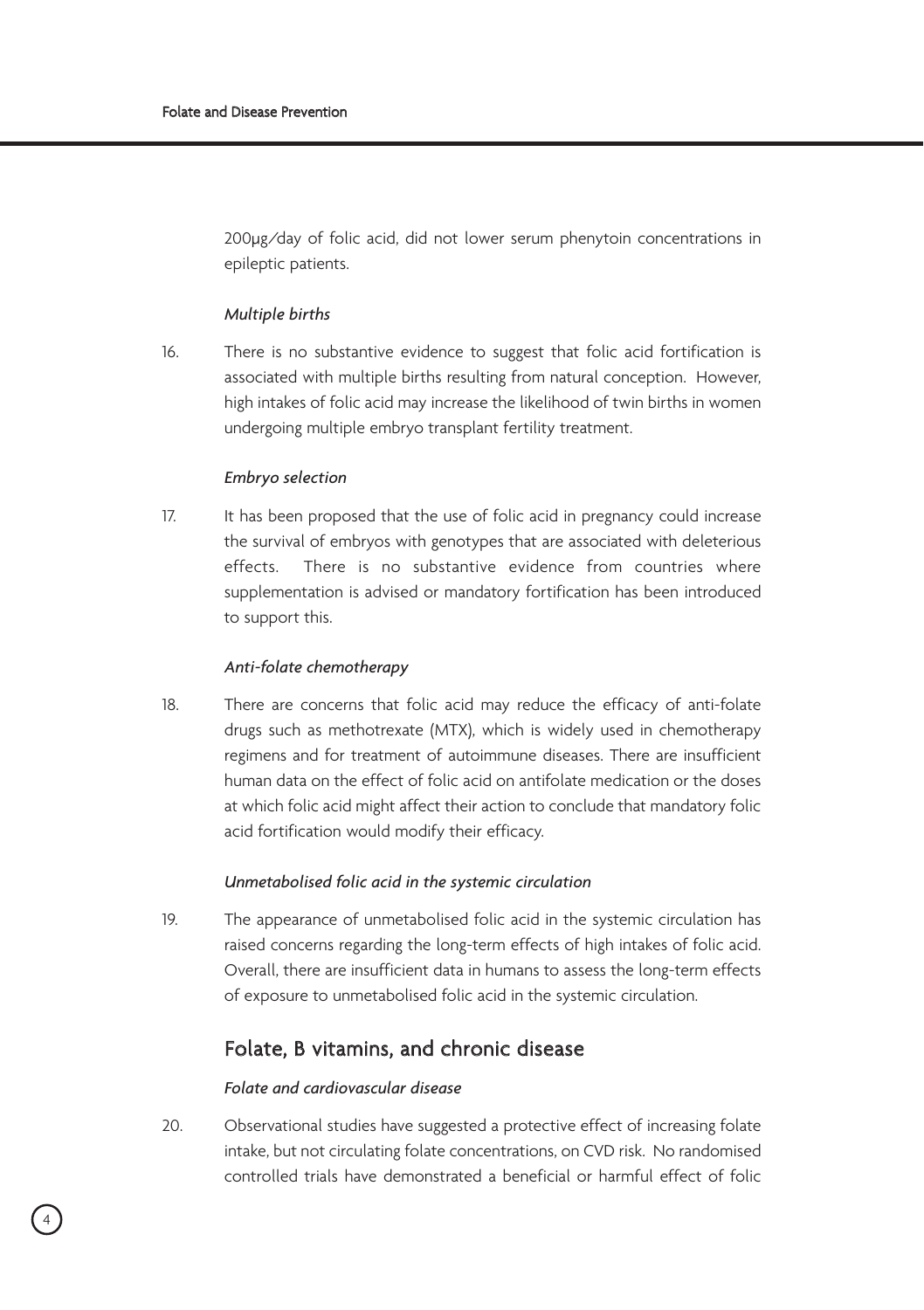acid supplements on CVD risk. One RCT found an increased CVD risk with supplementation of folic acid in combination with vitamins B12 and B6.

#### *Folate and cancer*

- 21. Some animal studies suggest that folic acid may have dual modulatory effects on cancer: inhibiting tumour development in normal tissues but promoting the progression of established neoplasms. The doses of folic acid used in these studies were considerably higher than the amounts that would be consumed by humans as a result of fortification.
- 22. Although evidence from prospective studies in humans suggests a trend towards a protective effect of folate intake on colon cancer risk, some studies did not adjust for all confounding factors. No RCTs designed to investigate the relationship between folic acid and cancer incidence have yet reported.
- 23. Time trends for colorectal cancer (CRC) incidence in the USA and Canada show that mandatory fortification of foods with folic acid occurred at around the same time as non-significant increases in CRC incidence. If this was caused by folic acid fortification, the effect of folic acid on cancer progression would have to have been immediate, which may not be plausible. The increase in rates occurred at different times for men and women and in different age groups. The timing of changes in average blood folate concentrations of the USA population was also not clearly consistent with changes in CRC incidence.
- 24. The evidence for an association between folic acid and increased or reduced cancer risk in humans is equivocal.

#### *Folate and cognitive function*

25. No RCTs have shown an effect of folic acid or vitamin B12 on cognitive function in older people, which might be due to insufficient sample size and duration. Overall, the evidence for either beneficial or deleterious effects of folic acid or vitamin B12 therapy on cognitive function in older people is presently inconclusive.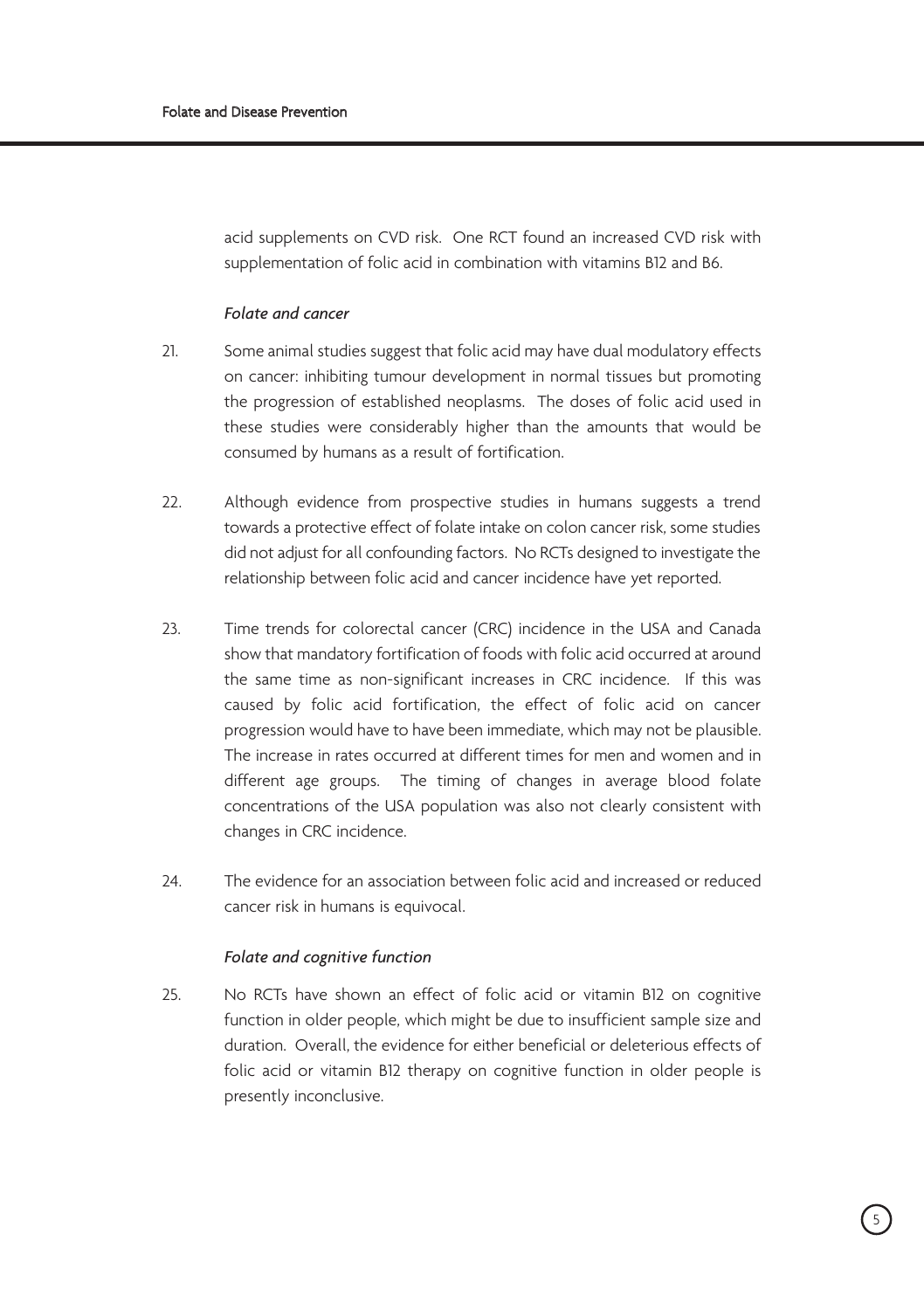#### *Folate and depression*

26. There is insufficient evidence from prospective studies and RCTs to suggest an association between folate and depression.

#### *Folate and bone health*

27. There is insufficient evidence to suggest beneficial effects of folic acid on bone health and no evidence to suggest any deleterious effects.

## The potential impact of mandatory fortification of flour with folic acid

- 28. The potential effect of fortifying flour with different doses of folic acid (100- 450µg/100g) on the total folate intake (including current levels in fortified foods, supplement use, processing losses, overage) of different population age groups was investigated by modelling intake data from the NDNS series. The purpose of the modelling exercise was to explore the effect of mandatory folic acid fortification of flour on: risk of NTD-affected pregnancies; the number of people with folic acid intakes above the UL/day; and the number of people aged 65 years and over, with low vitamin B12 status, exceeding folic acid intakes of 1mg/day.
- 29. AS GLs were not set for children in the UK, ULs were used for the purpose of the modelling exercise (see paragraph 8).
- 30. Results from the modelling exercise showed that at current levels of folic acid intake (including intake from voluntarily fortified foods and supplements), mandatory fortification of flour with folic acid would progressively: reduce NTD risk; increase the proportion of people in the population with folic acid intakes above the UL/day and the number of people aged 65 years and over with low vitamin B12 status consuming more than 1mg/day of folic acid.
- 31. If no foods were voluntarily fortified, the option that would provide the optimum balance between benefits and possible risks is mandatory fortification at a level of 300µg of folic acid per 100g flour (excluding wholemeal flour). At this level it is estimated that compared to current levels: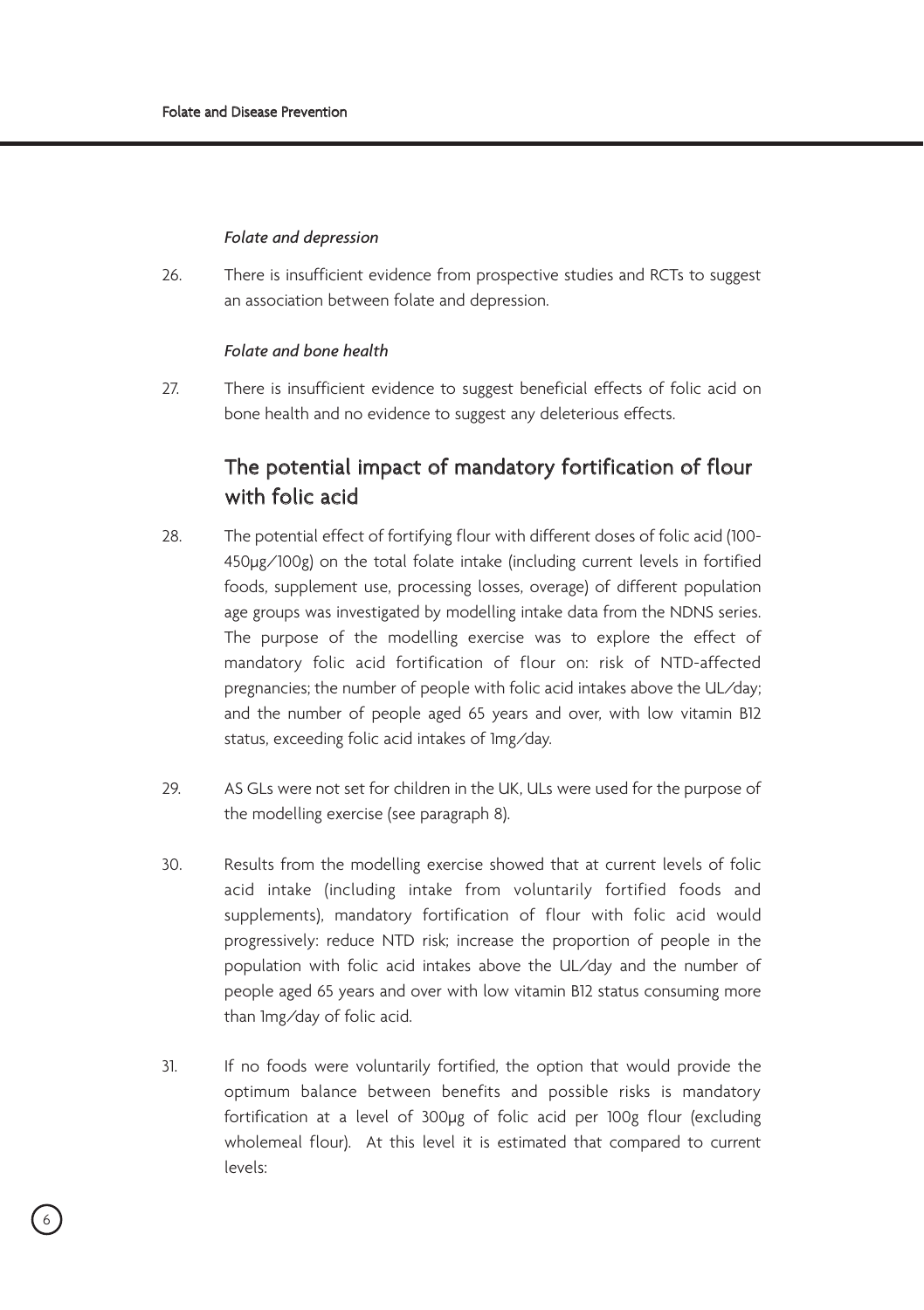- 77-162 NTD-affected pregnancies/year could be prevented (11-18% risk reduction);
- the proportion of the population with intakes below the RNI would be reduced from 23% to 5%;
- the number of people with folic acid intakes above the UL/day would be reduced by 12,000;
- there would be no change in the number of adults aged 65 years and over, with low vitamin B12 status, exceeding intakes of 1mg/day.
- 32. Without intakes of folic acid from voluntary sources, mandatory fortification of flour with folic acid would confer a more even distribution of folic acid intakes across the population compared to current voluntary fortification and supplement use. This means that women at greatest risk of NTDaffected pregnancies, i.e. those with the lowest folate intakes, would be reached through mandatory fortification.

## Conclusions

- 33. The current recommendation is that women planning a pregnancy should supplement their diet with 400µg/day of folic acid (5mg/day for women with a previous pregnancy affected by NTD) prior to conception until the 12th week of pregnancy. About half of all pregnancies are unplanned which limits the value of recommendations for preconceptional supplementation. Policies in the EU, recommending folic acid supplementation to reduce NTDaffected pregnancies, have been ineffective.
- 34. Introduction of mandatory fortification of flour with folic acid at current levels of folic acid intake (including intake from voluntary fortification and supplements) would reduce the risk of NTD-affected pregnancies in the UK. However, it would also increase the proportion of people in the population at risk of exceeding folic acid intakes above the UL/day and the number of people aged 65 years and over with low vitamin B12 status at risk of consuming more than 1mg/day of folic acid.
- 35. There are approximately 127,000 people in the UK who are currently consuming intakes of folic acid above the UL/day from voluntarily fortified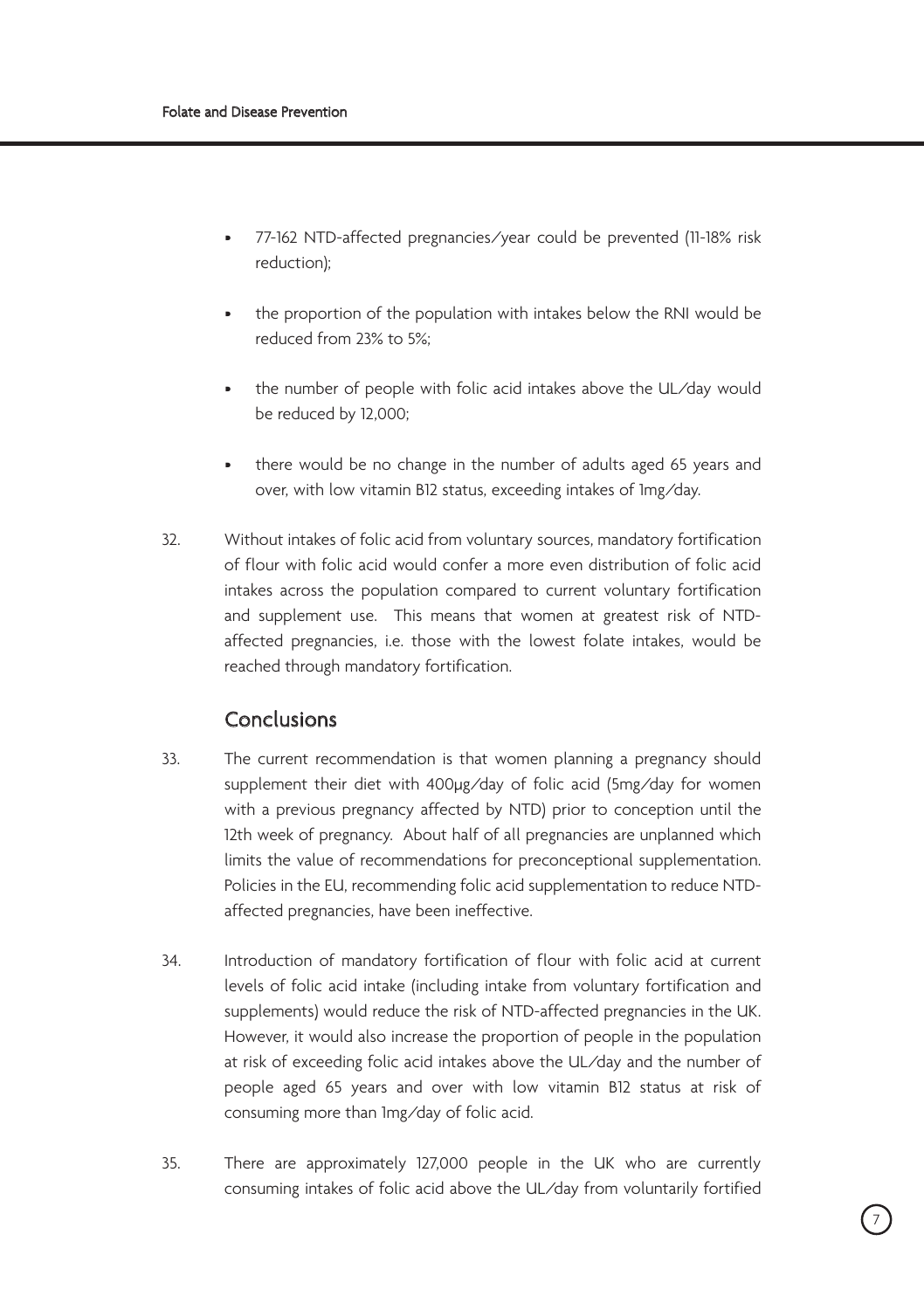foods and supplements. As there are presently no controls on the levels of folic acid which can be added to foods, the number of people with intakes above the UL/day could be higher if levels in these foods are increased in the future.

- 36. Without the contribution of folic acid from voluntarily fortified foods, mandatory fortification would reduce risks of intakes exceeding the UL/day for folic acid relative to the current practice of voluntary fortification. This is because voluntary fortification of foods with folic acid and inappropriate supplement use are harder to quantify and control and, unlike flour, their consumption is very variable.
- 37. Replacement of voluntary folic acid fortification of certain foods with mandatory fortification of flour would result in a redistribution of folic acid intakes within the population and would be the most effective way to reach those sections of the population with the lowest folate intakes, i.e., younger women from the most socioeconomically deprived areas.
- 38. Without the contribution of folic acid intakes from voluntarily fortified foods, the optimal level for mandatory fortification of flour with folic acid would be 300µg/100g flour. This level would be effective in reducing NTD risk without increasing the number of people with intakes of folic acid above the UL/day or the number of adults aged 65 years and over, with low vitamin B12 status and folic acid intakes above 1mg/day. Exempting wholemeal flour from fortification would have little effect on NTD risk but would further reduce numbers with intakes of folic acid above the UL/day.
- 39. There is currently insufficient evidence from RCTs examining chronic disease risk (cardiovascular disease, certain cancers, bone disease and age-related cognitive decline) to either support or advise against mandatory fortification of flour with folic acid on these grounds.
- 40. There is currently insufficient evidence for an adequate risk assessment of folic acid and cancer risk or the intake levels which might be associated with risk. A substantial increase in current average population intakes of folic acid and the numbers consuming more than the GL/UL per day for folic acid should therefore be avoided.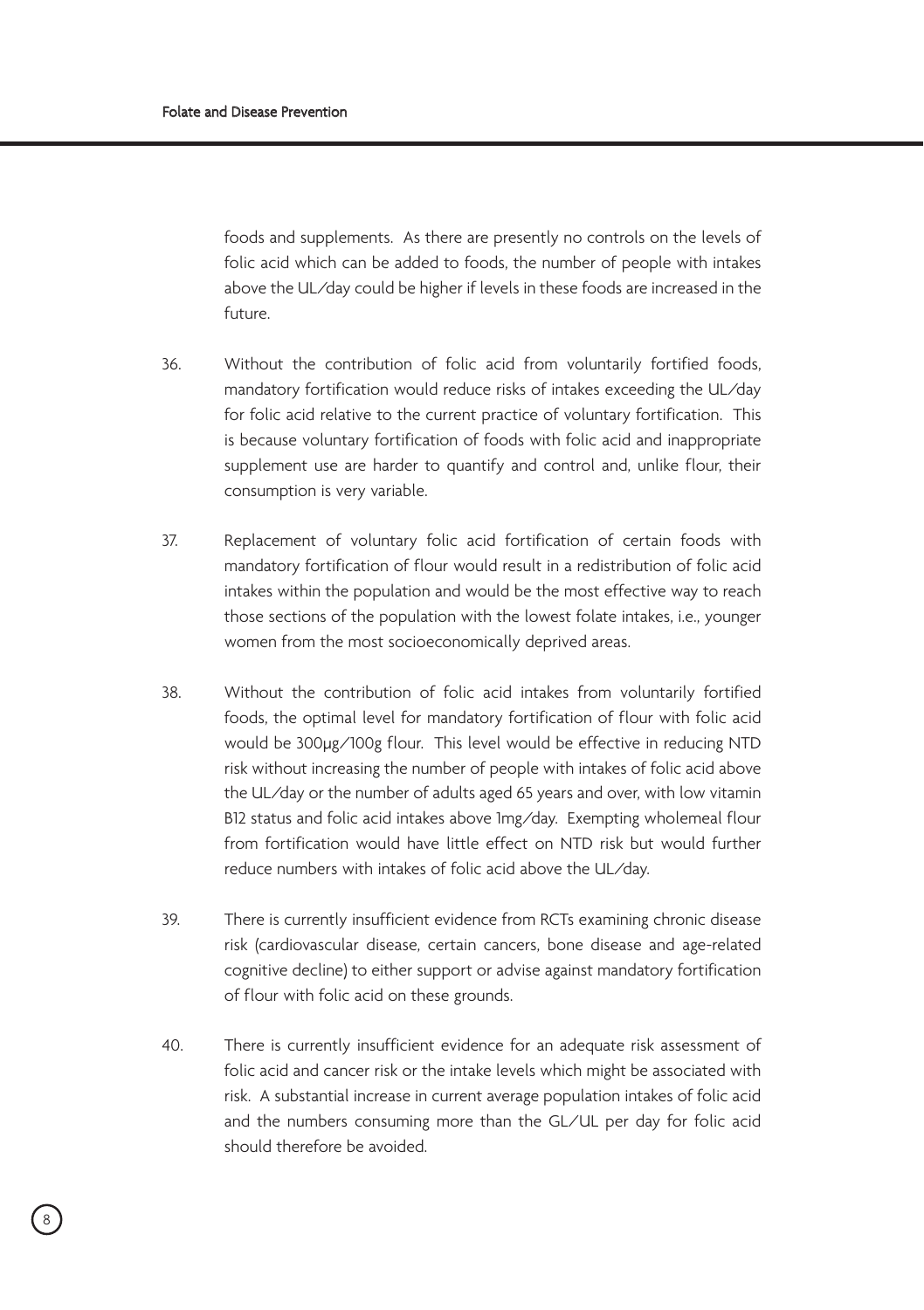### Recommendations

- 41. As previously recommended by COMA (DH, 2000), all women who could become pregnant should take 400µg/day folic acid as a medicinal or food supplement prior to conception and until the twelfth week of pregnancy. Women with a history of a previous NTD-affected pregnancy are advised to take 5mg/day of folic acid prior to conception and until the twelfth week of pregnancy. This recommendation is applicable even if mandatory fortification of flour with folic acid is introduced.
- 42. Individual long-term intakes of folic acid from fortified foods and supplements above the GL/UL per day for folic acid should be avoided. The risk currently posed by voluntary fortification of food with folic acid and supplement use in contributing to intakes above the GL/UL per day for folic acid needs to be addressed.
- 43. Mandatory fortification of flour with folic acid would improve the folate status of women most at risk of NTD-affected pregnancies. However, if mandatory fortification is combined with the current practice of voluntary fortification of foods with folic acid and inappropriate supplement use, the numbers of people consuming levels of folic acid above the GL/UL per day would be substantially increased.
- 44. Mandatory fortification should only be introduced in the UK if it is accompanied by:
	- Action to reduce folic acid intakes from voluntarily fortified foods to ensure that the numbers of people with intakes above the GL/UL per day do not exceed current levels and there is no substantial increase in mean intakes or in the folate status of the UK population;
	- Measures for careful monitoring of emerging evidence on the effects of long-term exposure to intakes of folic acid above the GL/UL per day and postulated adverse effects, including neurological damage, CVD, and cancer.
- 45. The establishment of a new baseline for folic acid intakes and blood folate concentrations will be required prior to fortification to ensure that mandatory fortification does not lead to substantial increases in folic acid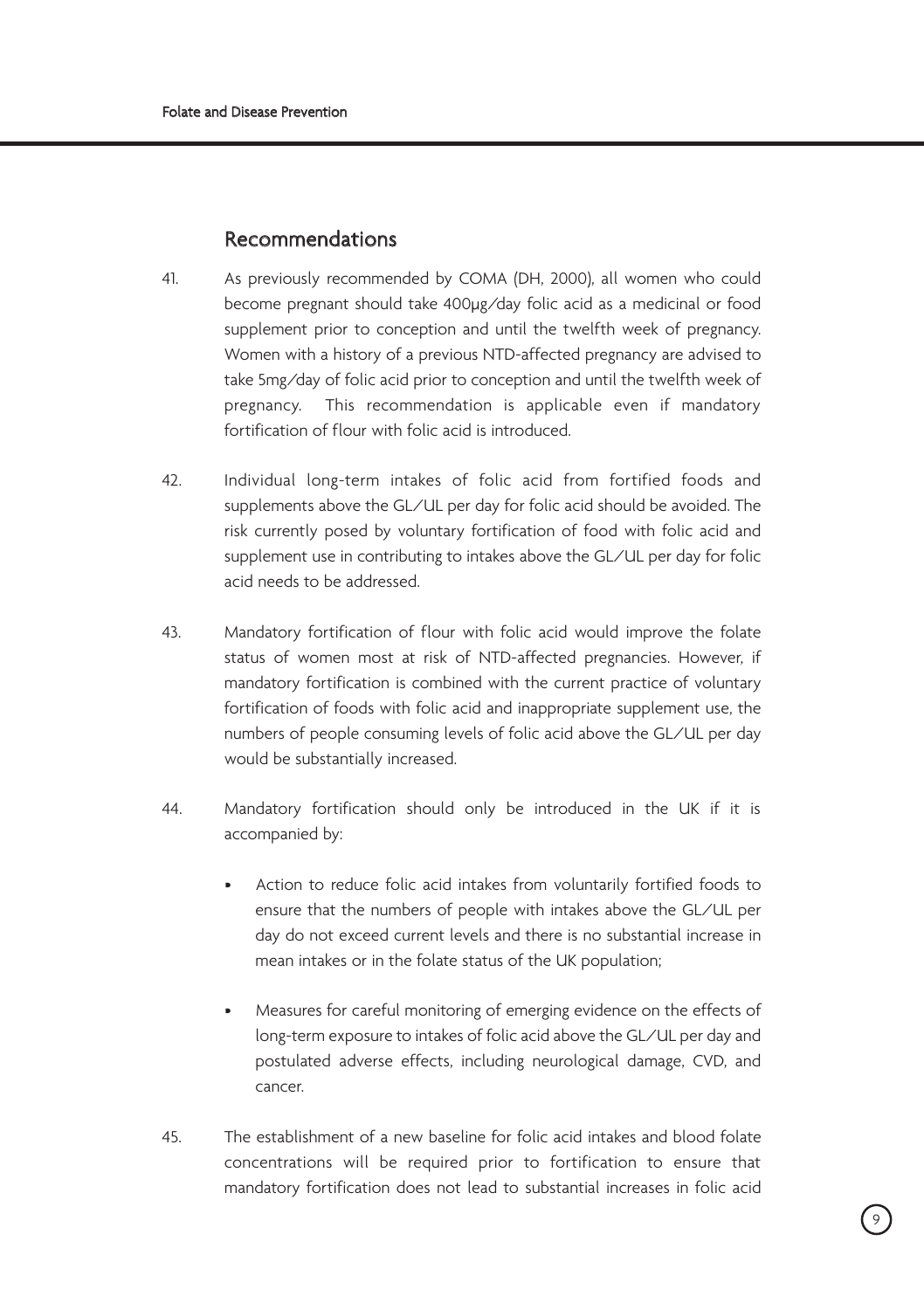intake or folate status and so that trends can be monitored in future surveillance programmes. The adoption of a common standard analytical method to measure folate status at baseline and all future surveillance studies will also be required as well as the establishment of suitable reference ranges to predict folate adequacy and deficiency.

- 46. If mandatory fortification is introduced:
	- Careful consideration should be given to the issue of overage;
	- The evidence on benefits and postulated adverse effects should be reviewed after a period of five years.
- 47. Clear guidance is needed on the use of folic acid containing supplements by the general population.
- 48. More reliable diagnostic indices to identify vitamin B12 deficiency should be developed. The development of a clinical strategy to manage issues related to vitamin B12 is necessary irrespective of a decision on future mandatory fortification of flour with folic acid.
- 49. The prevalence of poor vitamin B2 status in the UK needs to be addressed.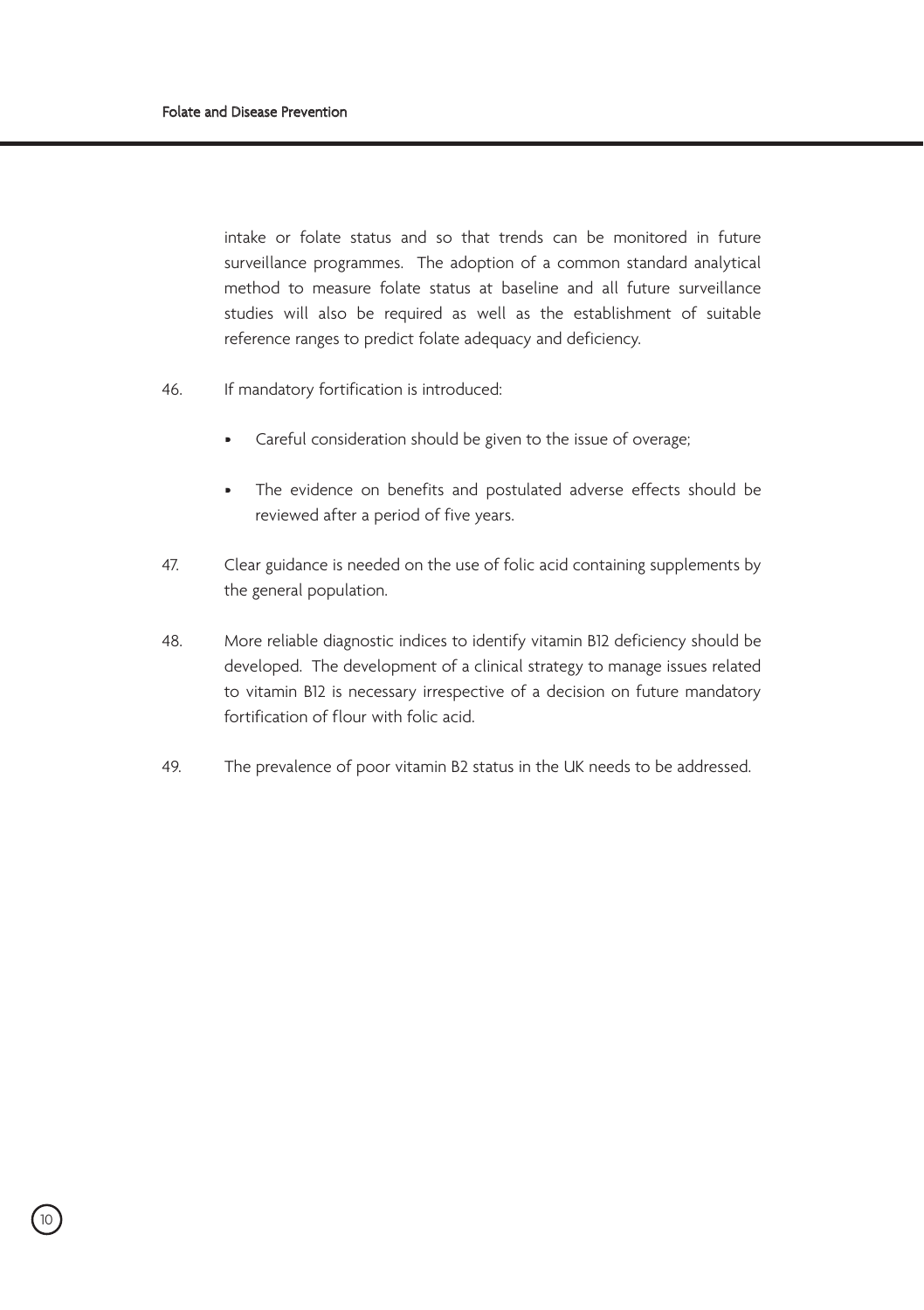## 2 Introduction

50. In 2000, the Committee on Medical Aspects of Food and Nutrition Policy (COMA) published its report on Folic Acid and the Prevention of Disease (Department of Health [DH], 2000). In September 2003, the Scientific Advisory Committee on Nutrition (SACN) requested an update on the evidence that had arisen since the COMA report was published. This was followed, in 2004, by a request from Health Ministers to consider the wider impact of folic acid fortification, particularly in relation to the elderly.

## Terms of Reference

- 51. The SACN Folate Subgroup was established in February 2004 with the following terms of reference:
	- Consider the evidence since the COMA report, Folic Acid and the Prevention of Disease (DH, 2000);
	- Advise on any gaps in the evidence base, with particular reference to the issue of folic acid masking the diagnosis of vitamin B12 deficiency;
	- Consider when and how to review the previous COMA risk assessment.
- 52. After initial consideration of evidence published since the COMA report, it was agreed there were sufficient data to warrant a full risk assessment.

## Background

- 53. In its report, Folic Acid and the Prevention of Disease (DH, 2000), COMA concluded that universal fortification of flour with folic acid would significantly reduce the number of conceptions and births affected by neural tube defects (NTDs). Following a formal public consultation in 2000, a stakeholder meeting on folic acid fortification was convened by the Food Standards Agency (FSA) and the Health Departments in March 2002.
- 54. Fortification of flour with folic acid was considered by the Agency's Board in May 2002 (FSA, 2002a). In July 2002, the Agency advised the Health Ministers responsible for making a decision on folic acid fortification not to introduce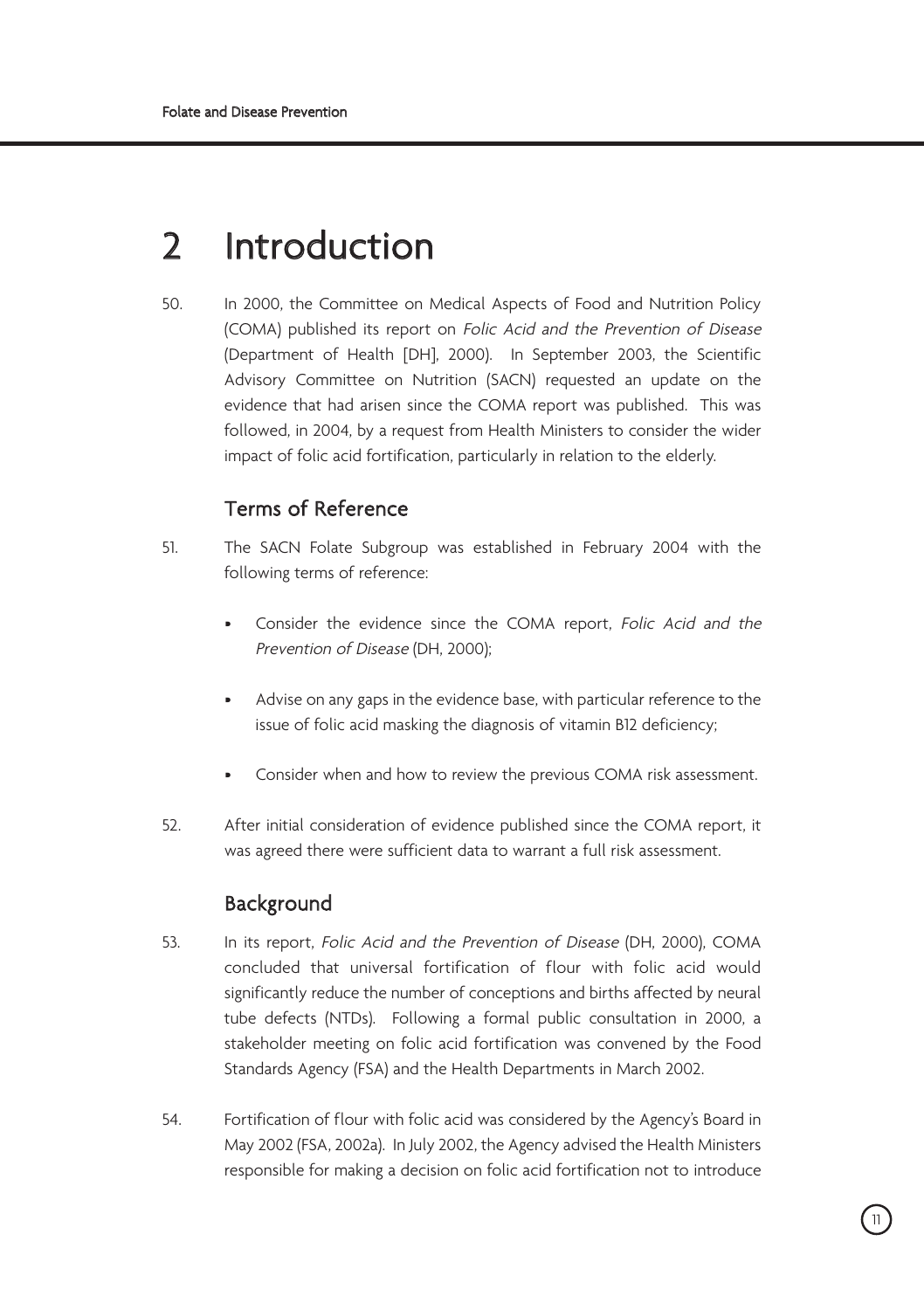mandatory fortification at that time, due to outstanding concerns about vitamin B12 deficiency (see section 6) (FSA, 2002b).

- 55. The Health Ministers responded in June 2004 and agreed with the Agency's advice. The letter stated:
	- The wider impact of folic acid fortification, in particular the benefits and risks to older adults, should be assessed.
	- The matter will be reassessed following SACN's consideration and as the evidence becomes available from overseas.
	- At the same time, options will be considered to increase the usage of preconceptual supplements, and increase dietary intakes of folate, for example, through the Healthy Start and 5-A-DAY Programmes and to address the concerns relating to prevalence and identification of vitamin B12 deficiency.
- 56. Both Healthy Start and 5-A-DAY are ongoing and management of vitamin B12 deficiency is under discussion.
- 57. The COMA report, Folic Acid and the Prevention of Disease (DH, 2000). concluded that fortifying flour with 240µg folic acid/100g would have a significant effect in preventing NTD-affected pregnancies without resulting in unacceptably high intakes in any population group. This was based on the assumption that the flour content of bread was over 70%. After publication of the COMA report, it was realised that bread actually comprised about 60% flour and that to achieve the increase in folate intake estimated by COMA, would require fortification of flour with 280µg folic acid/100g (FSA, 2002a).
- 58. In addition to advising on folic acid fortification of flour, COMA concluded that all women who could become pregnant should continue to be advised to take 400µg folic acid per day as a medicinal or food supplement prior to conception until the twelfth week of pregnancy (DH, 2000).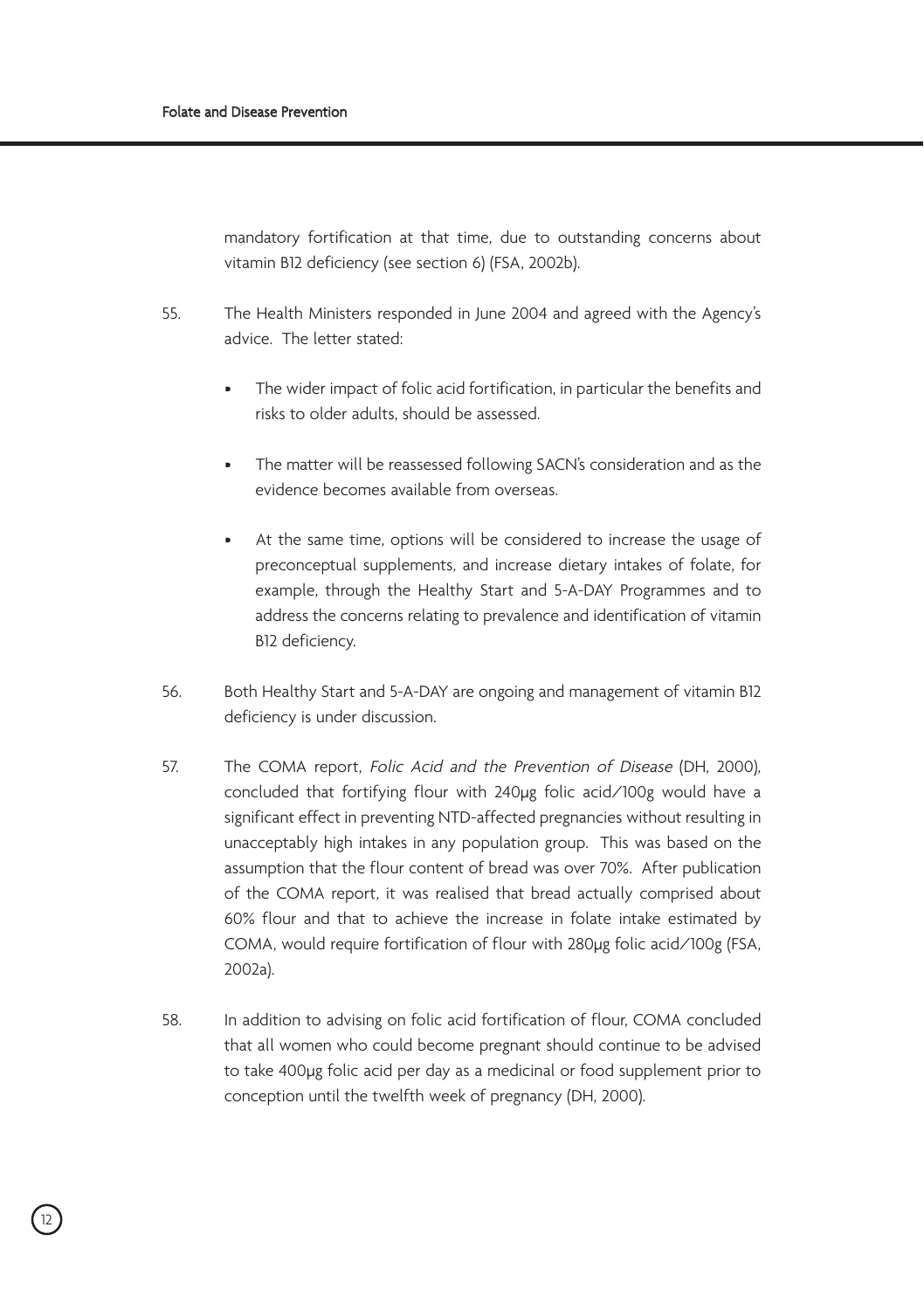## Methodology

- 59. The SACN Framework for the Evaluation of Evidence (SACN 2002) was used as the basis to identify and assess evidence published since the COMA report (DH, 2000). The evidence base for this report is mainly restricted to prospective cohort studies and randomised controlled trials (RCTs) in humans although some evidence from cell studies and animal data was considered.
- 60. The report considers: UK dietary intakes of folate and other B vitamins involved in folate metabolism; trends in the rates of NTD-affected pregnancies in the UK and in countries where fortification with folic acid has been introduced; the possible effects of fortification on people aged 65 years and over with vitamin B12 deficiency; the relationship between folate and cardiovascular disease, cancer, cognitive function, bone health; and other proposed health benefits and risks to the UK population of fortifying flour with folic acid.
- 61. The potential impact of mandatory fortification of flour, at different levels of folic acid, on the total folate intakes of the population was also explored. This information was used to estimate the reduction in NTD risk associated with different levels of fortification. Additionally, the effects of different levels of fortification on the intakes of people aged 65 years and over with low vitamin B12 status were considered.
- 62. The relationship between folate intake and neural tube defects was not considered as the evidence had previously been reviewed by COMA (DH, 2000).
- 63. The procedures for finalisation of the report can be found in Annex 1.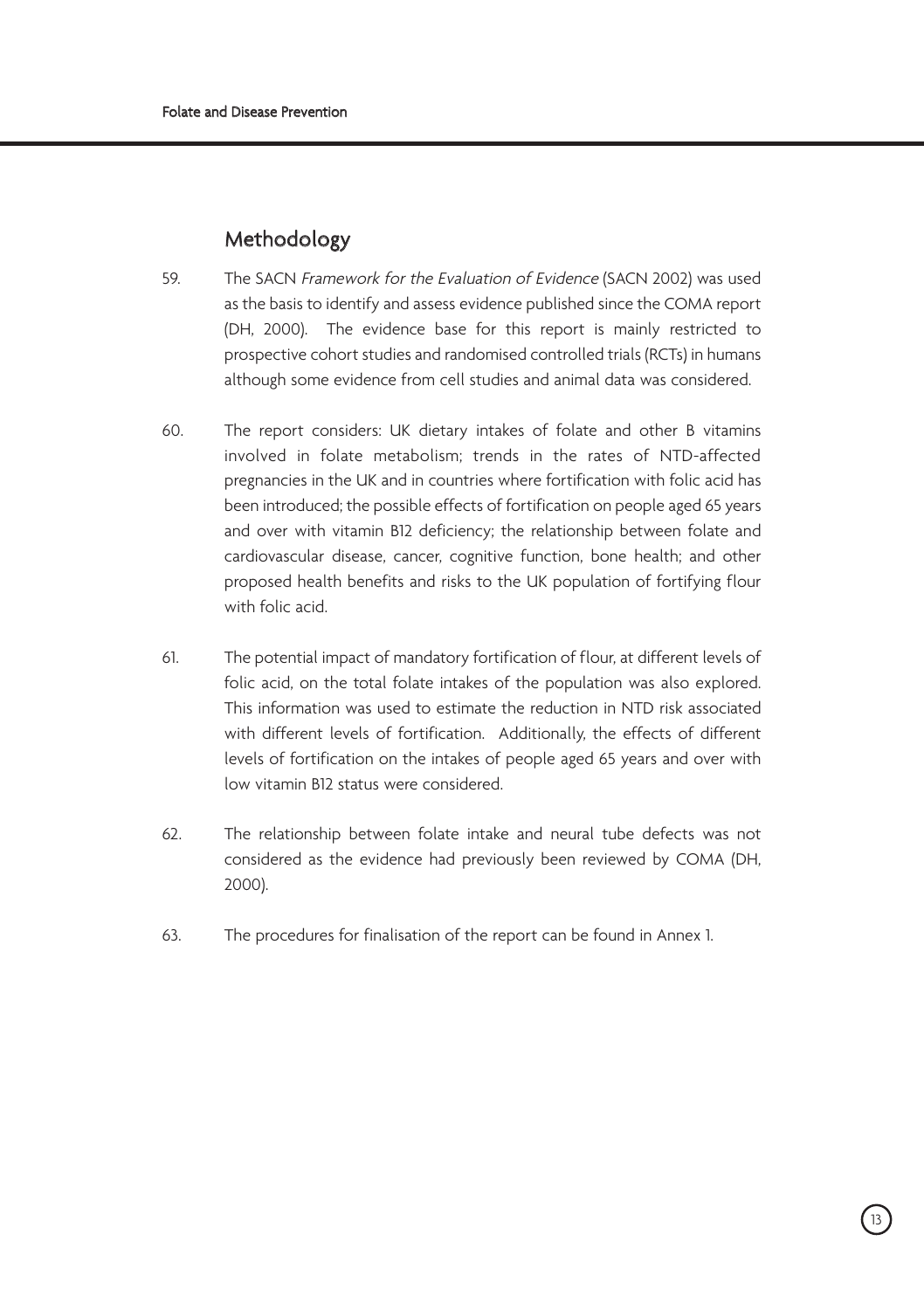## 3 Folate

- 64. The term folate(s) describes a family of B-group vitamins comprising an aromatic pteridine ring linked to p-aminobenzoic acid and one or more glutamate residues. There are large numbers of naturally occurring folates but methyl- and formyl- tetrahydropteroylpolyglutamates are the main forms found in foods.
- 65. Folic acid (pteroylmonoglutamic acid) is the synthetic form commonly used in supplements and food fortification. Folic acid is more stable in foods than natural folates and is better absorbed.
- 66. The bioavailability of natural folates found in food is approximately 50% lower than that of folic acid (Gregory, 1997). Consumption of natural food folate has been found to result in a significantly smaller increase in red blood cell folate concentration compared to folic acid supplements or folic acid in fortified cereals (Cuskelly et al, 1996).
- 67. The following terms are used in this report:
	- Folate(s) refers to all compounds comprising an aromatic pteridine ring linked to p-aminobenzoic acid and one or more glutamate residues, and includes natural folates and folic acid;
	- natural folate(s) refers only to naturally occurring folate(s) found in foods;
	- folic acid refers only to the synthetic form used in supplements and food fortification.

## Function

68. Folate is required for cell division and cell maintenance. It acts as a coenzyme in the transfer and processing of one-carbon units and also plays an important role in nucleotide synthesis, methylation, and gene expression; for example: in the synthesis of thymidine, which is essential for the de novo construction or repair of DNA, the re-methylation of plasma homocysteine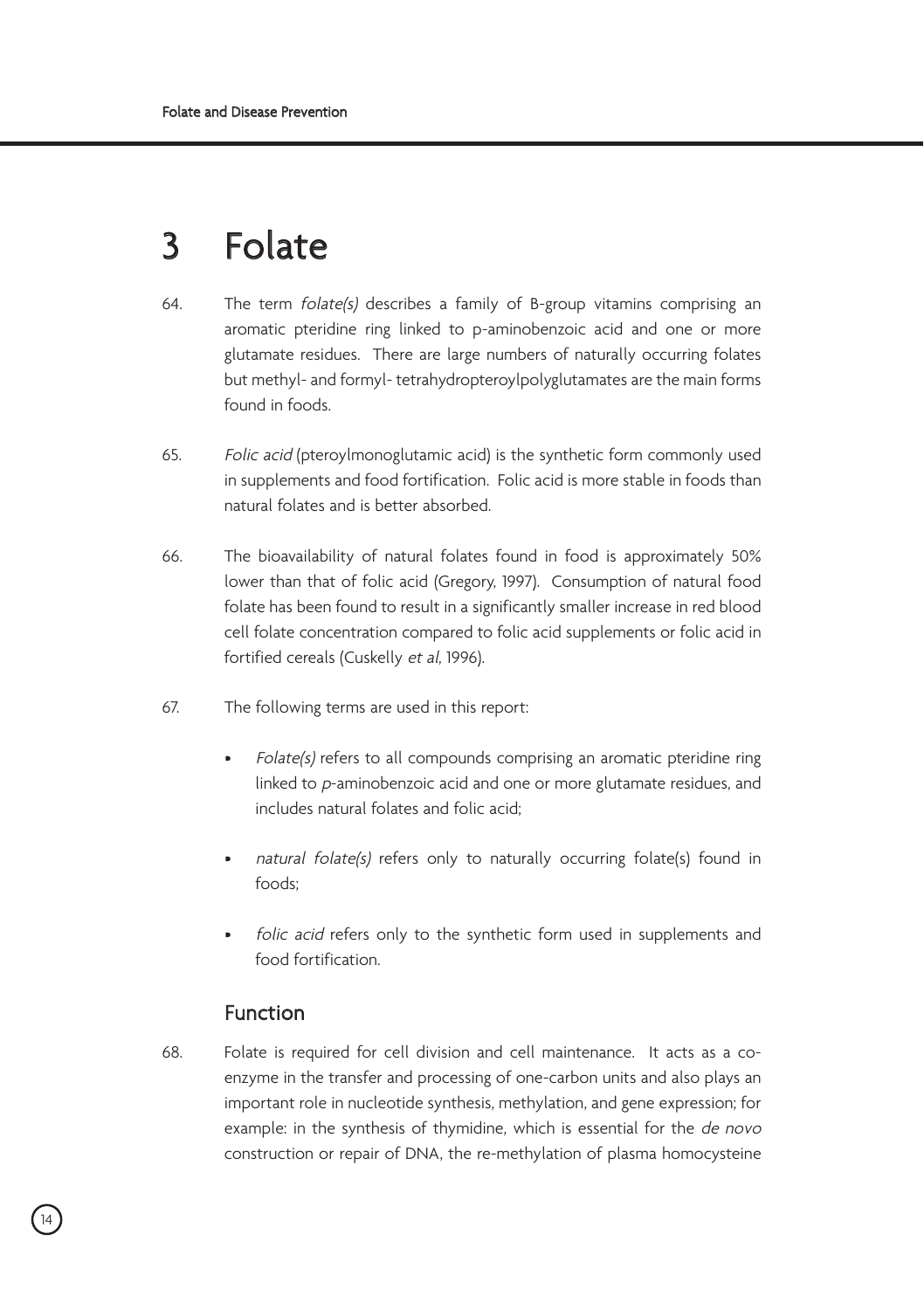to methionine, and the 'site-specific' methylation of the cytosine base in DNA, which regulates gene expression.

69. The complex metabolic pathways governing the functions of folate are controlled by a number of enzymes such as methylene tetrahydrofolate reductase (MTHFR), methionine synthase (MTR), methionine synthase reductase (MTRR), and thymidylate synthate (TS). Inherited variants of the genes controlling these enzymes affect their activity and have been associated with folate status, inherited susceptibility to NTDs, as well as other conditions such as cardiovascular disease (see paragraphs 272-274) and cancer (see paragraphs 326–329).

## Metabolism of folate and folic acid

- 70. Folates are broken down in the gut by folate conjugase in the mucosal brush borders from folate polyglutamates to the monoglutamate form. Upon absorption, the monoglutamates are converted in the mucosal cells to 5 methyl tetrahydrofolic acid (5-MTHF), which is usually the only form found in plasma. 5-MTHF is taken up by cells but cannot be retained intracellularly unless it is metabolised to tetrahydrofolate (THF). THF can be conjugated into polyglutamate forms, which prevents it leaving the cell.
- 71. Folic acid is not conjugated and is therefore more bioavailable. Before it can become active, folic acid has to be reduced to THF and methylated in the gut mucosa. The reduction is catalysed by dihydrofolate reductase (DHFR); THF is then converted to 5-MTHF, the form found in the circulation. The capacity for this conversion by gut mucosa is limited and single doses of oral folic acid, in excess of about 260µg, can lead to the appearance of unmetabolised folic acid in the systemic circulation (Kelly et al, 1997). The long term biological effects of exposure to unmetabolised folic acid in humans are unknown. The presence of unmetabolised folic acid in the systemic circulation is considered further in section 6, paragraphs 257 to 263.

## Dietary sources of folate and folic acid

72. Folates are found in a wide variety of foods. Rich sources are liver, yeast extract, and green leafy vegetables such as spinach, kale, and Brussels sprouts. Lower amounts are found in other vegetables and fruit, including broccoli, spring greens, cabbage, parsnips, and oranges (DH, 2000).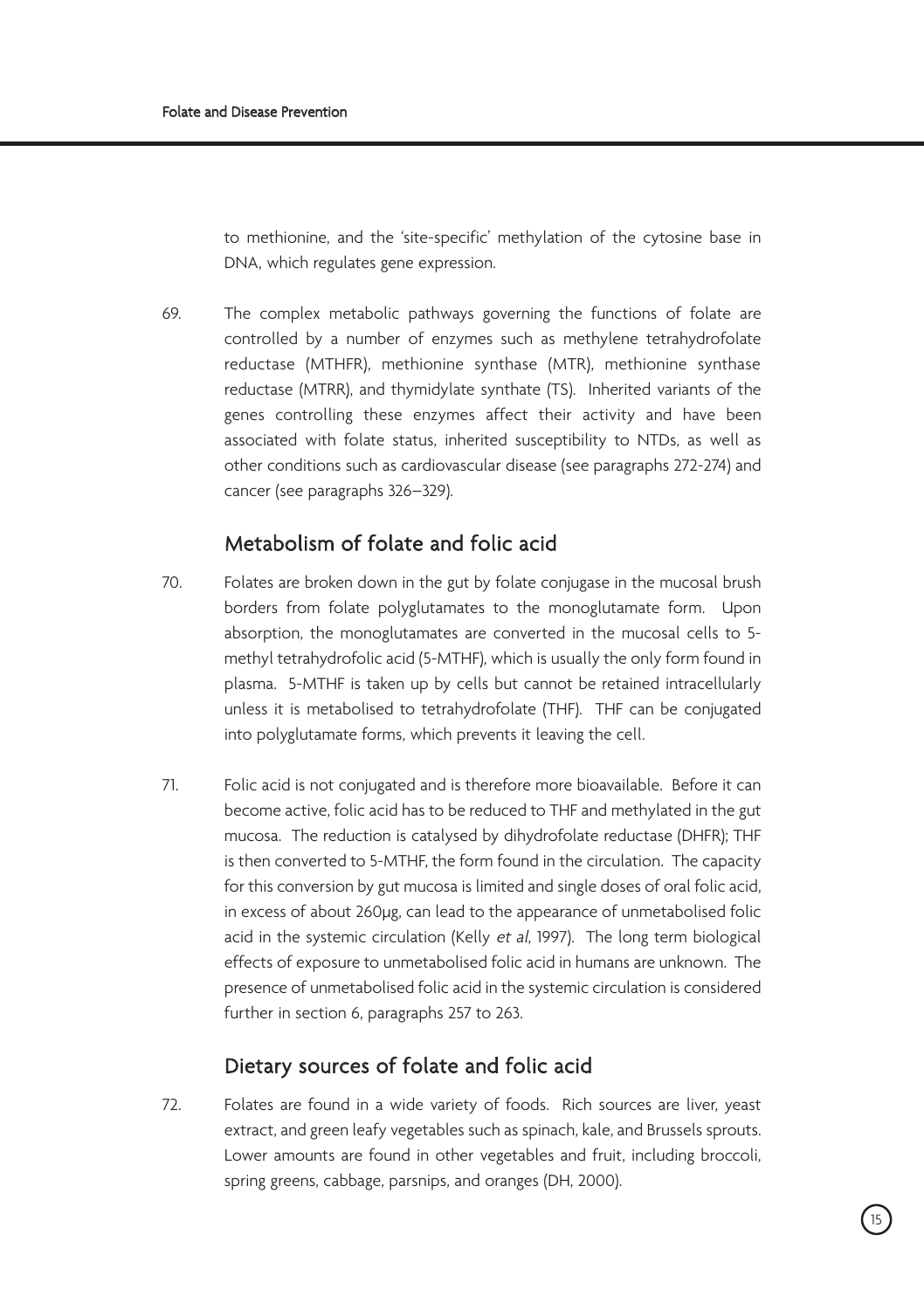- 73. The main sources of folic acid are supplements and fortified foods. In the UK, fortification of food products with folic acid is on a voluntary basis and unregulated. Foods which are voluntarily fortified with folic acid include a number of breakfast cereals (FSA, 2002c) and some brands of reduced/lowfat spreads (Annex 2). These foods and supplements make up a large proportion of the total folate intake of some individuals (see Annex 2).
- 74. The NDNS of adults aged 19-64 years (Henderson et al, 2003) shows that breakfast cereals provided 15% of total folate intake for men and women; supplements containing folic acid contributed 4% to the total folate intake of men and 14% to the total folate intake of women.
- 75 All folic acid fortified spreads are reduced or low-fat spreads. Information regarding the contribution of folic acid fortified reduced/low-fat spreads to folic acid intakes is not available from the NDNS of adults (Henderson et al, 2003) as the fortification of reduced/low-fat spreads was only introduced in 2002 (Unilever; personal communication, 2005), after the completion of field work for the NDNS. Data from the Expenditure and Food Survey show that reduced/low-fat spreads accounted for about 60% of yellow fat consumption in 2003-2004 (DEFRA<sup>1</sup>, 2005). Spreads fortified with folic acid presently occupy approximately 20% of the market for yellow fat spreads with one brand (currently fortified with 1000µg/100g) occupying 18.5% of the market share (Annex 2, Appendix 2). A few other yellow fat spreads are fortified at the same or lower levels.

## Other B vitamins involved in folate metabolism

- 76. Several other B vitamins are involved in folate metabolism, including vitamin B2 (riboflavin), vitamin B6 and vitamin B12.
- 77. Vitamin B2 functions prosthetically in the forms flavin mononucleotide and flavin adenine dinucleotide in flavoprotein enzymes involved in oxidationreduction reactions, e.g. the conversion of 5, 10-methylenetetrahydrofolate to 5-methyltetrahydrofolate by methylenetetrahydrofolate reductase.
- 78. Vitamin B6 functions as a co-enzyme in its pyridoxal phosphate form in amino acid metabolism, e.g. the conversion of homocysteine to cystathionine by cystathionine b-synthase.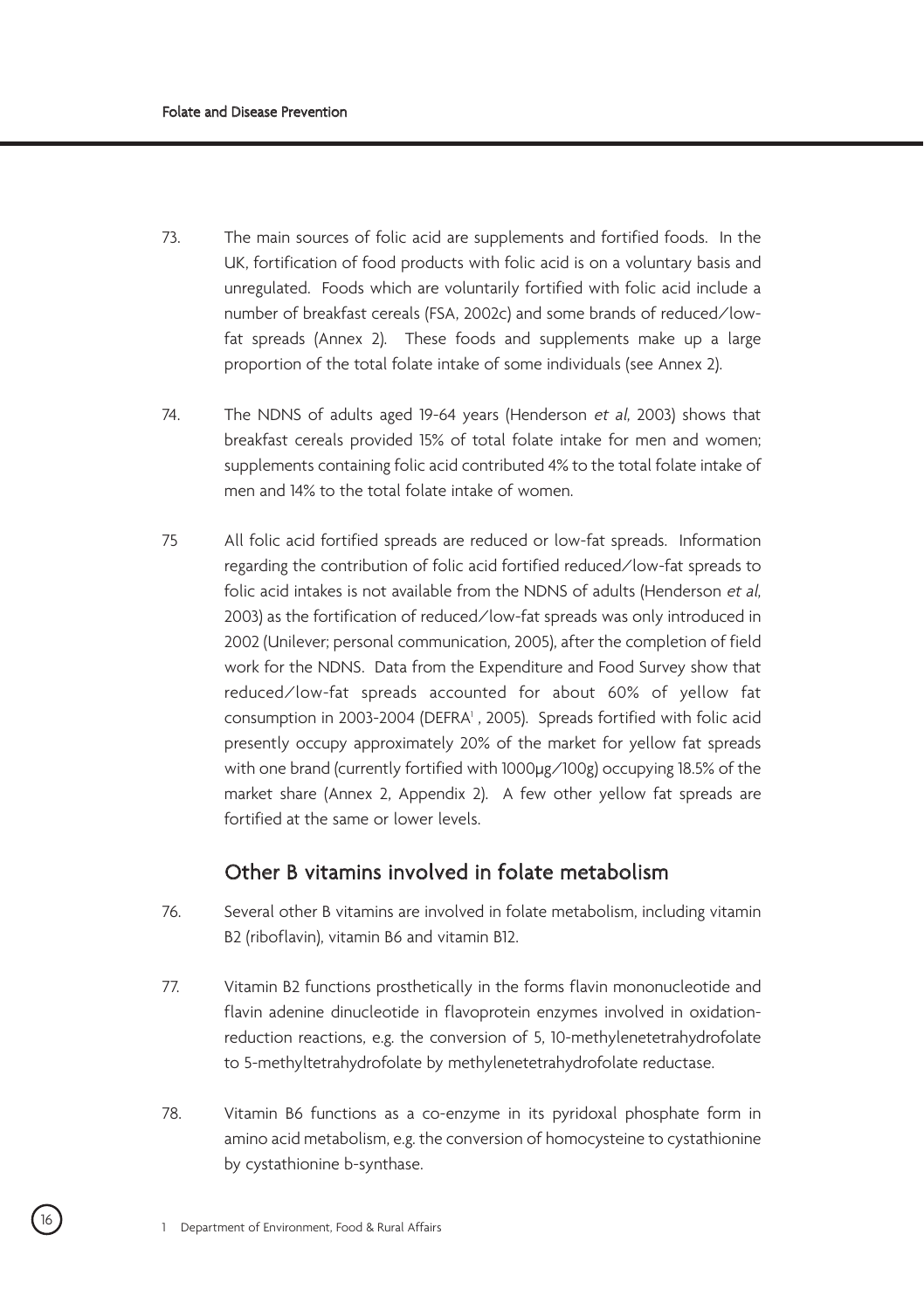79. Vitamin B12 acts as a co-enzyme in the methylcobalamin and 5' deoxyadenosylcobalamin forms in the recycling of folate co-enzymes, e.g. the re-methylation of plasma homocysteine to methionine by methionine synthase, and the degradation of valine through methylmalonyl CoA. Vitamin B12 is also required for nerve myelination.

## Current recommendations on folate intake

- 80. In 1991, revised dietary reference values (DRVs) for food energy and nutrients were agreed by COMA (DH, 1991). The reference nutrient intake (RNI) is the amount of a nutrient that is considered sufficient to meet the requirements of 97.5% of the population. The lower reference nutrient intake (LRNI) is the amount of a nutrient that is considered sufficient to meet the requirements of 2.5% of the population.
- 81. For adults, the RNI for folate is 200µg/day and the LRNI is 100µg/day. For infants and children, the RNIs are: 0-12 months, 50µg/day; 1-3 years, 70µg/day; 4-6 years, 100µg/day; 7-10 years, 150µg/day; the RNI for children 11 years and above is the same as that for adults. The LRNIs for infants and children are: 0-12 months, 30µg/day; 1-3 years, 35µg/day; 4-6 years, 50µg/day; 7-10 years, 75µg/day; the LRNI for children 11 years and above is the same as that for adults.
- 82. Details of how the DRVs for folate were derived and a comparison with the USA values are given in Annex 3. The DRVs for riboflavin, vitamin B6, and vitamin B12 are also provided in Annex 3.
- 83. Although most pregnancies in women consuming folate at the RNI will not be affected by NTDs, evidence from clinical trials has shown that folate intakes above the RNI during early pregnancy reduce the risk of NTD-affected pregnancies. All women who could become pregnant are therefore advised to take 400µg/day folic acid as a medicinal or food supplement prior to conception and until the twelfth week of pregnancy (DH, 1992).
- 84. To prevent recurrence of NTD in the offspring of men or women with spina bifida themselves or women with a previous pregnancy affected by NTD, folic acid supplements of 5mg/day are recommended<sup>2</sup> (DH, 1992).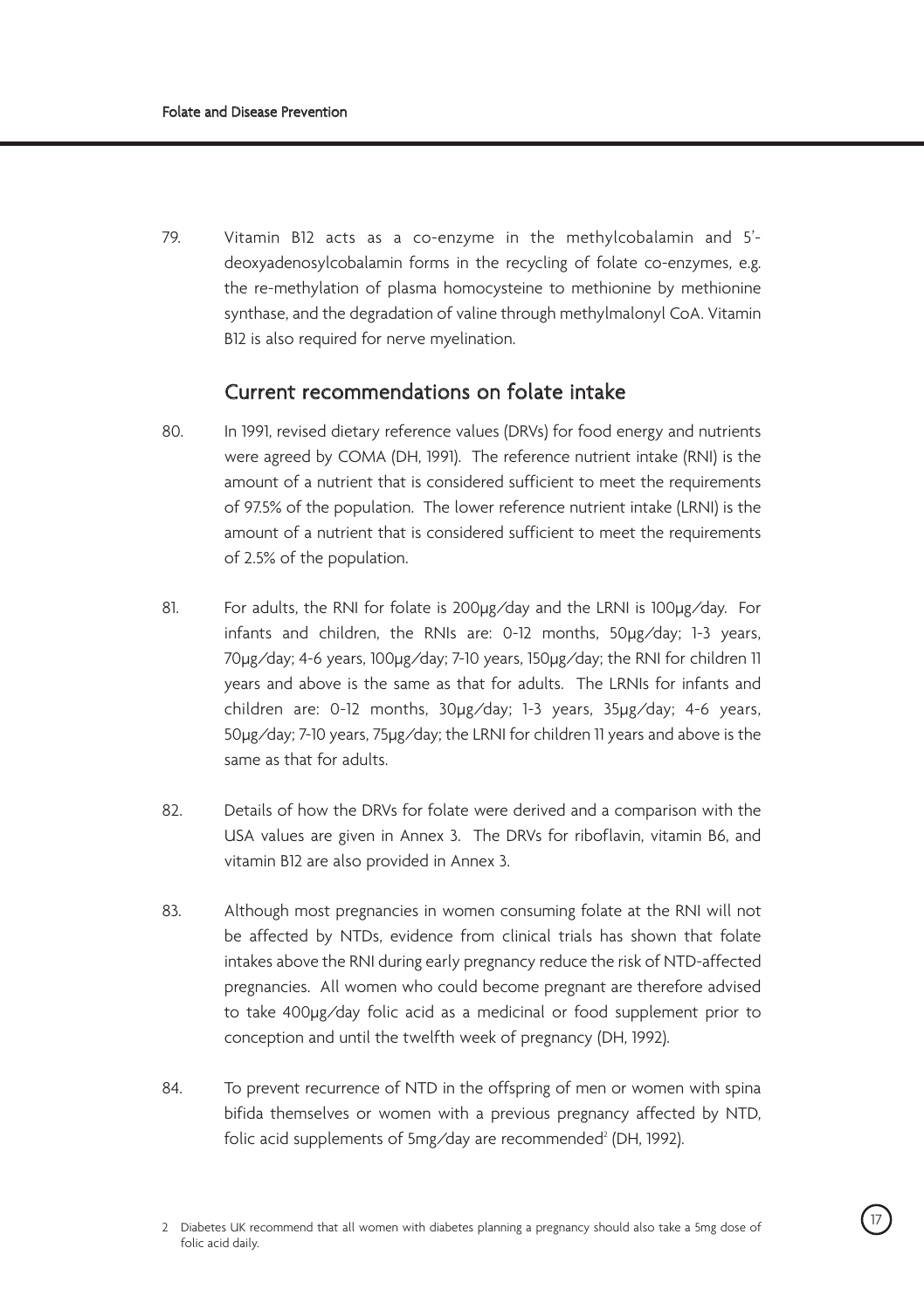## Recommended upper intake levels for folic acid in the USA, Europe, and the UK

85. No adverse effects have been reported with consumption of high amounts of natural folates found in food (Butterworth and Tamura, 1989). Concerns regarding the safety of high intakes are restricted to folic acid.

#### *USA*

- 86. In 1998, the Food & Nutrition Board (FNB) of the Institute of Medicine (IOM) in the USA reviewed the potential hazards of high intakes of folic acid (FNB, 1998) on: neurological impairment in individuals with vitamin B12 deficiency, general toxicity, reproduction and development, carcinogenicity, hypersensitivity, and intestinal zinc absorption. The most serious potential adverse effect of excessive intakes of folic acid was considered to be progression of neurological symptoms in individuals with vitamin B12 deficiency and this was used as the critical endpoint to set a Tolerable Upper Intake Level<sup>3</sup> (UL).
- 87. Case-reports of patients with vitamin B12 deficiency who showed development or progression of neurological complications following oral administration of folic acid were used to evaluate a dose-response relationship. A lowest observed adverse effect level (LOAEL) of 5mg was set, based on evidence that at doses of 5mg/day of folic acid there were over 100 reported cases of neurological progression; at doses below this amount, only 8 documented cases were found. An uncertainty factor (UF) of 5 was applied to the LOAEL because of the severity of the neurological complications observed and because a LOAEL rather than a no observed adverse effect level (NOAEL) was used to derive the UL. The LOAEL of 5mg/day was divided by the UF of 5 to obtain the UL of 1mg/day for adults. As no data were available on adverse effects for other life stage groups, ULs for children were extrapolated from the UL for adults on the basis of relative body weight (see Table 22, Annex 4).

#### *Europe*

88. In 2000, the European Scientific Committee on Food (SCF) set a UL for folic acid of 1mg/day for adults (SCF, 2000). The effects of high intakes of folic acid were considered in relation to the following safety issues: modification of

<sup>18</sup> 3 The Tolerable Upper Intake Level represents the highest level of daily nutrient that is likely to pose no risk of adverse health effects for almost all individuals in the general population.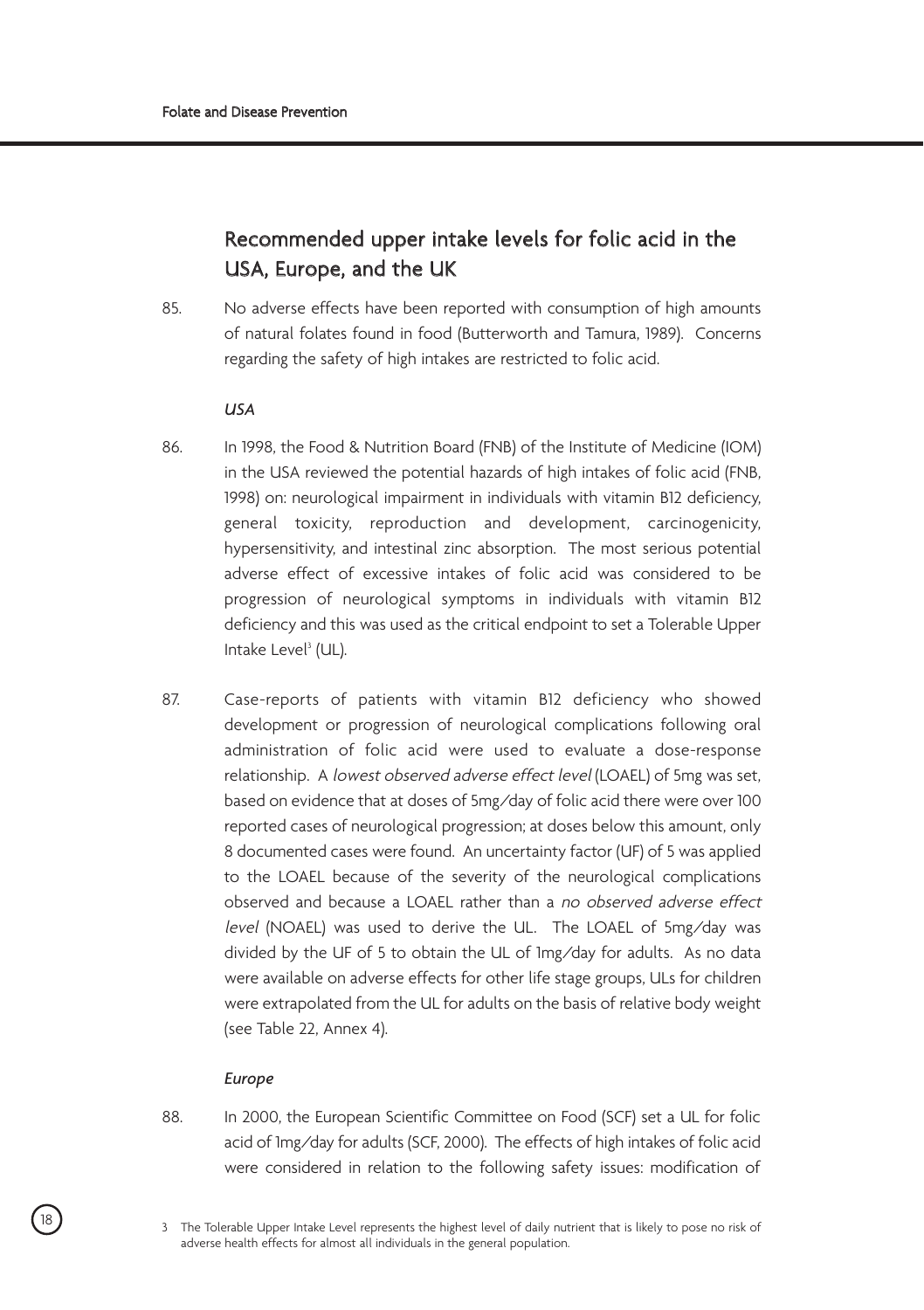vitamin B12 deficiency (masking of haematological symptoms/exacerbation of neurological symptoms), epileptogenic and neurotoxic effects, efficacy of folate antagonists used in chemotherapy, zinc absorption/status, carcinogenicity, and hypersensitivity.

89. The UL of 1mg/day for adults was based on the risk of progression of neurological symptoms in vitamin B12 deficient patients as the most serious adverse effect. It was concluded that in nearly all studies showing neurological relapse, dose levels of folic acid were above 5mg/day and data on the effect of dose levels of 1-5mg/day were limited to a few cases. The SCF set a LOAEL of 5mg/day and concluded that doses up to 1mg/day were unlikely to cause masking of the haematological signs seen with pernicious anaemia. ULs for children were set on the basis of body weight (see Table 23, Annex 4).

#### *UK*

90. In 2003, the Expert Group on Vitamins and Minerals (EVM) reported on safe levels of intake for vitamins and minerals in food supplements and fortified foods in the UK (EVM, 2003). Safe Upper Levels<sup>4</sup> (SULs) were set when supported by adequate data. A Guidance Level (GL), which represents an approximate indication of intakes that would not be expected to cause adverse effects, was set when there were insufficient data to determine a SUL. The EVM did not set a SUL for folic acid intake as the available evidence on adverse effects of folic acid were not considered to be sufficiently robust. A GL of 1mg/day was set for folic acid based on concerns that intakes above this level may mask signs of vitamin B12 deficiency. GLs were not set for children as there were no data reporting adverse effects in children.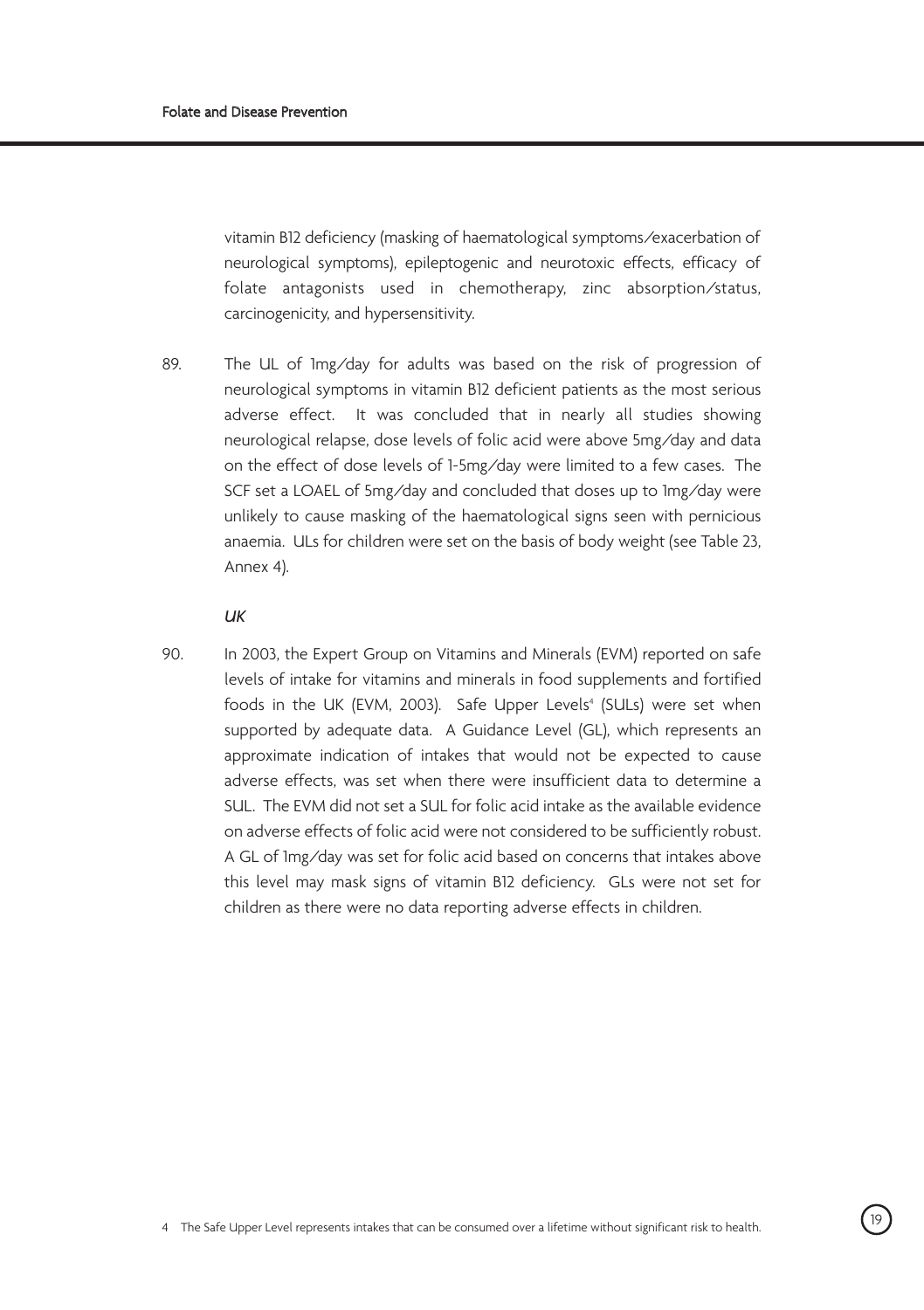## 4 Dietary intakes and status of folate, vitamin B2, vitamin B6 and vitamin B12 in the UK

- 91. Data on dietary intakes and status were obtained from the British National Diet and Nutrition Surveys (NDNS) of adults aged 19-64 years (Henderson et al, 2003; Ruston et al, 2004), people aged 65 years and older (Finch et al, 1998), young people aged 4 to 18 years (Gregory et al, 2000), and children aged  $1\frac{1}{2}$  to 4  $\frac{1}{2}$  years (Gregory et al, 1995).
- 92. In the NDNS series, dietary intake was assessed by weighed records of all foods consumed over: 7 consecutive days for adults aged 19-64 years and young people aged 4-18 years; 4 consecutive days for adults aged 65 years and over and children aged  $1\frac{1}{2}$  to 4  $\frac{1}{2}$  years.
- 93. Data from these surveys were compared against the DRVs for the different age groups of the population.

## Folate intake and status

#### *Measurement of folate status*

- 94. Red cell folate concentration is considered to be a better measure of long term folate status than serum folate because it reflects body stores at the time of red cell synthesis; serum folate concentrations reflect recent dietary intake. Analytical methods used to assess folate status are usually based on microbiological or radioimmunoassay; other methods include chemiluminescence, magnetic separation, ion capture and tandem mass spectrometry.
- 95. For all age groups in the NDNS series (from 4 years and above), red cell folate concentration below 230nmol/L (101µg/L) was considered severely deficient and concentrations between 230-345nmol/L (101-152µg/L) were considered to be indicative of marginal status (Sauberlich, 1974). The normal range for serum folate concentration in adults was considered to be between 7- 46nmol/L (3-20µg/L) (Dacie & Lewis, 1995). These cut-offs and ranges were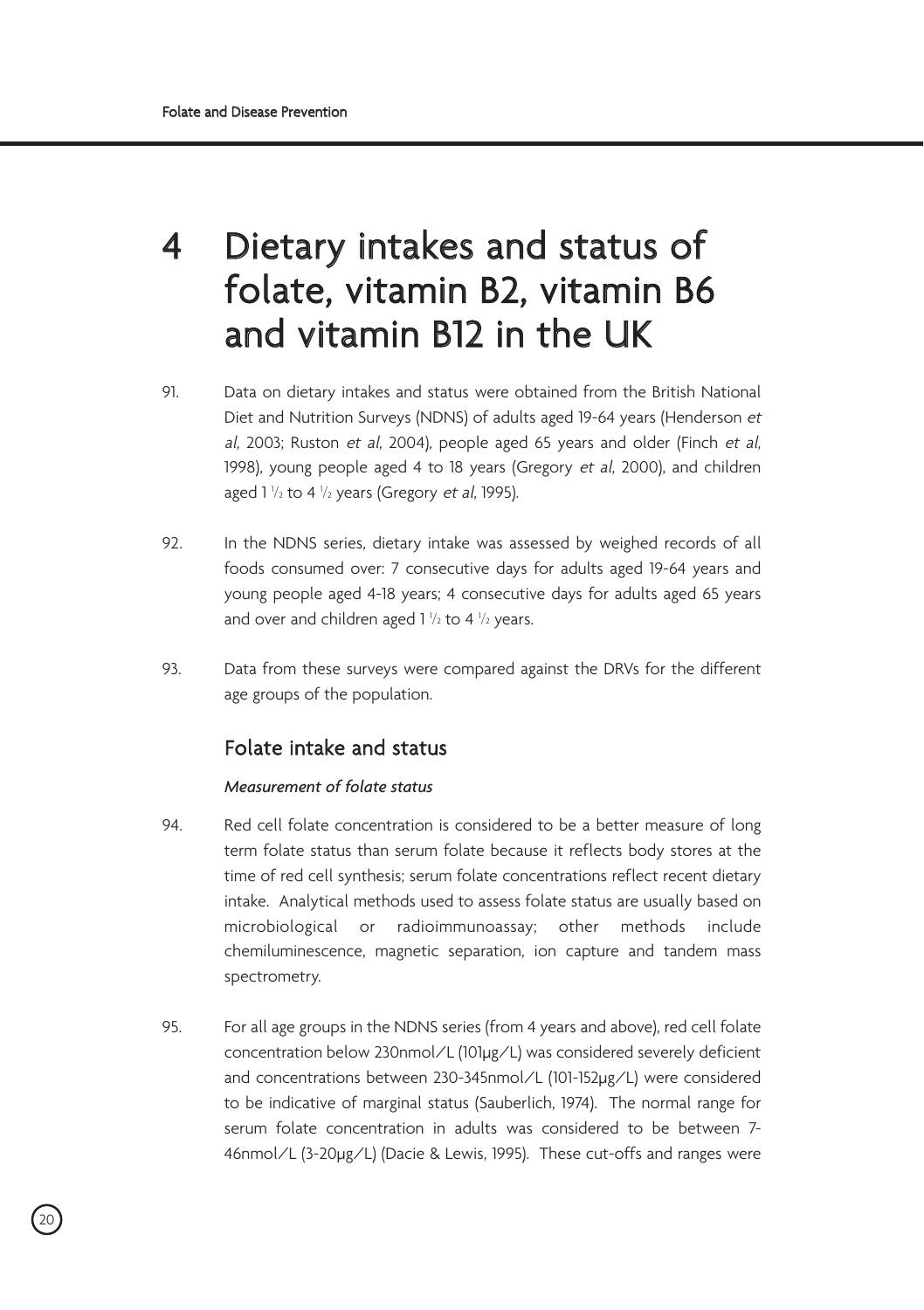originally derived from studies using a microbiological assay. A normal range of values has not been defined for children under 4 years.

- 96. In the NDNS series, different analytical methods were used to assess folate status in the different surveys: for adults aged 19-64 years and young people aged 4-18 years, the Abbot IMx fluorescence polarization method was used; for people aged 65 years and older, a microbiological assay was used to measure serum folate concentrations and a radioassay (Biorad Quantaphase II) was used for red cell folate concentrations; for children aged  $1\frac{1}{2}$  - 4 $\frac{1}{2}$  years, a radioassay (Biorad Quantaphase I) was used to measure blood folate concentrations.
- 97. There is substantial analytical variation between the different assay methods. Several studies have reported different results between microbiological and radioassays (McGown et al, 1978; Shane et al, 1980; Brown et al, 1990). Interlaboratory comparisons of serum and red cell folate concentrations using 4 different assay methodologies showed considerable variation between the different methods (overall coefficient of variation 18-41%) and between different laboratories using a similar assay kit/protocol (van den Berg et al, 1994). Gunter et al (1996) also showed large intra- and intermethod variations among 20 participating laboratories using 7 different types of assay analysing a common series of serum and whole blood pools. The greatest variations were found at low and high concentrations of folate.
- 98. The agreement between the different assays is also dependent on the composition of the blood sample used for folate measurement and the genotype of the individual. It has been demonstrated that the radioassay under-recovers 5-MTHF but correctly recovers folic acid (Blackmore et al, 2005); differential recovery was also observed for other reduced folate forms.
- 99. As folate status measurements are dependent on the assay method used and because different methods have been used for different population samples, it is not possible to make direct comparisons of folate status or population mean levels between different age groups in the UK or with population samples from other other countries, for example, in the USA.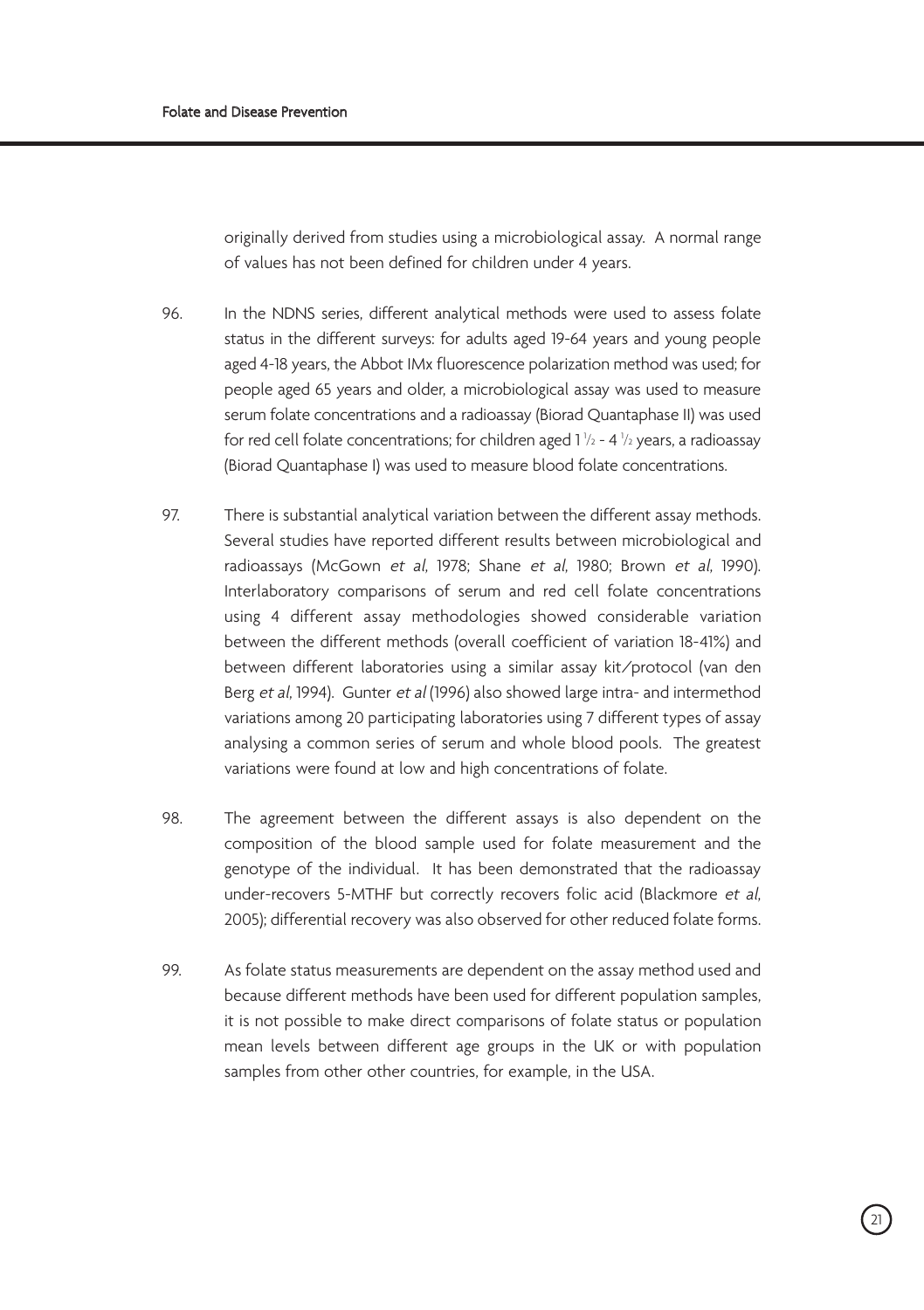#### *Adults aged 19-64 years*

- 100. The mean daily intakes of folate were above the RNI in both men (359µg/day) and women (292µg/day). Less than 0.5% of men and 2% of women had intakes below the LRNI.
- 101. Average serum folate concentrations were 20.8nmol/L (9.2µg/L) for men and 22.1nmol/L (9.8µg/L) for women; average red blood cell folate concentrations were 694nmol (306µg/L) for men and 685nmol/L (302µg/L) for women.
- 102. Although the average folate intakes were greater than the RNI, 5% of all men and women, 8% of women aged 19-24 years, 4% of women aged 25-34 years, and 5% of women aged 35-49 years had red blood cell folate concentrations less than 350nmol/L (154µg/L) indicating an increased risk of marginal status.
- 103. A woman's risk of having a child with an NTD has been reported to be associated with red cell folate concentrations during early pregnancy (15 weeks gestation), in a continuous dose-response relationship (Daly et al, 1995). Concentrations below 340nmol/L (150µg/L) were associated with a relatively high risk and concentrations above 906nmol/L (400µg/L) were associated with a relatively low risk. In the NDNS, the average red blood cell folate concentrations of women aged 19-24 years, 25-34 years and 35-49 years were 575nmol/L (254µg/L), 630nmol/L (278µg/L) and 691nmol/L (305µg/L) respectively. The incidence of NTD-affected pregnancies in England and Wales is higher in younger women, which corresponds to the lower folate status in this group (Botting, 2001).
- 104. Comparison of NDNS levels with those reported by Daly et al (1995) might suggest that women of childbearing age in the UK are at intermediate risk of NTD-affected pregnancies. However, the microbiological assay was used by Daly et al (1995) and the Abbot IMx fluorescence polarization method was used in the NDNS. In addition, red cell folate concentrations in the Daly et al (1995) study were measured in pregnancy at 15 weeks gestation, when they are lower because of haemodilution and may therefore underestimate the risk of NTD affected pregnancies. The magnitude of the association between red cell folate and NTD risk may also be confounded by the link between red cell folate and general nutritional status (Kirke et al, 1992). For these reasons, it is not possible to make direct comparisons of red cell folate concentrations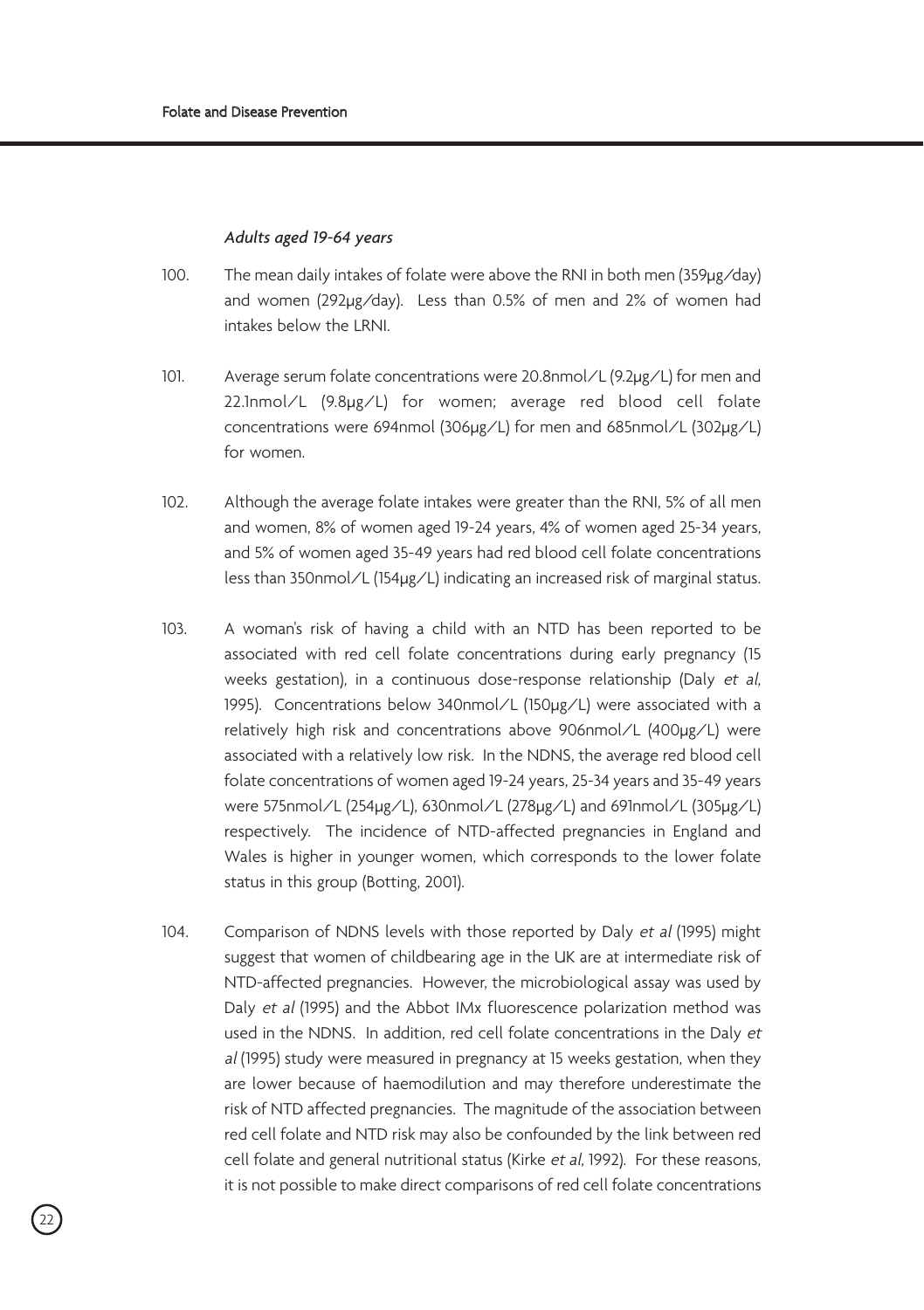of non-pregnant women in the NDNS with those of pregnant women reported by Daly et al (1995).

105. The estimated numbers of NTD-affected pregnancies ascertained in the UK are shown in Tables 24-27 (Annex 5).

#### *Adults aged 65 years and over*

- 106. In free-living people aged 65 years and over, mean daily intakes of folate were 279µg/day for men and 220µg/day for women. One percent of men and 5% of women had intakes below the LRNI (100µg/day). In institutionalised people mean daily intakes of folate were 235µg/day for men and 200µg/day women; 4% of men and 5% of women had intakes below the LRNI.
- 107. Average serum folate concentrations for free-living people were 15.3nmol/L (6.8µg/L) for men and 16.5nmol/L (7.3µg/L) for women; for institutionalised people, average serum folate concentrations were 9.7nmol/L (4.3µg/L) for men and 12.5nmol/L (5.5µg/L) for women. Average red blood cell folate concentrations for free-living people were 495nmol (219µg/L) for men and 501nmol/L (221µg/L) for women; in institutions, red blood cell folate concentrations were 449nmol/L (198µg/L) for men and 542nmol/L (239µg/L) for women.
- 108. Among free-living older people, 21% had red blood cell folate concentrations indicative of marginal status, and 8% had red blood cell folate concentrations indicating folate-deficiency. In the institutionalised people, 19% had red blood cell folate concentrations indicative of marginal status, and 16% had a red blood cell folate concentration indicating folate-deficiency. However, these values need to be interpreted with caution because of assay differences (see paragraphs 95-99).

#### *Young people aged 4-18 years*

109. For young people aged 4-18 years, mean daily intakes of folate (242µg boys; 197µg for girls) were above the RNI. Less than 1% of boys and 3-4% of girls over 11 years of age had intakes below the LRNI; at ages 4-11 years, only girls between 7-10 years had intakes below the LRNI. In the age range 4-11 years, 2% of girls aged 7-10 years had intakes below the LRNI.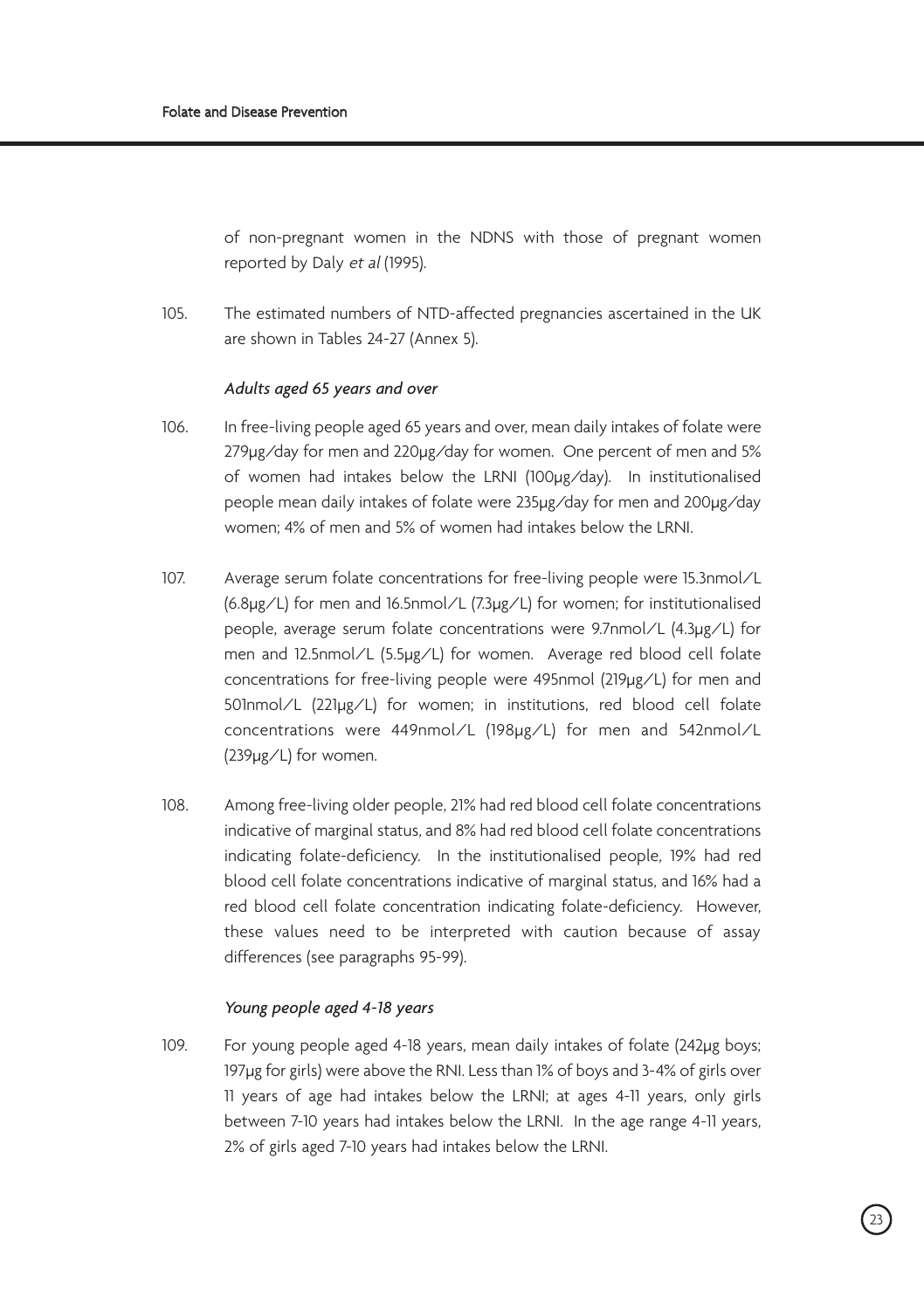- 110. Average serum folate concentrations were 21.7nmol/L (9.6µg/L) for boys and 20.6nmol/L (9.1µg/L) for girls; average red blood cell folate concentrations were 626nmol (276µg/L) for boys and 573nmol/L (253µg/L) for girls.
- 111. Seven percent of boys and 9% of girls had red blood cell folate concentrations indicative of marginal status. No more than 1% of any age/sex group had red blood cell folate concentrations indicating folate deficiency.

#### *Children aged 1 1 /2 - 4 1 /2 years*

- 112. For children aged  $1\frac{1}{2}$  -4  $\frac{1}{2}$  years, the mean daily intakes of folate (132µg) were above the RNI in all age and sex groups. One percent of boys and girls under 4 years of age had intakes below the LRNI.
- 113. Average plasma folate concentrations were 20.9nmol/L (9.2µg/L) for boys and 21.3nmol/L (9.4µg/L) for girls; average red blood cell folate concentrations were 934nmol (412µg/L) for boys and 894nmol/L (395µg/L) for girls.
- 114. Two percent of children had red blood cell folate concentrations of less than 400nmol/L (177µg/L).

#### *Summary*

115. The average daily folate intakes were above the RNI in all age groups. Evidence of marginal folate status in young women and people aged 65 years and over has been reported but there is considerable variability in the analytical methods used to assess blood folate concentrations. Values for folate status and normal ranges are dependent on the assay method used, which makes it difficult to make direct comparisons between different studies and surveys. In the NDNS series, different methods were used to assess folate status for the various age groups. Results determined by different methods may not be comparable and should be interpreted with caution.

## Vitamin B2 (riboflavin) intake and status

116. The *in vitro* activation coefficient of erythrocyte glutathione reductase (EGRAC) is a measure of red blood cell glutathione reductase saturation with its vitamin B2 derived cofactor, flavin adenine dinucleotide. An activation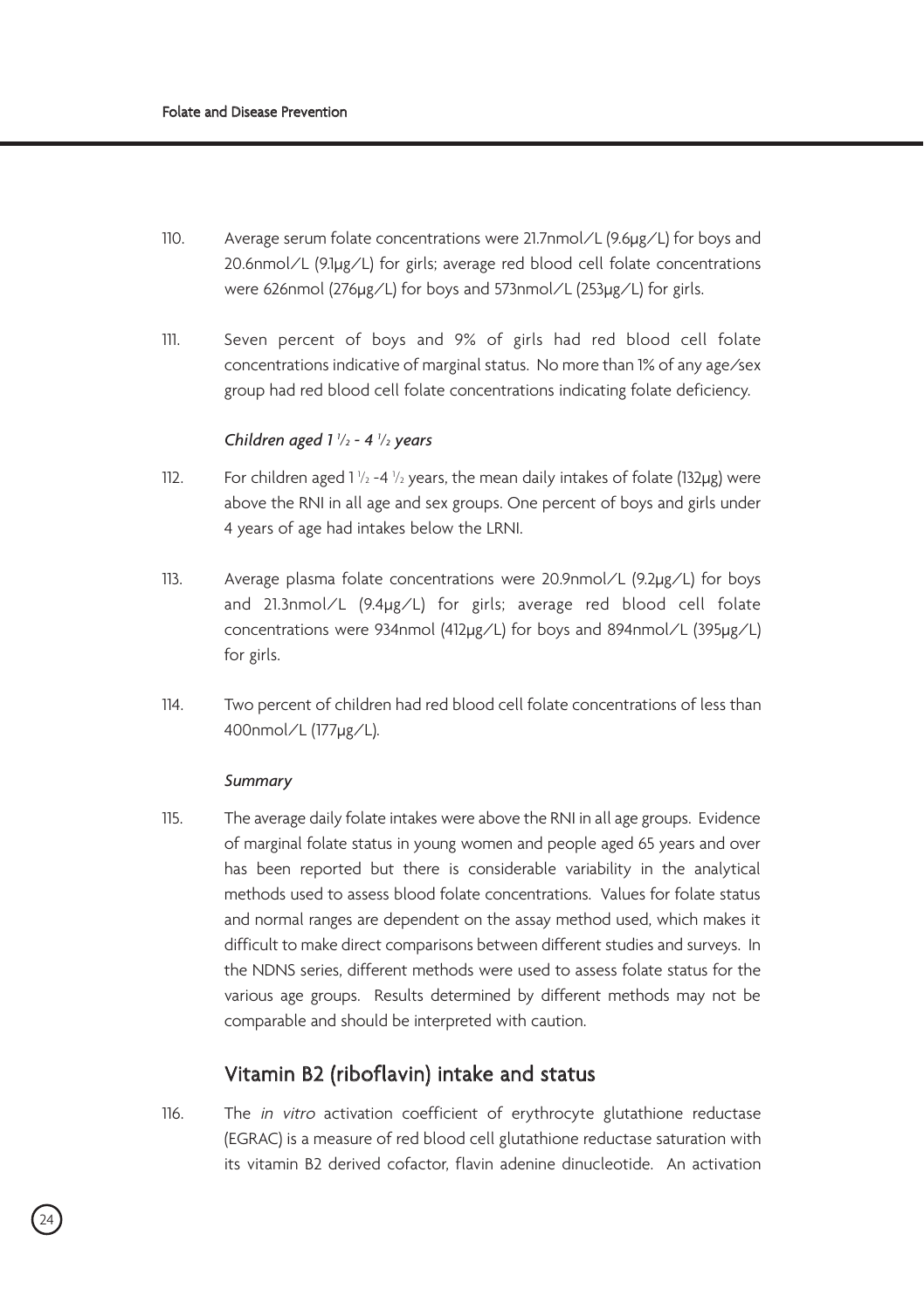coefficient between 1-1.3 is generally regarded as normal and an activation coefficient greater than 1.3 is indicative of a marginal status.

117. An activation coefficient of >1.2 was originally proposed to define marginal vitamin B2 status (Glatzle et al, 1970). Subsequent revisions to the methodology (Thurnham et al, 1972; Thurnham & Rathakette, 1982) may have resulted in a systematic increase in activation coefficients and the adoption of an activation coefficient of >1.3 to define marginal vitamin B2 status. Further increases in activation coefficients may have also occurred as a consequence of methodological changes to the EGRAC assay.

#### *Adults aged 19-64 years*

- 118. Mean daily vitamin B2 intakes (men 2.3mg; women 2.0mg) were above the RNI (men, 1.3mg/day; women, 1.1mg/day) in all age and sex groups. Daily vitamin B2 intakes below the LRNI (0.8mg/day) were found in 7% and 13% of men and women aged 19-24 years respectively, and in 10% of women aged 25-34 years. In older age groups, 2% of men and 5% of women aged 35-64 years had daily vitamin B2 intakes below the LRNI.
- 119. Based on the EGRAC, two-thirds of adults had marginal vitamin B2 status. The proportion of men and women with marginal status decreased with age: from 82% in men aged 19-24 years to 54% in those aged 50-64 years; and from 77% in women aged 19-24 years to 50% in those aged 50-64 years.

#### *Adults aged 65 years and over*

120. Mean daily intakes of vitamin B2 were above the RNI in free-living (1.78mg) and institutionalised (1.69mg) people. In free living people daily intakes were below the LRNI (0.8mg/day) in 5% of men and 9% of women. In women over 85 years of age, 15% had intakes below the LRNI. In institutionalised people daily intakes below the LRNI were found in 3% of men and women. In women over 85 years of age 6% had intakes below the LRNI. Based on the EGRAC, 41% of free-living adults had marginal status for vitamin B2 and in institutionalised people, 41% of men and 32% of women had marginal vitamin B2 status.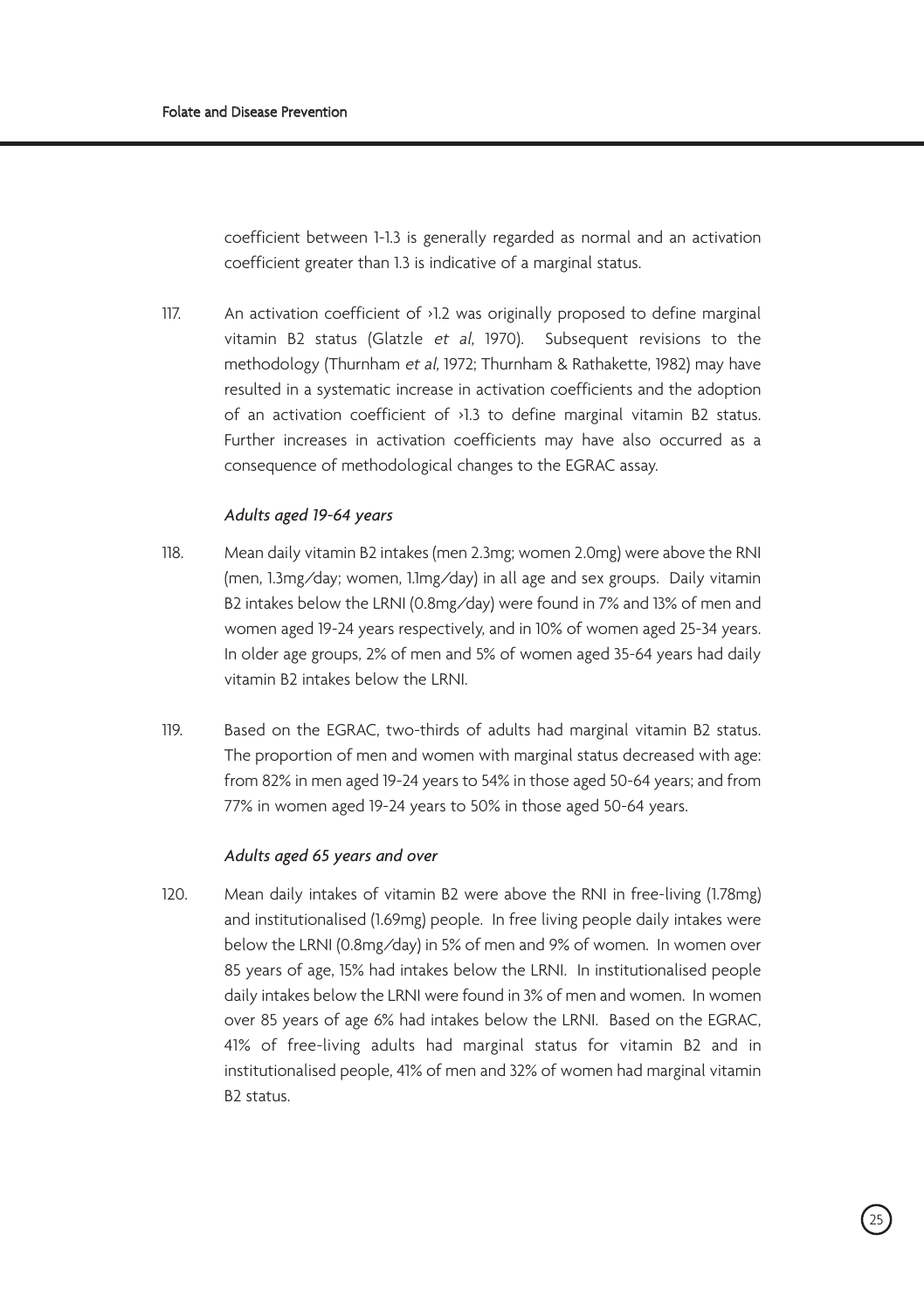## *Young people aged 4-18 years*

121. Mean daily intakes of vitamin B2 (boys 1.7mg; girls 1.4mg) were above the RNI (0.8-1.3mg/day) in all sex/age groups. Intakes were below the LRNI (0.4- 0.8mg/day) in 6% of boys and over 20% of girls in the 11-18 year age group. Marginal status for vitamin B2, based on EGRAC, was found in 75% of boys and 87% of girls.

# *Children aged 1 1 /2 -4 1 /2 years*

122. Mean daily intakes of vitamin B2 (1.2mg) were above the RNI (0.6-0.8mg/day) in all sex and age groups. Less than 1% of children had intakes below the LRNI (0.3-0.4mg/day) for vitamin B2. Marginal status for vitamin B2, based on EGRAC, was found in 14% of children aged  $1\frac{1}{2}$  -2  $\frac{1}{2}$  years, 29% of those aged 2  $\frac{1}{2}$  -3  $\frac{1}{2}$  years and 38% of those aged 3  $\frac{1}{2}$  -4  $\frac{1}{2}$  years.

### *Summary*

- 123. Evidence from NDNS data indicates that lower intakes of vitamin B2 and marginal vitamin B2 status are widespread in all age groups, particularly in women, girls, and boys. A relatively high proportion of females aged 11-34 years and adults over 65 years had daily vitamin B2 intakes below the LRNI. A relatively high proportion of males aged 11-24 years also had daily vitamin B2 intakes below the LRNI.
- 124. There was a strong inverse correlation between riboflavin intakes and EGRAC values in the NDNS. Both dietary riboflavin intakes and EGRAC values highlight the high proportion of young people with marginal riboflavin status.
- 125. There has been some uncertainty about the most appropriate level to set the activation coefficient in defining marginal status. The activation coefficient used to define marginal vitamin B2 status needs to be re-evaluated.

# Vitamin B6 intake and status

126. The erythrocyte aspartate aminotransferase activation coefficient (EAATAC) is a measure of red blood cell aspartate aminotransferase saturation with its vitamin B6-derived cofactor, pyridoxal phosphate. In the NDNS, EAATAC values above 2.00 were considered to be indicative of marginal status in adults.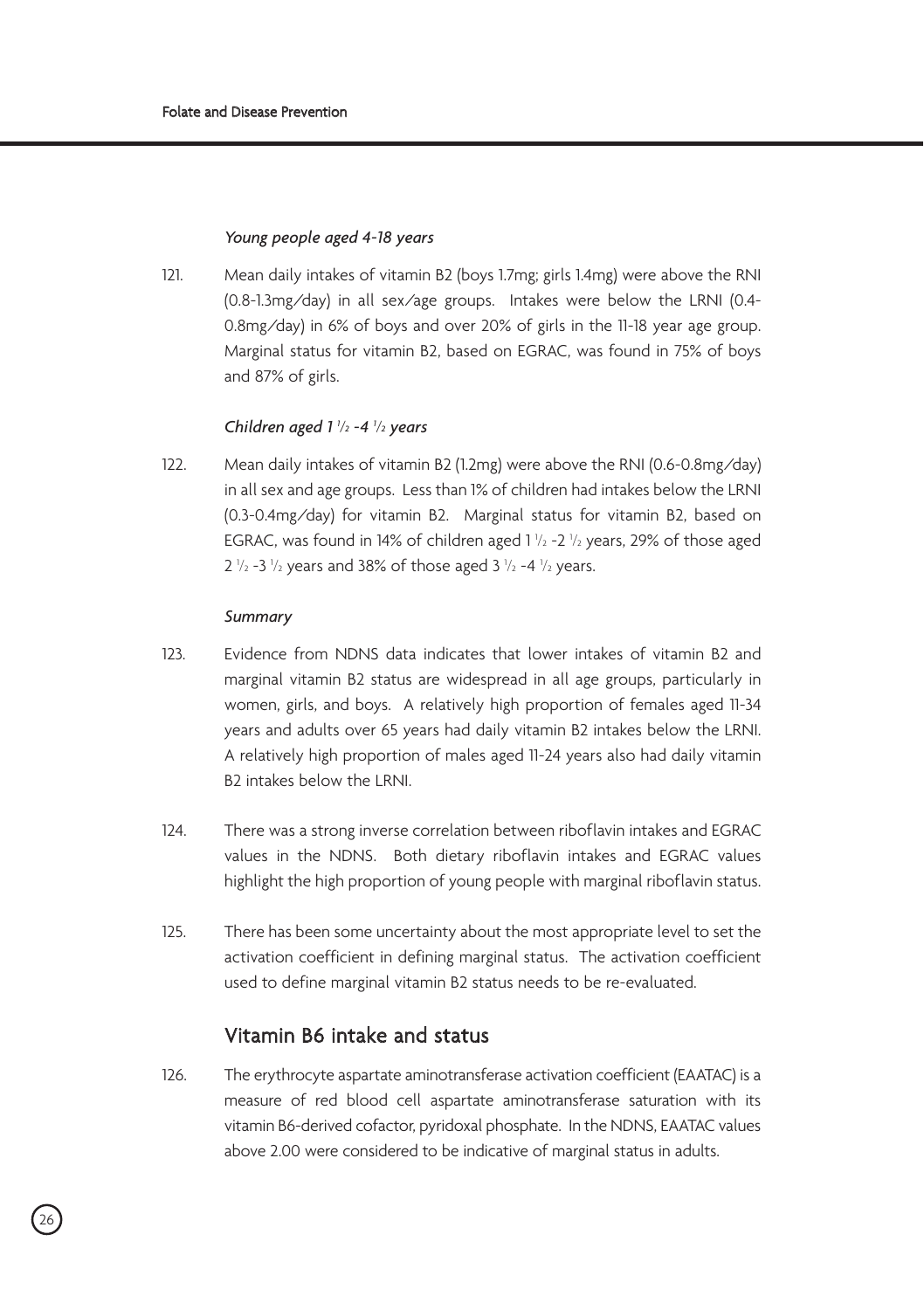### *Adults aged 19-64 years*

127. Mean daily vitamin B6 intakes (men 3.3mg; women 2.9mg) were above the RNI (men, 1.4mg/day; women, 1.2mg/day) in all age and sex groups. Intakes below the LRNI (men, 1.0mg/day; women, 0.8mg/day) were found in 1% of men and 2% of women; 5% of women aged 19-24 years had an average intake below the LNRI. Ten per cent of men and 11% of women had marginal status for vitamin B6 based on the EAATAC.

# *Adults aged 65 years and over*

128. Mean daily intakes of vitamin B6 were above the RNI in free-living (2.1mg) and institutionalised (1.7mg) older people. For free-living people, daily intakes below the LRNI were found in 1% of men and 6% of women aged over 85 years. For institutionalised people, daily intakes below the LRNI were found in 1% of men and less than 0.5% of women aged over 85 years. The EAATAC was not measured. However, two other biochemical markers of vitamin B6 status, pyridoxal phosphate and pyridoxic acid, were measured in plasma samples from this survey (Bates et al 1999). The results suggest a high prevalence of poor vitamin B6 status, with 47% of free-living people and 75% of those living in institutions having a pyridoxal phosphate concentration below a range considered normal from other studies.

# *Young people aged 4-18 years*

129. Mean daily intakes of vitamin B6 (boys 2.2mg; girls 1.8mg) were above the RNI (0.9-1.5mg) in all sex and age groups. Intakes were below the LRNI (0.6-1.1mg) for vitamin B6 in 1% of boys aged 11-14 years, 1% of girls aged 7-14 years and 5% of girls aged 15-18 years. Marginal vitamin B6 status, indicated by raised EAATAC, was found in 10% of boys and girls.

# *Children aged 1 1 /2 -4 1 /2 years*

130. Mean daily intakes of vitamin B6 (1.2mg) were above the RNI (0.7-0.9mg/day) in all sex and age groups. Intakes were below the LRNI (0.5-0.7mg/day) for vitamin B6 in 1% of children aged under 4 years and 5% in those aged over 4 years. The EAATAC was not measured.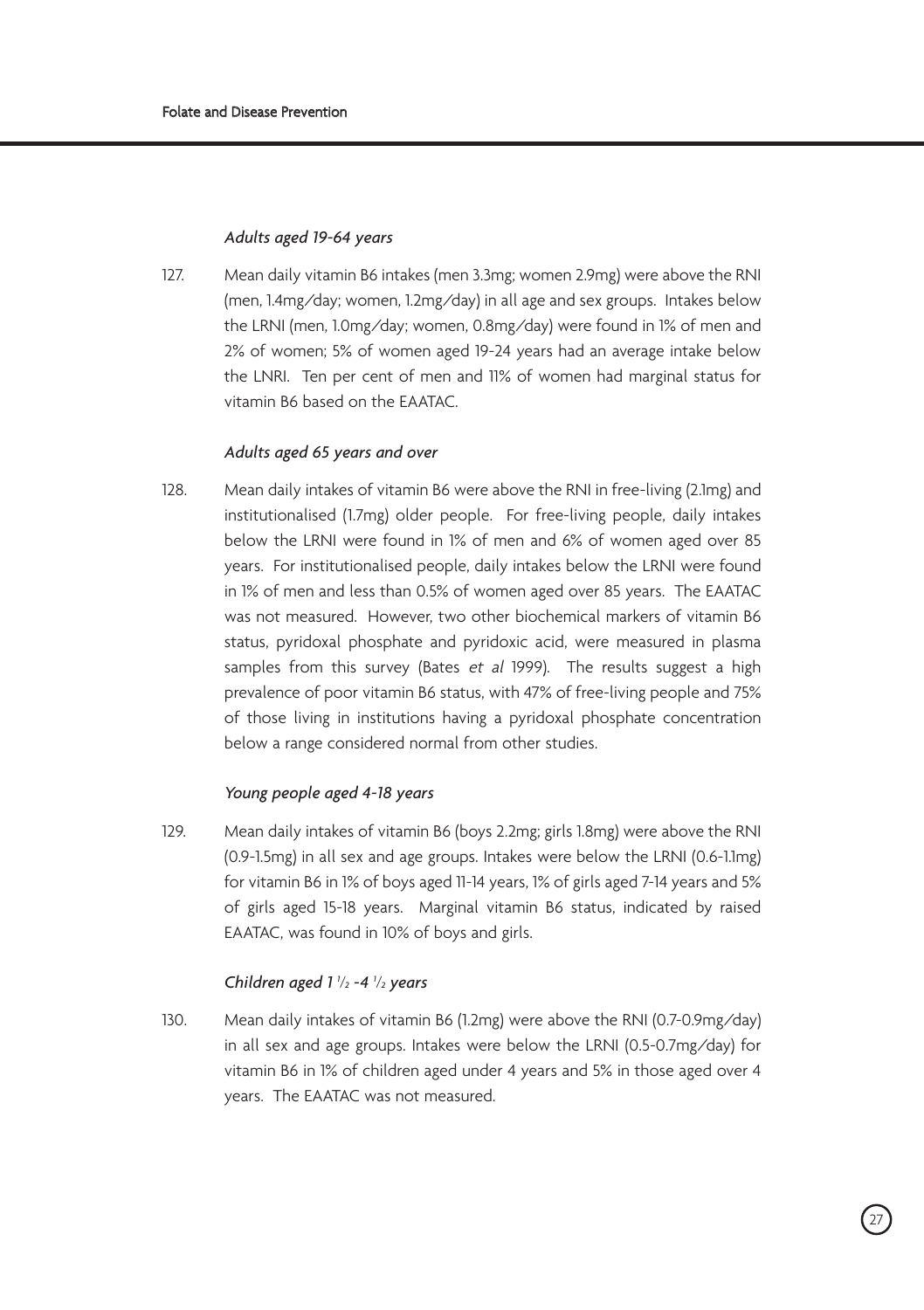#### *Summary*

131. Most age and sex groups had adequate vitamin B6 intakes, but a relatively high proportion of females aged 15-24 years, and over 65 years, had intakes below the LRNI. Evidence of poor vitamin B6 status was found in 10% of people aged 4-64 years. A higher prevalence of poor vitamin B6 status, of at least 47%, was indicated for adults aged 65 years and over.

# Vitamin B12 (cobalamin) intake and status

132. In the NDNS series, poor vitamin B12 status was defined as a serum vitamin B12 concentration of <118pmol/L.

### *Adults aged 19-64 years*

133. Mean daily vitamin B12 intakes (men 6.8µg; women 5.1µg) were above the RNI (1.5µg) in all age and sex groups. Intakes below the LRNI (1.0µg/day) were found in less than 0.5% of men and 1% of women. Mean serum vitamin B12 concentrations were 298pmol/L and 288pmol/L in men and women respectively. About 4 % of women, and 2% of men aged 35-49 years and 3% of men aged 50-64 years, had serum vitamin B12 concentrations below 118pmol/L.

#### *Adults aged 65 years and over*

- 134. Mean daily intakes of vitamin B12 were above the RNI in free-living (5.2µg) and institutionalised (4.7µg) older people. In the free-living people less than 0.5% of men and 1% of women had a daily intake below the LRNI. None of the institutionalised older people had a daily intake below the LRNI.
- 135. Mean serum vitamin B12 concentrations were 237pmol/L and 239pmol/L in the free-living and institutionalised groups respectively. Six percent of the free-living group and 9% of the institutionalised group had serum vitamin B12 concentrations below 118pmol/L. A subsequent analysis of the same samples (Bates et al, 2003) which measured plasma concentrations of methylmalonic acid (MMA), another marker of vitamin B12 status, suggested that 24% of the free-living and 46% of the institutionalised particpants were at risk of low vitamin B12 status (see paragraphs 204 and 206).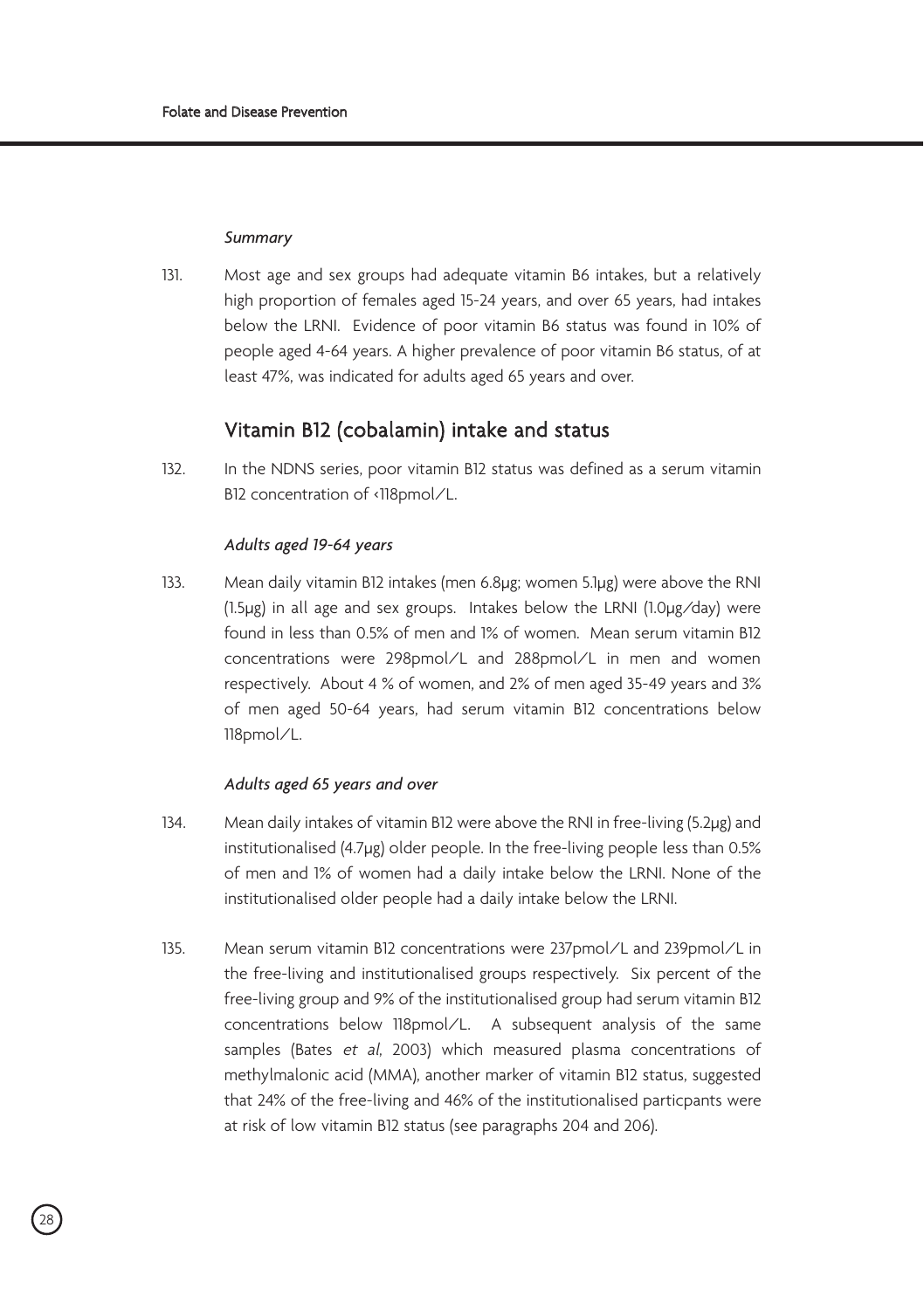# *Young people aged 4-18 years*

136. Mean daily intakes of vitamin B12 (boys 4.4µg; girls 3.4µg) were above the RNI (0.8-1.5µg) in all sex and age groups. Intakes were below the LRNI (0.5-1.0µg) for vitamin B12 in 1% of girls aged 7-14 years and 2% of girls aged 15-18 years. Mean serum vitamin B12 concentrations were 403pmol/L in boys and 395pmol/L in girls. One percent of boys aged 15-18 years and 8% of girls aged 15-18 years had serum vitamin B12 concentrations below 118pmol/L.

# *Children aged 1 1 /2 -4 1 /2 years*

137. Mean daily intakes of vitamin B12 (2.8µg) were above the RNI (0.7-0.8µg) in all sex and age groups. There were no intakes below the LRNI (0.3-0.5µg). Mean serum vitamin B12 concentrations were 632pmol/L in boys and 639pmol/L in girls. Two percent of children had serum vitamin B12 concentrations below 250pmol/L.

### *Summary*

138. There was no evidence of inadequate vitamin B12 intakes. However, serum concentrations of this vitamin indicated poor vitamin B12 status in older adults, which may reflect an increased prevalence of malabsorption of vitamin B12 in this age group (see section 6).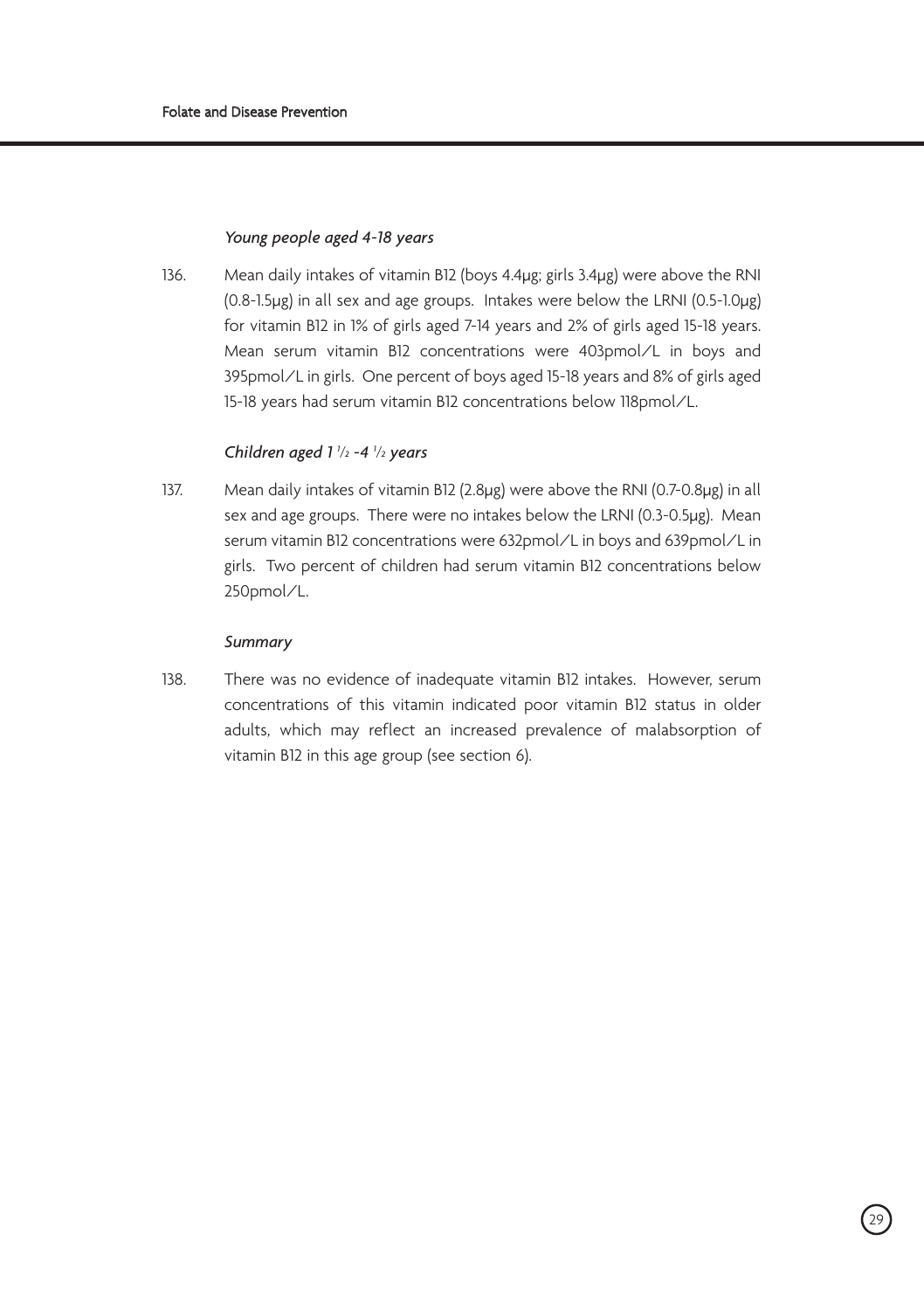# 5 Folate and neural tube defects

- 139. NTDs include anencephaly, spina bifida, and encephalocele. The development and closure of the neural tube, which forms into the brain and spinal cord, is normally completed within 28 days after conception. NTDs are thought to be caused by failure of the neural tube to close.
- 140. There is conclusive evidence from RCTs that folic acid supplementation can prevent NTDs (MRC Vitamin Study Research Group, 1991; Czeizel & Dudas, 1992). Folate status is associated with risk of NTDs in an inverse doseresponse relationship (Daly et al, 1995). The available evidence for the relationship between folate status and NTDs is reviewed in the COMA report, Folic acid and the prevention of disease (DH, 2000).

# Genetic aspects of NTD risk

- 141. NTD risk has also been associated with variants in a number of the genes coding for enzymes involved in folate metabolism.
- 142. A relatively common autosomal recessive gene variant (677 C**➝**T) affects the enzyme methylene tetrahydrofolate reductase (MTHFR) resulting in reduced activity. Homozygosity (TT) for this mutation is associated with increased risk of NTDs (Ou et al, 1996; Botto et al, 1999) and an approximate doubling of the risk for spina bifida (Botto & Yang, 2000). There is considerable ethnic and geographical variation in the frequency of the C677T variant. The highest frequency (20% or more) is found in US Hispanics, Italians, Columbians and American Indians in Brazil and lowest (only a few percent) in black Africans and African-Americans (Botto & Yang, 2000). In Caucasian populations in Europe, Australia, and North America, the frequency of the homozygous TT genotype, is 8-20%, (Sharp & Little, 2004). In the UK, the prevalence of homozygosity for the MTHFR TT variant has been reported as 10% for whites, 1% in people of African origin, and 2% in South Asians (Cappuccio et al, 2002).
- 143. Variants in methylenetetrahydrofolate dehydrogenase 1 (MTHFD1) G1958A and human folate carrier (RFC-1) A80G have also been reported to contribute to NTD susceptibility, for example, in the Italian population (De Marco et al,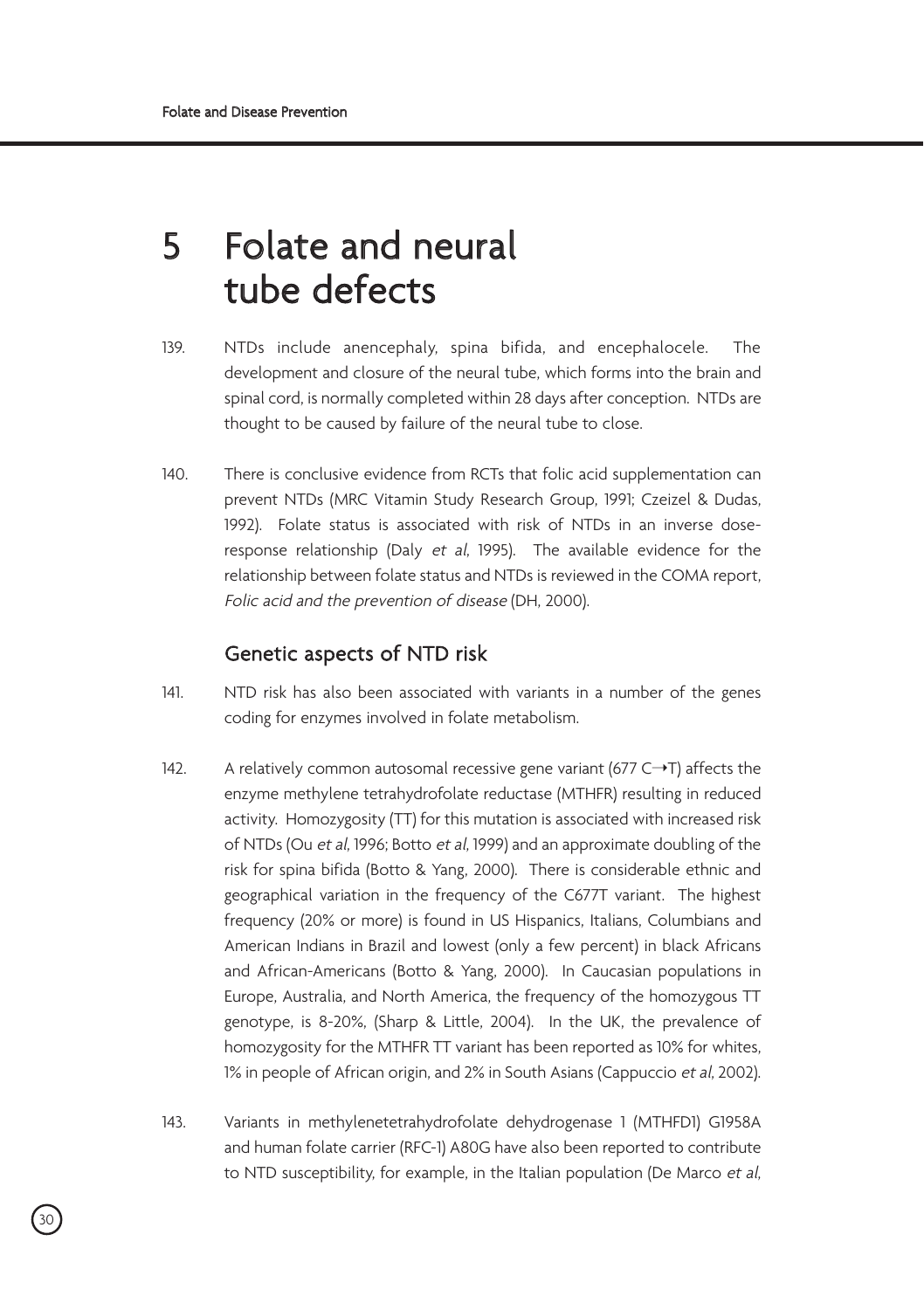2001; De Marco et al, 2003; De Marco et al, 2006) and in an Irish population (Brody et al, 2002). In addition, the risk of NTD was found to be elevated in infants carrying mutant alleles for both methionine synthase reductase (MTRR) and methionine synthase (MTR) (Zhu et al, 2003). It has also been proposed that interactions between genes involved in folate metabolism may be important in determining genetic susceptibility to NTD and three genotype combinations (MTRR/GCPII; MTHFR 677/CbetaS; MTHFR 677/MTRR) have been reported to increase NTD risk (Relton et al, 2004).

## *Other factors associated with NTD risk*

- 144. Women with a history of a previous pregnancy affected by an NTD have a higher risk of another NTD-affected pregnancy. Women with diabetes are at increased risk of NTD-affected pregnancies (Becerra et al, 1990) and increased maternal weight has also been associated with greater risk of NTD-affected pregnancies (see paragraphs 182-183).
- 145. It is estimated that approximately 30% of NTD-affected pregnancies may not be responsive to changes in folic acid intake (MRC Vitamin Study Research Group, 1991).

# The use of folic acid supplements in pregnancy in the UK

- 146. The critical period for folic acid supplementation is before closure of the neural tube, i.e. in the first 28 days following conception.
- 147. To prevent first occurrence of NTD, the Department of Health recommends that all women who could become pregnant should take 400µg folic acid per day as a medicinal or food supplement prior to conception until the twelfth week of pregnancy (DH, 1992). To prevent recurrence of NTD in the offspring of women or men with spina bifida themselves, or with a history of a previous child with an NTD, a dose of 5mg/day is advised. Diabetes UK also recommends that all women with diabetes should take 5mg/day before conception and during the first 12 weeks of pregnancy.
- 148. The Health Survey of England 2002 (Blake et al. 2003) provides the most upto-date information on the use of folic acid supplements prior to and during pregnancy. Information on folic acid supplement intake prior to pregnancy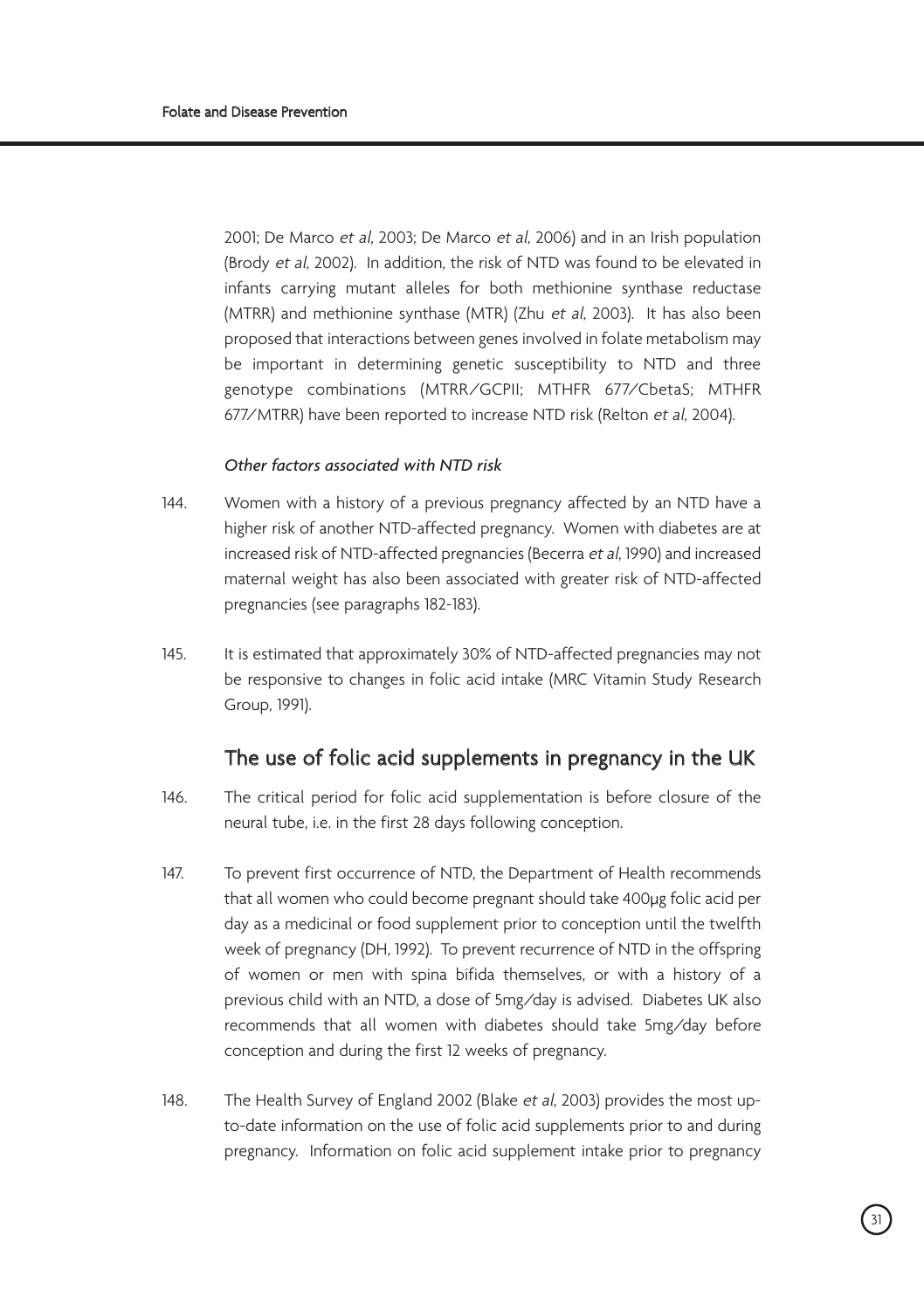was collected from mothers who had planned their pregnancy and comprised two-thirds of the interviewed sample.

- 149. Of those mothers who reported planning their pregnancy, over half (55%) reported taking supplements or modifying their diet to increase folate intake before they became pregnant. Seventy-nine percent of mothers reported increasing their folate intake during pregnancy. The proportion of mothers taking action to address folate intake increased with age from 32% (16-24 years) to 60% (35 years and over). Only 43% of mothers in the most socio-economically deprived areas were likely to increase their folate intake compared to 70% of mothers from the least socio-economically deprived areas.
- 150. The Infant Feeding Survey 2000 (Hamlyn et al, 2002), which covers the UK, is based on retrospective postpartum interviews and has reported similar findings to the Health Survey. Seventy-three per cent of mothers questioned (compared to 50% in 1995) indicated that they had taken folic acid supplements and 31% (compared to 26% in 1995) had modified their diets to increase their folate intake in early pregnancy. Information was not available, however, on when action to increase folate intakes had been taken (pre/postconception). The Infant Feeding Survey also indicates that the uptake of folic acid supplements did not differ between countries, although mothers in Scotland were more likely to modify their diets to increase folate intakes (34% compared to 31% in England & Wales and 28% in Northern Ireland).
- 151. The COMA review of the Welfare Food Scheme in the UK (DH, 2002), which provides free vitamin supplements to beneficiary population groups, considered whether free provision of periconceptional folic acid supplements might improve uptake in pregnant women from these groups. It was noted that the uptake of other supplements by groups eligible under the scheme was poor. COMA recommended that the composition of free vitamin supplements (vitamins A, C & D) available to pregnant women through the Scheme should be reviewed, that a supplement providing folic acid, vitamins D and C and omitting vitamin A would be preferable to the current preparation, and steps should be taken to improve the uptake of vitamin supplements.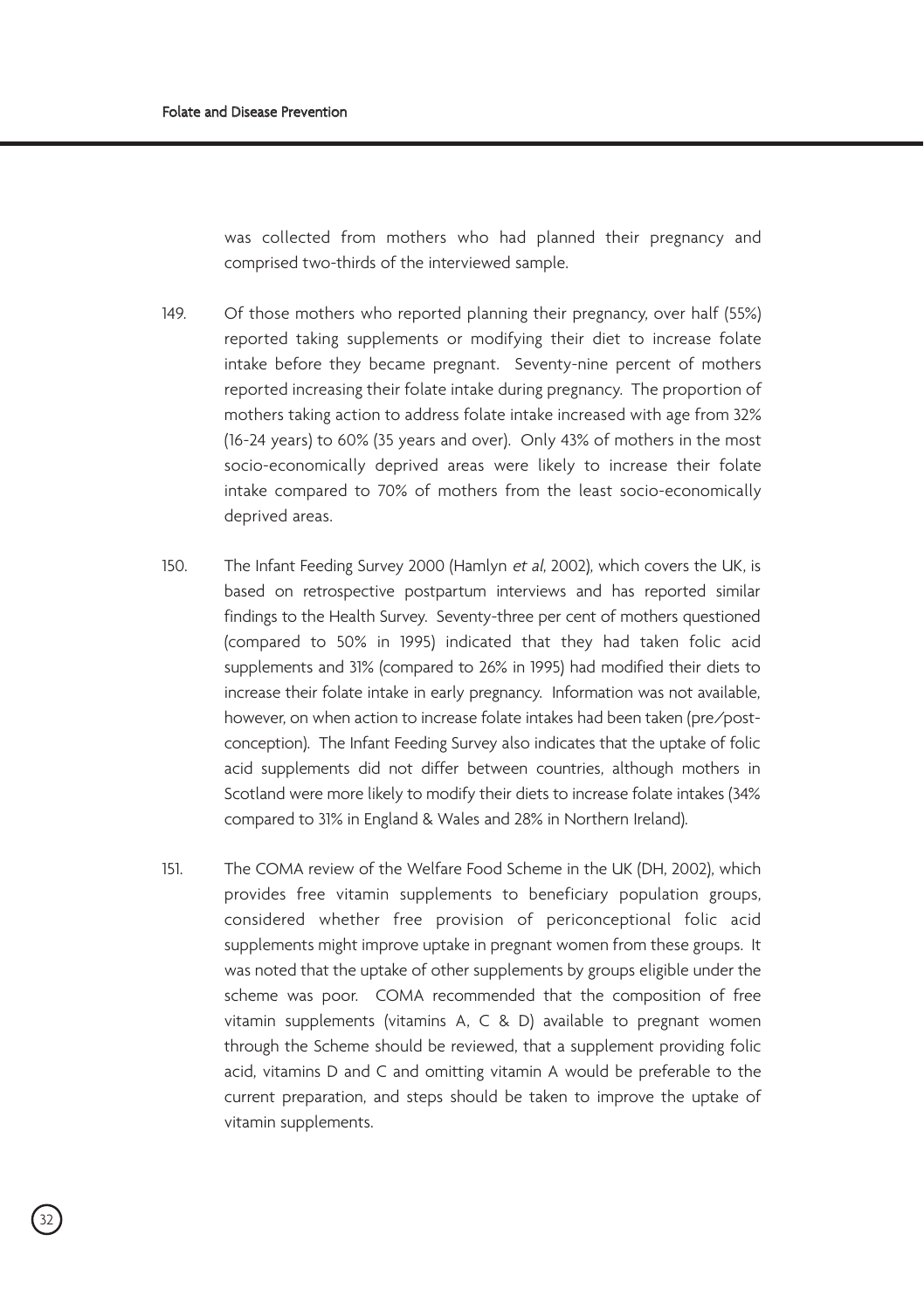152. The efficacy of European Union (EU) policies recommending women to consume folic acid supplements to reduce NTD-affected pregnancies has been questioned (Botto et al, 2005; Busby et al, 2005). Botto et al (2005) examined the rates of NTD-affected pregnancies between 1988 and 1998 in 11 EU countries and observed that they were unaffected by recommendations for women to consume folic acid supplements. In England and Wales, a decline in NTD-affected pregnancies was observed between 1988 and 1998 but the recommendation in 1992, for women to consume folic acid supplements, had no detectable impact on the rate of NTD-affected pregnancies. Analysis of NDNS data (Henderson et al, 2003) indicates that uptake of supplements is greater in people with higher intakes of micronutrients from foods. It is possible that folic acid supplements are taken during pregnancy by women with the best folate status who are also at lowest risk of an NTD-affected pregnancy.

# NTD-affected pregnancies in the UK

153. Reported numbers of NTD-affected pregnancies in England and Wales (1992- 2004), Wales (1998-2004), Scotland (1992-2003) and the reported number of NTD-affected births in Northern Ireland (1992-2003) are provided in Tables 24-27, Annex 5.

#### *Ascertainment in England and Wales*

154. In England and Wales, data for NTD-affected live and stillbirths are collated through the National Congenital Anomaly System (NCAS) which is managed by the Office for National Statistics (ONS). NCAS is a composite of data from two different reporting systems, use of which varies within regions. Notification to NCAS is voluntary and most information is supplied by local community trusts or health authorities; since 1998, however, local congenital anomaly registers have started to provide data to NCAS. Local registers ascertain cases from multiple sources resulting in a notable increase in the notification rates for areas that are covered by them. The two main problems with data reported to NCAS are under-notification and diagnostic misclassification (Botting, 2001). Completeness of reporting varies according to the type of condition being notified; for example, cases of anencephaly and spina bifida, which are readily visible conditions, tend to be more completely reported compared to some less visible conditions. The ONS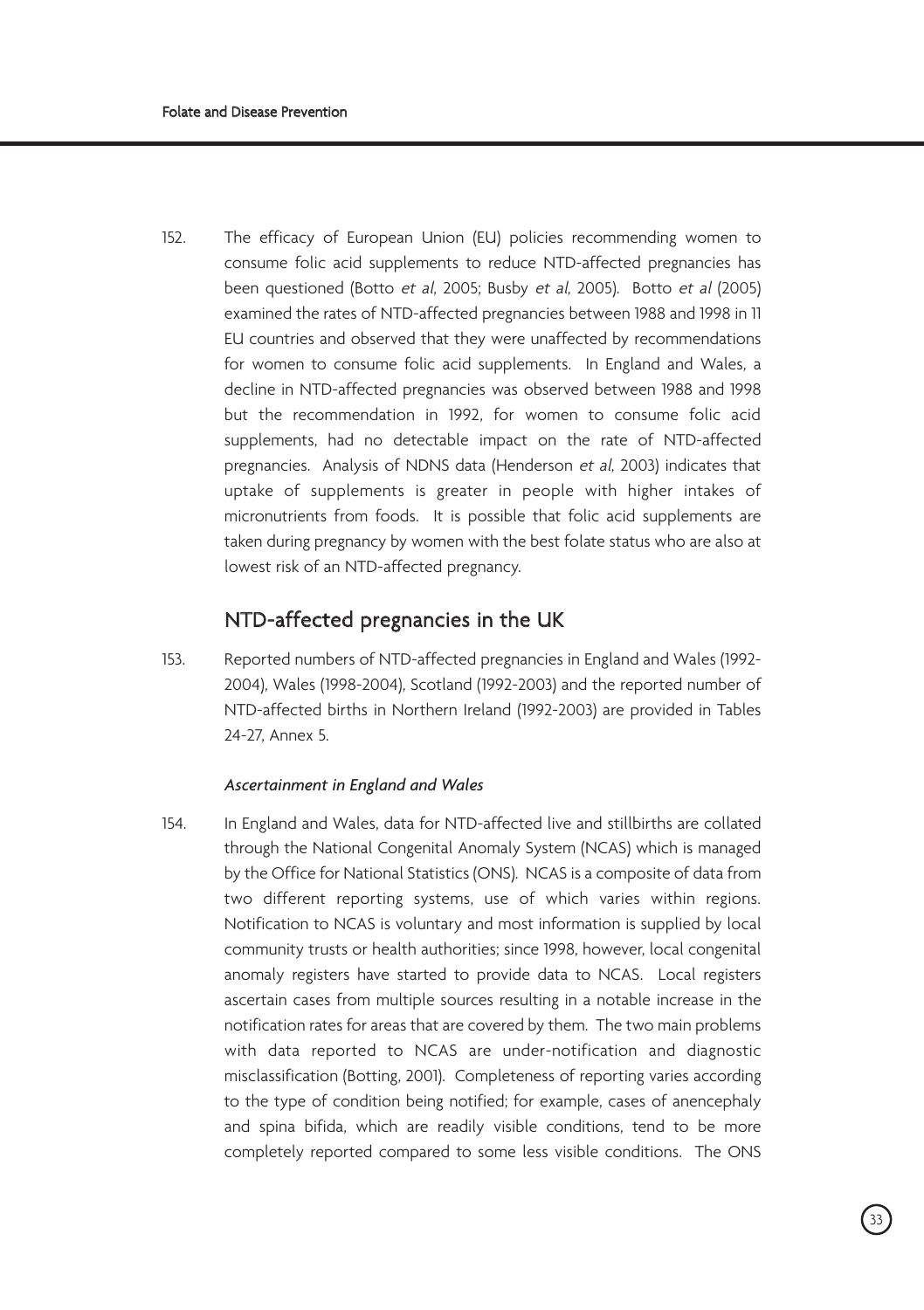(2004) have estimated that approximately two-thirds of anencephaly and spina bifida cases were notified through NCAS.

- 155. Levels of reporting also vary according to region. Boyd et al (2005) compared NCAS data with four local congenital anomaly registers, covering about 109,000 births annually, and found that NCAS registered 68% of NTDaffected births. From 1991-1999, the four local registers recorded 1041 cases of NTD-affected pregnancies (including therapeutic terminations), which included 176 NTD-affected births compared to 119 NTD-affected births recorded by NCAS. In areas where notification has been assigned to the local register, e.g. in Wales, substantial improvements in ascertainment have been achieved since 1997 (Botting, 2000).
- 156. One limitation of NCAS is that it does not include therapeutic termination data. Termination of pregnancy for fetal handicap was not legally possible when NCAS started (1964) so terminations were not included. This could be one reason why notifications of congenital anomalies fell in the 1980s and 1990s. Termination data are collected by the Department of Health but these data have not been validated for their completeness or accuracy of diagnosis (Boyd et al, 2005). Since the Abortion Act of 1967, the ONS, and its predecessors, have included both NCAS data and therapeutic termination data reported from the Department of Health in summary tabulations of congenital anomalies. In England and Wales in 2003, there were 418 notified births, stillbirths and therapeutic terminations due to NTD anomalies; this comprised 121 NTD-affected births and 297 therapeutic terminations (see Table 24, Annex 5).
- 157. Another issue is the under-reporting of NTD terminations. Murphy et all (1996) compared the national NTD-affected pregnancy rates (birth and termination rates combined), based on data from the Office of Population Censuses and Surveys (OPCS) with those in Oxfordshire and Berkshire, where rates were fully reported, between 1974 and 1994. They estimated that, between 1974-1990, under-reporting of NTD-affected pregnancy rates (birth and termination rates combined) to OPCS was 34%.
- 158. Morris & Wald (1999), making a number of assumptions, including a constant rate of NTD-affected pregnancies between 1976-1980, estimated the level of under-reporting of NTD-affected pregnancy terminations to be 56%.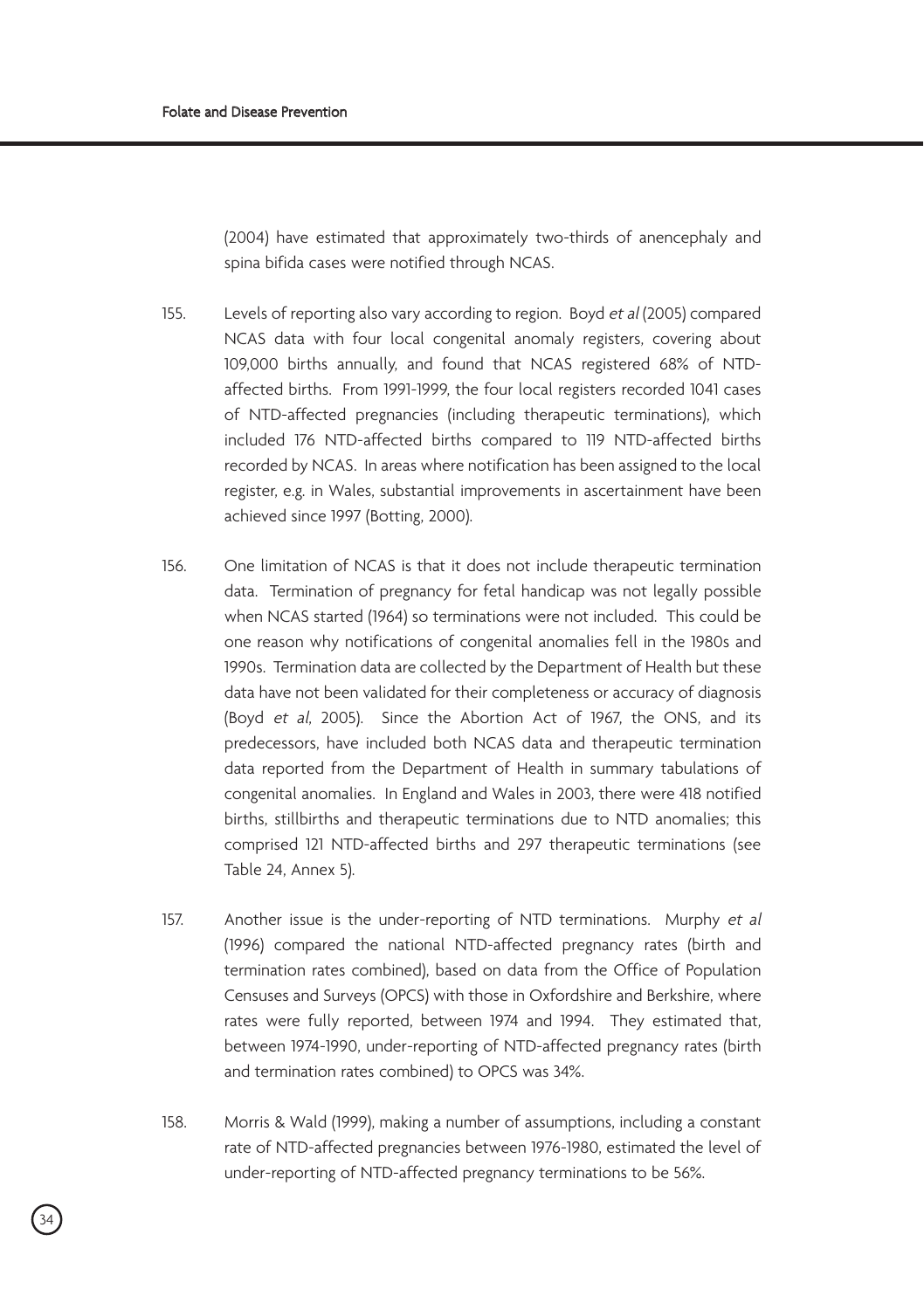- 159. Data from the Congenital Anomaly Register and Information Service for Wales (CARIS) are only available from 1998 (see Table 25, Annex 5). Data reported to CARIS is much more complete as multiple sources are used to collect information on NTD-affected pregnancies. Comparison of the separate data for NTD reported terminations in Wales shows that termination rates are much higher than suggested by the combined NCAS data for England and Wales (Table 24, Annex 5).
- 160. Assuming under-reporting of 34% for NTD affected pregnancies (births and terminations combined) (Murphy et al, 1996) it can be estimated that there were 633 NTD-affected pregnancies in England and Wales in 2003.
- 161. Assuming under-reporting of NTD-affected births (32%) (Boyd et al, 2005) and NTD-reported terminations (56%) (Morris & Wald, 1999) it can be estimated that there were 853 NTD-affected pregnancies (178 NTD-affected births and 675 NTD-affected terminations) in England and Wales in 2003.
- 162. Taking account of both the above estimates for under-reporting, there were approximately 630-850 NTD-affected pregnancies in England and Wales in 2003. Approximately 70% of these were managed by terminations.

# *Ascertainment in Scotland*

- 163. In Scotland the Information and Statistics Division of the National Health Service Scotland collates data on NTD-affected pregnancies from a number of independently recorded patient databases. Only singleton births are currently included and multiple births are excluded. The Scottish Birth Record, which will include data on multiple births, is in the process of being introduced.
- 164. The rate of NTD-affected pregnancies is higher in Scotland compared to England and Wales.
- 165. In Scotland there were 49 NTD-affected pregnancies in 2003 (see Table 26, Annex 5). Approximately 50% of these pregnancies were managed by terminations. The completeness of ascertainment of NTD-affected pregnancies in Scotland has not been reported.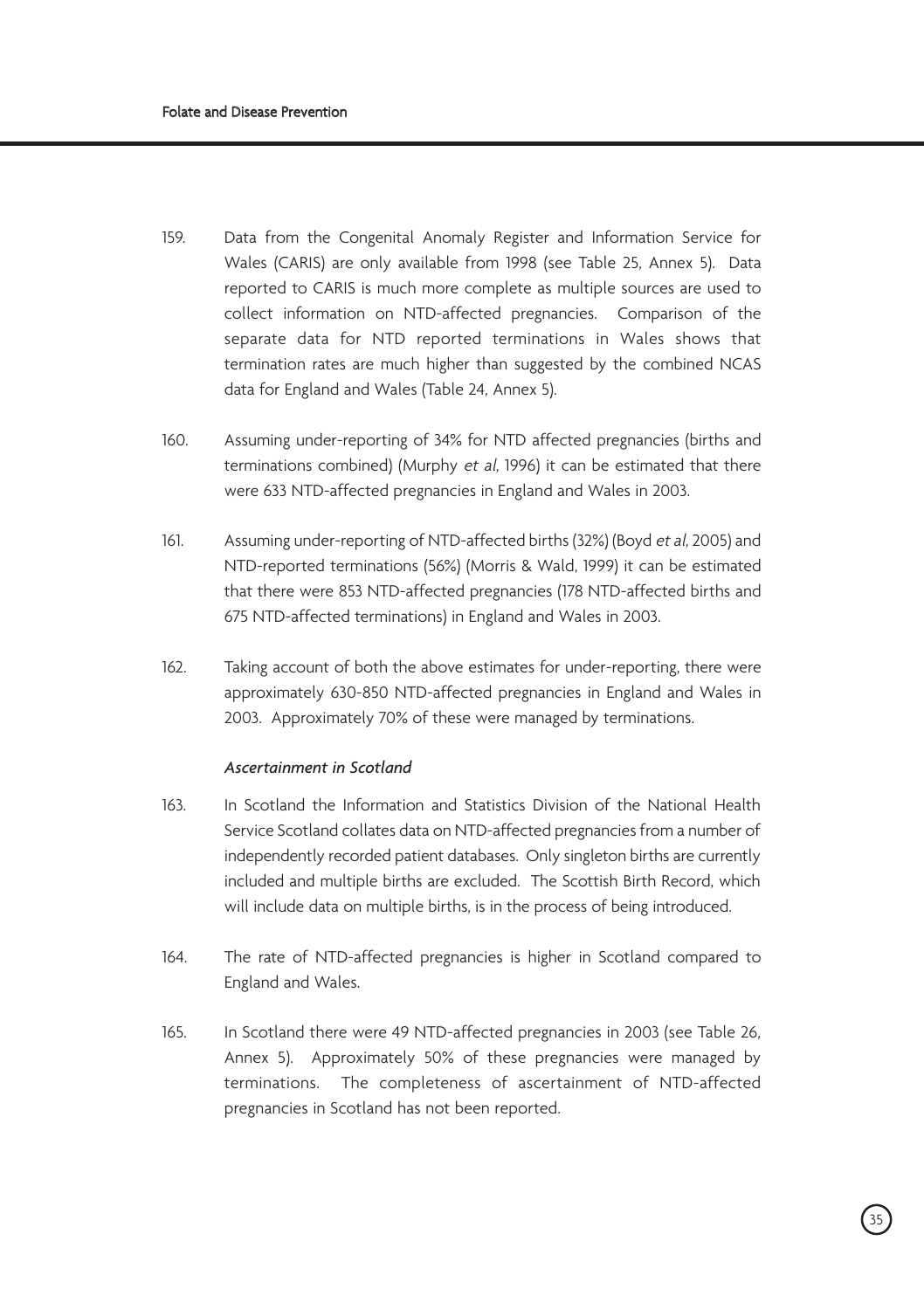# *Ascertainment in Northern Ireland*

- 166. Data for Northern Ireland are collected by 4 separate regional health boards. Data are only available for NTD-affected births as terminations are not legalised. The rate of NTD-affected births is much higher in Northern Ireland compared to England and Wales, and Scotland. It is not clear how far this is a result of genetic factors or because abortions are not permitted in Northern Ireland.
- 167. In Northern Ireland, there were 11 NTD-affected births in 2003 (see Table 27, Annex 5). The extent of under-reporting in Northern Ireland is unknown.

### *Summary*

- 168. The available data on the number of NTD-affected pregnancies (births and terminations) are insecure. This is mainly because there are major difficulties in obtaining accurate ascertainment due to under-reporting of births and terminations affected by NTDs.
- 169. The available data on NTD-affected pregnancies represent baseline estimates. The actual numbers of NTD-affected pregnancies are likely to be higher than these estimates because of under-reporting.
- 170. Using different methods to adjust for under-reporting, it can be estimated that there were 630-850 NTD-affected pregnancies in England and Wales in 2003. There were 49 NTD-affected pregnancies in Scotland and 11 NTDaffected births in Northern Ireland in 2003. The extent of under-reporting in Scotland and Northern Ireland is unknown.
- 171. In the UK, there were approximately 700-900 NTD-affected pregnancies in 2003. This figure takes account of potential under-reporting in England and Wales but does not take account of under-reporting in Scotland and Northern Ireland.
- 172. In 2003, approximately 70% of the NTD-affected pregnancies in England and Wales and 50% of the NTD-affected pregnancies in Scotland were managed by terminations.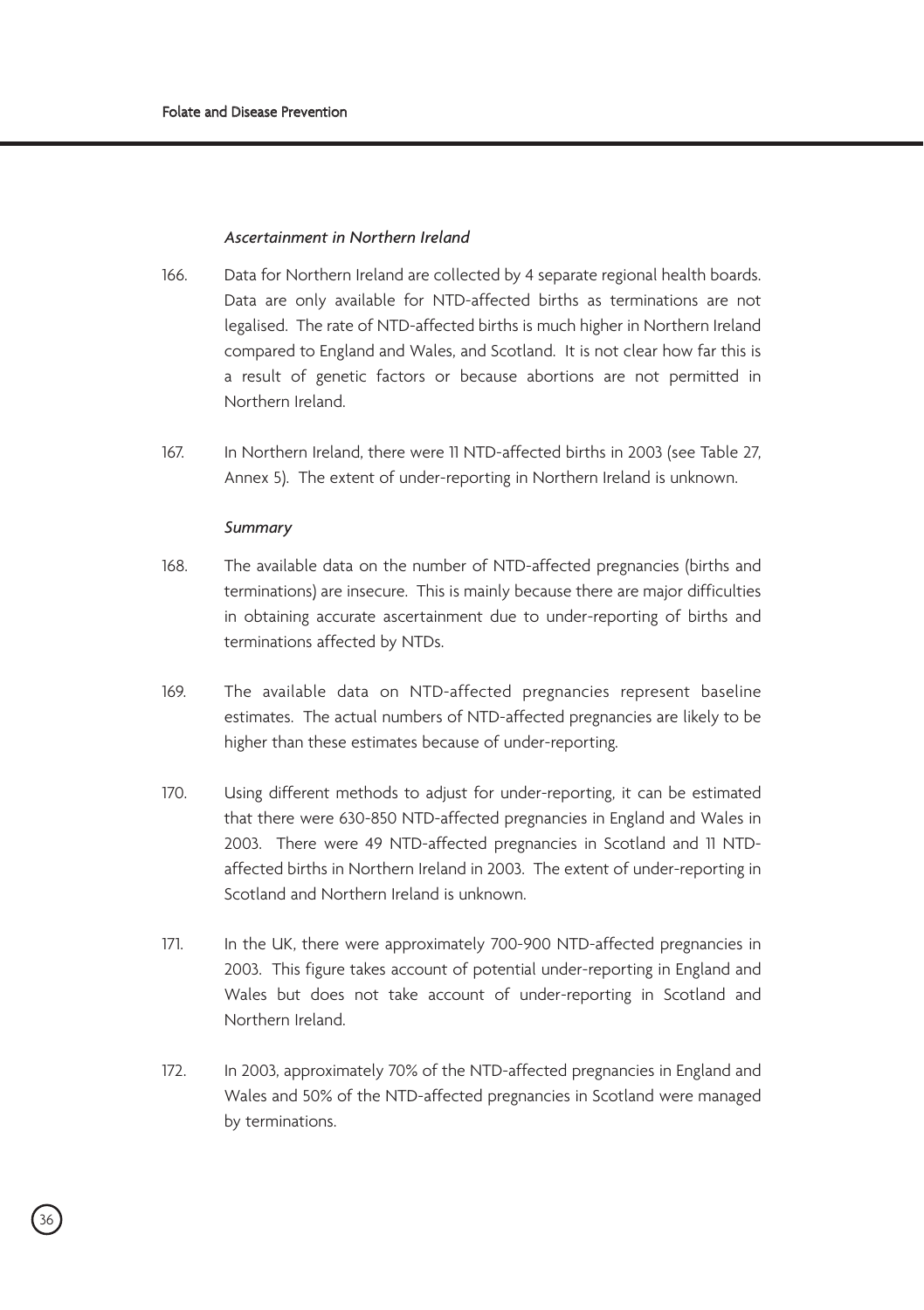### *Trends in NTD-affected pregnancies*

- 173. The ONS has reported trends in NTD-affected births in England and Wales from 1975-1999 (Botting, 2001). There has been a constant decline in NTDaffected births since the 1970s until the 1990s from 26.9 per 10,000 live and stillbirths in 1975-79, 5.1 per 10,000 live and stillbirths in 1985-89, to 1.5 per 10,000 live and stillbirths in 1995-1999. Regional congenital anomaly registers detected no decline in NTD-affected pregnancies during the 1990s (Abramsky et al, 1999).
- 174. From 1975-1999, NTD rates for women under 20 years have been consistently higher than for older age groups (Botting, 2001). By 1995-99 NTD rates were lowest for women 40 years and over which is probably due to improved prenatal diagnosis in this age group.
- 175. NTDs account for about 70% of central nervous system (CNS) anomalies. Improved prenatal screening has resulted in a higher proportion of NTDaffected pregnancies being identified and terminated. Separate data for NTD-reported terminations were not routinely available until 1995 (see Table 24, Annex 5). In England and Wales, the proportion of pregnancies terminated for all notified CNS anomalies increased from 1.5% in the 1970s to 40% in the mid-1980s and over 60% from 1991 onwards (Botting, 2001). In 1997, CNS anomaly-affected live births were one tenth of those in the mid-1960s; this was due to both an increase in terminations of CNS anomalyaffected pregnancies and also a decrease in the prevalence of CNS anomalyaffected pregnancies. Based on their estimates of under-reporting of NTDaffected pregnancies, Morris & Wald (1999) estimated that 40% of the decline in NTD-affected births between 1970 and 1997 was due to therapeutic terminations and 56% was due to a decline in incidence.
- 176. Statistics reporting trends in NTD-affected pregnancies in Scotland (see Table 26, Annex 5) show that rates were constant during the 1990s although there may have been a downward trend from the late 1990s onwards in the numbers of NTD-affected births. Prior to the 1990s, registers in Scotland reported a constant decline in NTD-affected pregnancies since the 1960s, which is similar to that observed in England and Wales (Murphy et al, 2000).
- 177. There was no observed trend in NTD-affected births during the 1990s in Northern Ireland (Table 27, Annex 5).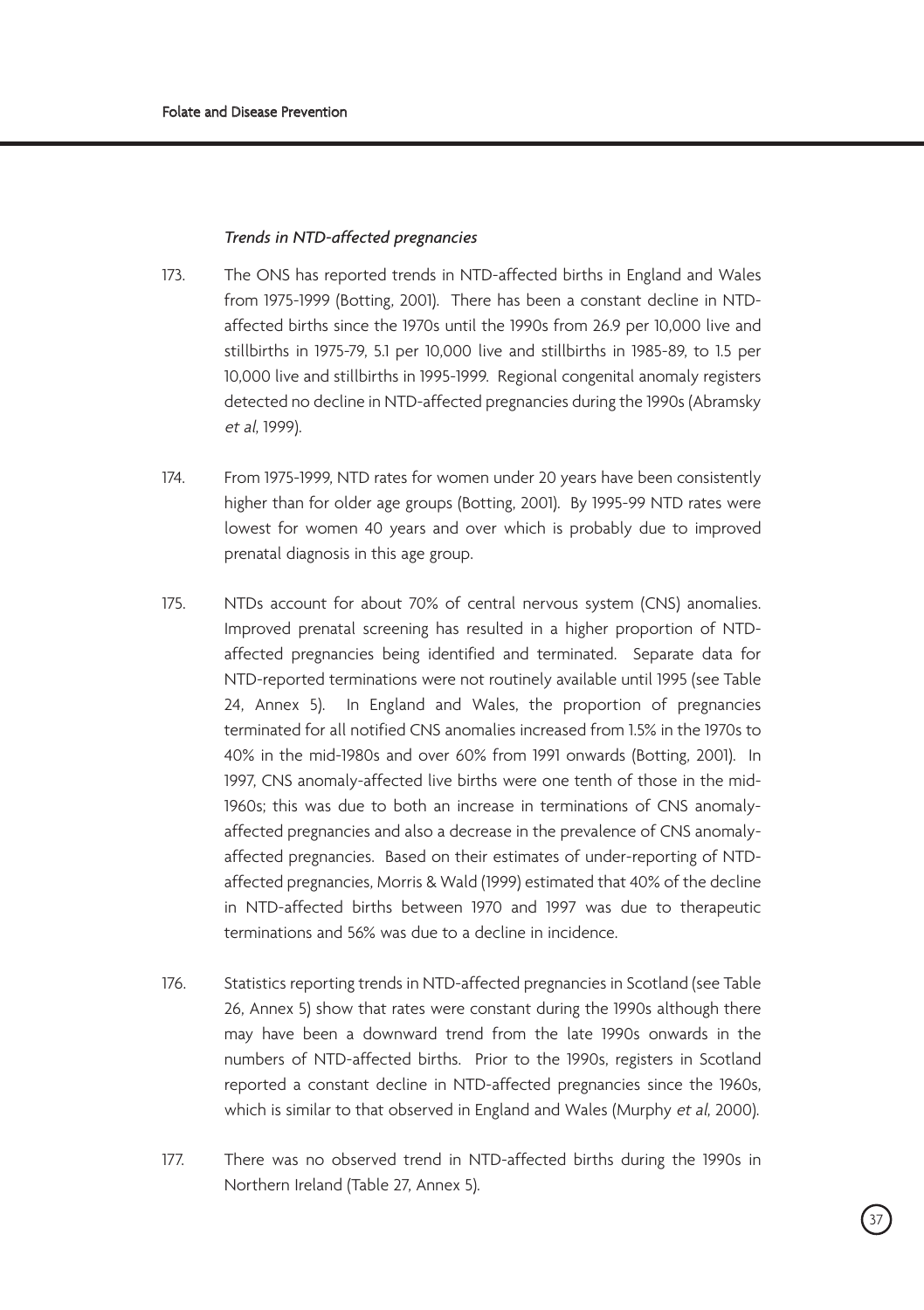# *Relation between trends in NTD-affected pregnancies and folate intake*

- 178. Increased folate intake has been suggested as one possible explanation for the fall in NTD-affected pregnancies in England and Wales between the 1980s and 1990s (Murphy et al, 2000). Estimates of average daily folate intakes from the National Food Survey (based on household food purchase patterns for England, Scotland, Wales and Northern Ireland) show that between 1980 and 1990, average intakes increased by about 30-40µg/day in the UK, from approximately 200µg/day to 240µg/day. The increase in average folate intakes in the UK during the mid-1980s coincided with the increased fortification of breakfast cereals during the period 1985-1991. There are no estimates of average daily folate intakes prior to 1980.
- 179. The NDNS of adults shows an increase in average folate intakes of women, from 219µg/day in 1986/7 (Gregory et al, 1990) to 292µg/day in 2000/1 (Henderson et al, 2003).
- 180. The decline in rates of NTD-affected pregnancies in England and Wales predates government advice about the benefits of periconceptional supplementation with folic acid to prevent NTDs (DH, 1992). Despite surveys showing an increased awareness of the benefit of periconceptional supplementation with folic acid among women of childbearing age (particularly among older women) during the 1990s, there has been no corresponding decline in the incidence of NTD-affected pregnancies (Botting, 2001). This may be because folic acid supplements were not consumed during the periconceptional period which is necessary if they are to be efficacious. Supplement consumption may also be greater for women with higher intakes of micronutrients from foods (Henderson et al, 2003) who are also at lowest risk of an NTD-affected pregnancy.
- 181. It is estimated that half of all pregnancies in the UK are unplanned (DH, 2000), which limits the value of recommendations for pre-conceptional supplementation.

### *Maternal weight and NTD-affected pregnancies*

182. Case-control studies have suggested that pre-pregnancy Body Mass Index (BMI) greater than 30 is associated with an increased risk of NTD-affected pregnancies (Werler et al, 1996; Watkins et al, 1996; Shaw et al, 1996). In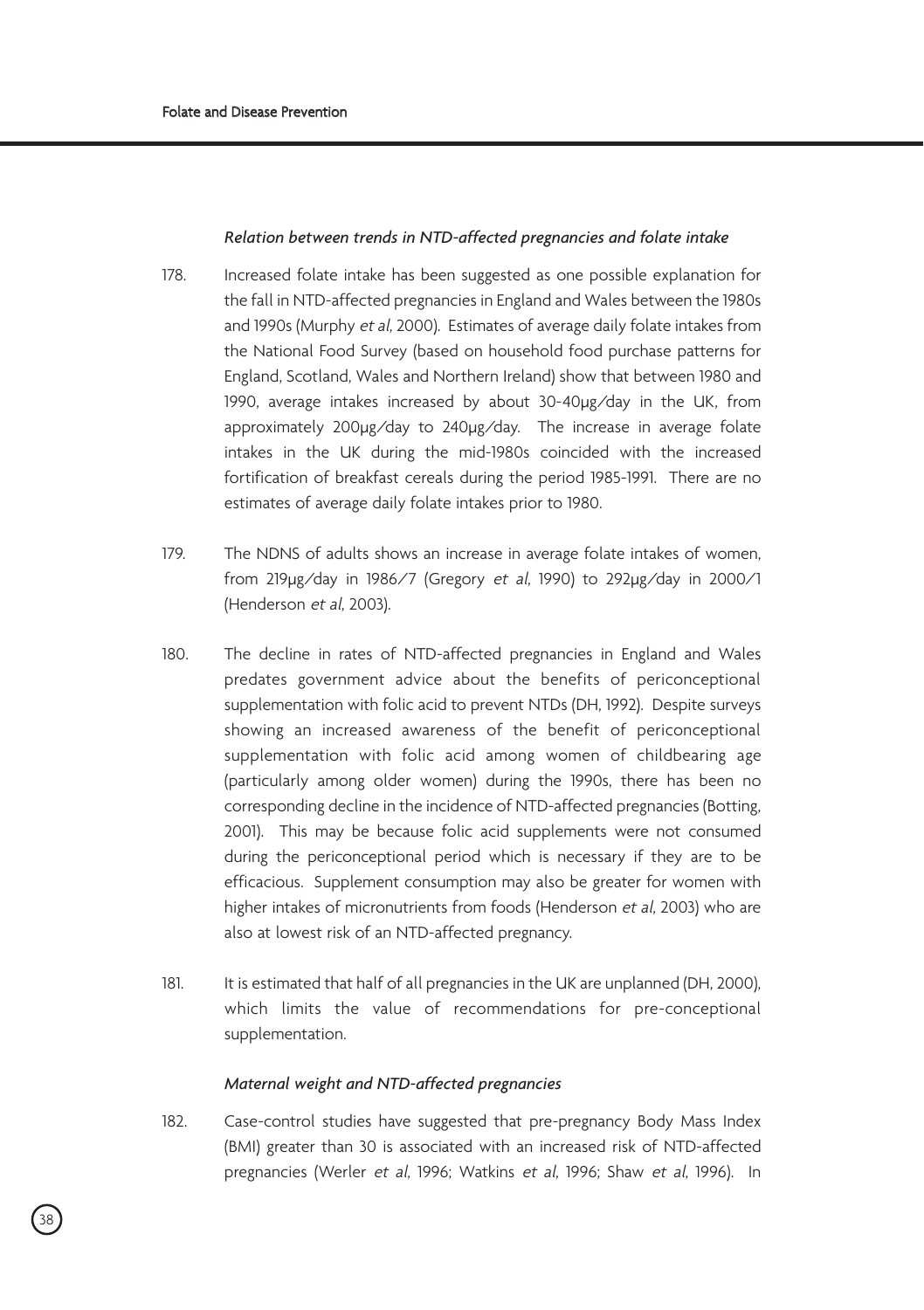Canada, a retrospective population-based study of 420,362 women who underwent antenatal screening between 1994 and 2000 detected 292 open NTDs (Ray et al, 2005a). Maternal weight was positively associated with risk of NTDs. When comparing the highest with the lowest quartile of maternal weight, the adjusted odds ratio for NTD-affected pregnancies was 2.6 (95% CI 1.8-4.0). Women of increased weight remained at significantly higher risk of NTD-affected pregnancies than those in lower weight categories, despite the introduction of mandatory fortification of staple foods with folic acid.

183. Lower serum folate concentration has been suggested as a possible reason for the link between higher maternal BMI and increased risk of NTD-affected pregnancies. In cross-sectional National Health and Nutritional Examination Surveys (NHANES) in the USA, after controlling for intake of folate in food and nutritional supplements, an increase in BMI in women of childbearing age was associated with a lower concentration of serum folate (Mojtabai, 2004).

# Folic acid fortification strategies and the incidence of NTD in other countries

- 184. Details of some countries that have introduced folic acid fortification strategies are outlined in Table 28, Annex 6. In countries where mandatory fortification with folic acid has been introduced (Canada, Chile and the USA) evidence is available of the incidence of NTD-affected pregnancies pre- and post-fortification. The changes in rates of NTD-affected pregnancies following mandatory fortification in these countries are shown in Table 1. Although this information is useful to illustrate the corresponding position in each country, comparison between countries is complicated because some countries include termination data and report on all NTD-affected pregnancies and others report only the number of NTD-affected births. Within each country, there is also some degree of limitation in the ascertainment of NTD data and the completeness of the data can be affected by the method of collation.
- 185. In the USA and Canada mandatory fortification was introduced in 1998. In the USA, Honein et al (2001) estimated that the prevalence of NTD-affected births decreased by 19% following fortification. The Centers for Disease Control and Prevention (CDC) (2004) compared the numbers of NTDaffected pregnancies (live births, still births, fetal deaths and elective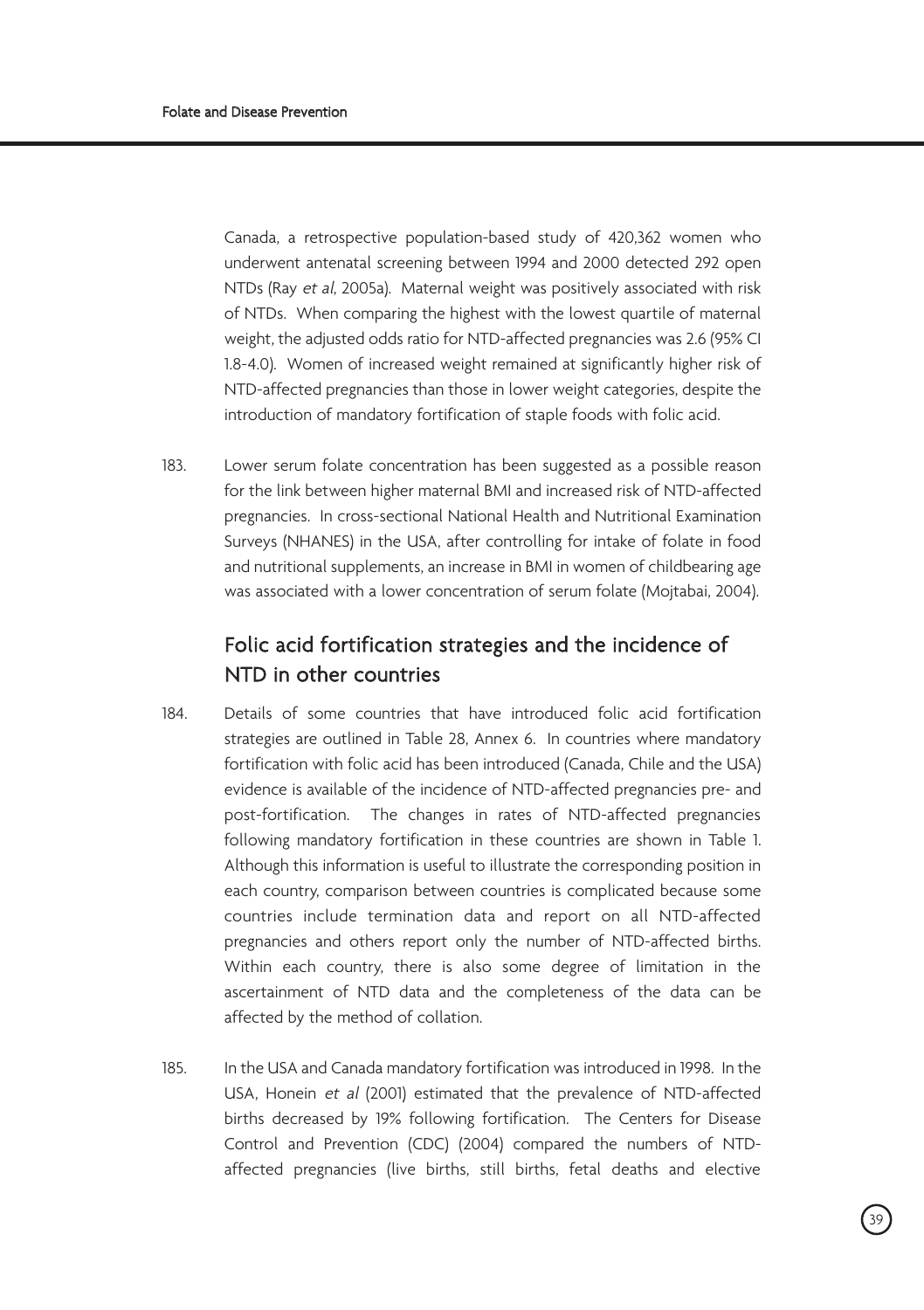terminations) in a 24-month pre-fortification period (1995-1996) with those in a 24-month post-fortification period (1999-2000). The estimated rate of spina bifida and anencephaly affected pregnancies was 10.6 per 10,000 live births pre-fortification compared with 7.6 per 10,000 live births postfortification indicating an approximate 27% decline in NTD-affected pregnancies following mandatory fortification.

- 186. Mills and Signore (2004) noted that the incomplete ascertainment of prenatally diagnosed NTD cases in the USA had probably led to underreporting of the number of NTD cases prevented by mandatory fortification. The ascertainment of prenatally diagnosed NTD cases in Canada is more complete and Mills and Signore (2004) suggest that the actual reduction in NTD-affected pregnancies in the USA is likely to be similar to those observed in Canada, i.e. approximately 50%.
- 187. More complete figures are available from four provinces in Canada. Table 1 shows that in Quebec there was a 32% reduction in the incidence of NTDaffected pregnancies (live and still births, elective terminations) postfortification (de Wals et al, 2003) and a 51% decline in Ontario (Ray et al, 2002). In Nova Scotia, there was a decrease of 54% (Persad et al, 2002) and in Newfoundland a 78% decrease after the implementation of folic acid fortification (Liu et al, 2004). Prior to mandatory fortification there was no significant change in the average rates in Newfoundland between 1991-93 and 1994-97.
- 188. In Chile, mandatory fortification of flour with folic acid was introduced in 2000. Average spina bifida rates fell from 9.32 per 10,000 births during 1990- 2000 to 4.77 per 10,000 births during 2001-2002 and average anencephaly rates fell from 8.19 per 10,000 births during 1990-2000 to 3.18 per 10,000 births during 2001-2002; induced pregnancy terminations, which are illegal in Chile, were not reported. The rates of spina bifida and anencephaly-affected births in Chile thus declined by approximately 51% and 42% respectively, after the implementation of folic acid fortification (Lopez-Camelo et al, 2005). Prior to fortification there was no decrease in the mean annual rates between 1982-1989 and 1990-2000.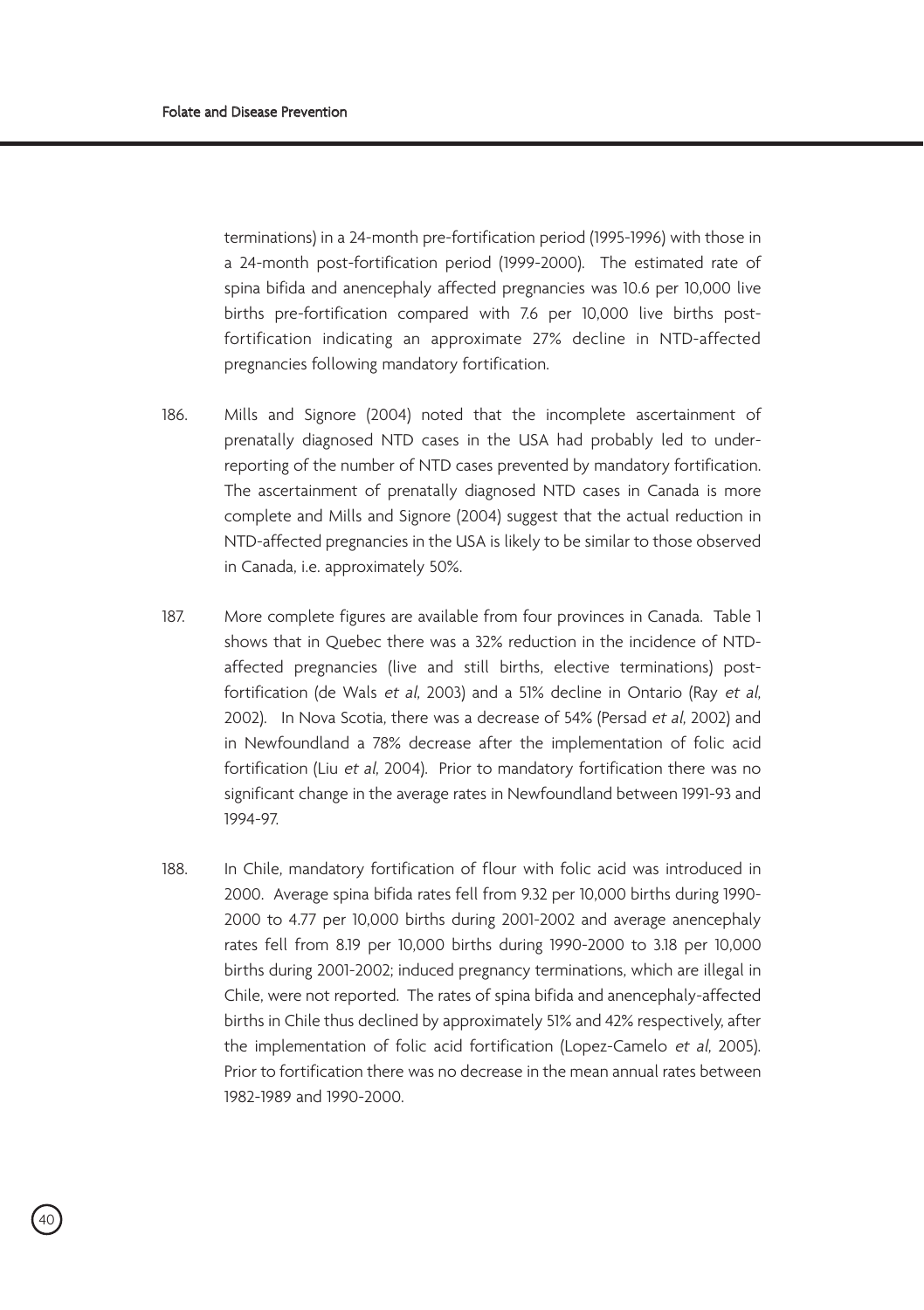| Country                                                                                                                               | NTD-affected<br>pregnancy rate<br>(per 10,000<br>live births)* | Reduction in<br>NTD risk post<br>fortification<br>$(%)^{**}$ |
|---------------------------------------------------------------------------------------------------------------------------------------|----------------------------------------------------------------|--------------------------------------------------------------|
| USA (Centers for Disease Control and<br>Prevention, 2004)<br>Pre-fortification<br>Post-fortification                                  | 10.6<br>7.6                                                    | 27                                                           |
| CANADA<br>Ontario (Ray et al, 2002)<br>Pre-fortification<br>Post-fortification                                                        | 11.3<br>58                                                     | 51                                                           |
| Nova Scotia (Persad et al, 2002)<br>Pre-fortification<br>Post-fortification                                                           | 25.8<br>11.7                                                   | 54                                                           |
| Quebec (de Wals et al, 2003)<br>Pre-fortification<br>Post-fortification                                                               | 189<br>12.8                                                    | 32                                                           |
| Newfoundland (Liu et al, 2004)<br>Pre-fortification<br>Post-fortification                                                             | 43.6<br>9.6                                                    | 78                                                           |
| CHILE (Lopez-Camelo et al, 2005)<br>Pre-fortification (live and still births only)<br>Post-fortification (live and still births only) | 175<br>8.0                                                     | 47                                                           |

Table 1. Comparison of NTD rates in countries pre- and post-fortification

\*Includes live/still births, prenatally diagnosed cases and elective terminations unless otherwise stated. \*\*The reduction in NTD risk may not correspond to the left hand column as the percentage is sometimes an average of separate % risk reductions for spina bifida and anencephaly cases.

# Overage of folic acid in fortified foods

189. Measurements of the total folate content in folic acid enriched cereal-grain products in the USA following fortification have shown that a considerable number of these products contain total folate levels that are higher than the amount required by regulations (Rader et al, 2000). It has been estimated that, as a consequence of fortification, typical folic acid intakes in the USA have increased by 215-240µg/day which is more than twice the originally intended increment of approximately 100µg/day (Choumenkovitch et al, 2002; Quinlivan & Gregory, 2003).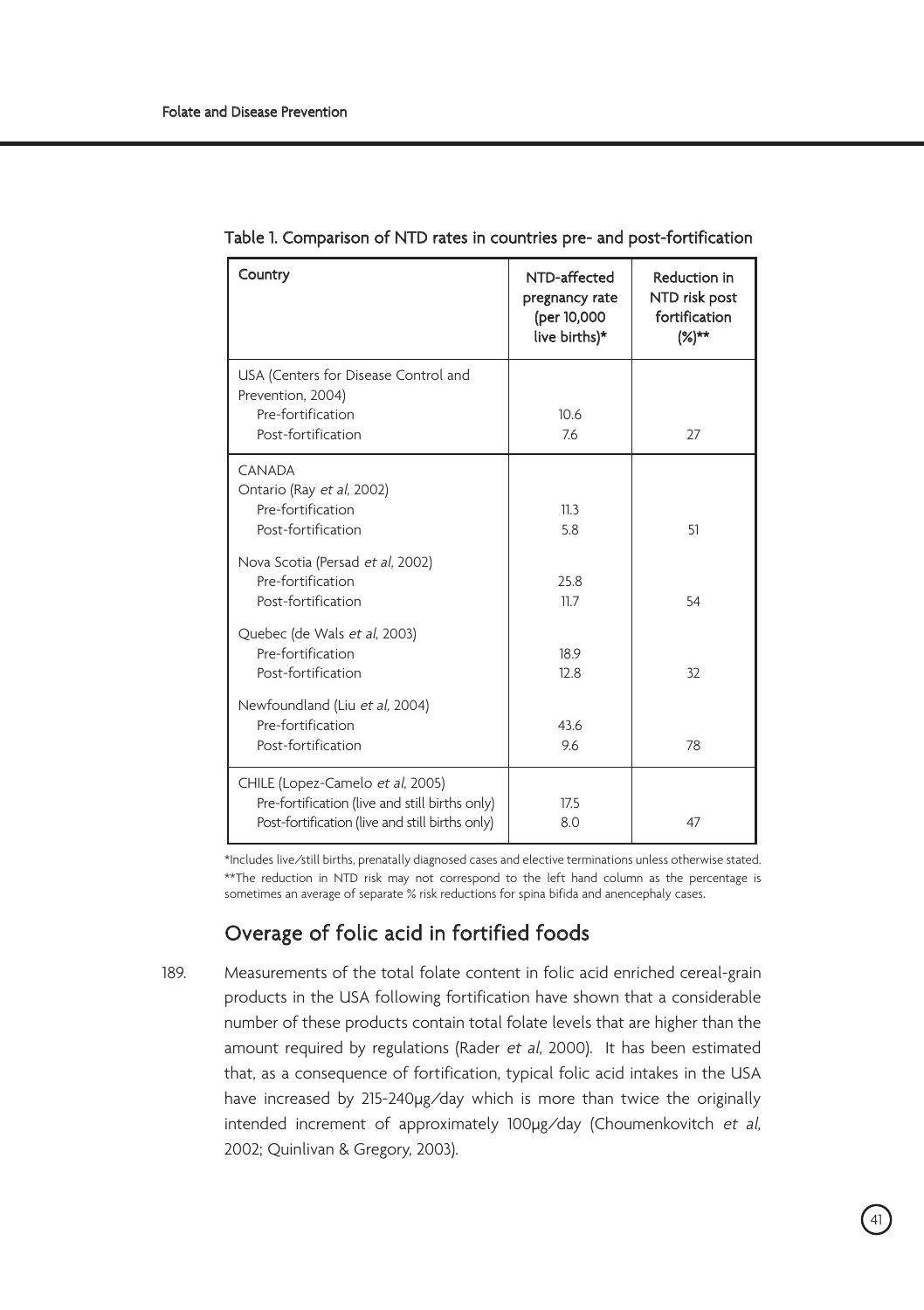- 190. A comparison of food intake data from two National Health and Nutrition Surveys (NHANES) carried out 1988-1994 (NHANES III) and in 1999-2000 estimated that mean dietary intakes of total folate increased by 76µg/day (from 275µg/day to 351µg/day) after mandatory fortification (Dietrich et al, 2005). However, the changes in blood folate levels of the study population were substantially higher: mean serum folate concentrations increased more than twofold following the introduction of mandatory fortification from 11.4nmol/L (5µg/L) in 1988-1994 to 26.9nmol/L (11.9µg/L).
- 191. Overage is the practice employed by manufacturers of adding nutrients above the recommended level to allow for losses during manufacture and storage. It is estimated that overage for folic acid supplements could be 30% more than the amount expressed on the label (EVM, 2003). The experience in the USA where, post-fortification, typical folic acid intakes appear to have increased by more than twice that originally intended, is that overage is likely to have been a major contributor to the increased intake, possibly together with an increase in the availability of foods voluntarily fortified with folic acid. This illustrates that overage is an important consideration in determining the level of folic acid used for fortification of flour.
- 192. In the COMA report on folic acid (DH, 2000), the effects of folic acid fortification of flour on the dietary intakes of different population groups were estimated by modelling dietary intake data from the NDNS. The models were based on the levels of folic acid as consumed and may not have fully accounted for overage. The COMA report also noted that consideration should be given to controlling levels of folic acid fortification of breakfast cereals. The issue of overage, folic acid content of vitamin supplements and the control of fortification of other foods would also need to be taken into account in considering the level of fortification.

### *Summary*

- 193. Countries that have introduced mandatory fortification with folic acid have consistently reported significant reductions in NTD-affected pregnancies (27% to over 50%).
- 194. As a result of overage, the impact of fortification on folate status has been greater than predicted. The issue of overage, folic acid content of vitamin supplements and control of voluntary fortification of other foods are important considerations regarding the level of mandatory fortification.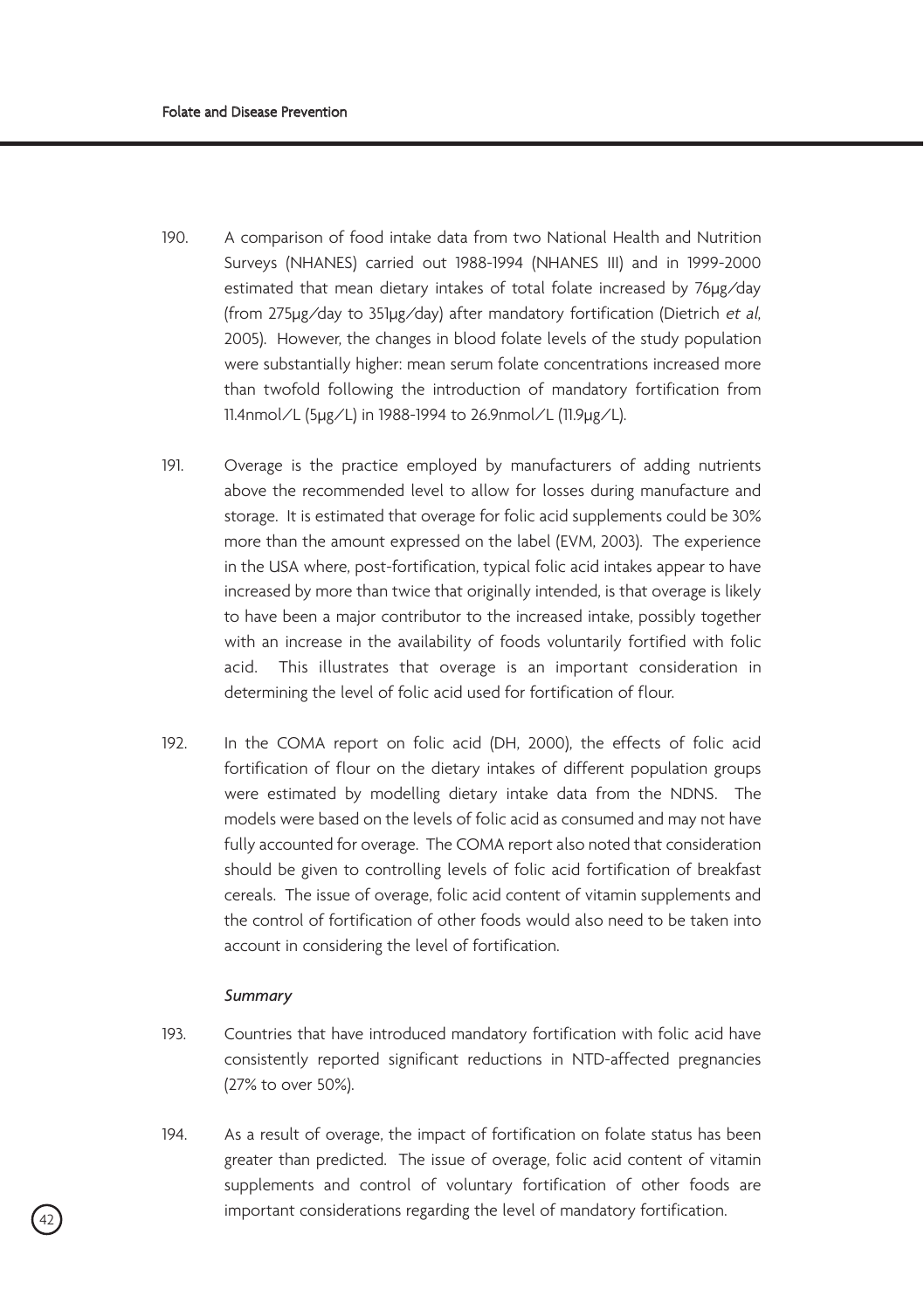# 6 Possible adverse effects of mandatory fortification of flour with folic acid

- 195. The clear benefit of folic acid supplementation on reducing the risk of NTDs has been established (DH, 2000). Postulated adverse effects of increased folic acid intake include: masking symptoms of vitamin B12 deficiency in older people; modifying the effects of drugs used to treat epilepsy which could lead to an increase in seizures, increased prevalence of multiple births, increasing the survival of embryos with genotypes associated with deleterious effects, and modifying the effects of anti-folate drugs. There are also concerns regarding the presence of unmetabolised folic acid in the systemic circulation. Evidence relating to postulated adverse effects is considered below.
- 196. Additional concerns include possible effects of high folic acid intakes on increasing the rate of cognitive decline and increasing cancer risk. These concerns are considered in section 7.

# Risks to older people

197. The metabolism of folate is inter-related with the metabolism of vitamin B12. Clinical signs associated with vitamin B12 deficiency are anaemia, identical to that of folate deficiency, and neurological impairment. Treatment with folic acid can alleviate the anaemia (the 'masking' of vitamin B12 deficiency) and therefore delay the diagnosis of vitamin B12 deficiency, which can lead to irreversible neurological damage. The possibility of increased intakes of folic acid delaying the diagnosis of vitamin B12 deficiency in older people was the main risk previously considered by COMA (DH, 2000).

# *Vitamin B12 deficiency*

198. Vitamin B12 deficiency is rarely caused by inadequate dietary intakes, although dietary deficiency is more common in vegetarians (Herrmann et al, 2003), particularly vegans (Lloyd-Wright et al, 2003), because vitamin B12 is only found in foods of animal origin. A more important cause of vitamin B12 deficiency is malabsorption of food-bound vitamin B12 or pernicious anaemia.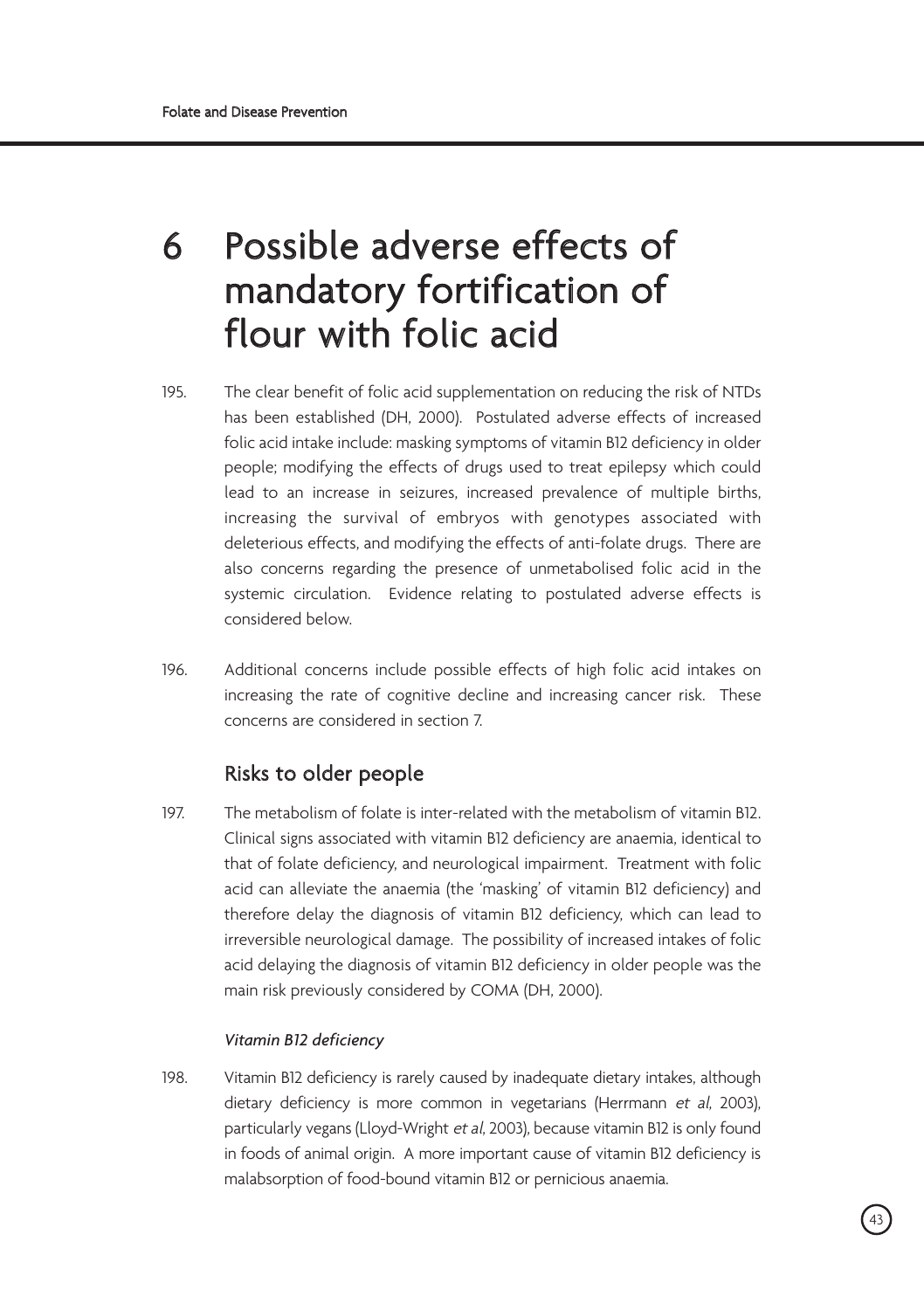- 199. Food-bound vitamin B12 malabsorption is associated with gastric atrophy and is characterised by the inability to release vitamin B12 from food or from intestinal transport proteins, particularly in the presence of hypochlorhydria. Pernicious anaemia is an autoimmune disease characterised by the destruction of the gastric mucosa and subsequent intrinsic factor (required for vitamin B12 absorption) deficiency (Carmel, 1997).
- 200. Clinical signs of vitamin B12 deficiency are macrocytic anaemia and/or neuropathy (Lindenbaum et al, 1988) which may be reversible. In some cases, deficiency leads to the irreversible and serious condition of subacute combined degeneration of the spinal cord.
- 201. Historically, macrocytic anaemia was the basis for diagnosis of vitamin B12 deficiency because recognition of anaemia preceded the finding of vitamin B12 deficiency (Carmel, 2000). Neurological symptoms were also thought to be later manifestations of vitamin B12 deficiency, occurring after development of anaemia (Woltmann, 1919; Victor & Lear, 1956). Macrocytic anaemia is the most common presentation of vitamin B12 deficiency, although haematological and neurological manifestations are often dissociated (Savage & Lindenbaum, 1995): haematological symptoms do not always occur and neurological symptoms are sometimes the only clinical expression of vitamin B12 deficiency. Neurological symptoms in the absence of anaemia have been reported to occur in 20-30% of cases (Lindenbaum et al, 1988).

## *Biochemical markers of vitamin B12 deficiency*

- 202. The assessment of vitamin B12 deficiency is complicated by the limitations of current diagnostic techniques. There is also considerable inter-laboratory and inter-assay variation in the different methods used to determine serum/plasma concentrations of vitamin B12 and/or its metabolites.
- 203. Measurements of serum vitamin B12 concentrations have poor specificity and sensitivity in diagnosing deficiency, as low serum concentrations do not always indicate vitamin B12 deficiency and patients with vitamin B12 deficiency do not always have low serum concentrations (Lindenbaum et al. 1990; Joosten et al, 1993).
- 204. Vitamin B12 is required as a cofactor in the enzymatic conversion of methylmalonyl-CoA to succinyl-CoA. In the absence of vitamin B12,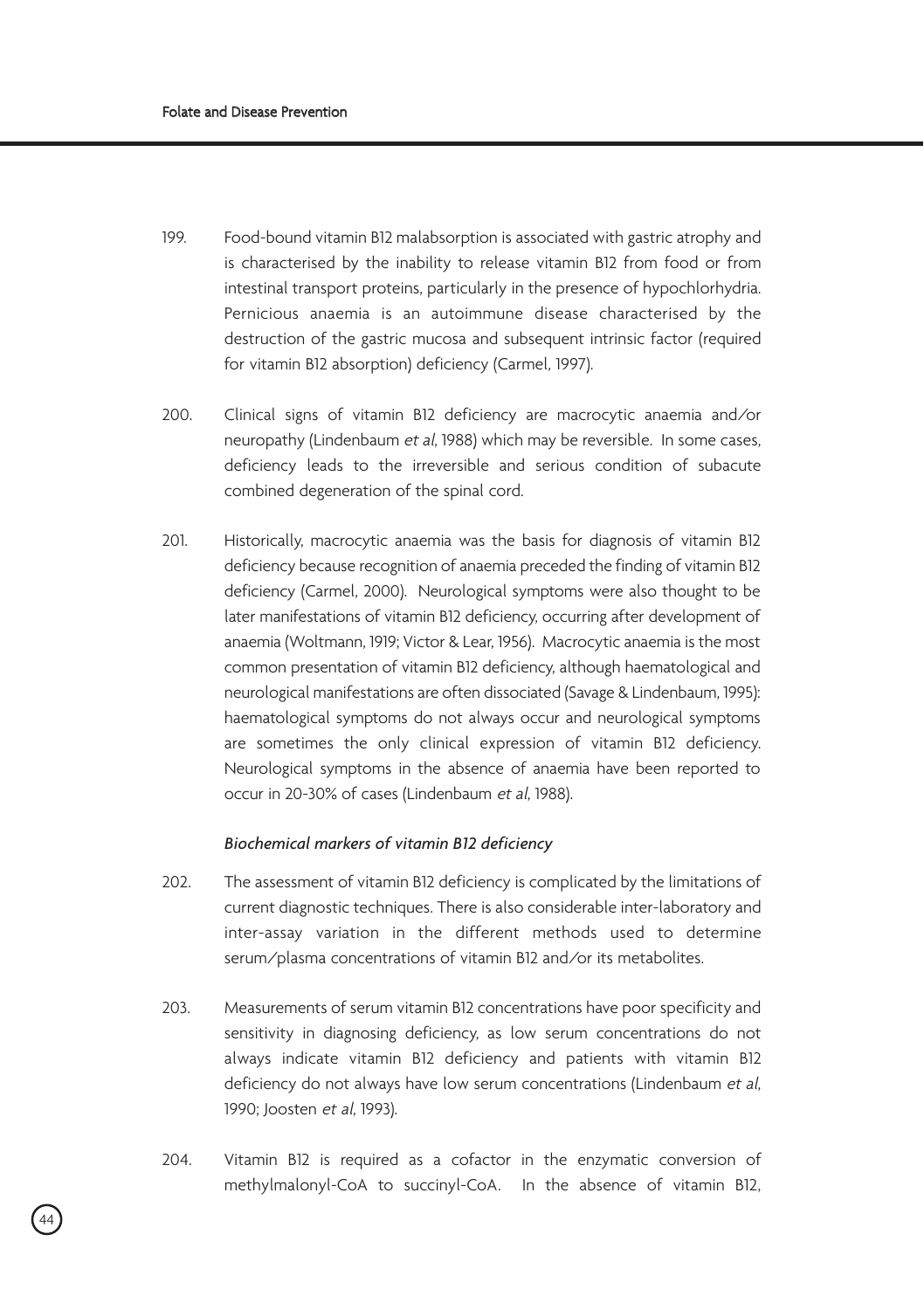methylmalonyl-CoA accumulates and is hydrolysed to methylmalonic acid (MMA). Vitamin B12 is also required for remethylation of plasma homocysteine (tHcy) to methionine by methionine synthase. Serum or plasma concentrations of MMA and tHcy are therefore increased in vitamin B12 deficiency and are considered more sensitive diagnostic indicators than plasma or serum vitamin B12 since they are almost always elevated in persons with biologically significant vitamin B12 deficiency (Lindenbaum et al. 1990). Measurement of plasma tHcy concentration has poor specificity as elevated tHcy concentration may result from a number of causes including folate or vitamin B6 deficiency (Joosten et al, 1993) as well as renal impairment (Hultberg et al, 1993). Raised MMA concentration is a more specific marker for vitamin B12 deficiency although concentrations are also raised with renal impairment (Hvas et al, 2000). Elevated concentrations of plasma or serum creatinine and/or urea, which are indicative of renal impairment, need to be taken into account in the interpretation of raised concentrations of MMA and tHcy. Combined measures are also used but have been found not to reliably predict the later development of clinical disease (see paragraphs 214-217).

205. Vitamin B12 circulating in blood is bound to two transport proteins, haptocorrin and transcobalamin. Vitamin B12 attached to transcobalamin (holotrancobalamin) represents the functionally active fraction available to cells and it has been suggested that a decrease in plasma holotranscobalamin concentration is the earliest indication of vitamin B12 deficiency (Herzlich & Herbert, 1988). Plasma holotranscobalamin concentration has been shown to be a sensitive diagnostic indicator of vitamin B12 deficiency (Hvas and Nexo, 2005) however concentrations are raised in renal disease (Herrmann et al, 2003) and other influences on holotranscobalamin concentrations have not been systematically investigated (Miller et al, 2006).

# *Prevalence of low vitamin B12 status*

206. In the COMA report (DH, 2000), poor vitamin B12 status was defined as serum vitamin B12 concentration <118pmol/L or mean corpuscular volume (MCV) >101fl. Application of these criteria to the NDNS of adults aged over 65 years (Finch et al, 1998) suggests that 5-10% (based on serum vitamin B12 concentration <118pmol/L) or 2-4% (based on MCV >101fl) have poor vitamin B12 status. A subsequent analysis of the NDNS data (Bates et al, 2003) with low status defined as serum vitamin B12 concentrations <150pmol/L or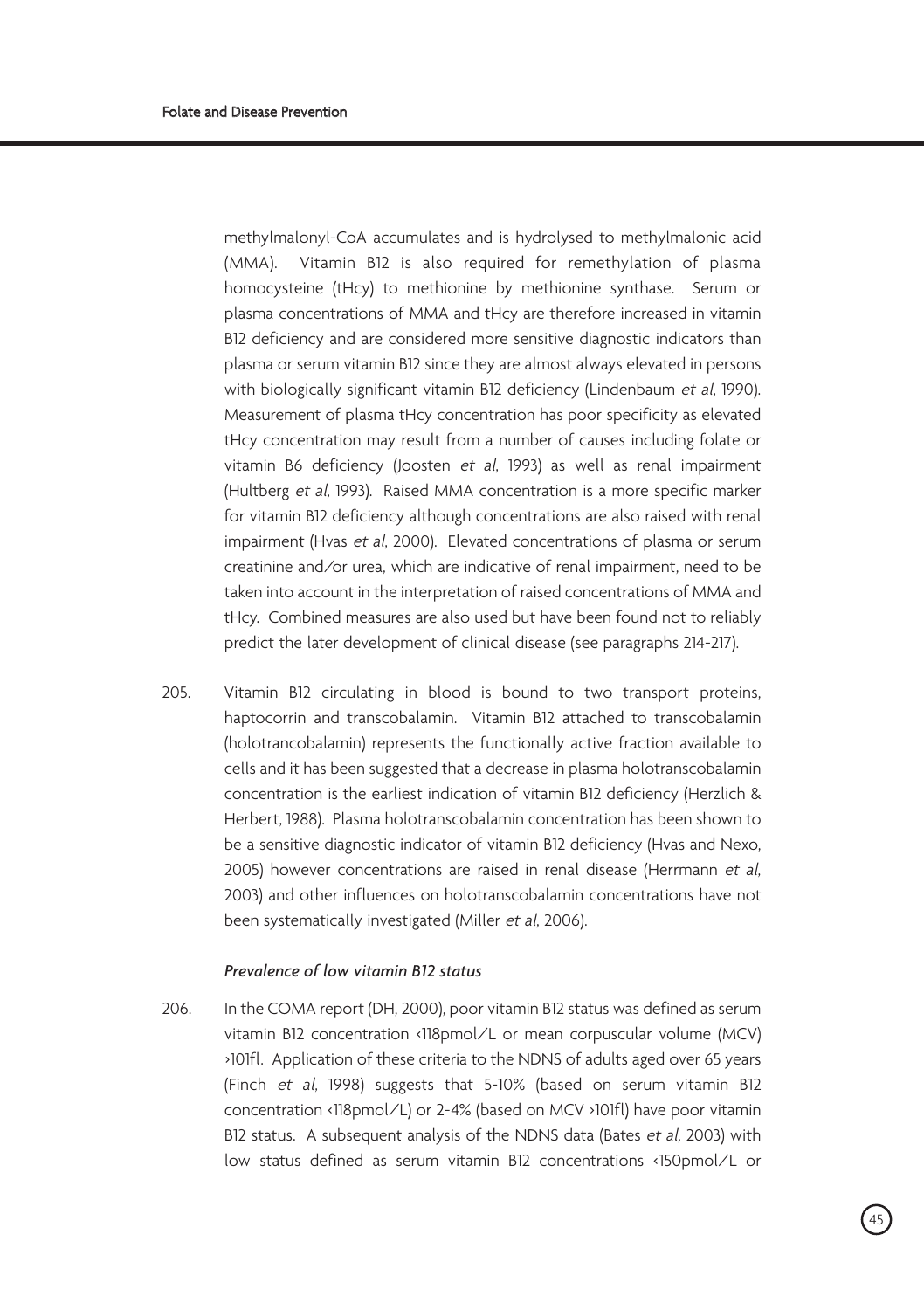plasma MMA concentrations >0.5µmol/L suggested that 20% and 24% respectively of adults over 65 years had low status.

- 207. In an analysis of the Oxford Healthy Ageing Project (OHAP) (n=1562, age 65 years or over) participants with serum vitamin B12 concentration <150pmol/L or serum B12 concentration 150-200pmol/L together with a plasma MMA concentration >0.35µmol/L (80th percentile in subset with normal renal function) were classified as being at high risk of vitamin B12 deficiency. Based on these criteria 10% of people aged 65-74 years and 20% of people over 75 years were at high risk of vitamin B12 deficiency (Clarke et al, 2003).
- 208. A subsequent analysis combined data (n=3511, age 65 years or over) from the OHAP, NDNS of people aged 65 years and over, and the Medical Research Council nutrition study. After adjustment for creatinine concentration, the prevalence of low vitamin B12 status (whether defined as serum vitamin B12 concentrations <150pmol/L or serum vitamin B12 concentrations <200pmol/L and tHcy concentrations >20µmol/L) increased with age from 5% among people aged 65-74 years to 10% or greater among people aged 75 years or more (Clarke et al, 2004).

### *Response to vitamin B12 therapy*

- 209. The most definitive indication of vitamin B12 deficiency would be improvement of haematological and/or neurological symptoms in response to vitamin B12 therapy.
- 210. In a study in the USA (Solomon, 2005) the records of ambulatory patients (n=95; age not reported) with haematological and/or neurological findings consistent with vitamin B12 deficiency, and who had received at least 3 months of vitamin B12 therapy, were evaluated for haematological and/or neurological response to treatment. Serum vitamin B12 concentrations were defined as low (<150pmol/L), intermediate (150-220pmol/L) or normal (>220pmol/L); serum MMA concentrations were defined as normal (<0.25µmol), moderately increased (0.25-0.38µmol), elevated (>0.38µmol); and plasma tHcy concentrations were defined as normal (<12µmol), moderately increased (12-13.6µmol), and elevated (>13.6µmol).
- 211. After 3 months of vitamin B12 therapy, 37 patients (39%) had haematological (n=8) or neurological (n=30) responses (responders), 25 (26%) patients showed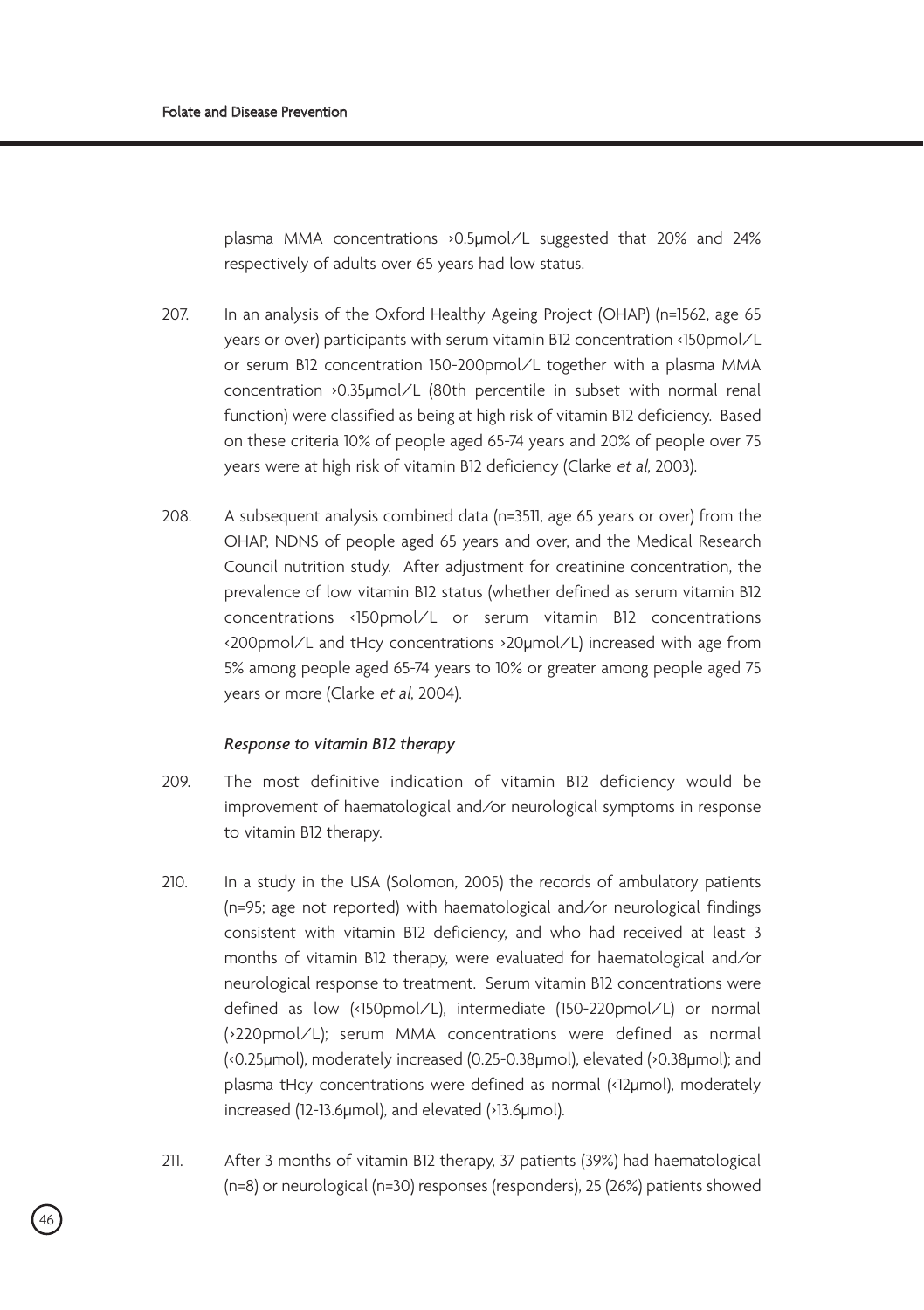no improvement (non-responders), and 33 patients (35%) were considered possible responders because of less marked improvements. Vitamin B12 concentrations were above 150pmol/L in 84% of the responders and above 220pmol/L in 54% of responders. MMA concentrations were normal (<0.25µmol) in 23% of responders and were elevated (>13.6µmol) in only 37%. Concentrations of tHcy were normal (<12µmol) in 50% of the responders. If vitamin B12 therapy had been limited to patients with both vitamin B12 concentrations below 220pmol and MMA concentrations above 0.25µmol, 63% of responders would not have received any treatment. In the group of non-responders, 20% had vitamin B12 concentrations below 150µmol, 60% had MMA concentrations above 13.6µmol and 43% had tHcy concentrations greater than 13.6µmol. Results from this study suggest that low vitamin B12 and elevated metabolite concentrations are not always predictive of a subsequent clinical response to vitamin B12 therapy. This study did not report whether renal impairment had been considered as a cause of elevated metabolite concentrations.

- 212. Hvas et al (2001) assessed the effect of vitamin B12 treatment in reducing elevated concentrations of plasma MMA and tHcy in an RCT. Participants (n=140; median age 75 years) with mild to moderately elevated plasma MMA (0.40-2.00µmol) were treated weekly with intramuscular injections of either 1mg of cyanocobalamin or placebo for 4 weeks. After 3 months, significant decreases in MMA and tHcy concentrations were observed in the treatment group compared to the placebo group. Although concentrations of MMA decreased to below 0.29µmol in 69% of the treatment group they remained above this level in 31% of participants (which could not be explained by renal impairment).
- 213. In a study of 80 patients (median age 66 years) diagnosed with food-bound malabsorption of vitamin B12 with clinical manifestations of neurological impairment (Andrès et al, 2003), 48 patients were treated with intramuscular vitamin B12 and 22 with oral vitamin B12 (500-1000µg/d). Although correction of serum vitamin B12 and tHcy concentrations occurred in all patients within 2-3 months, symptom recovery was only observed in 43% of patients.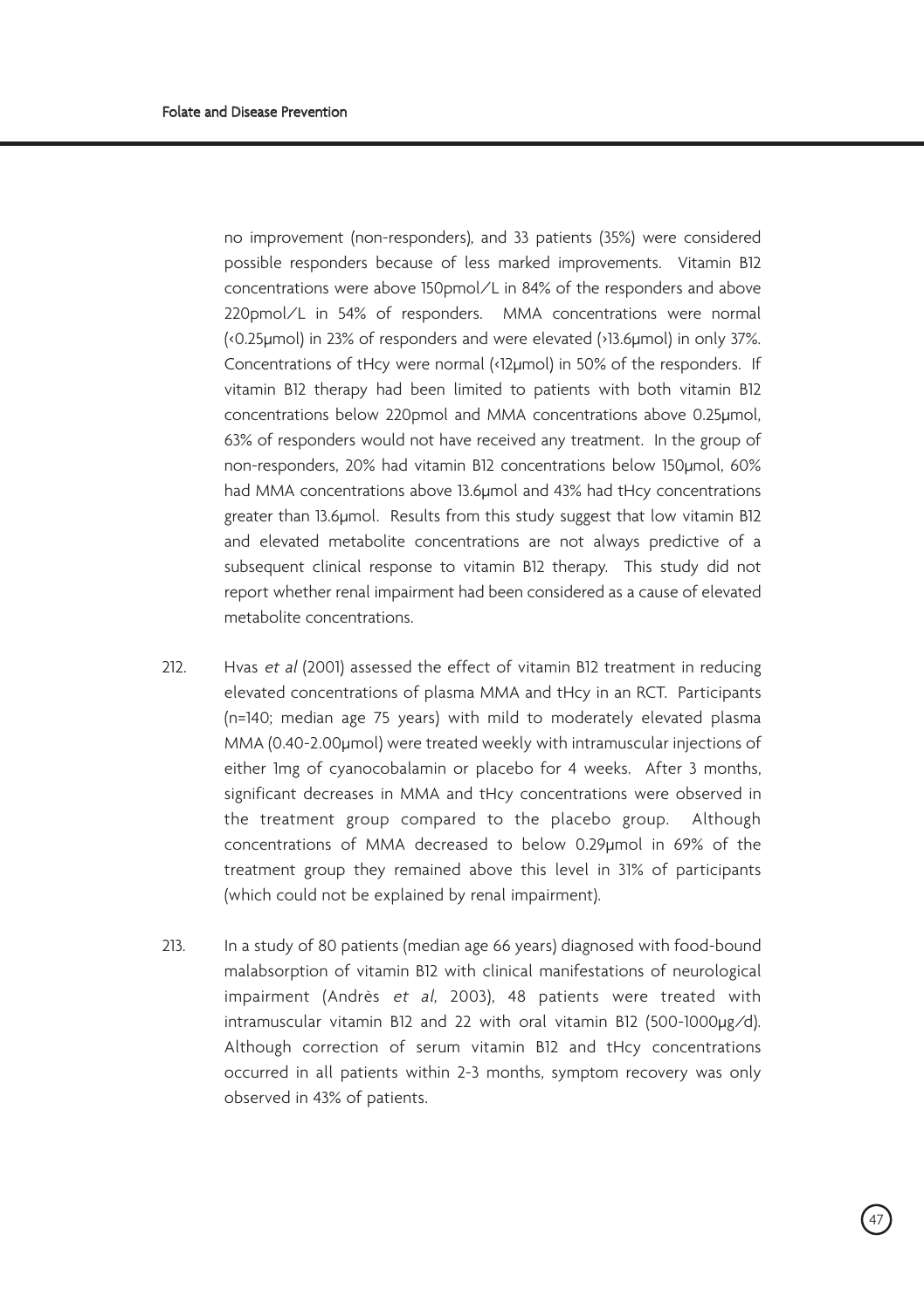## *Clinical relevance of low vitamin B12 status*

- 214. The relationship between low vitamin B12 status and clinically manifest B12 deficiency is uncertain, i.e. whether low vitamin B12 status will progress to clinical disease (e.g. symptomatic anaemia or neuropathy), fluctuate, or resolve.
- 215. Hin et al (2006) examined the association between peripheral neuropathy and low vitamin B12 concentrations (<133pmol/L) and related markers in a population-based study of older people (n=1000; ≥75years). Low serum vitamin B12 concentrations were identified in 13% of the participants. No association was found between concentrations of vitamin B12, MMA, tHcy or HoloTC and symptoms of neuropathy. A significantly increased risk of missing ankle tendon jerks (a more sensitive marker of peripheral neuropathy) was found in individuals in the top 2 quartiles of MMA concentration (mean 0.32-0.68µmol) compared to the bottom quartile (mean 0.18µmol) and in individuals with tHcy concentration in the top quartile (mean 22.34µmol/L) compared to the bottom quartile (mean 9.92µmol/L). No adjustment was made for elevated concentrations of MMA and tHcy due to renal impairment as a previous analysis of the data had indicated that this was not an important factor in this population (R Clarke; personal communication, 2006). Individuals with serum vitamin B12 concentration below 133pmol/L (n=100) were treated for 3 months with hydroxycobalamin injections (1mg/month). Although treatment was associated with substantial reductions in concentrations of MMA and tHcy in 99% of the participants, there were no significant effects on any clinical manifestations.
- 216. Hvas et al (2001) followed up individuals (n=432; median age 72 years) with an elevated concentration of plasma MMA (>0.28µmol), without evidence of renal impairment, for 1-4 years. Over time, a high variation was found in MMA concentrations (coefficient of variation, 34%), which increased (more than 20%) in 16% of participants but decreased (more than 20%) in 45% of participants. No association was found between a high MMA concentration and clinical manifestations related to vitamin B12 deficiency.
- 217. Solomon (2005) observed large intra-individual variations in pre-therapy concentrations of vitamin B12, MMA and tHcy of ambulatory patients (n=304; age not reported) evaluated for vitamin B12 deficiency, which varied by 23%, 23%, and 17% respectively over 2-6 weeks.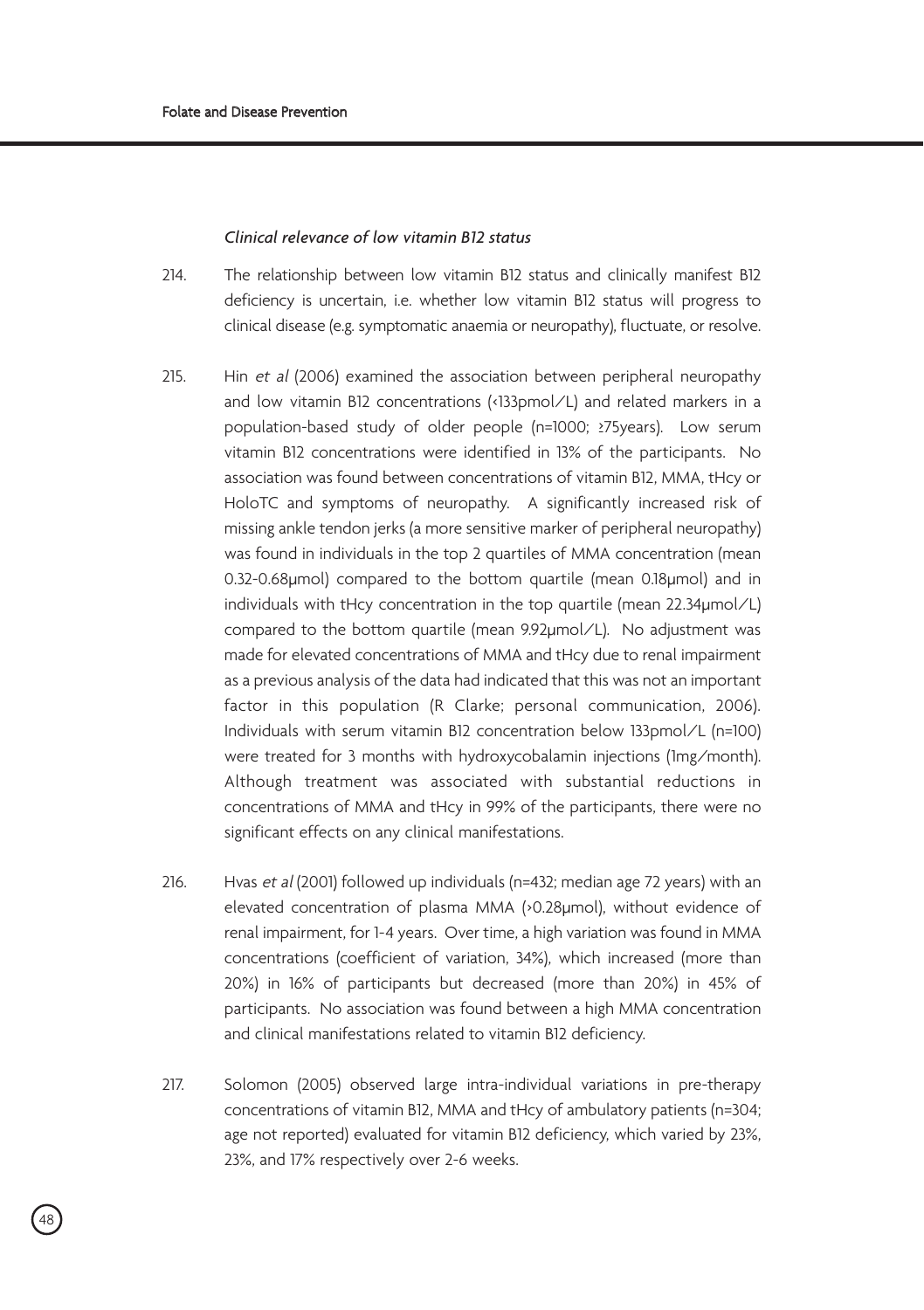#### *Oral supplementation with vitamin B12 to correct deficiency*

- 218. The active absorption of protein-bound vitamin B12 is impaired in individuals with vitamin B12 deficiency although approximately 1% of orally administered crystalline cynocobalamin is absorbed by passive diffusion (Baik & Russell, 1999). Consequently, vitamin B12 deficiency is usually treated with intramuscular injections of hydroxycobalamin or cynocobalamin (1mg/month). Oral supplements of vitamin B12 (1-2mg/day) have been shown to be as effective as intramuscular injections in correcting biochemical markers of vitamin B12 deficiency (Hathcock & Troendle, 1991).
- 219. In the Netherlands, Eussen et al (2005) conducted a dose-finding trial in older people with low vitamin B12 status (serum vitamin B12 concentrations 100- 300pmol/L; plasma MMA concentrations ≥ 0.26µmol/L and serum creatinine ≤120µmol/L) to determine the lowest oral dose of vitamin B12 associated with maximum reductions in serum MMA concentrations. Participants (n=120, age ≥ 70 years) received vitamin B12 in daily oral doses of 2.5, 100, 250, 500, or 1000µg, for 16 weeks which resulted in reductions to below 0.26µmol/L in 21%, 38%, 52%, 62%, and 76% of the participants respectively. Oral doses which were associated with 80-90% of the maximum reduction in plasma MMA concentration (33%) varied between 647-1032µg/day, which is about 400 times the RNI for vitamin B12 (1.5µg/day). This study did not attempt to distinguish the extent to which differences in individual responses were due to active rather than passive absorption of vitamin B12.

# *Prevalence of clinically manifest vitamin B12 deficiency*

220. The prevalence of clinically manifest vitamin B12 deficiency due to pernicious anaemia or due to food-bound malabsorption is uncertain. Pernicious anaemia has traditionally been regarded as the most common cause of vitamin B12 deficiency (Carmel, 1997). Lindenbaum et al (1988) found that pernicious anaemia was the underlying cause in 68-83% of patients (n=40) with neurological symptoms due to vitamin B12 deficiency. Carmel (1997) reported that 8 out of 9 studies found food-bound malabsorption of vitamin B12 was the cause of vitamin B12 deficiency in more than 30% of patients. In a study of 172 patients in France (> 65 years) with a confirmed vitamin B12 deficiency, 57% were diagnosed with malabsorption of food-bound vitamin B12 and 33% were diagnosed with pernicious anaemia (Andrès et al, 2005). In over 200 elderly patients (age not reported) in France, vitamin B12 deficiency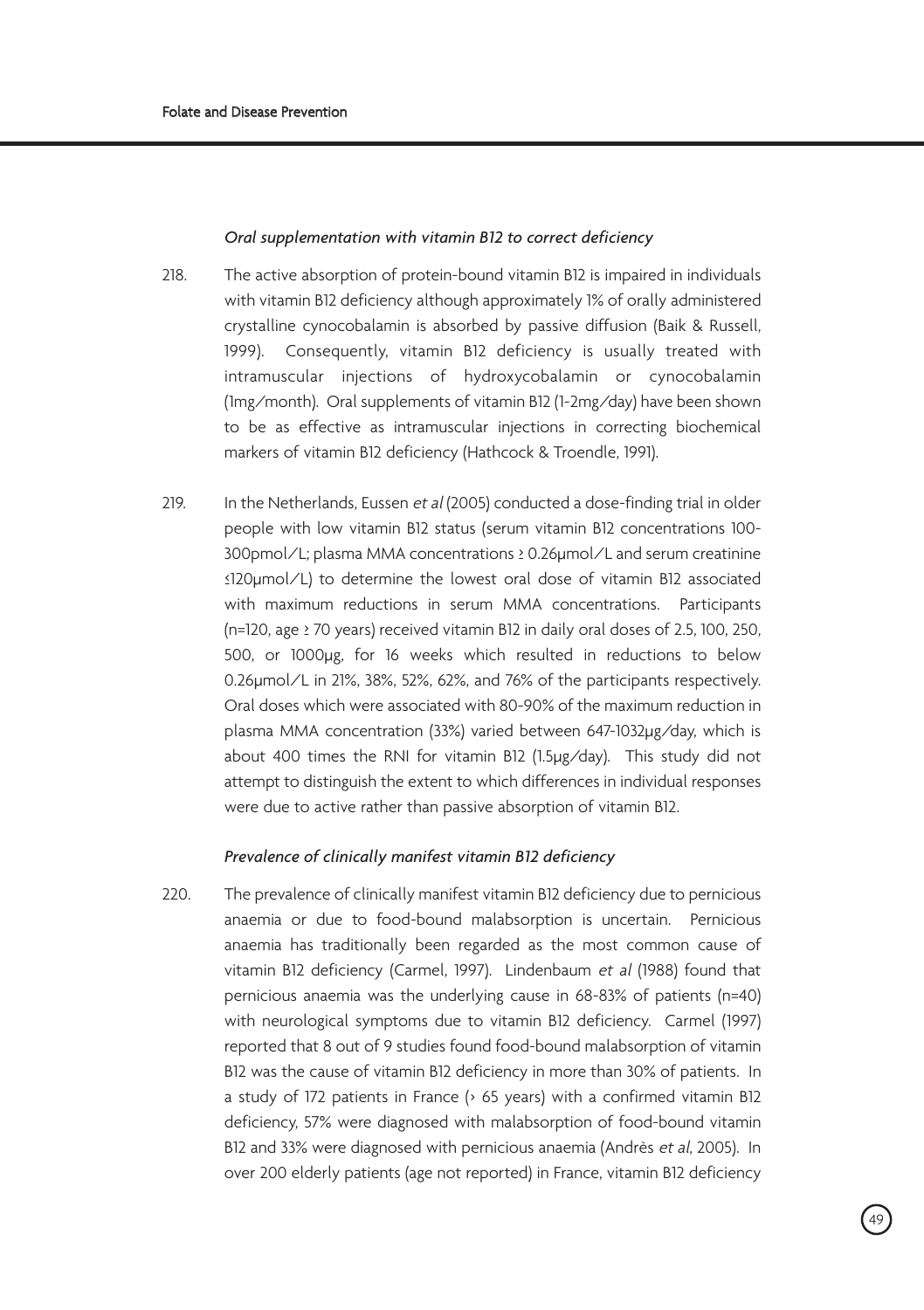was attributed to malabsorption of food-bound vitamin B12 in 60-70% of cases and pernicious anaemia in 15-20% of cases. Other causes included dietary deficiency in less than 5%; malabsorption in less than 5% and hereditary vitamin B12 metabolism diseases in less than 1% (Andrès et al., 2004). In a UK based population study of older people (n=1000; ≥ 75years), only 3 out of the 125 (2.4%) people identified with low vitamin B12 status (<133pmol/L) had pernicious anaemia (Hin et al, 2006).

221. Tables 2-5 show the number of patients seen in hospitals in the UK (2000- 2002/3), by country, and give an indication of clinical disease associated with vitamin B12 deficiency. The numbers do not include patients seen in primary care settings. The number of cases reported might be an underrepresentation of the actual frequency of vitamin B12 associated neurological impairment since some cases may remain unrecognised, especially when clinical symptoms and signs are less well defined. The subacute combined degeneration of the spinal cord category only includes cases associated with biochemical evidence of vitamin B12 deficiency; the peripheral neuropathy category includes all causes of peripheral neuropathy, not just those associated with vitamin B12. Diabetes mellitus is the most common cause of neuropathy and the second most common is alcohol abuse (Williams, 2003).

Table 2. Count of finished admission episodes for selected diagnoses in NHS hospitals in England

|                                               | Finished Admission Episodes |         |         |
|-----------------------------------------------|-----------------------------|---------|---------|
| Diagnosis                                     | 2000/01                     | 2001/02 | 2002/03 |
| Subacute combined degeneration of spinal cord | 18                          | 18      | 25      |
| Pernicious anaemia                            | 543                         | 581     | 623     |
| Peripheral neuropathy                         | 9.244                       | 9.739   | 11.545  |

# Table 3. Count of finished admission episodes for selected diagnoses in NHS hospitals in Wales

|                                               | Finished Admission Episodes |      |      |
|-----------------------------------------------|-----------------------------|------|------|
| Diagnosis                                     | 2000                        | 2001 | 2002 |
| Subacute combined degeneration of spinal cord |                             |      |      |
| Pernicious anaemia                            | 31                          | 55   | 35   |
| Peripheral neuropathy                         | 352                         | 323  | 354  |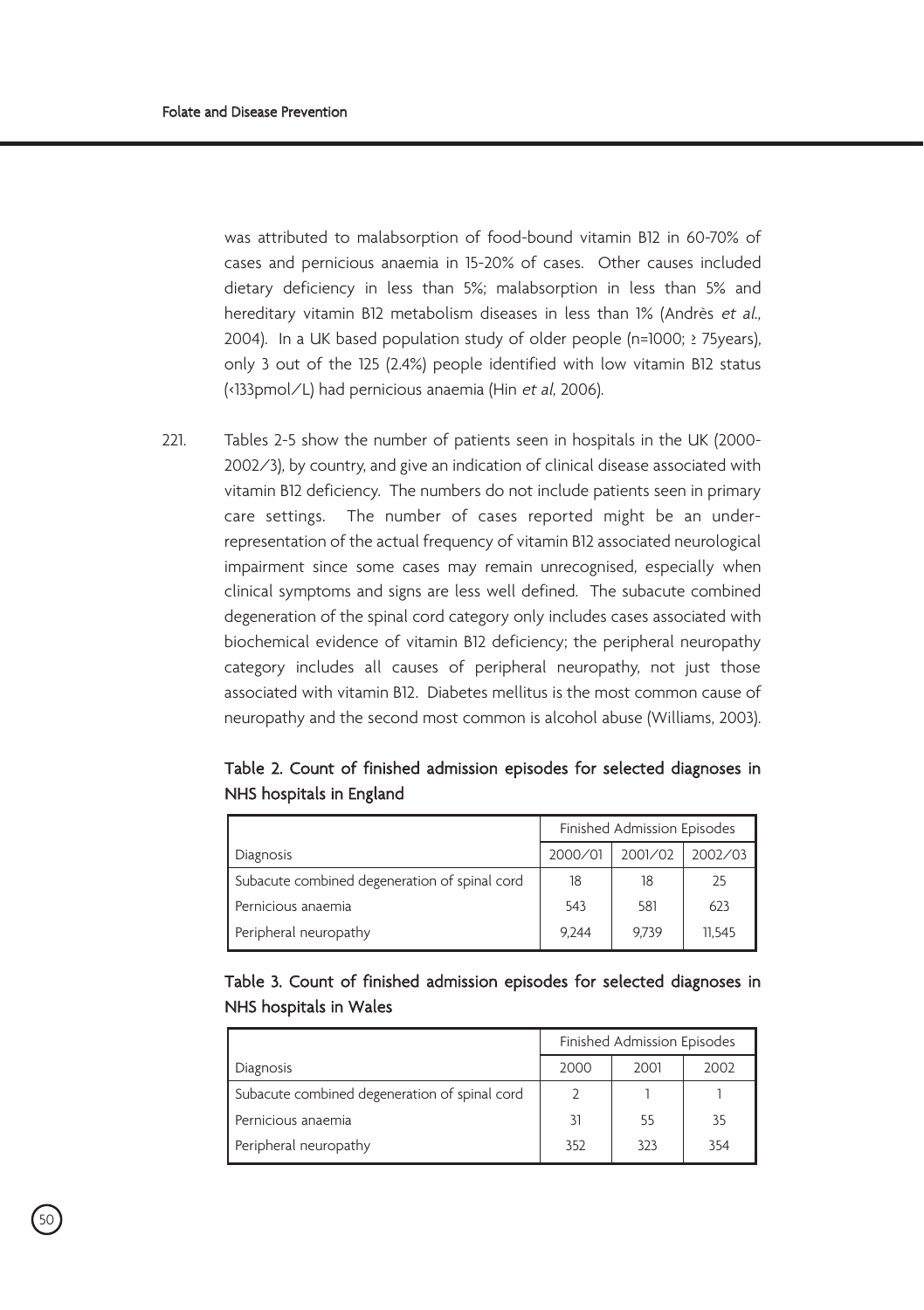| Table 4. Count of deaths and discharges (equivalent to finished admission |
|---------------------------------------------------------------------------|
| episodes) for selected diagnoses in NHS hospitals in Northern Ireland     |

|                                               | Deaths and Discharges |      |      |
|-----------------------------------------------|-----------------------|------|------|
| Diagnosis                                     | 2000                  | 2001 | 2002 |
| Subacute combined degeneration of spinal cord |                       |      |      |
| Pernicious anaemia                            | 46                    | - 29 | 49   |
| Peripheral neuropathy                         | 182                   | 195  | 273  |

Table 5. Count of continuous inpatient stay (equivalent to finished admission episodes) for selected diagnoses in NHS hospitals in Scotland

|                                               | Continuous Inpatient Stay |      |      |
|-----------------------------------------------|---------------------------|------|------|
| Diagnosis                                     | 2000                      | 2001 | 2002 |
| Subacute combined degeneration of spinal cord |                           |      |      |
| Pernicious anaemia                            | 173                       | 123  | 148  |
| Peripheral neuropathy                         | 958                       | 1080 | 1133 |

Source: Hospital Inpatients System. A finished admission episode is the first period of in-patient care under one consultant within one healthcare provider. Please note that admissions do not represent the number of in-patients, as a person may have more than one admission within the year.

218. The General Practice Research Database (GPRD) contains longitudinal medical records from approximately 420 primary care practices throughout the UK (representing 4% of the total number in the UK) and is geographically representative. Tables 6 to 9 show the number of patients in the GPRD, in 2005, with at least: one record of vitamin B12 deficiency or serum vitamin B12<150pmol/L; one prescription for vitamin B12 supplements; one record of pernicious anaemia caused by vitamin B12 deficiency; and one record of neuropathy caused by vitamin B12 deficiency (UK Medicines and Healthcare Products Regulatory Agency; Personal Communication, 2006). Information regarding vitamin B12 was extracted from 369 primary care practices, which represents 3.5% of the total in the UK.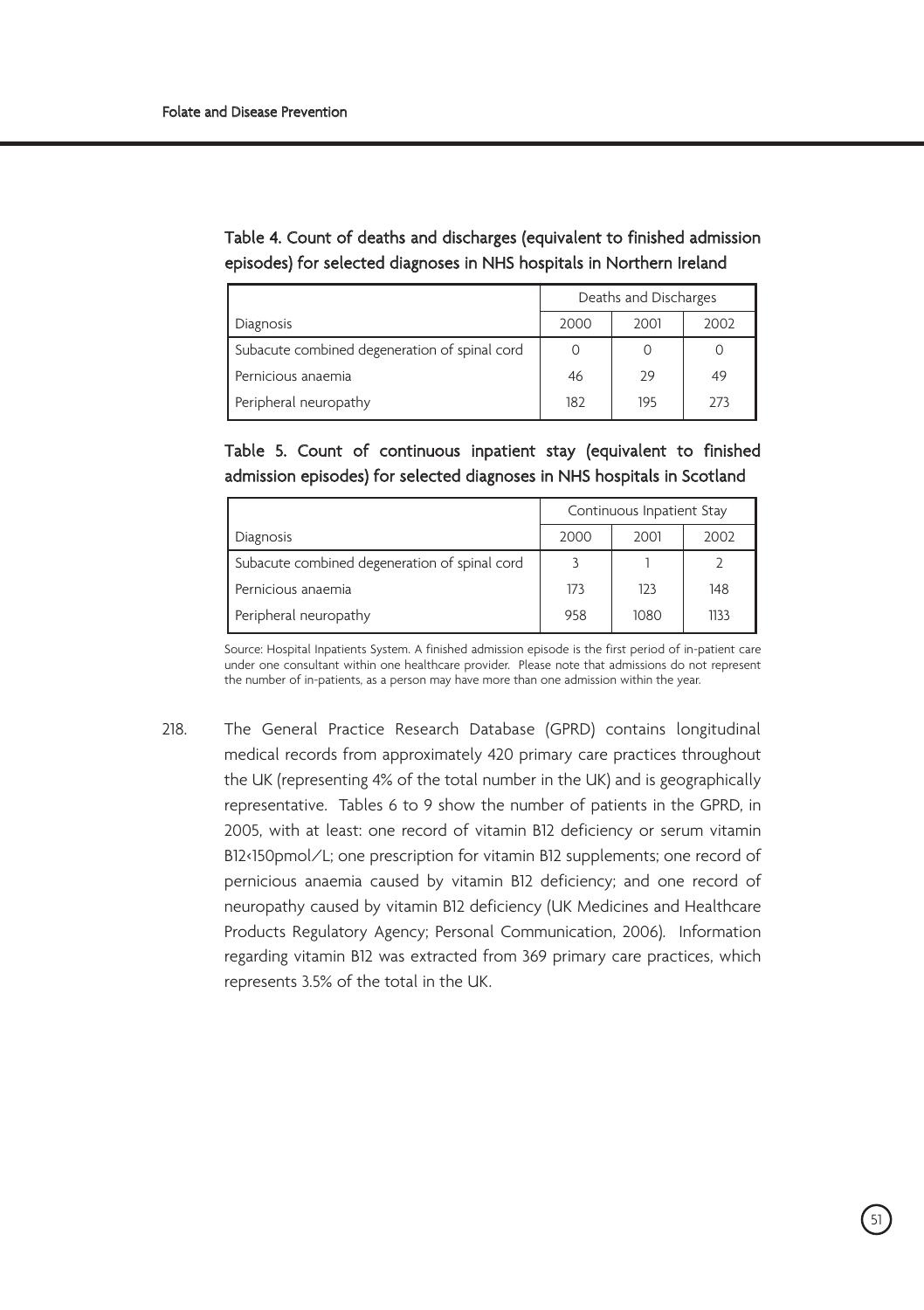Table 6: Number of patients (aged 65 years and over) in the GPRD (2005) with a record of being vitamin B12 deficient or with vitamin B12 levels < 150pmol/L

| Country          | Number of patients | As percentage of total number of<br>patients aged 65 years and over<br>registered in the GPRD for 2005* |
|------------------|--------------------|---------------------------------------------------------------------------------------------------------|
| England          | 2731               | 0.76                                                                                                    |
| Wales            | 185                | 0.83                                                                                                    |
| Scotland         | 157                | 0.97                                                                                                    |
| Northern Ireland | 78                 | 0.61                                                                                                    |
| Total            | 3151               | 0.76                                                                                                    |

Table 7: Number of patients (aged 65 years and over) in the GPRD (2005) with a record of at least one prescription for vitamin B12

| Country  | Number of patients | As percentage of total number of<br>patients aged 65 years and over<br>registered in the GPRD for 2005* |
|----------|--------------------|---------------------------------------------------------------------------------------------------------|
| England  | 1671               | 0.46                                                                                                    |
| Wales    | 86                 | 0.38                                                                                                    |
| Scotland | 180                | 1.11                                                                                                    |
| Wales    | 33                 | 0.26                                                                                                    |
| Total    | 1970               | 0.48                                                                                                    |

Table 8: Number of patients (aged 65 years and over) in the GPRD (2005) with at least one record of pernicious anaemia and at least one prescription for vitamin B12

| Country          | Number of patients | As percentage of total number of<br>patients aged 65 years and over<br>registered in the GPRD for 2005* |
|------------------|--------------------|---------------------------------------------------------------------------------------------------------|
| England          | 406                | 0.11                                                                                                    |
| Wales            | 23                 | 0.10                                                                                                    |
| Scotland         | 44                 | O 27                                                                                                    |
| Northern Ireland | 15                 | 0.12                                                                                                    |
| Total            | 488                | 0.12                                                                                                    |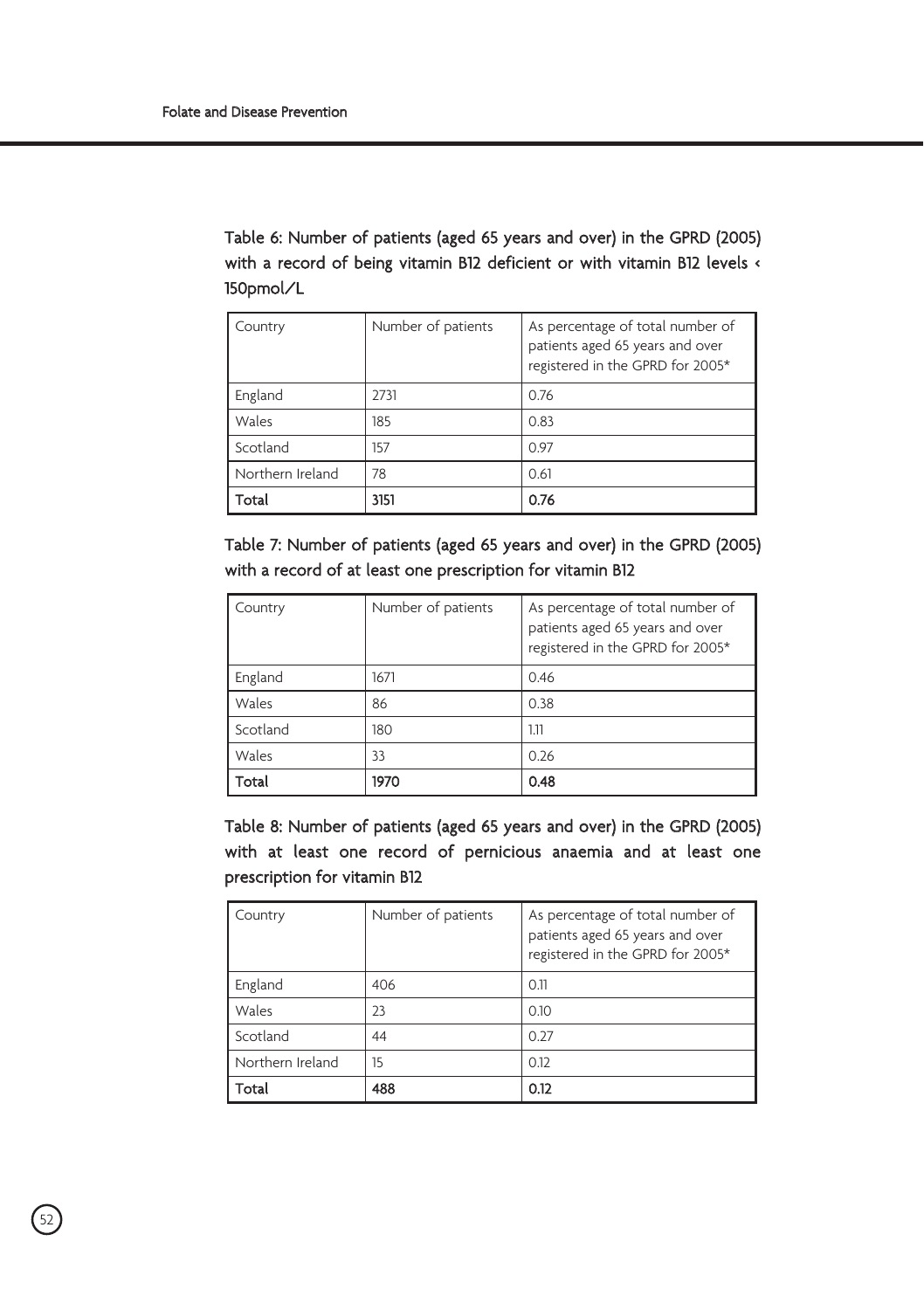| Country          | Number of patients | As percentage of total number of<br>patients aged 65 years and over<br>registered in the GPRD for 2005* |
|------------------|--------------------|---------------------------------------------------------------------------------------------------------|
| England          | 34                 | 0.009                                                                                                   |
| Wales            |                    | 0.009                                                                                                   |
| Scotland         |                    | 0.19                                                                                                    |
| Northern Ireland |                    | 0.023                                                                                                   |
| Total            | 42                 | 0.010                                                                                                   |

Table 9: Number of patients (aged 65 years and over) in the GPRD (2005) with at least one record for peripheral neuropathy and at least one prescription for vitamin B12

\*Total number of patients aged 65 years and over registered in the GPRD (369 practices) for 2005: England, 361 377; Wales, 22 367; Scotland, 16 196; Northern Ireland, 12 814; UK, 412 754.

# *The impact of folic acid on individuals with undiagnosed vitamin B12 deficiency*

- 223. Folic acid supplementation can improve anaemia among persons with vitamin B12 deficiency, but does not prevent damage to the nerves, spinal cord, or brain, and it has been suggested that the neurological manifestations may even be aggravated (Reynolds, 2002). Treatment of undiagnosed vitamin B12 deficient individuals with folic acid may, therefore, delay diagnosis of the deficiency (the 'masking' of vitamin B12 deficiency) and result in the insidious progression of neurological symptoms leading to irreversible neurological damage.
- 224. Evidence suggests that folic acid intakes up to 1mg/day are not associated with delayed diagnosis of vitamin B12 deficiency in older people. The UL (i.e. the highest level likely to pose no risk of adverse health effects for almost all individuals in the population) set for folic acid intake in the USA (FNB, 1998) and in Europe (SCF, 2000) of 1mg/day, is based on the progression of neurological symptoms in individuals with undiagnosed vitamin B12 deficiency (see paragraphs 86 to 89). In the UK, a GL (which represents an approximate indication of levels that would not be expected to cause adverse effects) of 1mg/day was set for folic acid intake (EVM, 2003) based on concerns regarding the masking of vitamin B12 deficiency (see paragraph 90).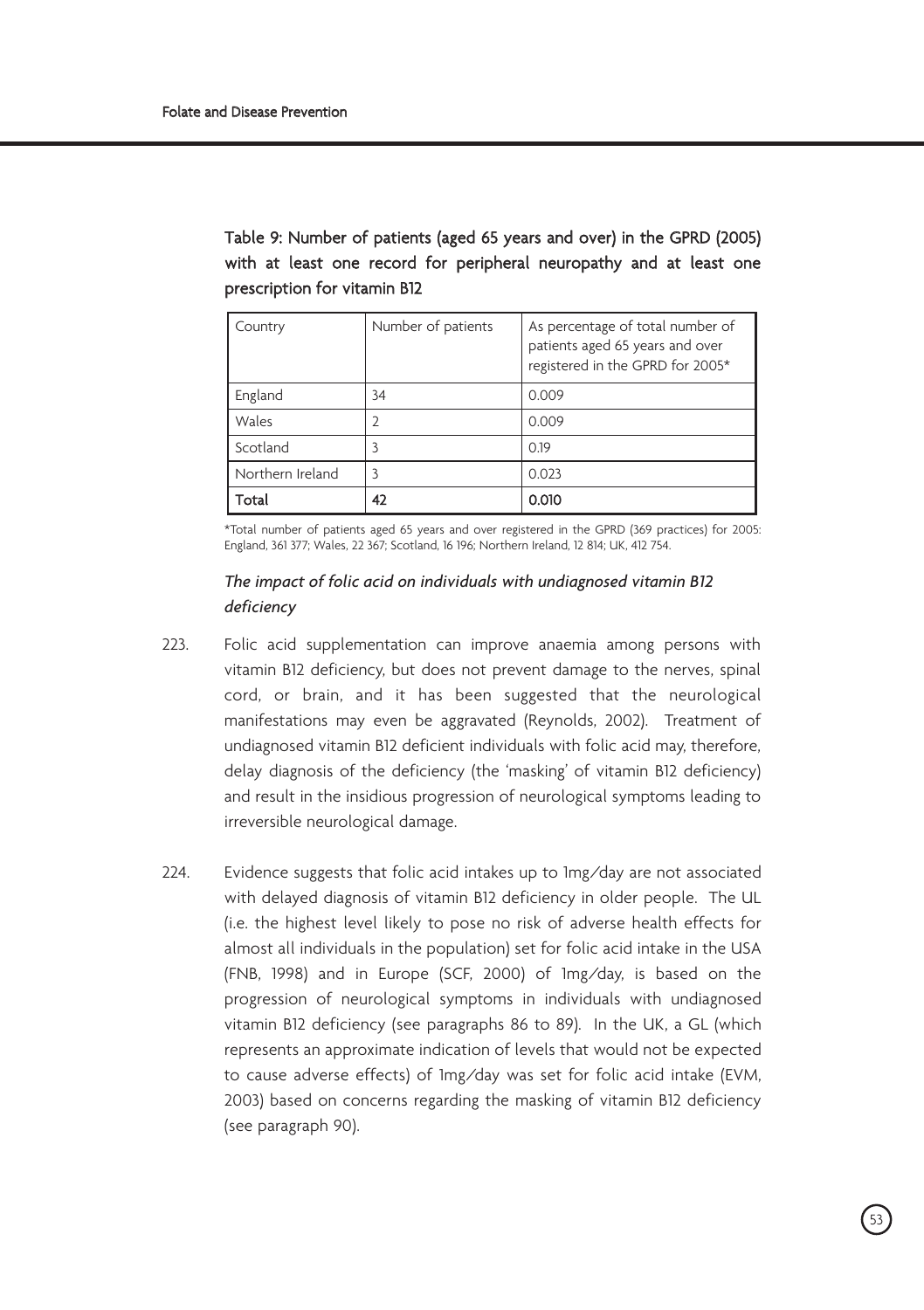# *Epidemiological evidence of clinically manifest vitamin B12 deficiency preand post-fortification*

- 225. The incidence of clinically manifest vitamin B12 deficiency before and after fortification does not appear to have been systematically considered in countries that have introduced mandatory fortification. A number of studies have assessed biochemical markers of status in some population groups. In the USA, Mills et al (2003) compared the prevalence of megaloblastic anaemia in 1573 patients (53-75 years) at the Veterans Medical Center in Washington (between 1992 and 2000), with low serum vitamin B12 concentrations (<258pmol/L), before and after fortification (implemented 1996-1998). There were no significant differences in the proportions without anaemia during the pre-fortification period (39.2%), the period when fortification was being implemented (45.5%), and the period following mandatory fortification (37.6%). These findings did not change when the analysis was limited to patients aged over 60 years or when low serum vitamin B12 concentration was defined as <150pmol/L. About 55-60% of patients (70-80% of those aged over 74 years) had low serum vitamin B12 concentrations with anaemia.
- 226. Another post-fortification study in the USA (Johnson et al. 2003) observed a prevalence for vitamin B12 deficiency (serum vitamin B12 <258pmol/L and MMA >0.27µmol/L) of 23% in an elderly group at risk of nutritional problems (mean age 76 years; n=103); these subjects were three times more likely to have impaired cognition than those who were not deficient. The study reported only one non-anaemic vitamin B12 deficient subject with elevated MCV; however, it was also noted that coexisting iron deficiency was quite common in the vitamin B12 deficient subjects, several of whom exhibited microcytic anaemia or low-normal MCV. Vitamin B12 deficiency was associated with poor cognition, anaemia and hyperhomocysteinemia. The authors noted that people aged 65 years and over are prone to many chronic illnesses and anaemia associated with chronic disease is likely to be due to multiple nutritional deficiencies and multifactorial in origin.
- 227. Data from hospital discharge surveys in the USA suggest that the number of cases of pernicious anaemia or subacute combined degeneration of the spinal cord have not increased post-fortification (see paragraphs 457-458).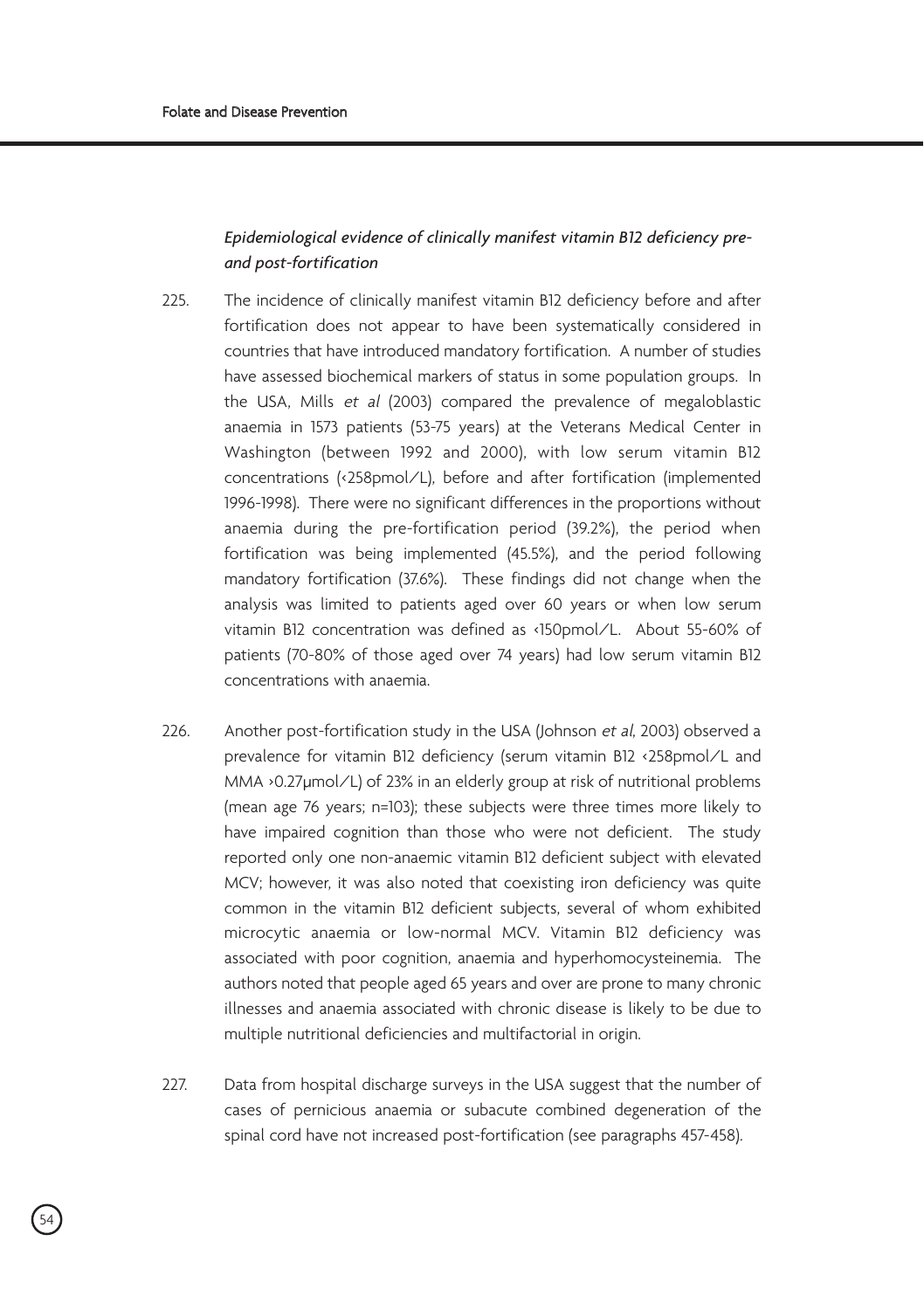- 228. A study of women in Canada, aged 65 years and older (n=4572), reported an increase of 64% in mean serum folate concentrations with a concomitant decrease in folate deficiency (serum folate < 6.0nmol/L) from 6.3% to 0.88% after fortification (Ray et al, 2003). Average serum vitamin B12 concentrations increased from 280 to 300pmol/L, and the prevalence of low vitamin B12 concentrations (serum vitamin B12<150pmol/L) in combination with supraphysiological concentrations of serum folate (>45nmol/L) increased significantly from 0.09% before fortification to 0.61% following fortification.
- 229. Six months after folic acid fortification of flour in Chile. Hirsch et al (2002a) reported an increase in mean serum folate concentrations of low-income people over 70 years (n=149), from 16.2 to 32.7nmol/L. Twenty eight per cent had low vitamin B12 status when defined as serum B12 concentration <165pmol/L; and 31% had vitamin B12 deficiency when defined as serum tHcy >14µmol/L. The fortification of flour with folic acid increased their dietary intake of folic acid by about 400µg/day. A moderate reduction in tHcy concentrations was observed (12.95 to 11.43µmol/L), but there was no change in serum vitamin B12 concentrations.
- 230. It has been proposed that a controlled field trial is carried out to determine the likelihood of side effects, of which delaying the diagnosis of neurological symptoms associated with vitamin B12 deficiency is of most concern (Wharton and Booth, 2001). A trial with folic acid intakes at the levels recommended (less than 1mg/day) would not be adequately powered to give clear evidence unless the study population was very large. A trial with intakes of folic acid above 1mg/day across the entire study population might expose susceptible individuals to an unacceptable risk and could be considered unethical.

### *Summary*

- 231. Clinical manifestations of vitamin B12 deficiency are macrocytic anaemia and/or neuropathy. Although anaemia is the most common presentation, haematological symptoms do not always occur and neurological symptoms are sometimes the only clinical expression of vitamin B12 deficiency. Neurological symptoms have been reported to occur in the absence of anaemia in 20-30% of cases.
- 232. There are a number of uncertainties in the biochemical measures used to diagnose vitamin B12 deficiency. Low serum concentrations of vitamin B12 or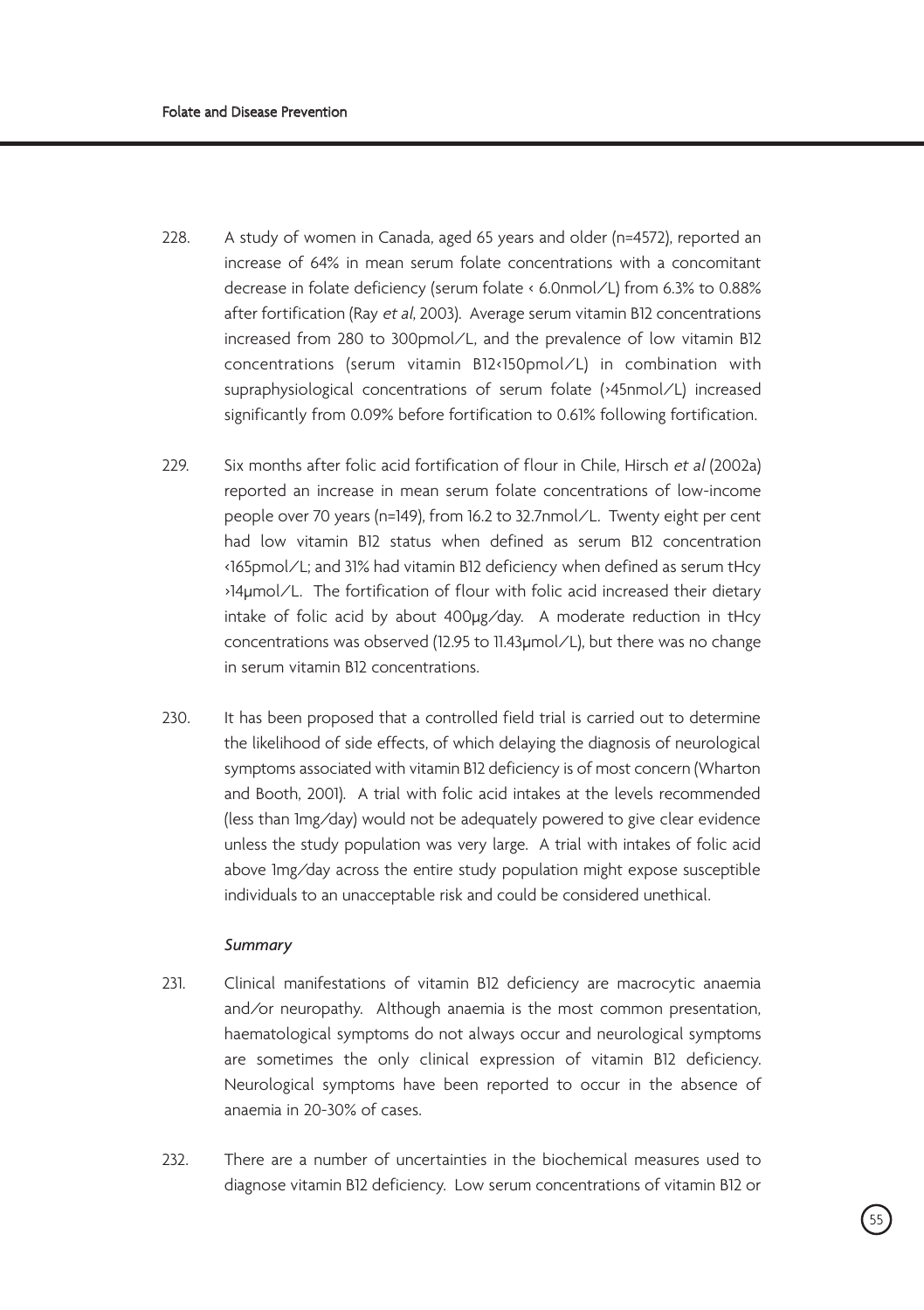elevated concentrations of the metabolites, MMA and tHcy, are not always predictive of a clinical response to vitamin B12 therapy. Intra-individual variation in concentrations of vitamin B12, MMA, and tHcy can also affect the detection of vitamin B12 deficiency. Furthermore, there is no consensus regarding cut-off points for serum or plasma concentrations of vitamin B12, MMA, or tHcy to define deficiency.

- 233. Estimates of the prevalence of low vitamin B12 status are uncertain and have ranged from 5% to over 20% depending on the biochemical marker and criteria used. A combined analysis of 3 studies (which measured serum concentrations of vitamin B12 and tHcy) has estimated the prevalence of low vitamin B12 status to be 5% in people aged 65-74 years and 10% in people aged 75 years and over (Clarke et al, 2004).
- 234. The relationship between low vitamin B12 status and clinically manifest vitamin B12 deficiency has not been clarified. It is uncertain whether low vitamin B12 status will always progress to clinical disease. The presence of low vitamin B12 concentrations and elevated MMA and tHcy concentrations is not always predictive of a clinical response to vitamin B12 therapy.
- 235. It has been hypothesised that mandatory fortification of flour with folic acid might have adverse effects on neurological function in people aged 65 years and over with low vitamin B12 status. Evidence suggests that adverse effects are not associated with doses of folic acid up to 1mg/day. (See section 8 for estimations of the number of people aged 65 years and over, in the UK, who might be exposed to levels of folic acid above 1mg/day at different levels of fortification.)
- 236. There are no reports from countries that have introduced mandatory fortification indicating deleterious effects on older people with low vitamin B12 status.
- 237. It has been estimated that a dietary intake 400 times greater than the RNI for vitamin B12 may be needed to correct vitamin B12 deficiency caused by foodbound malabsorption of vitamin B12. The fortification of flour with vitamin B12 to improve status in people aged 65 years and over may not be a feasible option as the effect of population exposure to such high doses is unknown.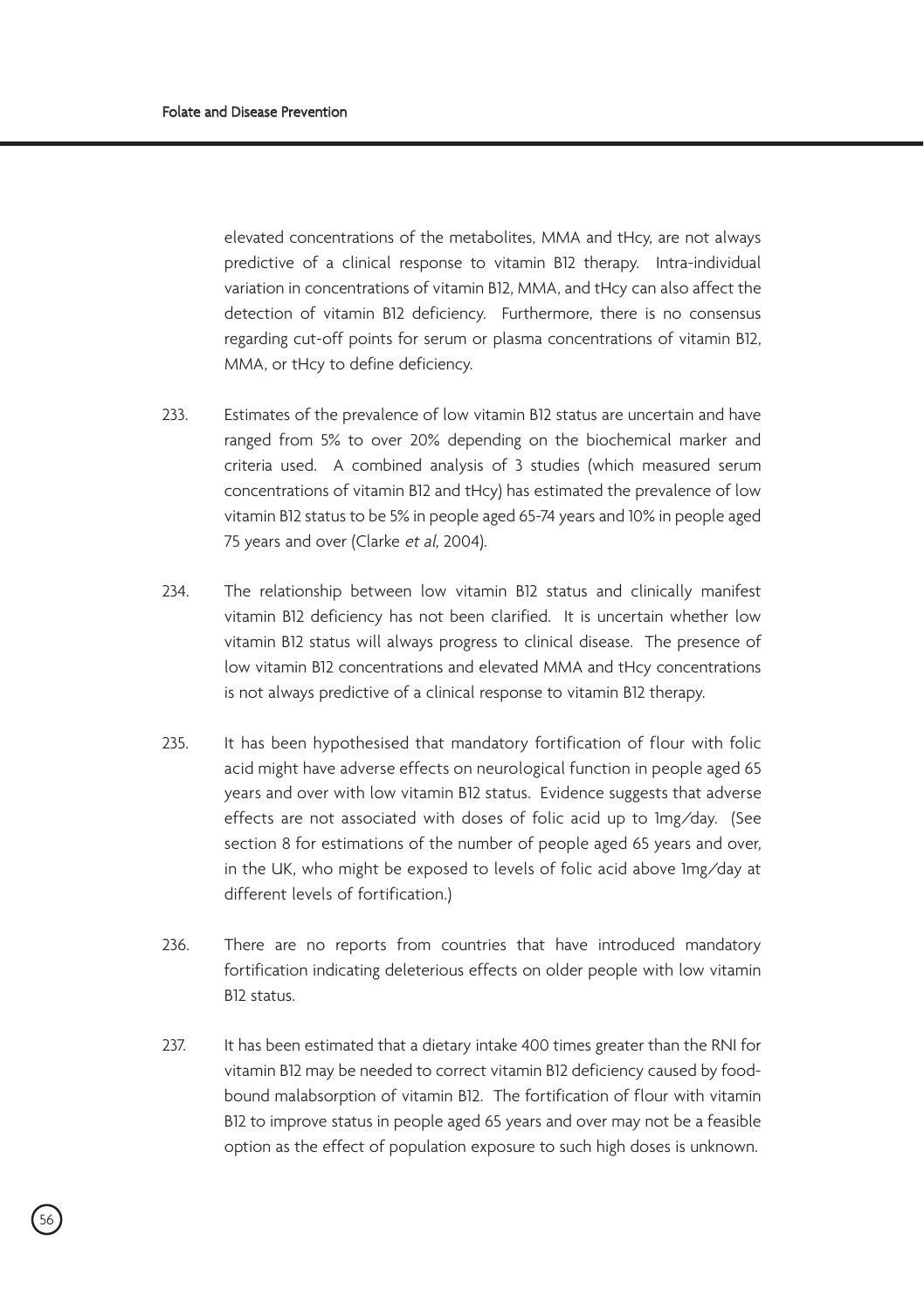# Other possible adverse effects of folic acid

## *Epilepsy*

- 238. Phenytoin, an anti-epileptic drug, decreases serum folate concentrations in half of epileptic patients, thus increasing the risk of folate depletion (Berg et al, 1992). Supplementation with folic acid prevents deficiency but also modifies phenytoin pharmacokinetics and may lower serum phenytoin concentrations. At pharmacological doses, folic acid supplementation may lead to poorer seizure control (Reynolds, 2002).
- 239. In a population-based study of 7103 epileptic patients in Canada (Ray et al. 2005b) no significant change in serum phenytoin concentrations was observed after mandatory fortification, which was estimated to provide an average of 200µg/day of folic acid. This suggests that the dose of folic acid provided by mandatory fortification is unlikely to have an adverse impact on anticonvulsant drug metabolism. This study does not, however, provide any information on the impact of higher doses of folic acid.

## *Multiple births*

- 240. Multiple pregnancies result in more complications and poorer outcomes compared to singleton pregnancies (Kinzler et al, 2000). Several studies have reported an association between consumption of multivitamins (including folic acid) or folic acid alone by women during pregnancy and an increase of almost 40% in multiple births (Czeizel et al, 1994; Werler et al, 1997; Ericson et al, 2001).
- 241. A number of large studies have investigated whether folic acid fortification or supplementation is associated with an increased prevalence of multiple births. In a population-based cohort study in China, of women who either did (n=127,018) or did not (n=114,997) receive folic acid supplements (400µg/day) during pregnancy, no association was observed between folic acid consumption and multiple births (Li et al, 2003). Two studies in the USA investigated rates of twinning pre- and post-fortification of foods with folic acid (fortification was introduced 1 January 1996 and became mandatory by 31 December 1998). Shaw et al (2003) examined the prevalence of twinning among more than 2.5 million births between 1990-1999 and found no change in twinning prevalence associated with folic acid fortification. Waller et al (2003) examined over 1 million births between 1 January 1996 and 31 December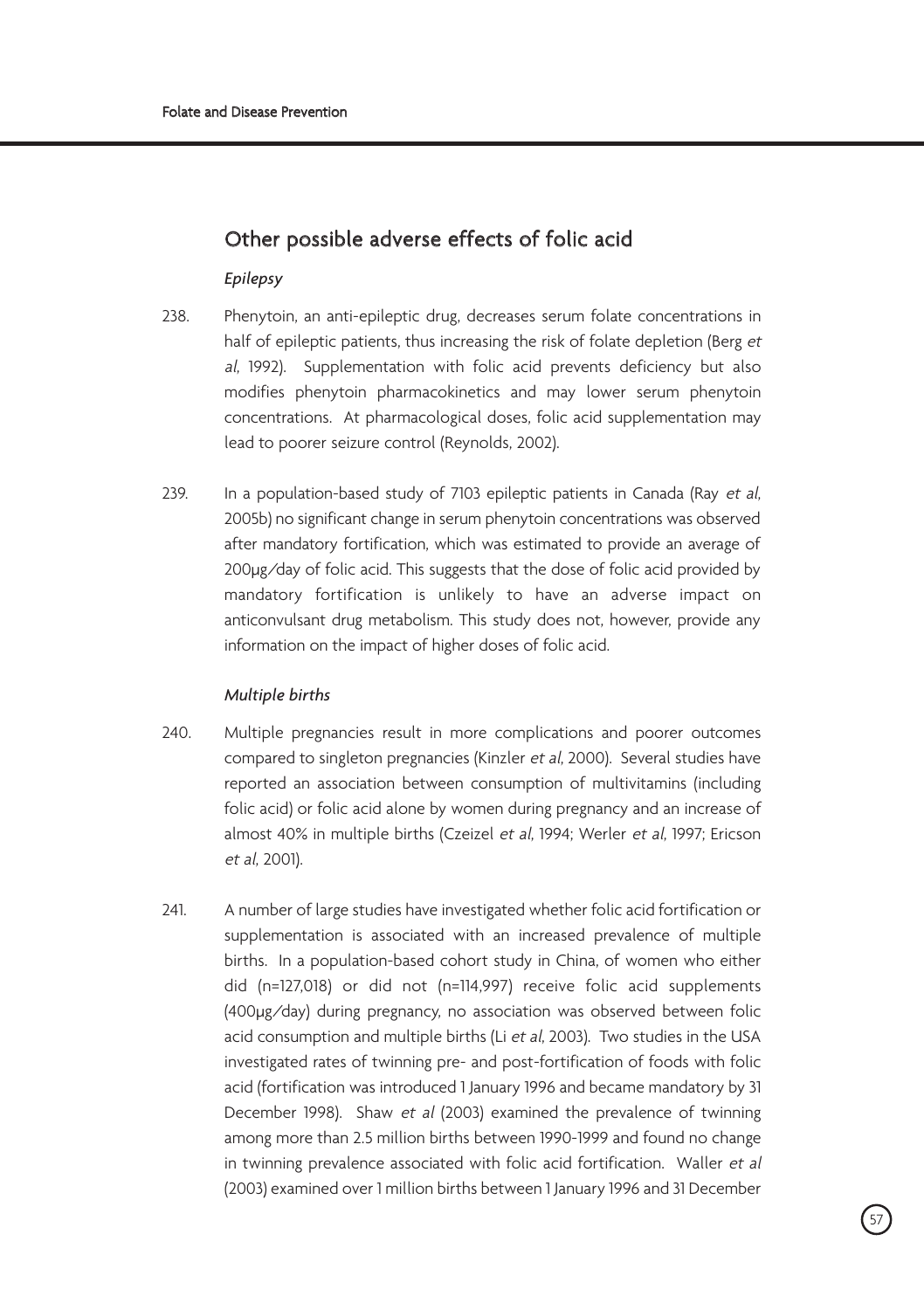1998. Although an increase in twinning frequency was found, this was consistent with the increase of 1-4% per year observed prior to fortification. However, as both these studies only include births up to 1999 there are not enough data after mandatory fortification to assess the long-term association with increased twinning.

- 242. Signore et al (2005) investigated whether twinning rates had increased in the USA since folic acid fortification was permitted in 1996 by examining birth and fetal death records from 1990-2000. To exclude the influence of fertility treatments (see paragraph 243), the analysis was restricted to nulliparous women aged 16-19 years. A total of 25,065 twin and 3,362,245 singleton pregnancies were included in the analysis. Twin gestation rates were found to be stable from 1990-1996 (7.2 per 1000) then steadily increased (averaging 2.4% per year) until 2000 (8.2 per 1000). The authors concluded that although twin gestation rates had increased following fortification the effect was less than predicted from intervention studies and the increase was difficult to separate from the long-term trend to increased twinning.
- 243. In vitro fertilisation (IVF) has been shown to be a strong confounder in studies examining the relationship between folic acid fortification/supplementation and increased prevalence of multiple births. IVF is associated with both use of folic acid and twinning (Berry et al, 2005). In a Swedish study (Ericson et al, 2001), almost 2% of the women had used in vitro fertilisation and it has been shown, on the basis of modelling, that failure to account for this could explain all of the apparent association between folic acid consumption and twinning (Berry et al, 2005).
- 244. The effect of folate status (plasma and red cell folate concentration) on fertility treatment outcome was assessed in a cohort of women (n=602; mean age 34 years) in the UK undergoing IVF treatment (Haggarty et al, 2006). Eighty-nine percent of the women had two embryos transferred. The likelihood of twin births following double embryo transfer IVF treatment was significantly associated with increased plasma/red cell folate concentrations and low age. The authors suggest that the high incidence of twin births associated with IVF treatment could be reduced by identifying women at increased risk of multiple embryo transfer based on plasma folate concentrations and age.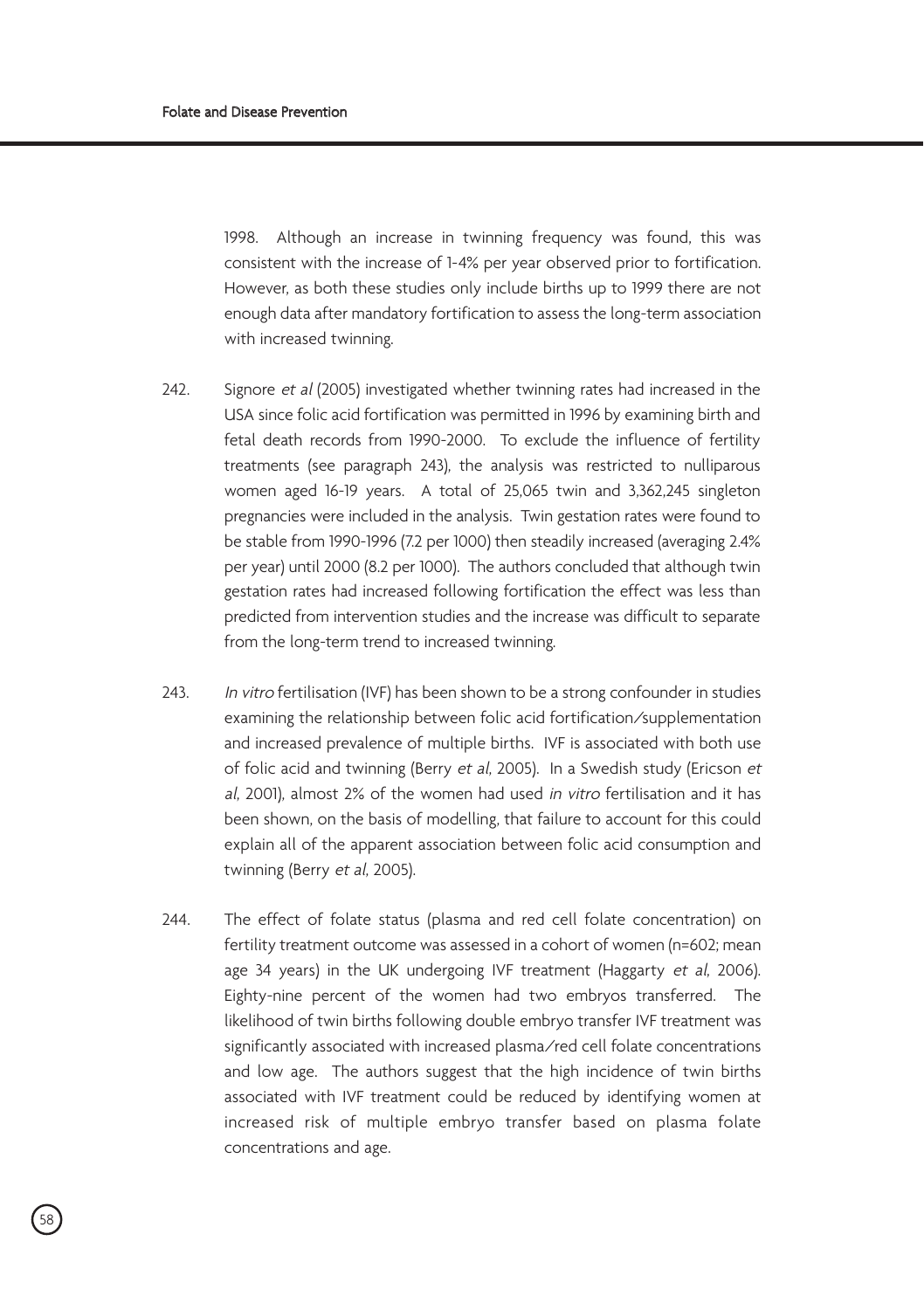245. Haggerty et al (2006) also reviewed data from the USA on multiple birth rates arising from IVF treatment following mandatory fortification and observed that IVF treatment was associated with an 11-13% increase in the incidence of multiple births.

# *Embryo selection*

246. Mutations such as MTHFR 677 TT are associated with CVD and stroke (see section 7). It has been proposed that the use of folic acid in pregnancy could interfere with the process of natural selection by increasing the survival of embryos with genotypes which have relatively common mutations in the MTHFR gene (C677T and A1298C) (Munoz-Moran et al, 1998; Reyes-Engel et al, 2002). This study reported an increase in individuals with both mutations who were born in Spain between 1977 and 1982 and noted that folic acid supplementation in pregnancy was recommended in Spain in 1982. However, the authors noted that it was difficult to accept the size of the apparent effect they observed. To date, there are no other reports of this finding in Spain or in countries where supplementation is advised or mandatory fortification has been introduced.

### *Anti-folate chemotherapy*

- 247. Concerns have been raised that the efficacy of anti-folate drugs could be reduced by mandatory fortification of flour with folic acid. The basis of antifolate chemotherapy is to limit folate availability to tumour cells by competing for intracellular folate enzymes. Inhibition of these enzymes affects the pool of folate derivatives available for single carbon unit transfer for nucleotide synthesis; rapidly dividing tumour cells are therefore unable to replicate DNA and undergo apoptosis (Robien, 2005).
- 248. Methotrexate (MTX) is an anti-folate drug widely used in chemotherapy regimens and also for treatment of autoimmune diseases such as rheumatoid arthritis. MTX reduces the activity of dihydrofolate reductase (DHFR) which is required for the reduction of folic acid to THF before it can be converted to 5-MTHF and acquire activity.
- 249. Anti-folate drugs also affect other rapidly replicating normal cells, e.g., haematopoietic and intestinal mucosal cells, which can lead to neutropenia and diarrhoea. Protocols for some anti-folate drugs recommend folic acid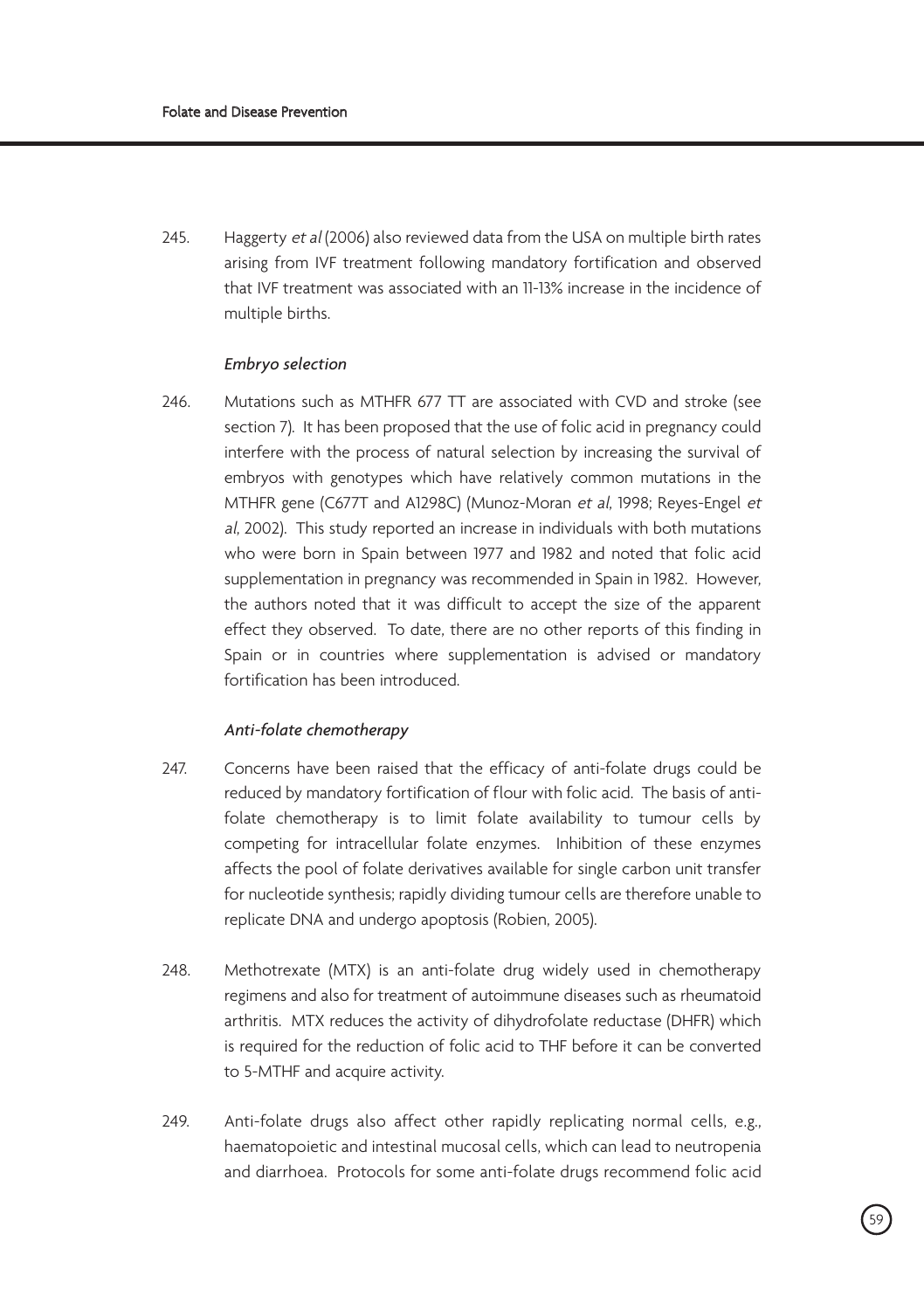supplementation to optimise the patient's folate status before and between treatment to minimise treatment-related toxicity in normal tissues (Robien, 2005).

- 250. Studies which have examined the interactions between folates and anti-folate drugs have generally used mouse and cell culture models. A review of studies which evaluated interactions between folates and anti-folates used for the treatment of cancer reported that most studies had focused on the use of folates as a rescue agent against toxic effects of anti-folate drugs and that no human studies had evaluated dietary folate intake as a potential effect modifier (Robien, 2005). One cross-sectional study (Schroder et al, 1986) which evaluated the effect of folic acid supplementation (75-200µg/d) before (preceding 3 months) and during MTX treatment in children (n=53) with acute lymphocytic leukemia found no difference in erythrocyte MTX concentrations between children who had or had not received folic acid supplements.
- 251. Studies on the effect of folic acid supplementation during MTX treatment for rheumatoid arthritis have generally reported an improvement in drug tolerance and minimal interference with drug effectiveness (Robien, 2005). A post-hoc analysis of 2 RCTs comparing MTX with leflunomide (another drug used to treat rheumatoid arthritis) reported that folic acid (1-2mg/day) significantly reduced the response to treatment. Neither of these RCTs, however, was designed to test the effect of folic acid on MTX efficacy and there were a number of differences between the studies, including disease duration and use of non-steroidal anti-inflammatory drugs. One of the studies also did not have a placebo group.
- 252. The interaction of folic acid with anti-folate drugs is a theoretical concern. There are insufficient human data regarding the effect of folic acid on antifolate medication and the doses at which folic acid might affect their action to conclude that mandatory folic acid fortification would modify their efficacy.

#### *Summary*

253. There is no evidence to suggest that mandatory fortification of flour at levels which would increase folic acid intakes by 200µg/day would adversely modify the pharmacokinetic effects of phenytoin, a drug used for anticonvulsant treatment of epilepsy. The impact of higher levels of folic acid fortification on anticonvulsant effects of phenytoin is unknown.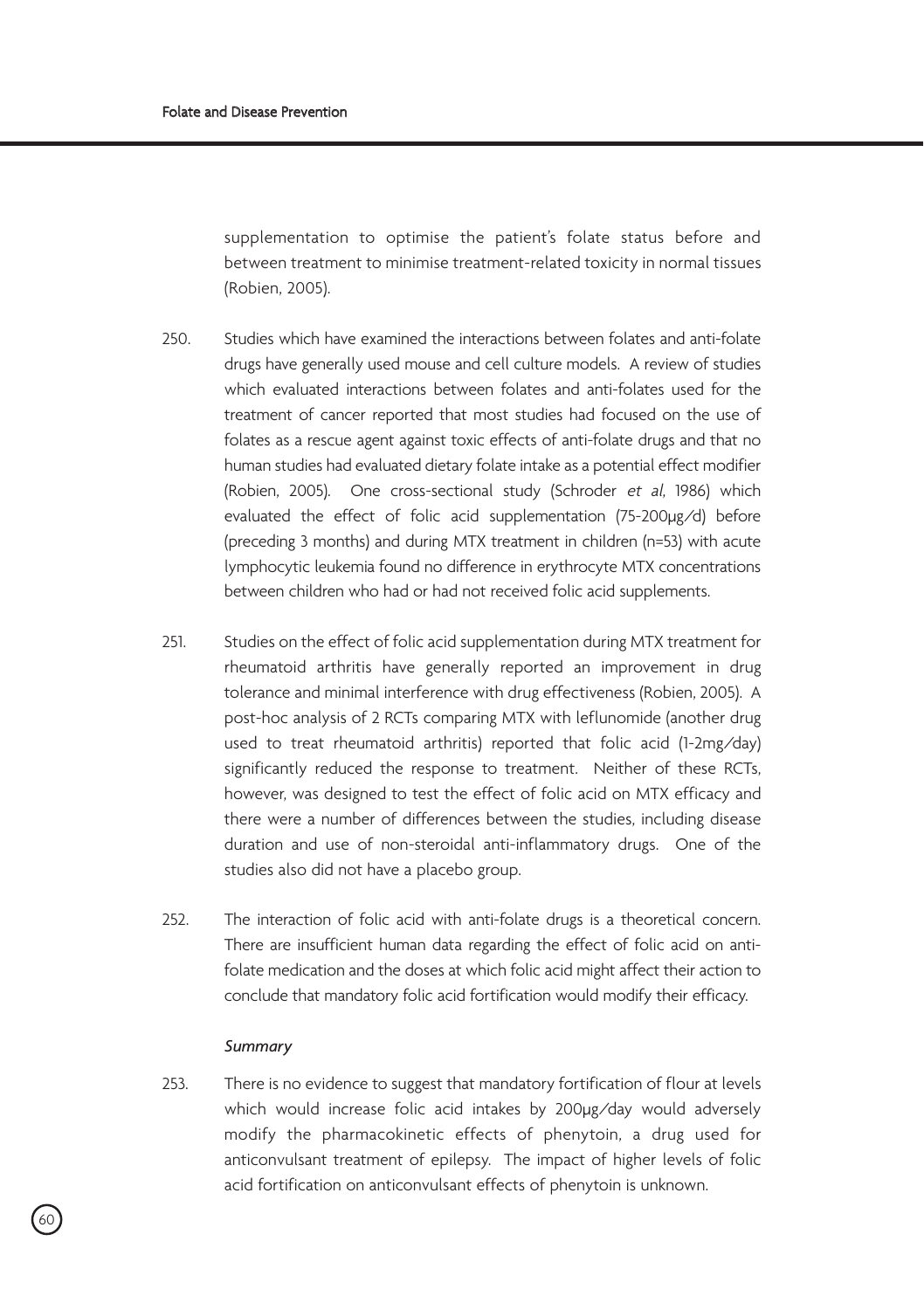- 254. There is no substantive evidence to suggest that folic acid fortification is associated with multiple births resulting from natural conception; however, high intakes of folic acid may increase the likelihood of twin births in women undergoing multiple embryo transplant fertility treatment.
- 255. There is no substantive evidence to suggest that folic acid fortification is associated with increased survival of embryos with genotypes associated with deleterious effects.
- 256. There is no evidence to suggest that folic acid fortification would reduce the efficacy of anti-folate chemotherapy.

# Unmetabolised folic acid in the systemic circulation

- 257. The appearance of unmetabolised folic acid in the systemic circulation has raised concerns regarding the long-term effects of high intakes of folic acid.
- 258. A study that examined the acute appearance of unmetabolised folic acid in the systemic circulation in response to the consumption of folic acid fortified foodstuffs by young (age 18-42 years; n=14) and old subjects (62-83 years; n=30), reported a threshold intake of 266ug folic acid/test meal (Kelly et al. 1997). At doses lower than the threshold only 5-MTHF, the form normally present in plasma, was found.
- 259. In a small pilot study (n=4), Sweeney et al (2006) compared the acute effects of consuming 1mg of folic acid as a single dose and as two doses of 500µg, three doses of 333µg, five doses of 200µg, and ten doses of 100µg over 8 hour periods. All studies were carried out 2 weeks apart. Unmetabolised folic acid was not detected in the serum of any participants pre-prandially but was detected post-prandially in the serum of all subjects at all test doses.
- 260. A study in the USA (Troen et al, 2006), where mandatory fortification has been introduced, found unmetabolised folic acid in fasting plasma samples of 78% of participants (n=105; age 50-75 years) (see paragraph 263). In most cases the amount of unmetabolised folic acid in the plasma represented only a small fraction (5%) of total folate compared to the concentration of 5-MTHF (95%). The authors noted that consumption of supplements in the study population was higher than for the average US population.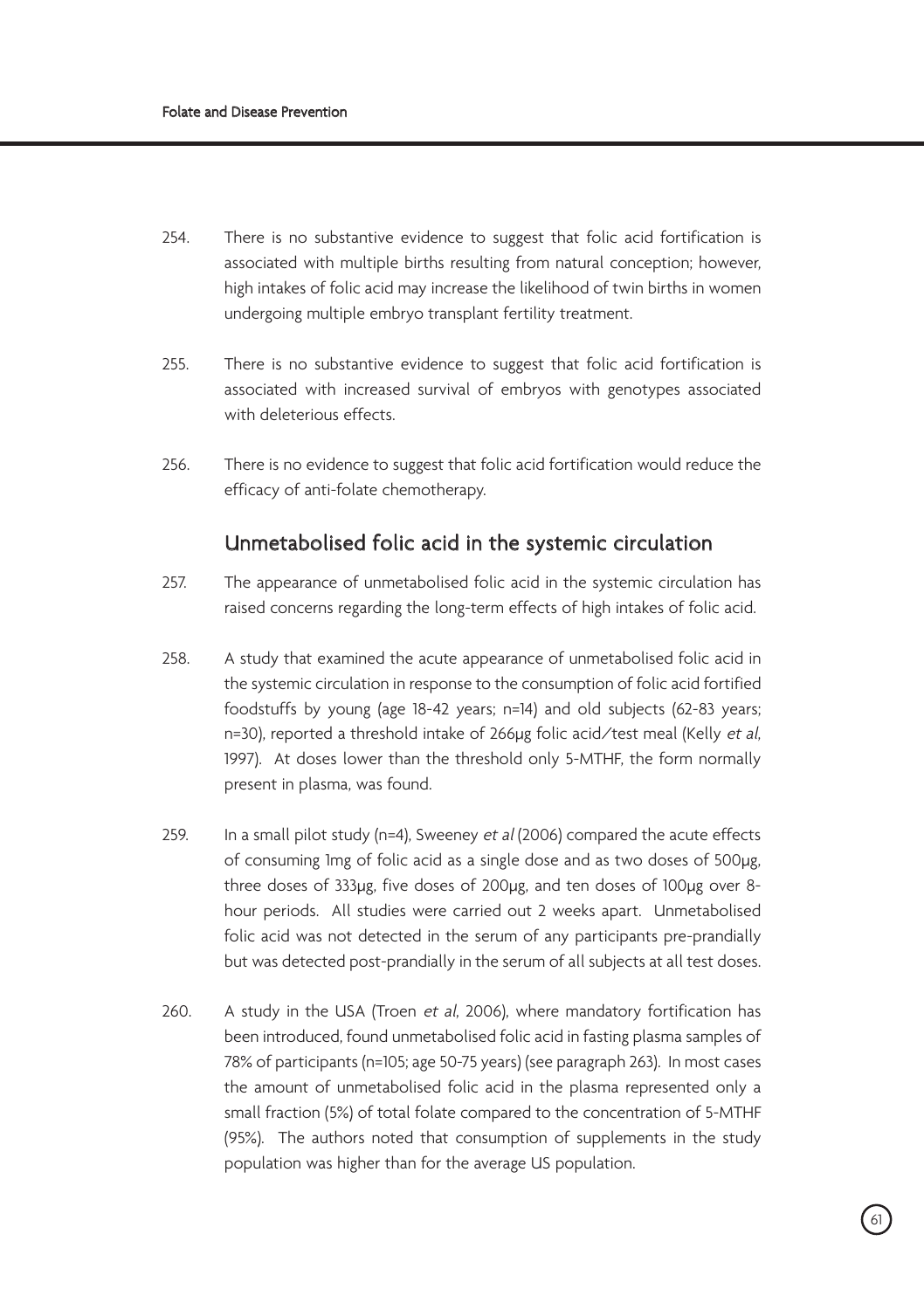- 261. Another study in the USA (Pfeiffer et al, 2004) analysed the distribution of folate forms in non-fasting serum samples (n=42). In 32 samples with folate concentration below 50nmol/L (22µg/L), unmetabolised folic acid comprised 2.3% of the total folate concentration. In 10 samples with total folate concentration above 50nmol/L (22µg/L), the proportion of unmetabolised folic acid was 16%. Non-fasting serum samples were used in this analysis and no information was available on dietary intakes of the subjects who had provided the samples.
- 262. In Ireland, unmetabolised folic acid was found in the cord blood of newborn infants (n=11; 8 full-term, 3 premature) at birth (Sweeney et al, 2005). The mean concentration of unmetabolised folic acid was 0.185µg/L, however no information was provided on how much this represented as a proportion of total folate concentration in the cord blood. None of the mothers were consuming folic acid supplements; further details regarding their diet were not provided.
- 263. A cross-sectional study of postmenopausal overweight/obese women in the USA (n=105; 50-75 years) investigated the relationship between unmetabolised folic acid in the blood and natural killer (NK) cell cytotoxicity (Troen et al, 2006). NK cells are part of the immune response and it has been suggested that low NK cytotoxicity may increase cancer risk (Imai et al, 2000). Unmetabolised folic acid was found in fasting plasma samples of 78% of the women. NK cytotoxicity was significantly lower in women with unmetabolised folic acid found in the plasma compared to those without detectable unmetabolised folic acid. After stratification by age, a significant linear decrease in NK cytotoxicity was found with higher concentrations of unmetabolised folic acid in women aged 60-75years (25% lower NK cytotoxicity with plasma concentrations > 3.1nmol/L).

#### *Summary*

- 264. Unmetabolised folic acid has been detected in the systemic circulation following oral doses of folic acid above 260µg.
- 265. Evidence from one cross-sectional study (Troen et al, 2006) suggests an association between the presence of unmetabolised folic acid in the blood and altered immune function.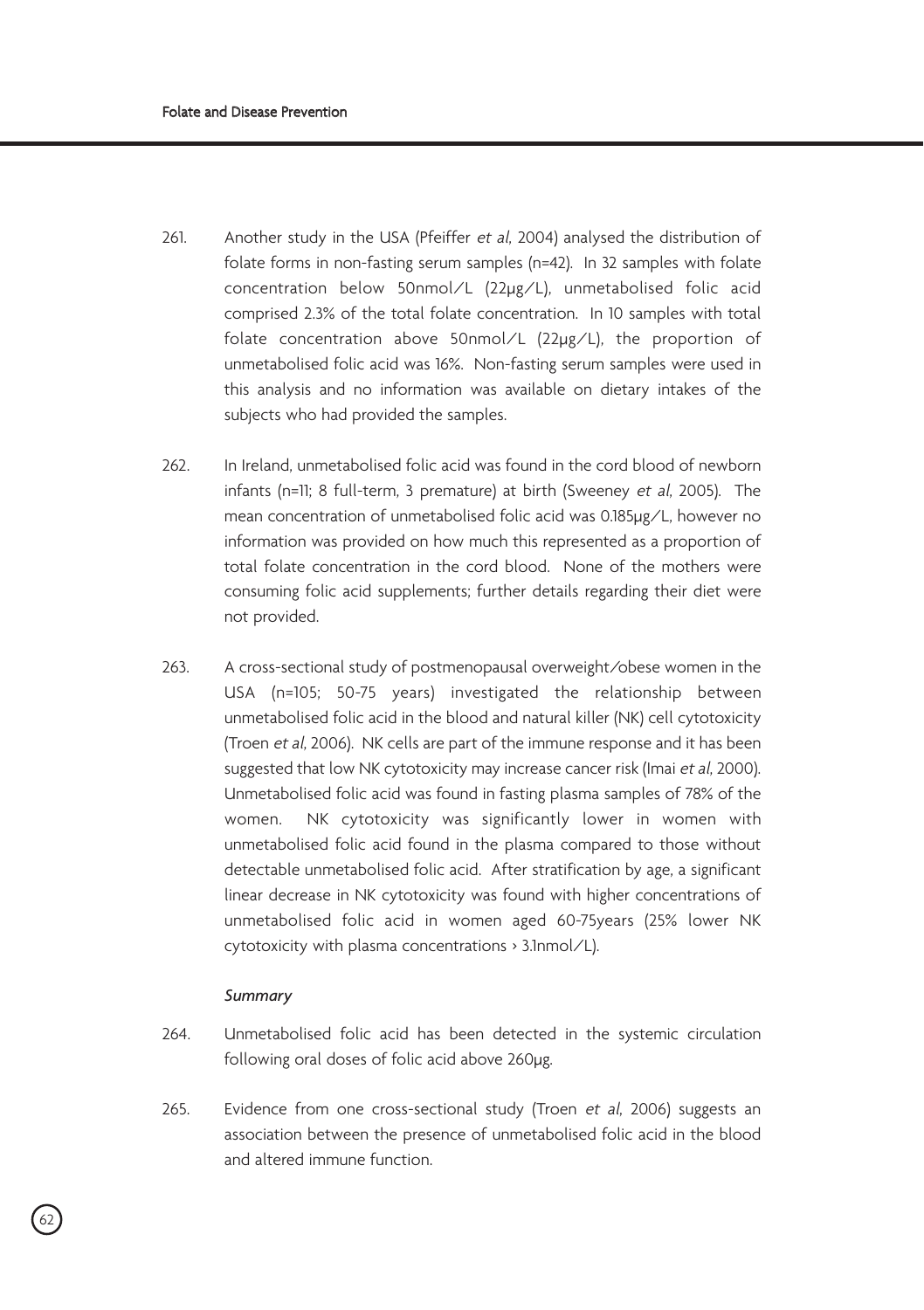266. Overall, there are insufficient data in humans to assess the long-term effects of exposure to unmetabolised folic acid in the systemic circulation.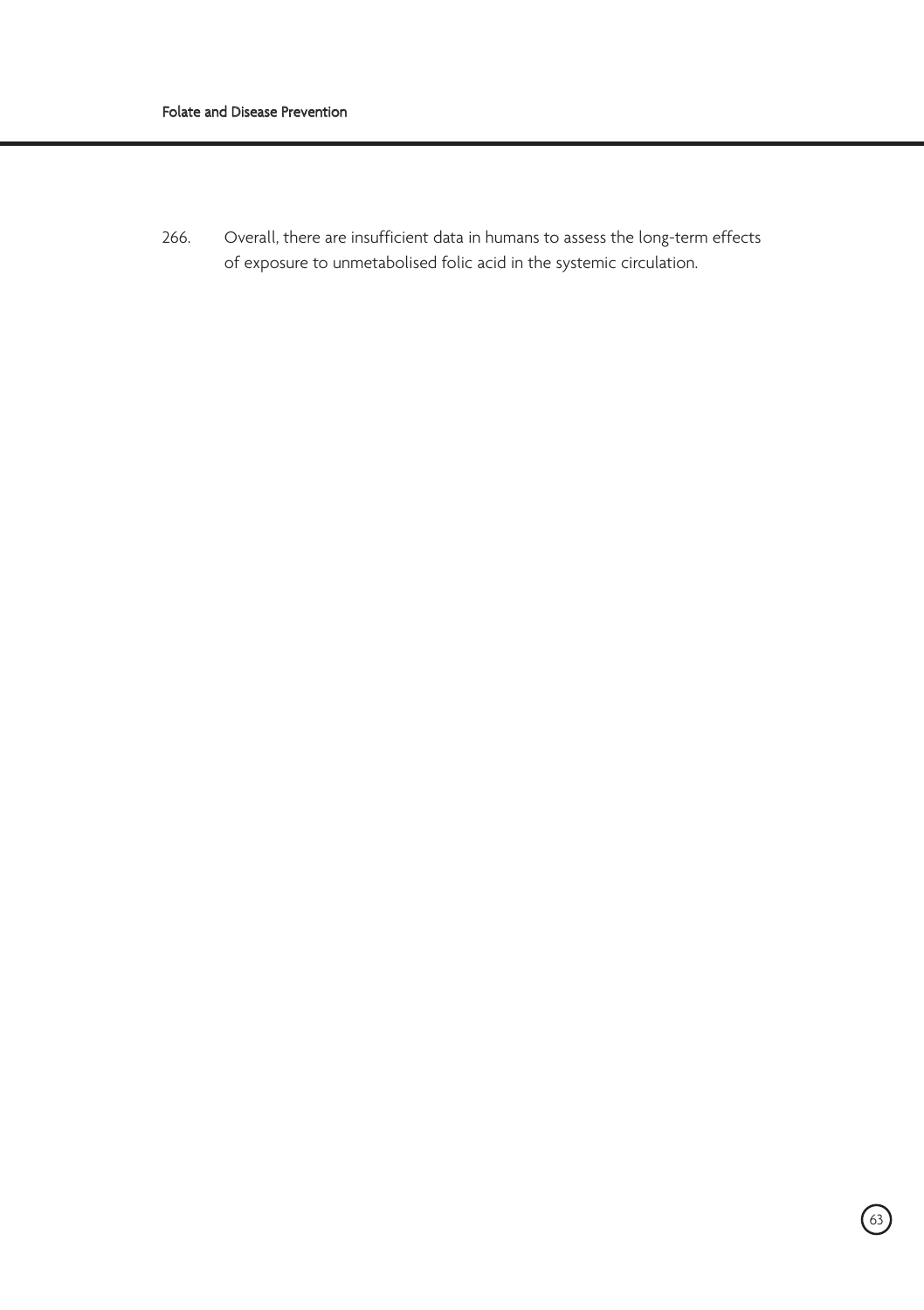# 7 Folate, B vitamins, and chronic disease

# Folate and cardiovascular disease

- 267. The relationship between folate intake and cardiovascular disease (CVD) risk was previously considered by COMA (DH, 2000). COMA concluded that in the absence of evidence supporting a causal association between improved folate status and reduction in the incidence of CVD, there was no basis for recommending fortification with folic acid in relation to decreasing CVD risk.
- 268. Studies considered in relation to CVD risk are detailed in Tables 29-31, Annex 7.

## *Plasma homocysteine*

- 269. Elevated plasma tHcy concentration is a risk factor for CVD (Homocysteine Studies Collaboration, 2002). Plasma tHcy concentrations are inversely associated with measures of folate status (plasma and red blood cell folate concentrations). The remethylation of homocysteine to methionine, by methylene tetrahydrofolate reductase (MTHFR), is dependent on an adequate supply of folate; low folate status, therefore, results in elevated plasma tHcy concentrations. A supplement of folic acid in the range 200 to 400µg/day has been reported to give a near-maximal lowering of plasma tHcy concentration (Ward et al, 1997, 2002; van Oort et al, 2003).
- 270. Vitamins B12, B6 and B2 are also required for the remethylation of homocysteine. The dietary supply of vitamins B6 (McKinley et al, 2001) and B12 (Quinlivan et al, 2002) has also been shown to affect plasma tHcy concentrations. Population subgroups such as vegetarians and, particularly vegans, who have a limited dietary supply of vitamin B12, tend to have raised tHcy concentrations despite an adequate supply of dietary folate (Herrmann et al, 2003; Lloyd-Wright et al, 2003).
- 271. Other factors may also affect plasma tHcy concentrations. Lifestyle factors, such as alcohol consumption, physical inactivity and cigarette smoking (de Bree et al, 2001; Mennen et al, 2002; Ganji & Kafai, 2003; Husemoen et al, 2004; Nurk et al, 2004) have been associated with elevated plasma tHcy concentrations. Intervention studies have suggested that coffee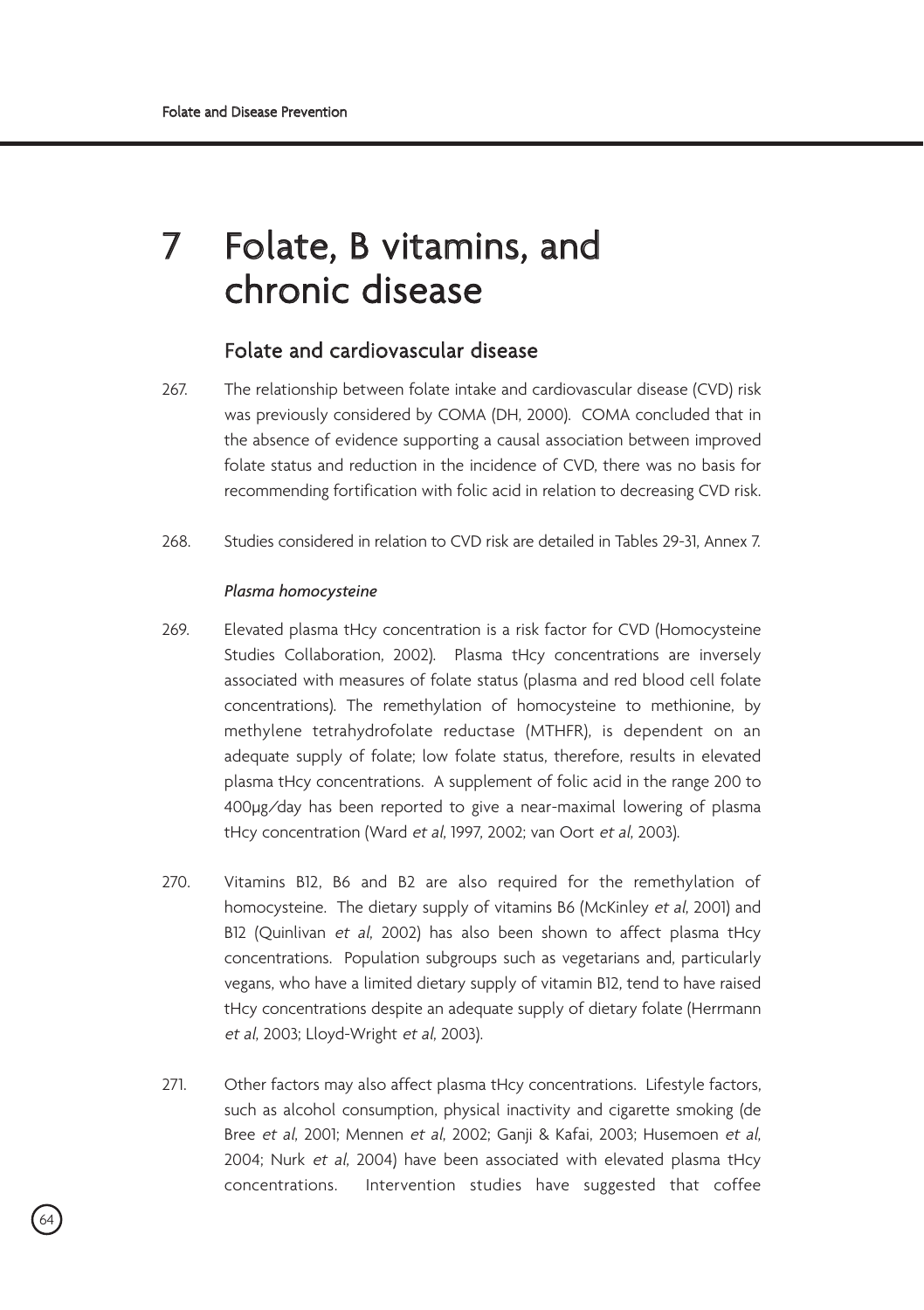consumption can raise plasma tHcy concentrations (Verhoef et al, 2002; Strandhagen et al, 2003) and betaine (trimethylglycine, which can be metabolised endogenously from choline) consumption can lower plasma tHcy concentrations (Olthof et al, 2003; Steenge et al, 2003). Modification of dietary patterns, for example, a diet rich in fruits, vegetables, low-fat dairy products and with reduced saturated and total fat, may be more effective in lowering plasma tHcy concentrations than increasing consumption of folate rich foods alone (e.g. diet rich in fruit and vegetables) (Appel et al, 2000).

- 272. A number of gene variants affect folate blood concentrations and plasma tHcy concentration (see paragraph 69). The most commonly studied genetic variant is the MTHFR 677  $C \rightarrow T$  polymorphism, which is associated with elevated plasma tHcy concentrations (Sharp & Little, 2004). The homozygous form (TT) is associated with plasma tHcy concentrations typically 25% higher (Engbersen et al, 1995).
- 273. An RCT of vitamin B2 supplementation found no effect on plasma tHcy concentrations in older subjects (McKinley et al, 2002). Some evidence from observational studies, however, suggests that vitamin B2 status may affect plasma tHcy concentrations in persons with the  $TT$  genotype, but the reported associations are not consistent (Hustad et al, 2000; Jacques et al, 2002; McNulty et al 2002). Hustad et al (2000) observed an inverse association between vitamin B2 status and plasma tHcy concentration in persons with the CT or TT genotype regardless of their folate status. Jacques et al (2002) observed an inverse association between vitamin B2 status and plasma tHcy concentration in subjects with the TT genotype only if their plasma folate concentrations were low, while McNulty et al (2002) found an inverse association between vitamin B2 status and tHcy concentration only in persons with the TT genotype, regardless of their folate status. Moat et al (2003) observed an association between vitamin B2 status and lowering of plasma tHcy concentration that was not restricted to the TT genotype and not related to folate status.
- 274. A meta-analysis of observational studies concluded that elevated concentrations of plasma tHcy were a modest independent risk factor for cardiovascular disease in healthy populations (Homocysteine Studies Collaboration, 2002). Another meta-analysis of observational studies concluded that individuals with the C677T MTHFR genotype had a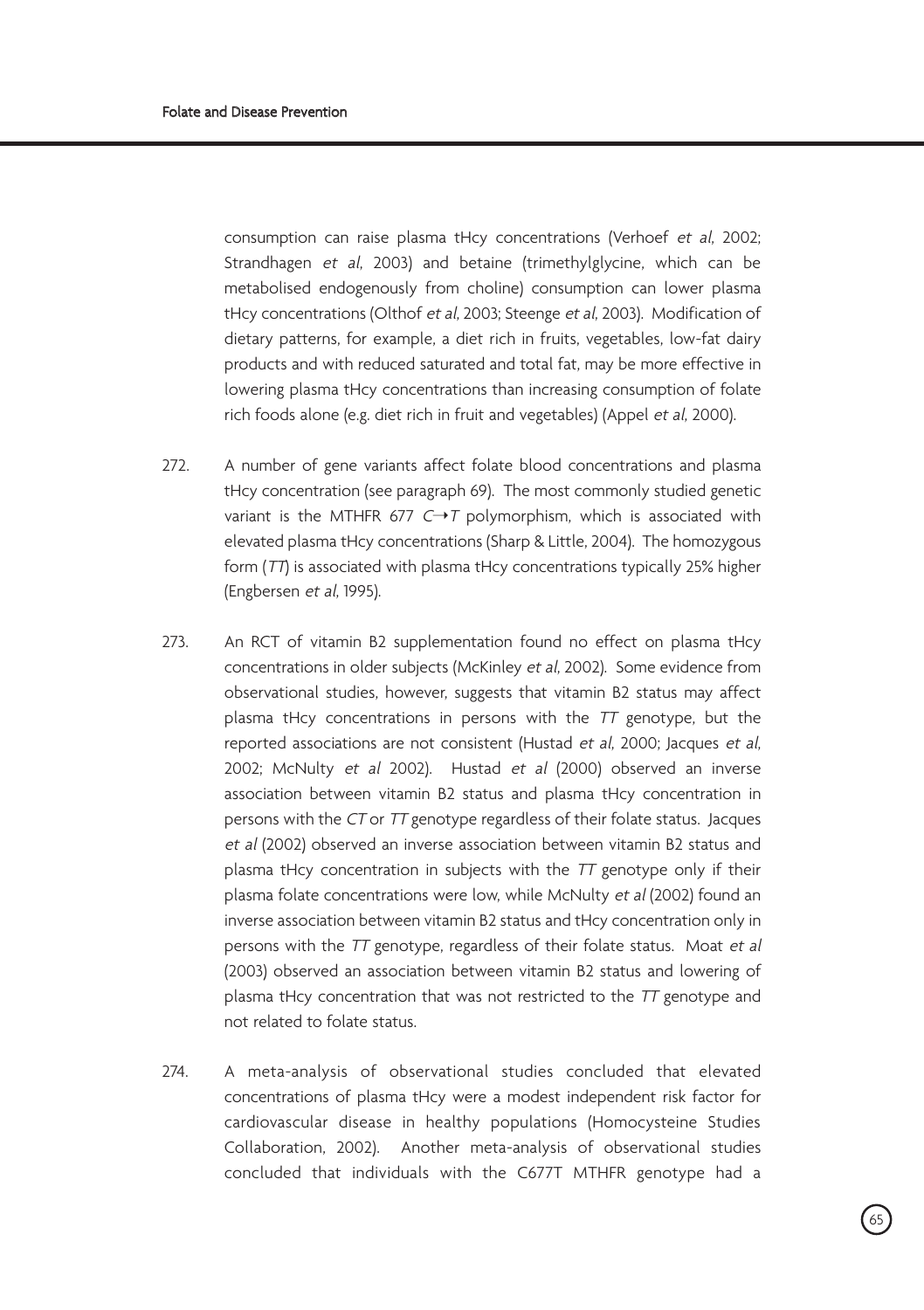significantly higher risk of coronary heart disease, particularly in the presence of low folate status (Klerk et al, 2002). A meta-analysis, which combined both the prospective studies of plasma tHcy concentration and disease risk and C677T MTHFR genotype case-control studies, concluded there was strong evidence for a causal relationship between elevated concentrations of plasma tHcy and cardiovascular disease (Wald et al, 2002). However, these results were disputed by a later meta-analysis which combined prospective and case-control studies of the association between C677T MTHFR genotype and coronary heart disease and found no strong evidence of an association in Europe, Australia and North America (Lewis et al, 2005). A meta-analysis of cross-sectional, case-control and cohort studies investigating the association between plasma tHcy concentrations and the MTHFR polymorphism (Casas et al, 2005), concluded that the observed increase in risk of stroke among individuals homozygous for the MTHFR TT variant was close to that predicted from the differences in plasma tHcy concentration (Homocysteine Studies Collaboration, 2002).

275. It has been suggested that elevated plasma tHcy concentration may induce endothelial dysfunction (Chambers et al, 2000), which is a risk factor for CVD (Widlansky et al, 2003). High doses of folic acid (5-10mg/day) have also been shown to improve flow-mediated dilatation in coronary artery disease patients (Doshi et al, 2001; Title et al, 2000) and smokers (O'Grady et al, 2002), forearm blood flow, but not arterial elasticity, in smokers (Mangoni et al, 2002), and volumetric coronary blood flow in hyperhomocysteinemic patients with coronary artery disease (Willems et al, 2002). In one study, the effect of folic acid (5mg/day) on flow-mediated dilatation was shown to be independent of a plasma tHcy concentration lowering effect (Doshi et al, 2002). Lower doses of folic acid (e.g. 400µg/day), which result in maximal, or near maximal, plasma tHcy concentration reductions have not been shown to affect flow-mediated dilatation (Pullin et al, 2001; Hirsch et al, 2002b).

# Epidemiological studies of folate and cardiovascular disease

## *Cross-sectional studies*

276. Yang et al (2006) compared age-adjusted stroke mortality data (for people aged ≥40 years) in the USA and Canada between 1990-2002, with similar data from England and Wales. A decline in stroke mortality rates during this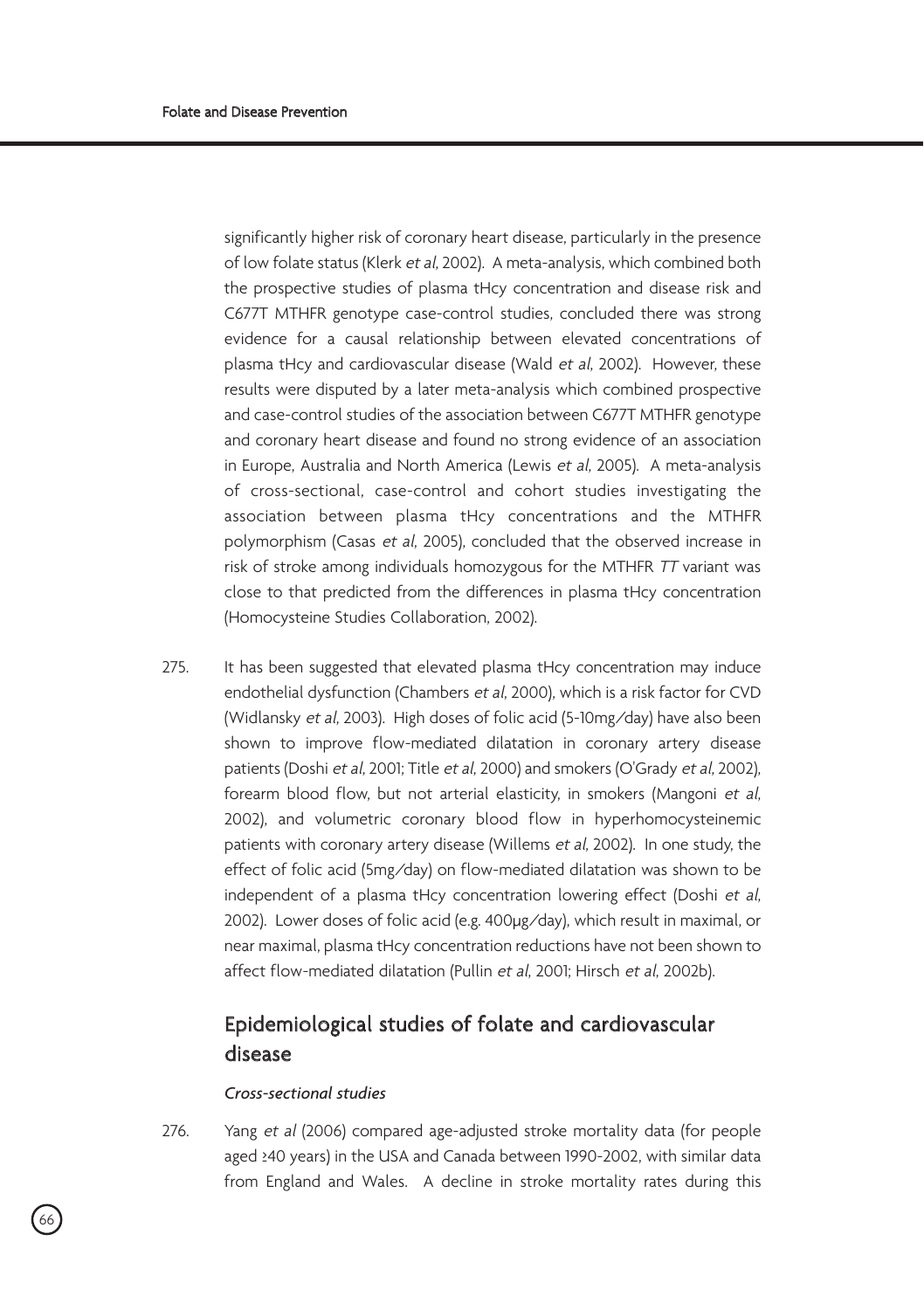period was observed in all countries. In the USA, a significant acceleration in the overall rate of decline was observed after 1998 (2.9% per year) compared to 1990-1997 (0.3% per year) which could not be explained by changes in other risk factors for stroke (cigarette smoking, hypertension, diabetes, total serum cholesterol). A significant accelerated decline in stroke mortality was also found in Canada after 1998 (5.4% per year) compared to 1990-1997 (1% per year). An improvement in the decline of stroke mortality was not observed in England and Wales after 1998. The authors noted that although the timing of the accelerated decline in stroke mortality was consistent with the timing of fortification in the USA and Canada, it was not possible to establish how much of the decline was due to reduced incidence and how much was due to reduced case-fatality rate. Improved health care may also have contributed to the decline in stroke mortality rates.

## *Prospective studies*

- 277. Prospective epidemiological evidence for the association of folate status and dietary intakes of folate with CVD risk in the general population is shown in Tables 29 and 30 (Annex 7).
- 278. In two studies, higher circulating folate concentrations were associated with reduced CHD risk (Morrison et al, 1996; Voutilainen et al, 2004). Folsom et al (1998) found increasing plasma folate concentrations were associated with reduced CHD in women but not men.
- 279. In three studies, no association was found between the concentration of circulating folate and the risk of CHD (Chasan-Taber et al, 1996; Ford et al, 1998; Hung et al, 2003). Ford et al (1998) suggested that their study lacked adequate power to examine the association between circulating folate concentrations and disease-specific endpoints.
- 280. The results from studies investigating an association between dietary folate intake and risk of CVD are more consistent. In two studies, higher dietary intakes of folate were associated with reduced risk of CHD (Rimm et al, 1998; Voutilainen et al, 2001). He et al (2004) found increased dietary intake of folate was associated with a lower risk of ischemic stroke.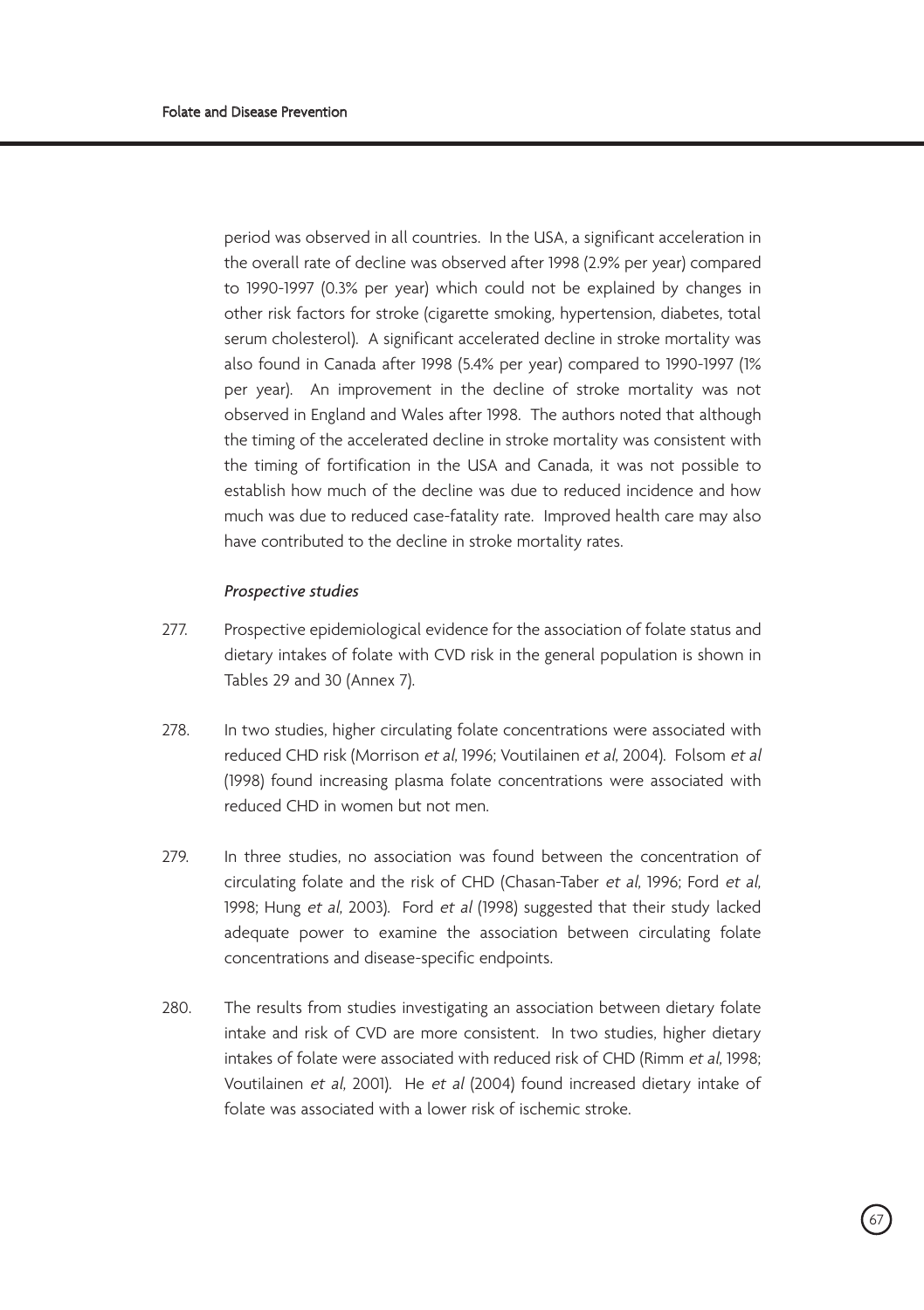#### *Randomised controlled trials*

- 281. A number of RCTs have investigated the effect of treatment designed to lower plasma tHcy concentration on the risk of CVD.
- 282. In a trial of patients with atherosclerotic vascular disease (n=101) supplementation with 2.5mg folic acid, 250µg B12, and 25mg B6, for an average of over 2.5 years (range 0.9–6.0 years) reduced atherosclerotic plaque progression, assessed by two-dimensional B-mode ultrasound measurement of carotid plaques (Hackam et al, 2000).
- 283. Vermeulen et al (2000) measured the development or progression of subclinical atherosclerosis, estimated from exercise electrocardiography, among 158 healthy siblings of patients with premature atherothrombotic disease. Subjects received supplements of either 5mg folic acid and 250mg vitamin B6 or placebo for two years. A significant decrease in both plasma tHcy concentrations and abnormal exercise electrocardiography was found in those receiving folic acid/vitamin B6. The choice of primary outcome measure used in this study has been criticised because of its very low positive-predictive value when used in symptom-free populations (Bostom & Garber, 2000). Supplementation with folic acid/vitamin B6 was also associated with a reduction in blood pressure but there was no effect on measures of vascular function (van Dijk et al, 2001).
- 284. Schnyder et al (2001) examined the effect of B vitamin supplementation in 205 patients, following coronary angioplasty. Subjects received supplements of either 1mg folic acid, 400µg vitamin B12, and 10mg vitamin B6 or placebo for 6 months and the effect on restenosis and major adverse events was determined. After six months of vitamin treatment there was a significant decrease in plasma tHcy concentration and a significant decrease in the frequency of restenosis (19.6% vs. 37.6%).
- 285. A follow-up study (Schnyder et al, 2002) reported the outcome six months after the supplementation period had been completed and included data for a larger group of 553 patients. The need for repeated revascularization was lower in the group which had received supplements of folic acid/vitamin B6 (10.8% vs. 22.3%) and there was a non-significant trend toward fewer deaths and non-fatal myocardial infarctions in this group.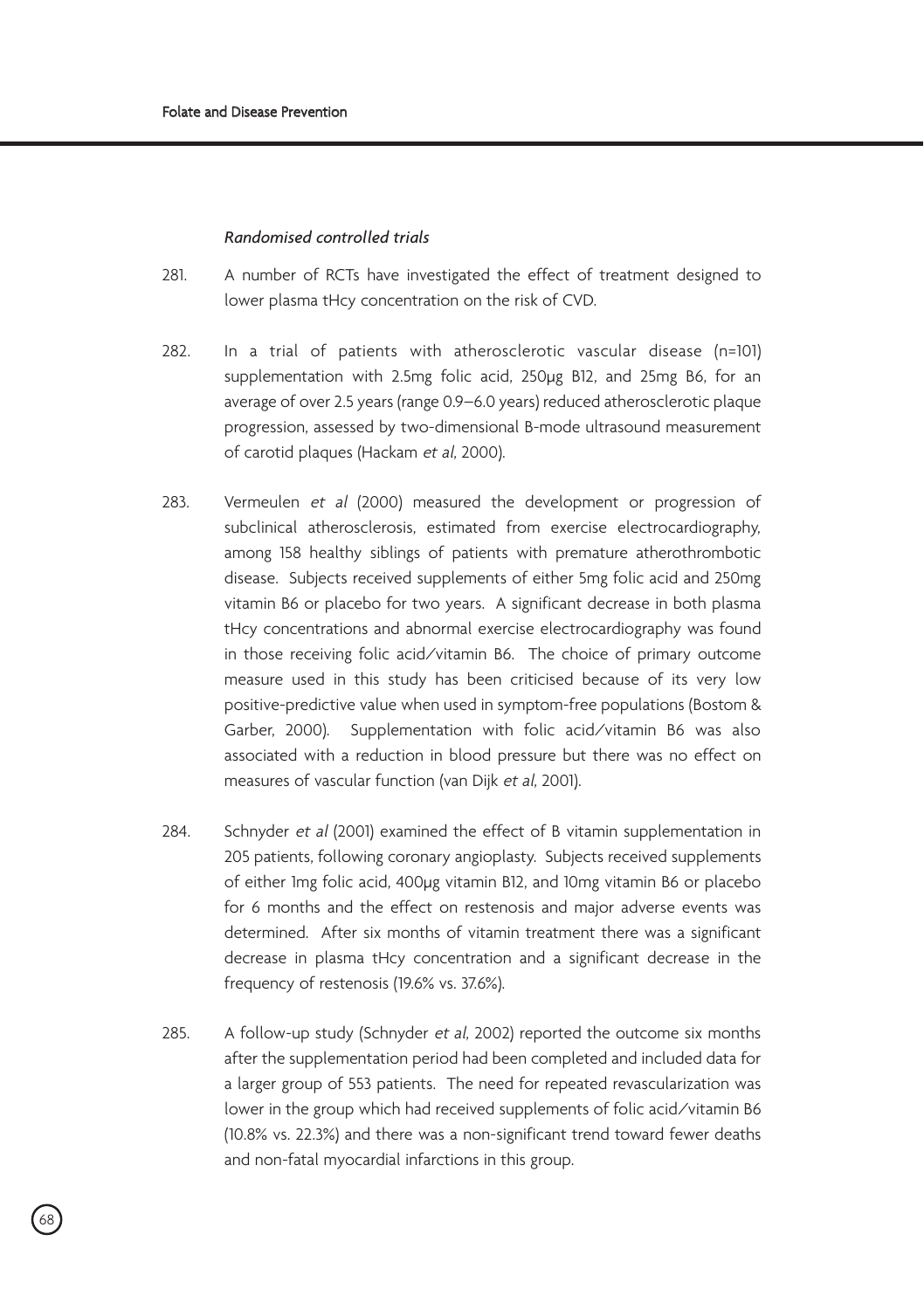- 286. In another trial (Lange et al. 2004), 636 patients who had undergone successful coronary stenting were randomly assigned to receive 1mg of folic acid, 1mg of vitamin B12, and 5mg of vitamin B6 intravenously, followed by daily oral supplementation with either 1.2mg folic acid, 60µg vitamin B12 and 48mg vitamin B6, or placebo, for 6 months; in-stent restenosis was assessed using coronary angiography. B vitamin supplementation had an adverse effect on the risk of restenosis (34.5% vs. 26.5%) and a higher percentage of patients in the B vitamin group required repeat target-vessel revascularization (15.8% vs. 10.6%). B vitamin supplementation significantly reduced plasma concentrations of tHcy.
- 287. Till et al (2005) conducted a trial in 50 patients with atherosclerotic disease. who were supplemented with either 2.5mg folic acid, 500µg vitamin B12 and 25mg vitamin B6, or placebo, for 12 months. Atherosclerosis was assessed using ultrasound examination of carotid intima-media thickness (IMT). B vitamin supplementation significantly reduced plasma concentrations of tHcy and significantly decreased carotid IMT.
- 288. A number of secondary prevention trials have investigated the effect of supplemental folic acid in people with a previous vascular event. Some of these trials are ongoing (see Table 31, Annex 7).
- 289. In the first large intervention trial to report, the second Cambridge Heart Antioxidant Study (CHAOS-2) (Baker et al, 2002), 1882 ischemic heart disease patients received either 5mg/day folic acid or placebo. Although plasma tHcy concentrations were reduced by 13%, folic acid supplementation had no effect on the composite end-point of non-fatal myocardial infarction, cardiovascular death, or unplanned revascularization (risk ratio 0.97; 95% CI, 0.72-1.29). The trial was terminated prematurely, after a median treatment period of 1.7 years, because of a perceived lack of power to address the hypothesis.
- 290. The second large trial to report, the Vitamin Intervention for Stroke Prevention (VISP), examined the effect of B vitamin supplementation and the subsequent lowering of plasma tHcy concentration on recurrent stroke, myocardial infarction and death in patients (n=3680) with ischemic stroke (Toole et al, 2004). The control group received 200µg vitamin B6, 6µg vitamin B12 and 20µg folic acid each day; the intervention group received 25mg B6, 400µg vitamin B12 and 2.5mg folic acid each day. A 15% reduction in plasma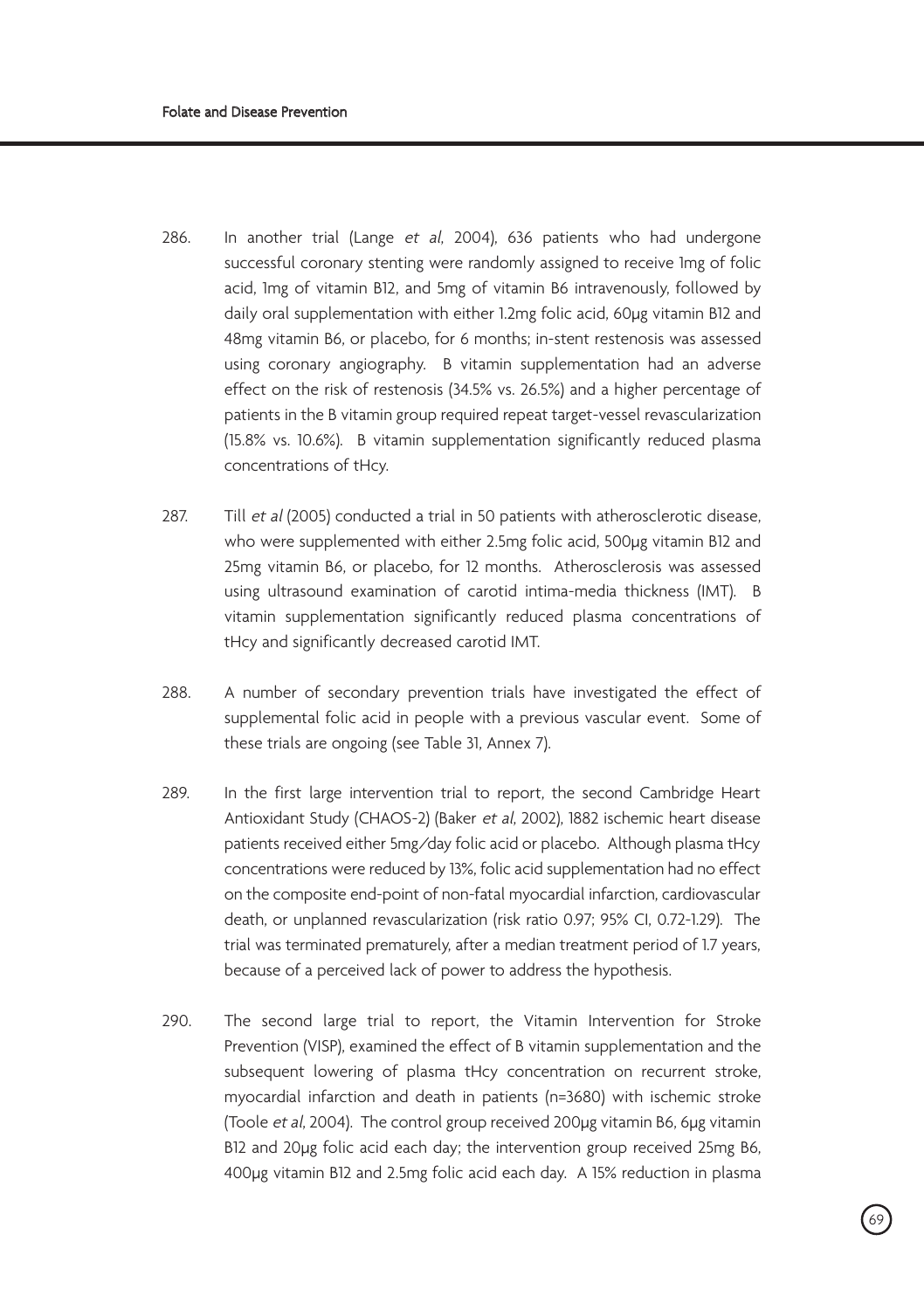tHcy concentration was observed in the intervention group, but there was no effect on vascular outcomes during the two years of follow-up (risk ratio 1.0; 95% CI, 0.8-1.3). An association of baseline plasma tHcy concentration with vascular risk was found. The trial was terminated prematurely, after two years, when the interim analyses showed little possibility of demonstrating any effect of treatment on vascular events.

- 291. A subsequent subgroup analysis (n=2155) of the VISP data (Spence et al, 2005) excluded patients with very low (<250pmol/L) and very high (>637pmol/L) plasma vitamin B12 concentrations to eliminate those with possible vitamin B12 malabsorption and those likely to be taking vitamin B12 supplements. Patients with significant renal impairment were also excluded. For the combined outcome of stroke, coronary disease and death there was a 21% reduction in the risk of events for the intervention group compared to the control group (p=0.056 after adjustment for age, sex, blood pressure, smoking, and vitamin B12 concentration). Patients with median (322pmol/L) or higher baseline vitamin B12 concentrations randomised to the high-dose of vitamins had the best overall outcome and those with vitamin B12 concentration below the median and assigned to the low-dose vitamins had the worst (p=0.02 for combined outcome). As this study was a post hoc subgroup analysis the results should be interpreted with caution.
- 292. A sub-study of the Vitamins to Prevent Stroke (VITATOPS) trial (Dusitanond et al, 2005), examined the effect of B vitamin supplementation on circulating markers of inflammation (high-sensitivity C-reactive protein, soluble CD40L, IL-6) endothelial dysfunction (ICAM-1, VCAM-1, von Willebrand factor) and hypercoagulability (P-selectin, prothrombin fragment-1 and –2, D-dimer). Patients (n=285) with recent stroke or transient ischemic attack were randomised to receive either placebo or B vitamin supplementation (25mg vitamin B6, 500µg vitamin B12 and 2mg folic acid per day) for six months. A 30% reduction in plasma tHcy concentrations was observed, but there was no effect on any of the circulating markers of inflammation.
- 293. In the Norwegian Vitamin (NORVIT) trial (Bonaa et al, 2006), 3749 myocardial infarction patients (age 30-85 years) were randomised to receive one of the four following treatments: 800µg/day of folic acid, 400µg/day of vitamin B12 and 40mg/day vitamin B6; 800µg/day of folic acid and 400µg/day of vitamin B12; 40mg/day of vitamin B6; or placebo, for an average of three years. In the two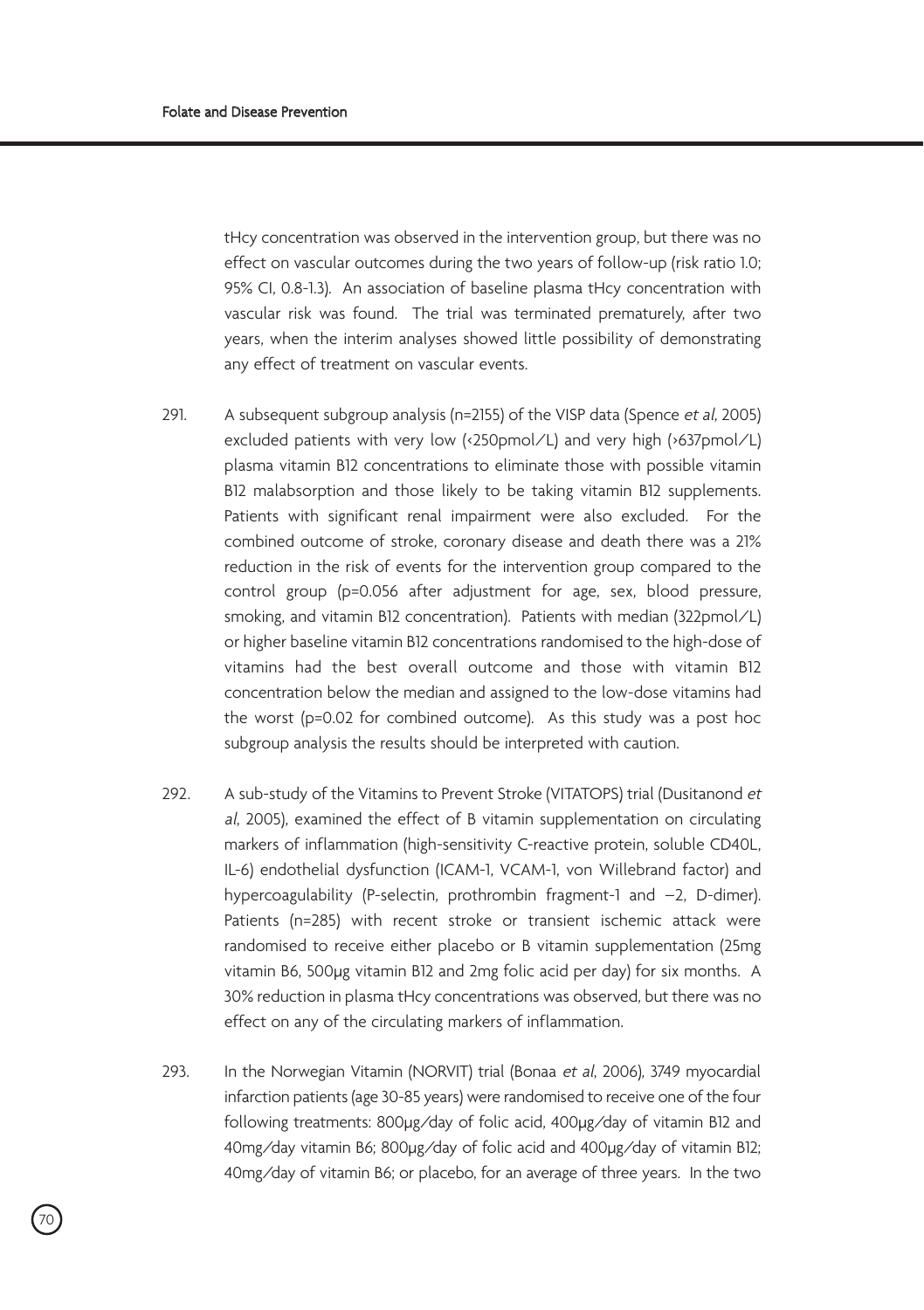groups that received folic acid and vitamin B12, mean plasma tHcy concentration was reduced by 27% but there was no significant effect on CVD risk compared to the placebo group. Treatment with vitamin B6 also had no effect on CVD risk. An increased CVD risk was reported in the group who received folic acid, vitamin B12, and vitamin B6 (RR, 1.22; 95% CI, 1.00-1.5; p=0.05).

- 294. In the Heart Outcomes Prevention Evaluation (HOPE) 2 study, patients with a history of vascular disease or diabetes (n=5522; age ≥55 years) were randomised to receive either placebo or 2.5mg folic acid, 1mg vitamin B12, 50mg vitamin B6, for an average of 5 years (HOPE 2 investigators, 2006). Patients were recruited from countries with mandatory fortification (USA, Canada) and without mandatory fortification (Brazil, western Europe, Slovakia). The primary outcome measure was death from cardiovascular causes, myocardial infarction, and stroke. Although there was a significant reduction in plasma tHcy concentration in the intervention group, no significant differences were found between the groups in rates of death from cardiovascular causes or myocardial infarction.
- 295. The earlier secondary prevention trials were initiated in the late 1990s and were designed to detect 30% reductions in the risk of CHD or stroke, based on results of epidemiological studies (Boushey et al, 1995; Danesh & Lewington, 1998). Since then, a meta-analysis of observational studies suggests that a 25% lowering of plasma tHcy is associated with a 10% lower risk of CHD and a 20% lower risk of ischemic stroke (Homocysteine Studies Collaboration, 2002). With improvements in CVD mortality rates, the cardiac event rates in ongoing trials have been lower than predicted. Several ongoing trials have, therefore, extended the duration of the follow-up period in order to accumulate sufficient number of cases (R Clarke; personal communication, 2005).
- 296. The B-Vitamin Treatment Trialists' Collaboration (2006) reviewed the design and statistical power of 12 randomised trials assessing the effects of lowering plasma tHcy with B vitamin supplements on the risk of CVD (see Table 31, Annex 7) and concluded that these trials may not involve enough vascular events or be of sufficient duration to detect reliable plausible effects of plasma tHcy lowering on CVD risk. The authors suggest that a meta-analysis of all the trials, involving 52,000 patients, should have adequate power to determine whether reducing tHcy concentration by 20-25% reduces the risk of CVD by at least 10%, within a few years.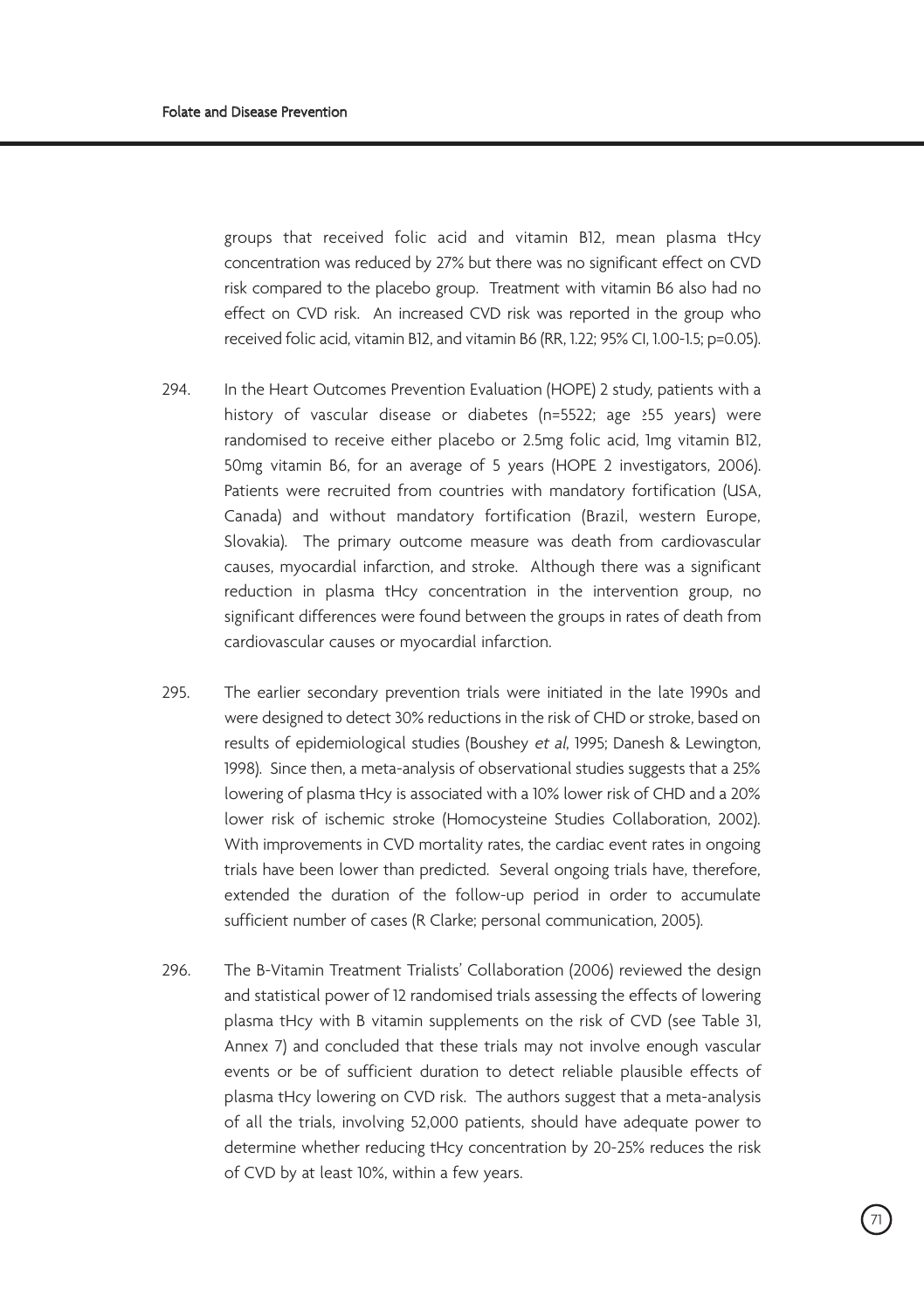#### *Summary*

- 297. Observational studies investigating the relationship between dietary folate intake and CVD risk have observed a protective association. Studies investigating the relationship between circulating folate concentrations and CVD risk have generally not shown a significant association.
- 298. One cross-sectional study (Yang et al, 2006) which examined trends in stroke mortality rates before and after mandatory folic acid fortification in the USA and Canada observed a significant decrease in stroke mortality following fortification in both countries. It is unclear how much of the decline is due to reduced incidence and how much to reduced case-fatality rate.
- 299. A number of RCTs have investigated whether folic acid supplementation reduces CVD risk. To date, no RCTs have demonstrated a beneficial or harmful effect of folic acid supplements on CVD risk. One RCT found an increased CVD risk with supplementation of folic acid in combination with vitamins B12 and B6.

# Folate and cancer

#### *DNA methylation*

- 300. DNA methylation is important for epigenetic control of gene expression and maintenance of genomic stability (Jones & Baylin, 2002). DNA methylation occurs at cytosine bases within the cytosine-guanine (CpG) dinucleotide. CpG sites are unevenly distributed and are deficient in extensive sections of the human genome. In contrast, CpG islands are short regions of the genome which are rich in CpG nucleotides and are often found in the promoter regions of genes. Methylation of these CpG islands is thought to be important for gene expression.
- 301. Global DNA hypomethylation, together with hypermethylation of promoter regions, is a common observation in tumours (Jones & Baylin, 2002). The precise way in which methylation occurs is highly complex and poorly understood, with methylation changes in one gene resulting in hypo- and hypermethylation in other genes and gene specific hypermethylation occurring within the context of global hypomethylation.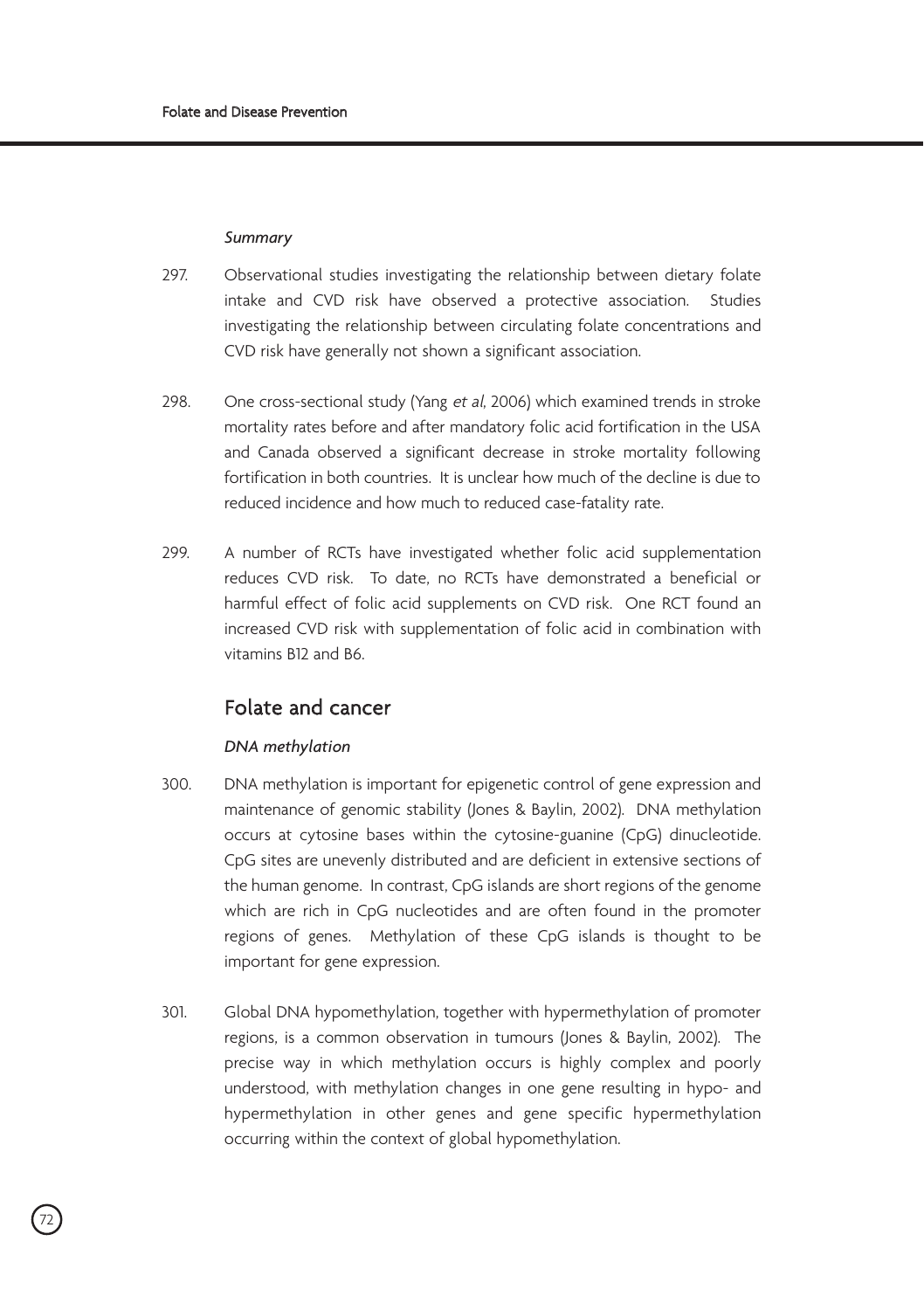- 302. Folate plays a central role in DNA methylation since it is critical for the remethylation of homocysteine to methionine which is the precursor of Sadenosylmethionine, the primary methyl group donor for DNA methylation (Selhub & Miller, 1992). On the basis of animal studies, concerns have been raised that folate status may alter DNA methylation, the pattern of gene expression, and ultimately disease risk. Genetic and nutritional factors which influence folate status have been correlated with human global DNA methylation (Stern et al, 2000; Friso et al, 2002). The extent to which folate influences DNA methylation is not clear and requires further investigation.
- 303. Animal studies suggest that altering the maternal diet in pregnancy can influence the methylation status of the offspring (Cooney et al, 2002; Wolff et al, 1998). Dietary supplementation of mice with folic acid, vitamin B12, choline, and betaine, was found to alter the phenotype of their offspring (Waterland & Jirtle, 2003) leading the authors to suggest that higher intakes of folic acid could influence epigenetic gene-regulatory mechanisms during human embryonic development.
- 304. It has also been suggested that folic acid supplementation significantly increases methylation within CpG islands raising concerns that fortification of flour with folic acid may methylate normally unmethylated promoter regions of tumour suppressor genes leading to their inactivation and promoting the development of cancer (Kim, 2004).
- 305. Whilst it is possible that early exposure of the human egg and conceptus to altered methylating environments may influence the risk of long-term methylation patterns, there are no reports of increased cancer incidence in the offspring specifically linked to the introduction of advice on folic acid use in pregnancy or mandatory fortification.

## *Folic acid and animal models of cancer*

- 306. Studies using young animal models of colorectal cancer suggest that folic acid suppresses the development of tumours (Kim, 2003). In older animal models of colorectal and breast cancer, however, high levels of folic acid may promote the development of tumours (Kim, 2003; Kim 2004; Ulrich & Potter, 2006).
- 307. Based on the evidence from animal models it has been suggested that folic acid may have dual modulatory effects on cancer development depending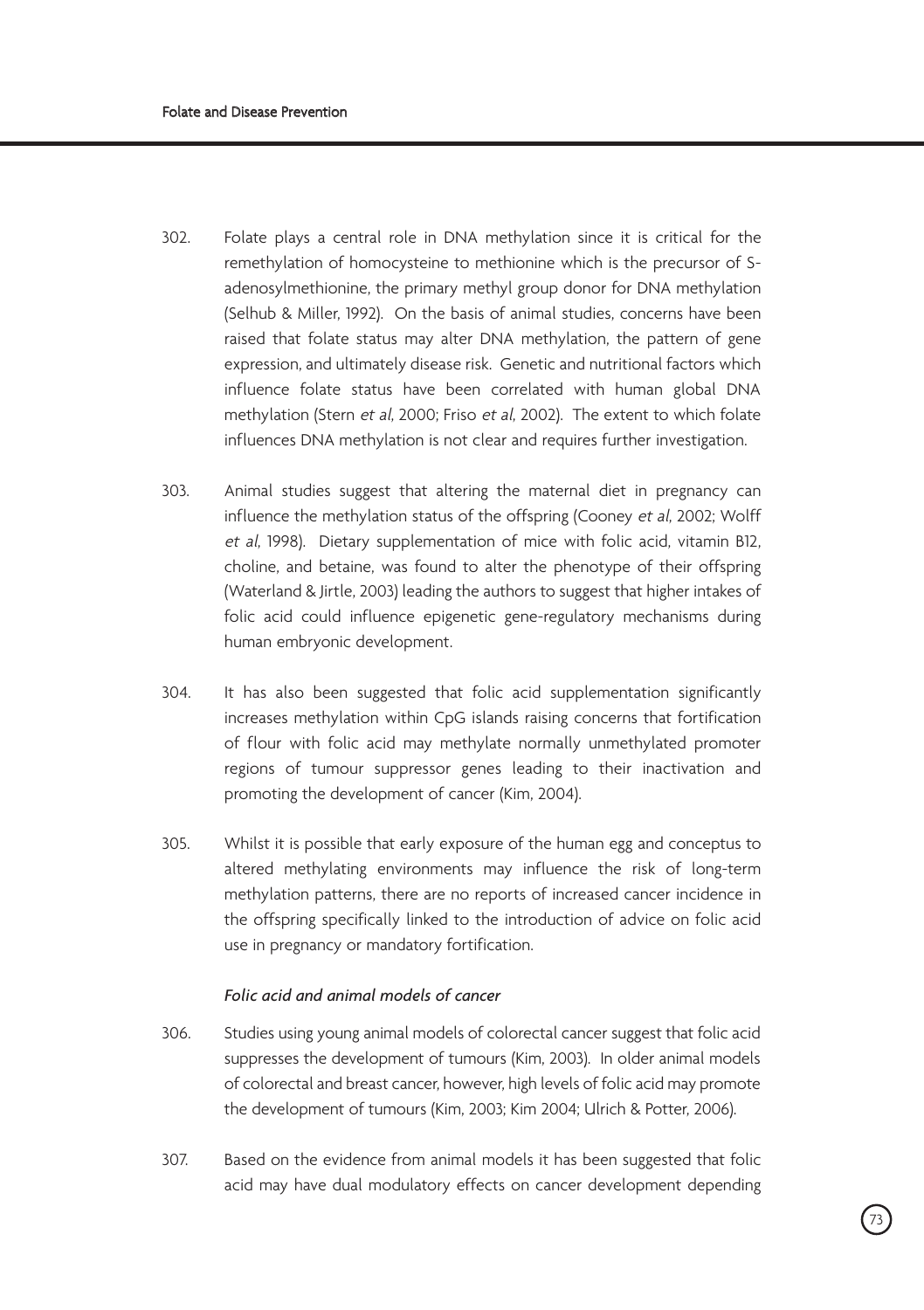on the time and dose of the intervention (Ulrich & Potter, 2006): inhibiting tumour development in normal tissues but promoting the progression of established neoplasms.

308. Findings from animal studies have a number of limitations and cannot always be extrapolated to humans. This is because animal models given large doses of carcinogens or genetically modified to induce tumour development differ in a number of histologic, clinical and genetic aspects from cancer development in humans (Rogers & Nauss, 1985; Banerjee & Quirke, 1998).

## *Human studies of folate and cancer*

309. The relationship between folate intake and cancer risk was previously considered by COMA (DH, 1998; DH, 2000). COMA found there was insufficient evidence at that time to draw conclusions on any specific links between folate intake and the development of cancer.

#### *Prospective epidemiological studies*

- 310. Human prospective studies considered in relation to cancer risk are detailed in Tables 32-35, Annex 7.
- 311. Most studies have investigated the relationship between folate intake and risk of colorectal (CRC) and breast cancer.

#### *Colorectal cancer*

312. A meta-analysis of 7 prospective cohort and 9 case-control studies (Sanjoaquin et al, 2005) examined the association between folate intake and CRC risk. In the cohort studies, a significantly lower risk of CRC (RR=0.75; CI, 0.64-0.89) was observed for those in the highest category of folate intake from foods compared to those in the lowest category. Total folate intake (from foods and folic acid supplements) was associated with a non-significant 5% lower risk of CRC (RR=0.95; CI, 0.81-1.11). The pooled estimates from the case-control studies showed a significantly lower CRC risk associated with high folate intakes from foods compared to low intakes (RR=0.76; CI, 0.60- 0.96) but not for total folate from food and supplements. However, as there was considerable heterogeneity between the case-control studies, the authors suggested that the pooled estimates should be interpreted with caution. The meta-analysis concluded that higher folate intake may be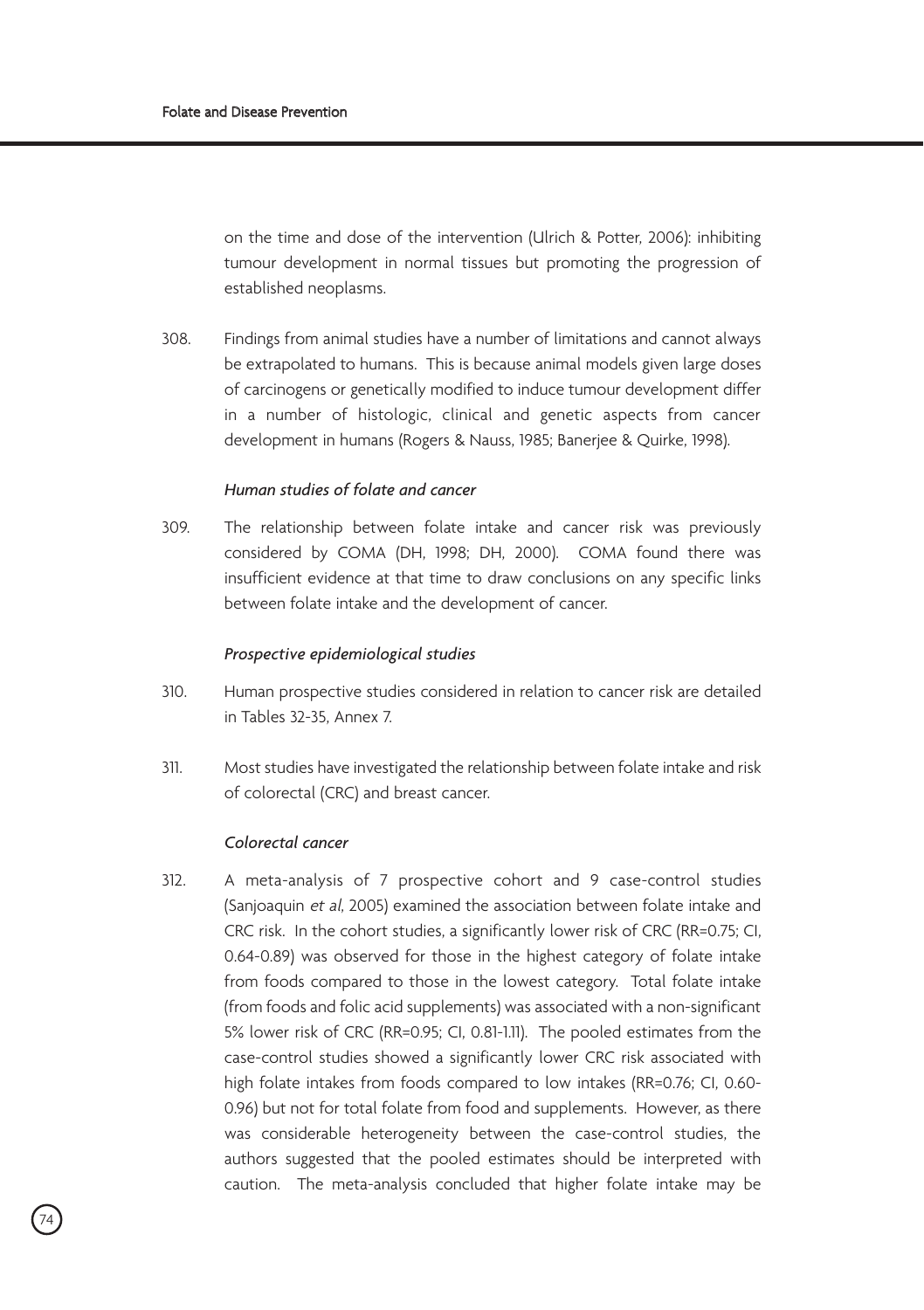associated with lower CRC risk but confounding by other dietary factors could not be ruled out. The protective association observed was stronger for intakes of folate from foods alone than total folate from foods and supplements.

- 313. In an analysis of data from the Nurses' Health Study and the Health Professionals Follow-Up Study, total folate intake was not associated with colon cancer risk in men but higher intakes were associated with a lower risk in women (Wei et al, 2004). Larsson et al (2005) also observed a reduced risk of colon cancer in women with higher total folate intake. Other studies have observed no association between total folate intake and colorectal cancer risk in women (Flood et al, 2002; Harnack et al, 2002; Terry et al, 2002). Su and Arab (2001) and Konings et al (2002) observed higher total dietary folate intakes were associated with reduced colon cancer risk in men, but not women. Glynn et al (1996) observed no significant association between folate intake and risk of colon cancer in men (odds ratio 0.51; 95% CI, 0.20-1.31).
- 314. Details of prospective cohort studies examining the association between folate intake and CRC risk can be found in Table 32, Annex 7.
- 315. Serum folate concentrations were not associated with colon or rectal cancer risk in one study (Glynn et al, 1996), but higher concentrations were associated with reduced risk of CRC in another (Kato et al, 1999). Van Guelpen et al (2006) observed no significant association overall between plasma folate concentration and CRC although they noted that when plasma folate concentrations were divided into fifths, the risk was significantly higher in the third and fourth fifth, but not in the highest, compared to the lowest fifth. This study did not adjust for a number of other factors that might affect CRC risk such as intake of other dietary variables or use of aspirin or nonsteroidal anti-inflammatory drugs.
- 316. Details of prospective studies investigating the association of serum folate with CRC risk can be found in Table 33, Annex 7.
- 317. Some studies in the USA have suggested an association between multivitamin use, prior to the introduction of fortification, and a reduction in risk of CRC. In the Nurses' Health Study cohort, a reduced risk was observed in colon cancer incidence after 15 or more years since first use of multivitamins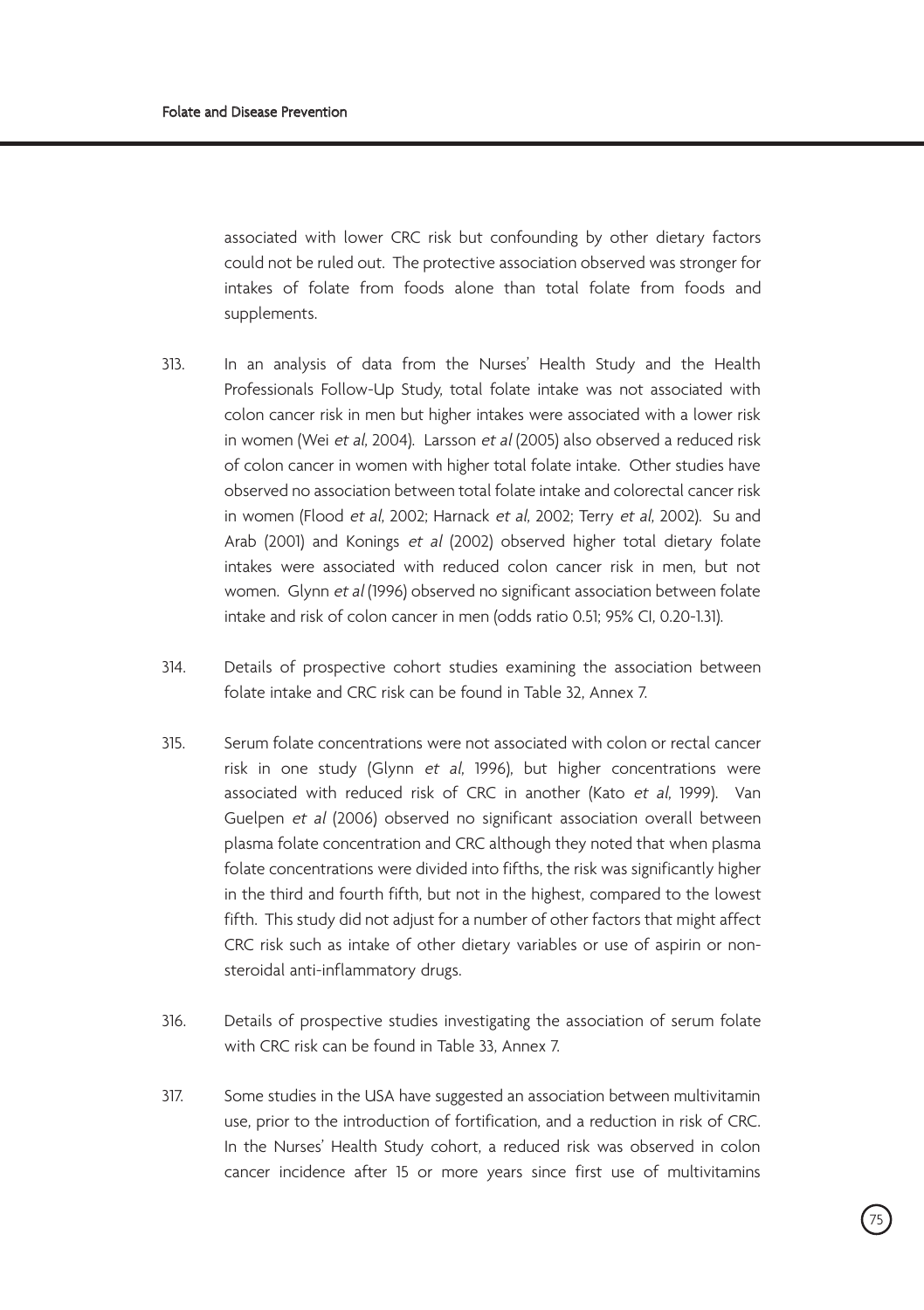(RR=0.25, 95% CI 0.13-0.51) (Giovannucci et al, 1998). In the Cancer Prevention Study II cohort an association was observed with past (10 or more years previously), but not recent, multivitamin use and reduced risk of CRC (RR=0.71, 95% CI 0.57-0.89) (Jacobs et al, 2003). In the Health Professionals' Follow-up Study, multivitamin use of 10 or more years was not associated with a significant reduction in colon cancer incidence (Giovannucci et al, 1995).

318. Associations between multivitamin use and disease outcomes cannot be attributed to a single nutrient, and confounding by health conscious behaviours among multivitamin consumers (e.g. exercise and dietary factors) may also complicate interpretation.

#### *Breast cancer*

- 319. No studies have reported a significant association between folate intake and breast cancer risk (Zhang et al, 1999; Sellers et al, 2001, 2004; Feigelson et al, 2003). One study (Sellers et al, 2004), however, found that lower dietary folate intakes were associated with increased breast cancer risk in women with a family history of breast cancer.
- 320. Low folate intake combined with alcohol consumption (and in some studies, low methionine intake) has been associated with a higher risk of colon and breast cancers in some epidemiological studies (Giovannucci et al, 1995; Glynn et al, 1996; Zhang et al, 1999, 2003; Su & Arab, 2001; Sellers et al, 2001). Alcohol has been shown to act as a folate (or methyl group) antagonist (Halstead, 1995). Other studies have, however, found no association between cancer risk and a combined low folate and high alcohol intake (Flood et al, 2002; Harnack et al, 2002; Feigelson et al, 2003).
- 321. No studies have reported a significant association between plasma folate concentrations and breast cancer risk (Wu et al, 1999; Zhang et al, 2003).

#### *Other cancers*

322. No relationship has been found between dietary folate intake and squamous or basal cell carcinoma of the skin (Fung et al, 2002, 2003; van Dam et al, 2000), bladder cancer (Michaud et al, 2002), cervical cancer (Alberg et al., 2000), non-Hodgkin's lymphoma (Zhang et al, 2000), and pancreatic cancer (Skinner et al, 2004). Stolzenberg-Solomon et al (2001) found an inverse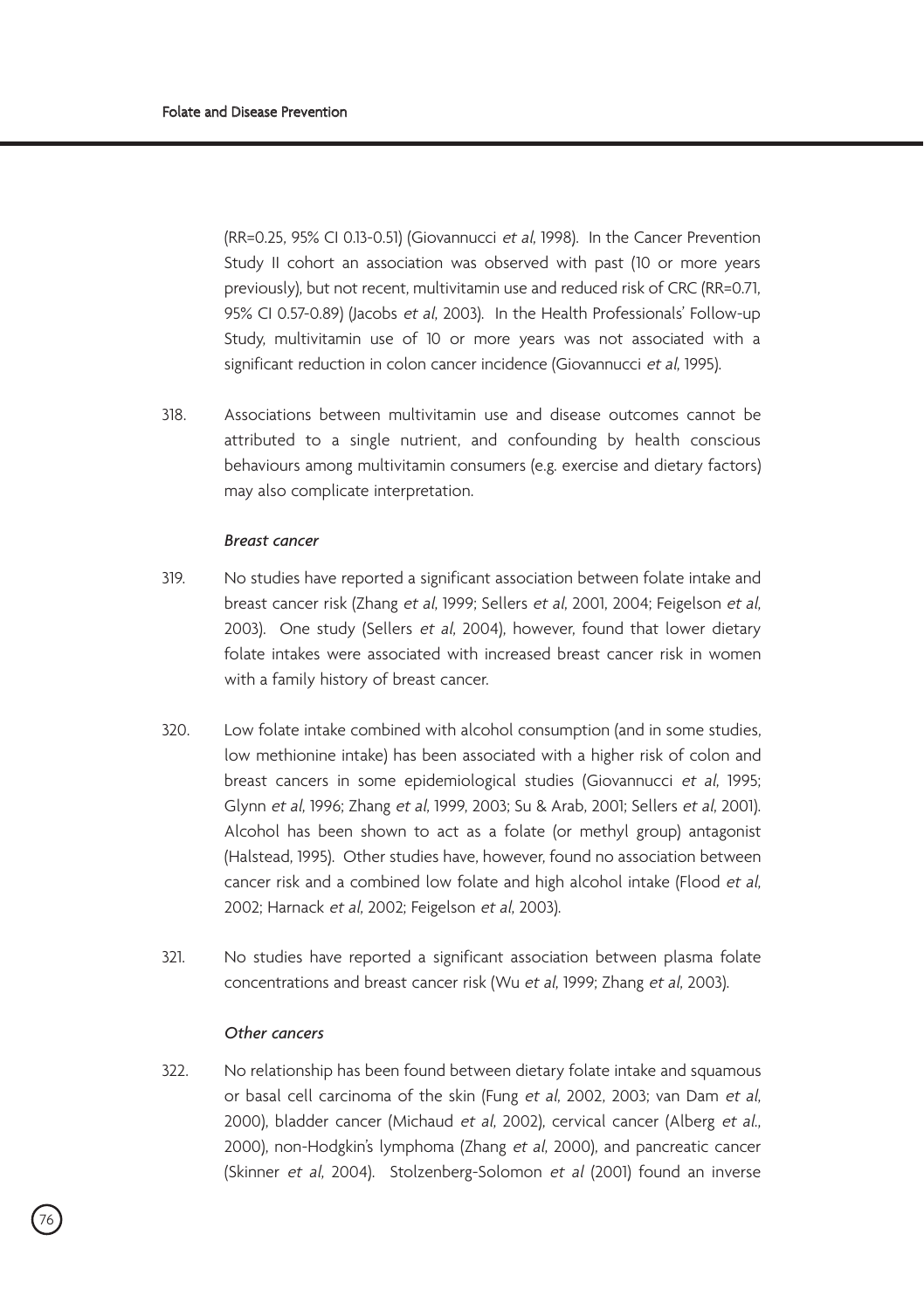relationship between folate intake and pancreatic cancer in smokers. Two prospective nested case-control studies that investigated the relationship between serum folate concentrations and prostate cancer risk reported no association (Weinstein et al, 2003; Hultdin et al, 2005). Hultdin et al (2005) found an increased risk for prostate cancer in those with higher serum vitamin B12 concentrations.

- 323. While no relationship between dietary folate intake and lung cancer was observed in one study (Yuan et al, 2003), a protective effect was reported in a nested case-control study (Voorrips et al, 2000).
- 324. Two prospective studies examining the relationship between dietary folate intake and the incidence of ovarian cancer (Larsson et al, 2004; Kelemen et al, 2004) reported no significant association. Both studies, however, observed that higher dietary folate intakes were associated with reduced risk of ovarian cancer among women consuming alcohol.
- 325. A study in Canada (French et al, 2003) reported that folic acid fortification (which became mandatory in 1998) was associated with a significant decline in the incidence of neuroblastoma among children under 17 years of age. The overall incidence of neuroblastoma declined from 1.57 cases per 10,000 before 1998 to 0.62 cases per 10,000 after 1998 (RR, 0.38; 95% CI: 0.23-0.62) after adjustment for mean age and median disease stage at diagnosis. No significant change was found in the rate of infant acute lymphoblastic leukaemia or hepatoblastoma.

#### *MTHFR gene variants and cancer risk*

- 326. A review of case-control studies investigating the relationship between polymorphic genes involved in folate metabolism and colorectal cancer risk (Little et al, 2003; Sharp & Little, 2004) concluded that, in most studies, the gene variants MTHFR 677 TT and 1298 CC, associated with low folate blood concentrations, were also associated with a moderate reduction in risk for colorectal cancer. Relative risks ranged from 0.45-0.9, but most did not reach statistical significance.
- 327. A prospective study (Van Guelpen et al, 2006) found a reduced CRC risk associated with the MTHFR 677 TT genotype which was independent of plasma folate concentrations.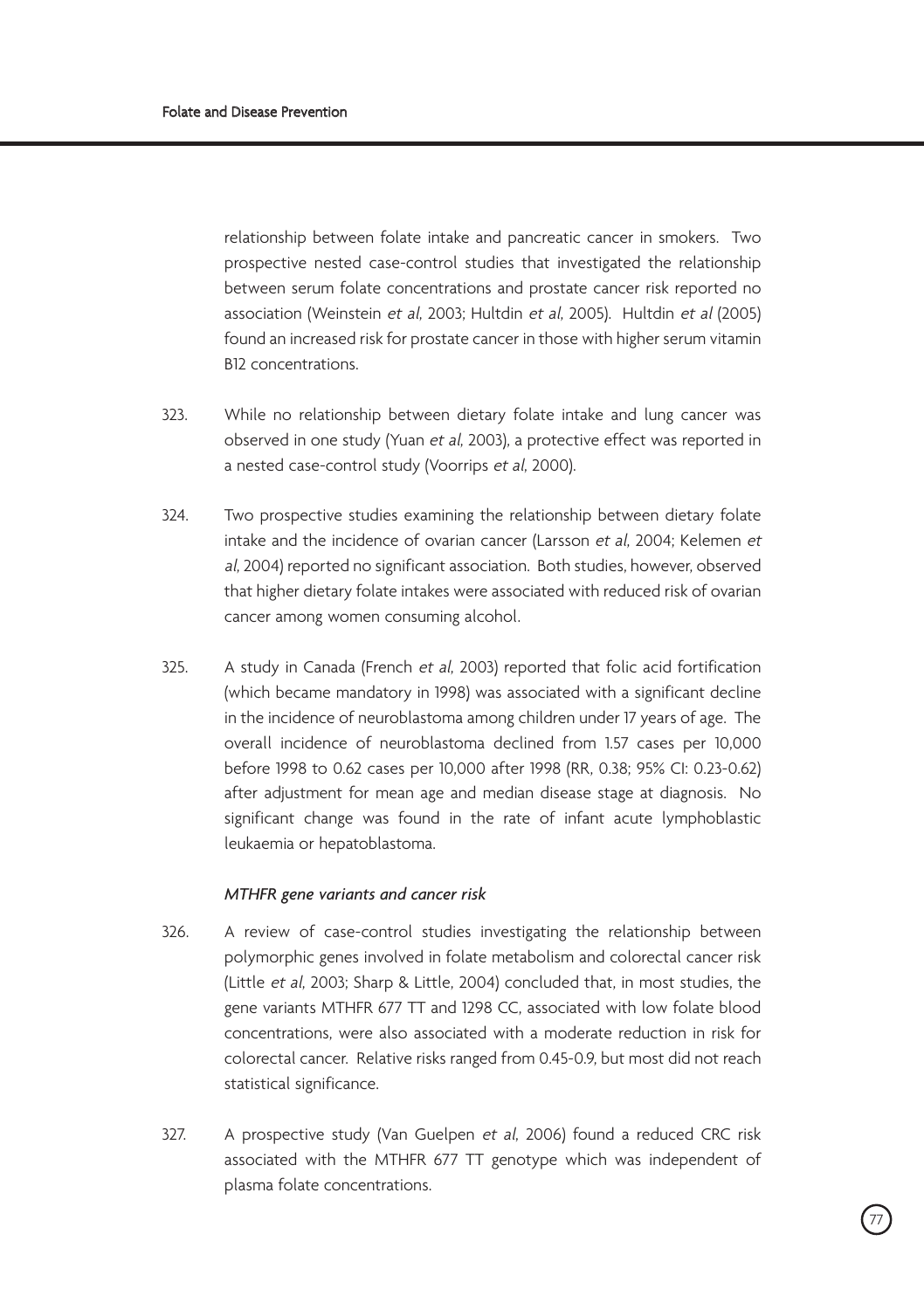- 328. Some studies have found an increased colorectal cancer risk associated with the MTHFR 677 TT genotype combined with low folate intake or high alcohol consumption (Kim, 2003).
- 329. It has also been suggested that the MTHFR C677T polymorphism modifies the relationship between dietary folate intake and breast cancer. A casecontrol study which examined the effect of MTHFR 677 TT and 1298 CC polymorphisms on the association between folate intake and breast cancer risk observed that lower intakes of folate were associated with increased breast cancer risk among all genotypes but particularly among subjects with the 677 TT genotype (Shrubsole et al, 2004)

## *Randomised controlled trials*

- 330. No RCTs designed to investigate the relationship between folate and cancer risk have yet reported. A number of small RCTs have examined the effect of folic acid supplementation on surrogate endpoint biomarkers of CRC but it is difficult to draw any definitive conclusions from these studies (Kim, 2003).
- 331. A follow-up study of nearly 3000 women who participated in a folic acid supplementation trial during pregnancy in the 1960s assessed the relationship between folic acid supplementation and death (Charles et al, 2004). Women in the RCT received placebo, 200µg/day, or 500µg/day folic acid during pregnancy. In women randomised to the high dose of folic acid, an increased risk of all cancer deaths was observed (RR 1.70; 95% CI, 1.06-2.72) and a trend for an increased risk of breast cancer and all cause mortality. The authors acknowledged that this could be a chance finding as the number of deaths in the cohort was small (n=24 from a total of 2928 randomised) and the confidence intervals wide. The study design and statistical analysis of this trial has been criticised as being inappropriate (Bland, 2005). This study was also not designed to test the hypothesis that folic supplementation could influence cancer risk.
- 332. Preliminary results (abstract) from an RCT suggest a role of folic acid in the progression of premalignant lesions (Cole et al, 2005). Subjects with a recent history of colorectal adenomas were randomly assigned to receive placebo (n=505) or 1mg/day of folic acid (n=516) with or without aspirin, for 3 years. At the end of the intervention period, the incidence of colorectal adenomas was not significantly different between the two groups. In subjects who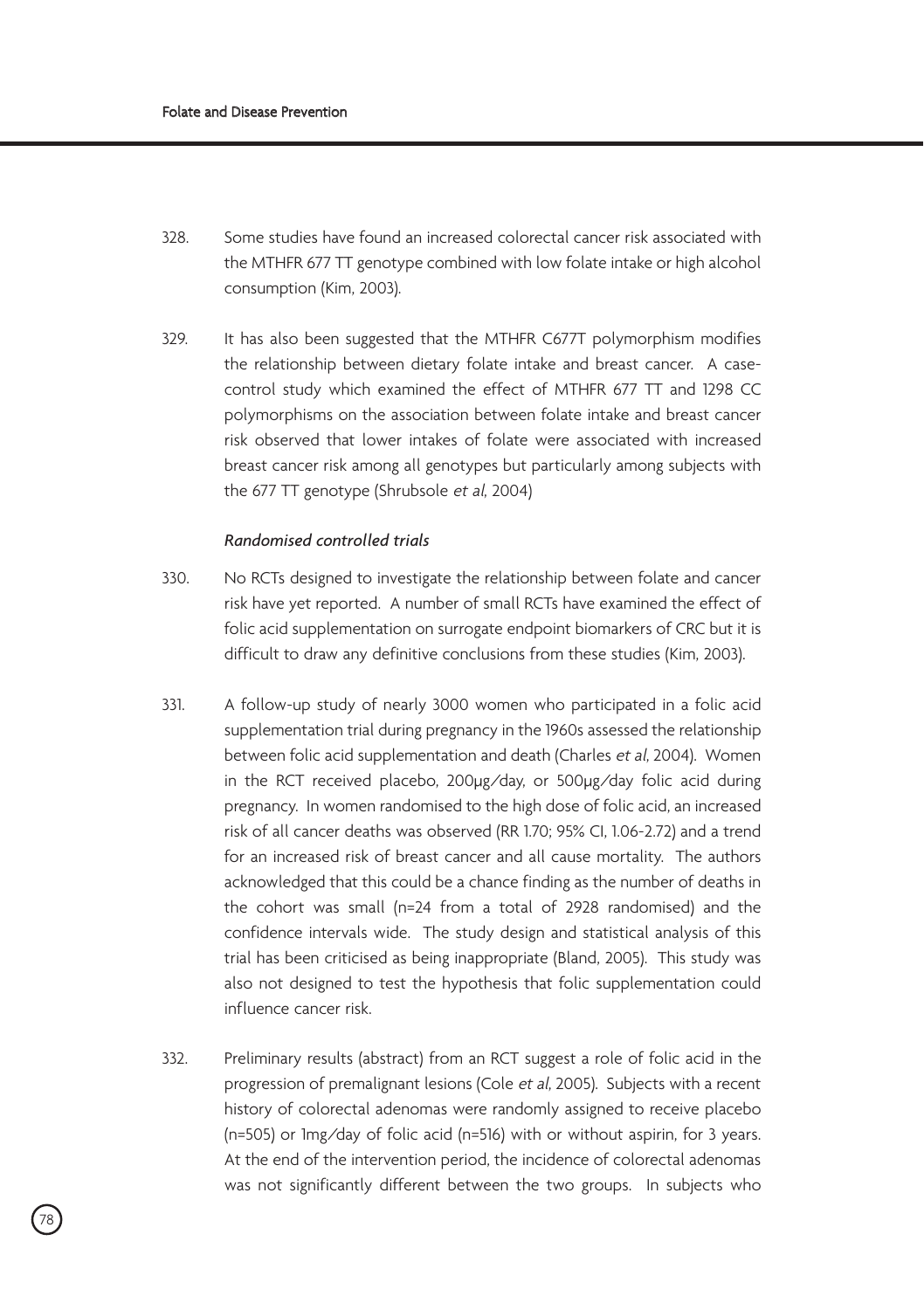continued supplementation (n=488) with placebo or folic acid, a significant increase in adenoma multiplicity was reported among subjects consuming folic acid (RR 1.44; 95% CI, 1.03-2.02). Details are not available of the duration of the second interval of folic acid supplementation or other factors considered in the analysis. As this study has not been published in a peerreviewed journal, caution should be exercised in its interpretation.

- 333. Hubner et al (2006) investigated effects of variants in folate metabolism genes on colorectal cancer in 546 patients participating in an RCT investigating supplementation with folic acid and aspirin for the prevention of colorectal adenoma recurrence. Participants with a recent history of colorectal adenomas were randomised into 4 groups: folic acid alone (500µg/day); aspirin alone (300µg/day); folic acid and aspirin; and placebo. Colorectal adenoma recurrence was assessed after a period of 3 years. No association was found between folic acid supplementation or aspirin treatment and risk of colorectal adenoma or colorectal carcinoma recurrence. A significantly reduced risk of recurrence was reported for patients heterogygous for the MTRR A66G polymorphism, or heterozygous for the MTHFR A1298C polymorphism.
- 334. Results from the NORVIT (Bonaa et al., 2006) (see paragraph 293) and HOPE-2 (HOPE 2 Investigators, 2006) (see paragraph 294) trials, which examined the effect of folic acid supplementation on cardiovascular outcomes, also reported effects on cancer risk. In the NORVIT trial, cancer risk was not increased in patients supplemented with 800µg of folic acid for 3 years; the HOPE-2 trial found no significant differences in incident cancers and deaths from cancer in patients assigned to 2.5mg of folic acid for 5 years or placebo. However, both the NORVIT and HOPE-2 trials were not designed to investigate the effect of folic acid on cancer risk and may not have been adequately powered to detect an association. Additionally, any adverse effects of folic acid on cancer risk may be specific to a certain stage of cancer, for example, individuals with premalignant lesions may be at greater risk and subjects for these trials were not selected on this basis.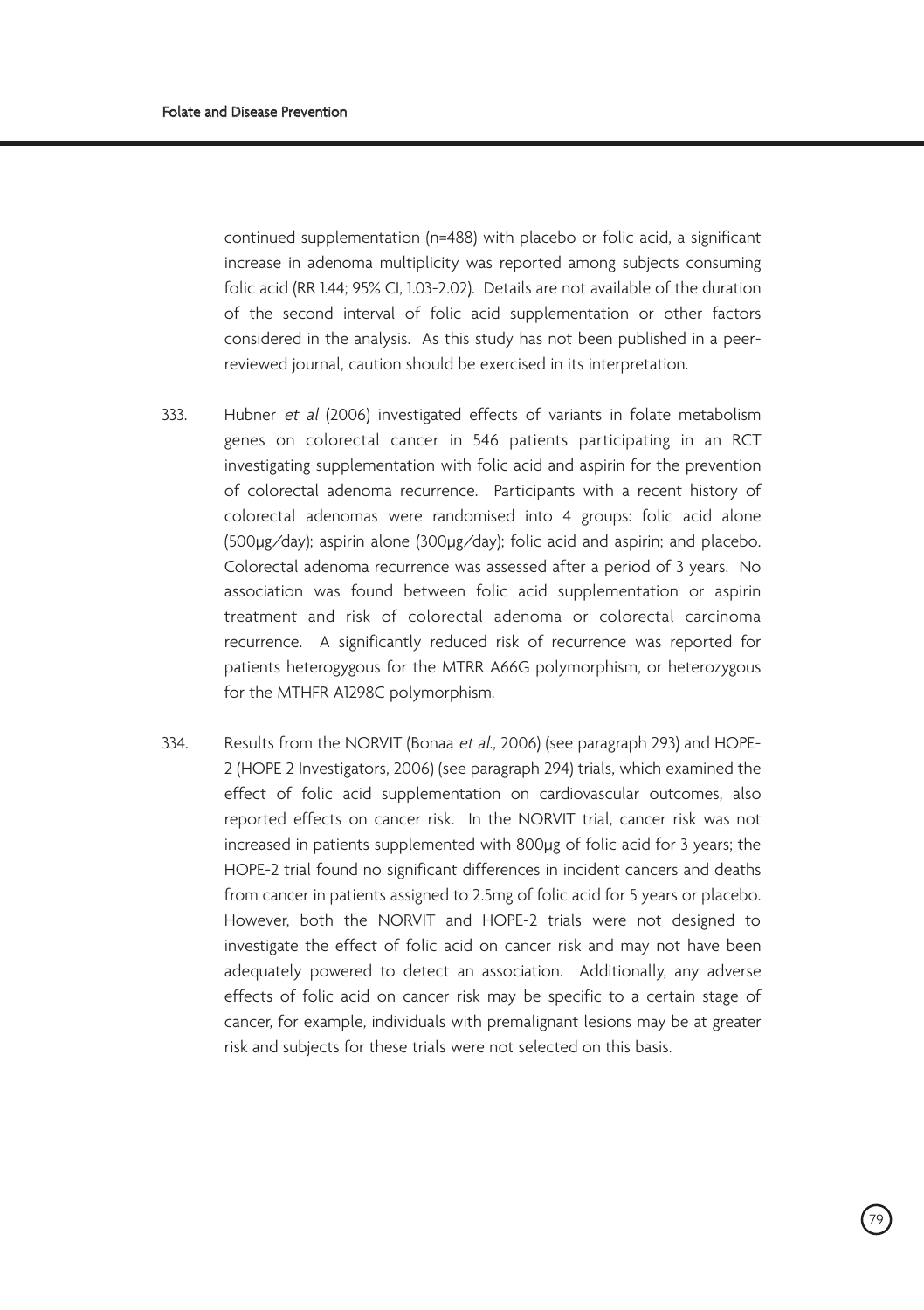# Trends in cancer risk in the USA and Canada following mandatory fortification

*USA*

335. In the USA, voluntary fortification of food products with folic acid was first authorised in March 1996 and mandatory fortification became effective from January 1998. For all populations combined, age-adjusted overall trends in colorectal cancer incidence in the USA<sup>5</sup> between 1975-2003 (National Cancer Institute, 2005) (see Figure 1) show there was a significant increase in colorectal cancer incidence of 0.8% per year from 1975 until 1985, a significant decline of 1.8% per year between 1985-1995, a non-significant increase of 1.2% per year between 1995-1998, followed by a significant decline of 2.1% per year between 1998-2003. The incidence rate after 1998 continued to decline at approximately the same rate as before 1996.





336. The temporary increase in rates of CRC incidence after several years of decline occurred around the same time as fortification of food products with folic acid, raising the possibility that fortification might be implicated in the increase in CRC incidence between about 1996-1998. Food manufacturers

<sup>80</sup> 5 Information on cancer incidence was based on data collected by cancer registries participating in the National Cancer Institute's Surveillance, Epidemiology, and End Results (SEER) Program and represents 10-14% of the population (Edwards et al, 2005).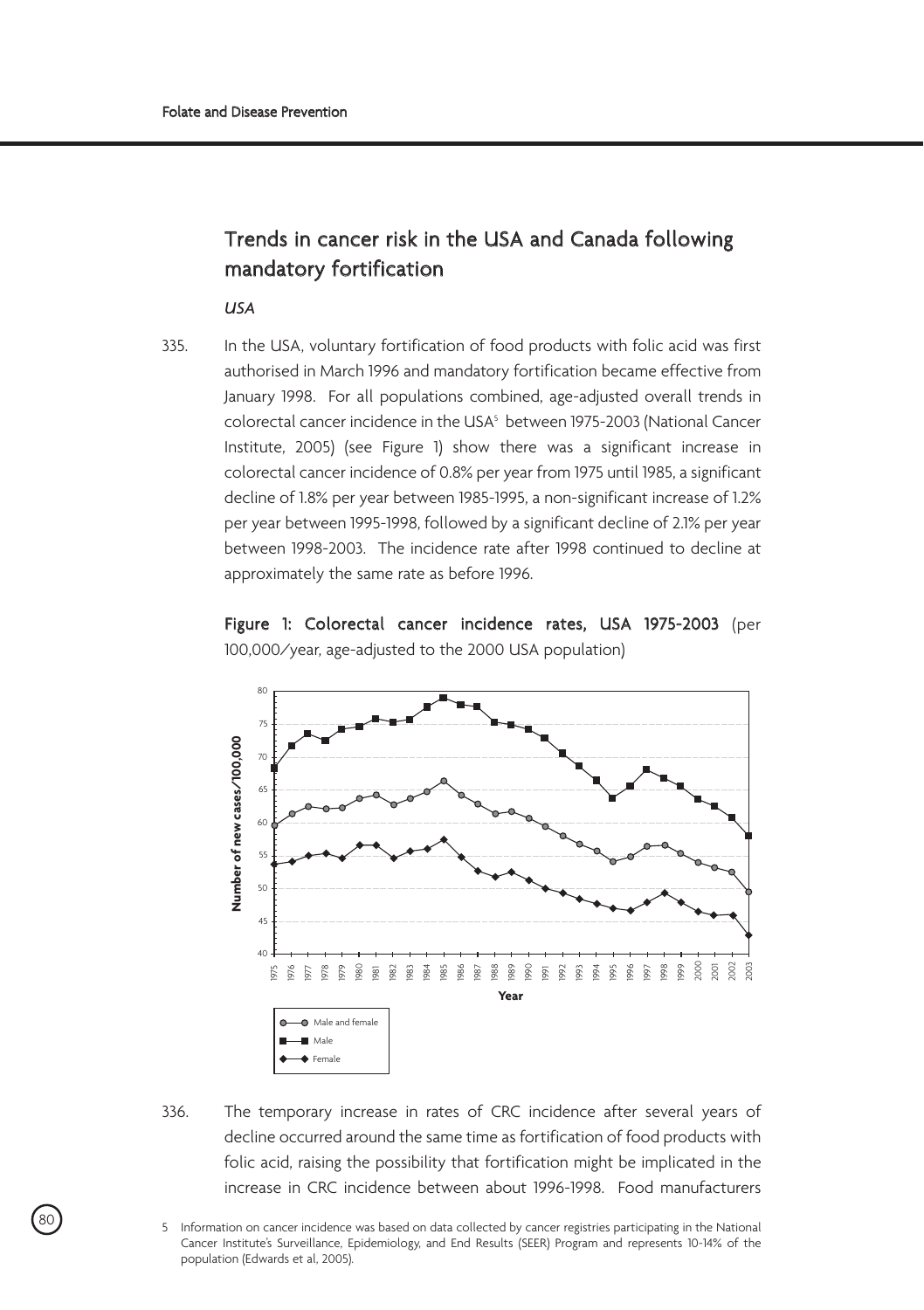began fortifying foods in 1996 (when voluntary fortification was permitted) and CRC incidence began to increase in the same year. Colorectal tumours usually develop from benign polyps or adenomas over a period of 10-15 years (Tomeo et al, 1999). If the increase was caused by fortification then the effect of folic acid on tumour progression would have to have been instantaneous. Longer periods of exposure are generally expected before an increase in cancer or precancerous lesions can be detected, for example, up to 3 years in polyp recurrence intervention trials (Martinez et al, 2006).

- 337. If the trends are considered by sex, it can be seen from Figure 1, that the increase in CRC incidence occurred in 1996 for men and in 1997 for women. A more detailed consideration of the trends shows that they also varied by age (see Figures 5-8, Annex 8): for ages 20-54 years, CRC incidence increased in 1995 for men and in 1997 for women; for ages 55-64 years, CRC incidence increased in 1996 for men and in 1997 for women; for ages 65-74 years, CRC incidence increased in 1996 for men and in 1997 for women; for ages 75 years and over, CRC incidence increased in 1997 for men and in 1996 for women. The greatest increases occurred in those aged 75 years and over, suggesting that the overall trend (Figure 1) is largely driven by the pattern for 75 years and older age-groups. Precursor high risk polyps are more common in this age group than in younger age groups (Williams et al, 1982; Clark et al, 1985).
- 338. Average plasma and red cell folate concentrations in the USA increased following folic acid fortification (Pfeiffer et al, 2005) peaking in 1999-2000 before starting to decrease in 2001-2002 (Ganji and Kafai, 2006). However, it can be seen from Figure 1, that CRC incidence rates (for men and women combined) started to decline after 1998, i.e. before the decrease in population blood folate concentrations.
- 339. If the increase in CRC incidence was caused by folic acid fortification it is not clear why the increase should occur at different times in the various age groups and at different times for men and women or why the change in rates was not clearly consistent with changes in folate status.
- 340. The increased incidence might be explained by improved screening for colorectal cancer: in 1995, the US Preventive Services Task Force (USPSTF)6 reversed earlier position statements and endorsed screening with fecal occult blood testing (FOBT) and sigmoidoscopy for people at average risk for

<sup>81</sup> 6 The USPSTF is an independent expert advisory panel convened by the US Public Health Service, Department of Health and Human Services, that systematically reviews the evidence of effectiveness and develops recommendations for clinical preventive services.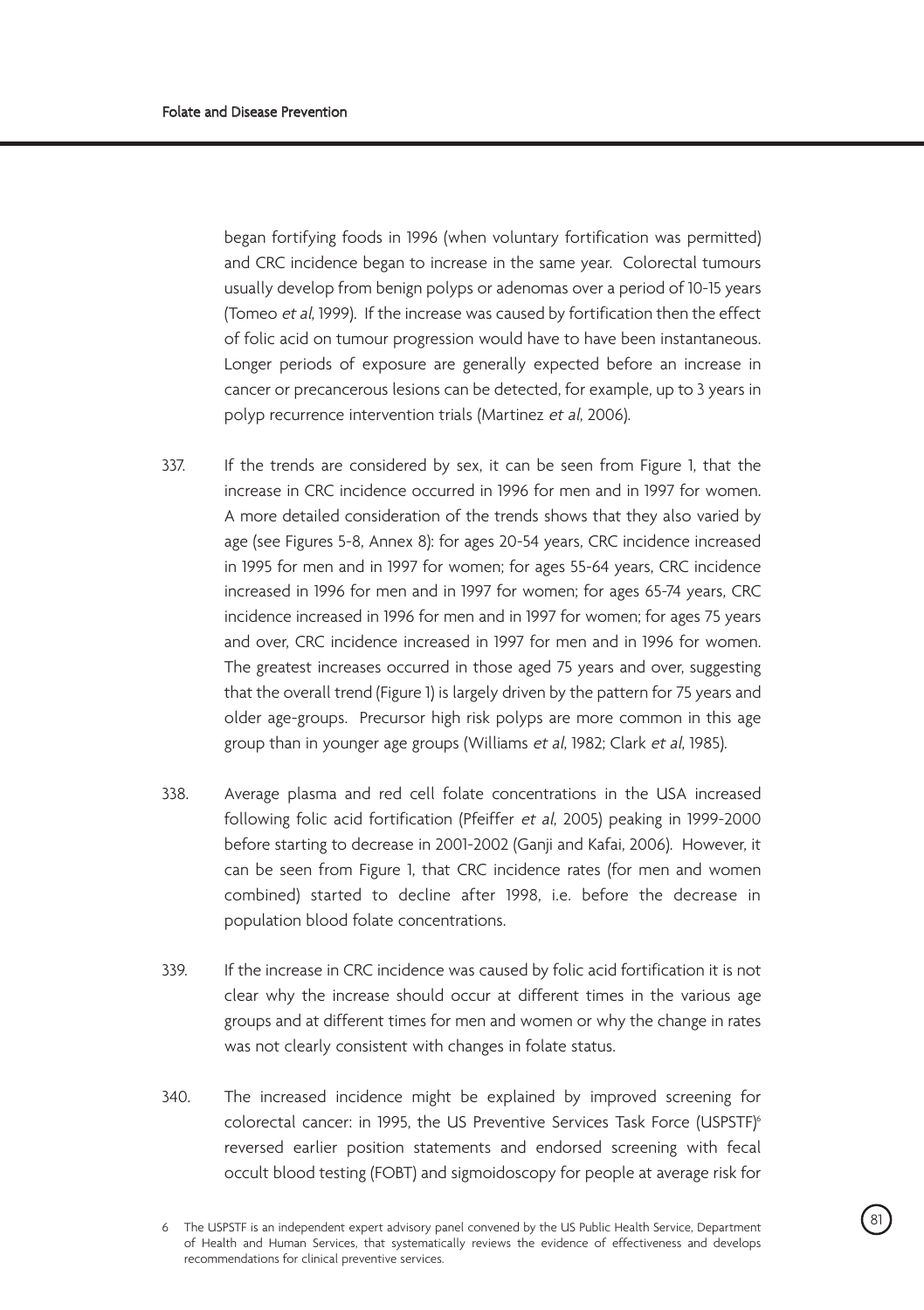colorectal cancer (Frame et al, 1997; Levin & Bond, 1996). Examination of trends in cancer screening practices (Breen et al, 2001) based on data from the National Health Interview Survey (NHIS)<sup>7</sup>, shows that the proportion of the population aged 50 years or older who reported recent use of screening endoscopy<sup>8</sup> increased from 12% in 1992 to 19% in 1997 for men and from 7% to 10% in women; use of FOBT increased from 24% in 1992 to 29% in 1998 for men and from 25% to 26% for women. Use of colorectal cancer screening using either FOBT or endoscopy increased from 29% in 1992 to 37% in 1997 for men; and from 28% to 30% in women.

- 341. Screening for CRC may lead to increased incidence since cancers are detected earlier than they would be otherwise. It may also lead to decreased incidence since premalignant lesions can be identified and removed before they develop into cancer. This makes it difficult to make inferences about the effect of screening on incidence rates, particularly as different tests are recommended which may have differing effects on incidence, and trends in their use appear to vary for men and women and over time. The overall marked decline in CRC incidence rates in the 1990s has been attributed to increased screening (Cress et al, 2006).
- 342. There are no clear temporal changes in the incidence of other cancers such as breast, lung, and prostate following mandatory folic acid fortification.

#### *Canada*

82

343. In Canada, fortification of food with folic acid was permitted in December 1996 and became mandatory in November 1998. Age-adjusted trends in CRC incidence in Canada<sup>9</sup> for 1977 to 2003 (see Figure 2) show non-significant increases of 1.7% per year after 1997 for men and 1.2% per year after 1996 for women (Canadian Cancer Society/National Cancer Institute of Canada, 2006). Since 2000, rates have reverted to the previous longer time trend showing a decline in CRC incidence for men and women.

<sup>7</sup> The NHIS is conducted annually by the National Center for Health Statistics of the Centers for Disease Control and Prevention. It is a continuing, nationwide in-person survey of approximately 40,000 households in the civilian non-institutionalised population.

<sup>8</sup> The term endoscopy refers to screening procedures that may have consisted of rigid procto-sigmoidoscopy, flexible sigmoidoscopy, or colonoscopy.

<sup>9</sup> Incidence data were available for all the provinces and territories. Incidence rates are estimates for Quebec 2002 and 2003 and for Ontario 2003.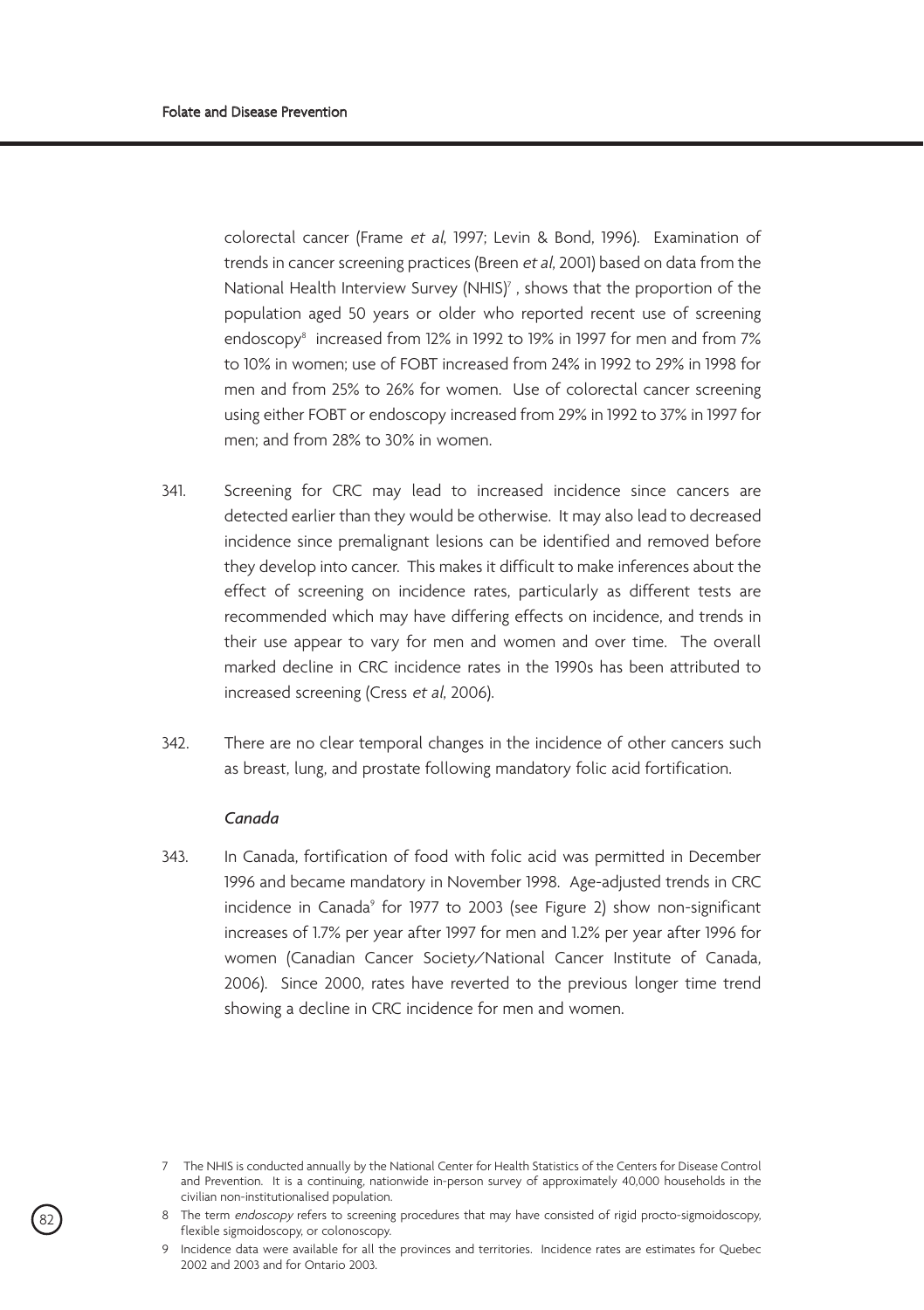

Figure 2: Colorectal cancer incidence rates, Canada 1977-2003 (per 100,000/year, age-standardised to the 1991 Canadian population)

- 344. As in the USA, the timing of the increase in CRC incidence differed for men and women; however the increase in Canada occurred earlier for women than for men, whereas the reverse was observed in the USA.
- 345. There are no nationally representative data available on blood folate concentrations in Canada before and after fortification. A retrospective study which analysed clinical samples obtained from Canadian women aged 65 years and older from Ontario and British Columbia reported a 64% increase in mean serum folate concentration: from 14.8nmol/L (6.5µg/L) before fortification (January 1996-December 1997) to 24.2nmol/L (10.7µg/L) post-fortification (January 1998-December 2000) (Ray et al, 2003). Analysis of clinical samples obtained from women aged 18-42 years in Ontario reported that mean red blood cell folate concentration increased by 41%, from 527nmol/L (232.7µg/L) pre-fortification to 741nmol/L (327µg/L) postfortification (Ray et al, 2002). Caution should be applied in the interpretation of these results as they are based on clinical samples from 1-2 provinces. It is not known if the decline in CRC incidence after 2000 coincided with a decline in blood folate concentrations as there are no data on folate status in Canada after 2000.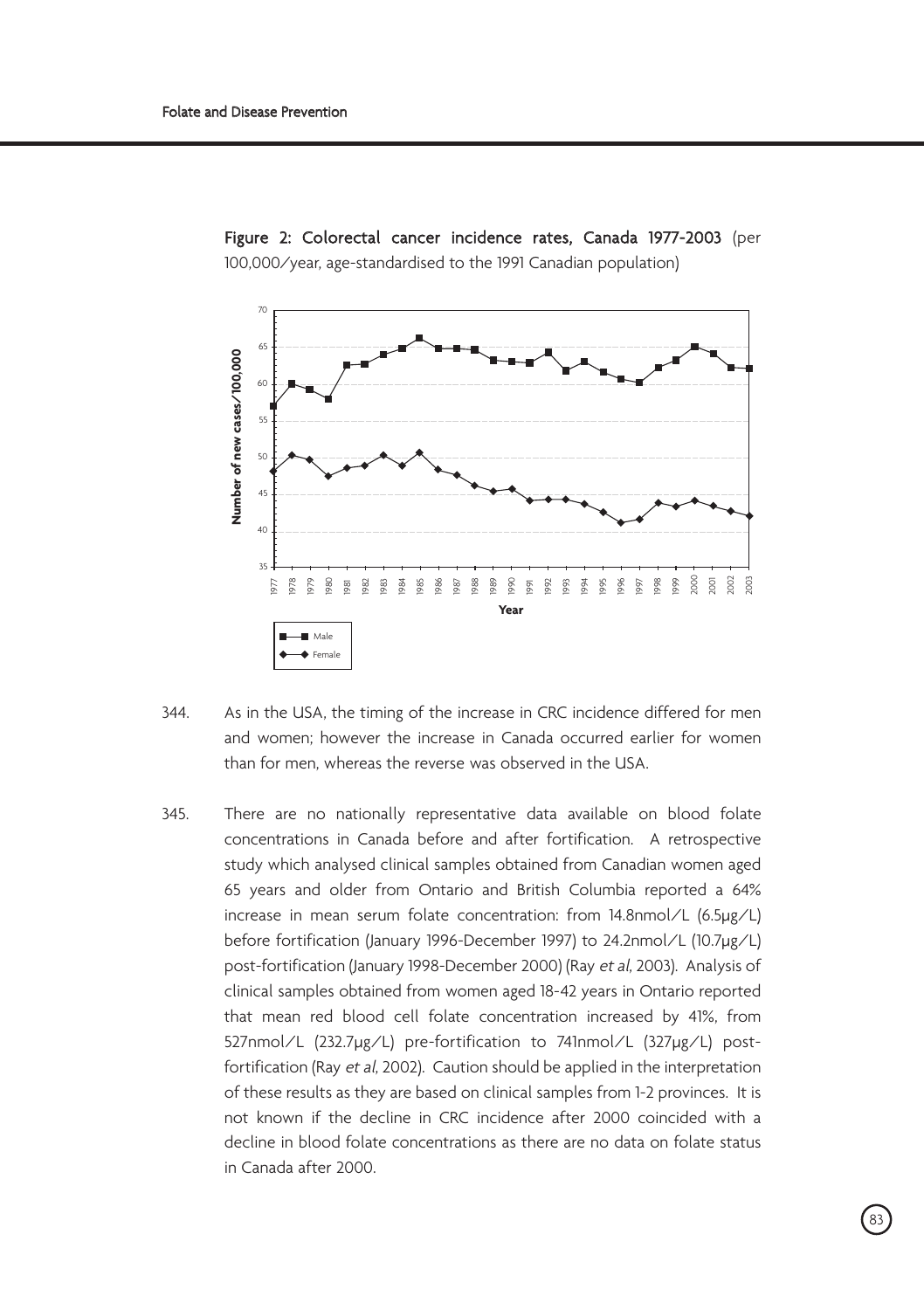- 346. Survey data on the use of colorectal cancer screening are available for only a few regions<sup>10</sup> which may not be representative of the Canadian population and there are no data on trends in cancer screening practices.
- 347. Examination of trends for the incidence of other cancers shows that after 1996 there was a significant decline in the incidence of lung cancer (1.6%) for men and a significant increase in the incidence of prostate cancer (3.4%); for women, there was a non-significant decline (1.0%) in Non-Hodgkin lymphoma after 1997.

#### *Committee on Carcinogenicity*

- 348. Evidence on the possible association between folic acid and cancer risk was referred to the Committee on Carcinogenicity (2006) for their consideration. The Committee agreed there were multiple plausible mechanisms by which folic acid could influence cancer risk. It was agreed that evidence from animal studies suggested timing of the folic acid intervention, i.e. before or after development of premalignant lesions, may be an important factor in cancer risk. It was observed, however, that: folic acid deficient diets were associated with a reduction in body weight (Song et al, 2000), which may also influence cancer risk; dose levels used in several of the animal studies (e.g. Wargovich et al, 1996; Reddy et al, 1996; Le Leu et al, 2000) were considerably higher than would be achieved by fortification; and a clear dose-response relationship was not apparent (Wargovich et al, 1996). The difficulties of extrapolating findings from animal studies to humans were noted.
- 349. With regard to the human studies, it was noted that a reduced cancer risk was suggested by epidemiological studies; however the presence of other micronutrients in multivitamin supplements was a complicating factor. It was agreed that preliminary findings reported in the abstract of the unpublished RCT by Cole et al (2005) suggest that folic acid may increase the development of colorectal adenomas in people with a previous history of this condition. It was noted that a number of factors might determine the susceptibility of individuals or groups to increased risk of cancer. The Committee concluded that it was uncertain if the possible association of high folic acid intakes with increased cancer risk outweighed the known and potential health benefits and that this balance might vary across individuals and populations by genetic characteristics and life stage.

<sup>84</sup> 10 British Columbia, Newfoundland and Labrador covered 100% of the population, Saskatchewan (covered 63% of the population) and Ontario (covered 27% of the population; Toronto not included).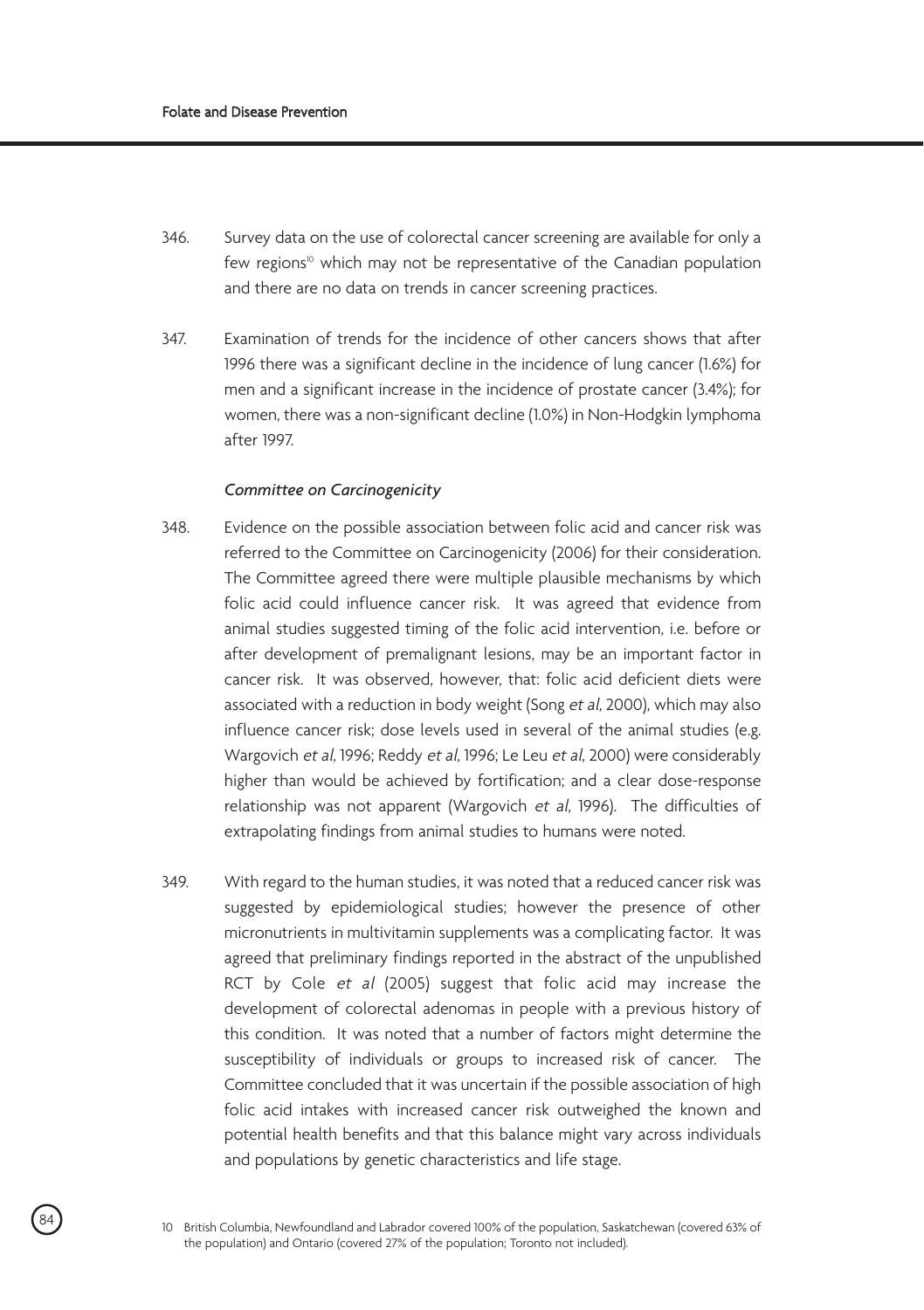#### *Summary*

- 350. Although evidence from prospective studies suggests a trend towards a protective effect of folate intake on colon cancer risk, some studies did not adjust for all likely confounding factors, e.g. dietary fibre intake, which has been shown to be correlated with folate intakes and CRC risk (Bingham et al, 2005).
- 351. Some animal models suggest a dual action of folic acid in cancer development: high intakes may suppress the development of early lesions in normal tissue but may increase the progression of established neoplasms.
- 352. The evidence for an association between folic acid and increased or reduced cancer risk in humans is equivocal. No RCTs designed to investigate the relationship between folic acid and cancer incidence have yet reported.
- 353. Time trends for CRC incidence in the USA and Canada show that mandatory fortification of foods with folic acid occurred at around the same time as non-significant increases in CRC incidence. If the increased rate was caused by folic acid fortification, the effect of folic acid on cancer progression would have to have been immediate. The increases in CRC incidence occurred at different times for men and women in both countries. In the USA, the timing of the increase in CRC incidence also varied for different age groups. The timing of changes in average blood folate concentration of the USA population was also not clearly consistent with changes in CRC incidence. The increases in CRC incidence rates cannot be readily explained by changes in screening practices for CRC detection. Time trends in national cancer incidence rates can be affected by various factors; fluctuations in rates over a few years are often observed but can rarely be attributed with confidence to any single factor.
- 354. Although the trend data do not prove an association, they raise concerns about a possible relationship between folic acid fortification and increased CRC progression. Further RCTs would be required to determine if folic acid is associated with increased risk of cancer in susceptible populations.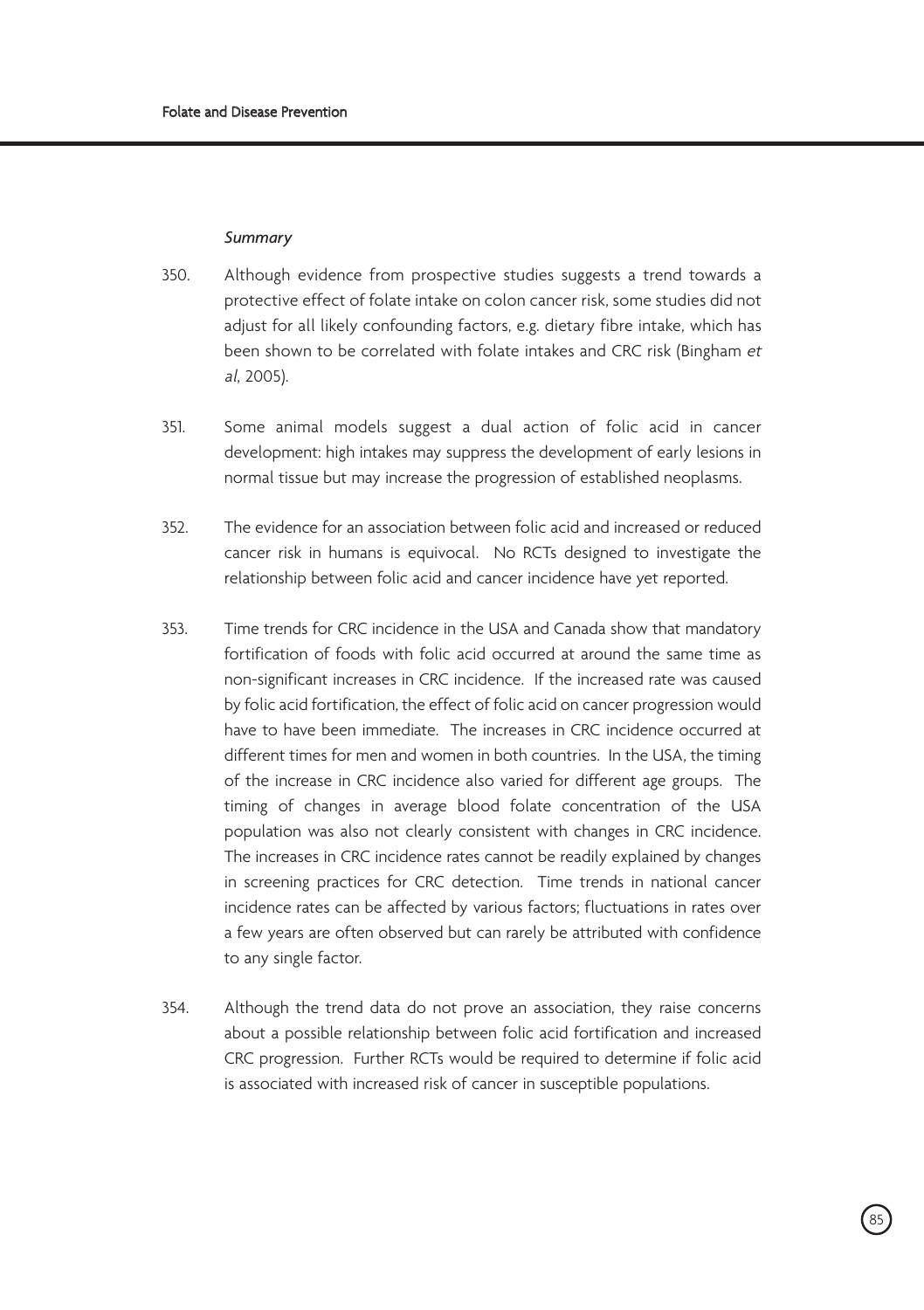# Folate and cognitive function

355. The relationship between folate status and cognitive function was previously considered by COMA (DH, 2000). No conclusions could be drawn at that time. Deficiencies of several B vitamins have been known to lead to neurological deterioration and cognitive decline, but it may be that moderately low or subclinical B vitamin status is associated with cognitive impairment in people aged 65 years and over (Selhub et al, 2000).

## *Plasma homocysteine and cognitive decline or dementia in people aged 65 years and over*

- 356. In people aged 65 years and over, plasma tHcy concentrations have been shown to be positively associated with age, independently of vitamin status, and negatively associated with folate status, independently of age and other vitamin status (Selhub et al., 1993).
- 357. In cross-sectional and case-control studies of people aged 65 years and over, elevated plasma tHcy concentrations, and low folate and vitamin B12 status, have been associated with poor cognition (Riggs et al, 1996; Selhub et al, 2000; Duthie et al, 2002; Durga et al, 2006), dementia and Alzheimer's disease (Clarke et al, 1998; Quadri et al, 2004). Hyperhomocysteinemia has also been associated with Parkinson's disease in case-control studies (Kuhn et al, 1998).

## *Prospective epidemiological studies*

- 358. Several prospective cohort studies have investigated the association between plasma tHcy concentrations, B vitamin status and cognitive decline or dementia. In the study by Clarke et al (1998), 43 patients with dementia of Alzheimer's type were followed-up for 3 years and radiological evidence of disease progression was determined each year. Patients with plasma tHcy concentrations > 11µmol/L showed a more rapid progression of the clinical syndrome of dementia than those below this cut-off. The association between blood concentrations of folate and vitamin B12 at the first visit and disease progression showed a similar trend, but this was not statistically significant.
- 359. In a study of 32 normal elderly subjects (aged 69-80 years) followed-up for 5 years (McCaddon et al, 2001), plasma tHcy concentration was found to predict cognitive scores (mini-mental state examination and Alzheimer's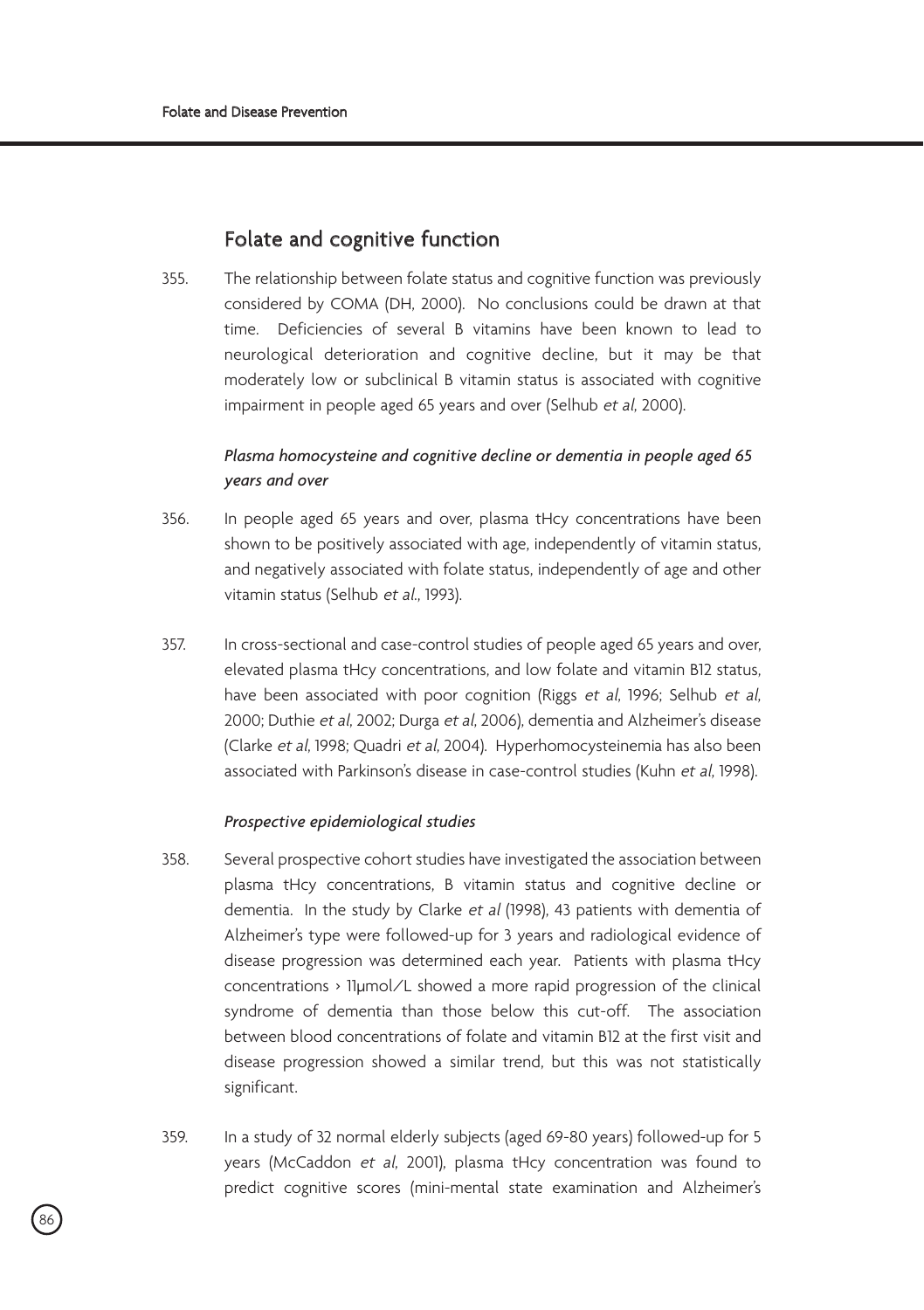disease assessment scale, cognitive component) independently of age, sex, education, renal function, serum folate and vitamin B12 concentrations, smoking and hypertension (p<0.001). However, the number of subjects in this study and in the study by Clarke et al (1998) were very small.

- 360. In a cohort of 370 elderly people (aged 75 years and over), low baseline serum concentrations of both folate and vitamin B12 were associated with twice the risk of Alzheimer's disease three years later (Wang et al 2001). Plasma tHcy concentrations were not measured in this study.
- 361. In a European multicentre study of 586 subjects (aged 75-80 years) followedup for 5 years (Eussen et al. 2002), no associations were observed between mental health (mini-mental state examination and geriatric depression scale) and plasma vitamin B12 or folate concentrations. Plasma tHcy concentration was not measured in this study.
- 362. A subsample of the Framingham Study cohort in the USA (n=1092, aged 68-97 years and without dementia) was followed-up for a median of eight years. During this time, 111 subjects developed dementia, including 83 with Alzheimer's disease. Increased plasma tHcy concentrations were associated with an increased risk of dementia and Alzheimer's disease independently of age, sex, apolipoprotein E genotype, CVD risk factors other than plasma concentrations of tHcy, folate, vitamin B12 and vitamin B6 (Seshadri et al, 2002).
- 363. A follow-up of the Framingham Study cohort included 2096 subjects without dementia or stroke who were followed-up for 11 years and stratified into three age groups (40-49 years, 50-59 years, 60-82 years) (Elias et al, 2005). In subjects aged over 60 years (n=705) higher plasma tHcy concentrations were associated with lower multiple measures of cognitive performance independently of age, sex, CVD risk factors other than plasma concentrations of tHcy, folate, vitamin B12 and vitamin B6. In the 60-82 years group, plasma vitamin B12 concentrations, but not plasma folate or vitamin B6, showed a positive association with cognition. In subjects aged less than 60 years, no associations with cognitive performance were observed.
- 364. A study of subjects drawn from the Maastricht Aging Study (n=144; aged 30- 80 years) and followed-up for 6 years, investigated the relationship between cognitive performance, plasma tHcy concentrations, serum vitamin B12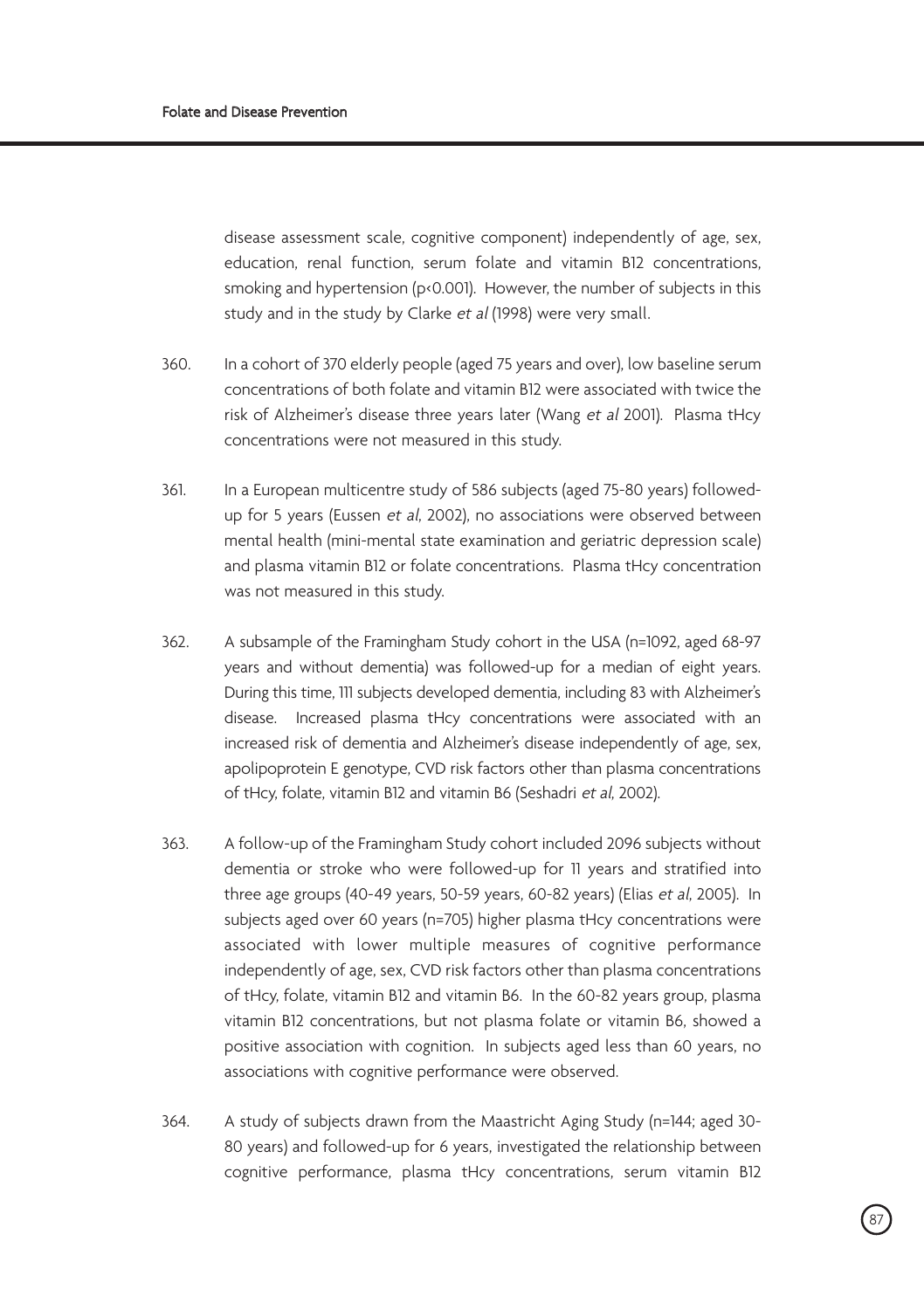concentrations and folate concentrations (Teunissen et al, 2003). Word learning and delayed recall tests (though not cognitive speed and information processing) were negatively associated with plasma tHcy concentration independently of age, sex and education level. No significant associations with serum vitamin B12 and folate concentrations were observed.

- 365. A cohort of 180 healthy community-dwelling older adults (aged 65 years or over) in the USA, post-fortification, was followed-up for 2.3 years and assessed using psychometric measures (Garcia et al, 2004). Of the cognitive tests employed, Stroop scores (a measure of executive cognitive function) correlated significantly with plasma tHcy concentrations independently of age, sex, education, diabetes mellitus, hypertension, serum vitamin B12 concentrations and red blood cell folate concentrations.
- 366. Luchsinger et al (2004) followed up a cohort of 679 subjects in the USA, preand post-fortification, without dementia (aged 65 years or over) for an average of 4.7 years and determined cognitive function and dementia diagnosis. No association between plasma tHcy concentrations and either cognitive function or dementia was observed. Plasma concentrations or dietary intakes of B vitamins were not measured.
- 367. A cohort of 499 healthy community-dwelling older adults (aged 70-79 years) in the USA, pre-fortification, was followed-up for 7 years and assessed using five standardised cognitive performance tests (Kado et al, 2005). In age and sex-adjusted analyses, increasing quartiles of plasma tHcy concentrations and decreasing quartiles of plasma folate and vitamin B6 concentrations were associated with increased risk of cognitive decline. After adjustment for folate and plasma tHcy concentrations, however, only low plasma folate concentrations predicted cognitive decline.
- 368. A prospective study in the Netherlands (Mooijaart et al, 2005) assessed whether plasma concentrations of tHcy, folic acid, or vitamin B12 predicted cognitive decline in old age. Participants (n=599; aged 85 years and over) were followed-up for 4 years. Cognitive tests (including MMSE, Stroop test, letter digit coding test, word recall test) were administered at baseline and then annually for 4 years. Cross-sectional analyses found that higher serum concentrations of tHcy and lower serum concentrations of folic acid were significantly associated with cognitive impairment. There was no association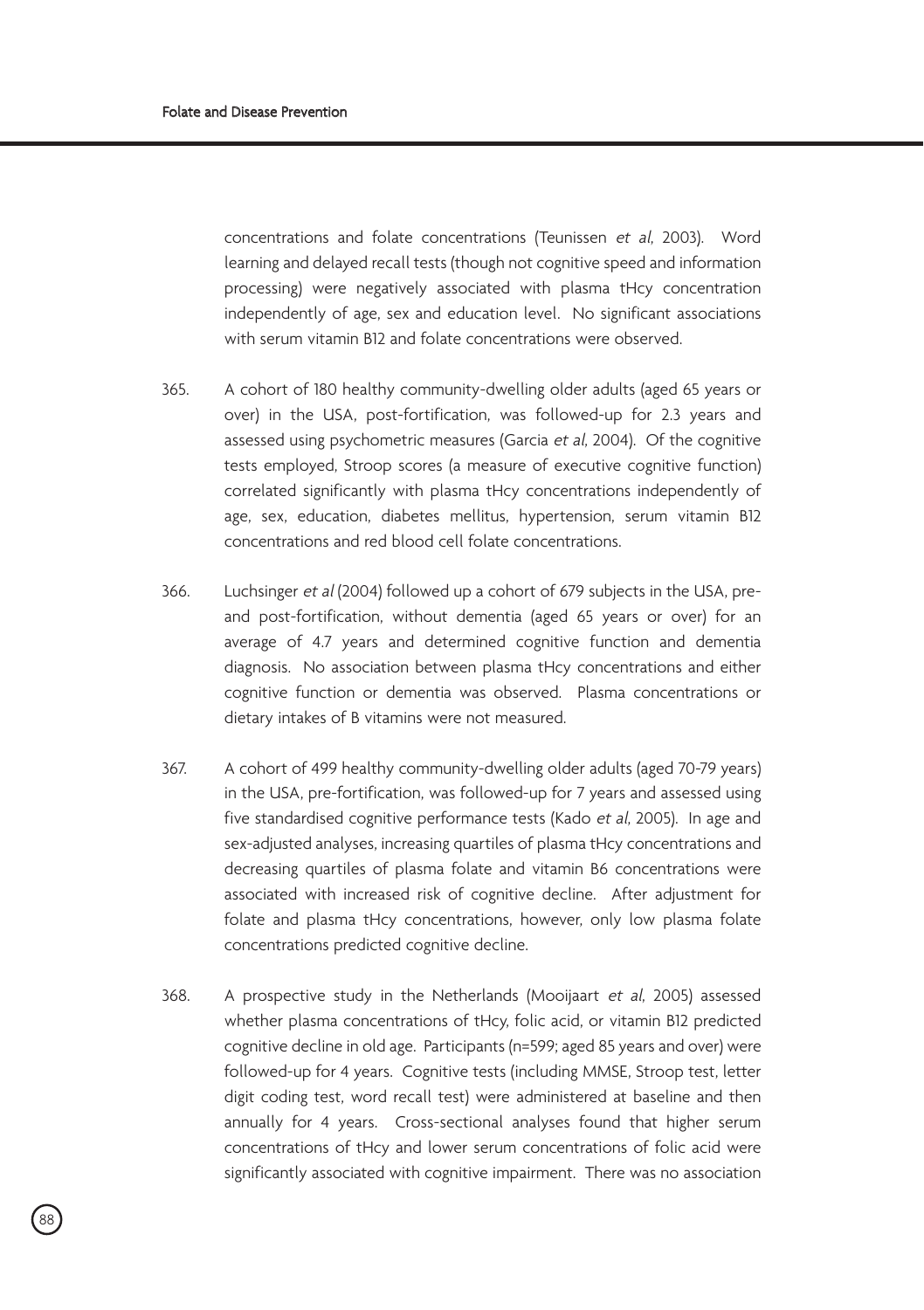between serum concentrations of vitamin B12 and cognitive decline. In the longitudinal analyses, no association was observed between plasma tHcy, folic acid, or vitamin B12 and rate of cognitive decline.

- 369. A prospective study of 3718 elderly subjects in the USA (aged 65 years or over), followed-up for a median of 5.5 years, unexpectedly found that a high folate intake, especially from supplements, was associated with a faster rate of cognitive decline (Morris et al, 2005). The rate of cognitive decline among persons in the highest quintile of folate intake (median, 742µg/day) was twice that of those in the lowest quintile of intake (median, 186µg/day). These differences in the annual rates of cognitive decline between the first and fifth quintiles of intake were the equivalent of seven years of older age. The rate of cognitive decline was more pronounced in those taking folic acid supplements of more than 400µg/day (p=0.001 compared to nonusers). The effect was less pronounced with folate intake from food (p=0.04). In a multiple-adjusted model that included folate intake, the rate of decline for an average 80-year old, consuming a supplemental dose of 20µg/day of vitamin B12, was 25% lower than the rate of cognitive decline for a similar person consuming 2.4µg/day; vitamin B12 intake, with or without supplementation, was not significantly associated with cognitive decline overall.
- 370. There are a number of limitations to this study: dietary intakes were determined by food frequency questionnaire; in 86% of participants this information was collected before the introduction of the mandatory fortification of flour with folic acid in 1998; and there were no follow-up measures. Furthermore, no measures of folate or vitamin B12 status were reported and the extent of biochemical vitamin B12 deficiency was not determined.
- 371. In Italy, a cohort of 816 dementia-free subjects (aged 65 years and over) was followed-up for an average of 4 years and assessed for subsequent development of dementia and Alzheimer's disease (Ravaglia et al, 2005). Serum vitamin B12, folate and tHcy concentration were measured at baseline. Plasma tHcy concentrations (>15µmol/L) were associated with an increased risk of dementia and Alzheimer's disease independently of age, sex, education, apolipoprotein E genotype, cardiovascular disease hypertension, diabetes, smoking status, BMI and serum concentrations of creatinine, folate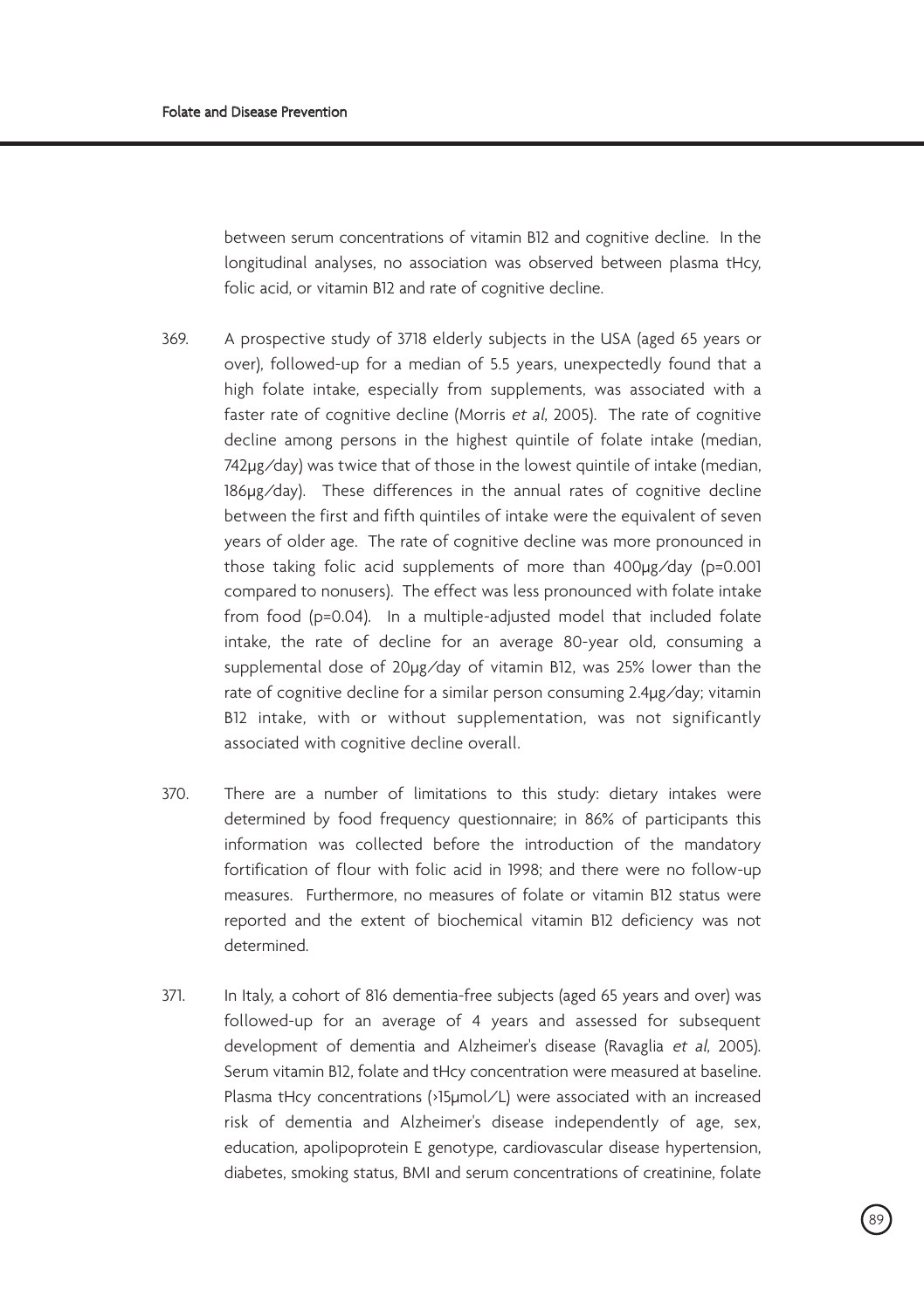and vitamin B12. Low serum folate concentrations (≤ 11.8nmol or 5.2µg/L) but not vitamin B12 concentrations, were also independently associated with an increased risk of dementia and Alzheimer's disease.

- 372. A study in the USA, pre-fortification, followed 321 men (aged 50-85 years) for an average of 3 years and examined the relationship between measures of cognitive function (mini-mental state examination and tests of working memory, recall, language and spatial copying) and plasma tHcy concentration and B vitamin (folate, vitamin B6 and vitamin B12) intakes and status (Tucker et al, 2005). Measures of spatial copying ability were significantly associated with plasma tHcy concentration (negatively) and with concentrations and intakes of the B vitamins (positively), but only folate (status and intakes) remained independently protective against a decline in spatial copying after adjustment for other B vitamins and plasma tHcy concentration.
- 373. A prospective study which combined data from the Health Professionals' Follow-up Study and the Nurses' Health Study cohorts examined the relationship between folate intake and Parkinson's disease (Chen et al, 2004). A total of 47,341 men (aged 40-75 years) and 88,716 women (aged 30-55 years) were followed-up for an average of 12.7 and 17.3 years respectively. During this time, 248 men and 167 women developed Parkinson's disease. Baseline intakes of folate, vitamin B12, and vitamin B6 were not associated with risk of Parkinson's disease.

## *Randomised controlled trials*

- 374. A Cochrane review identified four small RCTs that examined the effect of folic acid supplementation (with or without vitamin B12) in preventing cognitive impairment or slowing its progress (Malouf et al, 2003). Insufficient evidence was found for any effect of folic acid in either older healthy women or in patients with mild to moderate cognitive decline and dementia.
- 375. A Cochrane review, which included two small trials, examined the effect of vitamin B12 administration (oral or intramuscular) in preventing cognitive impairment or slowing its progress (Malouf & Areosa Sastre, 2003). The review concluded that there was insufficient evidence of any effect of vitamin B12 therapy on cognitive function of older people with low serum vitamin B12 concentrations and dementia. The authors noted that large RCTs, of sufficient duration, were required to evaluate any effect of vitamin B12 on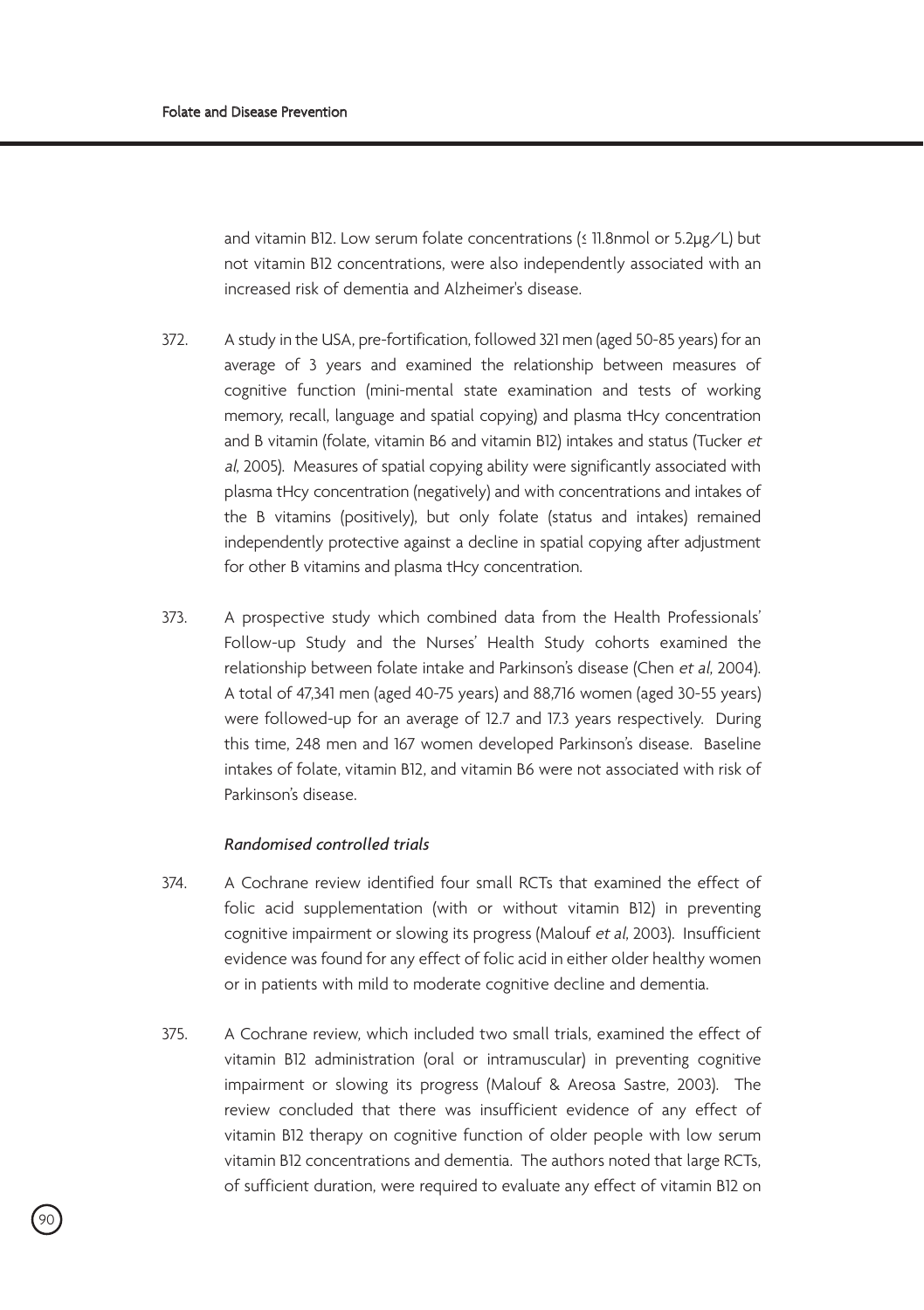cognitive function in older people with low serum vitamin B12 concentrations, with and without dementia.

- 376. Results from 3 placebo-controlled RCTs have been reported subsequent to the Cochrane reviews. A trial of 140 older subjects (average age 74-75 years; plasma MMA concentration of 0.40-2.00µmol/L), given intramuscular injections of either vitamin B12 (1mg) or control, every 4 weeks for 3 months (Hvas et al, 2004), reported no effect of vitamin B12 administration on cognitive function or symptoms of depression.
- 377. In a trial of 195 older subjects (average age 76 years), 7.2% had vitamin B12 deficiency and 11% had folate deficiency; 64% of men and 45% of women had plasma tHcy concentrations of 16µmol/L or higher. The intervention group (n=126) were supplemented daily with 500µg vitamin B12, 800µg folic acid and 3mg vitamin B6, while the control group (n=69) received placebo for 4 months (Lewerin et al, 2005). Although B vitamin status and plasma tHcy concentrations were normalised, no effect of B vitamin supplementation was observed on movement or cognitive function.
- 378. In another trial of 276 adults (aged 65 years and older), participants received either a daily dietary supplement containing 1mg of 5 methyltetrahydrofolate, 500µg vitamin B12 and 10mg of vitamin B6, or placebo for 2 years (McMahon et al, 2006). Although plasma tHcy concentration was significantly lower in the intervention group than the placebo group, there were no significant differences in cognitive function.
- 379. Clarke (2006) noted that the trial by McMahon et al (2006) lacked statistical power as it included too few participants and treatment duration was too short. These limitations also apply to the trials by Hvas et al (2004) and Lewerin et al (2005). Clarke (2006) also suggests that randomised evidence for the effects of 3-7 years of B-vitamin treatment on cognitive function may be available for 20,000-50,000 participants from a meta-analysis of the large homocysteine-lowering trials for the prevention of cardiovascular events (see section 7).

#### *Summary*

380. Observational studies suggest that higher plasma tHcy concentrations are associated with poorer cognitive function and risk of dementia in older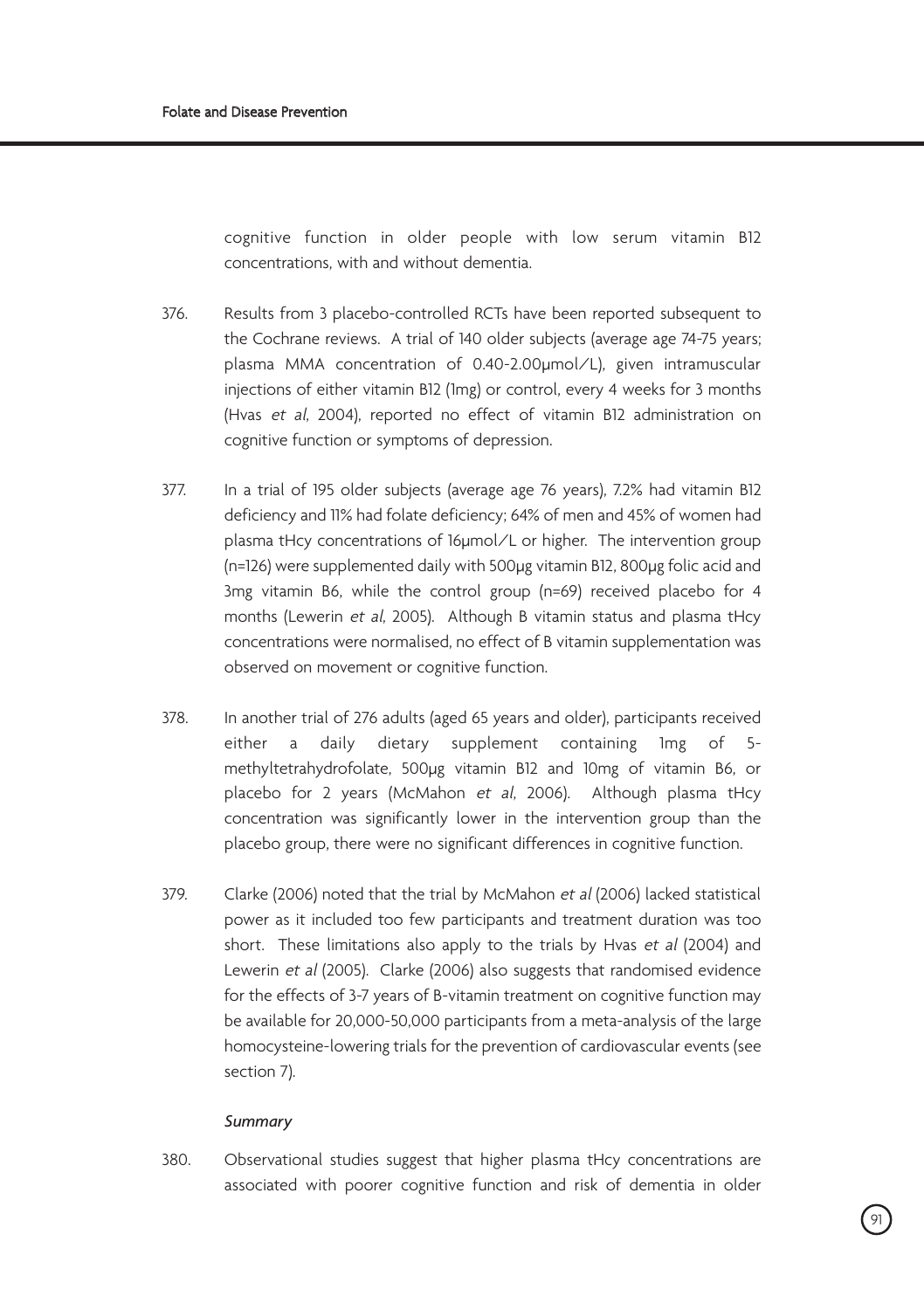people. The results from studies investigating an association between B vitamin intakes and status and cognitive function are equivocal.

- 381. RCTs have, as yet, failed to demonstrate any effect of folic acid or vitamin B12 therapy on cognitive function in older people, which might be due to insufficient sample size and duration.
- 382. There are indications of possible benefit but, overall, the evidence for either beneficial or deleterious effects of folic acid or vitamin B12 therapy on cognitive function in older people is presently inconclusive.

# Folate and depression

- 383. A number of case-control and cross-sectional studies have reported lower blood folate concentrations in patients with depression compared to patients with other mental disorders or healthy subjects (Alpert et al, 2000). These studies have a number of limitations including small sample size, inadequate control groups, and confounding with a number of other factors associated with depression. Two population-based cross-sectional studies which controlled for possible confounders did not observe an association between serum folate concentration and depression (Penninx et al, 2000; Lindeman et al, 2000). Another population-based cross-sectional study (Morris et al, 2003) observed an association between folate status and lifetime depression only in subjects who had recovered from depression during the previous year but not in subjects still suffering from depression.
- 384. One prospective study of 2,313 men (aged 42-60 years), followed up for an average of 13 years (Tolmunen et al, 2004), observed a higher risk of receiving a discharge diagnosis of depression (RR 3.01, 95% CI: 1.56-5.82, p=0.001) in those with an energy-adjusted folate intake below the median relative to those above the median. The mean energy-adjusted folate intake in this population was 256µg/day; the median intake was not provided.
- 385. A Cochrane review (Taylor et al, 2006) identified 3 RCTs which examined the effectiveness of folic acid in the treatment of depression. Two studies compared treatment with 500µg/day of folic acid for 10 weeks (Coppen & Bailey, 2000) or 15mg/day methyltetrahydrofolate for 6 months (Godfrey, 1990) to placebo in the context of continued use of antidepressant medication; one study compared treatment with 50mg/day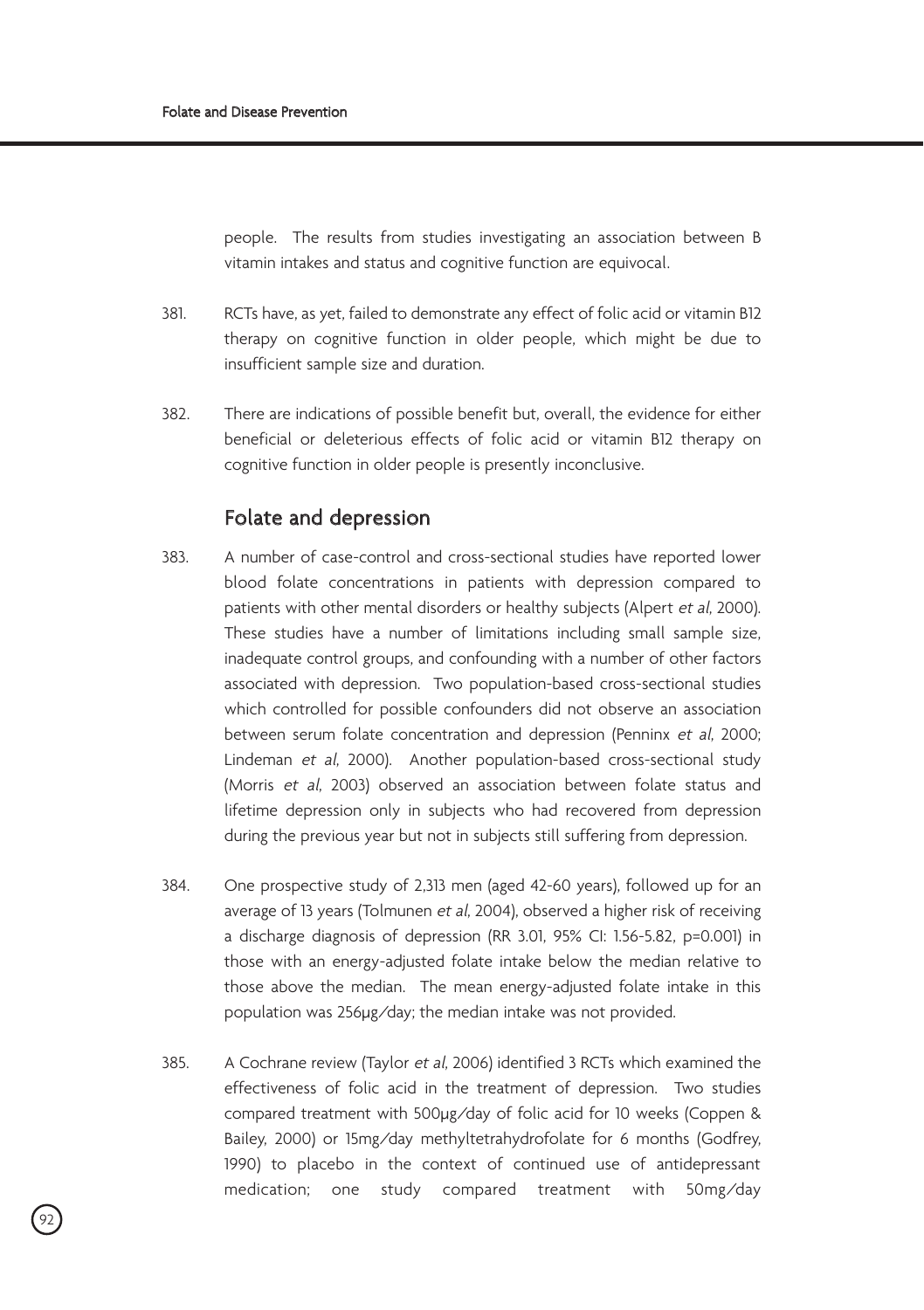methyltetrahydrofolate for 8 weeks to 50mg/day of an antidepressant drug (Passeri et al, 1993). The review concluded that although there was some evidence that augmentation of antidepressant treatment with folic acid may improve outcome, the limited evidence meant that the size of any potential benefit was uncertain and may be clinically insignificant. The trial which compared use of methyltetrahydrofolate as an alternative to antidepressant medication identified no benefit but was underpowered to measure a moderate difference between treatment.

#### *Summary*

386. Overall, there is insufficient evidence from prospective studies and RCTs to suggest an association between folate and depression.

# Folate and bone health

- 387. Two prospective cohort studies have observed an association between raised plasma tHcy concentrations and non-vertebral osteoporotic fractures in older people (McLean et al, 2004; van Meurs et al, 2004) independent of age and bone mineral density (van Meurs et al, 2004), as well as other potential risk factors. Interference of collagen cross-linking by plasma tHcy has been a suggested mechanism behind this association, and van Meurs et al (2004) speculated that raised plasma tHcy concentration interferes with the development of the microarchitecture of bone independently of the amount of mineral in the bone.
- 388. A prospective study in 1748 postmenopausal women (aged 45-58 years; followed-up for 5 years) observed an association between the MTHFR TT genotype and low bone mineral density and increased fracture incidence (Abrahamsen et al, 2003). Macdonald et al (2004), observed no association between the MTHFR genotype and bone mineral density in a cohort of 1241 women (aged 45-54 years) who were followed-up for an average of 6.6 years. There was also no association between B vitamin intake (including folate) and bone mineral density.
- 389. An RCT in 628 patients (aged 65 years or over) with stroke, examined the effect of folic acid and vitamin B12 supplementation on the occurrence of hip fractures (Sato et al, 2005). Patients received either placebo or a daily dose of 5mg folic acid and 1.5mg vitamin B12 for two years. At baseline all patients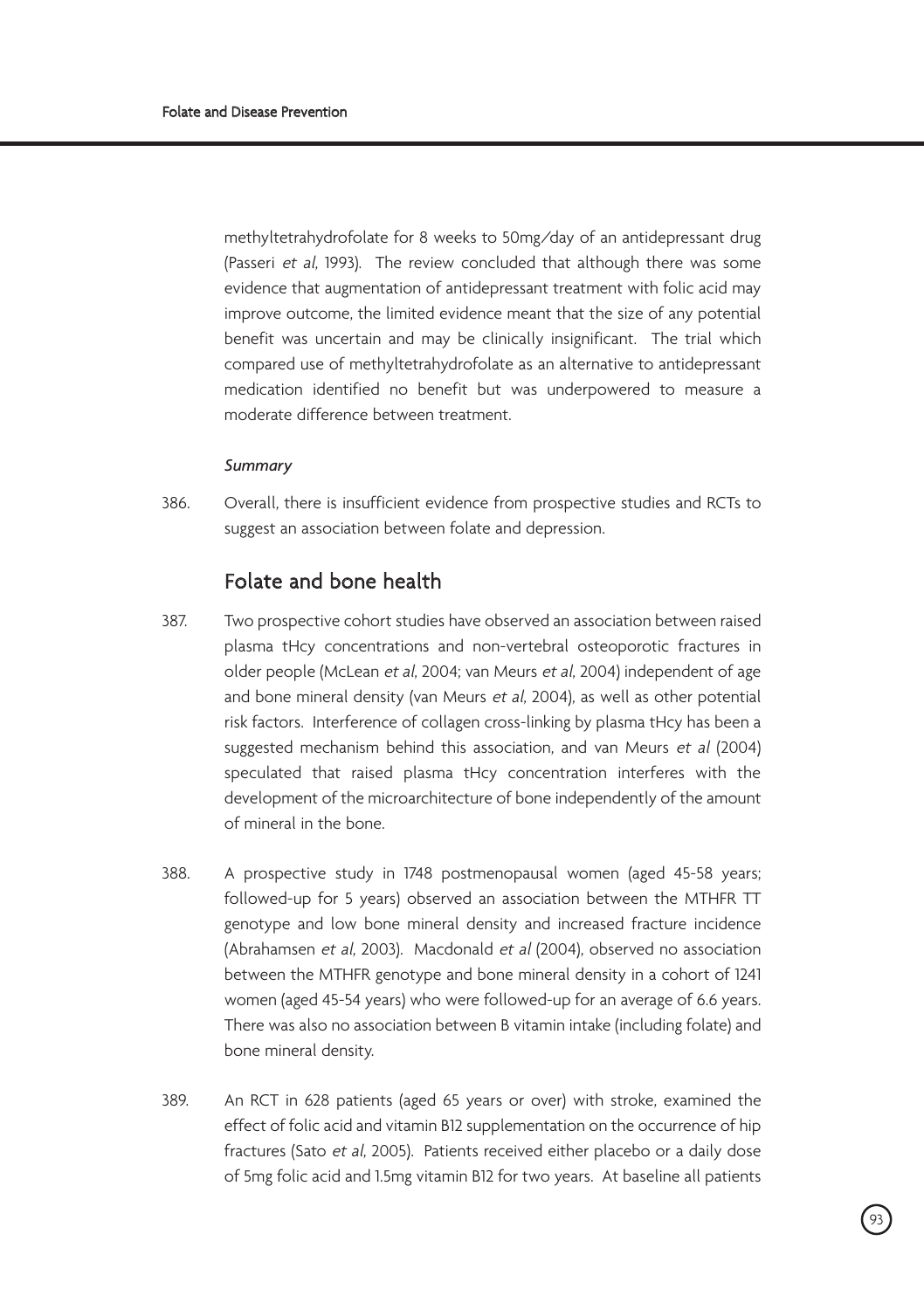had high plasma tHcy and low serum vitamin B12 concentrations. After two years, plasma tHcy concentrations decreased by 38% in the treatment group and increased by 31% in the placebo group. The treatment group had significantly fewer hip fractures (RR=0.20; 95% CI: 0.08-0.50) than the placebo group. The fall frequency and reduction in metacarpal bone mineral density was similar in both groups.

390. Van Meurs and Uitterlinden (2005) have urged caution in the interpretation of these results and suggested that their generalisability may be limited as the patients had an unusually high incidence of hip fracture (4.3% per year compared to 0.3% for women and 0.6% for men in the average Japanese population of the same age) and the trial had a low statistical power, with only 33 hip fractures during the study period. The mean plasma tHcy concentration of patients was also high (19.9µmol/L) and previous studies (McLean et al, 2004; van Meurs et al, 2004) suggest there is a threshold above which plasma tHcy concentration predicts increased fracture risk.

#### *Summary*

94

391. Although there are suggestions of possible benefit, overall, there is insufficient evidence for beneficial effects of folic acid on bone health. There is no evidence to suggest deleterious effects of folic acid on bone health.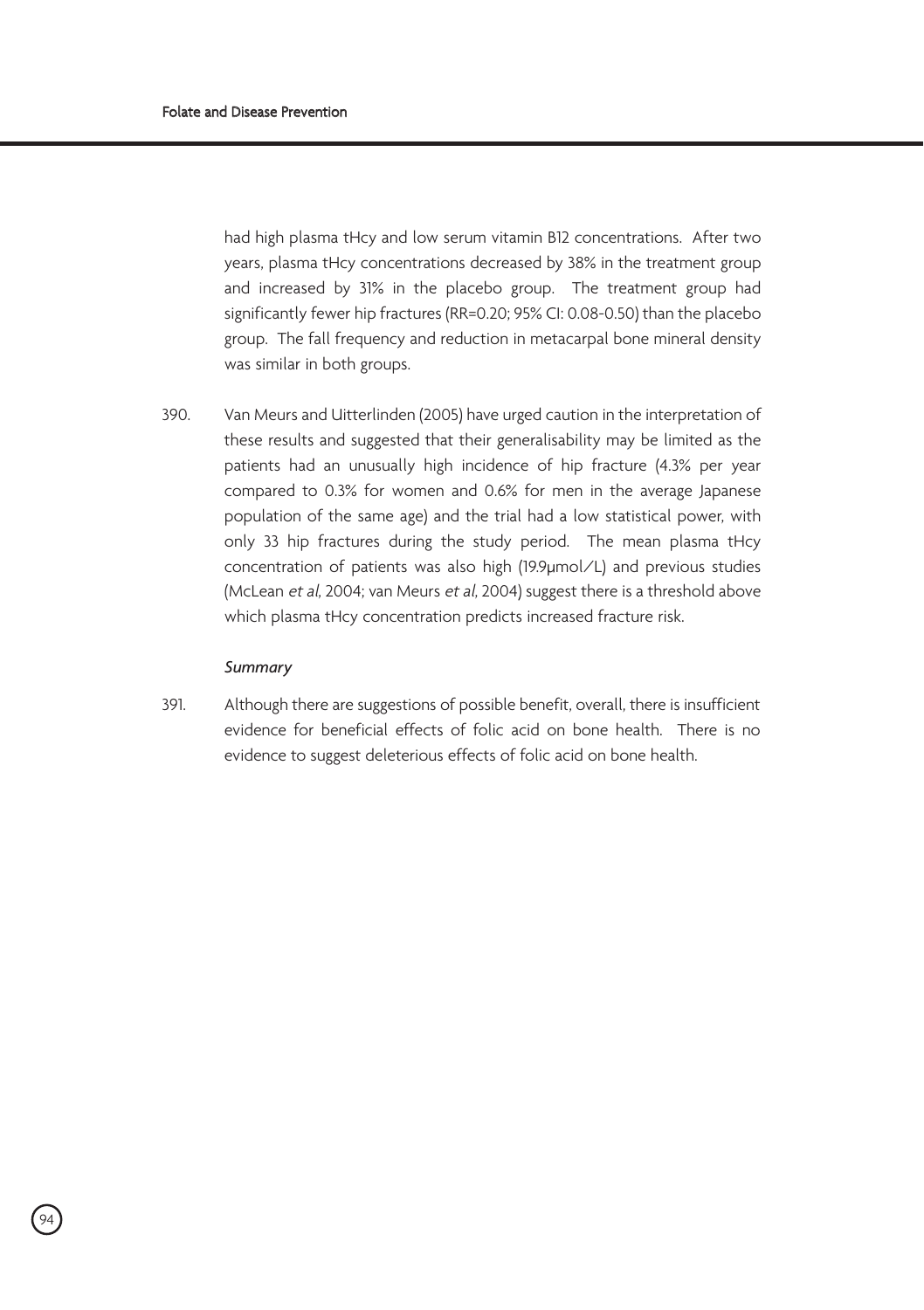# 8 The potential impact of mandatory fortification of flour with folic acid: benefits and risks

# Modelling exercise

- 392. The effect of fortifying flour with different doses of folic acid on the total folate intake (taking account of current levels in fortified foods, supplement use, processing losses, overage) of different population age groups was investigated by modelling intake data from the NDNS series (Annex 2). Flour was considered the most appropriate vehicle for fortification because of its near universal and narrow variability of consumption in the population (COMA, 2000). The purpose of the modelling exercise was to explore the effect of mandatory folic acid fortification of flour on the:
	- Average intakes of folic acid;
	- proportion of the population with folate intakes below the RNI<sup>11</sup>;
	- risk of NTD-affected pregnancies;
	- total numbers in the population who might be exposed to doses of folic acid above the UL per day set for folic acid $2$  ;
	- number of people aged 65 years and over, with low vitamin B12 status, who might be exposed to doses of folic acid above 1mg/day.
- 393. In the UK, a GL of 1mg/day for folic acid was set for adults (EVM, 2003). A GL was not set for children as there were no data reporting adverse effects of high levels of folic acid in children. ULs were set for children in the USA and Europe which were extrapolated from the UL for adults on the basis of body weight. As GLs were not set for children in the UK, ULs were used for the purpose of the modelling exercise in order to estimate the total proportion of the UK population (including children) who might be exposed to high intakes of folic acid.

<sup>11</sup> RNI for adults & children: 100µg/d for 4-6y; 150µg/d for 7-10y; 200µg/d for 11y and above.

<sup>12</sup> UL for adults (≥18y) (FNB, 1998; SCF, 2000): 1mg/d; UL for children (SCF, 2000): 300µg/d for 4-6y; 400µg/d for 7-10y; 600µg/d for 11-14y; 800µg/d for 15-17y.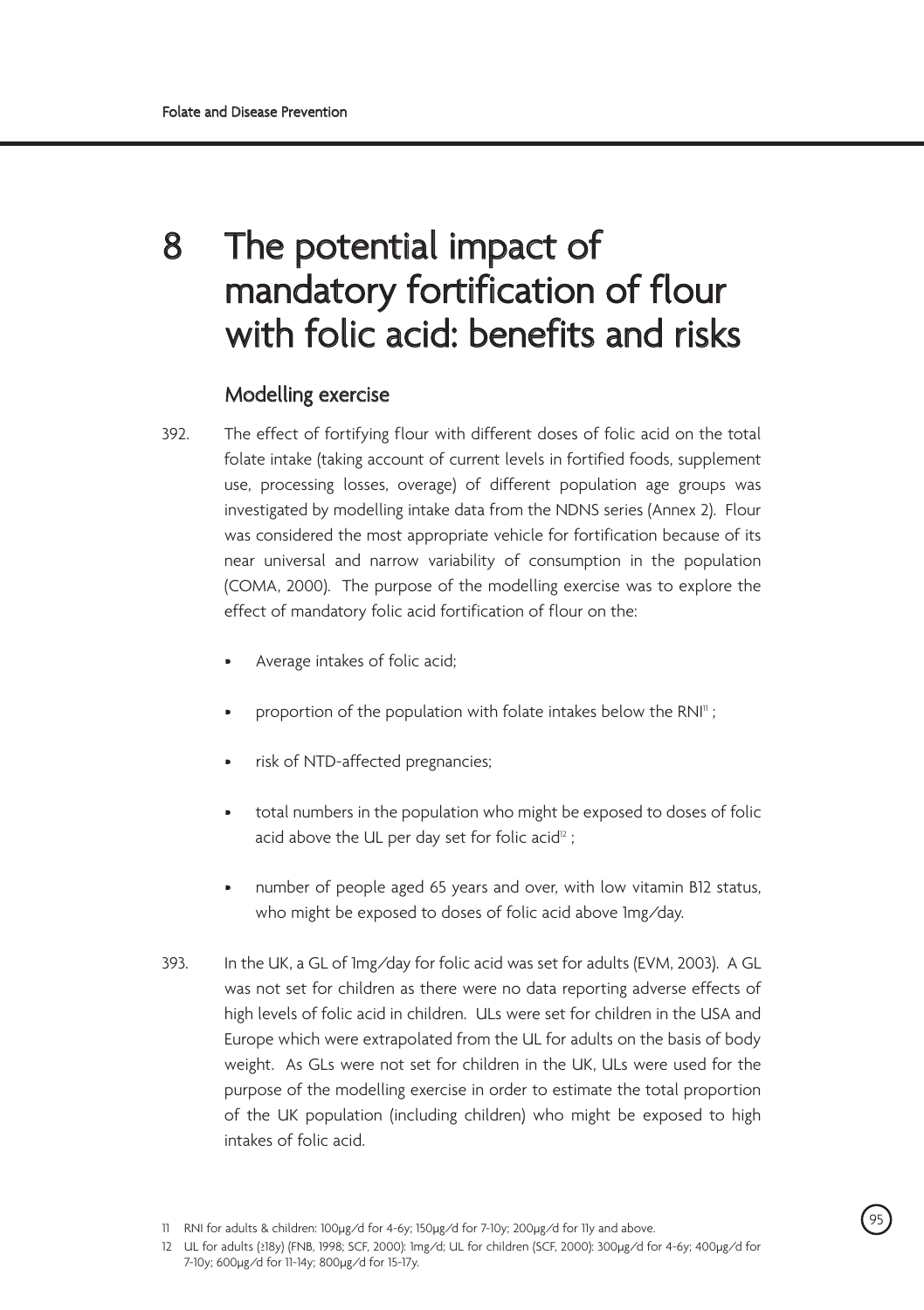- 394. The potential effects of mandatory fortification of flour with folic acid were assessed at four different levels: 100µg/100g flour, 200µg/100g flour, 300µg/100g flour and 450µg/100g flour. After processing losses this would result in actual levels of 75µg/100g flour, 150µg/100g flour, 225µg/100g flour and 338µg/100g flour respectively.
- 395. To enable a comparison to be made of the effects of mandatory fortification with/without folic acid intakes from voluntary fortification and with/without folic acid intakes from voluntary fortification and supplement consumption, the modelling exercise also considered the effect of mandatory fortification of flour with folic acid excluding the contribution of folic acid intakes from:
	- fortified breakfast cereals and fortified fat spreads but including the contribution from supplements;
	- fortified breakfast cereals, fortified fat spreads, and supplements.

# Methods and assumptions

## *Folic acid intakes*

- 396. Estimates of the contribution of folic acid intake from supplements, voluntarily fortified breakfast cereals, and fat spreads, are the mean of values including and excluding overage. This is to represent typical chronic folic acid consumption from these sources, which will vary according to when they are consumed (levels of folic acid will decrease over time and will be higher if consumed shortly after the manufacturing process).
- 397. Estimates of the contribution of folic acid intakes from voluntarily fortified foods are based on levels contained in these foods at time of publication.

## *NTD risk*

398. Data to model the effects of folic acid fortification of flour on reducing NTD risk are limited. The reduction in NTD risk for women of childbearing age (<50 years) was estimated using two different approaches, based on either maternal red cell folate concentrations (Daly et al, 1995; 1997) or maternal serum folate concentrations (Daly et al, 1995; Wald et al, 2001) in response to increasing levels of folate intake. Both approaches are based on the data from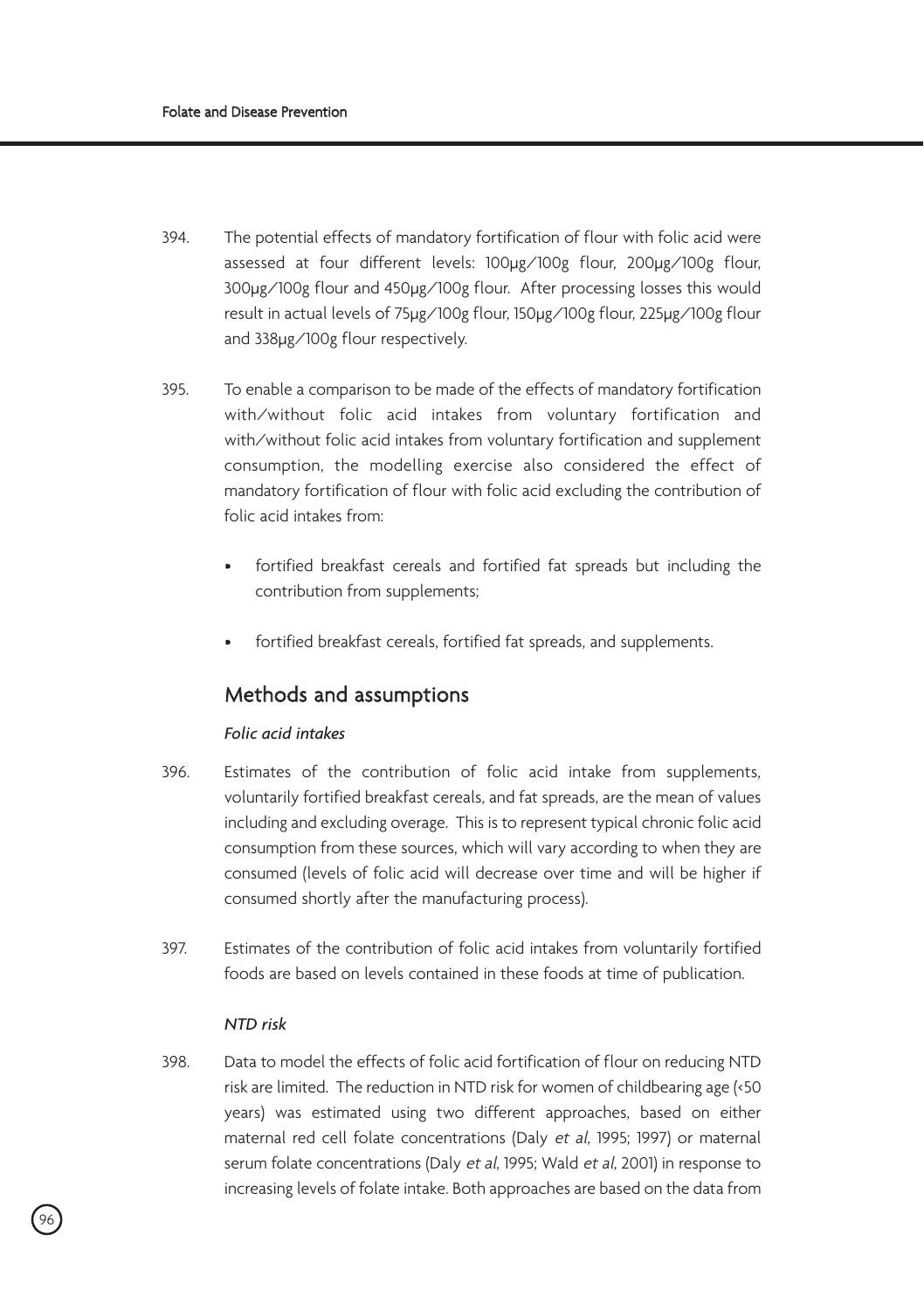the study by Daly et al (1995). These two methods were used to provide an estimated range of the number of NTD-affected pregnancies which could be prevented at the 4 different levels of folic acid fortification of flour. The lower estimate in the range is based on the analysis by Wald et al (2001) and the upper estimate is based on the analysis by Daly et al (1995; 1997). Estimates of NTD risk at different levels of fortification were based on the current estimate of 700-900 NTD-affected pregnancies in the UK (see paragraph 171). Further details of how NTD risk was estimated are provided in Annex 2.

- 399. A number of uncertainties in the data used to model the reduction in NTD risk (Daly et al, 1995; 1997) may over- or under-estimate the impact of fortification on NTD risk (see paragraph 104).
- 400. More importantly, the effect of folic acid on reducing NTD risk is dependent on background blood folate concentrations (Daly et al, 1997), so at a particular dose of folic acid the proportional reduction in risk will be less with higher initial blood folate concentrations. The study by Daly et al (1995), which estimated the dose-response relationship between red cell folate concentration and NTD risk, was carried out in an Irish population in the late 1980s who may have had lower blood folate concentrations than women in the UK in 2006; use of this data to estimate NTD risk reduction would tend, therefore, to overestimate the effect of fortification.

## *Low vitamin B12 status*

- 401. To estimate the number of people people aged 65 years and over with low vitamin B12 status at risk of exceeding folic acid intakes of 1mg/day following mandatory fortification, it was assumed that the prevalence of low vitamin B12 status was 5-10% (Clarke et al, 2004).
- 402. Further details of the methods and assumptions used for the modelling exercise are provided in Annex 2.

# Results of modelling exercise

403. The summary results obtained from the modelling exercise at each level of flour fortification are shown in Table 10 (including wholemeal flour) and Table 11 (excluding wholemeal flour). Results including/excluding foods voluntarily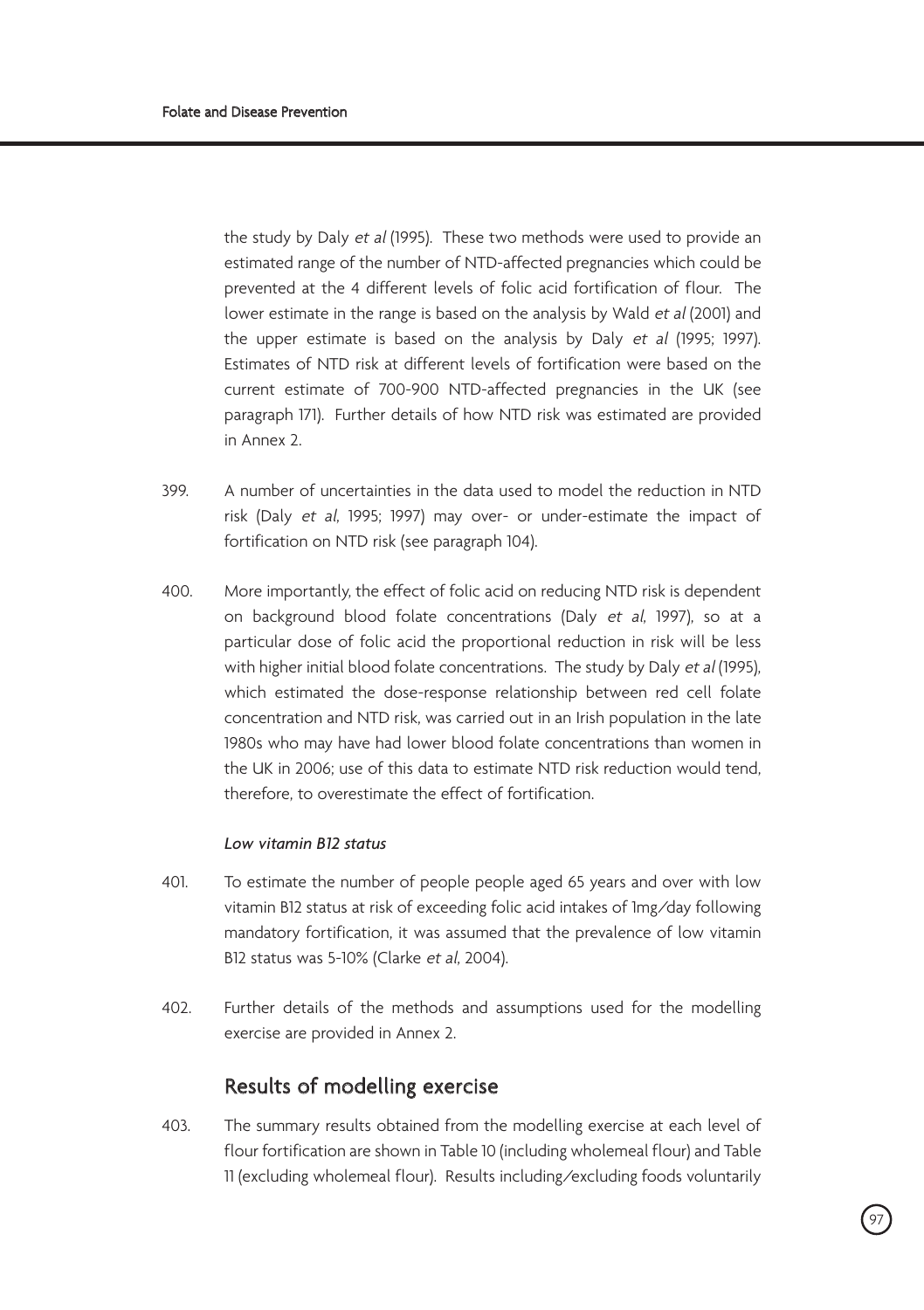fortified with folic acid (breakfast cereals and fat spreads) and supplements are also shown in Tables 10 and 11. More detailed results of the modelling exercise, by population age groups, are presented in Annex 2 (Tables 12-17).

## Table 10: Effects on the UK population\* of mandatory fortification of all flour with folic acid INCLUDING fortification of wholemeal flour

| Fortification<br>level of folic<br>acid µg/100g<br>flour (level<br>in food after<br>processing) | Average<br>increase<br>in folic<br>acid<br>intake<br>$(\mu$ g/day) <sup>13</sup> | Estimated<br>mean<br>total<br>folate<br>intakes<br>(µg/day) | <b>Fstimated</b><br>number (%) of<br>people with<br>intakes below<br>$RNI^{\star\star\text{H}}$ | <b>Fstimated</b><br>number (%)<br>exceeding the<br>UL of folic<br>acid/day** <sup>5</sup> | <b>Fstimated</b><br>number aged<br>65y+ with<br>low vitamin<br>B12 status<br>exceeding<br>Img/d folic<br>$acid***$ | <b>Fstimated NTD</b><br>pregnancies<br>prevented<br>per year <sup>16</sup><br>(% reduction in<br>NTD risk) |  |  |  |
|-------------------------------------------------------------------------------------------------|----------------------------------------------------------------------------------|-------------------------------------------------------------|-------------------------------------------------------------------------------------------------|-------------------------------------------------------------------------------------------|--------------------------------------------------------------------------------------------------------------------|------------------------------------------------------------------------------------------------------------|--|--|--|
| Includes folate and folic acid from all sources (including estimates of overage) <sup>17</sup>  |                                                                                  |                                                             |                                                                                                 |                                                                                           |                                                                                                                    |                                                                                                            |  |  |  |
| $\Omega$                                                                                        | $\cap$                                                                           | 302                                                         | 13,261,000 (23%)                                                                                | 127,000 (0.2%)                                                                            | 900                                                                                                                | $\Omega$                                                                                                   |  |  |  |
| 100(75)                                                                                         | 57                                                                               | 359                                                         | 5,876,000 (10%)                                                                                 | 241,000 (0.4%)                                                                            | 1.700                                                                                                              | 47-99 (7-11%)                                                                                              |  |  |  |
| 200 (150)                                                                                       | 115                                                                              | 409                                                         | 2,940,000 (5%)                                                                                  | 460,000 (0.8%)                                                                            | 2.800                                                                                                              | 91-198 (13-22%)                                                                                            |  |  |  |
| 300 (225)                                                                                       | 172                                                                              | 474                                                         | 1,518,000 (3%)                                                                                  | 907,000 (1.5%)                                                                            | 3.300                                                                                                              | 126-285 (18-32%)                                                                                           |  |  |  |
| 450 (338)                                                                                       | 258                                                                              | 560                                                         | 799,000 (1%)                                                                                    | 2,535,000 (4.3%)                                                                          | 9.000                                                                                                              | 175-378 (25-42%)                                                                                           |  |  |  |
| Excluding folic acid from fortified breakfast cereals and fat spreads                           |                                                                                  |                                                             |                                                                                                 |                                                                                           |                                                                                                                    |                                                                                                            |  |  |  |
| $\Omega$                                                                                        | $-74$                                                                            | 232                                                         | 21,257,000 (36%)                                                                                | 18,000 (0.03%)                                                                            | 800                                                                                                                | $-70$ ( $-10\%$ )                                                                                          |  |  |  |
| 100(75)                                                                                         | $-17$                                                                            | 290                                                         | 9,043,000 (15%)                                                                                 | 38,000 (0.06%)                                                                            | 800                                                                                                                | $-7$ ( $-1\%$ )                                                                                            |  |  |  |
| 200 (150)                                                                                       | 40                                                                               | 347                                                         | 4,288,000 (7%)                                                                                  | 52,000 (0.09%)                                                                            | 900                                                                                                                | 42-90 (6-10%)                                                                                              |  |  |  |
| 300 (225)                                                                                       | 98                                                                               | 404                                                         | 2,195,000 (4%)                                                                                  | 119,000 (0.2%)                                                                            | 900                                                                                                                | 84-189 (12-21%)                                                                                            |  |  |  |
| 450 (338)                                                                                       | 184                                                                              | 491                                                         | 1,139,000 (2%)                                                                                  | 660,000 (1.1%)                                                                            | 1.400                                                                                                              | 140-315 (20-35%)                                                                                           |  |  |  |
| Excluding folic acid from fortified breakfast cereals, fat spreads and supplements              |                                                                                  |                                                             |                                                                                                 |                                                                                           |                                                                                                                    |                                                                                                            |  |  |  |
| $\Omega$                                                                                        | $-85$                                                                            | 217                                                         | 22,404,000 (38%)                                                                                | $\Omega$                                                                                  | $\Omega$                                                                                                           | $-91(-13%)$                                                                                                |  |  |  |
| 100 (75)                                                                                        | $-28$                                                                            | 274                                                         | 9,627,000 (16%)                                                                                 | $\Omega$                                                                                  | $\Omega$                                                                                                           | $-28(-4%)$                                                                                                 |  |  |  |
| 200 (150)                                                                                       | 30                                                                               | 331                                                         | 4,589,000 (8%)                                                                                  | $\Omega$                                                                                  | $\Omega$                                                                                                           | 28-54 (4-6%)                                                                                               |  |  |  |
| 300 (225)                                                                                       | 87                                                                               | 389                                                         | 2,353,000 (4%)                                                                                  | 59,000 (0.1%)                                                                             | $\Omega$                                                                                                           | 70-153 (10-17%)                                                                                            |  |  |  |
| 450 (338)                                                                                       | 173                                                                              | 475                                                         | 1,224,000 (2%)                                                                                  | 557,000 (0.9%)                                                                            | $\circ$                                                                                                            | 126-288 (18-32%)                                                                                           |  |  |  |

\* Based on data from the NDNS which does not include pregnant or lactating women

\*\* Figures rounded to the nearest 1,000

\*\*\* Figures rounded to the nearest 100

- 13 Across all population groups (Table 18, Appendix 1, Annex 2).
- 14 For each age group (DH, 1991).

 $^{7}$ 98

- 15 For each age group: 4-6y, 300µg/d; 7-10y, 400µg/d; 11-14y, 600µg/d; 15-17y, 800µg/d; adults, 1mg/d (European Scientific Committee on Foods, 2001). The largest proportion of the numbers exceeding the UL are children 4-10y (see paragraphs 404, 409, 412, 415, 418)
- 16 See paragraph 398 which explains why there is a range for NTD prevention.
- 17 Mean of values for overage applied and not applied.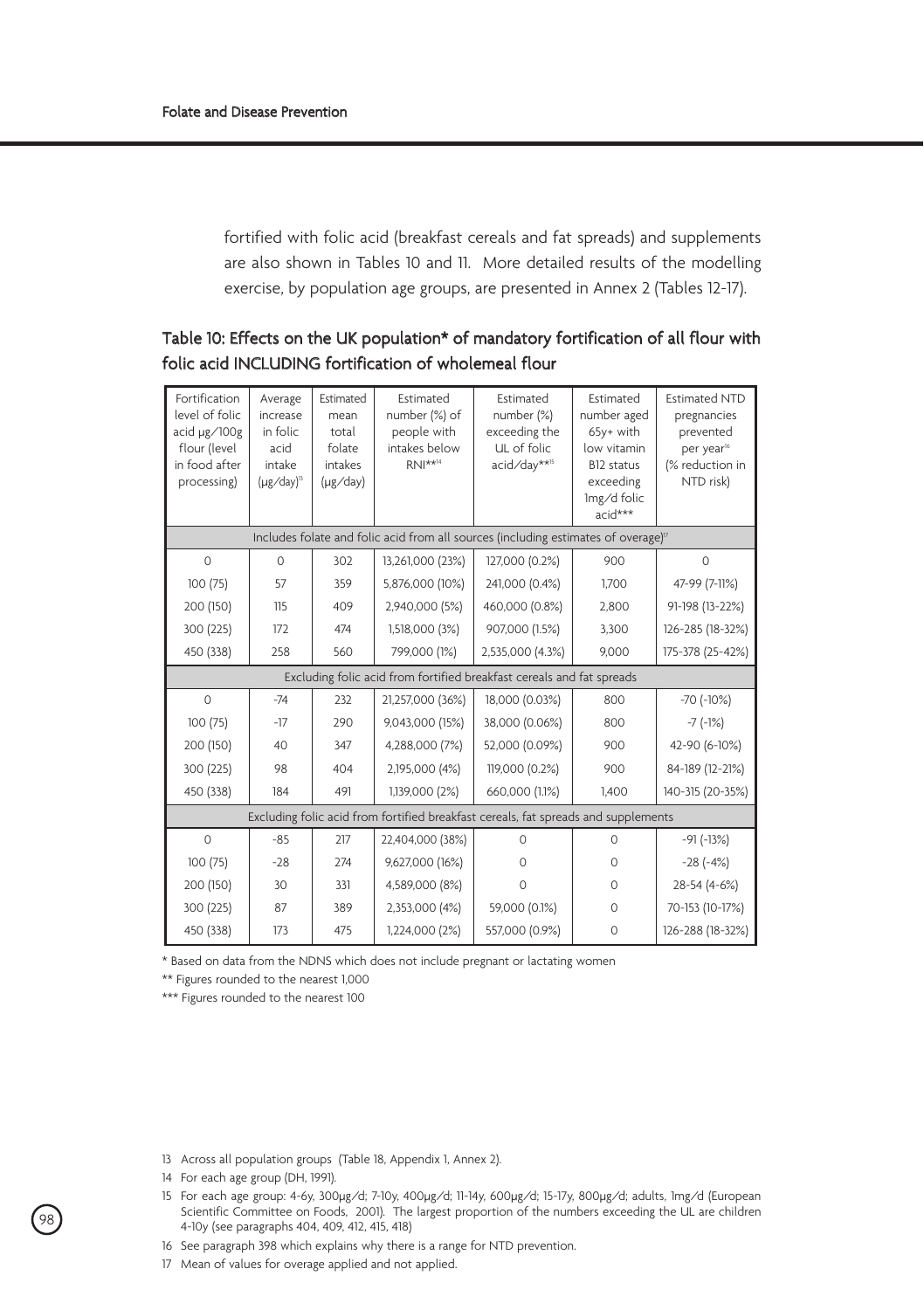## Table 11: Effects on the UK population\* of mandatory fortification of flour with folic acid EXCLUDING fortification of wholemeal flour

| Fortification<br>level of folic<br>acid µg/100g<br>flour (level<br>in food after<br>processing) | Average<br>increase<br>in folic<br>acid<br>intake<br>(µg/day) <sup>18</sup> | <b>Fstimated</b><br>mean<br>total<br>folate<br>intakes<br>(µg/day) | <b>Fstimated</b><br>number (%) of<br>people with<br>intakes below<br>$RNI^{\star\star\text{19}}$ | <b>Fstimated</b><br>number (%)<br>exceeding the<br>UL of folic<br>acid/day** <sup>20</sup> | <b>Fstimated</b><br>number aged<br>65y+ with<br>low vitamin<br>B <sub>12</sub> status<br>exceeding<br>Img/d folic<br>acid*** | <b>Fstimated NTD</b><br>pregnancies<br>prevented<br>per year<br>(% reduction in<br>NTD risk)<br>$\Omega$ |  |  |  |
|-------------------------------------------------------------------------------------------------|-----------------------------------------------------------------------------|--------------------------------------------------------------------|--------------------------------------------------------------------------------------------------|--------------------------------------------------------------------------------------------|------------------------------------------------------------------------------------------------------------------------------|----------------------------------------------------------------------------------------------------------|--|--|--|
| Includes folate and folic acid from all sources (including estimates of overage) <sup>21</sup>  |                                                                             |                                                                    |                                                                                                  |                                                                                            |                                                                                                                              |                                                                                                          |  |  |  |
| 100 (75)                                                                                        | $\Omega$                                                                    | 302                                                                | 13,261,000 (23%)                                                                                 | 127,000 (0.2%)                                                                             | 900                                                                                                                          | $\Omega$                                                                                                 |  |  |  |
| 200 (150)                                                                                       | 51                                                                          | 353                                                                | 6,417,000 (11%)                                                                                  | 225,000 (0.4%)                                                                             | 1.700                                                                                                                        | 42-93 (6-10%)                                                                                            |  |  |  |
| 300 (225)                                                                                       | 102                                                                         | 403                                                                | 3,424,000 (6%)                                                                                   | 404,000 (0.7%)                                                                             | 2,000                                                                                                                        | 82-180 (12-20%)                                                                                          |  |  |  |
| 450 (338)                                                                                       | 152                                                                         | 454                                                                | 1,888,000 (3%)                                                                                   | 773,000 (1.3%)                                                                             | 2,500                                                                                                                        | 114-261 (16-29%)                                                                                         |  |  |  |
|                                                                                                 | 228                                                                         | 530                                                                | 1,235,000 (2%)                                                                                   | 2,200,000 (3.7%)                                                                           | 6,300                                                                                                                        | 163-369 (23-41%)                                                                                         |  |  |  |
| Excluding folic acid from fortified breakfast cereals and fat spreads                           |                                                                             |                                                                    |                                                                                                  |                                                                                            |                                                                                                                              |                                                                                                          |  |  |  |
| $\Omega$                                                                                        | $-74$                                                                       | 232                                                                | 21,257,000 (36%)                                                                                 | 18,000 (0.03%)                                                                             | 800                                                                                                                          | $-70$ ( $-10\%$ )                                                                                        |  |  |  |
| 100 (75)                                                                                        | $-24$                                                                       | 283                                                                | 10,019,000 (17%)                                                                                 | 38,000 (0.06%)                                                                             | 800                                                                                                                          | $-14 (-2%)$                                                                                              |  |  |  |
| 200 (150)                                                                                       | 27                                                                          | 334                                                                | 5,146,000 (9%)                                                                                   | 52,000 (0.09%)                                                                             | 900                                                                                                                          | 35-63 (5-7%)                                                                                             |  |  |  |
| 300 (225)                                                                                       | 78                                                                          | 385                                                                | 3,001,000 (5%)                                                                                   | 115,000 (0.2%)                                                                             | 900                                                                                                                          | 77-162 (11-18%)                                                                                          |  |  |  |
| 450 (338)                                                                                       | 154                                                                         | 461                                                                | 1,636,000 (3%)                                                                                   | 559,000 (1.0%)                                                                             | 900                                                                                                                          | 126-279 (18-31%)                                                                                         |  |  |  |
| Excluding folic acid from fortified breakfast cereals, fat spreads and supplements              |                                                                             |                                                                    |                                                                                                  |                                                                                            |                                                                                                                              |                                                                                                          |  |  |  |
| $\Omega$                                                                                        | $-85$                                                                       | 217                                                                | 22,404,000 (38%)                                                                                 | $\Omega$                                                                                   | $\Omega$                                                                                                                     | $-91(-13%)$                                                                                              |  |  |  |
| 100 (75)                                                                                        | $-34$                                                                       | 267                                                                | 10,645,000 (18%)                                                                                 | $\Omega$                                                                                   | $\Omega$                                                                                                                     | $-35(-5%)$                                                                                               |  |  |  |
| 200 (150)                                                                                       | 17                                                                          | 318                                                                | 5,400,000 (9%)                                                                                   | $\Omega$                                                                                   | $\Omega$                                                                                                                     | $21-36(3-4%)$                                                                                            |  |  |  |
| 300 (225)                                                                                       | 68                                                                          | 369                                                                | 3,308,000 (6%)                                                                                   | 55,000 (0.1%)                                                                              | $\Omega$                                                                                                                     | 63-126 (9-14%)                                                                                           |  |  |  |
| 450 (338)                                                                                       | 144                                                                         | 445                                                                | 1,828,000 (3%)                                                                                   | 470,000 (0.8%)                                                                             | $\circ$                                                                                                                      | 112-252 (16-28%)                                                                                         |  |  |  |

\* Based on data from the NDNS which does not include pregnant or lactating women

\*\* Figures rounded to the nearest 1,000

\*\*\* Figures rounded to the nearest 100

18 Across all population groups (Table 18, Appendix 1, Annex 2).

19 For each age group (DH, 1991)

20 For each age group (European Scientific Committee on Foods, 2001); see footnote 15.

21 Mean of values for overage applied and not applied.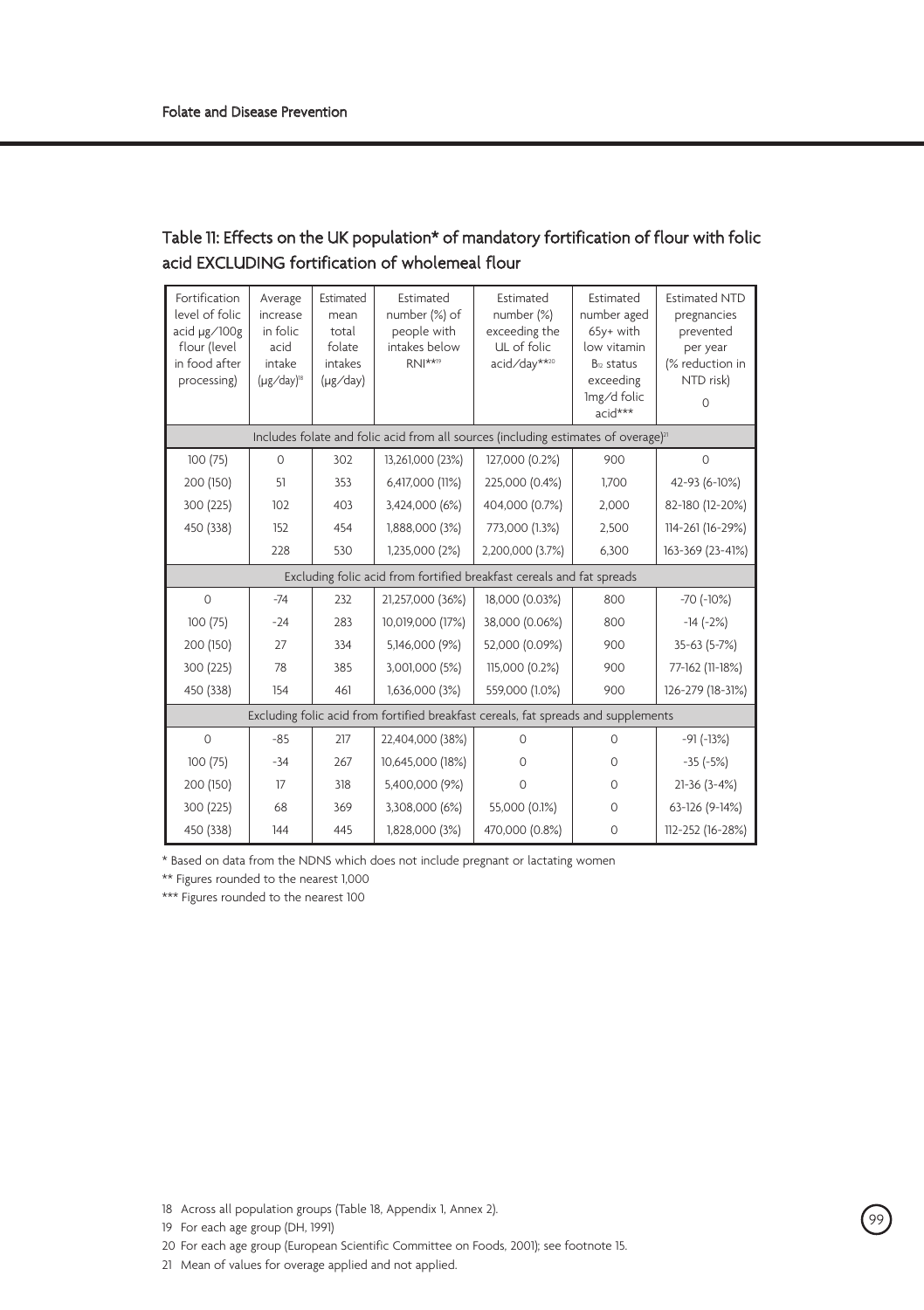# Effects of mandatory fortification of flour with folic acid including current levels of folic acid intake from voluntary fortification and supplements

### *Without mandatory fortification of flour with folic acid*

- 404. It can be seen from Table 10 (line 1: fortification level, 0) that at current levels of folic acid intake in the UK (from voluntary fortification and supplements), without mandatory fortification of flour with folic acid:
	- The average folate intake of the population is approximately 302µg/day;
	- Approximately 23% of the population (13,261,000 people) have intakes below the RNI for folate;
	- Approximately 0.2% of the population (127,000 people) are exceeding the UL/day set for folic acid intake; the largest proportion are children aged 4-6 years and 7-10 years (57% or 72,000 children) as the ULs/day are much lower for these age groups (300 and 400µg/day respectively) than for adults (1mg/day);
	- Approximately 900 adults aged 65 years and over, with low vitamin B12 status, are exceeding folic acid intakes of 1mg/day.

### *Introduction of mandatory fortification of flour with folic acid*

- 405. The first section of Tables 10 and 11 headed Including folate and folic acid from all sources, shows the effects of mandatory fortification of flour with folic acid at current levels of folic acid intake (from voluntarily fortified foods and supplements) including and excluding wholemeal flour respectively.
- 406. In the sections below, which describe the information presented in the tables, the figures are estimates of the effect of folic acid fortification of all flour; the figures in parentheses denote the effect of fortification if wholemeal flour is exempted.

#### *Fortification with folic acid at 100*µ*g/100g flour*

407. The average folate intake of the population would increase by 57 (51) µg/day.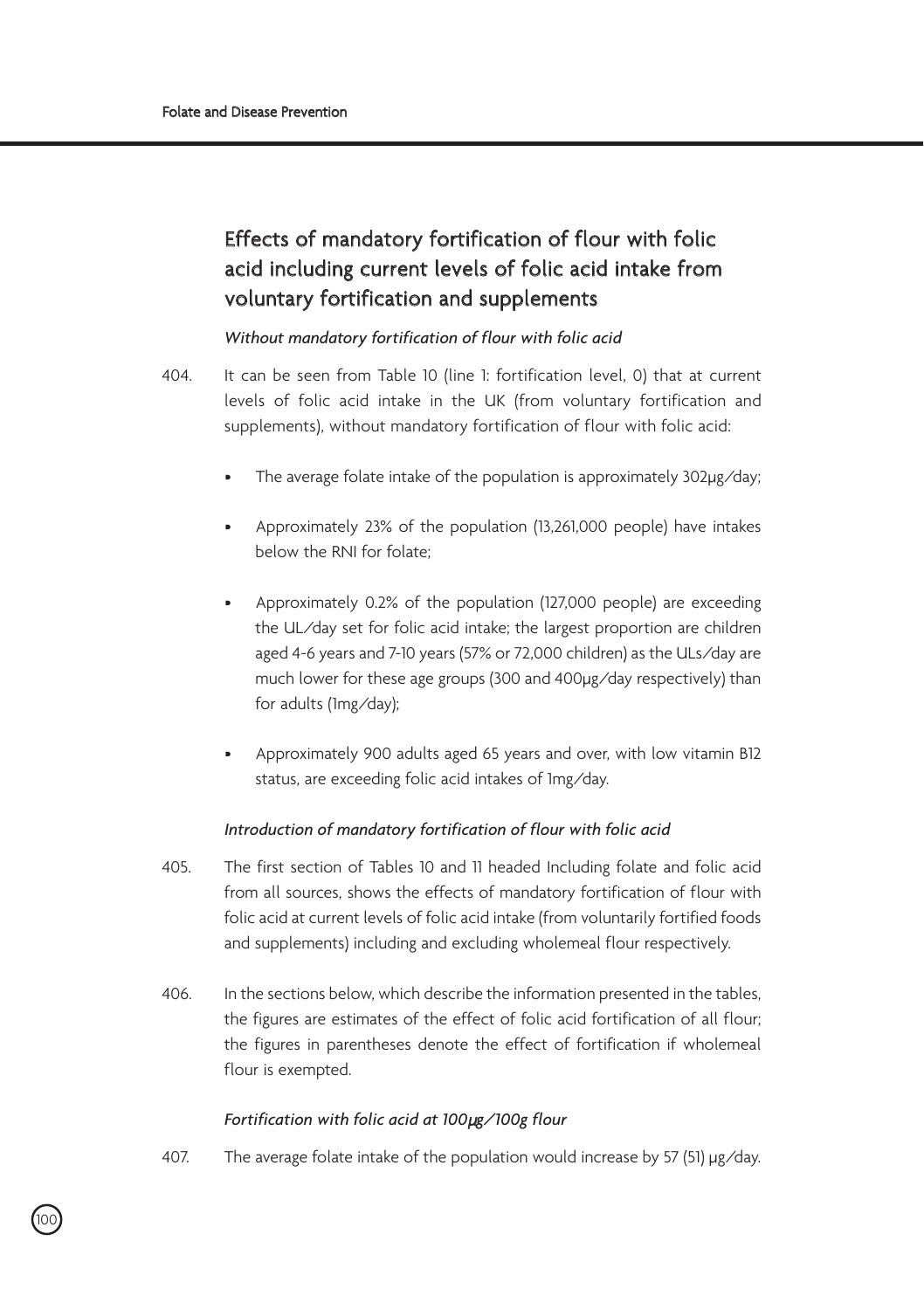- 408. Approximately 47-99 (42-93) NTD-affected pregnancies would be prevented which represents a 7-11% (6-10%) reduction in risk. The average percentage of the population with intakes below the RNI for folate would decrease from 23% to 10% (11%).
- 409. Approximately 241,000 (225,000) people in the UK would exceed the UL/day for folic acid intakes, an increase of 90% (77%) or 114,000 (98,000) people. Sixty-two percent (65%) of individuals exceeding the UL/day would be children aged 4-10 years. Approximately 1700 (1700) people aged 65 years and over, with low vitamin B12 status, would be at risk of exceeding folic acid intakes of 1mg/day (an increase of 89% or 800 people).

#### *Fortification with folic acid at 200*µ*g/100g flour*

- 410. The average folate intake of the population would increase by 115 (102) µg/day.
- 411. Approximately 91-198 (82-180) NTD-affected pregnancies would be prevented which represents a 13-22% (12-20%) reduction in risk. The average percentage of the population with intakes below the RNI would decrease from 23% to 5% (6%).
- 412. Approximately 460,000 (404,000) people in the UK would exceed the UL/day for folic acid intakes, an increase of 262% (218%) or 333,000 (277,000) people. Sixty-six percent (70%) of individuals exceeding the UL/day would be children aged 4-10 years. Approximately 2,800 (2,000) people aged 65 years and over, with low vitamin B12 status, would be at risk of exceeding folic acid intakes of 1mg/day, an increase of 211% (122%) or 1,900 (1,100) people.

### *Fortification with folic acid at 300*µ*g/100g flour*

- 413. The average folate intake of the population would increase by 172 (152) µg/day.
- 414. Approximately 126-285 (114-261) NTD affected pregnancies would be prevented, which represents an 18-32% (16-29%) reduction in risk. The average percentage of the population with intakes below the RNI would decrease from 23% to 3% (3%).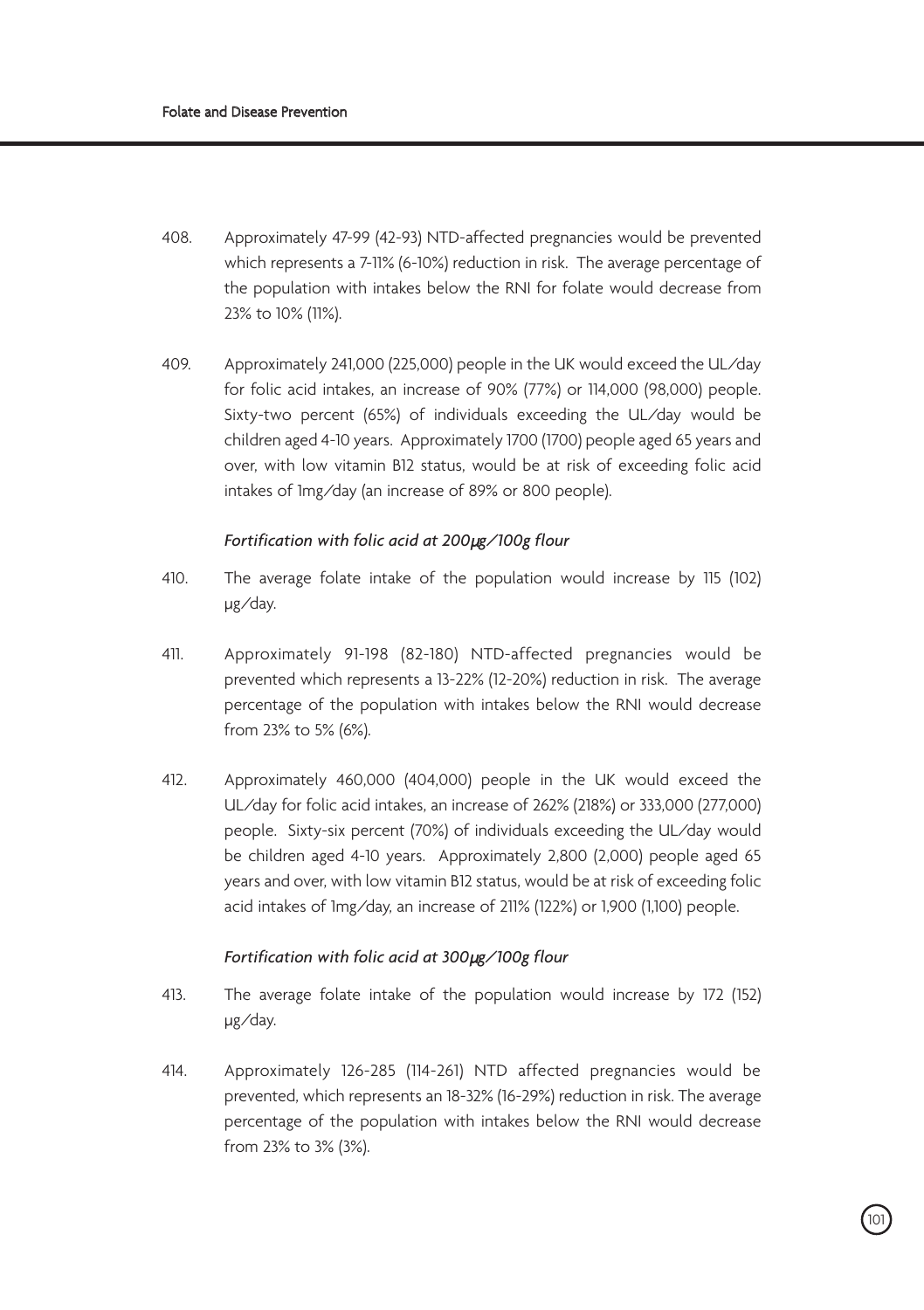415. Approximately 907,000 (773,000) people would exceed the UL/day for folic acid intakes, an increase of 614% (509%) or 780,000 (646,000) people. Sixtynine percent (71%) of individuals exceeding the UL/day would be children aged 4-10 years. Approximately 3,300 (2,500) people aged 65 years and over, with low vitamin B12 status, would be at risk of exceeding folic acid intakes of 1mg/day, an increase of 267% (177%) or 2,400 (1,600) people.

### *Fortification with folic acid at 450*µ*g/100g flour*

- 416. The average folate intake of the population would increase by 258 (228) µg/day.
- 417. Approximately 175-378 (163-369) NTD-affected pregnancies would be prevented which represents a 25-42% (23-41%) reduction in risk. The average percentage of the population with intakes below the RNI would decrease from 23% to 1% (2%).
- 418. Approximately 2,535,000 (2,200,000) people would exceed the UL/day for folic acid intakes, an increase of 1896% (1632%) or 2,408,000 (2,073,000) people. Fifty-six percent (58%) of individuals exceeding the UL/day would be children aged 4-10 years. Approximately 9,200 (6,400) people aged 65 years and over, with biochemical vitamin B12 deficiency, would be at risk of exceeding folic acid intakes of 1mg/day, an increase of 922% (611%) or 8,300 (5,500) people.

### *Effect of folic acid fortification on folate intakes of women of childbearing age*

- 419. The effects of folic acid fortification on folate intakes of women of child bearing age (14-49 years) are detailed in tables 14-15, Annex 2. The average folate intake of women aged 14-49 years is approximately 281µg/day (Table 15, Annex 2). Women in two lowest quintiles of folate intake have average total folate intakes below the RNI of 200µg/day (132 and 195µg/day respectively) (Table 14, Annex 2).
- 420. The effect of folic acid fortification of flour by quintile of current folate intake on women aged 14-18 years is illustrated in Figure 4, Annex 2. It can be seen that folic acid fortification of flour would increase the total folate intakes across all quintiles, including those in the two lowest quintiles. Similar results were seen for women aged 19-49 years.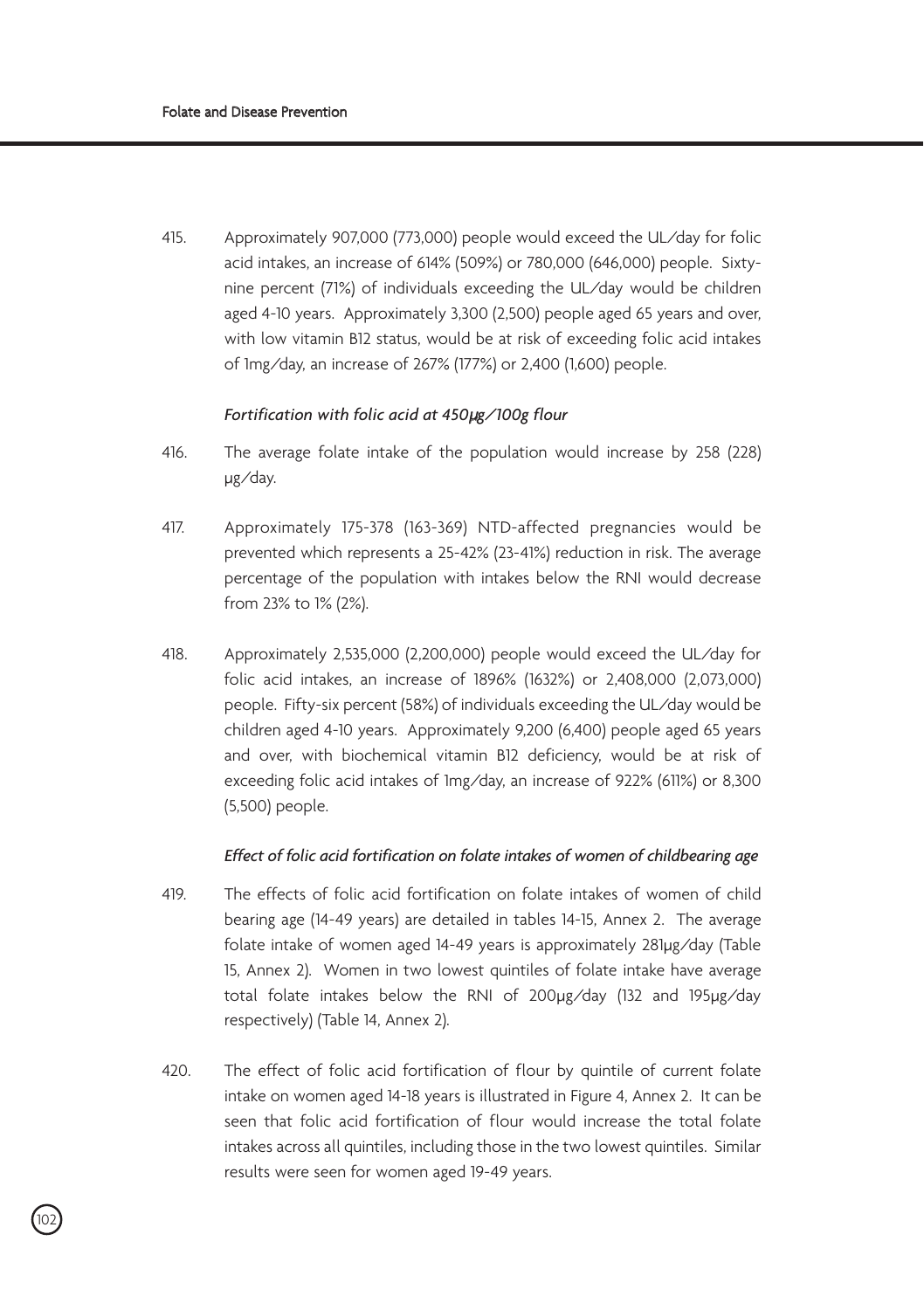# Effect of mandatory fortification excluding folic acid intakes from fortified breakfast cereals/fortified spreads and including folic acid intake from supplements

421. See second section of Tables 10 and 11, headed: Excluding folic acid from fortified breakfast cereals and fat spreads.

### *Without mandatory fortification of flour with folic acid*

- 422. Without folic acid intakes from fortified breakfast cereals and fat spreads, it can be estimated that:
	- The average folate intake of the population would decrease by 74µg/day.
	- There would be approximately 70 more pregnancies affected by NTDs (10% increase in risk).
	- The percentage of the population with intakes below the RNI for folate would increase from 23% to 36%.
	- Approximately 18,000 people would exceed the UL/day for folic acid intake (decrease of 86% or 109,000 people).
	- Approximately 800 adults aged 65 years and over, with low vitamin B12 status, would exceed folic acid intakes of 1mg/day (decrease of 11% or 100 people).

### *Introduction of mandatory fortification of flour22 with folic acid*

- 423. The introduction of mandatory fortification with folic acid at a level of 100µg/100g flour, without the contribution of folic acid intakes from fortified breakfast cereals/fortified spreads, would not be sufficient to overcome the decrease in folic acid intake and the subsequent increased risk of NTDaffected pregnancies.
- 424. Without folic acid intakes from fortified breakfast cereals/fat spreads, mandatory fortification with folic acid at a level of 200µg/100g flour would be required to reduce NTD risk by 6-10% (5-7%). At this level, average folic acid intakes would increase by 40 (27) µg/day and 7% (9%) of the population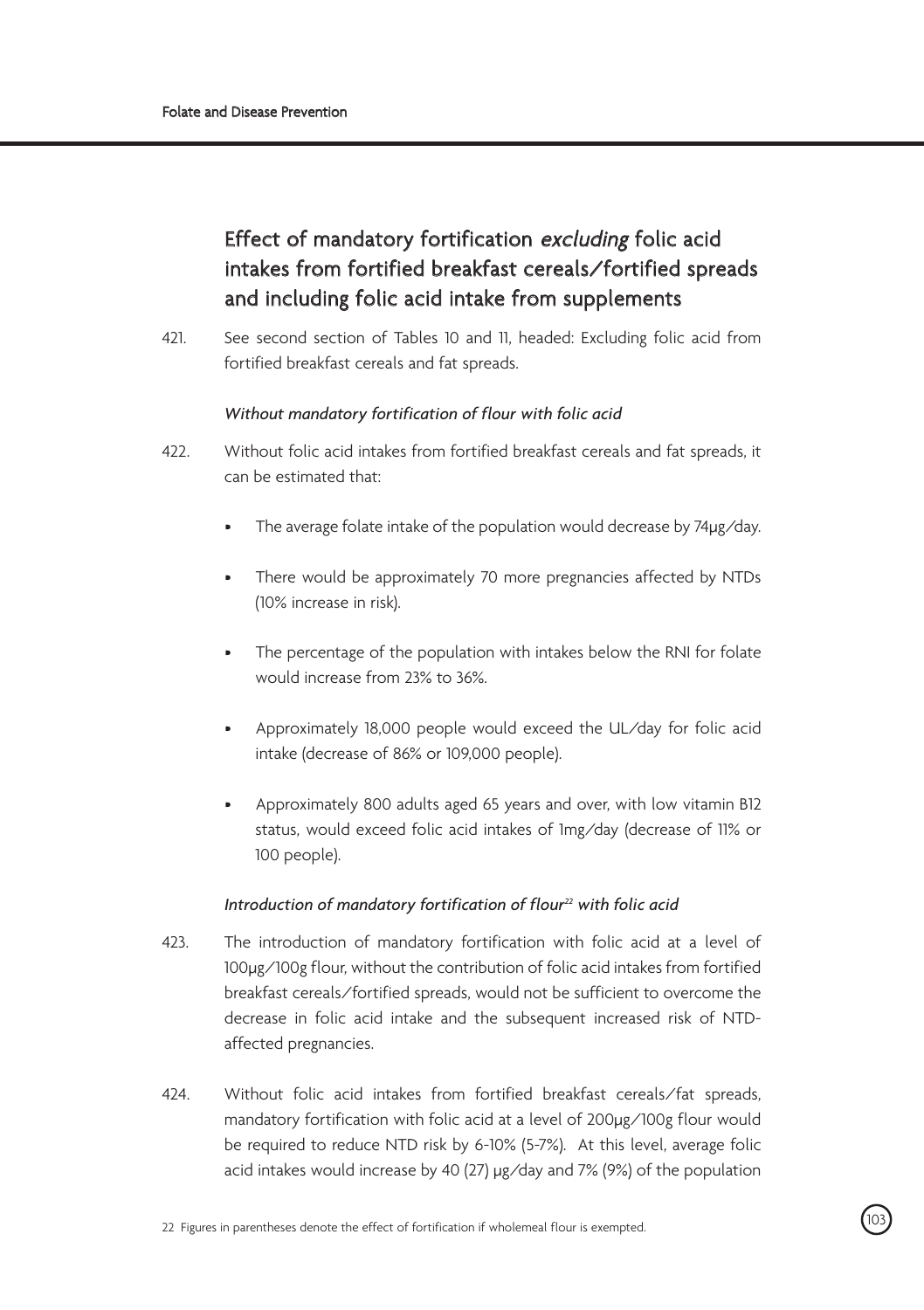.<br>104

would have intakes below the RNI for folate. However, this would also result in approximately 52,000 (52,000) people exceeding the UL/day for folic acid intake (59% less than current levels). Compared to current levels, there would be no change in the number of people (including and excluding wholemeal flour) aged 65 years and over, with low vitamin B12 status, exceeding folic acid intakes of 1mg/day.

- 425. Mandatory fortification with folic acid at a level of 300µg/100g flour would reduce the risk of NTD-affected pregnancies by 12-21% (11-18%). Average folic acid intakes would increase by 98 (78) µg/day and the percentage of the population with intakes below the RNI for folate would be 4% (5%) . At this level, 119,000 (115,000) people would have intakes above the UL/day for folic acid which is 6% (9%) less than current levels. Compared to current levels, there would still be no change in the number of people (including and excluding wholemeal flour) aged 65 years and over, with low vitamin B12 status, exceeding folic acid intakes of 1mg/day.
- 426. With mandatory fortification at a level of 450µg/100g flour, the risk of NTDaffected pregnancies would be reduced by 20-35% (18-31%). Average folic acid intakes would increase by 184 (154) µg/day and the percentage of the population with intakes below the RNI for folate would be reduced to 2% (3%). However, the numbers with intakes above the UL/day for folic acid intake would be substantially higher than current levels, increasing by 420% (340%) or 539,000 (432,000) people. The number of people aged 65 years and over, with low vitamin B12 status, exceeding folic acid intakes of 1mg/day would also increase by 56% or 500 people (no change compared to current levels if wholemeal flour excluded).

# Effect of mandatory fortification of flour with folic acid excluding the contribution of folic acid intakes from fortified breakfast cereals, fortified spreads, and supplements

427. See third section of Tables 10 and 11, headed: Excluding folic acid from fortified breakfast cereals, fat spreads and supplements.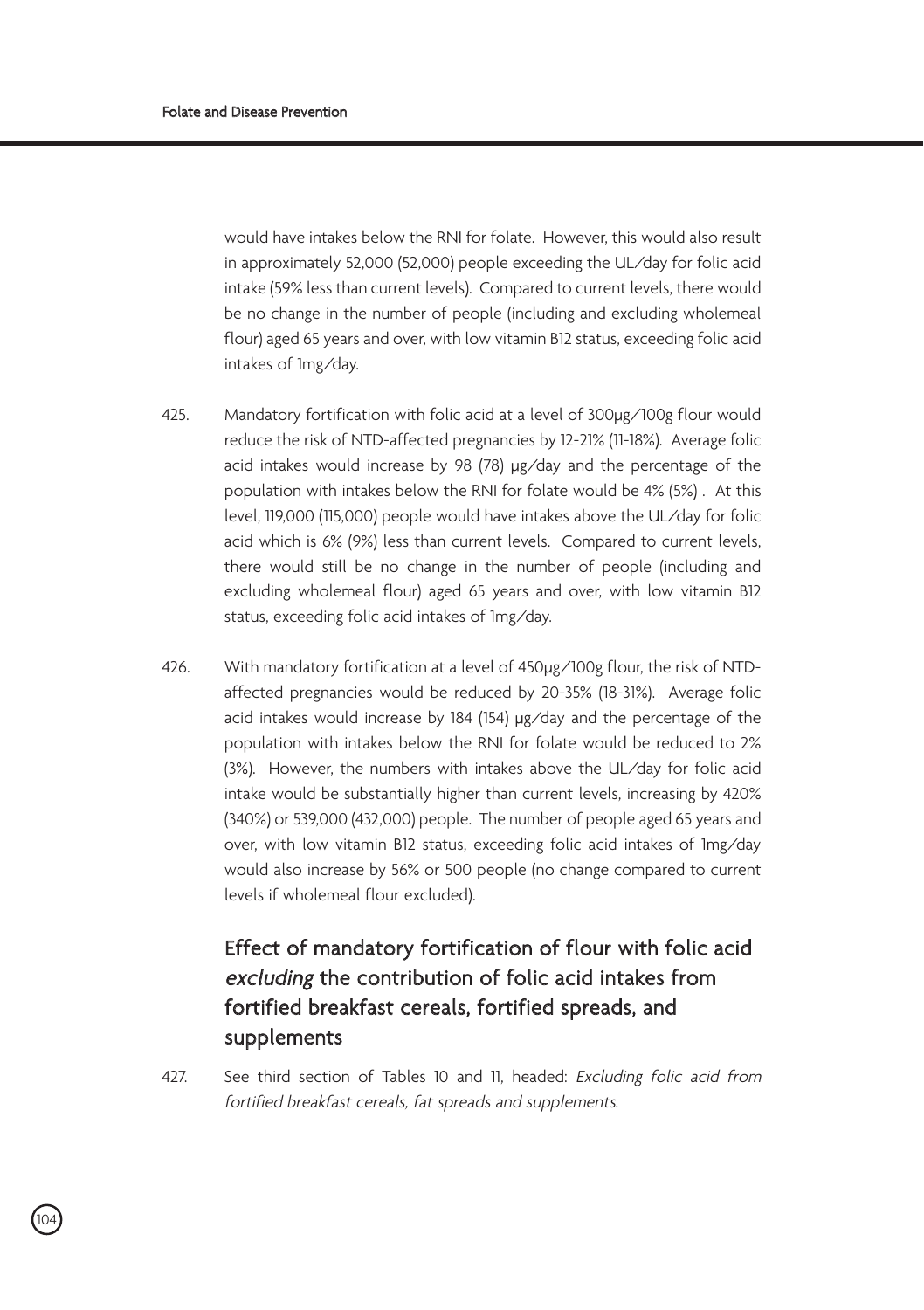### *Without mandatory fortification of flour*

- 428. Without folic acid intakes from fortified breakfast cereals, fortified fat spreads, and supplements:
	- The average folate intake of the population would decrease by 85µg/day.
	- There would be approximately 91 more pregnancies affected by NTDs (13% increase in risk).
	- The percentage of the population with intakes below the RNI for folate would increase from 23% to 38%.
	- It is unlikely that anyone would exceed folic acid intakes above the UL/day.
	- It is unlikely that any adults aged 65 years and over, with low vitamin B12 status, would exceed folic acid intakes of 1mg/day.

#### *Introduction of mandatory fortification of flour23 with folic acid*

- 429. Mandatory fortification with folic acid at a level of 100µg/100g flour would not be sufficient to overcome the increased risk of NTD-affected pregnancies caused by removing the contribution of folic acid intakes from fortified breakfast cereals/fortified spreads and supplements.
- 430. Without folic acid intakes from fortified breakfast cereals/fat spreads and supplements, mandatory fortification with folic acid at a level of 200µg/100g flour would be required to reduce NTD risk by 4-6% (3-4%). At this level, average folic acid intakes would increase by 30 (17) ug/day and the percentage of the population with intakes below the RNI for folate would be 8% (9%). It is unlikely that anyone would exceed the UL/day for folic acid intake or any adults aged 65 years and over, with low vitamin B12 status, would exceed intakes of 1mg/day.
- 431. Without folic acid intakes from fortified breakfast cereals/fat spreads and supplements, mandatory fortification with folic acid at a level of 300µg/100g flour would reduce NTD risk by 10-17% (9-14%). Average folic acid intakes would increase by 87 (68)  $\mu$ g/day and the percentage of the population with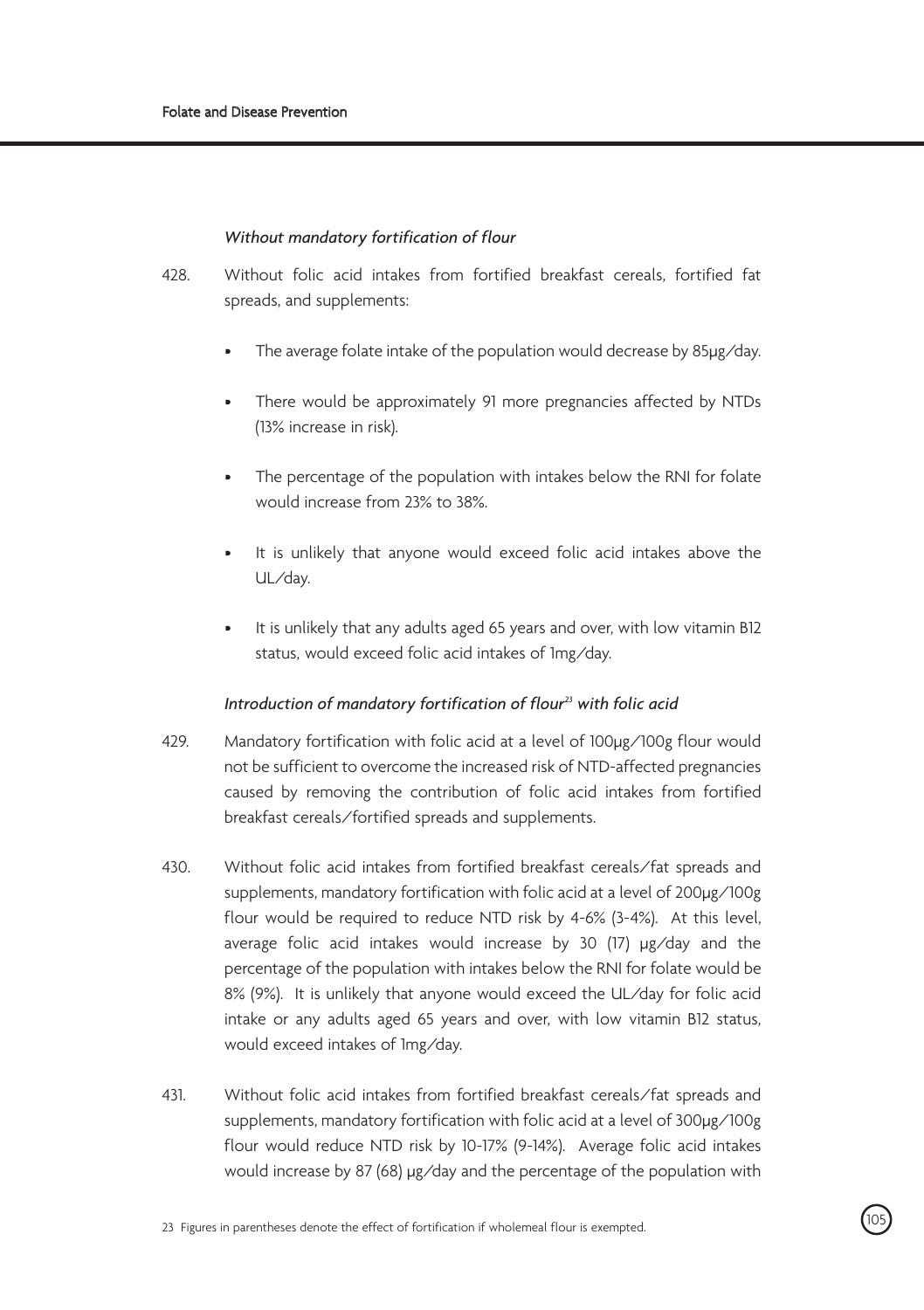intakes below the RNI for folate would be reduced to 4% (6%). Approximately 59,000 (55,000) people would have intakes above the UL/day for folic acid which is 54% (57%) less than current levels. It is unlikely that any adults aged 65 years and over, with low vitamin B12 status, would exceed folic acid intakes of 1mg/day.

432. Mandatory fortification with folic acid at a level of 450µg/100g flour would reduce the risk of NTD-affected pregnancies by 18-32% (16-28%). Average folic acid intakes would increase by 173 (144) µg/day and the percentage of the population with intakes below the RNI for folate would be reduced to 2% (3%). However, the numbers with intakes above the UL/day for folic acid intake would be substantially higher than current levels, increasing by 338% (270%) or 430,000 (343,000) people. It is unlikely that any adults aged 65 years and over, with low vitamin B12 status, would exceed folic acid intakes of 1mg/day.

# Comparison of the effects of excluding folic acid intakes from fortified breakfast cereals and fat spreads only with excluding folic acid intakes from fortified breakfast cereals, fat spreads, and supplements

- 433. Including or excluding folic acid intakes from supplements would result in little difference in the number of people with intakes below the RNI for folate: 36% including supplements and 38% excluding supplements. This suggests that compared to fortified foods, supplements do not make an important contribution to helping people achieve the RNI for folate intake.
- 434. The increased risk of NTD-affected pregnancies is lower if folic acid intakes from supplements are included (10% increased risk/70 more NTD-affected pregnancies) than if they are excluded (13% increased risk/91 more NTDaffected pregnancies), indicating that supplements make an additional contribution to reducing NTD risk.
- 435. Approximately 127,000 people in the UK are currently exceeding the UL/day for folic acid. Out of this total, 14% can be attributed to supplement consumption (18,000 people) and 86% (109,000 people) to consumption of fortified foods. This suggests that folic acid intakes above the UL/day for folic acid are largely due to consumption of foods fortified with folic acid.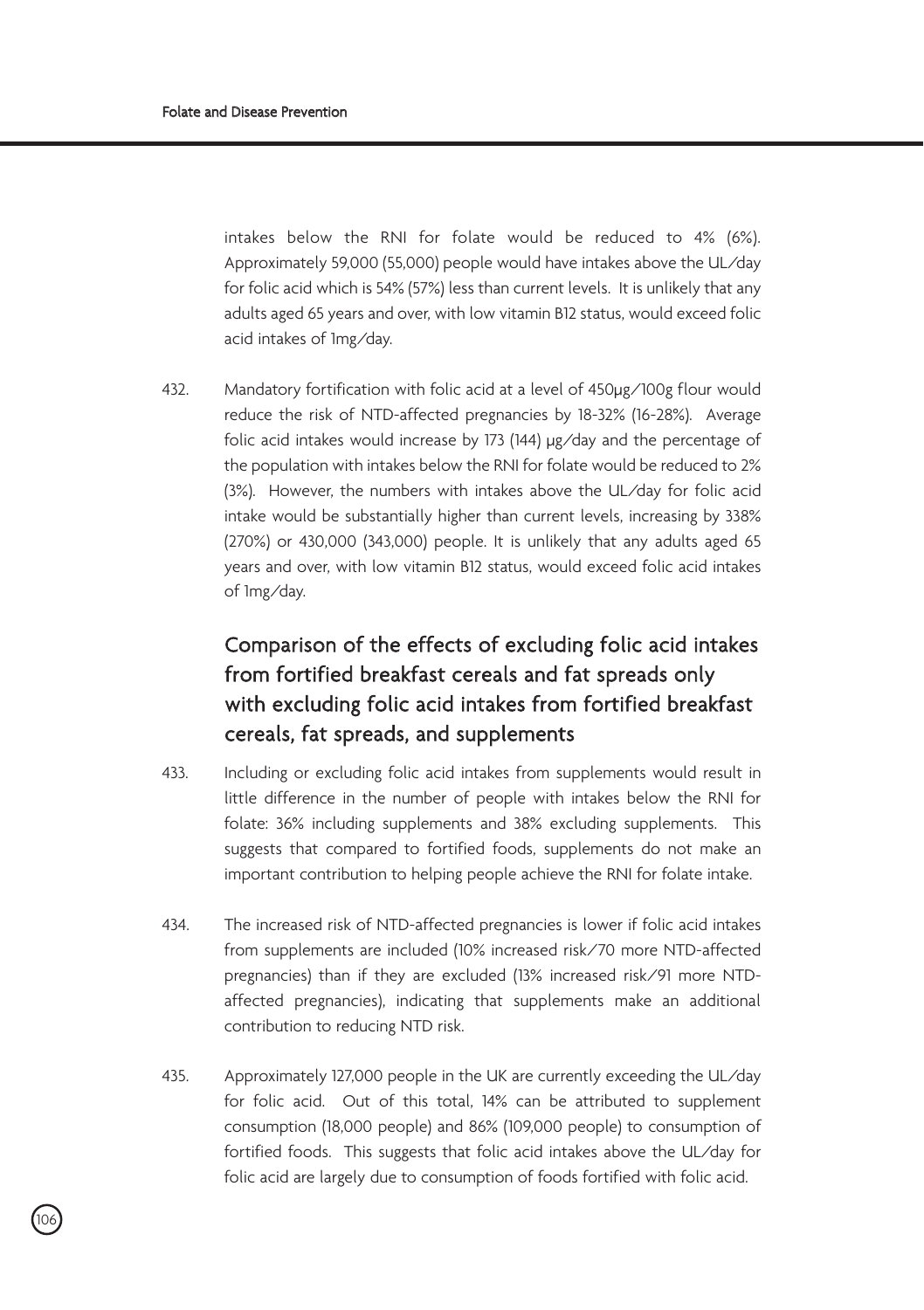436. There would be approximately 800 adults aged 65 years and over, with low vitamin B12 status, exceeding folic acid intakes of 1mg/day if folic acid intakes from supplements are included and unlikely to be any if folic acid intakes from supplements are excluded. This suggests that folic acid intakes above 1mg/day in this age group are due to the consumption of supplements containing folic acid. However, it can be seen that fortified breakfast cereals and fat spreads contribute to folic acid intakes just below Img/day in this age group because when folic acid intake from all sources is included (first section, Tables 10 & 11), the introduction of mandatory fortification at a level of 100µg/100g flour (line 2, column 5) leads to 800 more adults aged 65 years and over, with low vitamin B12 status, exceeding folic acid intakes of 1mg/day; this increase can be attributed to fortified breakfast cereals and fortified spreads because when folic acid is excluded from these foods (but included from supplements) (second section, Tables 10 & 11) and mandatory fortification is introduced at 100µg/100g (line 2, column 5), there is no increase in the numbers exceeding 1mg/day.

#### *Summary*

- 437. At current levels of folic acid intake, including intakes from voluntary fortification and supplements, mandatory fortification of flour with increasing levels of folic acid would progressively: reduce NTD risk and the percentage of the population with intakes below the RNI for folate; increase the number of people with intakes above the UL/day for folic acid and the number of adults aged 65 years and over, with low vitamin B12 status, exceeding folic acid intakes of 1mg/day.
- 438. Including wholemeal flour in the fortification process confers little additional benefit in reducing the risk of NTD-affected pregnancies. Exempting wholemeal flour from fortification would reduce the numbers at risk of exceeding the UL/day for folic acid intakes.
- 439. Removing the contribution of folic acid intakes from fortified breakfast cereals and fortified fat spreads (but including intakes from supplements) to current intakes, would: increase the risk of NTD-affected pregnancies and the percentage of the population with intakes below the RNI for folate; decrease the percentage of the population with intakes above the UL/day for folic acid intake and the number of adults aged 65 years and over with low vitamin B12 status, with folic acid intakes above 1mg/day.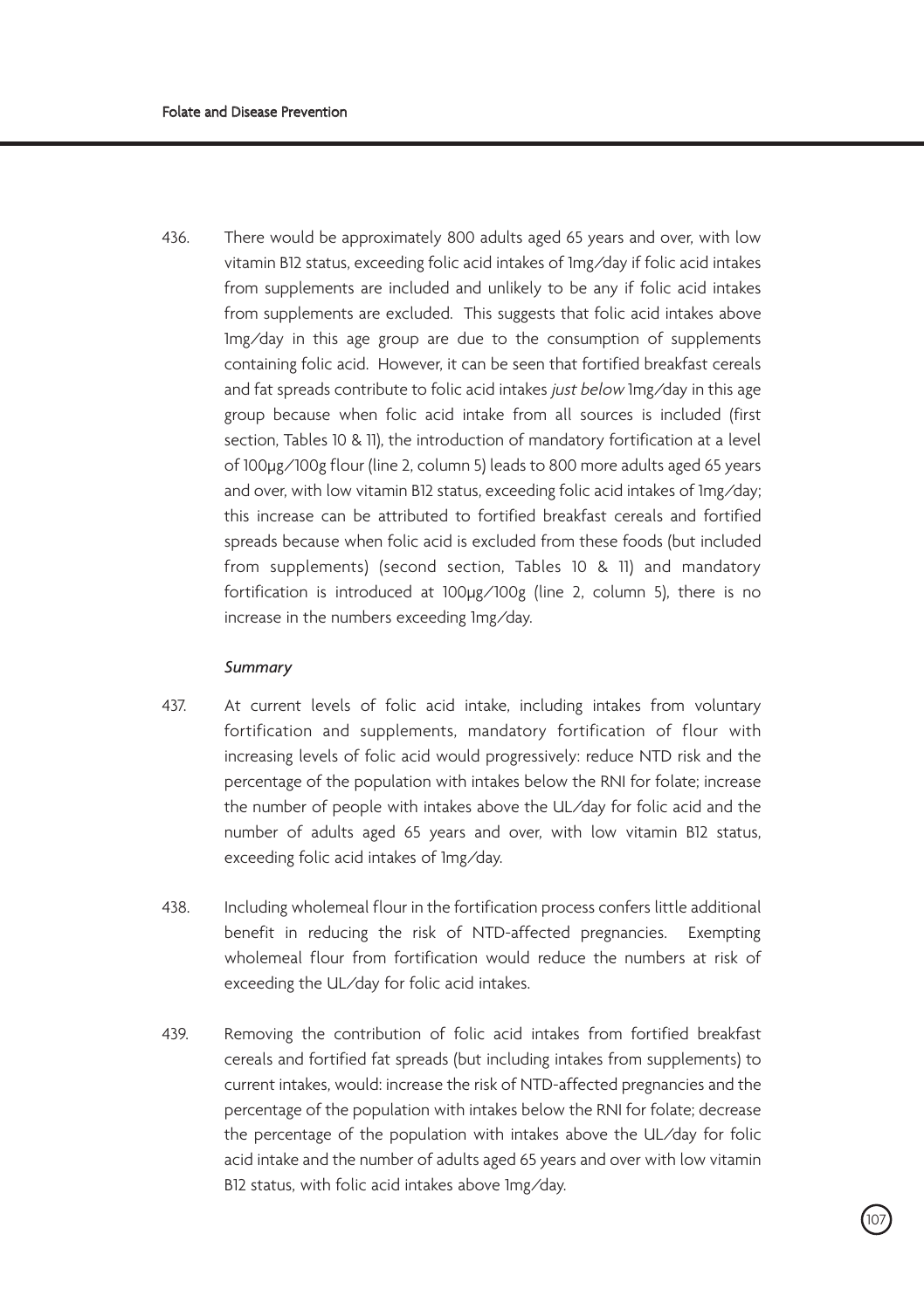.<br>108

- 440. Removing the contribution of folic acid intakes from fortified breakfast cereals, fortified fat spreads and supplements to current intakes would further increase the number of NTD-affected pregnancies and the percentage of the population with intakes below the RNI for folate. However, it is unlikely that anyone would exceed the UL/day for folic acid intake and it is unlikely that any adults aged 65 years and over with low vitamin B12 status, would exceed folic acid intakes of 1mg/day.
- 441. Without the contribution of folic acid intakes from fortified breakfast cereals and fortified spreads, or from fortified breakfast cereals, fortified spreads and supplements, mandatory fortification of flour with folic acid at 200µg/100g flour would be the lowest level required to overcome the increased risk of NTD-affected pregnancies. At doses of 200µg/100g and above, the additional folic acid from flour would exceed the amount lost by excluding folic acid intake from voluntary sources. NTD risk would be progressively reduced with increasing levels of fortification.
- 442. At all levels of mandatory fortification (100-450µg/100g flour), without the contribution of folic acid intakes from fortified breakfast cereals and fortified spreads, or from fortified breakfast cereals, fortified spreads and supplements, the proportion of the population with intakes below the RNI for folate would be lower than current levels. With increasing levels of folic acid fortification, the proportion of the population with intakes below the RNI for folate intake would be progressively reduced.
- 443. After excluding the contribution of folic acid intakes from fortified breakfast cereals and fortified fat spreads (but including intakes from supplements), mandatory fortification with folic acid at doses of 100-300µg/100g, would result in 38,000-119,000 people exceeding the UL/day for folic acid intake; this would, however, still be less than the numbers exceeding the UL/day at current voluntary fortification levels, without mandatory fortification. Only fortification at 450µg/100g flour would result in the number of people with intakes above the UL/day exceeding current levels.
- 444. After excluding the contribution of folic acid intakes from fortified breakfast cereals, fortified fat spreads and supplements, it is unlikely that mandatory fortification with folic acid at doses up to 200µg/100g flour, would expose any individuals to intakes above the UL/day for folic acid. With fortification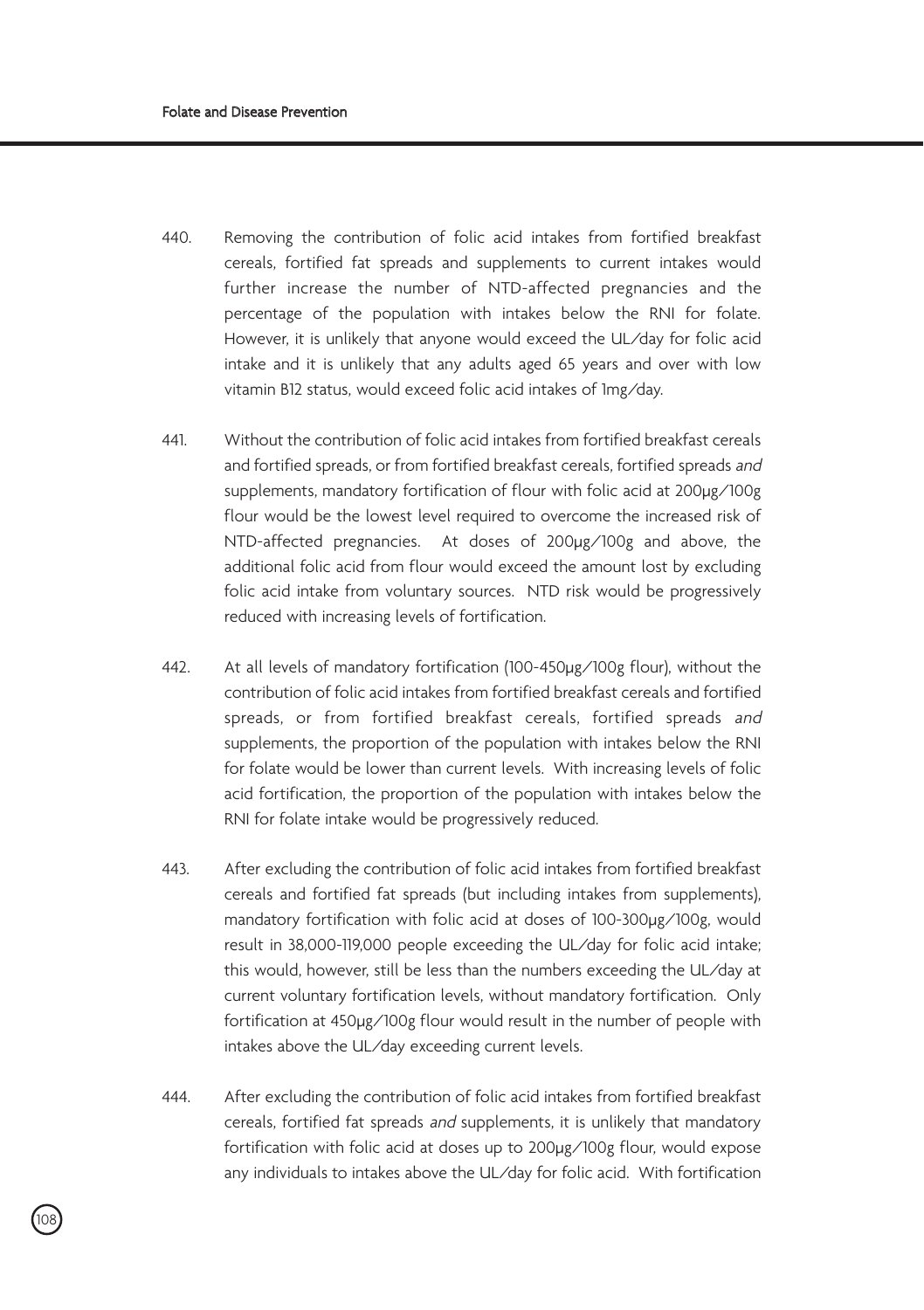at 300µg/100g flour, the percentage of the population exceeding the UL/day for folic acid would still be 54% (57%) lower than current levels. At fortification levels above this amount, the number of people with folic acid intakes above the UL/day would exceed current levels.

- 445. Without the contribution of folic acid intakes from fortified breakfast cereals and fortified fat spreads (but including intakes from supplements), it is unlikely that mandatory fortification with folic acid at doses up to 300µg/100g flour would increase the number of adults aged 65 years and over, with low vitamin B12 status, exceeding intakes of 1mg/day, compared to current levels.
- 446. Without the contribution of folic acid intakes from fortified breakfast cereals, fortified fat spreads and supplements, at all levels of mandatory fortification (100-450µg/100g flour), it is unlikely that any adults aged 65 years and over, with low vitamin B12 status, would exceed intakes of 1mg/day.
- 447. Current intakes of folic acid above the UL/day for folic acid intake are largely due to consumption of foods voluntarily fortified with folic acid.
- 448. Present consumption patterns of supplements and foods voluntarily fortified with folic acid contribute to the highly variable intakes of folic acid, resulting in large sections of the population with intakes below the RNI for folate and considerable numbers of people with intakes of folic acid above the UL/day.
- 449. Results from the modelling exercise suggest that, without the contribution of folic acid from voluntary sources, mandatory fortification of flour with folic acid would confer a more even distribution of folic acid intakes across the population compared to current voluntary fortification and supplement use. The redistribution of folic acid intakes would mean that women at greatest risk of NTD-affected pregnancies, i.e. those with the lowest folate intakes, would be reached through mandatory fortification.
- 450. If no foods were voluntarily fortified, the option that appears to provide the optimum balance between benefits and possible risks is mandatory fortification at a level of 300µg of folic acid per 100g flour (excluding wholemeal flour). At this level it is estimated that: 77-162 NTD-affected pregnancies/year could be prevented (11-18% risk reduction); the proportion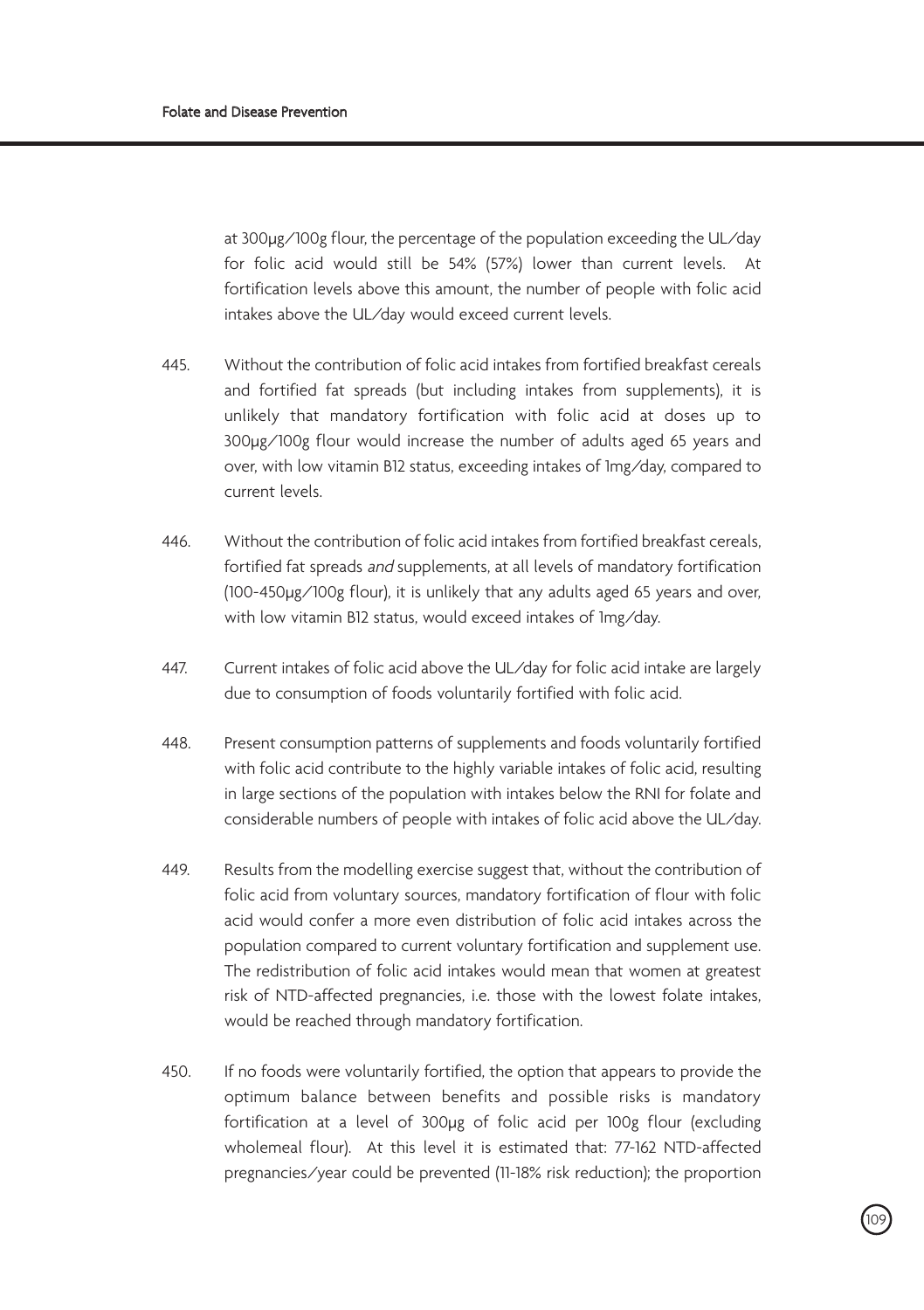of the population with intakes below the RNI would be reduced from 23% to 5%; the number of people with folic acid intakes exceeding the UL/day would be reduced by 12,000; and there would be no change in the number of adults aged 65 years and over, with low vitamin B12 status, exceeding intakes of 1mg/day.

## Comparison of results from the modelling exercise with COMA estimates of the impact of mandatory fortification of flour with folic acid

- 451. COMA considered the effect of increasing folic acid intake through fortification of flour (DH, 2000) at slightly different levels of folic acid (140, 200, 240, 280, 420µg/100g flour). In the current modelling exercise, the additional increase in daily average intakes of folic acid at various levels of fortification are lower than those estimated by COMA (DH, 2000). For example, at folic acid doses of 200µg/100g flour (including wholemeal), COMA estimated an increase of 167µg/day in the average folic acid intake of women aged 16-45 years, compared to the current estimate of 100µg/day for women aged 14-49 years (see Table 15, Annex 2). This is because COMA did not take processing losses into account and also overestimated the percentage of flour in food products.
- 452. COMA concluded that folic acid fortification of all flour at a dose of 240µg/100g flour would have a significant effect in preventing NTD-affected pregnancies without resulting in unacceptably high intakes in any group of the population. It was estimated that fortification at this level would increase the folic acid intake of women aged 16-45 years by 201µg/d and reduce the risk of NTD-affected pregnancies by 41%. Results from the current modelling suggest that this is equivalent to a fortification level of 450µg/100g flour (excluding wholemeal flour) which would increase folic acid intake of women aged 14-49 years by 202µg/d (Table 15, Annex 2) and reduce NTDaffected pregnancies by 23-41%.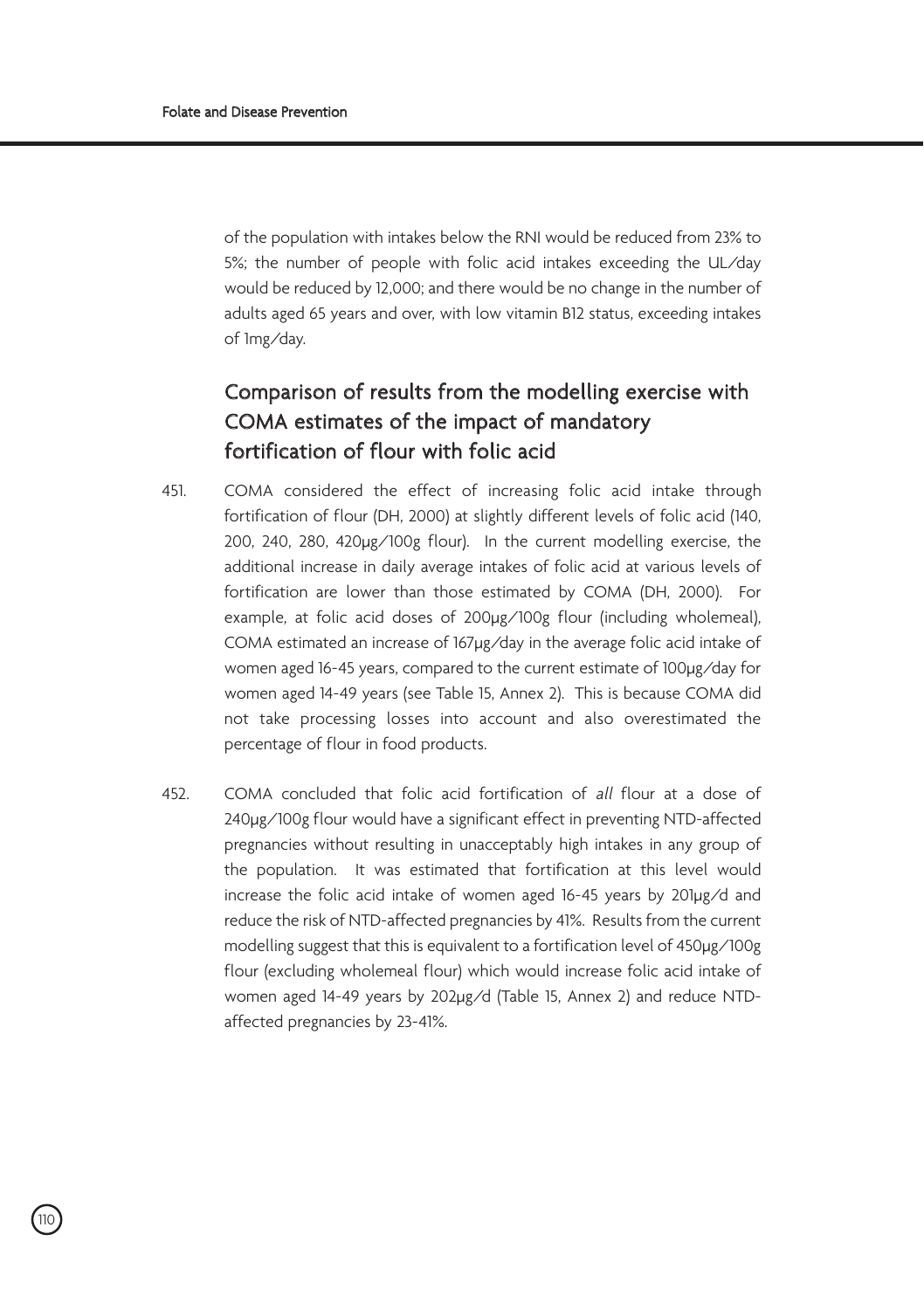# Comparison of results from the modelling exercise with the experience in the USA following mandatory fortification

- 453. It has been estimated that folic acid fortification in the USA has resulted in additional intakes of approximately 215-240µg/d of folic acid (Quinlivan & Gregory, 2003), which has resulted in a 19% decline in NTD-affected births and a 27% decline in NTD affected pregnancies. Data from the modelling exercise suggest that to achieve an increase in folic acid intake equivalent to that observed in the USA, would require fortification of flour at levels between 300-450µg/100g, which would result in additional folic acid intakes of 172-258µg/d.
- 454. Pfeiffer et al (2005) compared data from NHANES 1999-2000 and NHANES III carried out in 1988-1994. Median serum folate concentrations increased by 158% from 12.5nmol/L (5.52µg/L) in NHANES III to 32.2nmol/L (14.2µg/L) in NHANES 1999-2000 and median red blood cell folate concentrations increased from 392nmol/L (173µg/L) to 635nmol/L (280µg/L), an increase of 62%. The prevalence of low serum folate concentrations (defined as 6.8nmol/L or 3µg/L) decreased from 16% in NHANES III to 0.5% in NHANES 1999-2000 for the US population and from 20% to 0.8% in women of childbearing age (12-49 years). The prevalence of low red blood cell folate concentrations (defined as <317nmol/L or 140µg/L) decreased from 31% in NHANES III to 3% in NHANES 1999-200 for the USA population and from 38% to 5% in women of childbearing age.
- 455. The impact of folic acid on NTD reduction is affected by background folate blood concentrations (see paragraph 400). The 2001 NDNS of adults aged 19- 64 years (Ruston et al, 2004) shows that in the UK median serum folate concentrations for men and women were 18.8nmol/L (8.3µg/L) and 21nmol/L (9.3µg/L) respectively; median red cell folate concentrations were 694nmol/L (306.4µg/L) for men and 685nmol/L (302.4µg/L) for women. These data suggest that blood folate concentrations may be higher in the UK than they were in the USA pre-fortification. However, caution should be applied when comparing blood folate concentrations across different laboratories and countries as there is considerable uncertainty about the reliability of analytical methods and considerable inter-assay and interlaboratory variation (Gunter et al, 1996; Puwastein et al, 2005). Different assay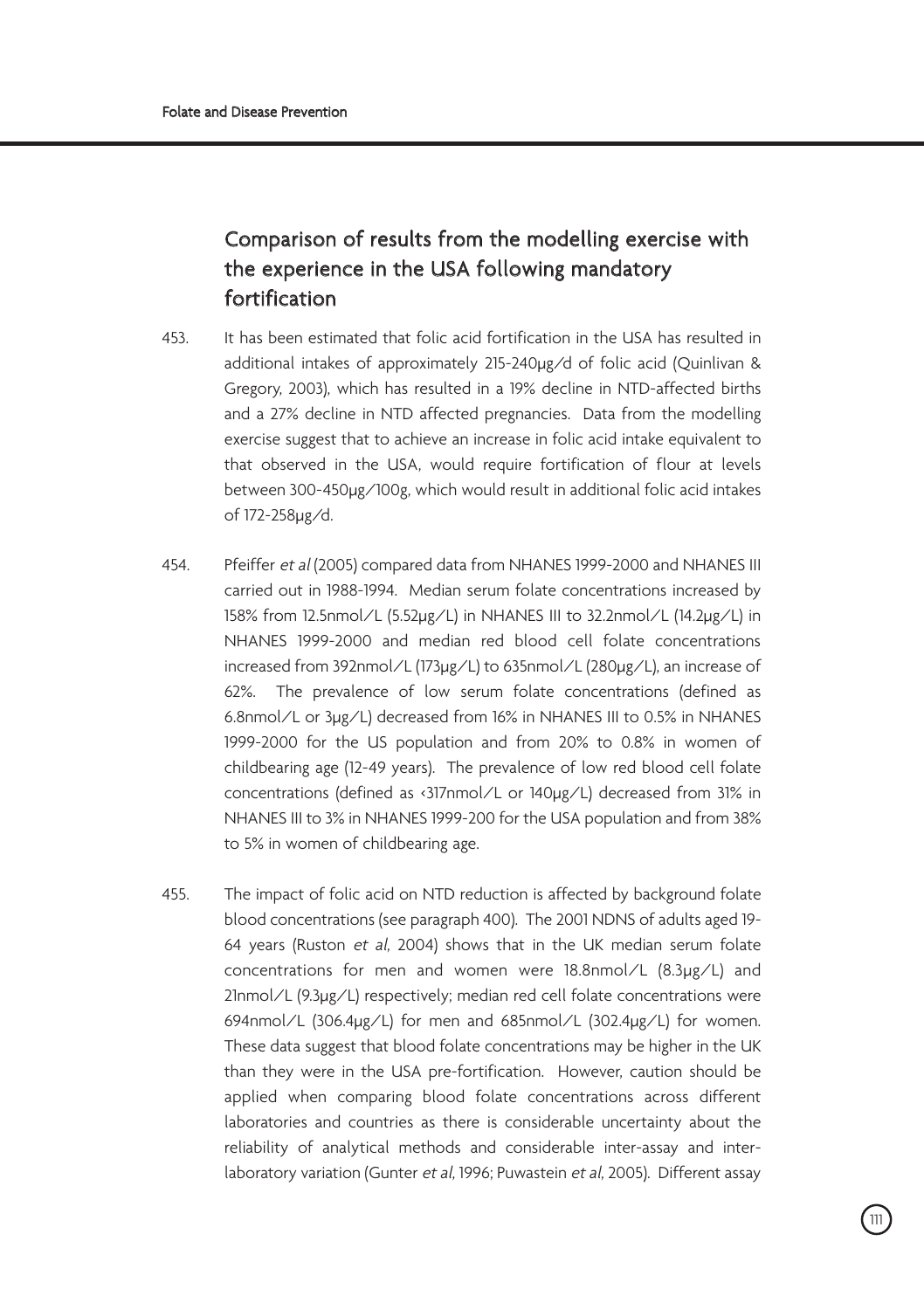methodologies were used to assess folate status in the USA and UK; application of a correction factor to adjust for known assay-bias between the different methods suggests that current values in the UK are of a similar magnitude to those in the USA prior to mandatory fortification (C Bates; personal communication, 2006).

456. Figure 3, compares the NTD risk reduction estimated from the modelling exercise with the decrease in NTD risk observed in the USA following mandatory fortification. It can be seen that the change in NTD rates in the USA falls within the range of values for NTD risk reduction estimated by the modelling.

### Figure 3: Modelling estimates of the effect of four levels of fortification on NTD risk including and excluding wholemeal flour

The upper estimates ( $\square$  including wholemeal,  $\bigcirc$  excluding wholemeal) are based on red cell folate concentrations (Daly et al, 1995; Daly et al, 1997) and the lower estimates (**■** including wholemeal, **●** excluding wholemeal) are based on plasma folate concentrations (Daly et al, 1995; Wald et al, 2001). The change observed in the USA following fortification is also shown (**▲**) together with limits based on uncertainty in the actual level of fortification achieved (Quinlivan & Gregory III, 2003). The USA data are extrapolated to lower levels of fortification.



457. There are no data available from the USA on whether the risk of vitamin B12 deficiency being undetected has increased post fortification. Data from hospital discharge surveys, compiled by the CDC and the National Center for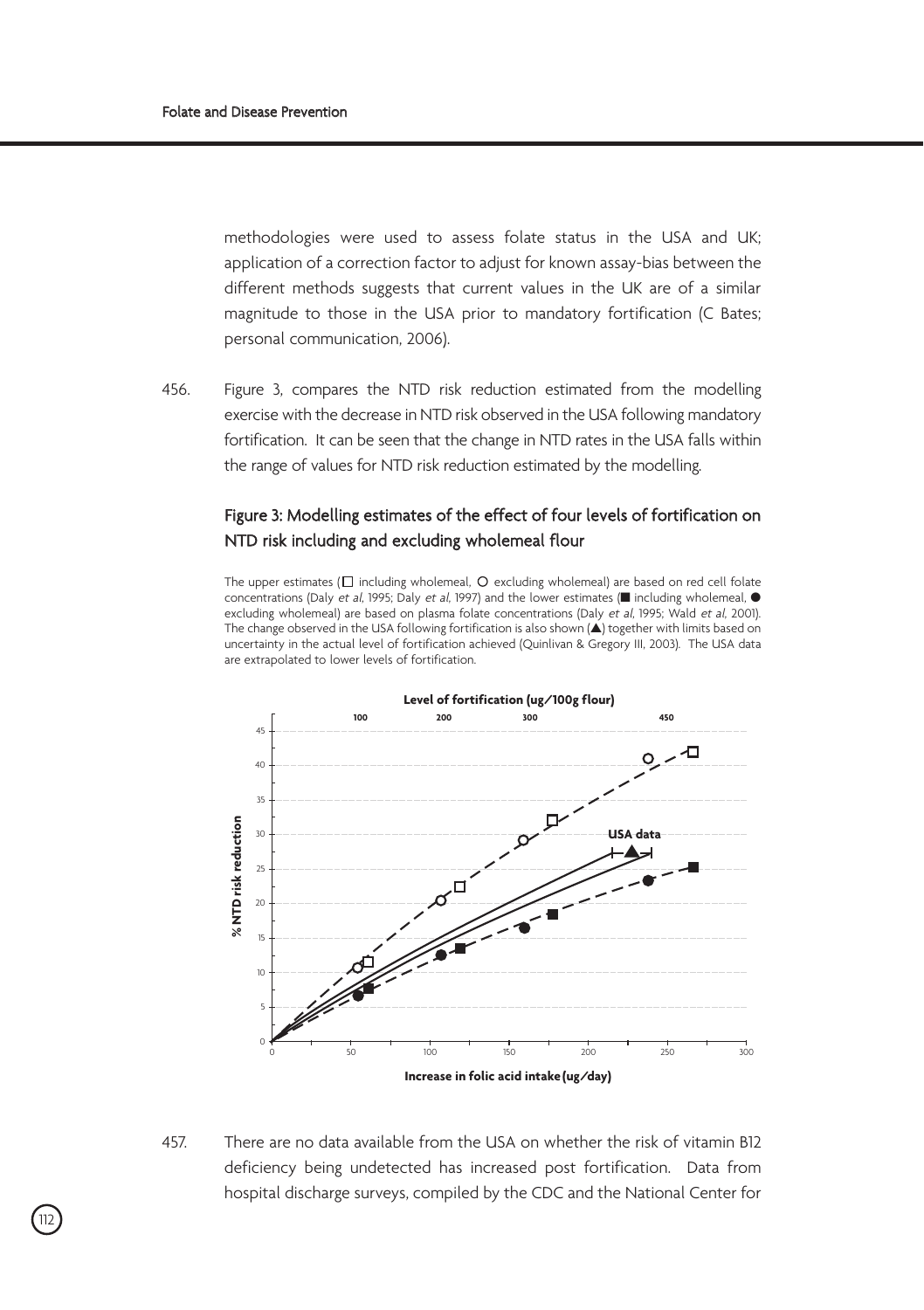Health Statistics, provide an indication of clinical disease associated with vitamin B12 deficiency. The number of listed discharge diagnoses from shortstay hospitals for pernicious anaemia, for adults aged 65 years and above, was 25,000 in 1995 (Graves & Gillum, 1997), 28,000 in 1999 (Popovic, 2001), and 18,000 in 2003 (Kozak et al, 2006).

- 458. In the same years, no discharge diagnoses were listed for subacute combined degeneration of the spinal cord. A minimum sample size of 30 is one of the criteria used to define reliability of estimates and the number of reports for subacute combined degeneration of the spinal cord has remained too small to allow a reliable estimate (J Wright; personal communication, 2006). The data indicate that the number of diagnoses of subacute combined degeneration of the spinal cord have not increased post-fortification. This suggests that mandatory fortification has not lead to a delay in the detection of vitamin B12 deficiency by masking the diagnosis of pernicious anaemia.
- 459. Comparison of data from the NHANES 1999-2000 and NHANES III (1988-1994) show that the proportion of people over 60 years with serum concentrations of vitamin B12 below 185pmol/L has decreased from 13% pre-fortification to 7% post-fortification (Pfeiffer et al, 2005). The prevalence of people over 60 years with serum vitamin B12 concentrations below 148pmol/L was slightly lower (3%) pre-fortification compared to post-fortification (5%).

#### *Summary*

- 460. Results from the current modelling exercise suggest that the daily average intakes of folic acid following mandatory fortification would be lower than those estimated by COMA (DH, 2000).
- 461. Mandatory fortification with folic acid at doses between 300-450µg/100g flour would be required to achieve an increase in folic acid intakes equivalent to those in the USA following the introduction of mandatory fortification.
- 462. National data from short-stay hospital discharge surveys in the USA suggest that cases of subacute combined degeneration of the spinal cord have not increased following mandatory fortification.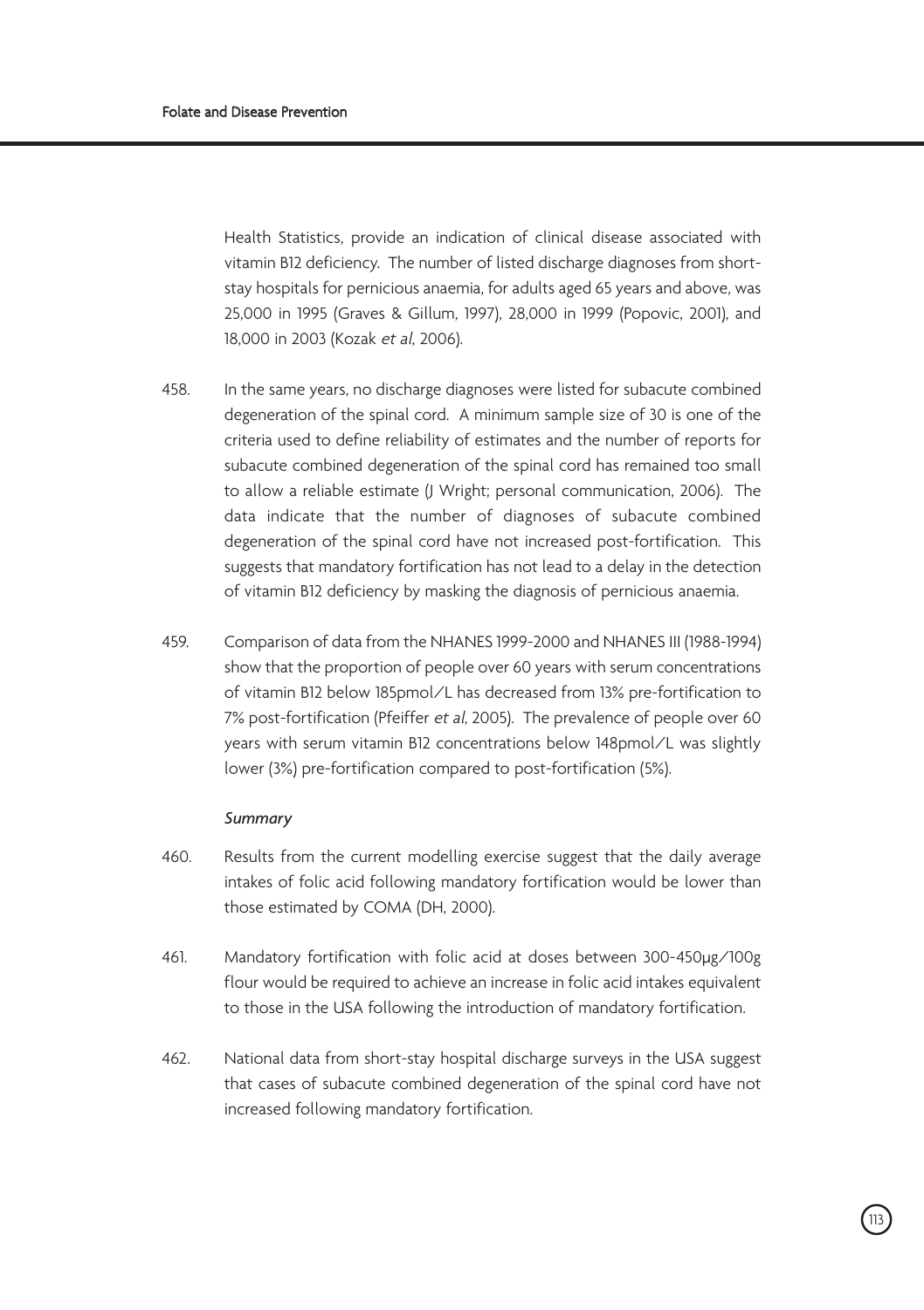# 9 Overall summary and conclusions

- 463. Following the COMA report, Folic Acid and the Prevention of Disease (DH, 2000), this report considered: UK dietary intakes of folate and other B vitamins involved in folate metabolism; trends in the incidence of neural tube defect (NTD) affected pregnancies in the UK and in countries where mandatory fortification has been introduced; the possible effects of mandatory fortification of flour with folic acid on reducing the risk of NTDaffected pregnancies in women of childbearing age; the possible effects on people aged 65 years and over with low vitamin B12 status; and other potential health benefits and risks to the UK population of mandatory fortification of flour with folic acid.
- 464. Folate is a generic term for a family of B-group vitamins. There are large numbers of naturally occurring folates but methyl- and formyltetrahydropteroylpolyglutamates are the main forms found in foods. Folic acid (pteroylmonoglutamic acid) is a synthetic form used in supplements and food fortification.
- 465. Folates are metabolised following absorption to 5-methyl tetrahydrofolate, which is usually the only form found in plasma. Oral doses of folic acid (in excess of about 260µg) can lead to the appearance of unmetabolised folic acid in the blood. This has raised concerns regarding high intakes of folic acid.
- 466. In the USA and Europe, the recommended tolerable upper intake level (UL) for folic acid from fortified foods and supplements is  $Im(z)$  and  $z^{24}$  for adults. The UL represents the highest level of a nutrient that is likely to pose no risk of adverse health effects for most individuals in the population. In the UK, the evidence for adverse effects of folic acid was considered insufficient to confidently establish a safe upper level (SUL)<sup>25</sup>. Instead, a Guidance Level (GL) of 1mg/day of folic acid was recommended for adults. The GL is based on limited data and represents an approximate indication of intakes that would not be expected to cause adverse effects. By setting a GL, the EVM recognised that the data on adverse effects of folic acid were not sufficiently robust to set an SUL. The UL/GL set for folic acid were based on concerns

<sup>24</sup> The UL of 1mg/d was extrapolated back from a lowest observed adverse effect level of 5mg/d and includes a safety factor of 5.

<sup>25</sup> The SUL represents the amount of a nutrient that can be consumed daily over a lifetime without significant risk to health and is based on adequate available evidence.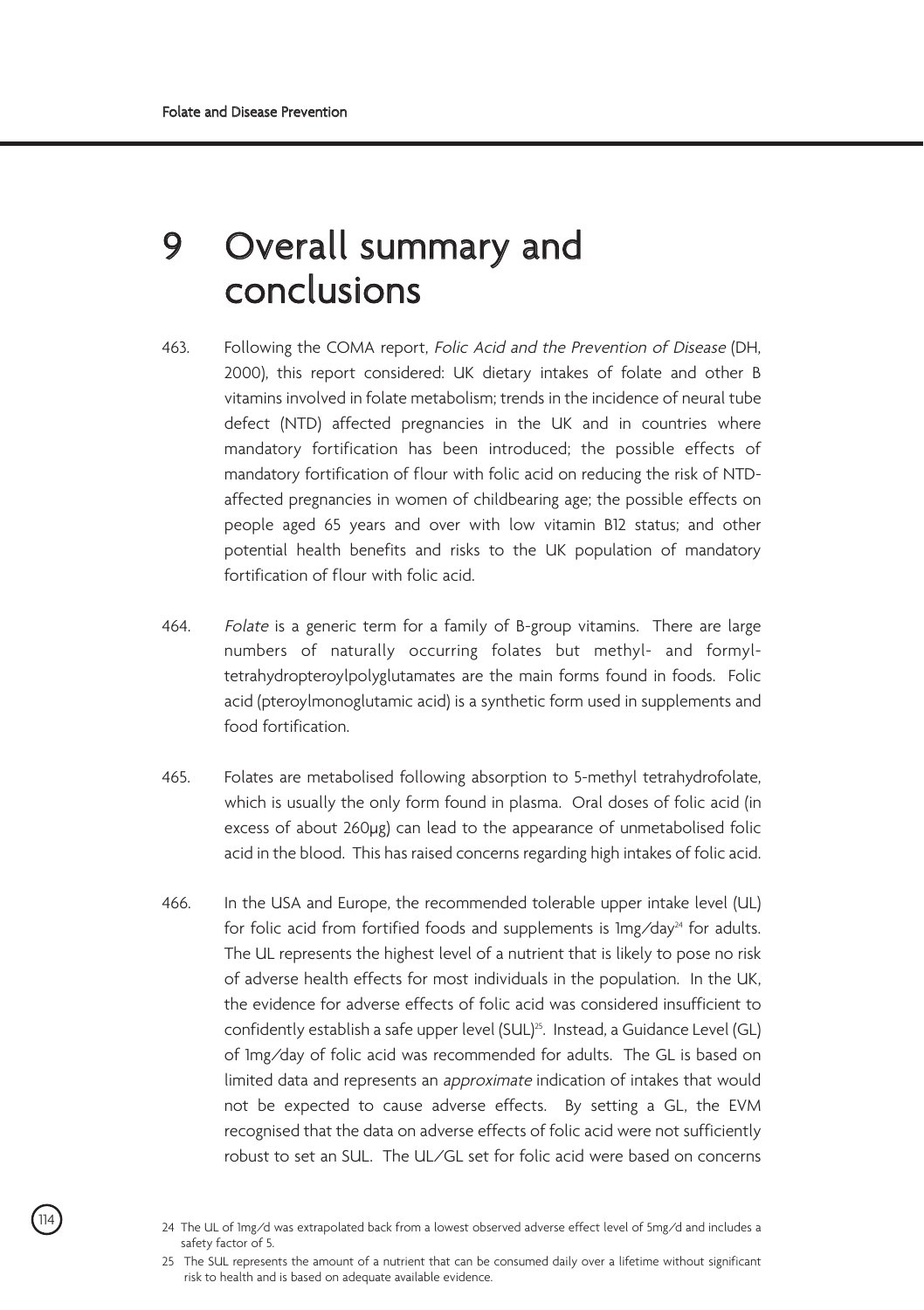relating to vitamin B12 deficiency. The effects of long-term exposure to folic acid intakes above 1mg/day on other health outcomes are unknown.

- 467. There are no data to suggest that high intakes of folic acid have any adverse effects on children. The critical endpoints relating to vitamin B12 deficiency, which were used as the basis to set a UL for adults, have not been reported for children. ULs set for children in the USA and Europe were, therefore, extrapolated from the UL for adults on the basis of body weight. As there were no data reporting adverse effects in children, GLs were not set for children in UK.
- 468. Data from the British National Diet and Nutrition Survey (NDNS) series indicate that average daily folate intakes are above the reference nutrient intake (RNI26) for all age groups. Red cell folate concentrations less than 350nmol/L (154µg/L) were reported in 8% of women aged 19-24 years and 4% of those aged 25-34 years indicating an increased risk of marginal folate status (defined as red cell folate concentration of 230-345nmol/L or 101- 152µg/L). Evidence of marginal folate status was reported in 21% of freeliving and 19% of institutionalised people aged 65 years and over; folate deficiency (red cell folate concentration <230nmol/L or 101µg/L) was reported in 8% of free-living and 16% of institutionalised people aged 65 years and over. However, caution should be applied in the interpretation of these values as different assays were used to measure folate status across different surveys in the NDNS series. Values for folate status and normal ranges are dependent on the assay method used which makes it difficult to make direct comparisons between different surveys/studies and it may not be appropriate to apply cutoffs for adequacy obtained from one assay method to measurements obtained by a different assay method.
- 469. There is also evidence of widespread marginal vitamin B2 (riboflavin) status (EGRAC >1.3), particularly in girls, women, and people aged 65 years and over. Intakes of vitamin B6 appear to be adequate, however there is evidence of marginal vitamin B6 status in the population, especially in people aged 65 and over. There is no evidence to suggest inadequate vitamin B12 intakes in the general population. Low vitamin B12 status (defined as serum vitamin B12 <118pmol/L) was found in 6% of free-living and 9% of institutionalised people aged 65 years and over.

<sup>115</sup> 26 The RNI does not cover the recommendation that all women who could become pregnant should take an additional 400 Eg/day prior to conception until the 12th week of pregnancy.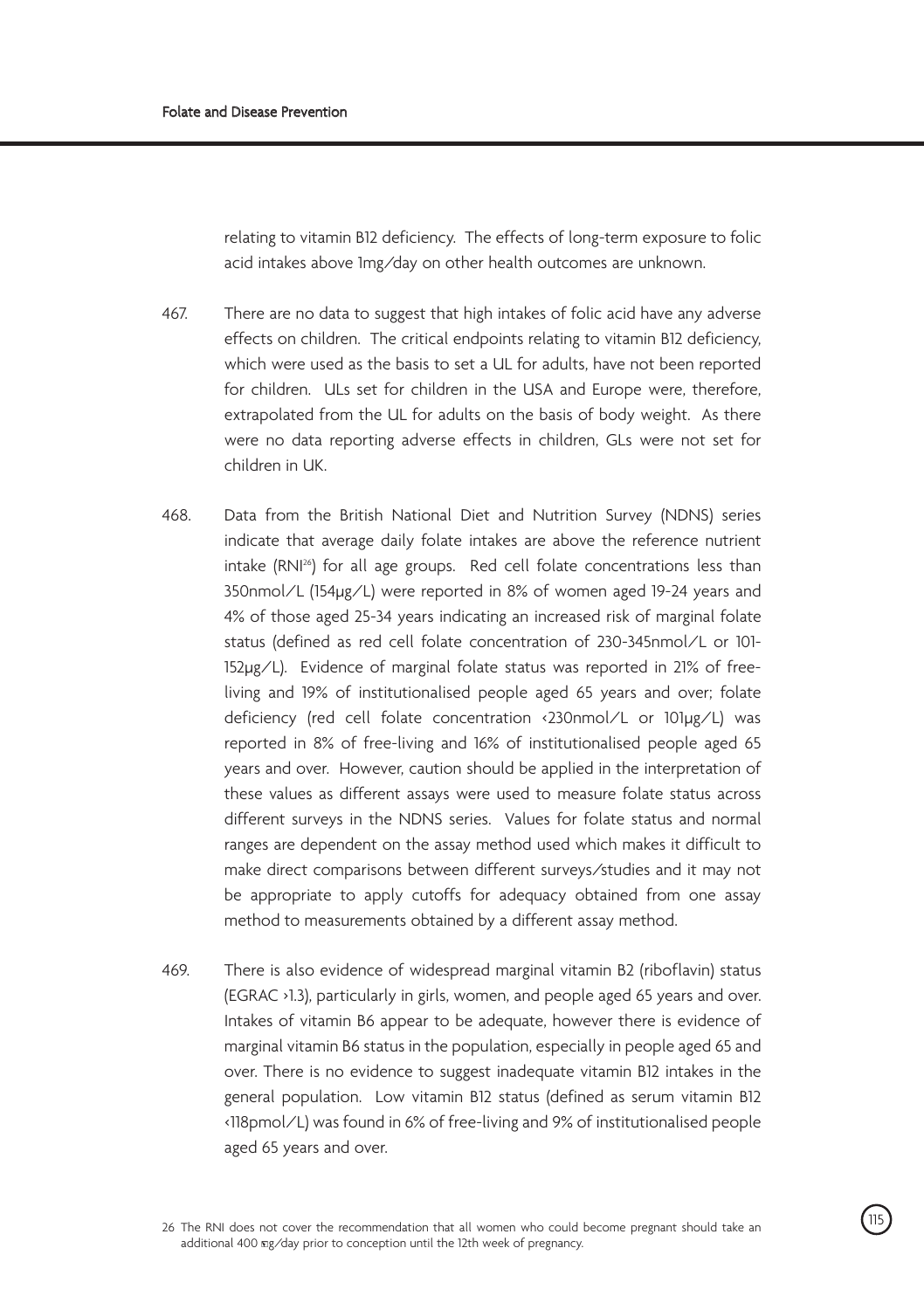- 470. Evidence from RCTs has clearly proven the protective effect of folates in reducing NTDs. Other factors such as previous history of an NTD-affected pregnancy, inherited variations in genes controlling folate metabolism, maternal weight, and diabetes also influence NTD risk.
- 471. The current recommendation is for all women who could become pregnant to take 400µg of folic acid per day as a medicinal or food supplement prior to conception and until the twelfth week of pregnancy. Women with a previous pregnancy affected by NTD, who wish to conceive, are advised to take a daily supplement of 5mg folic acid (DH, 1992). These amounts are intended to supplement the RNI. Data on the uptake of this recommendation are incomplete. Although supplementation with folic acid prior to conception has been advised since 1992, about half of all pregnancies are unplanned, which limits the value of recommendations for preconceptional supplementation. Even amongst women planning their pregnancy, only about half take folic acid supplements or modify their diet to increase folate intake. Younger mothers and those from the most socioeconomically deprived areas are the least likely to take any action.
- 472. Evidence from studies which have examined the efficacy of European Union policies recommending women to consume folic acid supplements to reduce NTD-affected pregnancies have shown no effect on the number of NTDaffected pregnancies. In England and Wales, the recommendation in 1992 for women to consume folic acid supplements pre- and peri-conceptionally had no detectable impact.
- 473. In the UK, the incidence of NTD-affected pregnancies has shown a steady decline from the 1960s until the beginning of the 1990s, which may partly be due to an increase in folic acid intake from supplements and fortified breakfast cereals. No change was observed in the incidence of NTD-affected pregnancies in England and Wales during the 1990s. In Scotland and Northern Ireland, the incidence of NTD-affected pregnancies remained fairly constant throughout the 1990s although there may have been a downward trend from the late 1990s onwards in the numbers of NTD-affected births in Scotland.
- 474. Improved systems are required for ascertainment of NTD-affected births and terminations as the available data are insecure, mainly due to underreporting. In 2003, after adjusting for underreporting, there were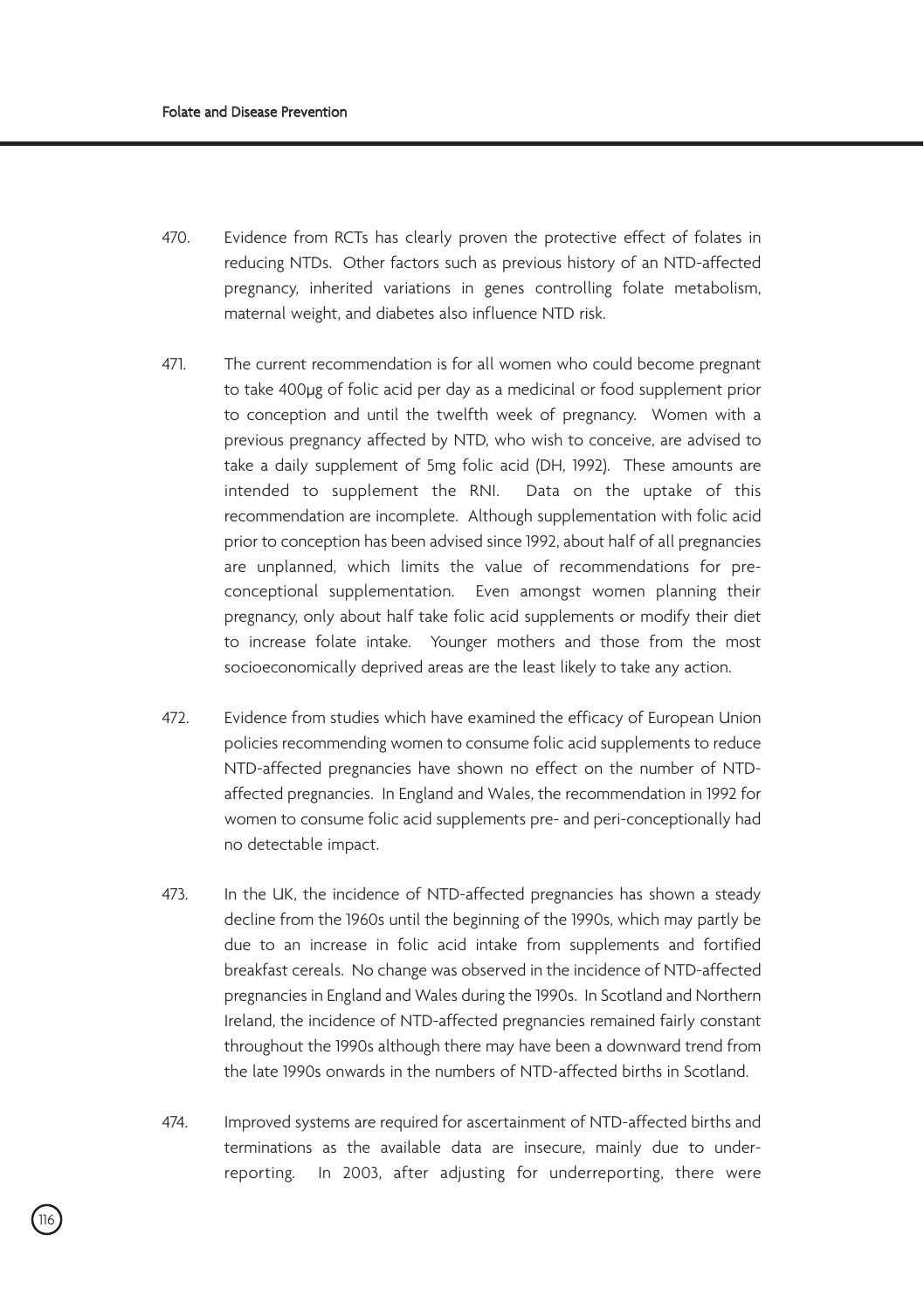approximately 630-850 NTD-affected pregnancies in England and Wales. There were approximately 49 NTD-affected pregnancies in Scotland and 11 NTD-affected births in Northern Ireland, in 2003. The extent of underreporting in the NTD-affected pregnancy data from Scotland and Northern Ireland is not known. It can be estimated that for the UK as a whole, there were 700-900 NTD-affected pregnancies in 2003. Approximately 70% of NTD-affected pregnancies in England and Wales in 2003 and 50% of NTDaffected pregnancies in Scotland were terminated therapeutically.

- 475. In countries where mandatory fortification with folic acid has been introduced, there have been reductions of 27% to over 50% in the incidence of NTDaffected pregnancies. At current levels of folic acid intake (including intake from voluntarily fortified foods and supplements), it is estimated from a modelling exercise (summarised in Tables 10 & 11, pages 98-99) that mandatory fortification of all flour (including wholemeal) with folic acid at levels of 100, 200, 300, 450µg/100g flour would reduce the number of pregnancies affected by NTDs in the UK by 47-99 (7-11%), 91-198 (13-22%), 126-285 (18-32%), and 175-378 (25-42%), respectively. If wholemeal flour were exempted from mandatory fortification the number of NTD-affected pregnancies would be reduced by 42- 93 (6-10%), 82-180 (12-20%), 114-261 (16-29%), and 163-369 (23-41%) respectively.
- 476. The reduction in NTD risk may be closer to the lower estimates in Tables 10 and 11. This is because of uncertainties in the data used to predict reduction in NTD risk with mandatory fortification.
- 477. The modelling may also overestimate the beneficial effects of mandatory fortification of flour with folic acid in reducing NTD-affected pregnancies as it does not take account of the other factors which may influence NTD risk (see paragraph 470).
- 478. An increased risk of clinical vitamin B12 deficiency is characterised by low blood concentrations of vitamin B12 or elevated concentrations of its related metabolites. The biochemical measures used to assess vitamin B12 status are of limited reliability and there are no agreed criteria to define deficiency. Estimates of the prevalence of low vitamin B12 status have ranged between 5-20% depending on the biochemical markers and criteria used to define deficiency. A combined analysis of three studies using two biochemical markers estimated the prevalence of low vitamin B12 status as 5% in people aged 65-74 years and 10% in people over 75 years (Clarke et al, 2004).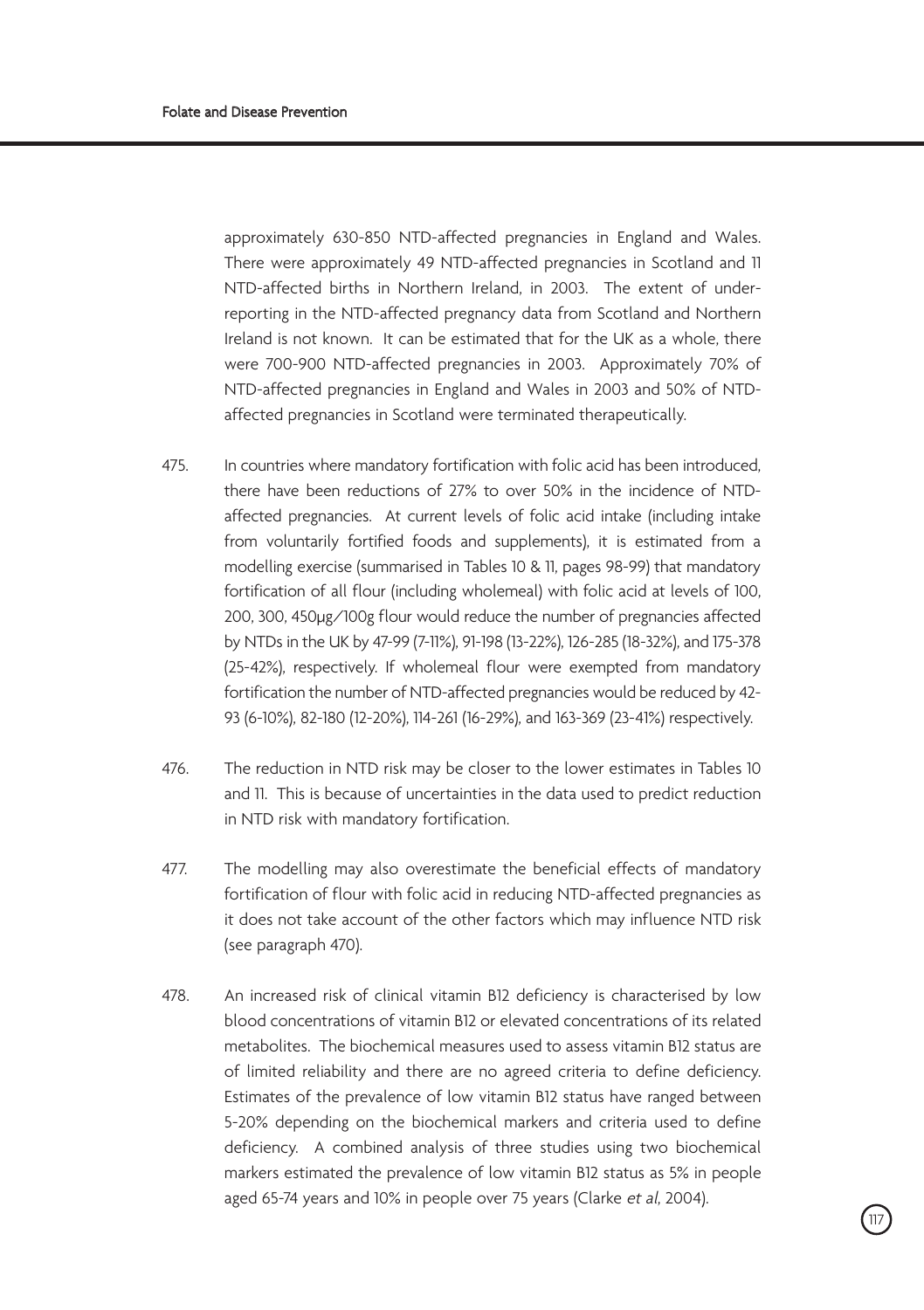- 479. Clinical evidence of vitamin B12 deficiency presents as anaemia or peripheral neuropathy, which may be reversible. In some cases, clinical vitamin B12 deficiency leads to the irreversible and serious condition of subacute combined degeneration of the spinal cord. The incidence and prevalence of clinical disease caused by vitamin B12 deficiency are uncertain and the extent to which low vitamin B12 status progresses to clinical disease is not known. This means that it is not possible to predict the number of people with low vitamin B12 status that might develop clinically evident reversible disease such as anaemia or peripheral neuropathy, or rare irreversible disease.
- 480. As high doses of folic acid can correct the anaemia associated with clinical vitamin B12 deficiency, there are concerns that folic acid fortification of flour may lead to a delay in the diagnosis of vitamin B12 deficiency and allow the neuropathy to progress. Folic acid intakes of 1mg/day or less are not associated with masking anaemia. Assuming the prevalence of low vitamin B12 status in people aged 65 years and over to be 5-10%, it can be estimated that 900 adults aged 65 years or over in the UK, with low vitamin B12 status, are currently at risk of consuming more than 1mg/day of folic acid from fortified foods and/or supplements. At current levels of folic acid intake (including intake from voluntary fortification and supplements), mandatory fortification of all flour (including wholemeal flour) with folic acid at doses of 100, 200, 300, and 450µg/day could increase average numbers at risk of consuming over 1mg/day of folic acid to approximately 1700, 2800, 3300, and 9000 respectively (1700, 2000, 2500, 6300, respectively, if wholemeal flour were exempted). The proportion that might develop neurological disease is unknown.
- 481. No data are available on trends in the clinical incidence of vitamin B12 deficiency, nor for any related neurological damage, from countries that have introduced mandatory fortification. Although no procedures to monitor clinical vitamin B12 deficiency were implemented following the introduction of mandatory fortification, data from national hospital discharge surveys in the USA suggest that the number of cases of subacute combined degeneration of the spinal cord has not increased post-fortification. Evidence from the USA, also indicates that the proportion of people over 60 years with low serum concentrations of vitamin B12 (defined as <185pmol/L) has decreased from 13% pre-fortification to 7% post-fortification.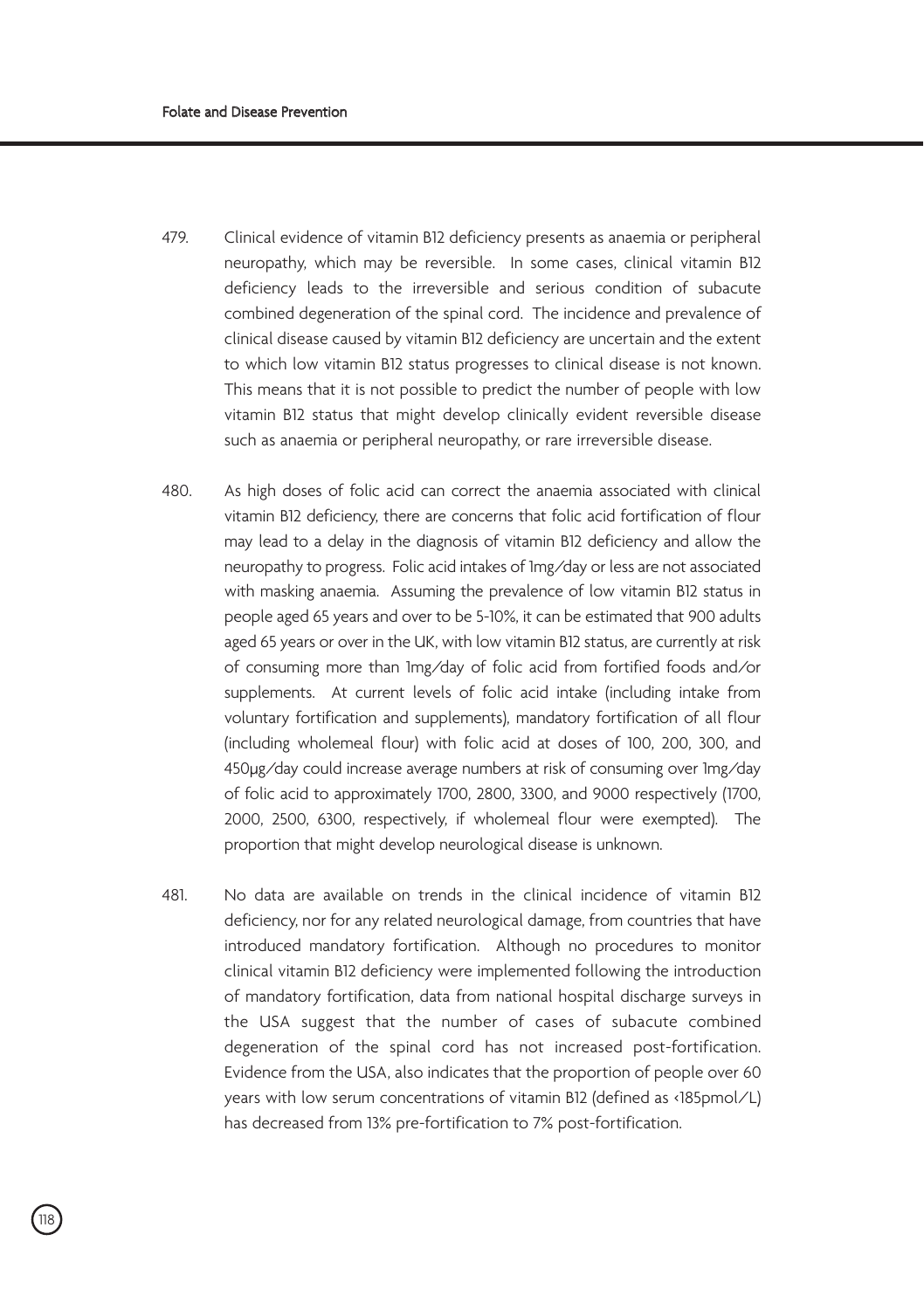- 482. Fortification of flour with vitamin B12 to improve the status in people aged 65 years and over would require doses in excess of 400 times the RNI for vitamin B12 (1.5µg/d) to correct vitamin B12 deficiency caused by malabsorption. This is not a feasible option as the effect of population exposure to such high doses of vitamin B12 is not known.
- 483. Evidence from the NDNS shows that people aged 65 years and over may also be at greater risk of folate deficiency than other population groups. The modelling exercise suggests that fortification of flour with folic acid would have beneficial effects in reducing folate deficiency in older people and would also benefit other population age groups in achieving the RNI for folate. Evidence from the USA has shown improvements in the folate status of the population following mandatory fortification: the prevalence of low red blood cell folate concentrations (317nmol/L; 140µg/L) decreased from 31% before fortification to 3% after fortification and the prevalence of low serum folate concentrations (≤ 6.8nmol/L; 3.0µg/L) decreased from 16% to 0.5%.
- 484. Typical folic acid intakes in the USA following mandatory fortification appear to have increased by more than twice the amount originally intended. This is probably due to overage (the practice of adding nutrients to foods above the stated level, to allow for losses during manufacture and storage).
- 485. Other proposed benefits of the mandatory fortification of flour with folic acid include a reduced risk of cardiovascular disease, certain cancers, bone disease and slower age-related cognitive decline. Evidence for these proposed benefits comes mainly from observations that could be confounded by associated factors, such as other food constituents or other B group vitamins. There is currently insufficient evidence from RCTs examining chronic disease risk to either support or advise against mandatory fortification of flour with folic acid on these grounds.
- 486. Some evidence from animal models suggests a dual action of folic acid on cancer development i.e., high intakes of folic acid may inhibit tumour development in normal tissue but may promote the progression of premalignant lesions. The doses of folic acid used in the animal studies were considerably higher than the amounts of folic acid likely to be consumed by humans if mandatory fortification is introduced.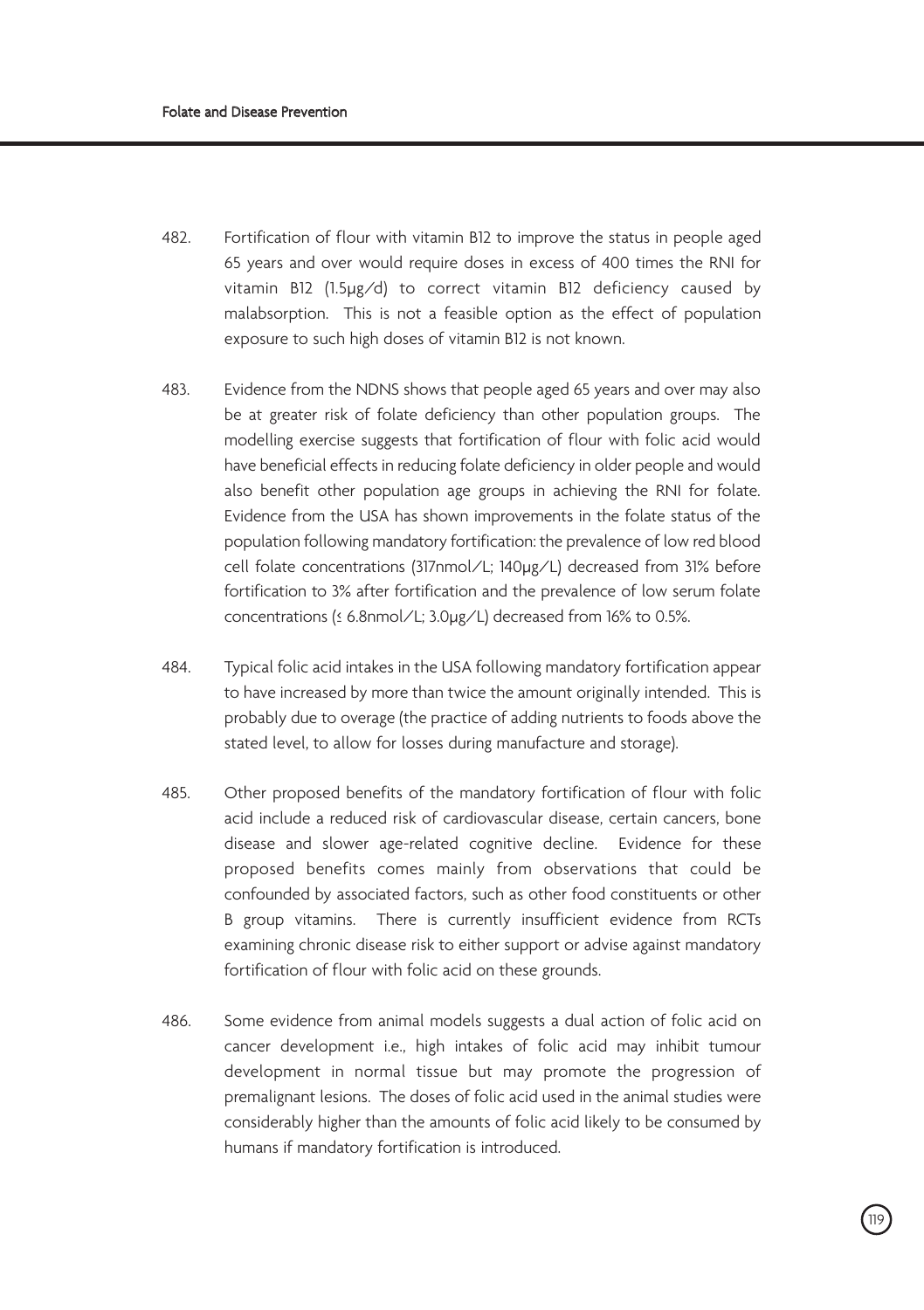- 487. No RCTs designed to examine an association between folic acid and cancer incidence in humans have yet reported. Preliminary results (abstract) from an unpublished RCT (Cole et al, 2005) suggest folic acid intakes above 1mg/day may promote the progression of existing premalignant colorectal lesions. Results from the HOPE (HOPE 2 investigators, 2006) and NORVIT (Bonaa et al, 2006) trials, which examined the effect of folic acid supplementation on cardiovascular outcomes, did not show an effect of folic acid supplementation (2.5mg/day and 800µg/day of folic acid respectively) on colorectal cancer (CRC) incidence, however both trials were underpowered to address this question. Long term RCTs designed to examine an association between folic acid and CRC risk in susceptible populations are required.
- 488. Overall time trends for CRC incidence in the USA and Canada show that mandatory fortification of foods with folic acid in 1996 occurred at around the same time as a temporary non-significant increase in rates which interrupted a more long term trend for a decline in CRC incidence. Incidence rates continued to decline after 1998. If the increases in CRC incidence occurred as a result of folic acid fortification then the effect of folic acid on cancer development would have to have been immediate. It is not clear why the increase in CRC incidence occurred at different times for men and women and different age groups. There are also inconsistencies relating to the timing of the change in rates with changes in population folate status in the USA. The increased CRC incidence is not readily explained by improved screening practices for CRC detection. Although the trend data do not prove a link, they raise concerns about a possible association between folic acid fortification and CRC development in people with established pre-cancerous lesions.
- 489. There is currently insufficient evidence for an adequate risk assessment of folic acid and cancer risk or the intake levels which might be associated with risk. The UL/GL of 1mg/day set for folic acid intake was based on concerns relating to vitamin B12. Cancer risk was not considered in setting the UL/GL. A substantial increase in current average population intakes of folic acid and the numbers consuming more than the UL/day for folic acid should therefore be avoided.
- 490. The main dietary sources of folic acid are supplements and foods which are fortified on a voluntary basis. Foods voluntarily fortified with folic acid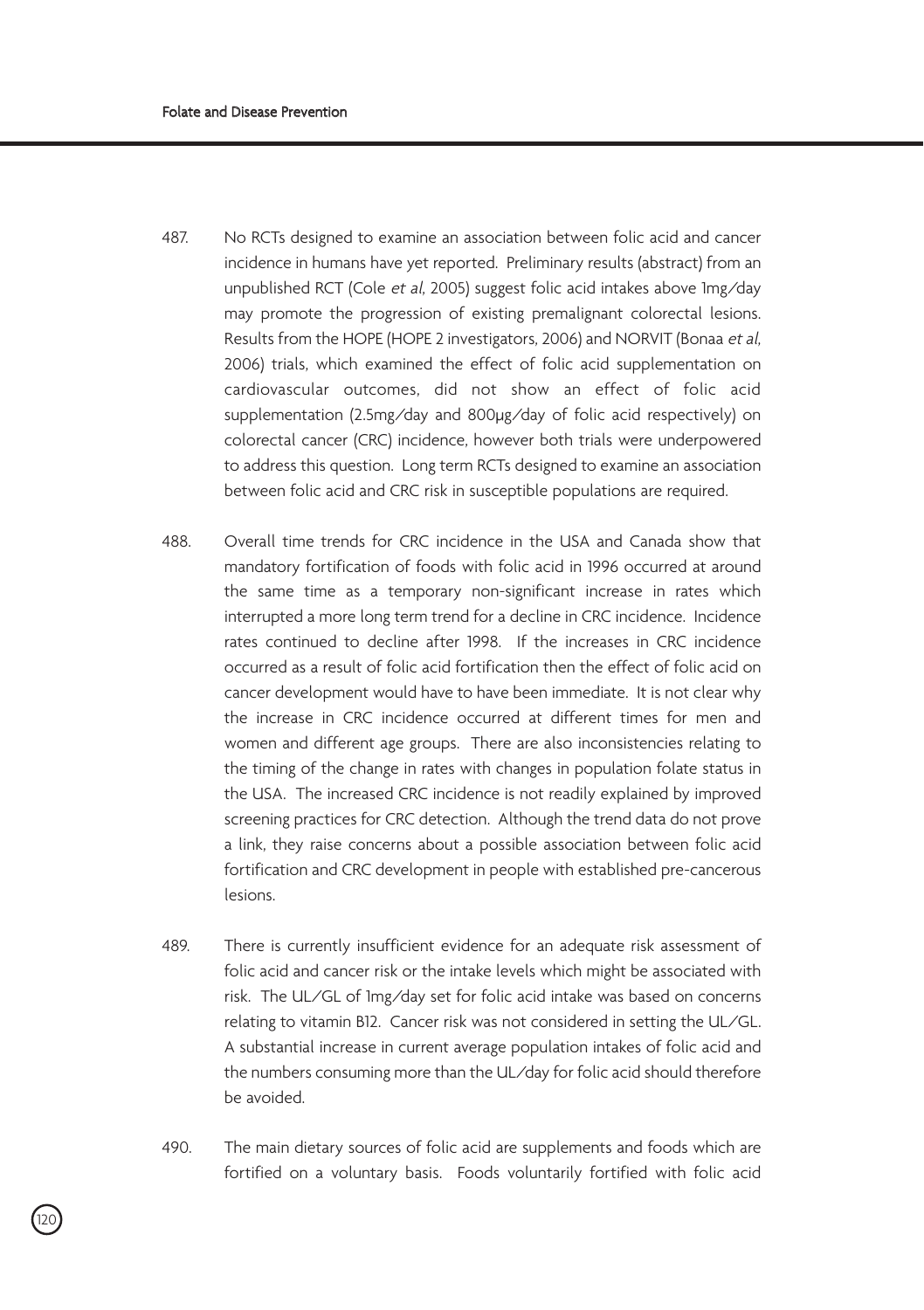include a number of breakfast cereals and some brands of reduced/low-fat spreads. Consumption of these foods and supplements contribute to a large proportion of total folate intake for some people.

- 491. Folic acid intake from voluntarily fortified foods and supplements is currently placing approximately 127,000<sup>27</sup> people in the UK at risk of consuming intakes above the UL/day for folic acid. As levels of folic acid in voluntarily fortified foods are presently uncontrolled, the number of people with intakes above the UL/day could be higher if folic acid levels in these foods are increased in the future.
- 492. Although the modelling exercise estimated the total number of people currently exceeding the UL/day for folic acid intake, the largest proportion are children. This is because the UL/day for children is much lower than that for adults. It is not known if high intakes of folic acid are associated with any adverse effects in children (see paragraph 467).
- 493. At current levels of voluntary food fortification and supplement use, the introduction of mandatory fortification of all flour with folic acid at levels of 100, 200, 300, and 450µg/100g flour, would increase the number of people exceeding the UL/day for folic acid from 127,000 to 241,000, 460,000, 907,000, and 2,535,000 respectively. Without the contribution of folic acid from voluntarily fortified foods, mandatory fortification with folic acid at levels of 100, 200, and 300µg/100g flour would reduce the numbers exceeding the UL/day for folic acid from 127,000 to 38,000, 52,000, and 119,000 respectively; at 450µg/100g flour the numbers exceeding the UL/day would increase from 127,000 to 666,000. Without voluntary fortification of foods or consumption of folic acid supplements, mandatory fortification at 100, 200, and 300µg/100g would further reduce the numbers at risk of exceeding the UL/day to 0, 0, and 59,000 respectively; fortification at 450µg/100g would result in an increase from 127,00 to 557,000.
- 494. Although voluntary fortification of foods with folic acid may contribute to reducing NTD risk, these foods are more expensive and are not usually consumed by all sections of the population. Replacement of voluntary fortification of certain foods with mandatory fortification of flour with folic acid would lead to a redistribution of folic acid intakes within the population and would be the most effective way to reach those sections of the

<sup>121</sup> 27 The largest proportion of the numbers exceeding the UL/day for folic acid intake are children aged 4-10 years as the UL/day for this age group is much lower than that for adults.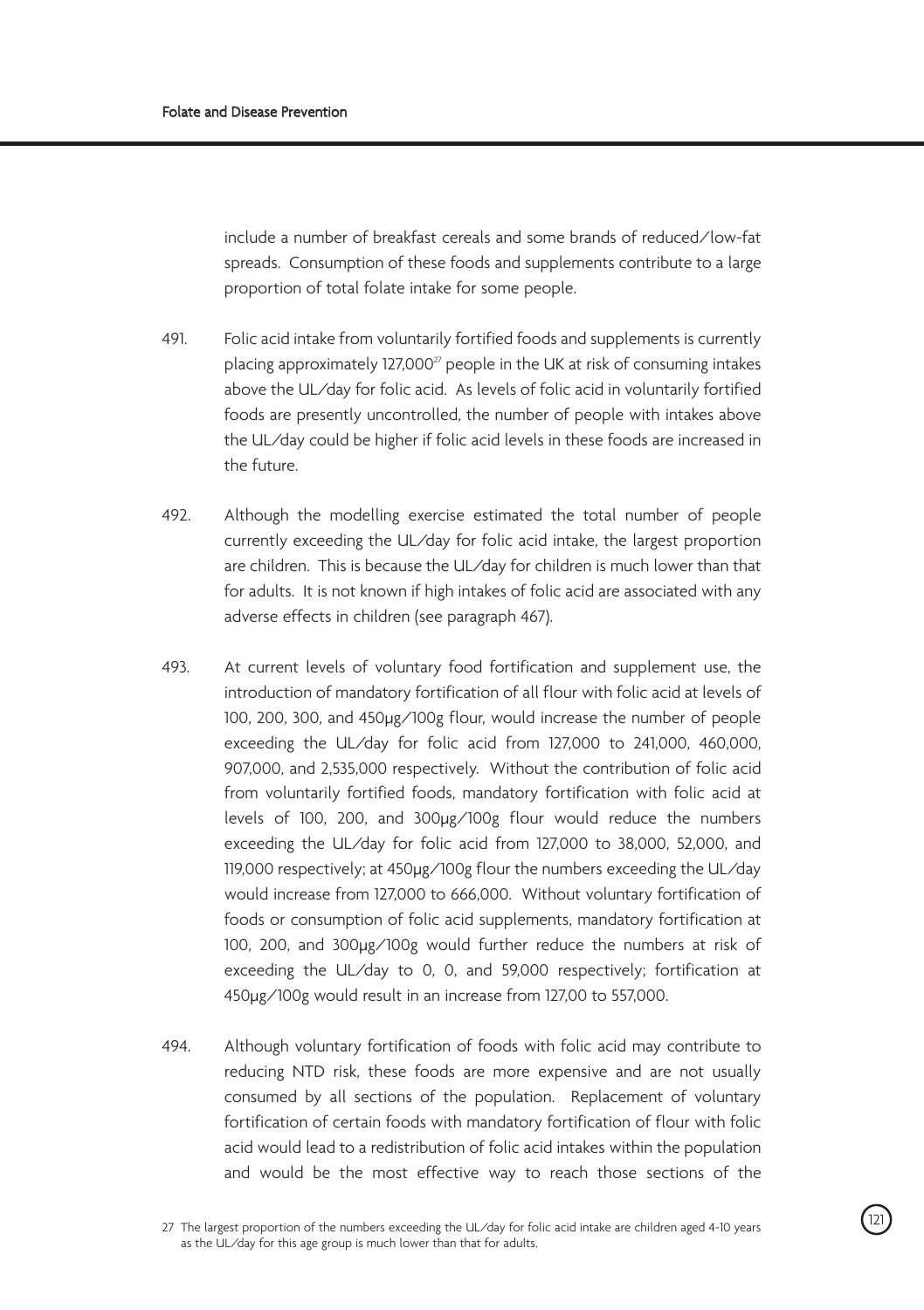population with the lowest folate intakes: younger women from the most socioeconomically deprived areas, who do not follow advice regarding preconceptional supplementation with folic acid or routinely consume supplements or foods with the highest levels of voluntary fortification.

- 495. Without the contribution of folic acid from voluntarily fortified foods, mandatory fortification would reduce risks of intakes exceeding the UL per day for folic acid relative to the current practice of voluntary fortification. This is because voluntary fortification of foods with folic acid and inappropriate supplement use are harder to quantify and control and, unlike flour, their consumption is very variable.
- 496. If no foods were voluntarily fortified, and assuming overage is controlled, the optimal level for mandatory fortification of flour with folic acid would be 300µg/100g flour. This represents the level that would be effective in reducing NTD risk without increasing the number of people with intakes of folic acid above the UL/day. It is also unlikely that there would be an increase in the number of adults aged 65 years and over, with low vitamin B12 status, exceeding folic acid intakes of 1mg/day. Exempting wholemeal flour from fortification would have little effect on NTD risk but would further reduce the numbers with intakes of folic acid above the UL/day. At this level of fortification (not including wholemeal flour and if no foods are voluntarily fortified), the average total folate intake of the population would be 385µg/day compared to current average folate intakes of 302µg/day.
- 497. At fortification levels above 300µg/100g flour there would be further reductions in NTD risk, however the number of people with folic acid intakes above the UL/day and the number of adults aged 65 years and over, with low vitamin B12 status, exceeding intakes of 1mg/day, would be higher than current levels.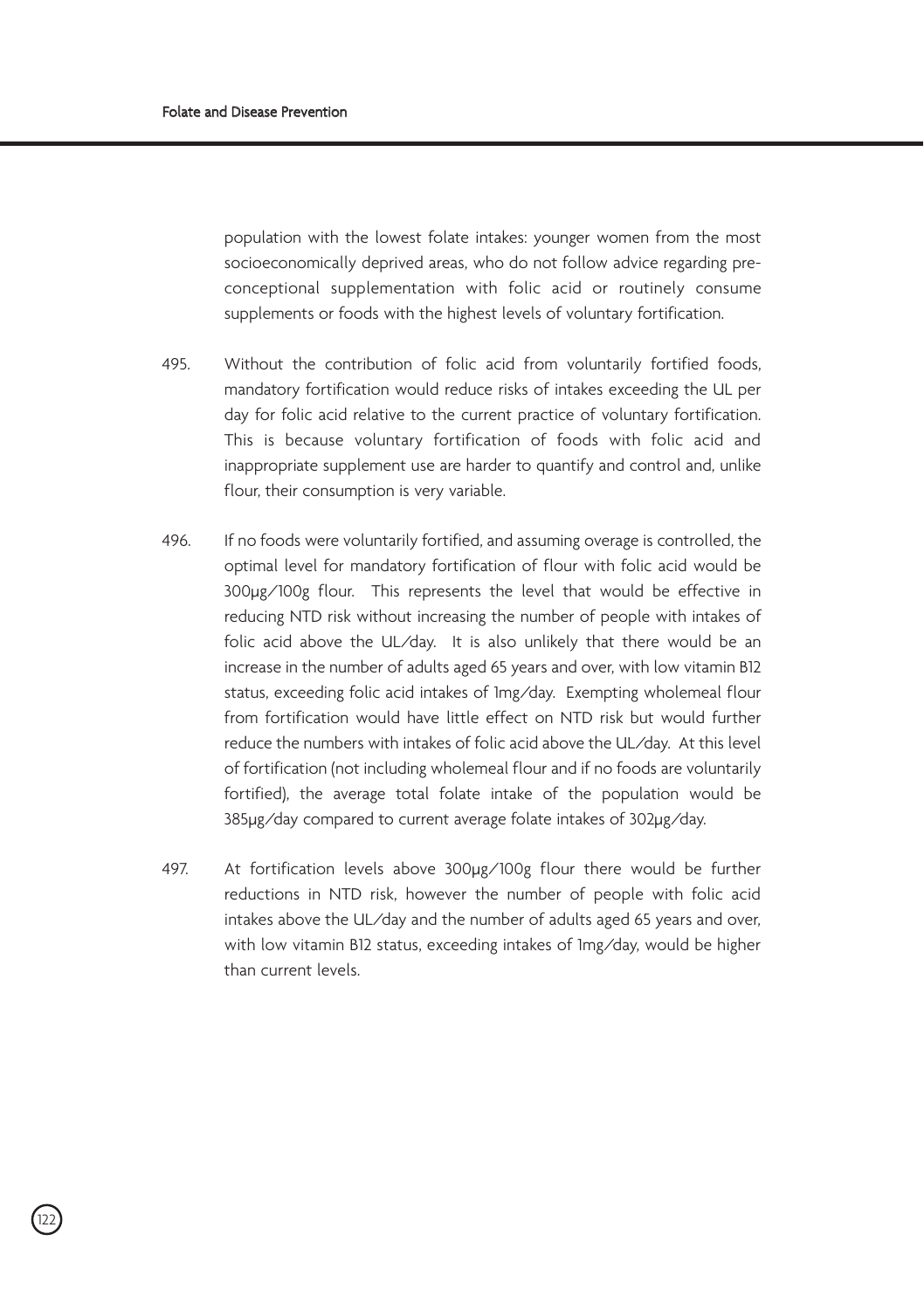# 10 Recommendations

- 498. As previously recommended by COMA (DH, 2000), all women who could become pregnant should take 400µg/day folic acid as a medicinal or food supplement prior to conception and until the twelfth week of pregnancy. Women with a history of a previous NTD-affected pregnancy are advised to take 5mg/day of folic acid prior to conception and until the twelfth week of pregnancy<sup>28</sup>.
- 499. Individual long-term intakes of folic acid from fortified foods and supplements above the GL/UL per day<sup>29</sup> for folic acid should be avoided. A proportion of the UK population is currently exceeding the GL/UL per day due to consumption of foods fortified with folic acid on a voluntary basis and supplement use. The current risk posed by voluntary fortification of food with folic acid and supplement use in contributing to intakes above the GL/UL per day for folic acid needs to be addressed.
- 500. Mandatory fortification of flour with folic acid would improve the folate status of women most at risk of NTD-affected pregnancies. It would also improve the folate status of other population groups in the UK. However, mandatory fortification, combined with the current practice of voluntary fortification of foods with folic acid and inappropriate supplement use, would substantially increase the numbers in the population consuming levels of folic acid above the GL/UL per day.
- 501. Mandatory fortification should only be introduced in the UK if it is accompanied by:
	- Action to reduce folic acid intakes from voluntarily fortified foods to ensure that the numbers of people with intakes above the GL/UL per day do not exceed current levels and there is no substantial increase in mean intakes or in the folate status of the UK population<sup>30</sup>;
	- Measures for careful monitoring of emerging evidence on the effects of long-term exposure to intakes of folic acid above the GL/UL per day and the postulated adverse effects, including neurological damage, CVD, and cancer.

<sup>123</sup> <sup>28</sup> Diabetes UK recommends that all women with diabetes planning a pregnancy should also take a 5mg dose of folic acid daily.

<sup>29</sup> Although a GL of 1mg/d of folic acid was set for adults in the UK (EVM, 2003), the EVM did not set GLs for children. ULs were set for children in the USA (FNB, 1998) and Europe (SCF, 2000) on the basis of body weight.

<sup>30</sup> This recommendation is supported by the Committee on Carcinogenicity.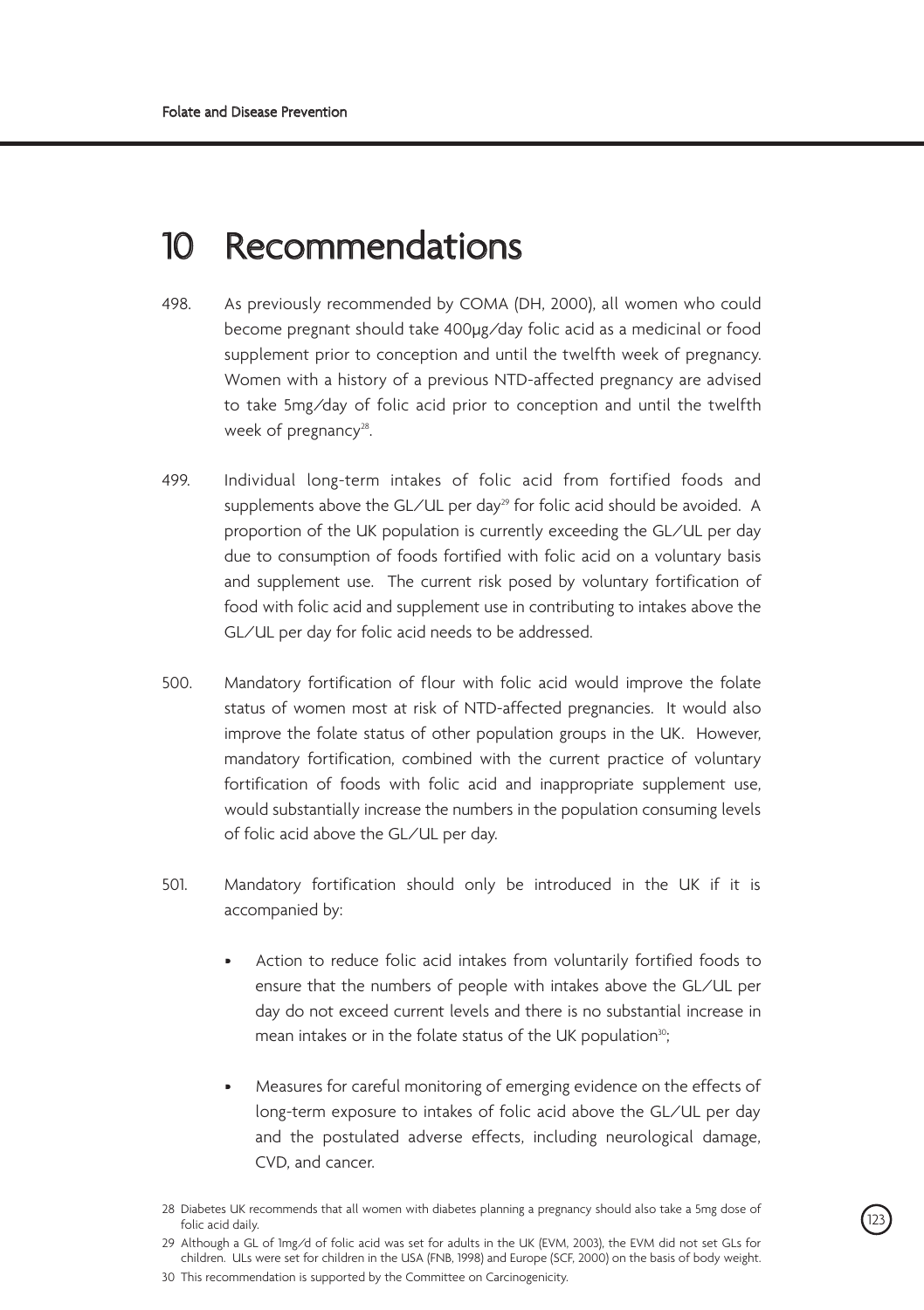502. The introduction of mandatory fortification will require:

- The establishment of a new baseline for folic acid intakes and blood folate concentrations prior to fortification to ensure that mandatory fortification does not lead to substantial increases in folic acid intake or folate status and so that trends can be monitored in future surveillance programmes;
- The adoption of a sufficiently robust common standard analytical method for measurement of folate status at baseline and in all future surveillance studies;
- The establishment of suitable reference ranges to predict folate adequacy and deficiency.
- 503. If mandatory fortification is introduced, the evidence on benefits and postulated adverse effects should be reviewed after a period of five years.
- 504. Mandatory fortification of flour with folic acid, accompanied by action to reduce folic acid intake from voluntarily fortified foods, would lead to a redistribution of folic acid intakes of the population. This could provide the most secure method of balancing the benefits and possible risks to the UK population as, relative to current practice, it would reduce exposure to intakes of folic acid above the GL/UL and increase the intake of low consumers. Careful consideration would need to be given to the issue of overage.
- 505. Clear guidance is needed on the use of folic acid containing supplements by the general population.
- 506. If mandatory fortification is introduced in the UK, all women who could become pregnant and those with a history of a previous NTD-affected pregnancy should continue to supplement their diet with 400µg/day and 5mg/day of folic acid respectively prior to conception and until the twelfth week of pregnancy.
- 507. There are a number of uncertainties regarding the GL/UL per day set for folic acid which is based on limited data and is related to concerns regarding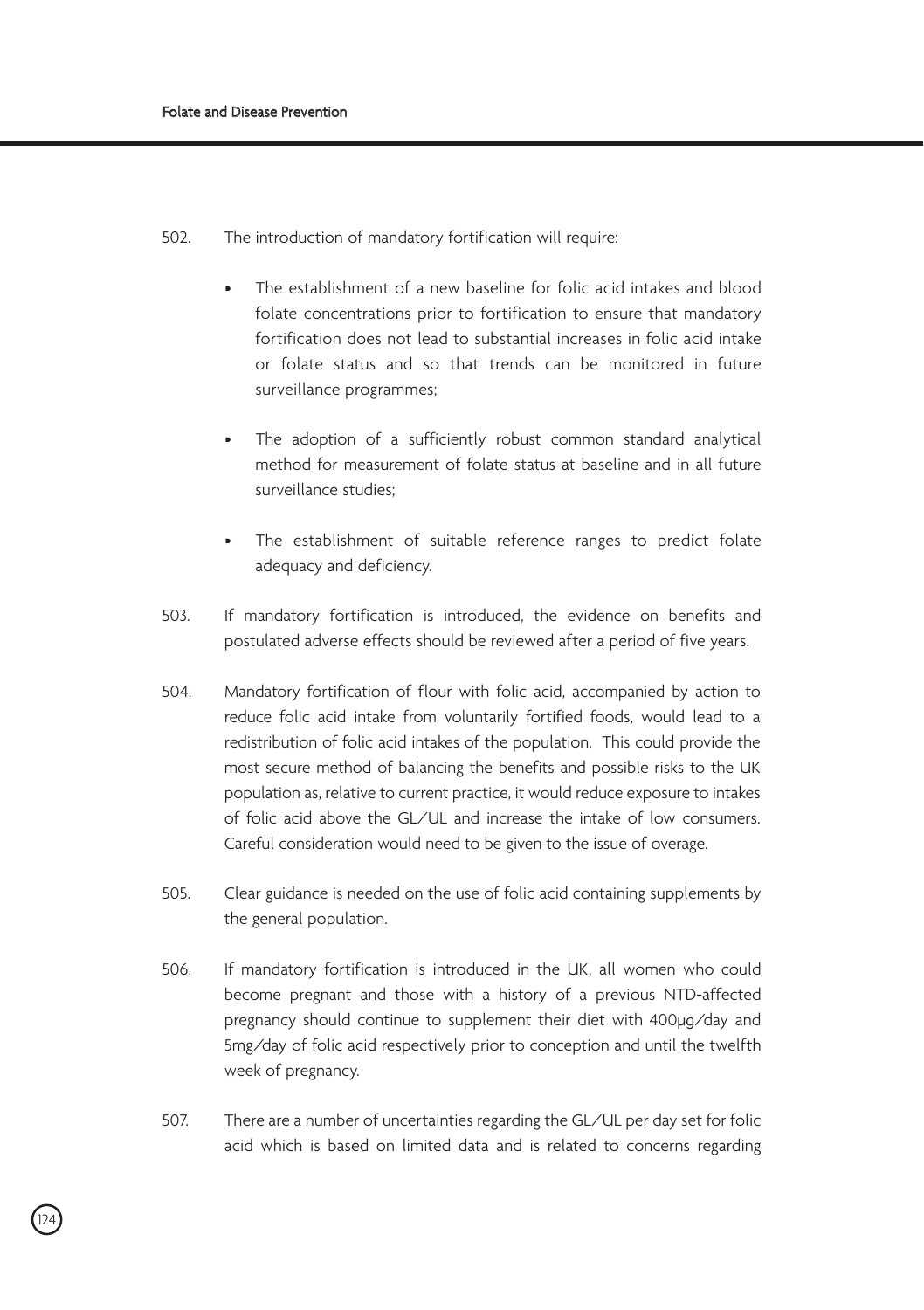vitamin B12 deficiency. Further research is required on safe upper levels of folic acid intake in relation to other postulated risks, such as cancer.

- 508. More reliable diagnostic indices to identify vitamin B12 deficiency should be developed. The development of a clinical strategy to manage issues related to vitamin B12 is necessary irrespective of a decision on future mandatory fortification of flour with folic acid.
- 509. The prevalence of poor vitamin B2 (riboflavin) status in the UK population needs to be addressed.

.<br>125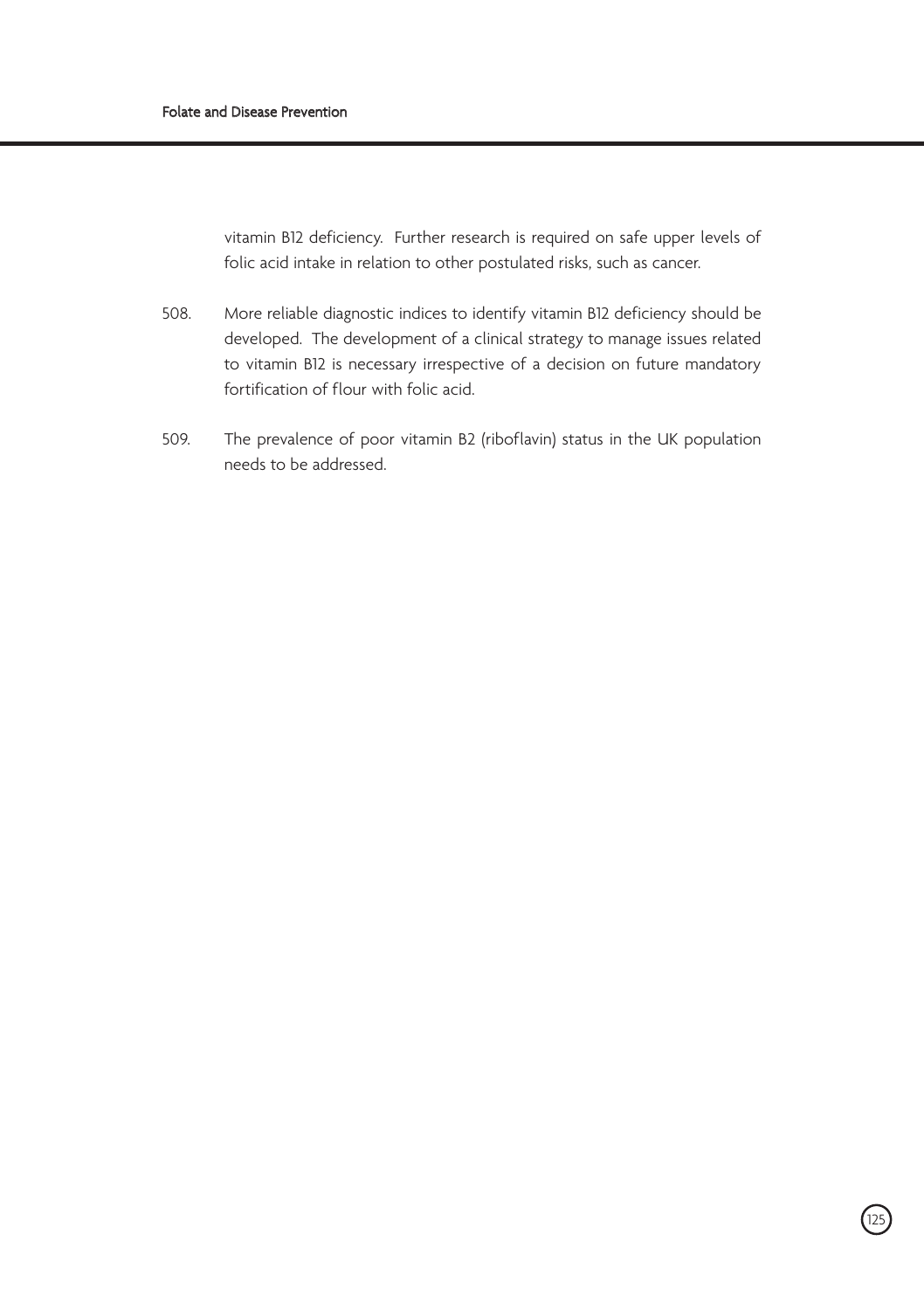# References

Abrahamsen B, Madsen JS, Tofteng CL, Stilgren L, Bladbjerg EM, Kristensen SR, Brixen K & Mosekilde L. A common methylenetetrahydrofolate reductase (C677T) polymorphism is associated with low bone mineral density and increased fracture incidence after menopause: longitudinal data from the Danish osteoporosis prevention study. J Bone Miner Res. 2003; **18**:723-729.

Abramsky L, Botting B, Chapple J & Stone D. Has advice on periconceptional folate supplementation reduced neural-tube defects? Lancet. 1999; **354**:998-999.

Alberg AJ, Selhub J, Shah KV, Viscidi RP, Comstock GW & Helzlsouer KJ. The risk of cervical cancer in relation to serum concentrations of folate, vitamin B12, and homocysteine. Cancer Epidemiol Biomarkers Prev. 2000; **9**:761-764.

Alpert JE, Mischoulon D, Nierenberg AA, Fava M. Nutrition and depression: focus on folate. Nutrition. 2000; **16**:544-6.

Andrès E, Affenberger S, Vinzio S, Kurtz JE, Noel E, Kaltenbach G, Maloisel F, Schlienger JL, Blickle JF. Food-cobalamin malabsorption in elderly patients: clinical manifestations and treatment. Am J Med. 2005; **118**:1154-9.

Andrès E, Loukili NH, Noel E, Kaltenbach G, Ben Abdelgheni M, Perrin AE, Noblet-Dick M, Maloisel F, Schlienger J & Blicklé J. Vitamin B12 (cobalamin) deficiency in elderly patients. CMAJ. 2004; **171**:251-259.

Andrès E, Perrin AE, Demangeat C, Kurtz JE, Vinzio S, Grunenberger F, Goichot B, Schlienger JL. The syndrome of food-cobalamin malabsorption revisited in a department of internal medicine. A monocentric cohort study of 80 patients. Eur J Intern Med. 2003; **14**: 221-226.

Appel LJ, Miller ER 3rd, Jee SH, Stolzenberg-Solomon R, Lin PH, Erlinger T, Nadeau MR & Selhub J. Effect of dietary patterns on serum homocysteine: results of a randomized, controlled feeding study. Circulation. 2000; **102**:852-857.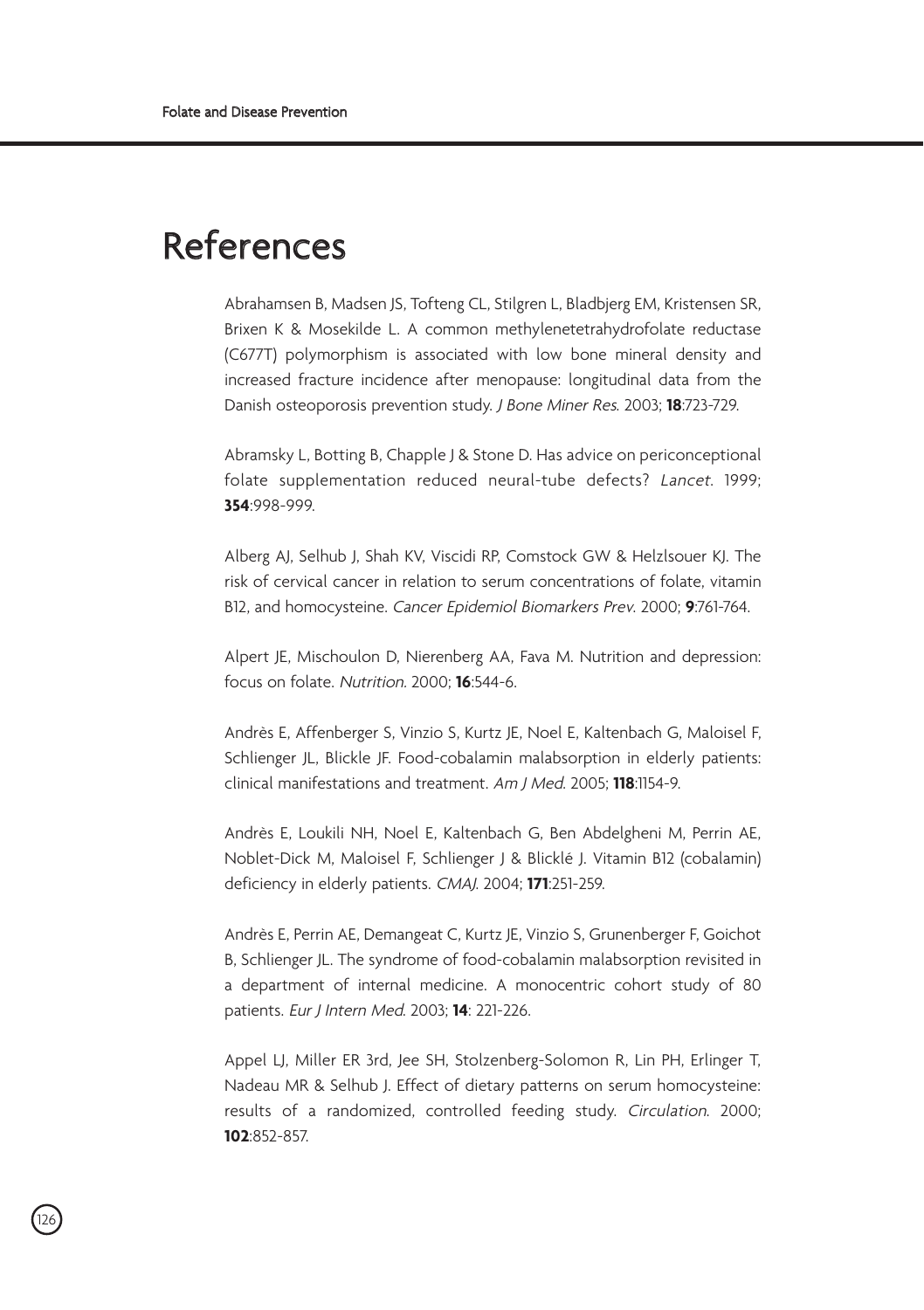Baik HW & Russell RM. Vitamin B12 deficiency in the elderly. Annu Rev Nutr. 1999; **19**:357-377.

Baker F, Picton D, Blackwood S, Hunt J, Erskine M, Dyas M, Ashby M, Siva A & Morris MJ. Blinded comparison of folic acid and placebo in patients with ischemic heart disease: an outcome trial. Circulation. 2002; **106**:3642 (abstr).

Baneriee A, Quirke P. Experimental models of colorectal cancer. Dis Colon Rectum. 1998; **41**: 490-505.

Bates CJ, Pentieva KD, Prentice A, Mansoor, MA, Finch S. Plasma pyridoxal phosphate and pyridoxic acid and their relationship to plasma homcysteine in a representative sample of British men and women aged 65 years and over. Brit J Nutr. 1999; **81**:191-201.

Bates CJ, Schneede J, Mishra G, Prentice A & Mansoor MA. Relationship between methylmalonic acid, homocysteine, vitamin B12 intake and status and socio-economic indices, in a subset of participants in the British National Diet and Nutrition Survey of people aged 65 y and over. Eur J Clin Nutr. 2003; **57**:349-357.

Becerra JE, Khoury MJ, Cordero JF, Erickson JD, Diabetes mellitus during pregnancy and the risks for specific birth defects: a population-based casecontrol study. Pediatrics. 1990; **85**:1-9.

Berg MJ, Fincham RW, Ebert BE, Schottelius DD. Phenytoin pharmacokinetics: before and after folic acid administration. Epilepsia. 1992; **33**:712-720.

Berry RJ, Kihlberg R & Devine O. Impact of misclassification of in vitro fertilisation in studies of folic acid and twinning: modelling using population based Swedish vital records. BMJ. 2005; **330**:815.

Bingham SA, Norat T, Moskal A, Ferrari P, Slimani N, Clavel-Chapelon F, Kesse E, Nieters A, Boeing H, Tjonneland A, Overvad K, Martinez C, Dorronsoro M, Gonzalez CA, Ardanaz E, Navarro C, Quiros JR, Key TJ, Day NE, Trichopoulou A, Naska A, Krogh V, Tumino R, Palli D, Panico S, Vineis P, Bueno-de-Mesquita HB, Ocke MC, Peeters PH, Berglund G, Hallmans G, Lund E, Skeie G, Kaaks R & Riboli E. Is the association with fiber from foods in colorectal cancer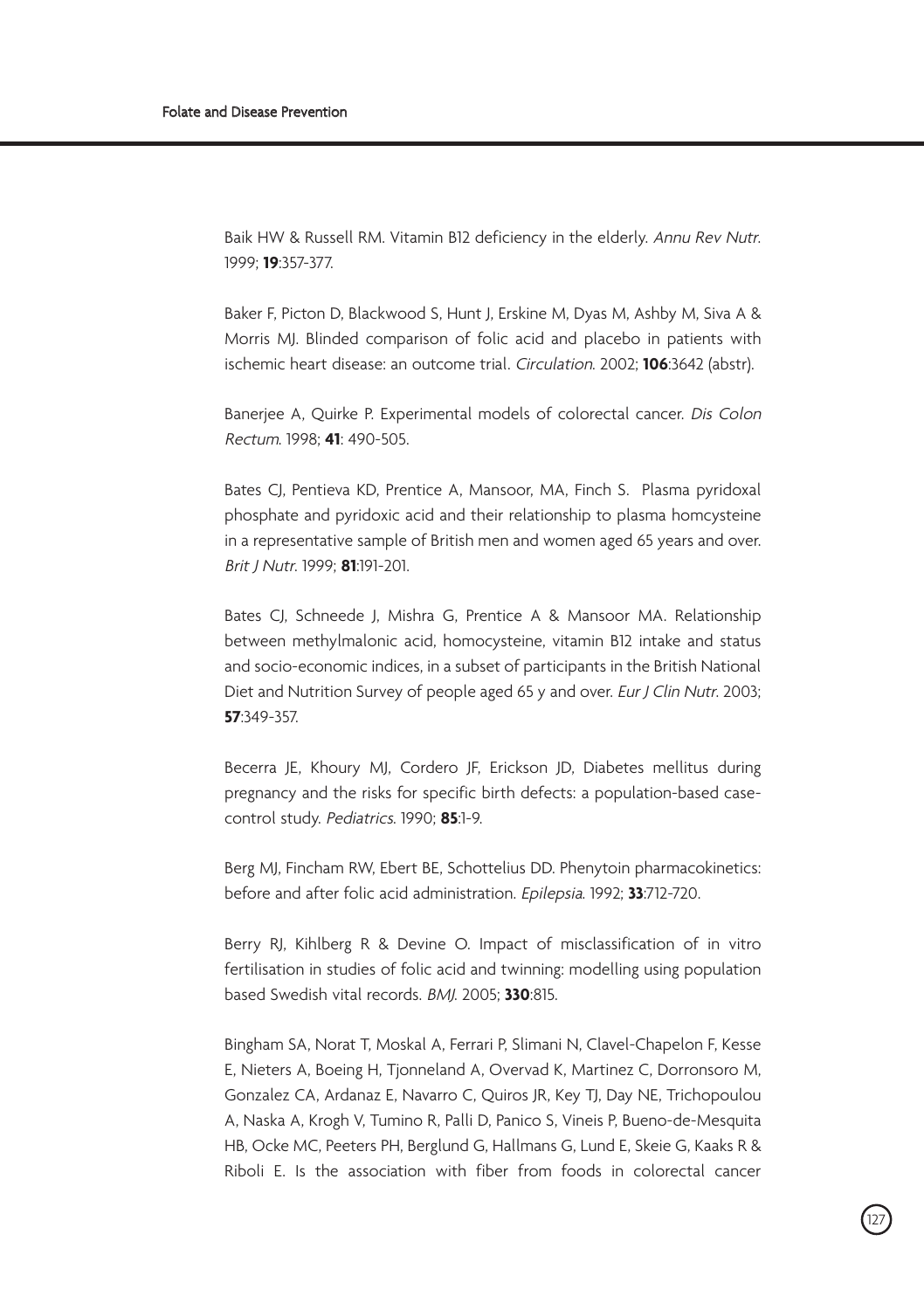confounded by folate intake? Cancer Epidemiol Biomarkers Prev. 2005; **14**:1552-1556.

Blackmore S., Pfeiffer C, Hamilton MS, Lee A. Recoveries of folate species from serum pools sent to participants of the UK NEQAS Haematinics Scheme in February and March 2004. Clin Chim Acta. 2005; **355**:S4599.

Blake M, Herrick K & Kelly Y. Health Survey for England 2002: Maternal and Infant Health. London. TSO, 2003.

Bland JM. Taking folate in pregnancy and the risk of maternal breast cancer. BMJ. 2005; **330**:600.

Bonaa KH, Njolstad I, Ueland PM, Schirmer H, Tverdal A, Steigen T, Wang H, Nordrehaug JE, Arnesen E, Rasmussen K; NORVIT Trial Investigators. Homocysteine lowering and cardiovascular events after acute myocardial infarction. N Engl J Med. 2006; **354**:1578-88.

Bostom AG & Garber C. Endpoints for homocysteine-lowering trials. Lancet. 2000; **355**:511-512.

Boushey CJ, Beresford SA, Omenn GS, Motulsky A. A quantitative assessment of plasma homocysteine as a risk factor for vascular disease. Probable benefits of increasing folic acid intakes. JAMA. 1995; **274**:1049-57.

Botting B. The impact of more complete data from Wales on the National Congenital Anomaly System. Health Statistics Quarterly. 2000; **5**:7-9.

Botting B. Trends in neural tube defects. Health Statistics Quarterly. 2001; **10**:5-12.

Botto LD, Moore CA, Khoury MJ, & Erickson JD. Neural-tube defects. N.Engl.J Med. 1999; **341**:1509-1519.

Botto LD & Yang Q. 5,10-Methylenetetrahydrofolate reductase gene variants and congenital abnormalities: a HuGE review. Am J Epidemiol. 2000; **151**:862-877.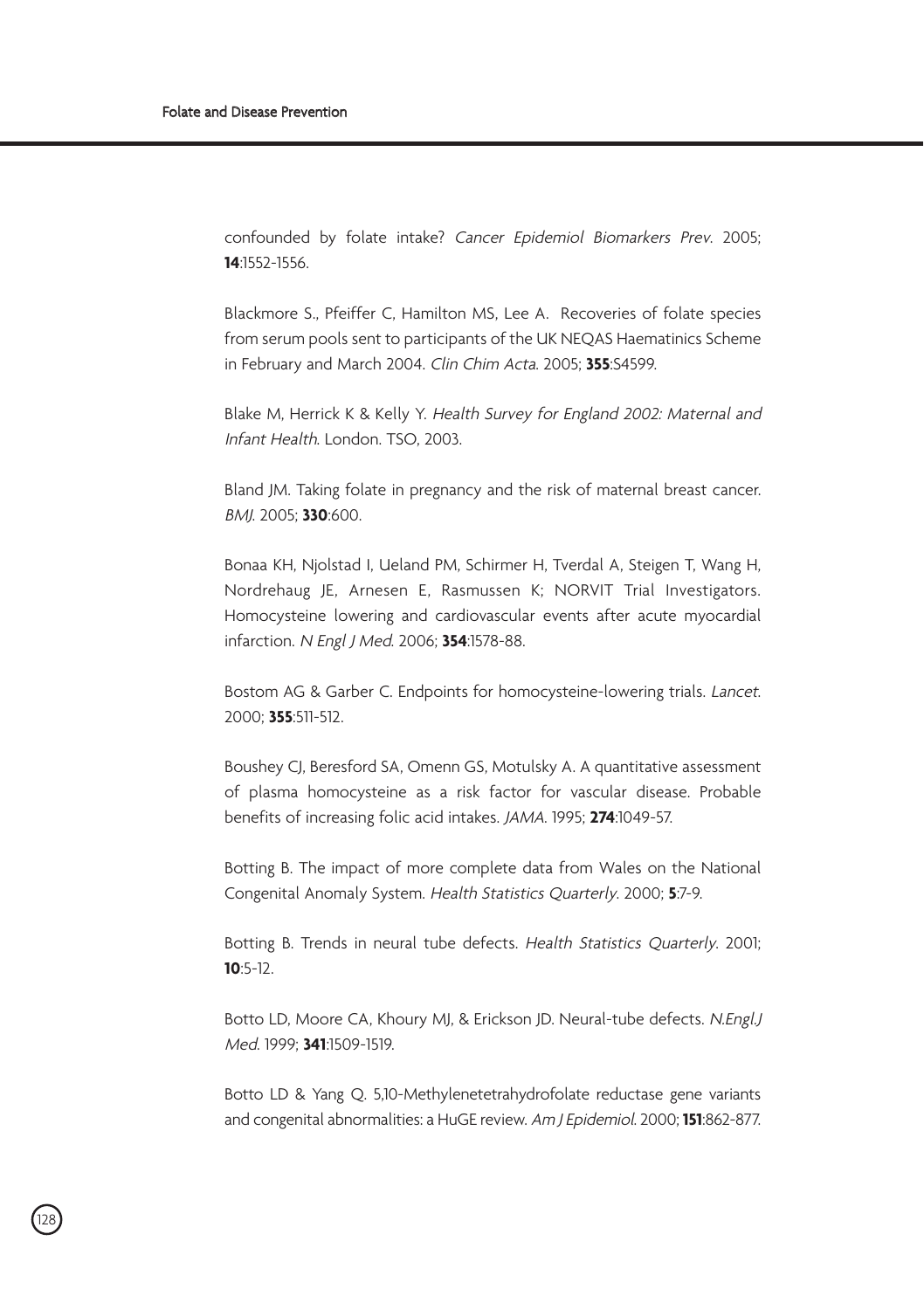Botto LD, Lisi A, Robert-Gnansia E, Erickson JD, Vollset SE, Mastroiacovo P, Botting B, Cocchi G, de Vigan C, de Walle H, Feijoo M, Irgens LM, McDonnell B, Merlob P, Ritvanen A, Scarano G, Siffel C, Metneki J, Stoll C, Smithells R & Goujard J. International retrospective cohort study of neural tube defects in relation to folic acid recommendations: are the recommendations working? BMJ. 2005; **330**:571.

Boyd PA, Armstrong B, Dolk H, Botting B, Pattenden S, Abramsky L, Rankin J, Vrijheid M, Wellesley D. Congenital anomaly surveillance in England – ascertainment deficiencies in the national system. BMJ. 2005; **330**:27-29.

Breen N, Wagener DK, Brown ML, Davis WW, Ballard-Barbash R. Progress in cancer screening over a decade: results of cancer screening from the 1987, 1992, and 1998 National Health Interview Surveys. J Natl Cancer Inst. 2001; **93**(22):1704-13.

Brody LC, Conley M, Cox C, Kirke PN, McKeever MP, Mills JL, Molloy AM, O'leary VB, Parle-McDermott A, Scott JM, & Swanson DA. A polymorphism, R653Q, in the trifunctional enzyme methylenetetrahydrofolate dehydrogenase/ methenyltetrahydrofolate cyclohydrolase/ formyltetrahydrofolate synthetase is a maternal genetic risk factor for neural tube defects: report of the Birth Defects Research Group. Am J Hum Genet. 2002; **71**:1207-1215.

Brown RD, Jun R, Hughes W, Watman R, Arnold B, Kronenberg H. Red cell folate assays: some answers to current problems with radioassay variability. Pathology. 1990; **22**(2):82-7.

Busby A, Abramsky L, Dolk H & Armstrong B. Preventing neural tube defects in Europe: population based study. BMJ. 2005; **330**:574-575.

Butterworth CE Jr & Tamura T. Folic acid safety and toxicity: a brief review. Am J Clin Nutr. 1989; **50**:353-8.

B-Vitamin Treatment Trialists' Collaboration. Homocysteine-lowering trials for prevention of cardiovascular events: A review of the design and power of the large randomized trials. Am Heart J. 2006; **151**:282-7.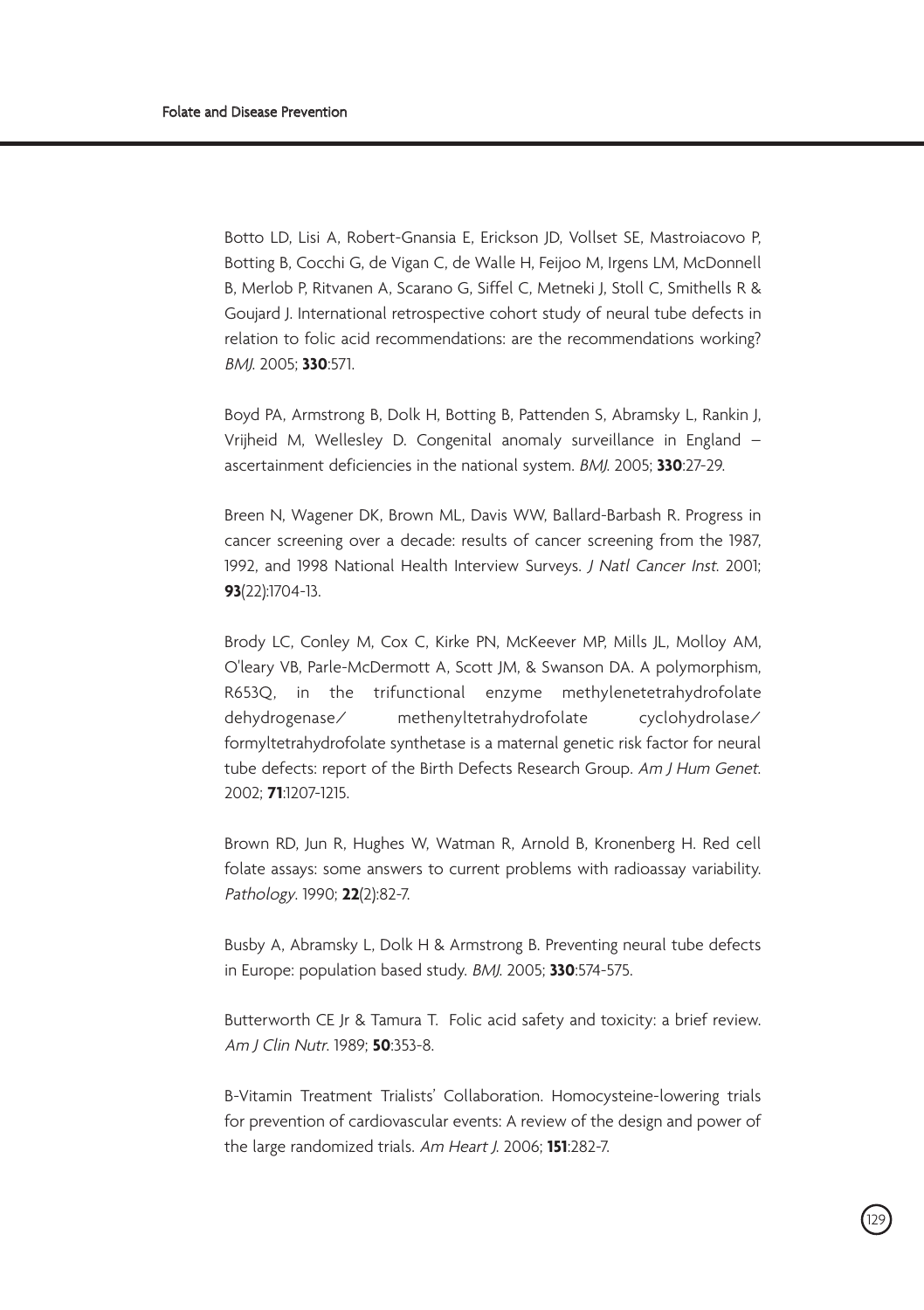Canadian Cancer Society/National Cancer Institute of Canada: Canadian Cancer Statistics 2006, Toronto, Canada, 2006. April 2006, ISSN 0835-2976. Available on the internet at http://www.cancer.ca and http://www.ncic.cancer.ca

Cappuccio FP, Bell R, Perry IJ, Gilg J, Ueland PM, Refsum H, Sagnella GA, Jeffery S & Cook DG. Homocysteine levels in men and women of different ethnic and cultural background living in England. Atherosclerosis. 2002; **164**:95-102.

Carmel R. Cobalamin, the stomach, and aging. Am J Clin Nutr. 1997; **66**:750-759.

Carmel R. Current concepts in cobalamin deficiency. Annu Rev Med. 2000; **51**:357-75.

Casas JP, Bautista LE, Smeeth L, Sharma P & Hingorani AD. Homocysteine and stroke: evidence on a causal link from mendelian randomisation. Lancet. 2005; **365**:224-232.

Centers for Disease Control and Prevention. Spina bifida and anencephaly before and after folic acid mandate--United States, 1995-1996 and 1999-2000. Morb Mortal Wkly Rep. 2004; **53**:362-5.

Chambers JC, Ueland PM, Obeid OA, Wrigley J, Refsum H & Kooner JS. Improved vascular endothelial function after oral B vitamins: An effect mediated through reduced concentrations of free plasma homocysteine. Circulation. 2000; **102**:2479-2483.

Charles D, Ness AR, Campbell D, Davey Smith G & Hall MH. Taking folate in pregnancy and risk of maternal breast cancer. BMJ. 2004; **329**:1375-1376.

Chasan-Taber L, Selhub J, Rosenberg IH, Malinow MR, Terry P, Tishler PV, Willett W, Hennekens CH & Stampfer MJ. A prospective study of folate and vitamin B6 and risk of myocardial infarction in US physicians. J Am Coll Nutr. 1996; **15**:136-143.

Chen H, Zhang SM, Schwarzschild MA, Hernan MA, Logroscino G, Willett WC & Ascherio A. Folate intake and risk of Parkinson's disease. Am J Epidemiol. 2004; **160**:368-375.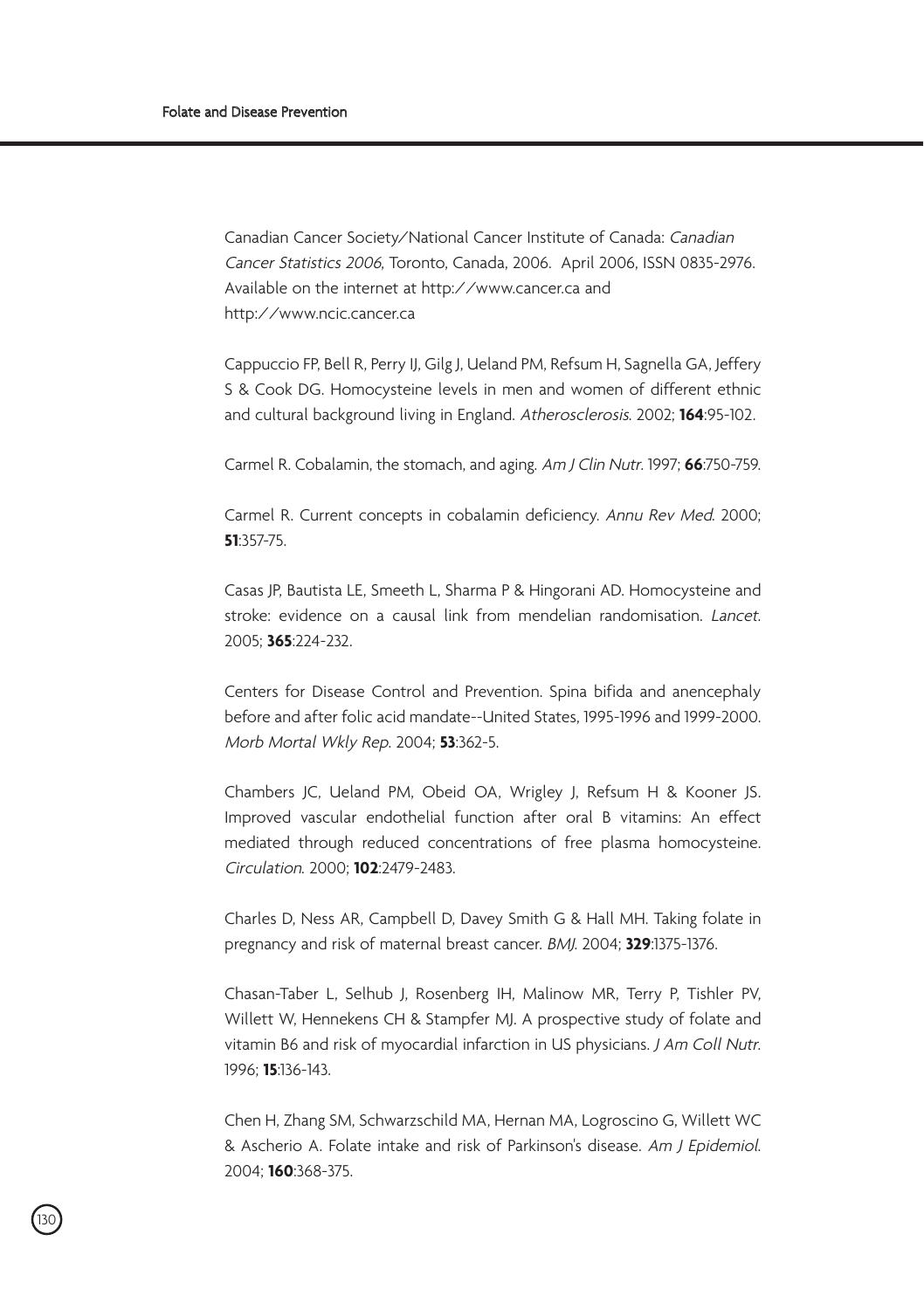Choumenkovitch SF, Selhub J, Wilson PW, Rader JI, Rosenberg IH, Jacques PF. Folic acid intake from fortification in United States exceeds predictions. J Nutr. 2002; **132**:2792-2798.

Clarke R, Smith AD, Jobst KA, Refsum H, Sutton L & Ueland PM. Folate, vitamin B12, and serum total homocysteine levels in confirmed Alzheimer's disease. Arch Neurol. 1998; **55**:1449-55.

Clarke R, Refsum H, Birks J, Evans JG, Johnston C, Sherliker P, Ueland PM, Schneede J, McPartlin J, Nexo E & Scott JM. Screening for vitamin B-12 and folate deficiency in older persons. Am J Clin Nutr. 2003; **77**:1241-1247.

Clarke R, Grimley Evans J, Schneede J, Nexo E, Bates C, Fletcher A, Prentice A, Johnston C, Ueland PM, Refsum H, Sherliker P, Birks J, Whitlock G, Breeze E & Scott JM. Vitamin B12 and folate deficiency in later life. Age Ageing. 2004; **33**:34-41.

Clarke R. Vitamin B12, folic acid, and the prevention of dementia. N Engl J Med. 2006; **354**:2817-9.

Cole BF, Baron JA, Sandler RS, et al. A randomized trial of folic acid to prevent colorectal adenomas [abstract]. Proc Am Assoc Cancer Res. 2005; **46**: 4399.

Cooney CA, Dave AA, & Wolff GL. Maternal methyl supplements in mice affect epigenetic variation and DNA methylation of offspring. J Nutr. 2002; **132**(8 Suppl):2393S-2400S.

Coppen A, Bailey J. Enhancement of the antidepressant action of fluoxetine by folic acid: a randomised, placebo controlled trial. J Affect Disord. 2000; **60**(2):121-130.

Cress RD, Morris C, Ellison GL, Goodman MT. Secular changes in colorectal cancer incidence by subsite, stage at diagnosis, and race/ethnicity, 1992-2001. Cancer. 2006; **107**(5):1142-52.

Cuskelly GJ, McNulty H & Scott JM. Effect of increasing dietary folate on redcell folate: implications for prevention of neural tube defects. Lancet. 1996; **347**:657-9.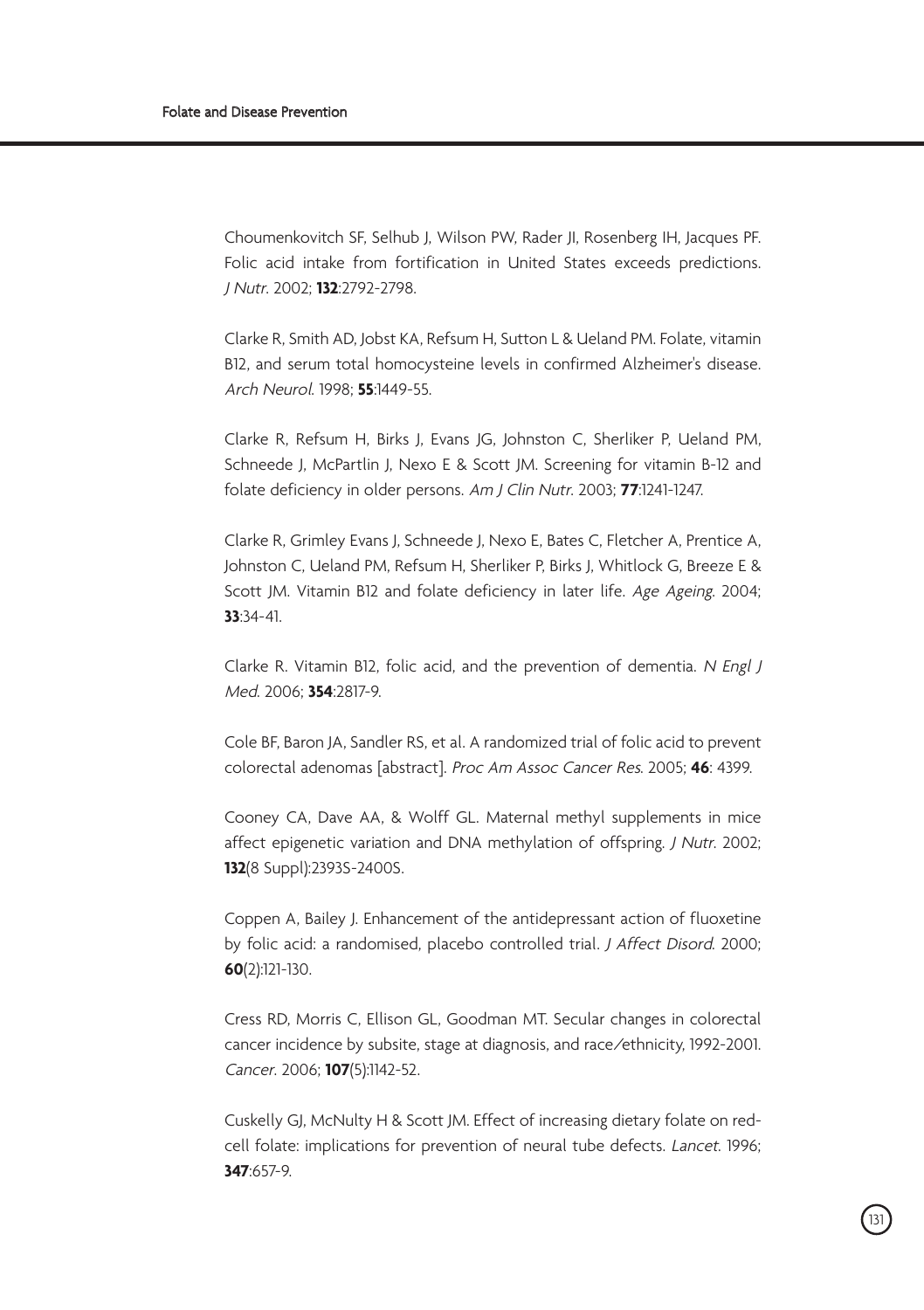Czeizel AE, Metneki J & Dudas I.The higher rate of multiple births after periconceptional multivitamin supplementation: an analysis of causes. Acta Genet Med Gemellol (Roma). 1994; **43**:175-184.

Dacie JV, Lewis SM. Practical Haematology. 8th edition. Edinburgh: Churchill Livingstone, 1995.

Daly S, Kirke PN, Molloy AM, Weir DG & Scott JM. Folate levels and neural tube defects, implications for prevention. JAMA. 1995; **274**:1696-1702.

Daly S, Mills J L, Molloy A M, Conley M, Lee Y L, Kirke, P N Weir D G Scott J M. Minimum effective dose of folic acid for food fortification to prevent neural-tube defects. Lancet. 1997; **350**:1666-1669.

Danesh J, Lewington S. Plasma homocysteine and coronary heart disease: systematic review of published epidemiological studies. J Cardiovasc Risk. 1998; **5**:229-32.

de Bree A, Verschuren WM, Blom HJ & Kromhout D. Lifestyle factors and plasma homocysteine concentrations in a general population sample. Am J Epidemiol. 2001; **154**:150-154.

De Marco P, Calevomg, Moroni A, Arata L, Merello E, Cama A, Finnell RH, Andreussi L, & Capra V. Polymorphisms in genes involved in folate metabolism as risk factors for NTDs. Eur J Pediatr Surg. 2001; **11**:Suppl 1, S14-S17.

De Marco P, Calevo MG, Moroni A, Merello E, Raso A, Finnell RH, Zhu H, Andreussi L, Cama A, & Capra V. Reduced folate carrier polymorphism (80A- ->G) and neural tube defects. Eur J Hum Genet. 2003; **11**:245-252.

De Marco P, Merello E, Calevo MG, Mascelli S, Raso A, Cama A, & Capra V. Evaluation of a methylenetetrahydrofolate-dehydrogenase 1958G>A polymorphism for neural tube defect risk. J Hum Genet. 2006; **51**:98-103.

de Wals P, Rusen ID, Lee NS, Morin P & Niyonsenga T. Trend in prevalence of neural tube defects in Quebec. Birth Defects Res. 2003; **67**:919-923.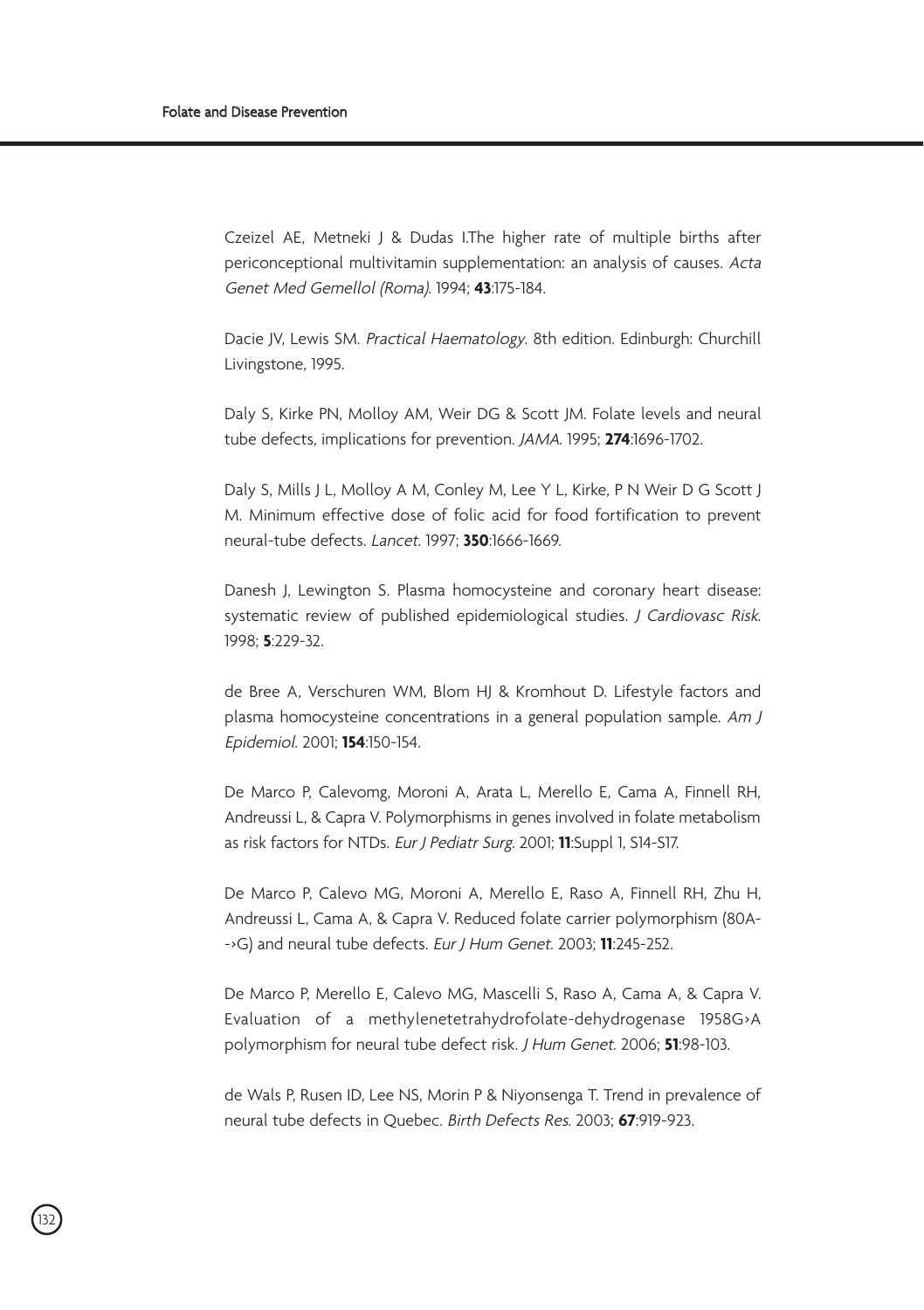Department of Environment, Food and Rural Affairs. Expenditure and Food Survey London: TSO, 2005.

Department of Health. Dietary reference values for food energy and nutrients in the UK. Report on health and social subjects 41. London: HMSO, 1991.

Department of Health. Folic acid and the prevention of neural tube defects. Report from an Expert Advisory Group. 1992. (Available from DH, PO Box 410, Wetherby LS23 7LN).

Department of Health. Nutritional aspects of the development of cancer. Report on health and social subjects 48. London: TSO, 1998.

Department of Health. Folic acid and the prevention of disease. Report on health and social subjects 50. London: TSO, 2000.

Department of Health. Scientific Review of the Welfare Food Scheme. Report on health and social subjects 51. London: TSO, 2002.

Dietrich M, Brown CJ, Block G. The effect of folate fortification of cerealgrain products on blood folate status, dietary folate intake, and dietary folate sources among adult non-supplement users in the United States. J Am Coll Nutr. 2005; **24**(4):266-74.

Doshi SN, McDowell IF, Moat SJ, Lang D, Newcombe RG, Kredan MB, Lewis MJ & Goodfellow J. Folate improves endothelial function in coronary artery disease: an effect mediated by reduction of intracellular superoxide? Arteriosclerosis Thromb Vascular Biol. 2001; **21**:1196-1202.

Doshi SN, McDowell IF, Moat SJ, Payne N, Durrant HJ, Lewis MJ & Goodfellow J. Folic acid improves endothelial function in coronary artery disease via mechanisms largely independent of homocysteine lowering. Circulation. 2002; **105**, 22-26.

Durga J, van Boxtel MP, Schouten EG, Bots ML, Kok FJ, Verhoef P. Folate and the methylenetetrahydrofolate reductase 677C-->T mutation correlate with cognitive performance. Neurobiol Aging. 2006; **27**:334-43.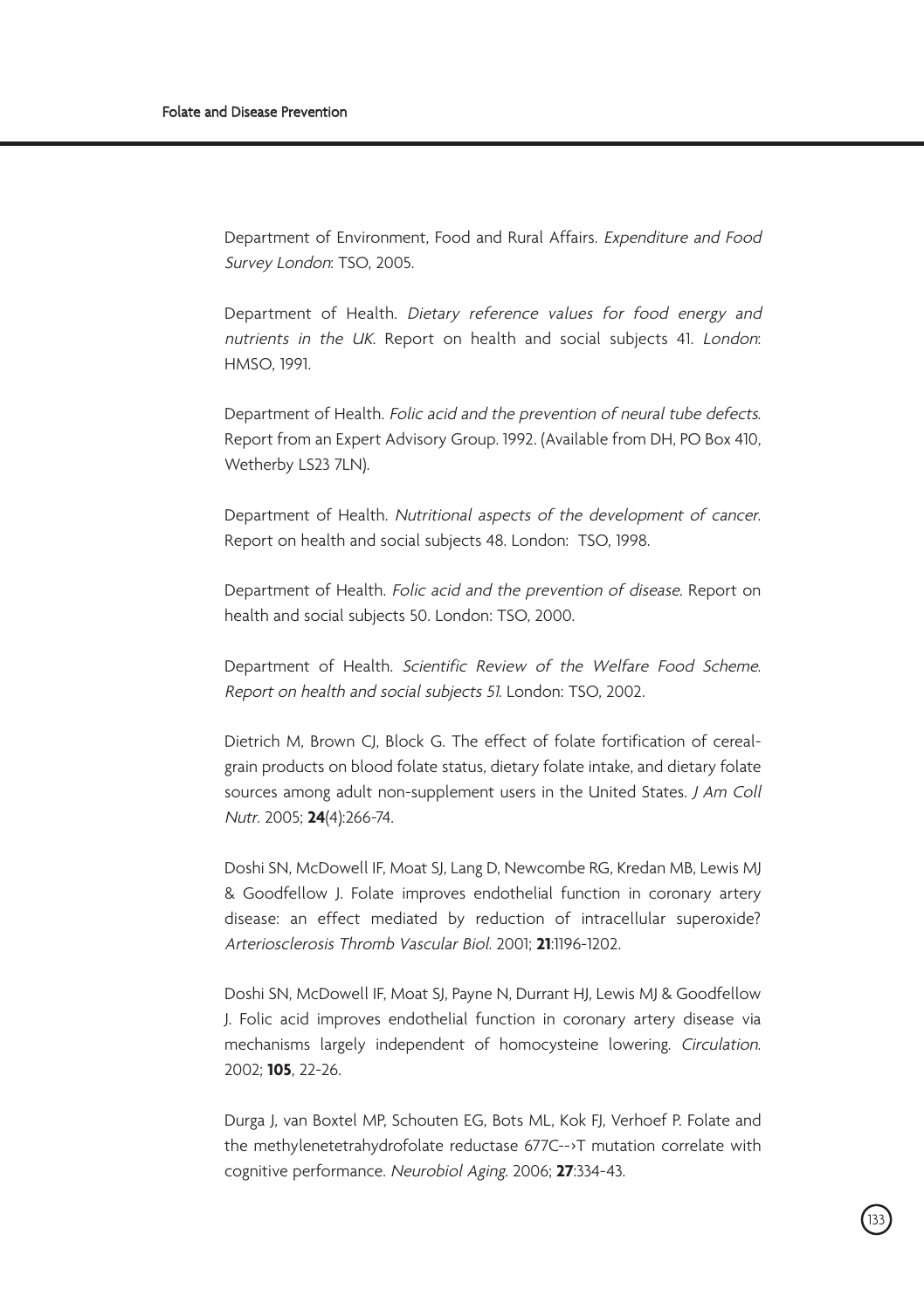Dusitanond P, Eikelboom JW, Hankey GJ, Thom J, Gilmore G, Loh K, Yi Q, Klijn CJ, Langton P, van Bockxmeer FM, Baker R & Jamrozik K. Homocysteinelowering treatment with folic acid, cobalamin, and pyridoxine does not reduce blood markers of inflammation, endothelial dysfunction, or hypercoagulability in patients with previous transient ischemic attack or stroke: a randomized substudy of the VITATOPS trial. Stroke. 2005; **36**:144-146.

Duthie SJ, Whalley LJ, Collins AR, Leaper S, Berger K & Deary IJ. Homocysteine, B vitamin status, and cognitive function in the elderly. Am J Clin Nutr. 2002; **75**:908-913.

Edwards BK, Brown ML, Wingo PA, Howe HL, Ward E, Ries LA, Schrag D, Jamison PM, Jemal A, Wu XC, Friedman C, Harlan L, Warren J, Anderson, RN, Pickle LW. Annual report to the nation on the status of cancer, 1975-2002, featuring population-based trends in cancer treatment. J Natl Cancer Inst. 2005; **97**(11): 1407-27

Elias MF, Sullivan LM, D'Agostino RB, Elias PK, Jacques PF, Selhub J, Seshadri S, Au R, Beiser A, Wolf PA. Homocysteine and Cognitive Performance in the Framingham Offspring Study: Age Is Important. Am J Epidemiol. 2005; **162**:1-10.

Engbersen AM, Franken DG, Boers GH, Stevens EM, Trijbels FJ & Blom HJ. Thermolabile 5,10-methylenetetrahydrofolate reductase as a cause of mild hyperhomocysteinemia. Am J Hum Genet. 1995; **56**:142-150.

Ericson A, Kallen B & Aberg A. Use of multivitamins and folic acid in early pregnancy and multiple births in Sweden. Twin Res. 2001; **4**:63-66.

European Scientific Committee on Food. Opinion of the Scientific Committee on Food on the Tolerable Upper Intake Level of Folate 2000. Online at http://ec.europa.eu/comm/food/fs/sc/scf/out80e\_en.pdf

Eussen SJ, de Groot LC, Clarke R, Schneede J, Ueland PM, Hoefnagels WH & van Staveren WA.Oral cyanocobalamin supplementation in older people with vitamin B12 deficiency: a dose-finding trial. Arch Intern Med. 2005; **165**:1167-1172.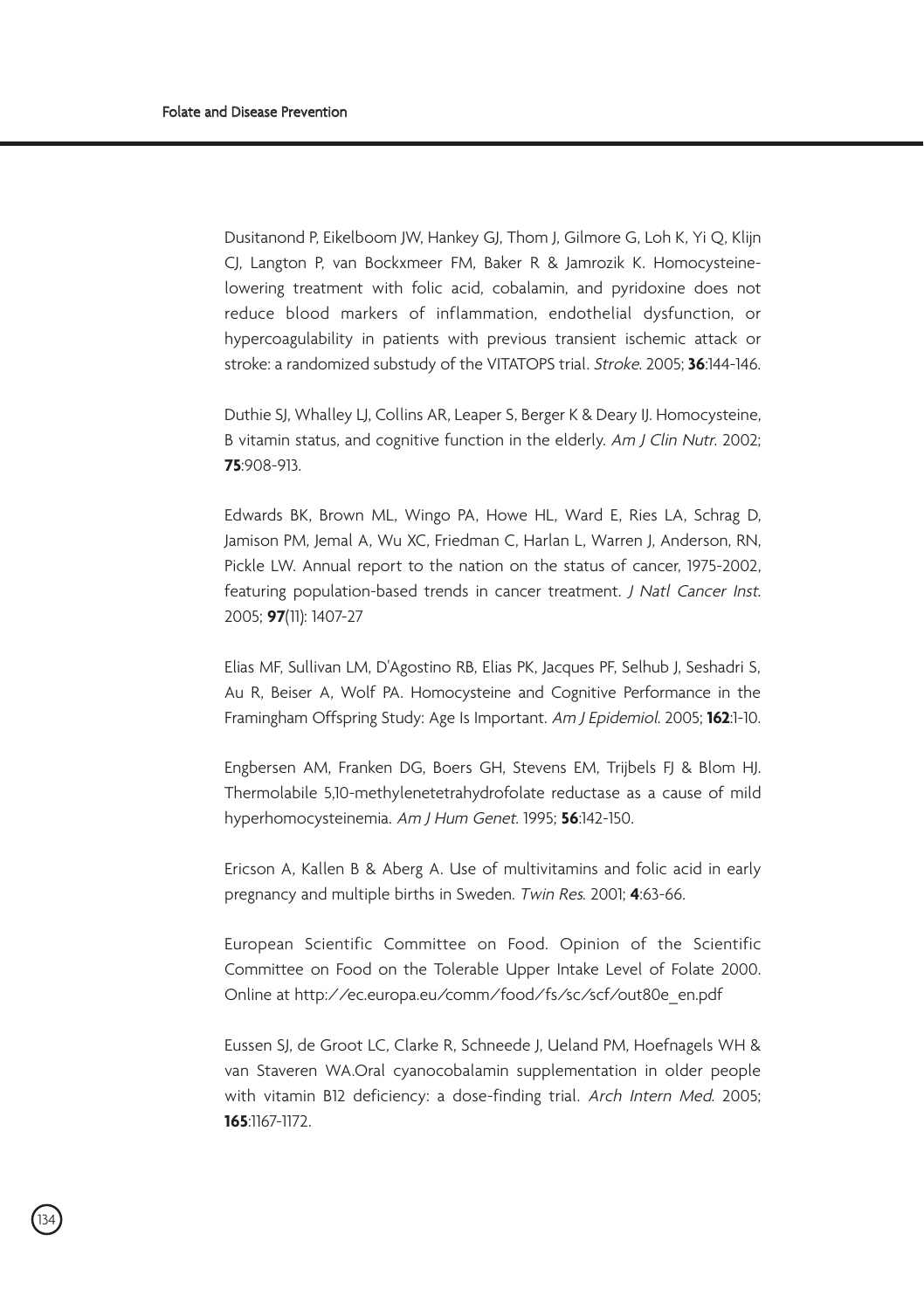Eussen SJ, Ferry M, Hininger I, Haller J, Matthys C & Dirren H. Five year changes in mental health and associations with vitamin B12/folate status of elderly Europeans. J Nutr Health Aging. 2002; **6**:43-50.

Expert Group on Vitamins and Minerals. Safe Upper Levels for Vitamins and Minerals. London: Food Standards Agency, 2003.

Feigelson HS, Jonas CR, Robertson AS, McCullough ML, Thun MJ & Calle EE. Alcohol, folate, methionine, and risk of incident breast cancer in the American Cancer Society Cancer Prevention Study II Nutrition Cohort. Cancer Epidemiol Biomarkers Prev. 2003; **12**:161-164.

Finch S, Doyle W, Lowe C, Bates CJ, Prentice A, Smithers G & Clarke PC. National Diet and Nutrition Survey: people aged 65 years and over. Volume 1: report of the diet and nutrition survey. London: TSO, 1998.

Flood A, Caprario L, Chaterjee N, Lacey JV Jr, Schairer C & Schatzkin A. Folate, methionine, alcohol, and colorectal cancer in a prospective study of women in the United States. Cancer Causes Control. 2002; **13**:551-561.

Folsom AR, Nieto FJ, McGovern PG, Tsai MY, Malinow MR, Eckfeldt JH, Hess DL & Davis CE. Prospective study of coronary heart disease incidence in relation to fasting total homocysteine, related genetic polymorphisms, and B vitamins: the atherosclerosis risk in communities (ARIC) study. Circulation. 1998; **98**: 204-210

Food and Nutrition Board, Institute of Medicine. Dietary Reference Intakes: Thiamin, Riboflavin, Niacin, Vitamin B6, Folate, Vitamin B12, Pantothenic Acid, Biotin, and Choline. Washington, DC: National Academy Press, 1998.

Food Standards Agency (2002a). Folic acid and the prevention of disease. http://www.food.gov.uk/multimedia/pdfs/FSA02\_05\_02Annex345.pdf

Food Standards Agency (2002b). Agency advice to health ministers on folic acid and the prevention of disease.

http://www.food.gov.uk/multimedia/pdfs/folicacid\_disease\_annexa.pdf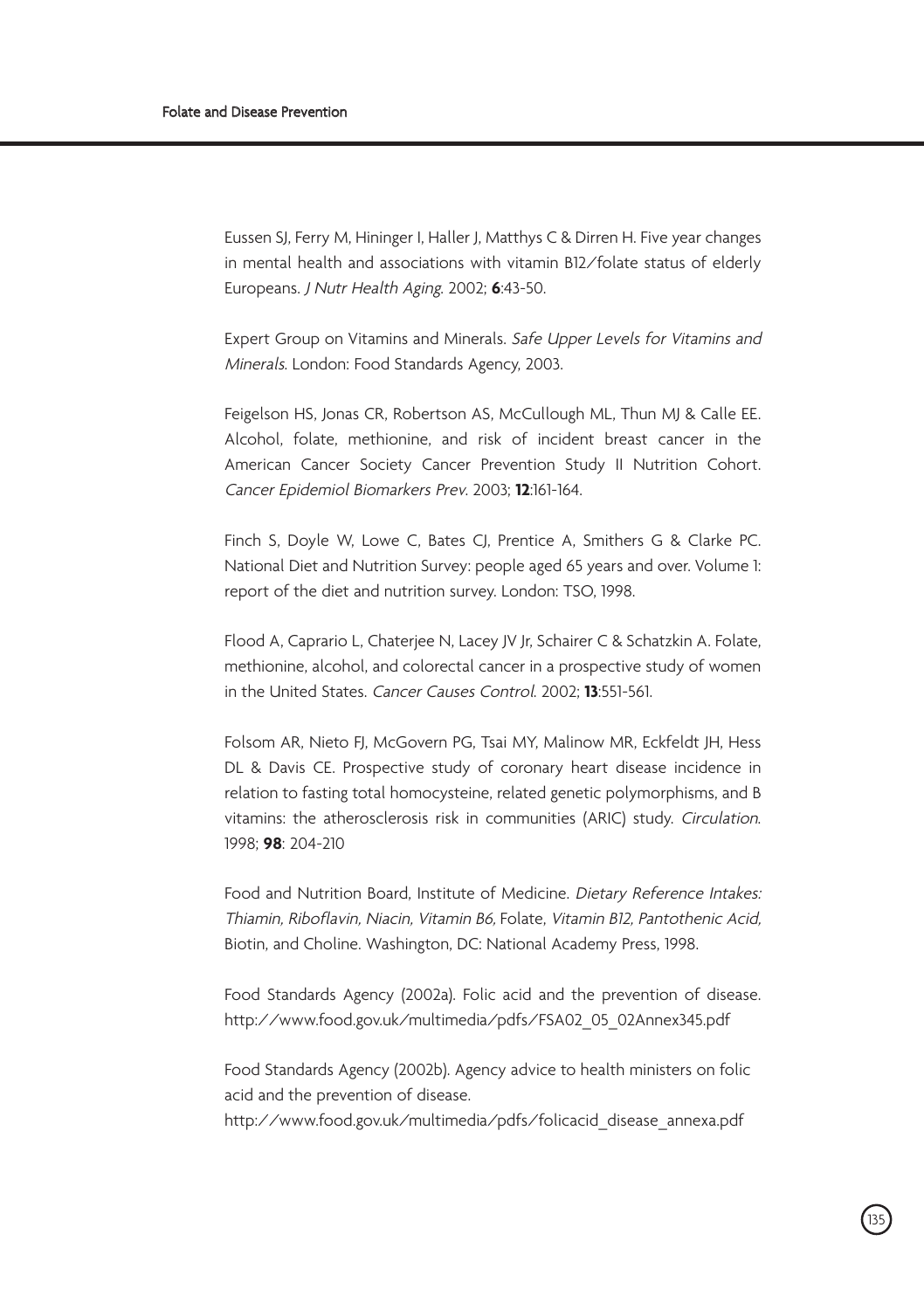Food Standards Agency (2002c). Nutrient Analysis of Breakfast Cereals. Unpublished.

Ford ES, Byers TE & Giles WH. Serum folate and chronic disease risk: findings from a cohort of United States adults. Int J Epidemiol. 1998; **27**: 592-598.

Frame PS, Berg AO, Woolf S. U.S. Preventive Services Task Force: highlights of the 1996 report. Am Fam Physician. 1997; **55**:567-76,581-2.

French AE, Grant R, Weitzman S, Ray JG, Vermeulen MJ, Sung L, Greenberg M, Koren G. Folic acid food fortification is associated with a decline in neuroblastoma. Clin Pharmacol Ther. 2003; **74**:288-94.

Friso S, Choi SW, Girelli D, Mason JB, Dolnikowski GG, Bagley PJ, Olivieri O, Jacques PF, Rosenberg IH, Corrocher R, & Selhub J. (2002). A common mutation in the 5,10-methylenetetrahydrofolate reductase gene affects genomic DNA methylation through an interaction with folate status. Proc Natl Acad Sci. USA. 2002; **99**:5606-5611.

Fung TT, Hunter DJ, Spiegelman D, Colditz GA, Speizer FE & Willett WC. Vitamins and carotenoids intake and the risk of basal cell carcinoma of the skin in women (United States). Cancer Causes Control. 2002; **13**:221-230.

Fung TT, Spiegelman D, Egan KM, Giovannucci E, Hunter DJ & Willett WC. Vitamin and carotenoid intake and risk of squamous cell carcinoma of the skin. Int J Cancer. 2003; **103**:110-115.

Ganji V & Kafai MR. Demographic, health, lifestyle, and blood vitamin determinants of serum total homocysteine concentrations in the third National Health and Nutrition Examination Survey, 1988-1994. Am J Clin Nutr. 2003; **77**:826-833.

Ganji V & Kafai MR. Trends in serum folate, RBC folate, and circulating total homocysteine concentrations in the United States: analysis of data from National Health and Nutrition Examination Surveys, 1988-1994, 1999-2000, and 2001-2002. J Nutr. 2006; **136**(1):153-8.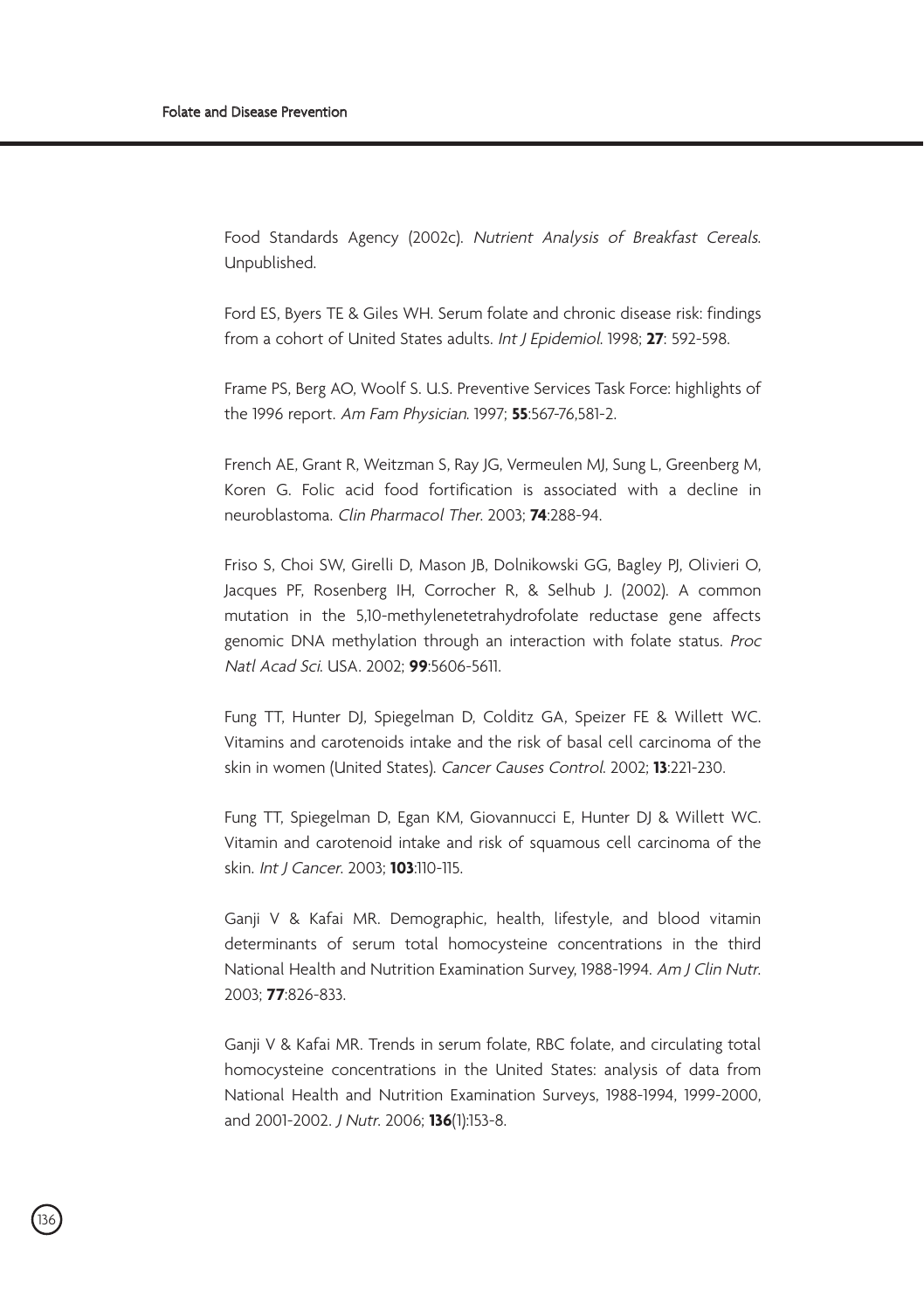Garcia A, Haron Y, Pulman K, Hua L, Freedman M. Increases in homocysteine are related to worsening of stroop scores in healthy elderly persons: a prospective follow-up study. J Gerontol A Biol Sci Med Sci. 2004; **59**:1323-1327.

Giovannucci E, Rimm EB, Ascherio A, Stampfer MJ, Colditz GA & Willett WC. Alcohol, low-methionine--low-folate diets, and risk of colon cancer in men. J Natl Cancer Inst. 1995; **87**:265-273.

Giovannucci E, Stampfer MJ, Colditz GA, Hunter DJ, Fuchs C, Rosner BA, Speizer FE & Willett WC. Multivitamin use, folate, and colon cancer in women in the Nurses' Health Study. Ann Intern Med. 1998; **129**:517-524.

Glatzle D, Korner WF, Christeller S & Wiss O. Method for the detection of biochemical riboflavin deficiency. Int J Vit Nutr Res. 1970; **40**:166-183.

Glynn SA, Albanes D, Pietinen P, Brown CC, Rautalahti M, Tangrea JA, Gunter EW, Barrett MJ, Virtamo J & Taylor PR. Colorectal cancer and folate status: a nested case-control study among male smokers. Cancer Epidemiol Biomarkers Prev. 1996; **5**:487-494.

Godfrey PS, Toone BK, Carney MW, Flynn TG, Bottiglieri T, Laundy M, Chanarin I, Reynolds EH. Enhancement of recovery from psychiatric illness by methylfolate. Lancet. 1990; **13**:336:953-4.

Graves EJ, Gillum BS. Detailed diagnoses and procedures, National Hospital Discharge Survey, 1995. Vital Health Stat 13. 1997; (130):1-146.

Gregory J, Lowe S, Bates CJ, Prentice A, Jackson LV, Smithers G, Wenlock R & Farron M. National Diet and Nutrition Survey: young people aged 4 to 18 years. Volume 1: report of the diet and nutrition survey. London: TSO, 2000.

Gregory JF 3rd. Bioavailability of Folate. Eur J Clin Nutr. 1997; **51**(1 Suppl): S54:59.

Gregory JR, Collins DL, Davies PSW, Hughes JM & Clarke PC. National Diet and Nutrition Survey: children aged  $1\frac{1}{2}$  to 4  $\frac{1}{2}$  years. Volume 1: report of the diet and nutrition survey. London: HMSO, 1995.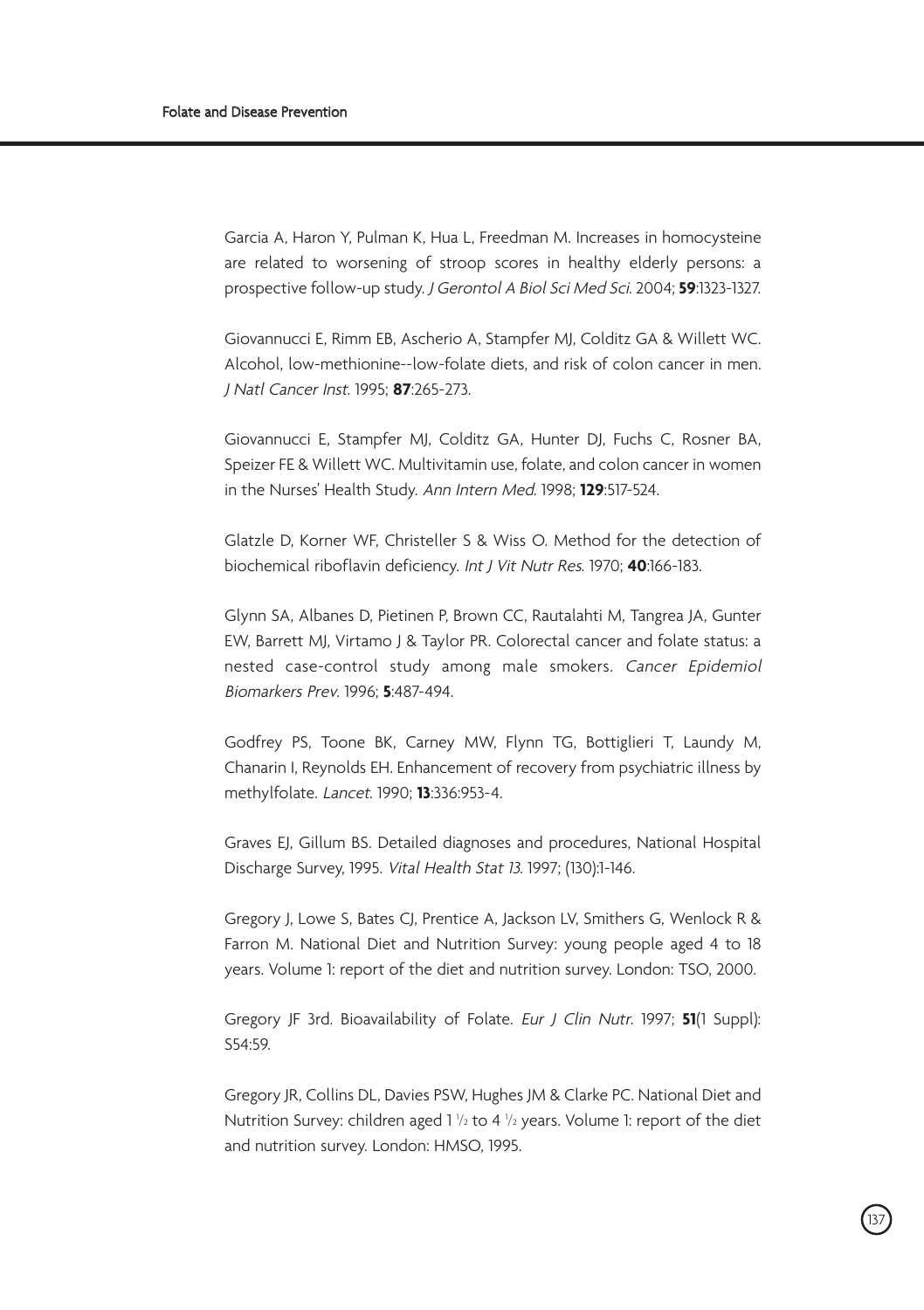Gregory R, Foster K, Tyler H & Wiseman M. The Dietary and Nutritional Survey of British Adults: aged 16-64 years. London: HMSO, 1990.

Gunter E, Bowman BA, Caudill SP, Twite DB, Adams MJ and Sampson EJ. Results of an international round robin for serum and whole blood folate. Clin Chem. 1996; **42**: 1689-1694.

Hackam DG, Peterson JC & Spence JD. What level of plasma homocyst(e)ine should be treated? Effects of vitamin therapy on progression of carotid atherosclerosis in patients with homocyst(e)ine levels above and below 14 micromol/L. Am J Hypertens. 2000; **13**:105-110.

Haggarty P, McCallum H, McBain H, Andrews K, Duthie S, McNeill G, Templeton A, Haites N, Campbell D, Bhattacharya S. Effect of B vitamins and genetics on success of in-vitro fertilisation: prospective cohort study. Lancet. 2006; **367**:1513-9.

Halstead C. Alcohol and folate interaction: clinical implication. In: Bailey LB ed. Folate in health and disease. New York, NY: Marcel Dekker, 1995:313-328.

Hamlyn B, Brooker S, Oleinikova K & Wands S. Infant Feeding 2000. A survey conducted on behalf of DH, the Scottish Executive, the National Assembly for Wales and DHth, Social Services and Public Safety in Northern Ireland. London: TSO, 2002.

Harnack L, Jacobs DR Jr, Nicodemus K, Lazovich D, Anderson K & Folsom AR. Relationship of folate, vitamin B-6, vitamin B-12, and methionine intake to incidence of colorectal cancers. Nutr Cancer. 2002; **43**:152-158.

Hathcock JN, Troendle GJ. Oral cobalamin for treatment of pernicious anemia? JAMA. 1991; **265**:96-7.

He K, Merchant A, Rimm EB, Rosner BA, Stampfer MJ, Willett WC & Ascherio A. Folate, vitamin B6, and B12 intakes in relation to risk of stroke among men. Stroke. 2004; **35**:169-174.

Henderson L, Gregory J, Irving K & Swann G. The National Diet & Nutrition Survey: adults aged 19 to 64 years. London: TSO, 2003.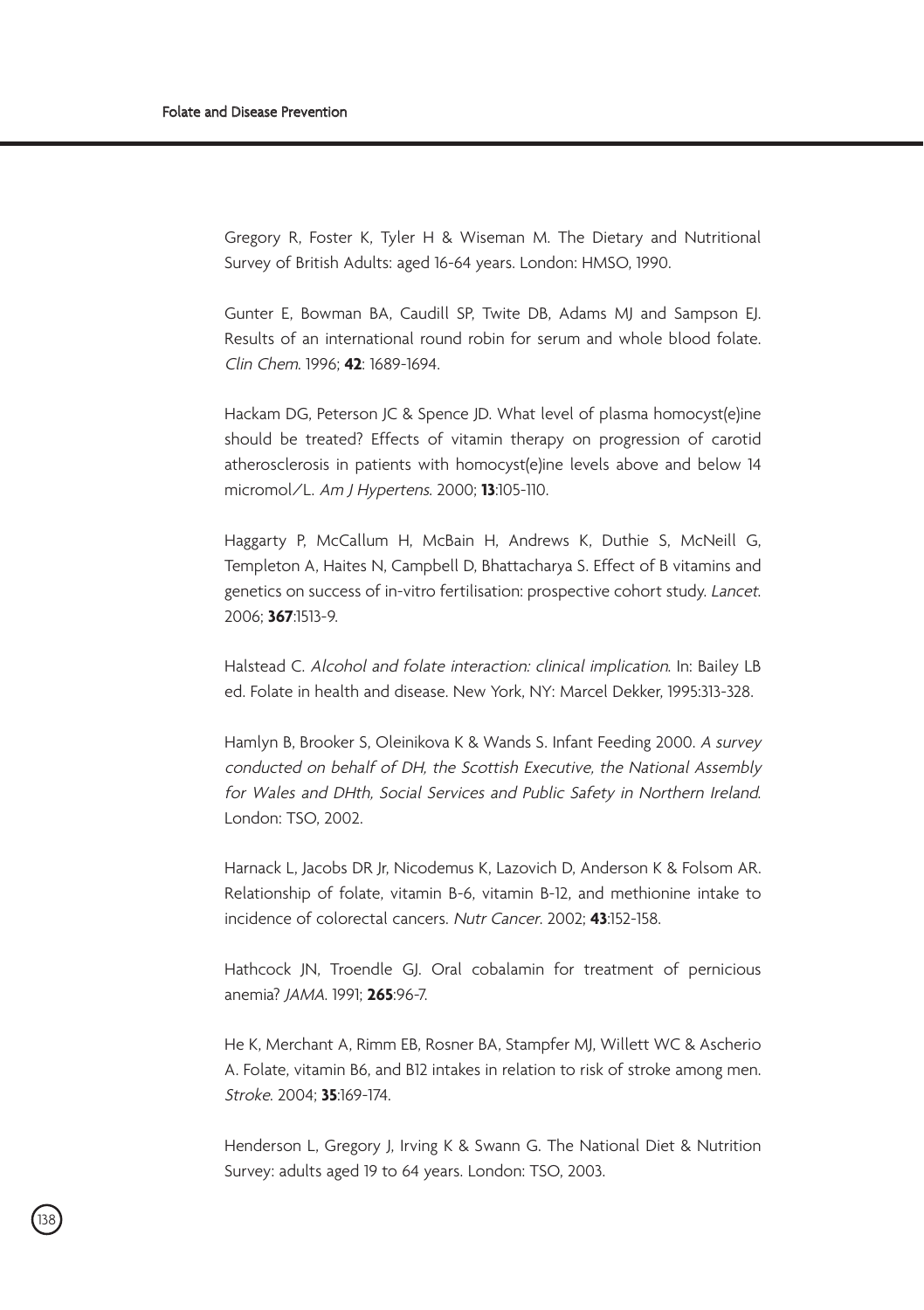Herrmann W, Obeid R, Schorr H, Geisel J. Functional vitamin B12 deficiency and determination of holotranscobalamin in populations at risk. Clin Chem Lab Med. 2003; **41**:1478-88.

Herrmann W, Schorr H, Obeid R & Geisel J. Vitamin B-12 status, particularly holotranscobalamin II and methylmalonic acid concentrations, and hyperhomocysteinemia in vegetarians. Am J Clin Nutr. 2003; **78**:131-136.

Herzlich B, Herbert V. Depletion of serum holotranscobalamin II. An early sign of negative vitamin B12 balance. Lab Invest. 1988; **58**:332-7.

Hin H, Clarke R, Sherliker P, Atoyebi W, Emmens K, Birks J, Schneede J, Ueland PM, Nexo E, Scott J, Molloy A, Donaghy M, Frost C, Evans JG. Clinical relevance of low serum vitamin B12 concentrations in older people: the Banbury B12 study. Age Ageing. 2006; **35**:416-22.

Hirsch S, de la Maza P, Barrera G, Gattas V, Petermann M & Bunout D. The Chilean flour folic acid fortification program reduces serum homocysteine levels and masks vitamin B-12 deficiency in elderly people. J Nutr. 2002a; **132**:289-291.

Hirsch S, de la Maza P, Yanez P, Glasinovic A, Petermann M, Barrera G, Gattas V, Escobar E & Bunout D. Hyperhomocysteinemia and endothelial function in young subjects: effects of vitamin supplementation. Clin Cardiol. 2002b; **25**:495-501.

Homocysteine Studies Collaboration. Homocysteine and risk of ischemic heart disease and stroke: a meta- analysis. JAMA 2002; **288**:2015-2022.

Honein MA, Paulozzi LJ, Mathews TJ, Erickson JD, Wong LY. Impact of folic acid fortification of the US food supply on the occurrence of neural tube defects. JAMA. 2001; **285**:2981-6.

HOPE 2 Investigators. Homocysteine lowering with folic acid and B vitamins in vascular disease. N Engl J Med. 2006; **354**(15):1567-77.

Hubner RA, Muir KR, Liu JF, Sellick GS, Logan RFAm Grainge M, Armitage N, Chau I, Houlston RS, and the United Kingdom Colorectal Adenoma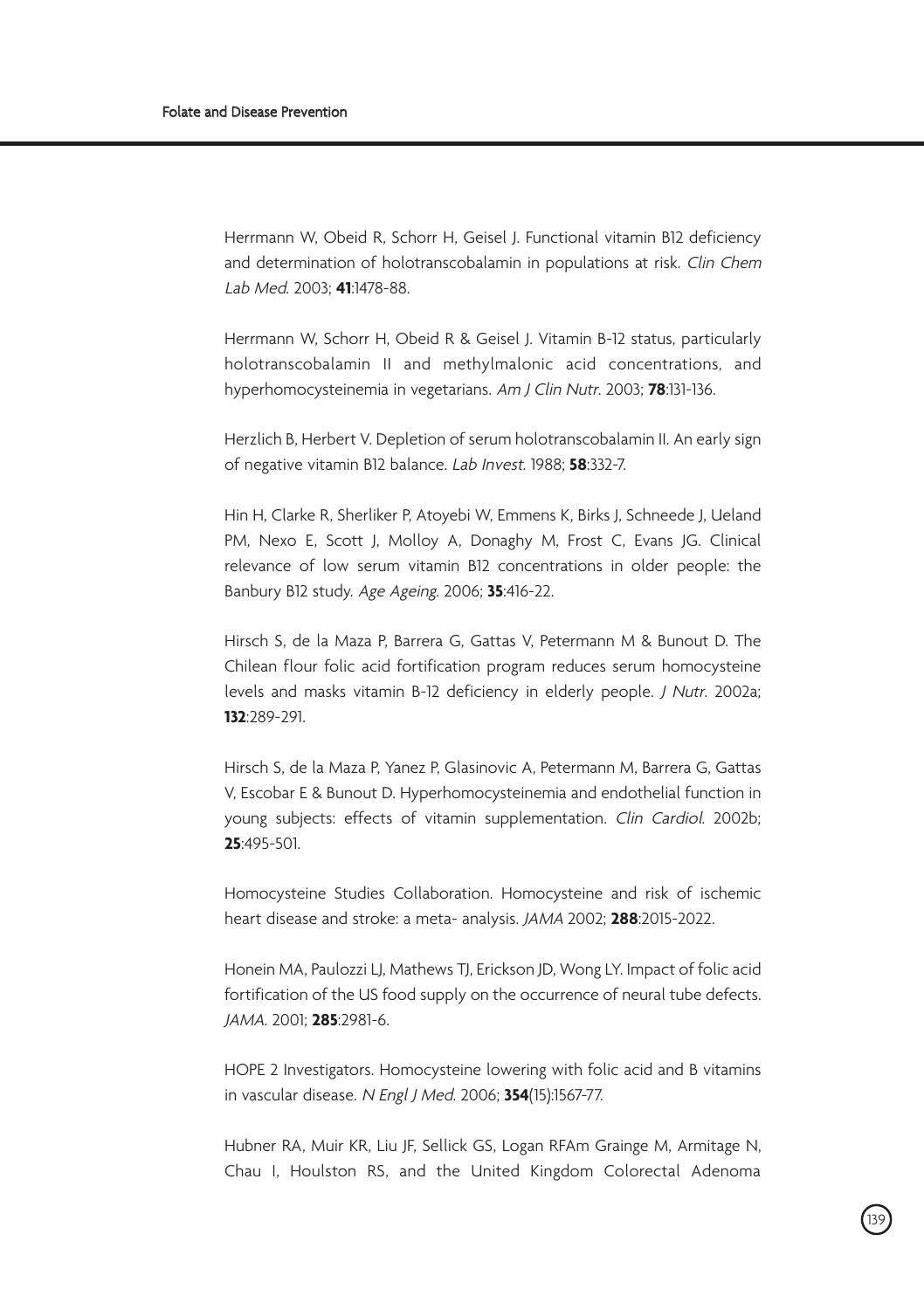Prevention Consortium. Folate metabolism polymorphisms influence risk of colorectal adenoma recurrence. Cancer Epidemiol Biomarkers Prev. 2006; **15**(9):1607-1613.

Hultberg B, Andersson A, Sterner G. Plasma homocysteine in renal failure. Clin Nephrol. 1993; **40**:230-5.

Hultdin J, van Guelpen B, Bergh A, Hallmans G & Stattin P. Plasma folate, vitamin B12 and homocysteine and prostate risk: a prospective study. In J Cancer. 2005; **113**:819-824.

Hung J, Beilby JP, Knuiman MW & Divitini M. Folate and vitamin B-12 and risk of fatal cardiovascular disease: cohort study from Busselton, Western Australia. BMJ. 2003; **326**:131-136.

Husemoen LL, Thomsen TF, Fenger M & Jorgensen AT. Effect of lifestyle factors on plasma total homocysteine concentrations in relation to MTHFR(C677T) genotype. Eur J Clin Nutr. 2004; **58**:1142-1150.

Hustad S, Ueland PM, Vollset SE, Zhang Y, Bjorke-Monsen AL & Schneede J. Riboflavin as a determinant of plasma total homocysteine: effect modification by the methylenetetrahydrofolate reductase C677T polymorphism. Clin Chem. 2000; **46**:1065–1071.

Hvas AM, Juul S, Gerdes LU, Nexo E. The marker of cobalamin deficiency, plasma methylmalonic acid, correlates to plasma creatinine. J Intern Med. 2000; **247**:507-12.

Hvas AM, Ellegaard J, Nexo E. Vitamin B12 treatment normalizes metabolic markers but has limited clinical effect: a randomized placebo-controlled study. Clin Chem. 2001; **47**:1396-404.

Hvas AM, Juul S, Lauritzen L, Nexo E & Ellegaard J.No effect of vitamin B-12 treatment on cognitive function and depression: a randomized placebo controlled study. J Affect Disord. 2004; **81**:269-273.

Hvas AM & Nexo E. Holotranscobalamin – a first choice assay for diagnosing early vitamin B deficiency? J Intern Med. 2005; **257**:289-298.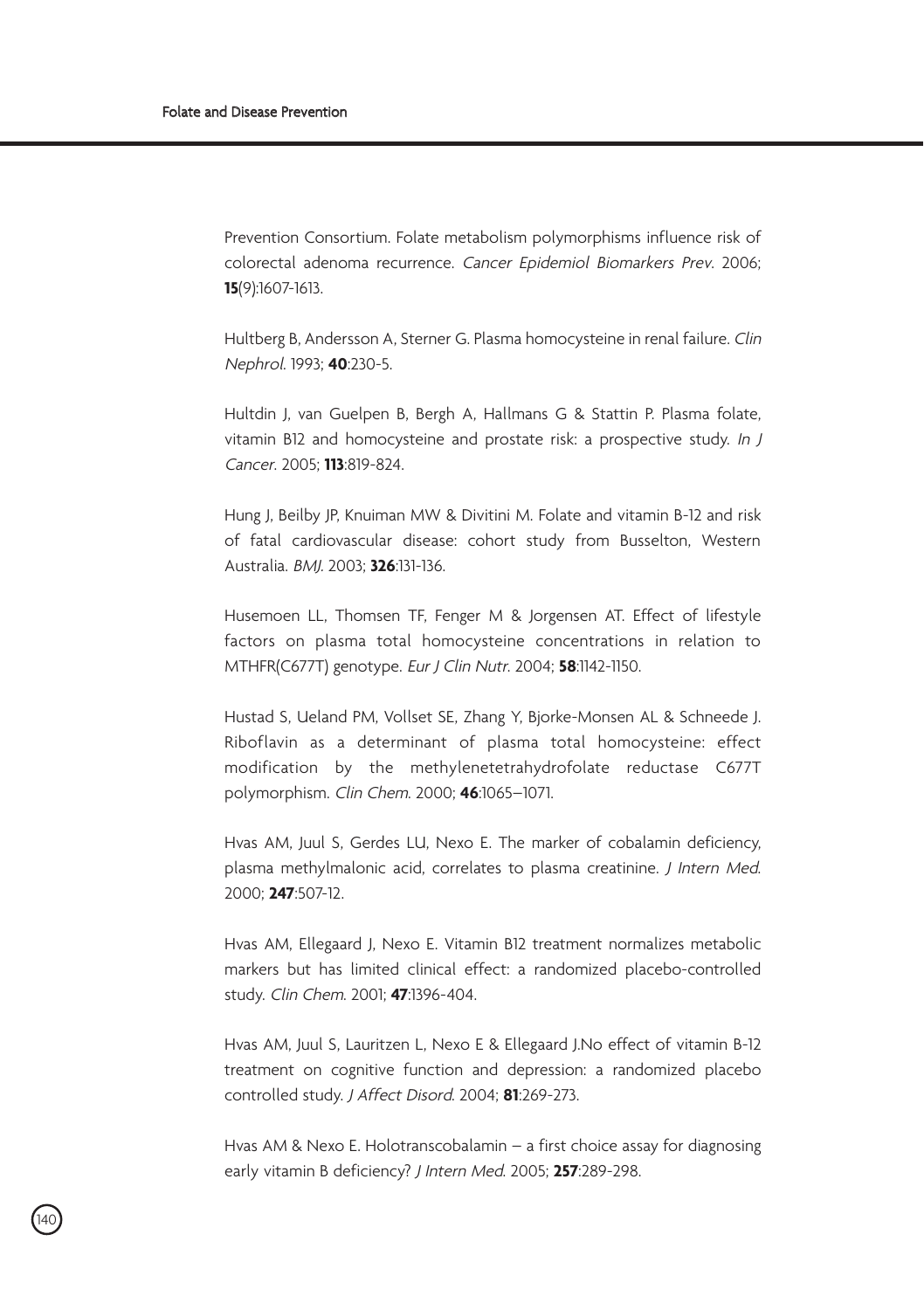Imai K, Matsuyama S, Miyake S, Suga K, Nakachi K. Natural cytotoxic activity of peripheral-blood lymphocytes and cancer incidence: an 11-year follow-up study of a general population. Lancet. 2000; **356**:1795-9.

Jacobs EJ, Connell CJ, Chao A, McCullough ML, Rodriguez C, Thun MJ & Calle EE. Multivitamin use and colorectal cancer incidence in a US cohort: does timing matter? Am J Epidemiol. 2003; **158**:621-628.

Jacques PF, Kalmbach R, Bagley PJ, Russo GT, Rogers G, Wilson PW, Rosenberg IH & Selhub J. The relationship between riboflavin and plasma total homocysteine in the Framingham Offspring cohort is influenced by folate status and the C677T transition in the methylenetetrahydrofolate reductase gene. J Nutr. 2002; **132**:283-288.

Johnson MA, Hawthorne NA, Brackett WR, Fischer JG, Gunter EW, Allen RH & Stabler SP. Hyperhomocysteinemia and vitamin B-12 deficiency in elderly using Title IIIc nutrition services. Am J Clin Nutr. 2003; **77**:211-220.

Jones PA, Baylin SB. The fundamental role of epigenetic events in cancer. Nat Rev Genet. 2002; **3**:415-28

Joosten E, van den Berg A, Riezler R, Naurath HJ, Lindenbaum J, Stabler SP & Allen RH. Metabolic evidence that deficiencies of vitamin B-12 (cobalamin), folate, and vitamin B-6 occur commonly in elderly people. Am J Clin Nutr. 1993; **58**:468-476.

Kado DM, Karlamangla AS, Huang MH, Troen A, Rowe JW, Selhub J, Seeman TE. Homocysteine versus the vitamins folate, B6, and B12 as predictors of cognitive function and decline in older high-functioning adults: MacArthur Studies of Successful Aging. Am J Med. 2005; **118**:161-167.

Kato I, Dnistrian AM, Schwartz M, Toniolo P, Koenig K, Shore RE, Akhmedkhanov A, Zeleniuch-Jacquotte A & Riboli E. Serum folate, homocysteine and colorectal cancer risk in women: a nested case-control study. Br J Cancer. 1999; **79**:1917-1922.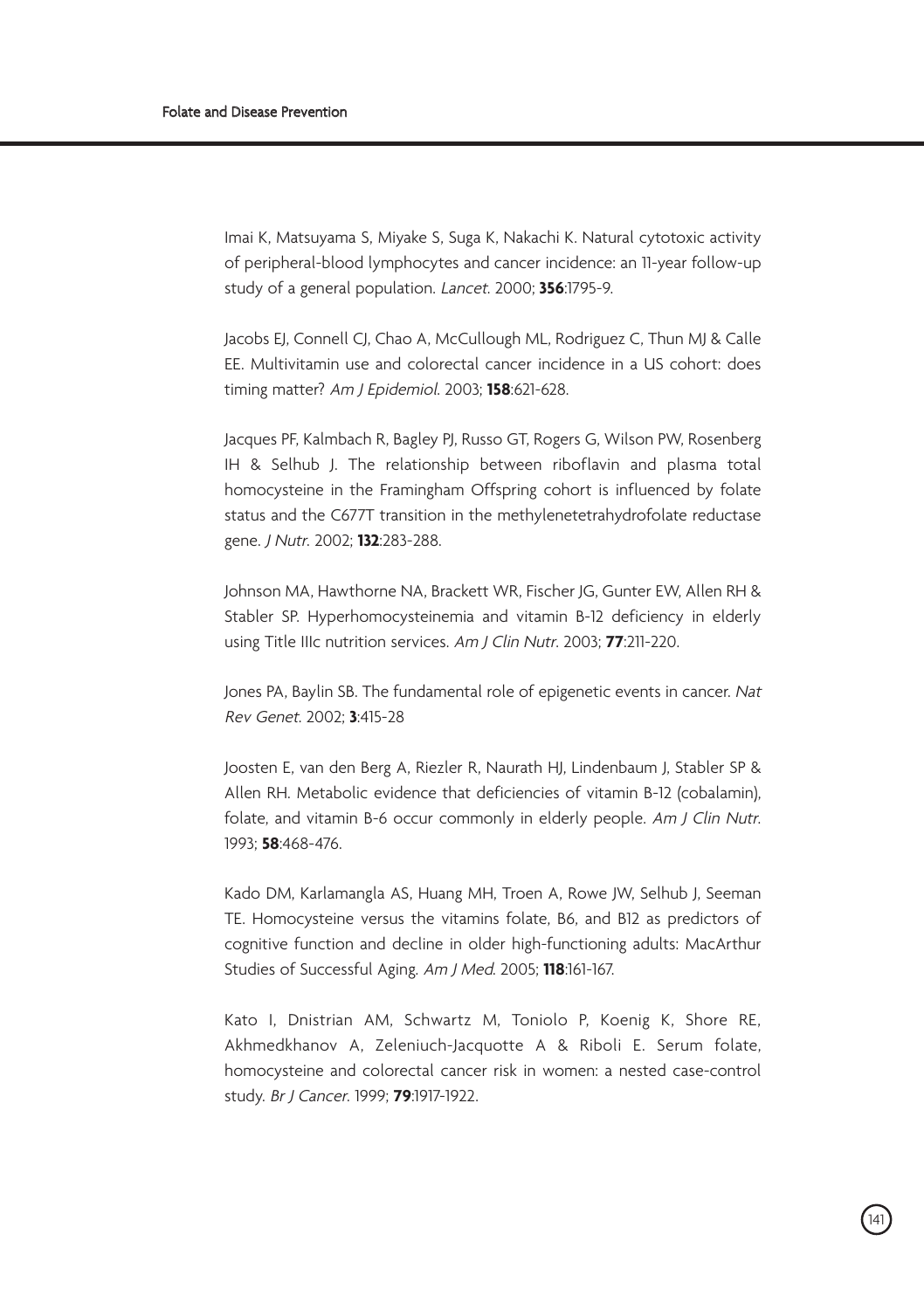Kelemen LE, Sellers TA, Vierkant RA, Harnack L & Cerhan JR. Association of folate and alcohol with risk of ovarian cancer in a prospective study of postmenopausal women. Cancer Causes Control. 2004; **15**:1085-1093.

Kelly, J McPartlin, M Goggins, DG Weir & JM Scott. Unmetabolized folic acid in serum: acute studies in subjects consuming fortified food and supplements Am J Clin Nutr. 1997; **65**:1790-1795.

Kim YI. Role of folate in colon cancer development and progression. J Nutr. 2003; **133** Suppl: 3731S-3739S.

Kim YI. Will mandatory folic acid fortification prevent or promote cancer? Am J Clin Nutr. 2004; **80**:1123-8.

Kinzler WL, Ananth CV & Vintzileos AM. Medical and economic effects of twin gestations. J Soc Gynecol Investig. 2000; **7**:321-327.

Kirke PN, Daly LE & Elwood JH. A randomised trial of low dose folic acid to prevent neural tube defects. The Irish Vitamin Study Group. Arch Dis Child. 1992, **67**:1442-1446.

Klerk M, Verhoef P, Clarke R, Blom HJ, Kok FJ & Schouten, EG and the MTHFR studies collaboration group. MTHFR 677 C T polymorphism and risk of coronary heart disease. JAMA. 2002; **288**: 2023-2031.

Konings EJ, Goldbohm RA, Brants HA, Saris WH & van den Brandt PA. Intake of dietary folate vitamers and risk of colorectal carcinoma: results from The Netherlands Cohort Study. Cancer. 2002; **95**:1421-1433.

Kozak LJ, Lees KA, DeFrances CJ. National Hospital Discharge Survey: 2003 annual summary with detailed diagnosis and procedure data. Vital Health Stat 13. 2006; **160**:1-206.

Kuhn W, Roebroek R, Blom H, van Oppenraaij D, Przuntek H, Kretschmer A, Buttner T, Woitalla D, Muller T. Elevated plasma levels of homocysteine in Parkinson's disease. Eur Neurol. 1998; **40**:225-227.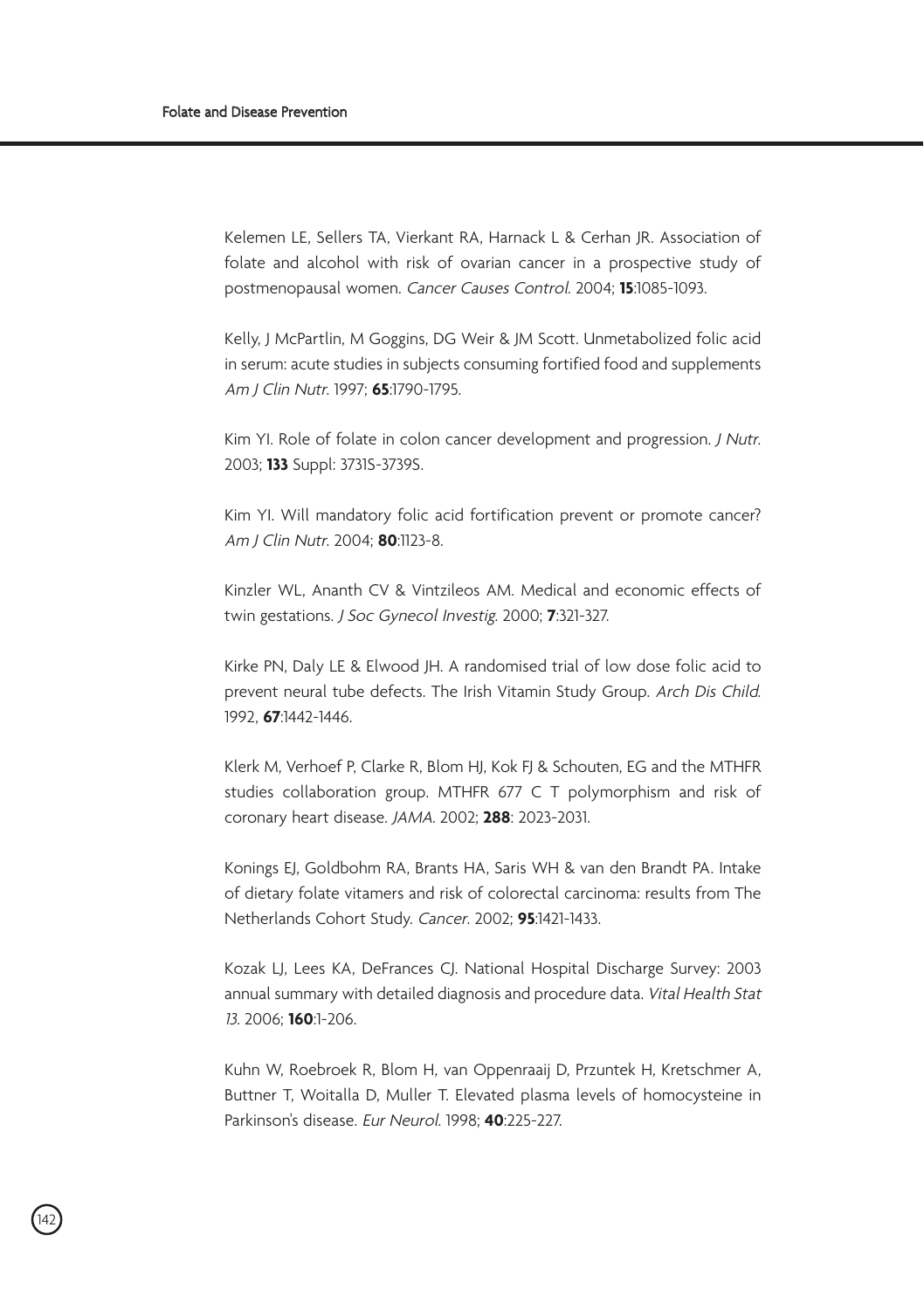Lange H, Suryapranata H, De Luca G, Borner C, Dille J, Kallmayer K, Pasalary MN, Scherer E & Dambrink JHE. Folate therapy and in-stent restenosis after coronary stenting. New Engl J Med. 2004; **350**:2673-2681.

Larsson SC, Giovannucci E & Wolk A. Dietary folate intake and incidence of ovarian cancer: the Swedish Mammography Cohort. J Natl Cancer Inst. 2004; **96**:396-402.

Larsson SC, Giovannucci E & Wolk A. A prospective study of dietary folate intake and risk of colorectal cancer: modification by caffeine intake and cigarette smoking. Cancer Epidemiol Biomarkers Prev. 2005; **14**:740-743.

Le Leu RK, Young GP, McIntosh GH. Folate deficiency reduces the development of colorectal cancer in rats. Carcinogenesis. 2000; **21**:2261-5.

Levin B, Bond JH. Colorectal cancer screening: recommendations of the U.S. Preventive Services Task Force. Gastroenterology. 1996; **111**:1381-4.

Lewerin C, Matousek M, Steen G, Johansson B, Steen B & Nilsson-Ehle H. Significant correlations of plasma homocysteine and serum methylmalonic acid with movement and cognitive performance in elderly subjects but no improvement from short-term vitamin therapy: a placebo-controlled randomized study. Am J Clin Nutr. 2005; **81**:1155-1162.

Lewis SJ, Ebrahim S, Davey Smith G, A meta-analysis of the MTHFR 677C→T polymorphism and coronary heart disease: does the totality of the evidence support a causal role for homocysteine and the preventive potential of folate? BMJ. 2005; **331**:1053-1056.

Li Z, Gindler J, Wang H, Berry RJ, Li S, Correa A, Zheng JC, Erickson JD & Wang Y. Folic acid supplements during early pregnancy and likelihood of multiple births: a population-based cohort study. Lancet. 2003; **361**:380-384.

Lindenbaum J, Healton EB, Savage DG, Brust JC, Garrett TJ, Podell ER, Marcell PD, Stabler SP & Allen RH. Neuropsychiatric disorders caused by cobalamin deficiency in the absence of anaemia or macrocytosis. N Engl J Med. 1988; **318**:1720-1728.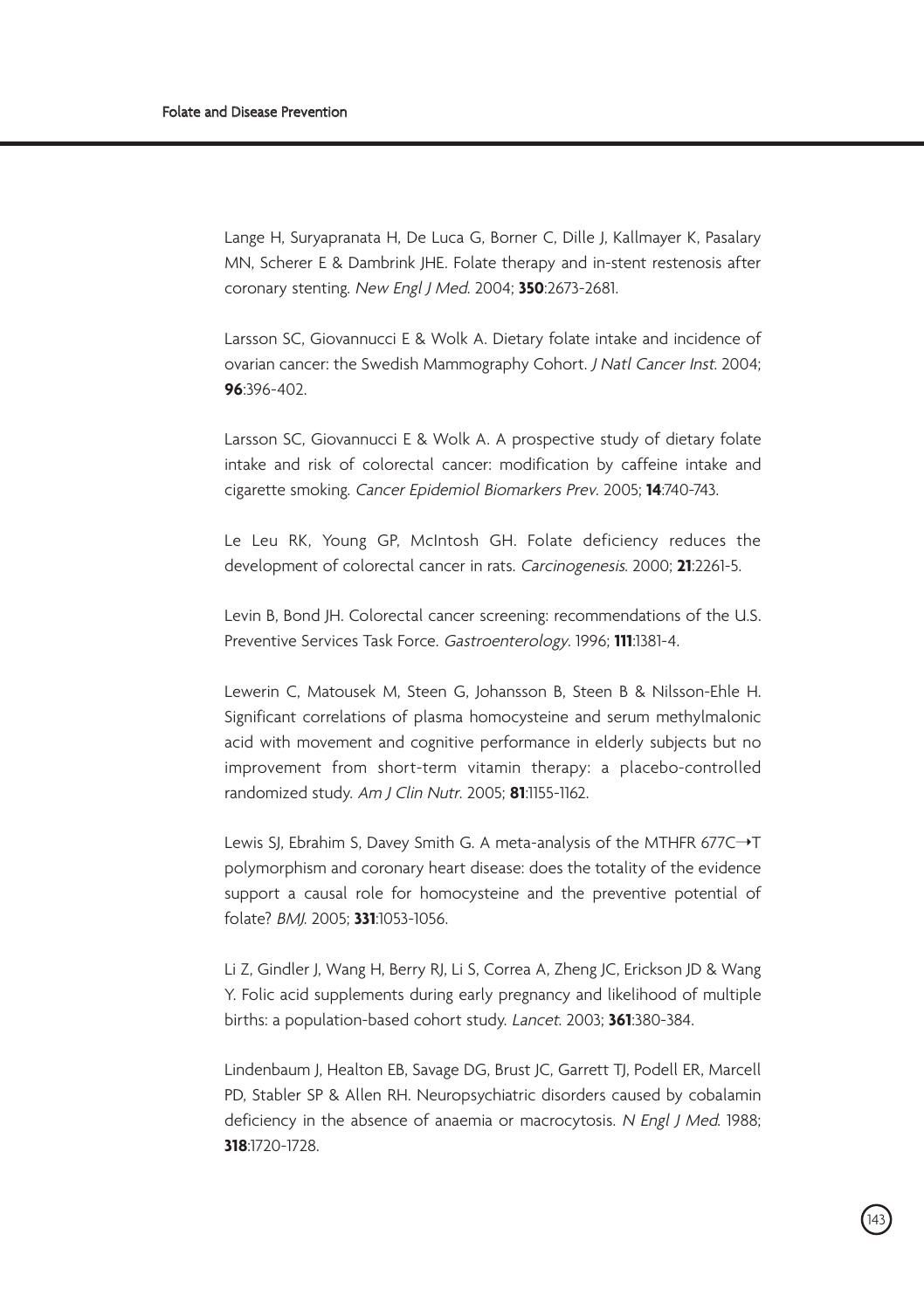Lindenbaum J, Savage DG, Stabler SP & Allen RH. Diagnosis of cobalamin deficiency: II. Relative sensitivities of serum cobalamin, methylmalonic acid, and total homocysteine concentrations. Am J Hematol. 1990; **34**:99-107.

Lindeman RD, Romero LJ, Koehler KM, Liang HC, LaRue A, Baumgartner RN, Garry PJ. Serum vitamin B12, C and folate concentrations in the New Mexico elder health survey: correlations with cognitive and affective functions. *J Am* Coll Nutr. 2000; **19**:68-76.

Little J, Sharp L, Duthie S & Narayanan S. Colon cancer and genetic variation in folate metabolism: the clinical bottom line. J Nutr. 2003; **133**(suppl):3758S-3766S.

Lloyd-Wright Z, Hvas AM, Moller J, Sanders TA & Nexo E. Holotranscobalamin as an indicator of dietary vitamin B12 deficiency. Clin Chem. 2003; **49**:2076- 2078.

Liu S, West R, Randell E, Longerich L, O'Connor KS, Scott H, Crowley M, Lam A, Prabhakaran V & McCourt C. A comprehensive evaluation of food fortification with folic acid for the primary prevention of neural tube defects. BioMedCentral Pregnancy and Childbirth. 2004; **4**:20.

Lopez-Camelo JS, Orioli IM, da Graca Dutra M, Nazer-Herrara J, Rivera N, Ojeda ME, Canessa A, Wettig E, Fontannaz AM, Mellado C, Castilla EE. Reduction of birth prevalence rates of neural tube defects after folic acid fortification in Chile. Am J Med Genet A. 2005; **135**(2):120-5.

Luchsinger JA, Tang MX, Shea S, Miller J, Green R & Mayeux R. Plasma homocysteine levels and risk of Alzheimer disease. Neurology. 2004; **62**:1972- 1976.

Macdonald HM, McGuigan FE, Fraser WD, New SA, Ralston SH & Reid DM. Methylenetetrahydrofolate reductase polymorphism interacts with riboflavin intake to influence bone mineral density. Bone 2004; **35**:957-964.

Malouf R, Areosa Sastre A. Vitamin B12 for cognition. (Cochrane Review). In: The Cochrane Library, Issue 3. 2003. Chichester, UK: John Wiley & Sons, Ltd.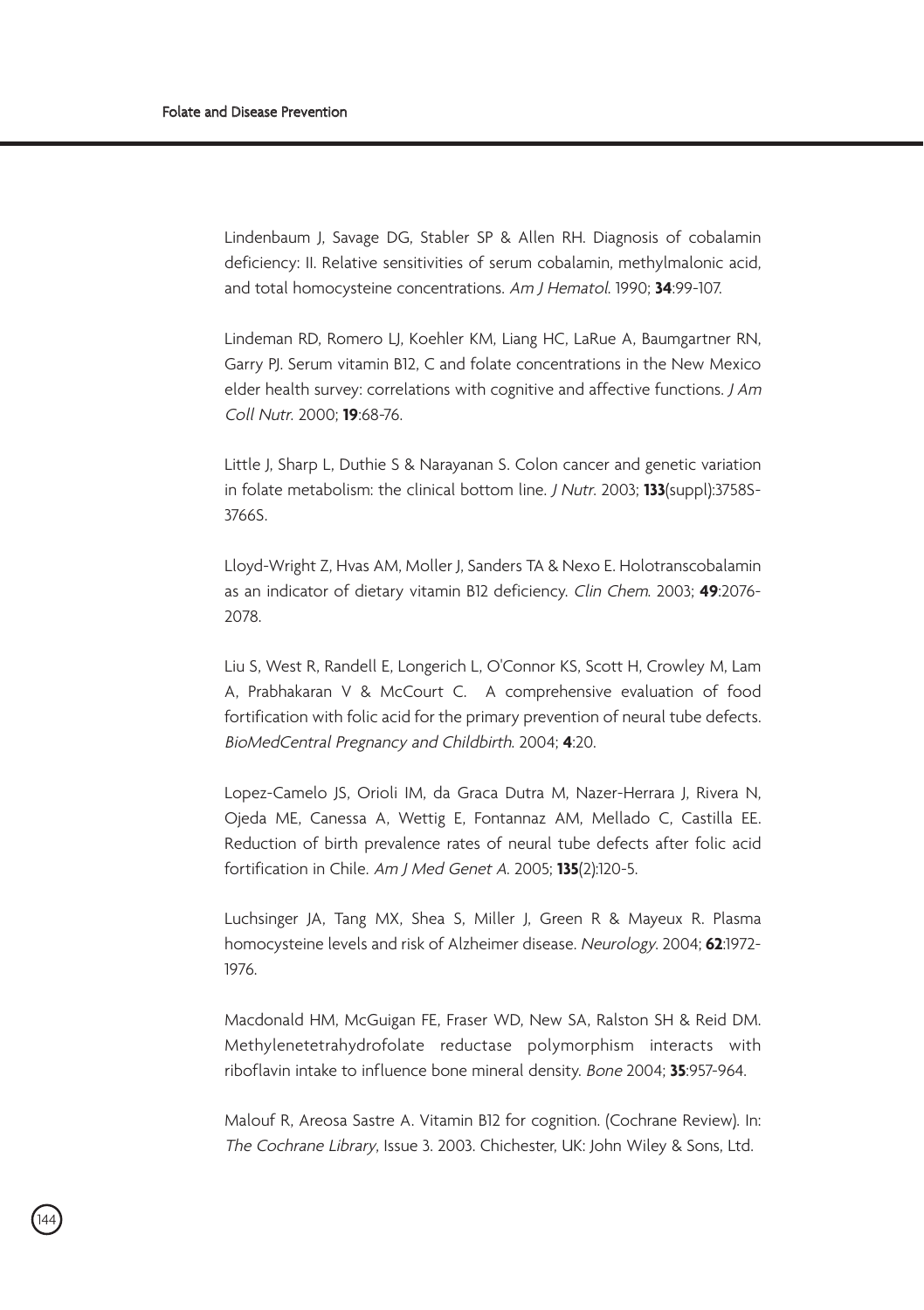Malouf M, Grimley EJ, Areosa SA. Folic acid with or without vitamin B12 for cognition and dementia. In: The Cochrane Library, Issue 4. 2003. Chichester, UK: John Wiley & Sons, Ltd.

Mangoni AA, Sherwood RA, Swift CG & Jackson SH. Folic acid enhances endothelial function and reduces blood pressure in smokers: a randomized controlled trial. J Intern Med. 2002; **252**:497-503.

Martinez ME, Giovannucci E, Jiang R, Henning SM, Jacobs ET, Thompson P, Smith-Warner SA, Alberts DS. Folate fortification, plasma folate, homocysteine and colorectal adenoma recurrence. Int J Cancer. 2006; **119**:1440-1446.

McCaddon A, Hudson P, Davies G, Hughes A, Williams JH, Wilkinson C. Homocysteine and cognitive decline in healthy elderly. Dement Geriatr Cogn Disord. 2001; **12**:309-313.

McGown EL, Lewis CM, Dong MH, Sauberlich HE. Results with commercial radioassay kits compared with microbiological assay of folate in serum and whole-blood. Clin Chem. 1978; **24**(12):2186-91.

McKinley MC, McNulty H, McPartlin J, Strain JJ & Scott JM. Effect of riboflavin supplementation on plasma homocysteine in elderly people with low riboflavin status. Eur J Clin Nutr. 2002; **56**:850-856.

McKinley MC, McNulty H, McPartlin J, Strain JJ, Pentieva K, Ward M, Weir DG & Scott JM. Low-dose vitamin B-6 lowers fasting plasma homocysteine levels in healthy elderly persons who are folate and riboflavin replete. Am J Clin Nutr. 2001; **73**, 759–764.

McLean RR, Jacques PF, Selhub J, Tucker KL, Samelson EJ, Broe KE, Hannan MT, Cupples LA & Kiel DP. Homocysteine as a predictive factor for hip fracture in older persons. N Engl J Med. 2004; **350**:2042-2049.

McMahon JA, Green TJ, Skeaff CM, Knight RG, Mann JI, Williams SM. A controlled trial of homocysteine lowering and cognitive performance. NEJM. 2006; **354**:2764-72.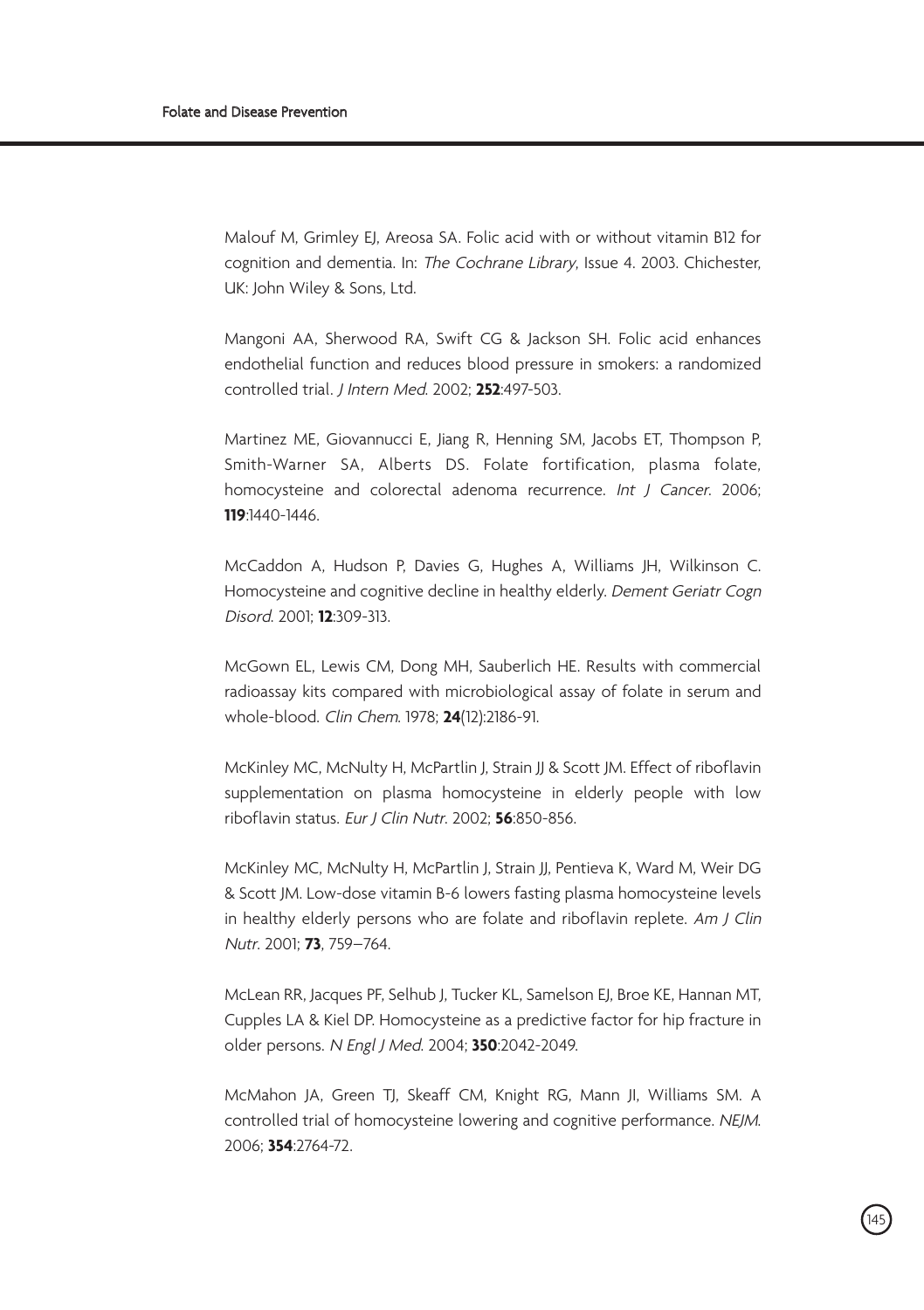McNulty H, McKinley MC, Wilson B, McPartlin J, Strain JJ, Weir DG & Scott JM. Impaired functioning of thermolabile methylenetetrahydrofolate reductase is dependent on riboflavin status: implications for riboflavin requirements. Am J Clin Nutr. 2002; **76**: 436-441.

Mennen LI, de Courcy GP, Guilland JC, Ducros V, Bertrais S, Nicolas JP, Maurel M, Zarebska M, Favier A, Franchisseur C, Hercberg S & Galan P. Homocysteine, cardiovascular disease risk factors, and habitual diet in the French Supplementation with Antioxidant Vitamins and Minerals Study. Am J Clin Nutr 2002; **76**:1279-1289.

Michaud DS, Pietinen P, Taylor PR, Virtanen M, Virtamo J & Albanes D. Intakes of fruits and vegetables, carotenoids and vitamins A, E, C in relation to the risk of bladder cancer in the ATBC cohort study. Br J Cancer. 2002; **87**:960-5.

Miller JW, Garrod MG, Rockwood AL, Kushnir MM, Allen LH, Haan MN, Green R. Measurement of total vitamin B12 and holotranscobalamin, singly and in combination, in screening for metabolic vitamin B12 deficiency. Clin Chem. 2006; **52**:278-85.

Mills JL, Von Kohorn I, Conley MR, Zeller JA, Cox C, Williamson RE & Dufour DR. Low vitamin B-12 concentrations in patients without anaemia: the effect of folic acid fortification of grain. Am J Clin Nutr. 2003; **77**:1474-1477.

Mills JL & Signore C. Neural tube defect rates before and after food fortification with folic acid. Birth Defects Res A Clin Mol Teratol. 2004; **70**:844-5.

Moat SJ, Ashfield-Watt PA, Powers HJ, Newcombe RG & McDowell IF. Effect of riboflavin status on the homocysteine-lowering effect of folate in relation to the MTHFR (C677T) genotype. Clin Chem. 2003; **49**:295-302.

Mojtabai R. Body mass index and serum folate in childbearing age women. Eur J Epidemiol. 2004; **19**:1029-1036.

Mooijaart SP, Gussekloo J, Frölich M, Jolles J, Stott DJ, Westendorp RGJ, de Craen AJM. Homocysteine, vitamin B-12, and folic acid and the risk of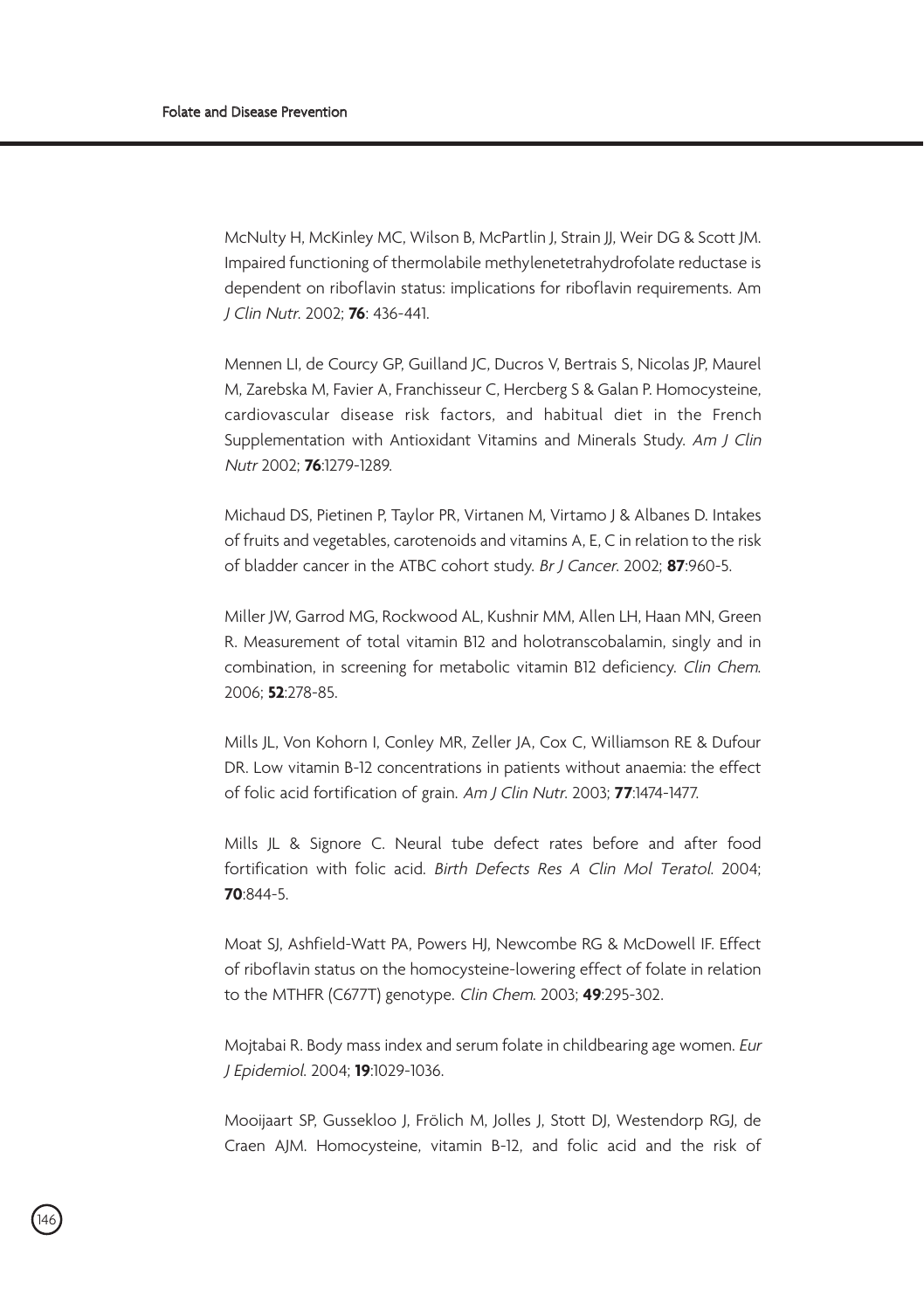cognitive decline in old age: the Leiden 85-Plus Study. Am J Clin Nutr. 2005; **82**:866-71.

Morris JK & Wald NJ. Quantifying the decline in the birth prevalence of neural tube defects in England and Wales. J Med Screen. 1999; **6**:182-185.

Morris MS, Fava M, Jacques PF, Selhub J, Rosenberg IH. Depression and folate status in the US Population. Psychother Psychosom. 2003; **72**:80-7.

Morris MC, Evans DA, Bienias JL, Tangney CC, Hebert LE, Scherr PA & Schneider JA. Dietary folate and vitamin B12 intake and cognitive decline among community-dwelling older persons. Arch Neurol. 2005; **62**:641-645.

Morrison HI, Schaubel D, Desmeules M & Wigle DT. Serum folate and risk of fatal coronary heart disease. JAMA. 1996; **275**: 1893-1896.

MRC Vitamin Study Research Group. Prevention of neural tube defects: results of the Medical Research Council Vitamin Study. Lancet. 1991; **338**:131-137.

Munoz-Moran E, Dieguez-Lucena JL, Fernandez-Arcas N, Peran-Mesa S. & Reyes-Engel A. Genetic selection and folate intake during pregnancy. Lancet. 1998; **352**:1120-1121.

Murphy M, Seagroatt V, Hey K, O'Donnell M, Godden M, Jones N & Botting B. Neural tube defects 1974-94 – down but not out. Arch Dis Child Foetal Neonatal Ed. 1996, **75**:F133-4.

Murphy M, Whiteman D, Stone D, Botting B, Schorah C & Wild J. Dietary folate and the prevalence of neural tube defects in the British Isles: the past two decades. Br J Obstetrics Gynaecol. 2000; **107**:885-889.

National Cancer Institute. Cancer Trends Progress Report – 2005 Update. DHSS, Betheseda, MD. December 2005, http://progressreport.cancer.gov

Nurk E, Tell GS, Vollset SE, Nygard O, Refsum H, Nilsen RM & Ueland PM. Changes in lifestyle and plasma total homocysteine: the Hordaland Homocysteine Study. Am J Clin Nutr. 2004; **79**:812-819.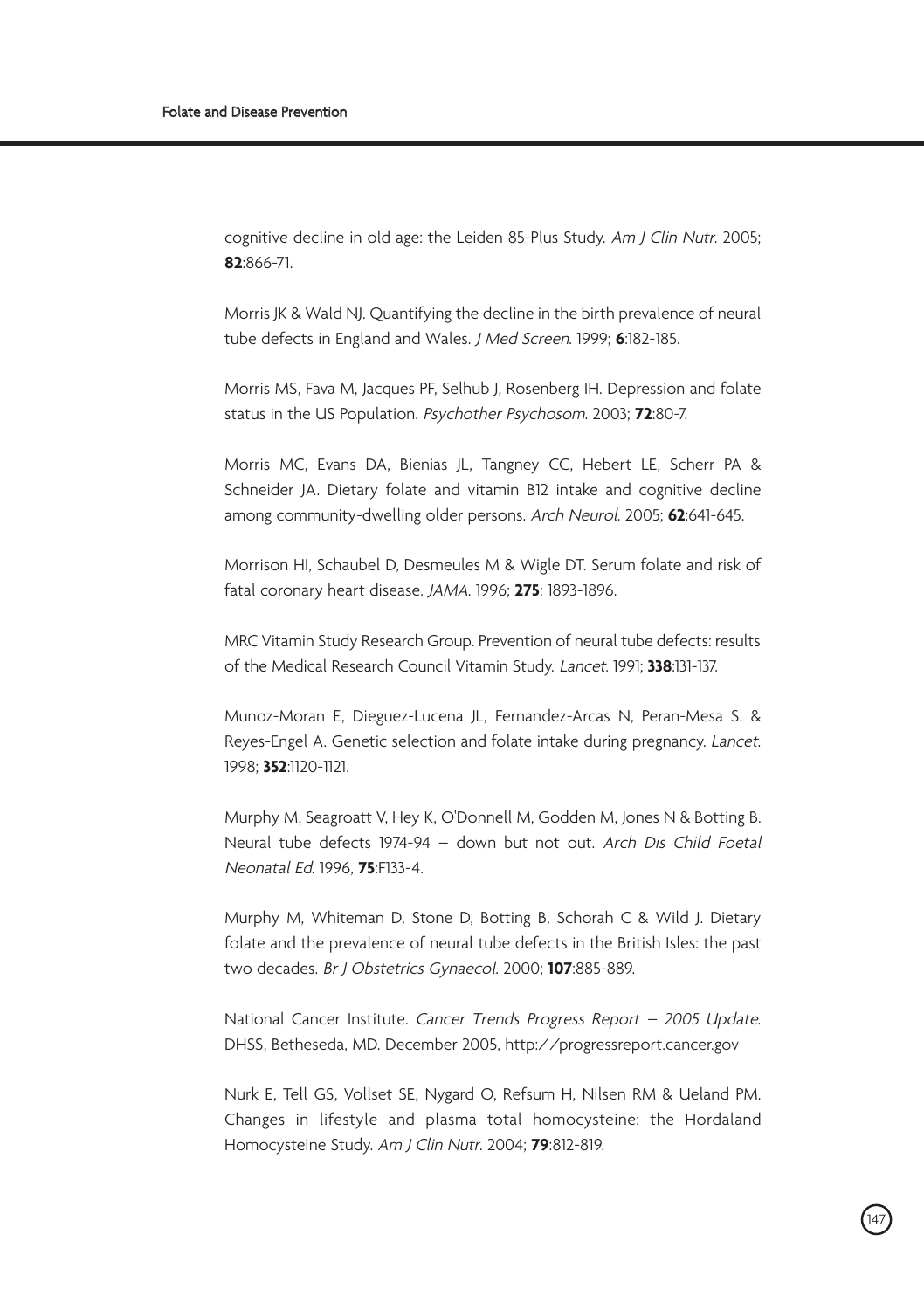Office for National Statistics (2004). The Health of Children and Young People: Congenital anomalies. www.statistics.gov.uk/children/

O'Grady HL, Leahy A, McCormick PH, Fitzgerald P, Kelly CK & Bouchier-Hayes DJ. Oral folic acid improves endothelial dysfunction in cigarette smokers. J Surg Res. 2002; 106:342-345.

Olthof MR, van Vliet T, Boelsma E, Verhoef P. Low dose betaine supplementation leads to immediate and long term lowering of plasma homocysteine in healthy men and women. J Nutr. 2003; 133, **12**:4135-8.

Ou CY, Stevenson RE, Brown VK, Schwartz CE, Allen WP, Khoury MJ, Rozen R, Oakley GP Jr, Adams MJ Jr. 5,10 Methylenetetrahydrofolate reductase genetic polymorphism as a risk factor for neural tube defects. Am J Med Genet. 1996; **63**:610-4.

Persad VL, Van den Hof MC, Dube JM & Zimmer P. Incidence of open neural tube defects in Nova Scotia after folic acid fortification. CMAJ. 2002; **167**:241-245.

Passeri M, Cucinotta D, Abate G, Senin U, Ventura A, Stramba Badiale M, Diana R, La Greca P, Le Grazie C. Oral 5'-methyltetrahydrofolic acid in senile organic mental disorders with depression: results of a double-blind multicenter study. Aging (Milano). 1993; **5**:63-71.

Penninx BW, Guralnik JM, Ferrucci L, Fried LP, Allen RH, Stabler SP. Vitamin B(12) deficiency and depression in physically disabled older women: epidemiologic evidence from the Women's Health and Aging Study. Am J Psychiatry. 2000; **157**:715-21.

Pfeiffer CM, Fazili Z, McCoy L, Zhang M, Gunter EW. Determination of folate vitamers in human serum by stable-isotope-dilution tandem mass spectrometry and comparison with radioassay and microbiologic assay. Clin Chem. 2004; **50**:423-32.

Pfeiffer CM, Caudill SP, Gunter EW, Osterloh J, Sampson EJ. Biochemical indicators of B vitamin status in the US population after folic acid fortification: results from the National Health and Nutrition Examination Survey 1999-2000. Am J Clin Nutr. 2005; **82**:442-50.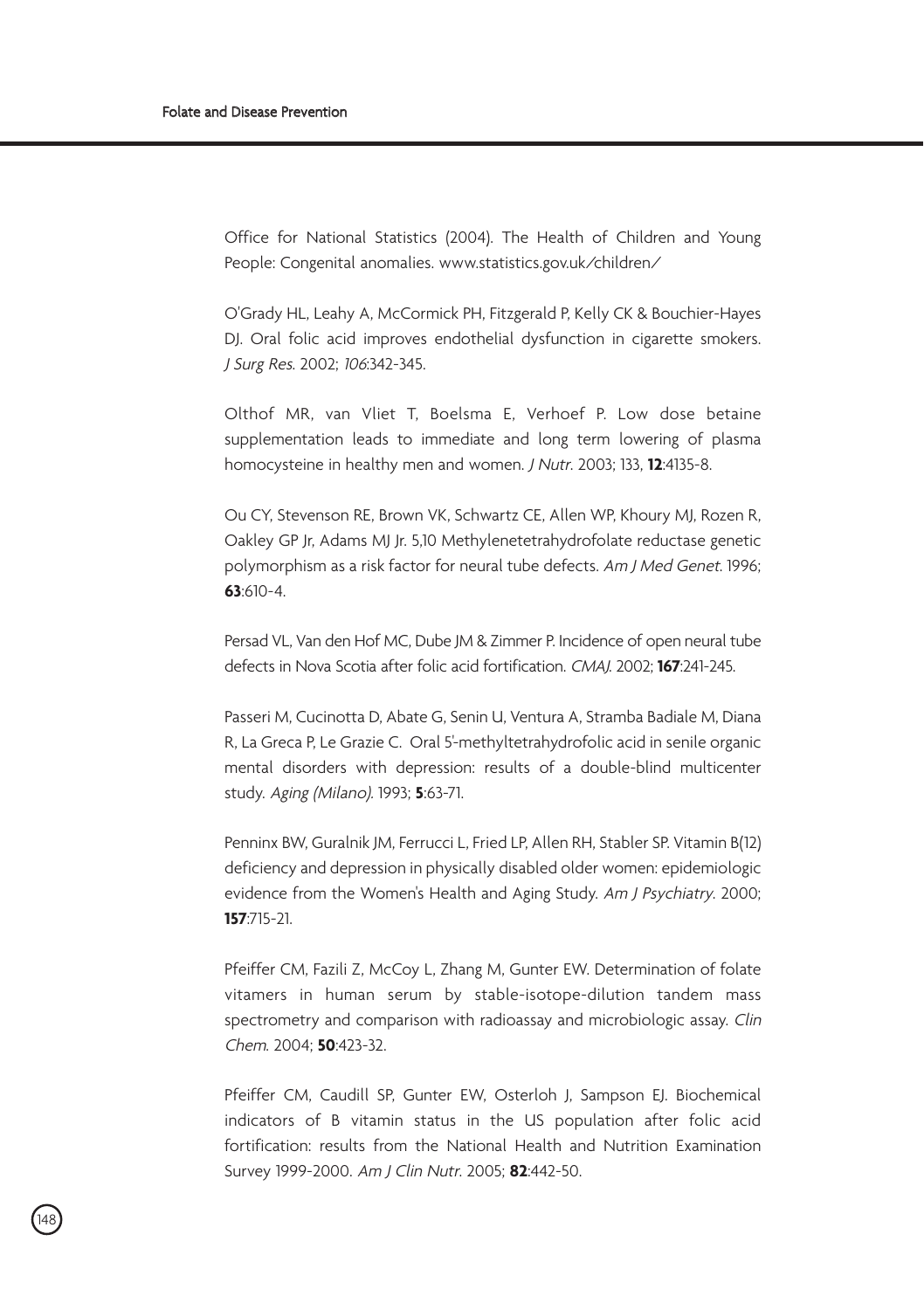Popovic JR. 1999 National Hospital Discharge Survey: annual summary with detailed diagnosis and procedure data. Vital Health Stat 13. 2001; (151):i-v, 1- 206.

Pullin CH, Ashfield-Watt PA, Burr ML, Clark ZE, Lewis MJ, Moat SJ, Newcombe RG, Powers HJ, Whiting JM & McDowell IF. Optimization of dietary folate or low-dose folic acid supplements lower homocysteine but do not enhance endothelial function in healthy adults, irrespective of the methylenetetrahydrofolate reductase (C677T) genotype. J Am Coll Cardiol. 2001; **38**:1799-1805.

Puwastein P, Pinprapai N, Judprasong K and Tamura T. International interlaboratory analyses of food folate. J Food Comp Analysis. 2005 **18**: 387- 397.

Quadri P, Fragiacomo C, Pezzati R, Zanda E, Forloni G, Tettamanti M & Lucca U. Homocysteine, folate, and vitamin B-12 in mild cognitive impairment, Alzheimer disease, and vascular dementia. Am J Clin Nutr. 2004; **80**:114-122.

Quinlivan EP, McPartlin J, McNulty H, Ward M, Strain JJ, Weir DG & Scott JM. Importance of both folic acid and vitamin B12 in reduction of risk of vascular disease. Lancet. 2002, **359**: 227-228.

Quinlivan EP & Gregory JF III. Effect of food fortification on folic acid intake in the United States. Am J Clin Nutr. 2003; **77**:221-225.

Rader JI, Weaver CM & Angyal G. Total folate in enriched cereal-grain products in the United States following fortification. Food Chem. 2000; **70**:275-289.

Ravaglia G, Forti P, Maioli F, Martelli M, Servadei L, Brunetti N, Porcellini E & Licastro F. Homocysteine and folate as risk factors for dementia and Alzheimer disease. Am J Clin Nutr. 2005; **82**:636-643.

Ray JG, Meier C, Vermeulen MJ, Boss S, Wyatt PR & Cole DE. Association of neural tube defects and folic acid food fortification in Canada. Lancet. 2002; **360**:2047-2048.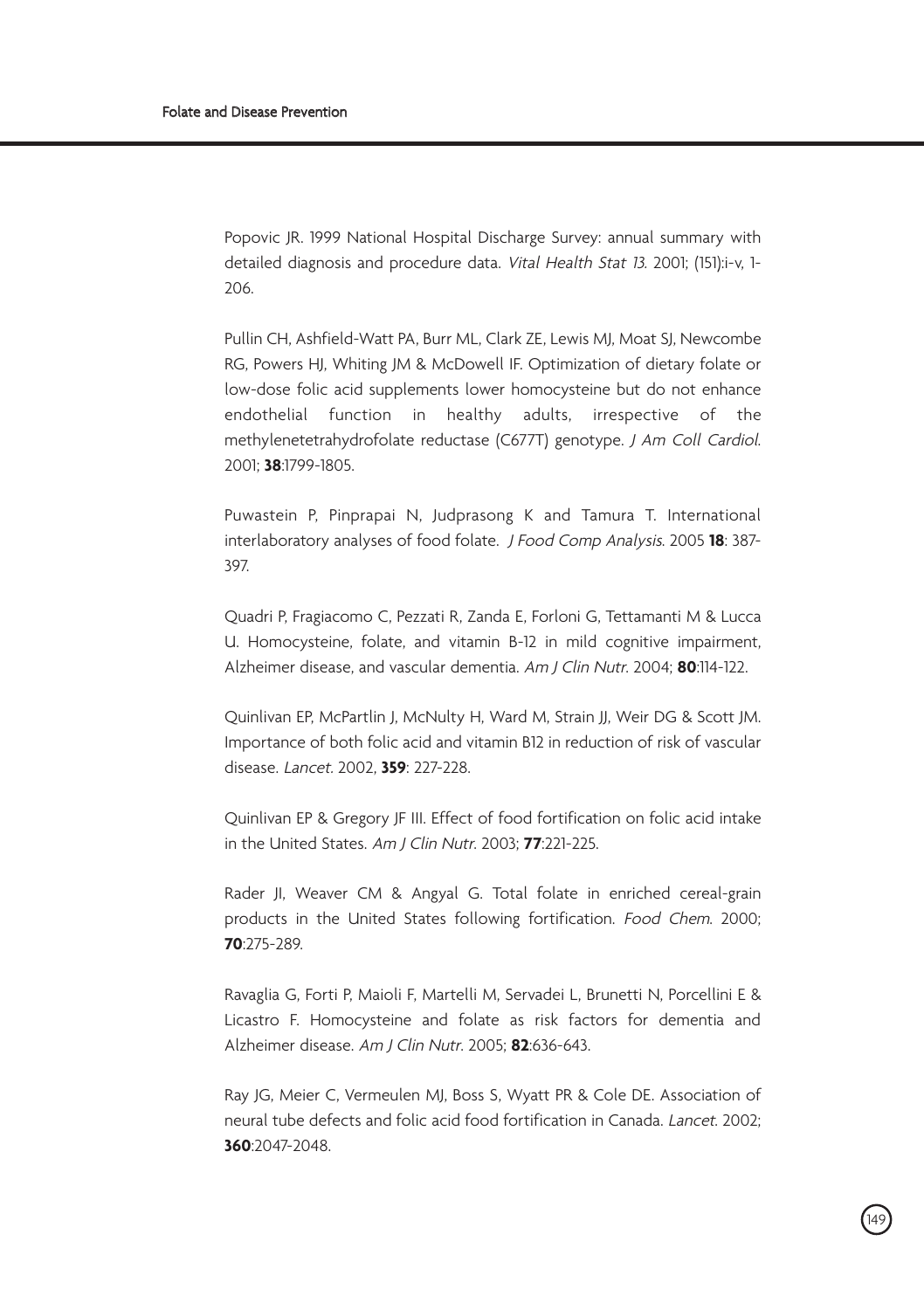.<br>150

Ray JG, Vermeulen MJ, Langman LJ, Boss SC & Cole DE. Persistence of vitamin B12 insufficiency among elderly women after folic acid food fortification. Clin Biochem. 2003; **36**:387-391.

Ray JG, Wyatt PR, Vermeulen MJ, Meier C & Cole DE. Greater maternal weight and the ongoing risk of neural tube defects after folic acid flour fortification. Obstet Gynecol. 2005a; **105**:261-265.

Ray JG, Langman LJ, Mamdani MM, Cole DE. Absence of effect of folic acid flour fortification on anticonvulsant drug levels. Am J Med. 2005b; **118**:444-445.

Reddy BS, Wang CX, Aliaga C, Rao CV, Lubert RA, Steele VE, & Kelloff GJ. Potential chemopreventative activity of perillyl alcohol and enhancement of experimental colon carcinogenesis by folic acid and genestein. Proc Am Assoc Cancer Res. 1996; **37**:A1849.

Relton CL, Wilding CS, Pearce MS, Laffling AJ, Jonas PA, Lynch SA, Tawn EJ, & Burn J. Gene-gene interaction in folate-related genes and risk of neural tube defects in a UK population. J Med Genet. 2004; **41**:256-260.

Reyes-Engel A, Munoz E, Gaitan MJ, Fabre E, Gallo M, Dieguez JL, Ruiz M, & Morell M. Implications on human fertility of the 677C-->T and 1298A-->C polymorphisms of the MTHFR gene: consequences of a possible genetic selection. Mol Hum Reprod. 2002; **8**:952-957.

Reynolds EH. Benefits and risks of folic acid to the nervous system. J Neurol Neurosurg Psychiatry. 2002; **72**:567-571.

Riggs KM, Spiro A, Tucker K & Rush D. Relations of vitamin B-12, vitamin B-6, folate, and homocysteine to cognitive performance in the Normative Aging Study. Am J Clin Nutr. 1996; **63**:306–314.

Rimm EB, Willett WC, Hu FB, Sampson L, Colditz GA, Manson JE, Hennekens C & Stampfer MJ Folate and vitamin B6 from diet and supplements in relation to risk of coronary heart disease among women. JAMA. 1998; **279**: 359-364.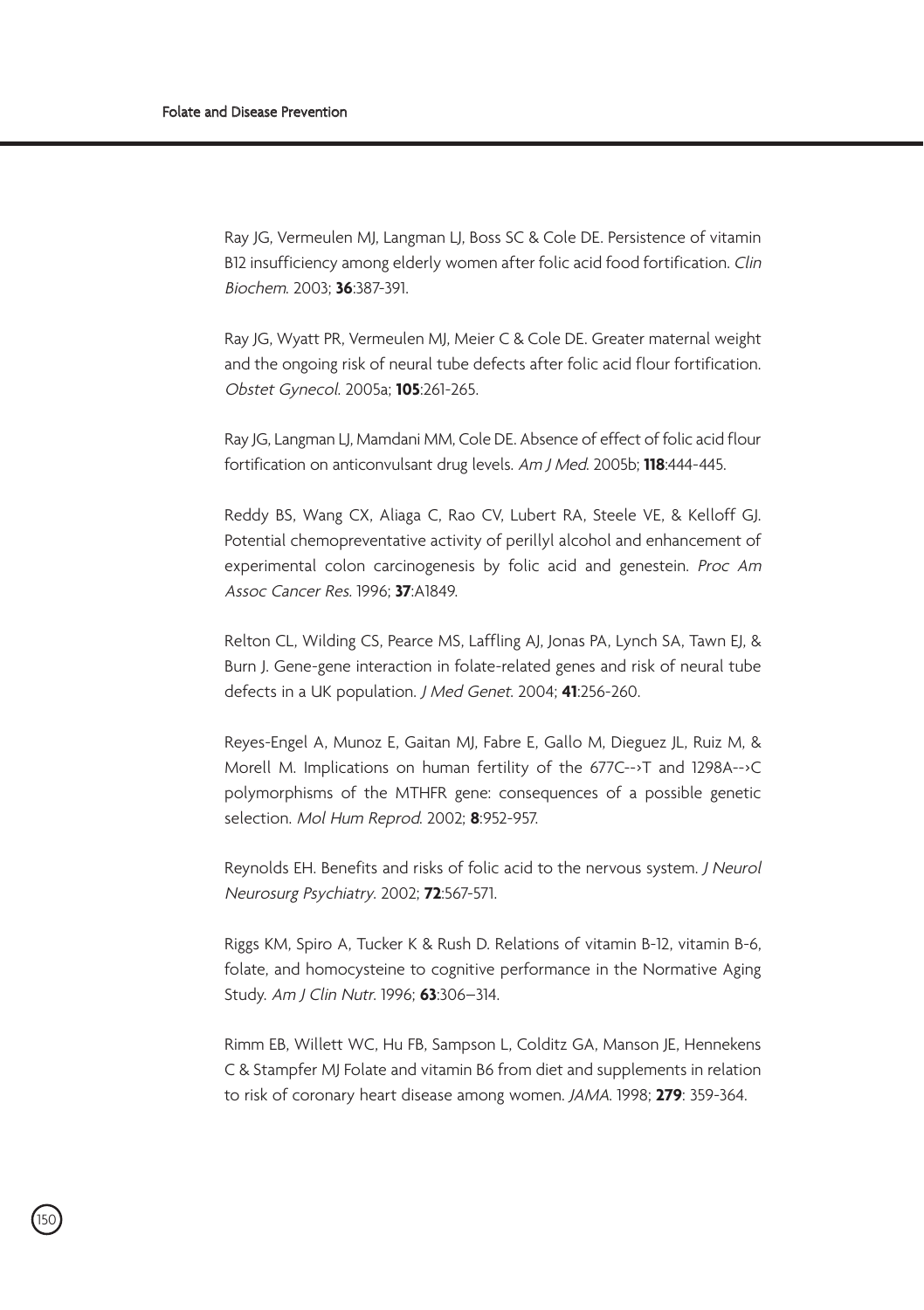Robien K. Folate during antifolate chemotherapy: what we know... and do not know. Nutr Clin Pract. 2005; **20**:411-22.

Ruston D, Henderson L, Gregory J, Bates CJ, Prentice A, Birch M, Swan G & Farron M. The National Diet and Nutrition Survey: adults aged 19 to 64 years. Volume 4: Nutritional Status (anthropometry and blood analytes), blood pressure and physical activity, London: TSO, 2004.

Rogers AE, Nauss KM. Rodent models for carcinoma of the colon. Dig Dis Sci. 1985; **30**:87S-102S.

Sanjoaquin MA, Allen N, Couto E, Roddam AW & Key TJ Folate intake and colorectal cancer risk: A meta-analytical approach. Int J Cancer. 2005; **113**:825–828.

Sato Y, Honda Y, Iwamoto J, Kanoko T & Satoh K. Effect of folate and mecobalamin on hip fractures in patients with stroke: a randomized controlled trial. JAMA. 2005; **293**:1082-1088.

Sauberlich HE, Skala JH, Dowdy RP. Laboratory tests for the assessment of nutritional status. CRC Press. Cleveland, Ohio: 1974.

Savage DG & Lindenbaum J. Neurological complications of acquired cobalamin deficiency: clinical aspects. In: Bailliere's clinical haematology. London: Bailliere Tindall, 1995; **8**:657-678.

Schnyder G, Roffi M, Pin R, Flammer Y, Lange H, Eberli FR, Meier B, Turi ZG & Hess OM. Decreased rate of coronary restenosis after lowering of plasma homocysteine levels. N Engl J Med. 2001; **345**:1593-1600.

Schnyder G, Roffi M, Flammer Y, Pin R, & Hess OM. Effect of homocysteinelowering therapy with folic acid, vitami B12 and vitamin B6 on clinical outcome after percutaneous coronary intervention. JAMA. 2002; **288**:973-979.

Schroder H, Clausen N, Ostergard E, Pressler T. Folic acid supplements in vitamin tablets: a determinant of hematological drug tolerance in maintenance therapy of childhood acute lymphoblastic leukemia. Pediatr HemtolOncol. 1986; **3**:241-7.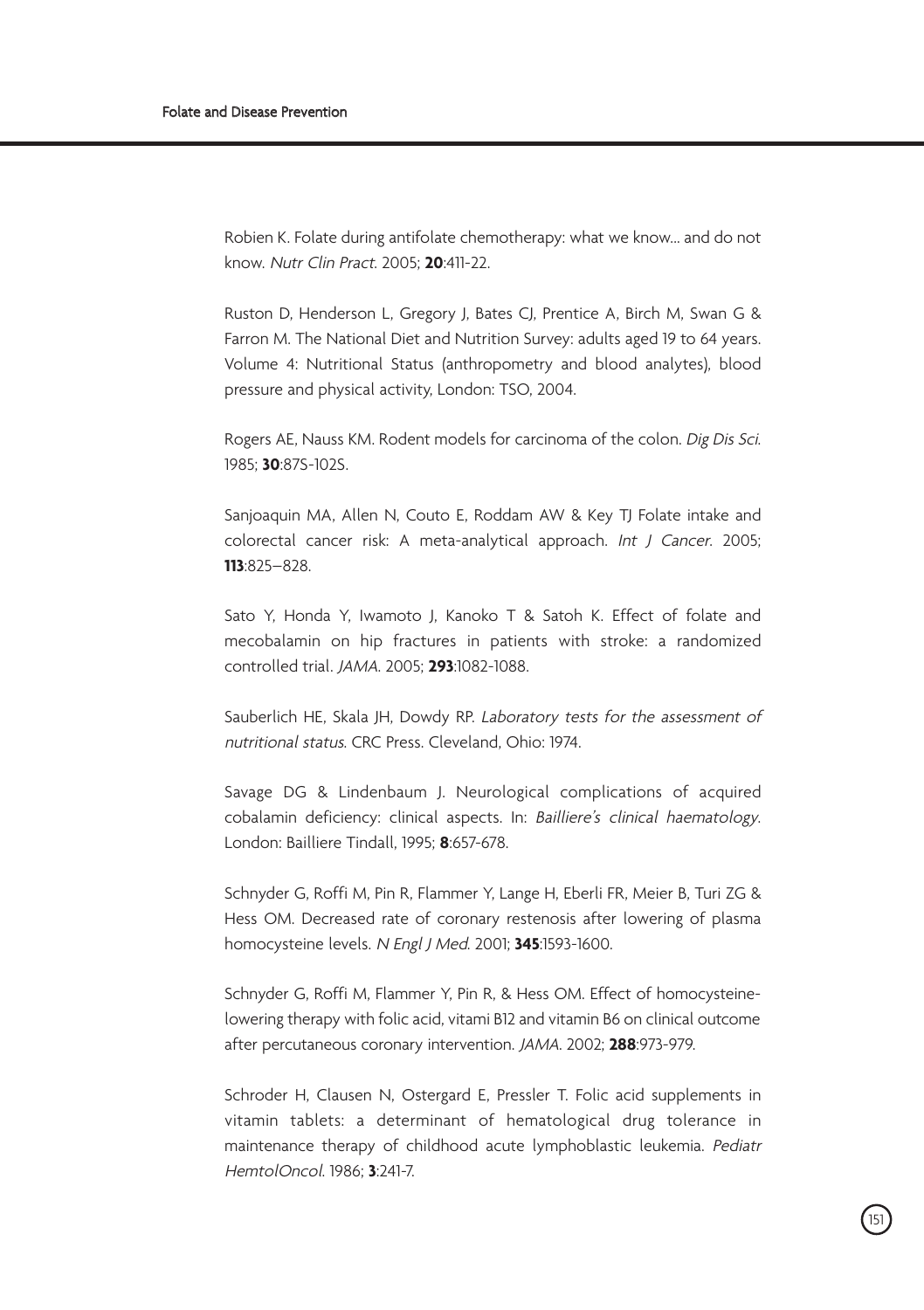Scientific Advisory Committee on Nutrition. A framework for the Evaluation of Evidence. 2002 http://www.sacn.gov.uk/pdfs/sacn\_02\_02a.pdf.

Sellers TA, Kushi LH, Cerhan JR, Vierkant RA, Gapstur SM, Vachon CM & Olson JE, Therneau TM, Folsom AR. Dietary folate intake, alcohol, and risk of breast cancer in a prospective study of postmenopausal women. Epidemiology. 2001; **12**:420-428.

Sellers TA, Grabrick DM, Vierkant RA, Harnack L, Olson JE, Vachon CM & Cerhan JR. Does folate intake decrease risk of postmenopausal breast cancer among women with a family history? Cancer Causes Control. 2004; **15**:113-120.

Selhub J, Miller JW. The pathogenesis of homocysteinemia: interruption of the coordinate regulation by S-adenosylmethionine of the remethylation and transsulfuration of homocysteine. Am J Clin Nutr. 1992; **55**:131-8.

Selhub J, Jacques PF, Wilson PW, Rush D & Rosenberg IH. Vitamin status and intake as primary determinants of homocysteinemia in an elderly population. JAMA. 1993; **270**:2693-2698.

Selhub J, Bagley LC, Miller J & Rosenberg IH. B vitamins, homocysteine, and neurocognitive function in the elderly. Am J Clin Nutr. 2000; **71**(suppl): 614S–620S

Seshadri S, Beiser A, Selhub J, Jacques PF, Rosenberg IH, D'Agostino RB, Wilson PW & Wolf PA. Plasma homocysteine as a risk factor for dementia and Alzheimer's disease. N Engl J Med. 2002; **346**:476-483.

Shane B, Tamura T, Stokstad EL. Folate assay: a comparison of radioassay and microbiological methods. Clin Chim Acta. 1980; 100(1):13-9.

Sharp L & Little J. Polymorphisms in Genes Involved in Folate Metabolism and Colorectal Neoplasia: A HuGE Review. Am J Epidemiol. 2004; **159**:423-443.

Shaw GM, Velie EM & Schaffer D. Risk of neural tube defect-affected pregnancies among obese women. JAMA. 1996; **275**:1093-1096.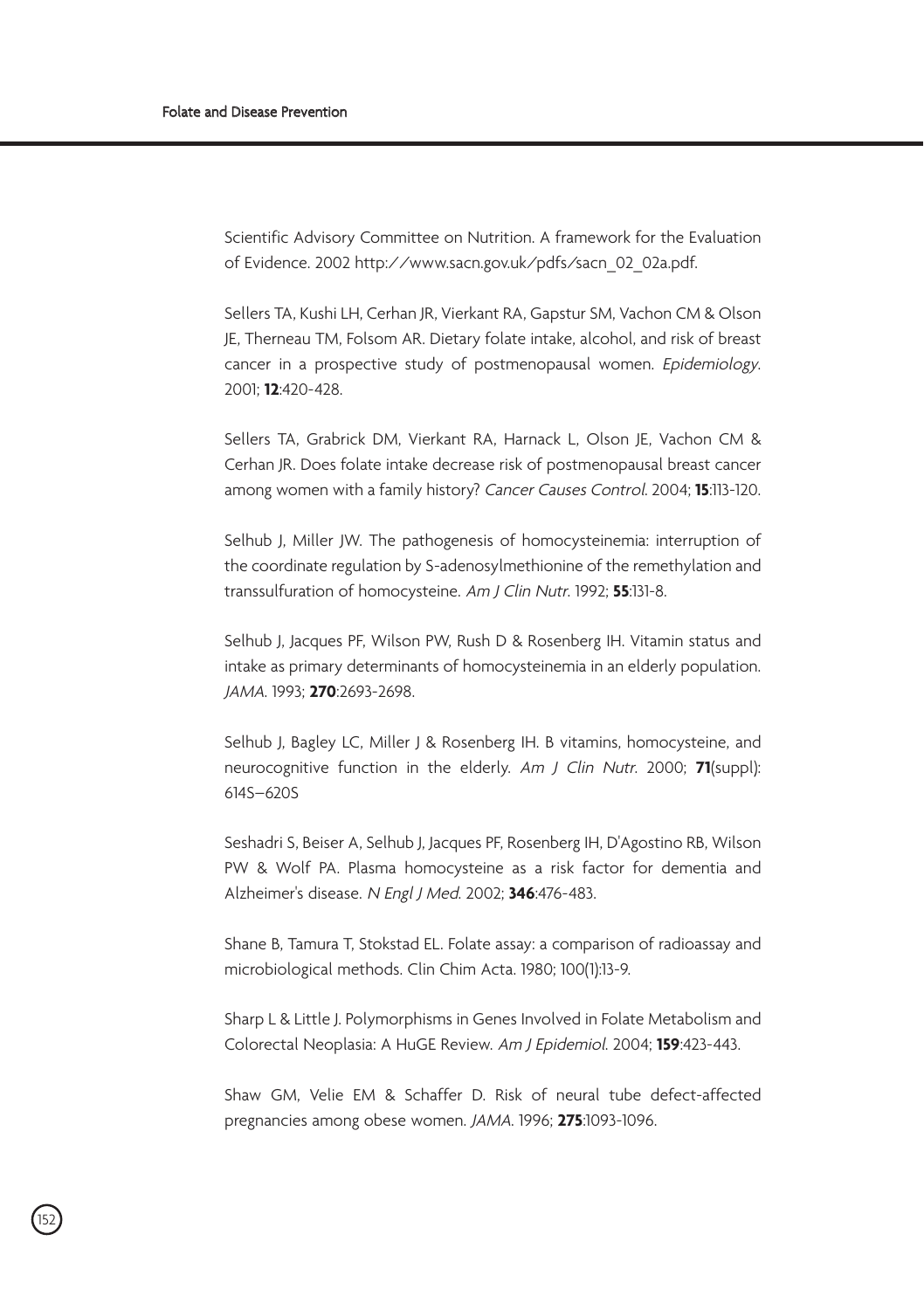Shaw GM, Carmichael SL, Nelson V, Selvin S & Schaffer DM. Food fortification with folic acid and twinning among California infants. Am J Med Genet. 2003; **119A**:137-140.

Shrubsole MJ, Gao YT, Cai Q, Shu XO, Dai Q, Hebert JR, Jin F & Zheng W. MTHFR polymorphisms, dietary folate intake, and breast cancer risk: results from the Shanghai Breast Cancer Study. Cancer Epidemiol Biomarkers Prev. 2004; **13**:190-6.

Signore C, Mills JL, Cox C, Trumble AC. Effects of folic acid fortification on twin gestation rates. Obstet Gynecol. 2005; **105**:757-62.

Skinner HG, Michaud DS, Giovannucci EL, Rimm EB, Stampfer MJ, Willett WC, Colditz GA & Fuchs CS. A prospective study of folate intake and the risk of pancreatic cancer in men and women. Am J Epidemiol. 2004; **160**:248-258.

Solomon LR. Cobalamin-responsive disorders in the ambulatory care setting: unreliability of cobalamin, methylmalonic acid, and homocysteine testing. Blood. 2005; **105**:978-85.

Song J, Medline A, Mason JB, Gallinger S, Kim YI. Effects of dietary folate on intestinal tumorigenesis in the apcMin mouse. Cancer Res. 2000; **60**:5434-40.

Spence JD, Bang H, Chambless LE, Stampfer MJ. Vitamin Intervention For Stroke Prevention trial: an efficacy analysis. Stroke. 2005; **36**:2404-9

Steenge GR, Verhoef P & Katan MB. Betaine supplementation lowers plasma homocysteine in healthy men and women. J Nutr. 2003; **133**:1291-1295.

Stern LL, Mason JB, Selhub J, & Choi SW. Genomic DNA hypomethylation, a characteristic of most cancers, is present in peripheral leukocytes of individuals who are homozygous for the C677T polymorphism in the methylenetetrahydrofolate reductase gene. Cancer Epidemiol. Biomarkers Prev. 2000; **9**:849-853.

Stolzenberg-Solomon RZ, Pietinen P, Barrett MJ, Taylor PR, Virtamo J & Albanes D. Dietary and other methyl-group availability factors and pancreatic cancer risk in a cohort of male smokers. Am J Epidemiol. 2001; **153**:680-687.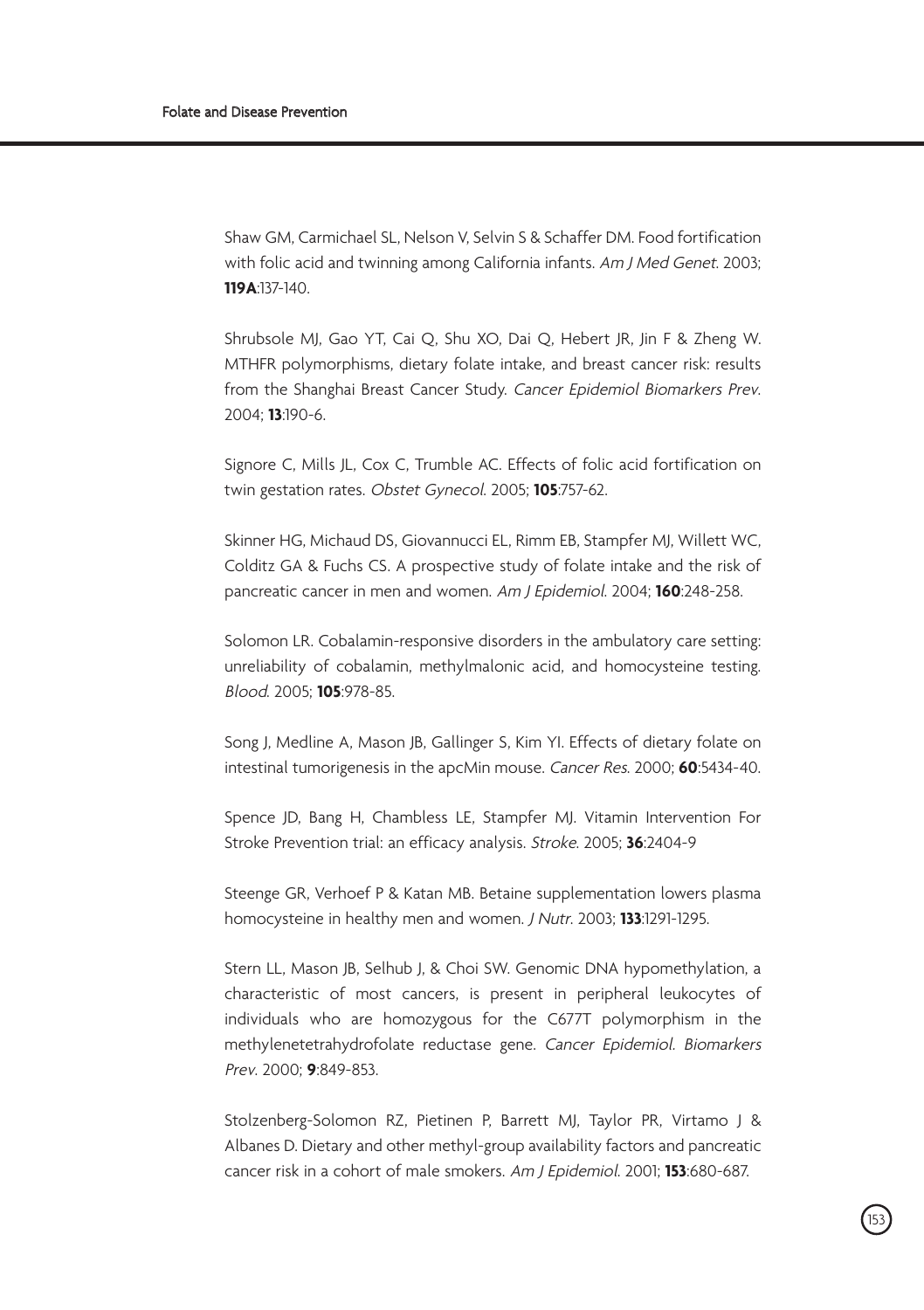.<br>154

Strandhagen E, Landaas S, Thelle DS. Folic acid supplement decreases the homocysteine increasing effect of filtered coffee. A randomised placebocontrolled study. Eur J Clin Nutr. 2003; **57**(11):1411-7.

Su LJ & Arab L. Nutritional status of folate and colon cancer risk: evidence from NHANES I epidemiologic follow-up study. Ann Epidemiol. 2001; **11**:65-72.

Sweeney MR, McPartlin J, Weir DG, Daly L, Scott JM. Postprandial serum folic acid response to multiple doses of folic acid in fortified bread. Br J Nutr. 2006; **95**:145-51.

Taylor MJ, Carney S, Geddes J, Goodwin G. Folate for depressive disorders (Cochrane Review). In: The Cochrane Library, Issue 3. 2006. Chichester, UK: John Wiley & Sons, Ltd.

Teunissen CE, Blom AH, Van Boxtel MP, Bosma H, de Bruijn C, Jolles J, Wauters BA, Steinbusch HW & de Vente J. Homocysteine: a marker for cognitive performance? A longitudinal follow-up study. J Nutr Health Aging. 2003; **7**:153-159.

Terry P, Jain M, Miller AB, Howe GR & Rohan TE. Dietary intake of folic acid and colorectal cancer risk in a cohort of women. Int J Cancer. 2002; **97**:864-867.

Thurnham DI, Migasena P, Vudhivai N & Supawan V. Riboflavin supplementation in a resettlement village in north-east Thailand. Br J Nutr. 1972, **28**:91-97.

Thurnham DI & Rathakette P. Incubation of NAD(P)H2:glutathione oxidoreductase (EC 1.6.4.2) with flavin adenine dinucleotide for maximal stimulation in the measurement of riboflavin status. Br J Nutr. 1982, **48**:459-466.

Till U, Rohl P, Jentsch A, Till H, Muller A, Bellstedt K, Plonne D, Fink HS, Vollandt R, Sliwka U, Herrmann FH, Petermann H & Riezler R. Decrease of carotid intimamedia thickness in patients at risk to cerebral ischemia after supplementation with folic acid, Vitamins B6 and B12. Atherosclerosis 2005, **181**:131-135.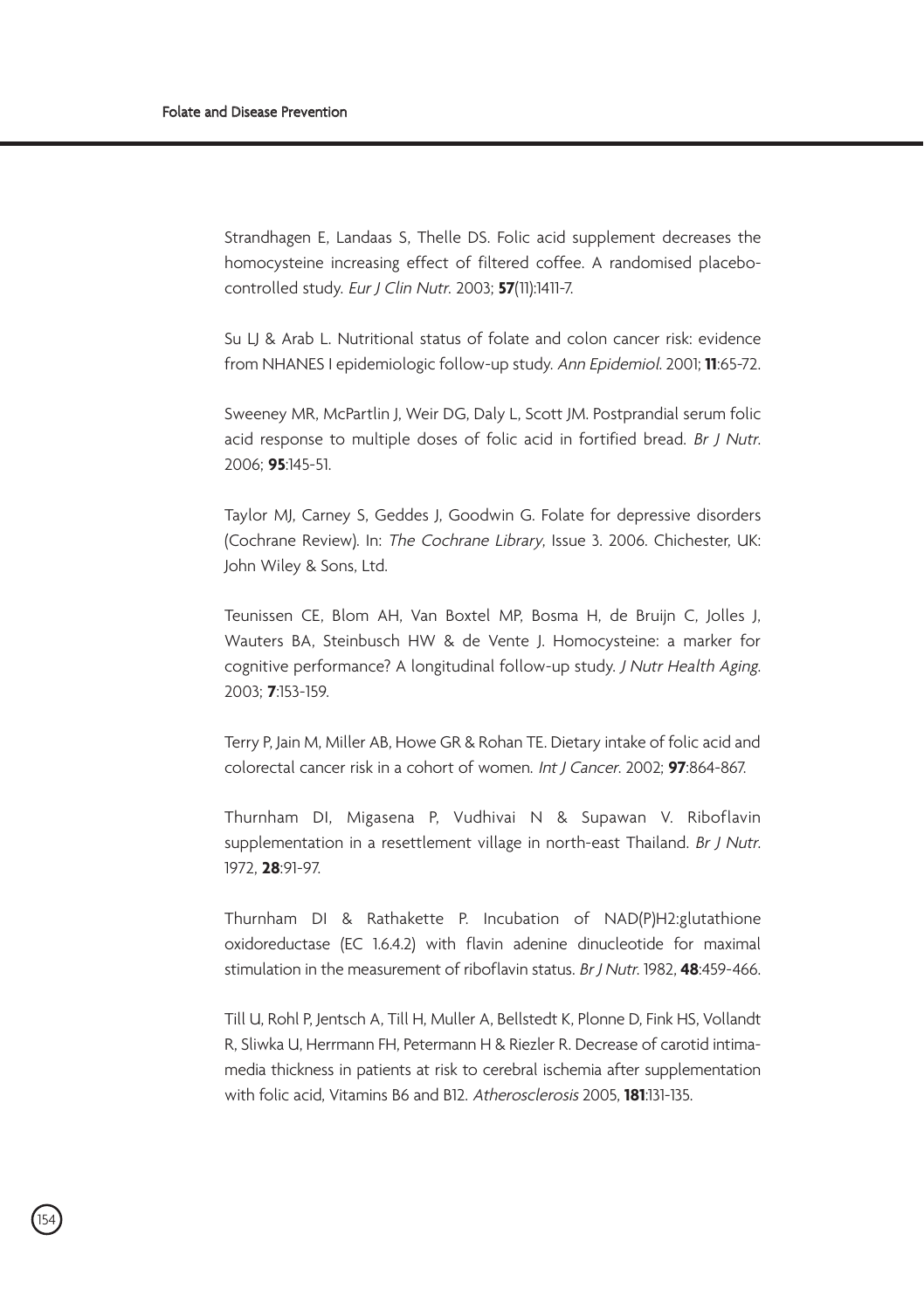Title LM, Cummings PM, Giddens K, Genest JJ, Jr & Nassar BA. Effect of folic acid and antioxidant vitamins on endothelial dysfunction in patients with coronary artery disease. J Am Coll Cardiol. 2000, **36**, 758-765.

Tolmunen T, Hintikka J, Ruusunen A, Voutilainen S, Tanskanen A, Valkonen VP, Viinamaki H, Kaplan GA & Salonen JT. Dietary folate and the risk of depression in Finnish middle-aged men. A prospective follow-up study. Psychother Psychosom. 2004, **73**:334-339.

Tomeo CA, Colditz GA, Willett WC, Giovannucci E, Platz E, Rockhill B, Dart H, Hunter DJ. Harvard Report on Cancer Prevention. Volume 3: prevention of colon cancer in the United States. Cancer Causes Control. 1999; **10**(3):167-80.

Toole JF, Malinow MR, Chambless LE, Spence JD, Pettigrew LC, Howard VJ, Sides EG, Wang CH & Stampfer M. Lowering homocysteine in patients with ischemic stroke to prevent recurrent stroke, myocardial infarction, and death: the Vitamin Intervention for Stroke Prevention (VISP) randomized controlled trial. JAMA. 2004; **291**:565-575.

Troen AM, Mitchell B, Sorensen B, Wener MH, Johnston A, Wood B, Selhub J, McTiernan A, Yasui Y, Oral E, Potter JD, Ulrich CM. Unmetabolized folic acid in plasma is associated with reduced natural killer cell cytotoxicity among postmenopausal women. J Nutr. 2006; **136**:189-94.

Tucker KL, Qiao N, Scott T, Rosenberg I & Spiro A 3rd. High homocysteine and low B vitamins predict cognitive decline in aging men: the Veterans Affairs Normative Ageing Study. Am J Clin Nutr. 2005; **82**:627-635.

Ulrich CM, Potter JD. Folate supplementation: too much of a good thing? Cancer Epidemiol Biomarkers Prev. 2006; **15**:189-93.

van Dam RM, Huang Z, Giovannucci E, Rimm EB, Hunter DJ, Colditz GA, Stampfer MJ & Willett WC. Diet and basal cell carcinoma of the skin in a prospective cohort of men. Am J Clin Nutr. 2000, **71**:135-41.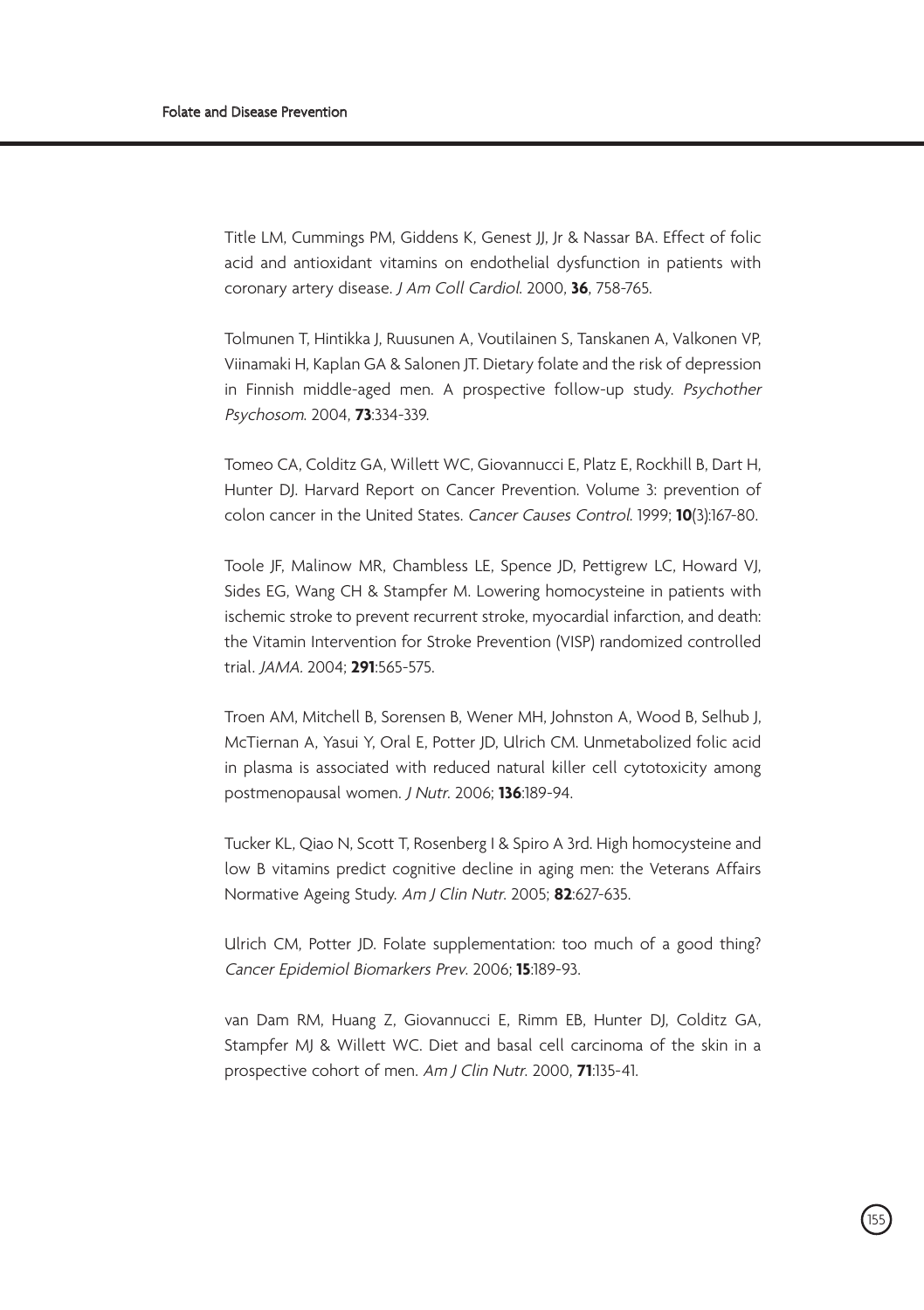.<br>156

van den Berg H, Finglas PM, Bates C. FLAIR intercomparisons on serum and red cell folate. Int J Vitam Nutr Res. 1994; **64**(4):288-93.

van Dijk RA, Rauwerda JA, Steyn M, Twisk JW & Stehouwer CD. Long-term homocysteine-lowering treatment with folic acid plus pyridoxine is associated with decreased blood pressure but not with improved brachial artery endothelium-dependent vasodilation or carotid artery stiffness: a 2 year, randomized, placebo-controlled trial. Arterioscler Thromb Vasc Biol. 2001; **21**:2072-2079.

Van Guelpen B, Hultdin J, Johansson I, Hallmans G, Stenling R, Riboli E, Winkvist A, Palmqvist R. Low folate levels may protect against colorectal cancer. Gut. 2006; **55**(10):1461-6.

van Oort FV, Melse-Boonstra A, Brouwer IA, Clarke R, West CE, Katan MB & Verhoef P. Folic acid and reduction of plasma homocysteine concentrations in older adults: a dose-response study. Am J Clin Nutr. 2003; **77**:1318-1323.

van Meurs JB, Dhonukshe-Rutten RA, Pluijm SM, van der Klift M, de Jonge R, Lindemans J, de Groot LC, Hofman A, Witteman JC, van Leeuwen JP, Breteler MM, Lips P, Pols HA & Uitterlinden AG. Homocysteine levels and the risk of osteoporotic fracture. N Engl J Med. 2004; **350**:2033-2041.

van Meurs JB & Uitterlinden AG. Homocysteine and fracture prevention. JAMA. 2005; **293**:1121-1122.

Verhoef P, Pasman WJ, Van Vliet T, Urgert R & Katan MB. Contribution of caffeine to the homocysteine-raising effect of coffee: a randomized controlled trial in humans. Am J Clin Nutr. 2002; **76**:1244-1248.

Vermeulen EG, Stehouwer CD, Twisk JW, van den Berg M, de Jong SC, Mackaay AJ, van Campen CM, Visser FC, Jakobs CA, Bulterjis EJ & Rauwerda JA. Effect of homocysteine-lowering treatment with folic acid plus vitamin B6 on progression of subclinical atherosclerosis: a randomized, placebo-controlled trial. Lancet. 2000; **355**:517-522.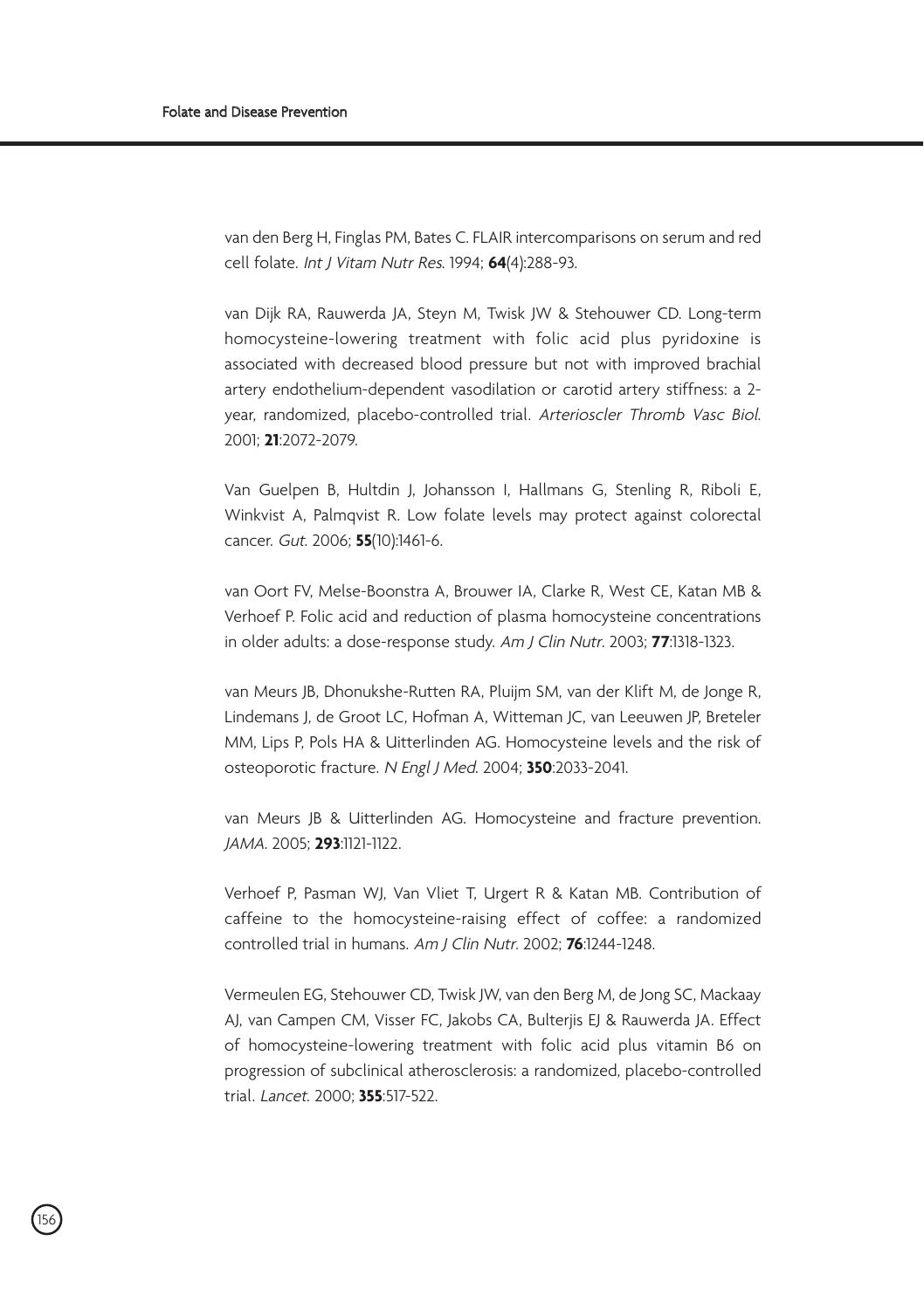Victor M, Lear AA. Subacute combined degeneration of the spinal cord; current concepts of the disease process; value of serum vitamin B12; determinations in clarifying some of the common clinical problems. Am J Med. 1956; **20**(6):896-911.

Voorrips LE, Goldbohm RA, Brants HA, van Poppel GA, Sturmans F, Hermus RJ & van den Brandt PA. A prospective cohort study on antioxidant and folate intake and male lung cancer risk. Cancer Epidemiol Biomarkers Prev. 2000; **9**:357-65.

Voutilainen S, Rissanen TH, Virtanen J, Lakka TA & Salonen JT. Kuopio Ischemic Heart Disease Risk Factor Study Group. Low dietary folate intake is associated with an excess incidence of acute coronary events. Circulation. 2001; **103**:2674-2680.

Voutilainen S, Virtanen JK, Rissanen TH, Alfthan G, Laukkanen J, Nyyssonen K, Mursu J, Valkonen VP, Tuomainen TP, Kaplan GA & Salonen JT. Serum folate and homocysteine and the incidence of acute coronary events: the Kuopio Ischaemic Heart Disease Risk Factor Study. Am J Clin Nutr. 2004; **80**:317-323.

Wald NJ, Law MR, Morris JK, Wald DS, Quantifying the effect of folic acid. Lancet. 2001; **358**:2069-73.

Wald DS, Law M & Morris JK. Homocysteine and cardiovascular disease: evidence on causality from a meta-analysis. BMJ. 2002; **325**:1202-1206.

Wang HX, Wahlin A, Basun H, Fastbom J, Winblad B & Fratiglioni L. Vitamin B12 and folate in relation to the development of Alzheimer's disease. Neurology. 2001; **56**:1188-1194.

Waller DK, Tita AT & Annegers JF. Rates of twinning before and after fortification of foods in the US with folic acid, Texas, 1996 to 1998. Paediatr Perinat Epidemiol. 2003; **17**:378-383.

Ward M, McNulty H, McPartlin J, Strain JJ, Weir DG & Scott JM, Plasma homocysteine, a risk factor for cardiovascular disease is lowered by physiological doses of folic acid. Q J Med. 1997; **90**:519-524.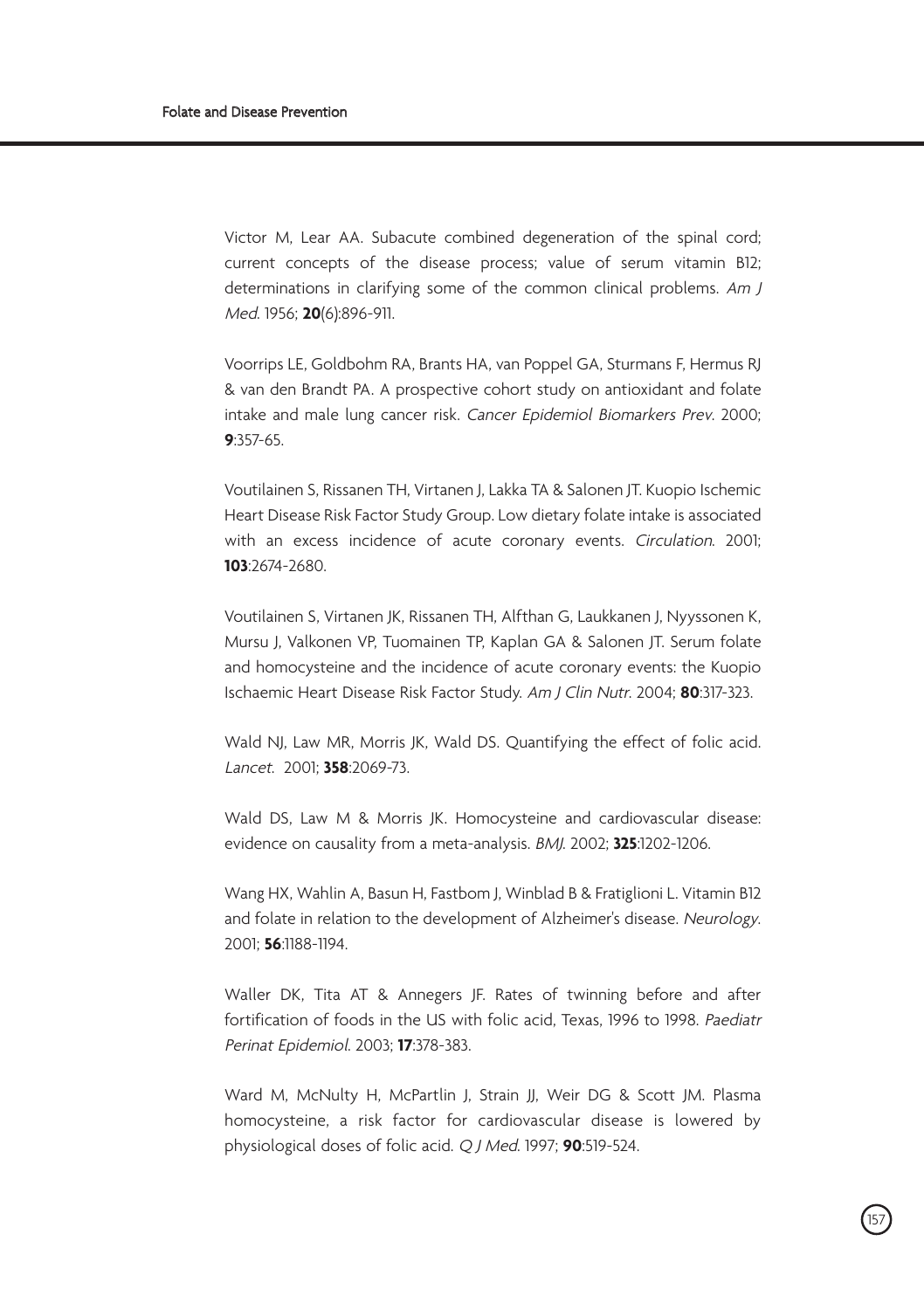Ward M, Strain JJ, McPartlin J, Scott JM & McNulty H. Plasma homocysteine is a reliable funtional indicator of folate status. Proc Nutr Soc. 2002; **61**:93A.

Wargovich MJ, Chen CD, Jimenez A, Steele VE, Velasco M, Stephens LC, Price R, Gray K, Kelloff GJ.Aberrant crypts as a biomarker for colon cancer: evaluation of potential chemopreventive agents in the rat. Cancer Epidemiol Biomarkers Prev. 1996; **5**:355-60.

Waterland RA & Jirtle RL. Transposable elements: Targets for early nutritional effects on epigenetic gene regulation. Mol Cell Biol. 2003; **23**:5293-5300.

Watkins ML, Scanlon KS, Mulinare J & Khoury MJ. Is maternal obesity a risk factor for anencephaly and spina bifida? Epidemiology. 1996; **7**:507-512.

Wei EK, Giovannucci E, Wu K, Rosner B, Fuchs CS, Willett WC & Colditz GA. Comparison of risk factors for colon and rectal cancer. Int J Cancer. 2004; **108**:433-442.

Weinstein SJ, Hartman TJ, Stolzenberg-Solomon R, Pietinen P, Barrett MJ, Taylor PR, Virtamo J & Albanes D. Null association between prostate cancer and serum folate, vitamin B6, vitamin B12, and homocysteine. Cancer Epidemiol Biomarkers Prev. 2003; **12**:1271-1272.

Werler MM, Louik C, Shapiro S & Mitchell AA. Pre-pregnant weight in relation to risk of neural tube defects. JAMA. 1996; **275**:1089-1092.

Werler MM, Cragan JD, Wasserman CR, Shaw GM, Erickson JD & Mitchell AA. Multivitamin supplementation and multiple births. Am J Med Genet. 1997; **71**:93-96.

Wharton B, Booth I. Fortification of flour with folic acid. BMJ. 2001; **323**:1198-99.

Widlansky ME, Gokce N, Keaney JF Jr & Vita JA. The clinical implications of endothelial dysfunction. J Am Coll Cardiol. 2003; **42**:1149-1160.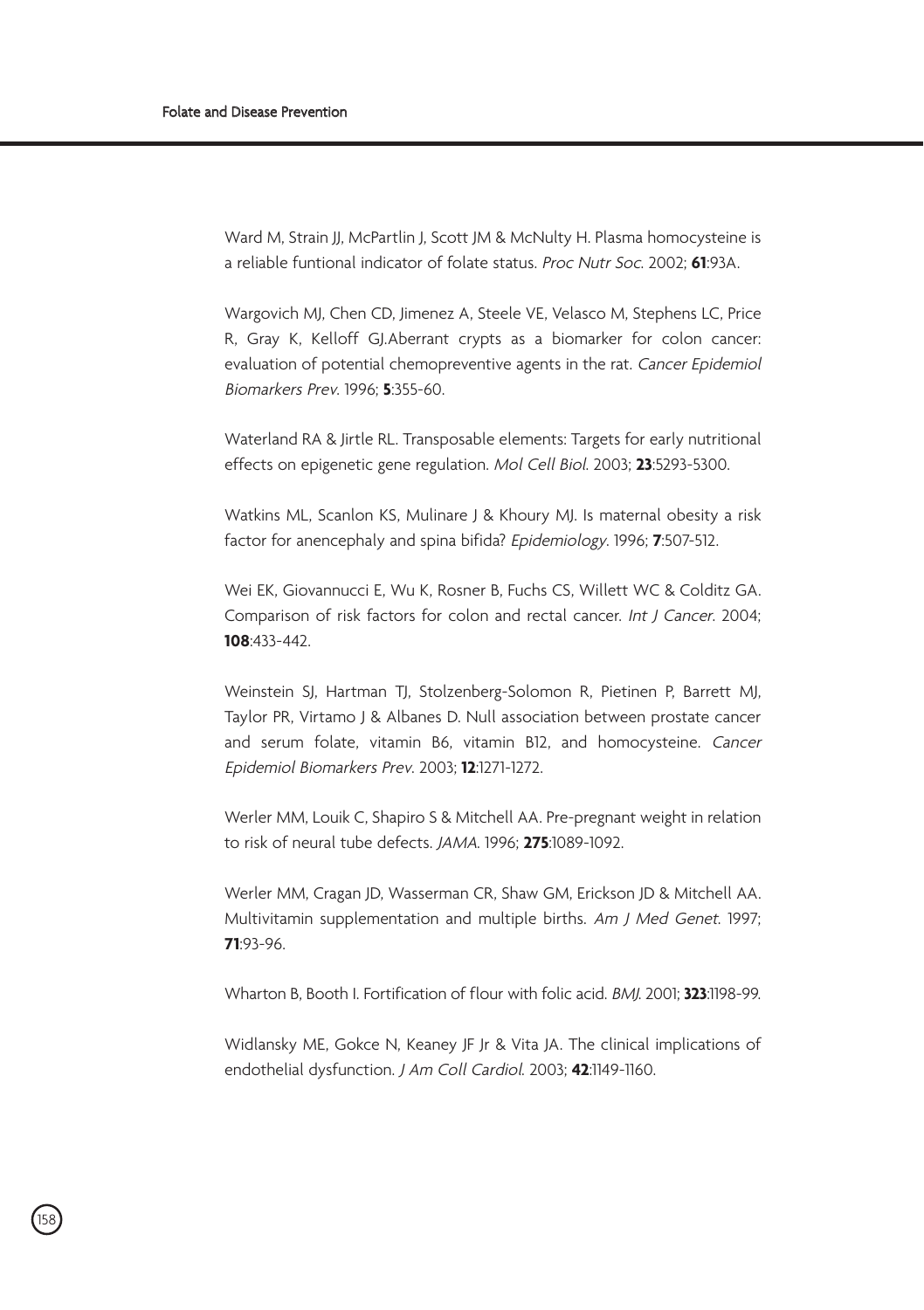Willems FF, Aengevaeren WR, Boers GH, Blom HJ & Verheugt FW. Coronary endothelial function in hyperhomocysteinemia: improvement after treatment with folic acid and cobalamin in patients with coronary artery disease. J Am Coll Cardiol. 2002; **40**:766-772.

Williams G. Disorders of glucose homeostasis. In: Warrrell DA, Cox TM, Firth JD (eds): Oxford Textbook of Medicine. Oxford: Oxford University Press 2003, 4th edition, pp 317-360.

Wolff GL., Kodell RL, Moore SR, & Cooney CA. Maternal epigenetics and methyl supplements affect agouti gene expression in Avy/a mice. FASEB J. 1998; **12**:949-957.

Woltman HW, The nervous systems in pernicious anaemia: an analysis of one hundred and fifty cases. American Journal of Medical Sciences. 1919; **157**:400-409.

Wu K, Helzlsouer KJ, Comstock GW, Hoffman SC, Nadeau MR & Selhub J. A prospective study on folate, B12, and pyridoxal 5'-phosphate (B6) and breast cancer. Cancer Epidemiol Biomarkers Prev. 1999; **8**:209-217.

Yang Q, Botto LD, Erickson JD, Berry RJ, Sambell C, Johansen H, Friedman JM. Improvement in stroke mortality in Canada and the United States, 1990 to 2002. Circulation. 2006; **113**:1335-43.

Yuan JM, Stram DO, Arakawa K, Lee HP & Yu MC. Dietary cryptoxanthin and reduced risk of lung cancer: the Singapore Chinese Health Study. Cancer Epidemiol Biomarkers Prev. 2003; **12**:890-898.

Zhang S, Hunter DJ, Hankinson SE, Giovannucci EL, Rosner BA, Colditz GA, Speizer FE & Willett WC. A prospective study of folate intake and the risk of breast cancer. JAMA. 1999; **281**:1632-1637.

Zhang SM, Hunter DJ, Rosner BA, Giovannucci EL, Colditz GA, Speizer FE & Willett WC. Intakes of fruits, vegetables, and related nutrients and the risk of non-Hodgkin's lymphoma among women. Cancer Epidemiol Biomarkers Prev. 2000; **9**:477-85.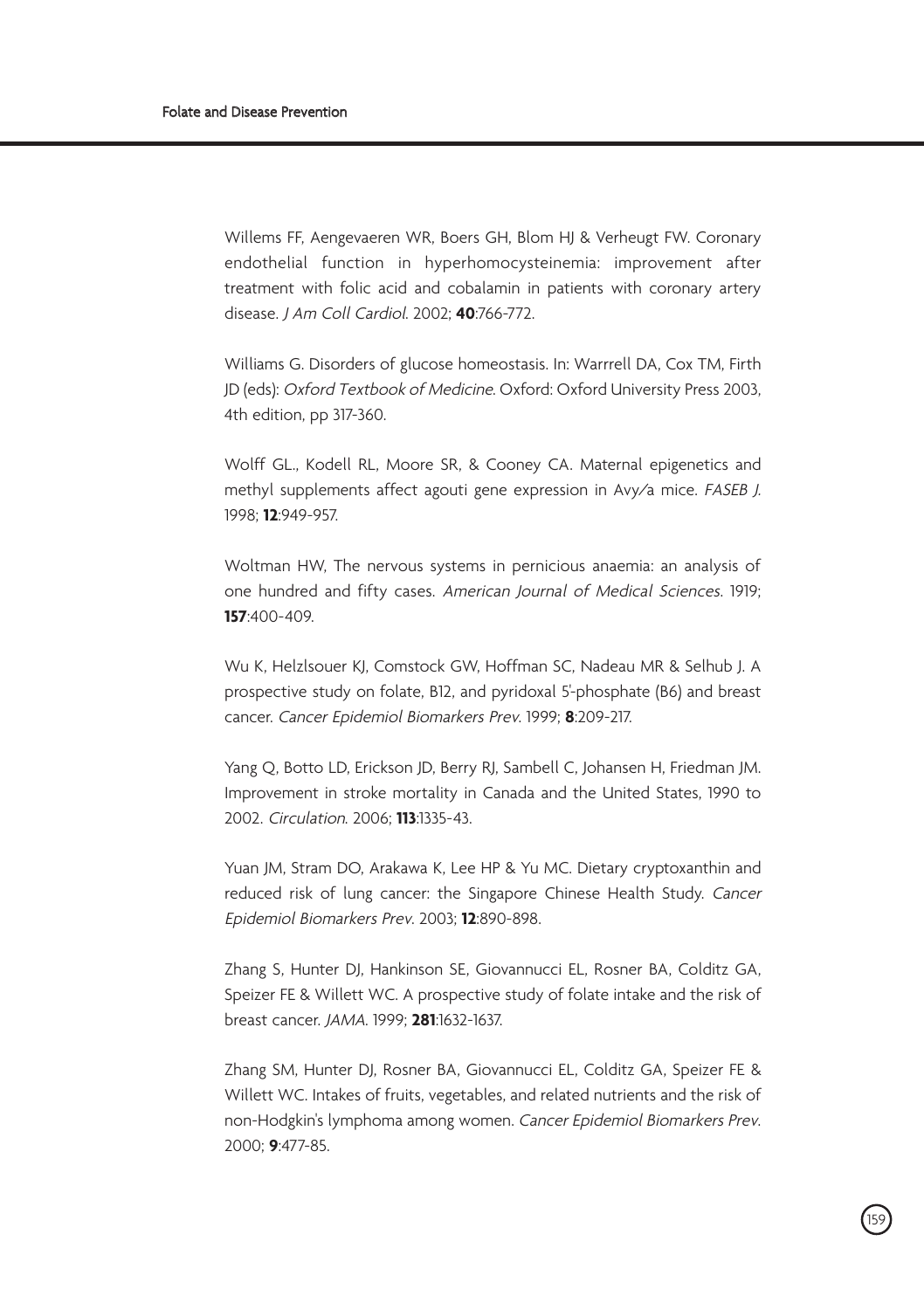160

Zhang SM, Willett WC, Selhub J, Hunter DJ, Giovannucci EL, Holmes MD, Colditz GA & Hankinson SE. Plasma folate, vitamin B6, vitamin B12, homocysteine, and risk of breast cancer. J Natl Cancer Inst. 2003; **95**:373-380.

Zhu H., Wicker NJ, Shaw GM, Lammer EJ, Hendricks K, Suarez L, Canfield M, & Finnell RH. (2003). Homocysteine remethylation enzyme polymorphisms and increased risks for neural tube defects. Mol Genet Metab. 2003; **78**:216-221.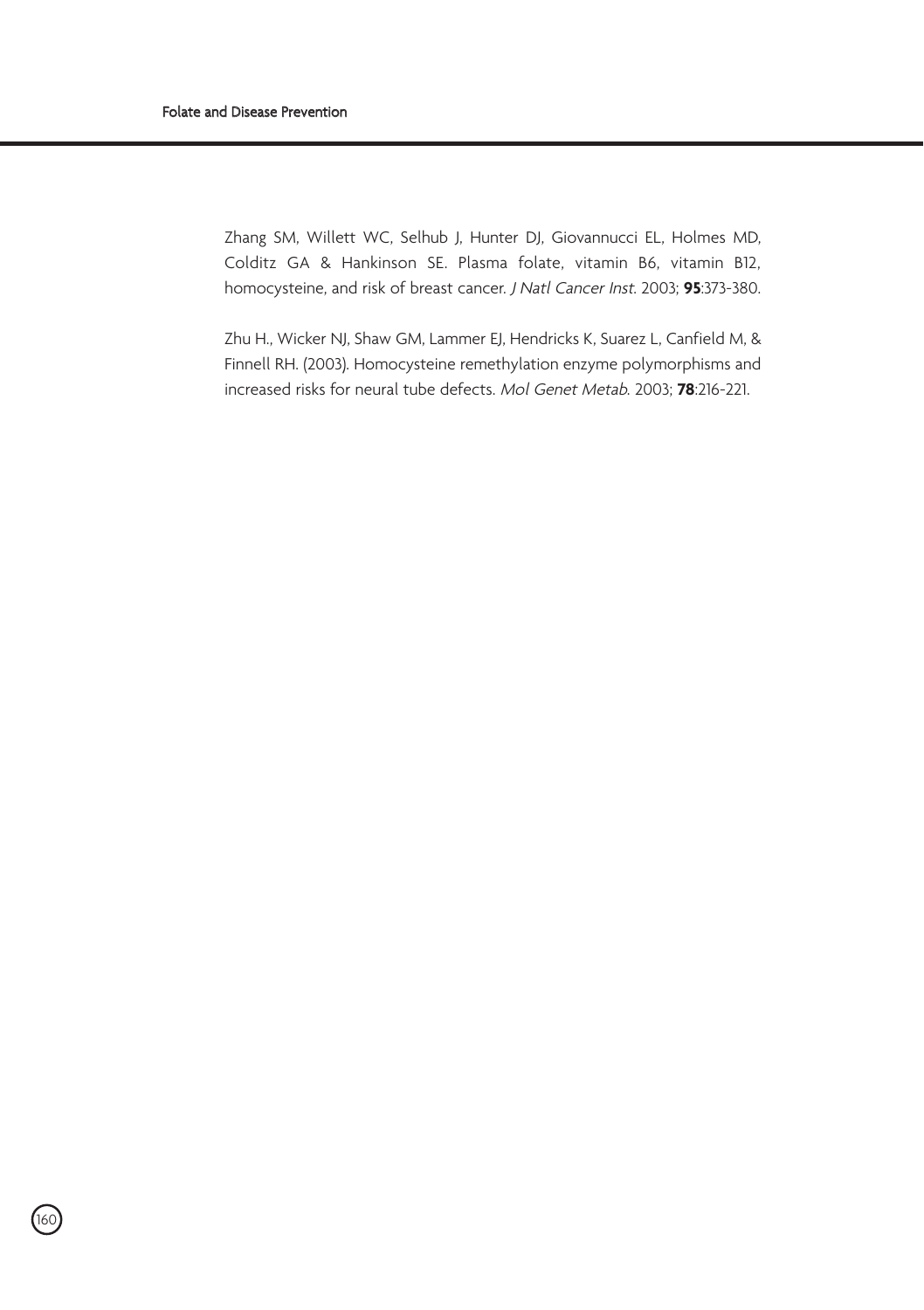# Annex 1

## SACN working procedures

#### *Meetings*

1. The SACN folate sub group was established in 2004 and met twice during this year. The group met once in 2005 and again in February 2006.

### *Comments received in response to the draft SACN report on Folate and Disease Prevention*

- 2. The draft report was placed on the SACN website on 23 November 2005. Interested parties were invited to submit comments on the draft report by 18 January 2006.
- 3. Responses were received from the following organisations and individuals:
	- 1. Association for Spina Bifida & Hydrocephalus
	- 2. British Dietetic Association
	- 3. British Nutrition Foundation
	- 4. Co-operative Group
	- 5. Diabetes UK
	- 6. Folic Acid Action
	- 7. Food and Drink Federation
	- 8. Hennock Industries
	- 9. Institute of Food Research
	- 10. McDaddon, Andrew
	- 11. MRC Human Nutrition Research
	- 12. National Public Health Service for Wales
	- 13. NHS Wales
	- 14. Nichols, John
	- 15. Rollins School of Public Health of Emory University, USA
	- 16. Rowett Research Institute
	- 17. Royal Free Hampstead, NHS
	- 18. Society for Research into Hydrocephalus and Spina Bifida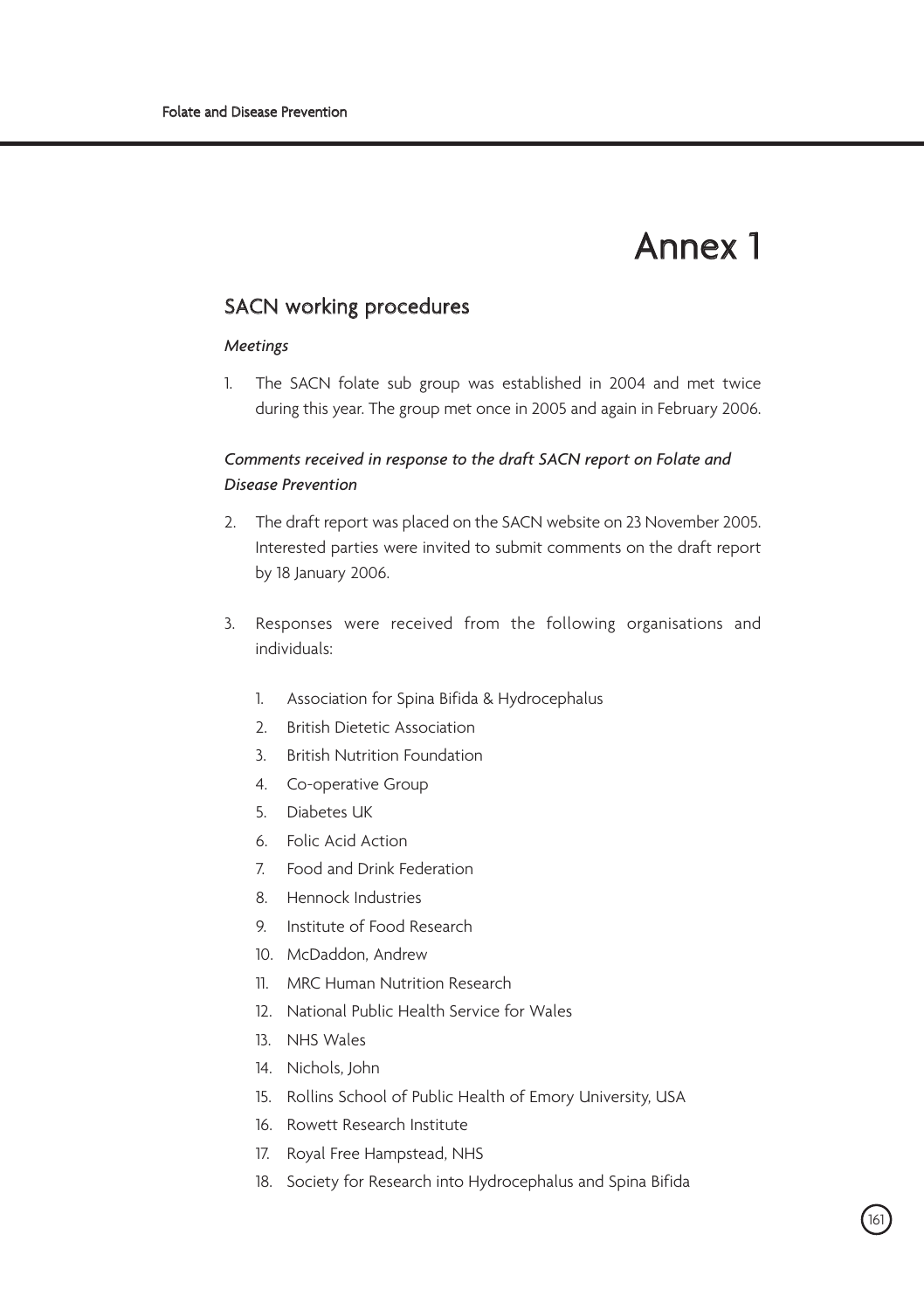- 19. St Patrick's Centre for Community Health
- 20. Sydney West Area Health Service, Australia
- 21. The Federation of Bakers
- 22. The Incorporated National Association of British and Irish Millers Limited
- 23. The Nutrition Society
- 24. The University of Sheffield
- 25. Thrower, Jan
- 26. University of Newcastle, Australia
- 27. University of Western Ontario, USA
- 28. University of Oxford
- 29. Vos, Eddie
- 30. Wilson, J.D

.<br>162

- 31. Wolfson Institute of Preventive Medicine
- 32. University of Ulster
- 4. Thirty two responses were received to the draft report. The responses can be viewed, in full, on the SACN website (www.sacn.gov.uk).
- 5. The majority of respondents welcomed the report as a comprehensive and significant review of information available on folic acid and disease prevention.
- 6. The Agency also consulted informally through meetings with various stakeholder groups, including the Association for Spina Bifida and Hydrocephalus, millers, bakers and related industries and consumer representatives.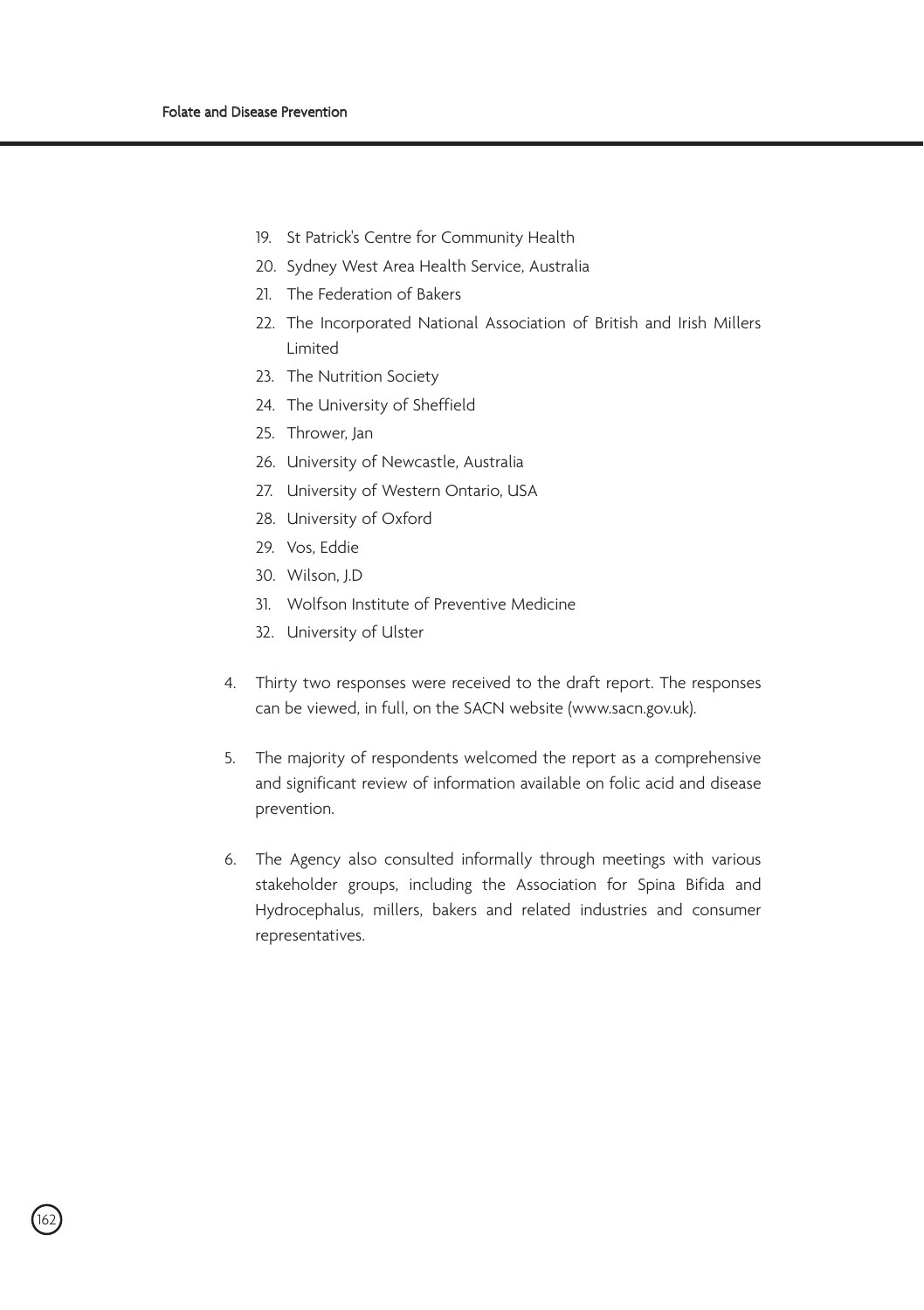# Annex 2

# Potential impact of mandatory folic acid fortification of flour on folate intakes

- 1. The aim of this analysis is to detail current folate (natural folate and folic acid) intake of the population using National Diet and Nutrition Survey (NDNS) data and to model the effect of fortification of flour with folic acid on:
	- Total folate intake, taking into account existing voluntarily fortified foods, supplement use, processing losses and overages.
	- The proportion of the total population with folate intakes below the Recommended Nutrient Intake (RNI)<sup>1</sup>. .
	- The risk of neural tube defect (NTD) affected pregnancies;
	- The total number of people who would be exposed to doses of folic acid above the upper level (UL)<sup>2</sup> of folic acid.
	- The number of people aged 65 years and over with low vitamin B12 status: who might be exposed to folic acid intakes above 1mg/day.

## Dietary methodology

### *Current intakes*

- 2. The most recent consumption data available for each age group of the British population (aged 4 years and above) was obtained from the NDNS series (Table 18, Appendix 1). It was assumed that children aged 0-3 years do not consume flour and would therefore not be affected by fortification.
- 3. The amount of flour consumed per day, and the percentage food energy obtained from flour was calculated for each population group, based on estimates of the percentage of flour in NDNS food groups described in Appendix 2 (Table 19). The percentage of food energy derived from bread was also calculated.

<sup>1</sup> RNI for folate is 200µg/day for adults and children above 11 years of age; 100µg/day and 150µg/day for children aged 4-6 and 7-10 years respectively (Department of Health, 1991).

<sup>2</sup> UL for folic acid is 1mg/day for adults aged 18 years and above; 300µg/day, 400µg/day, 600µg/day and 800µg for children aged 4-6 years, 7-10 years, 11-14 years and 15-17 years respectively (European Scientific Committee on Food, 2000).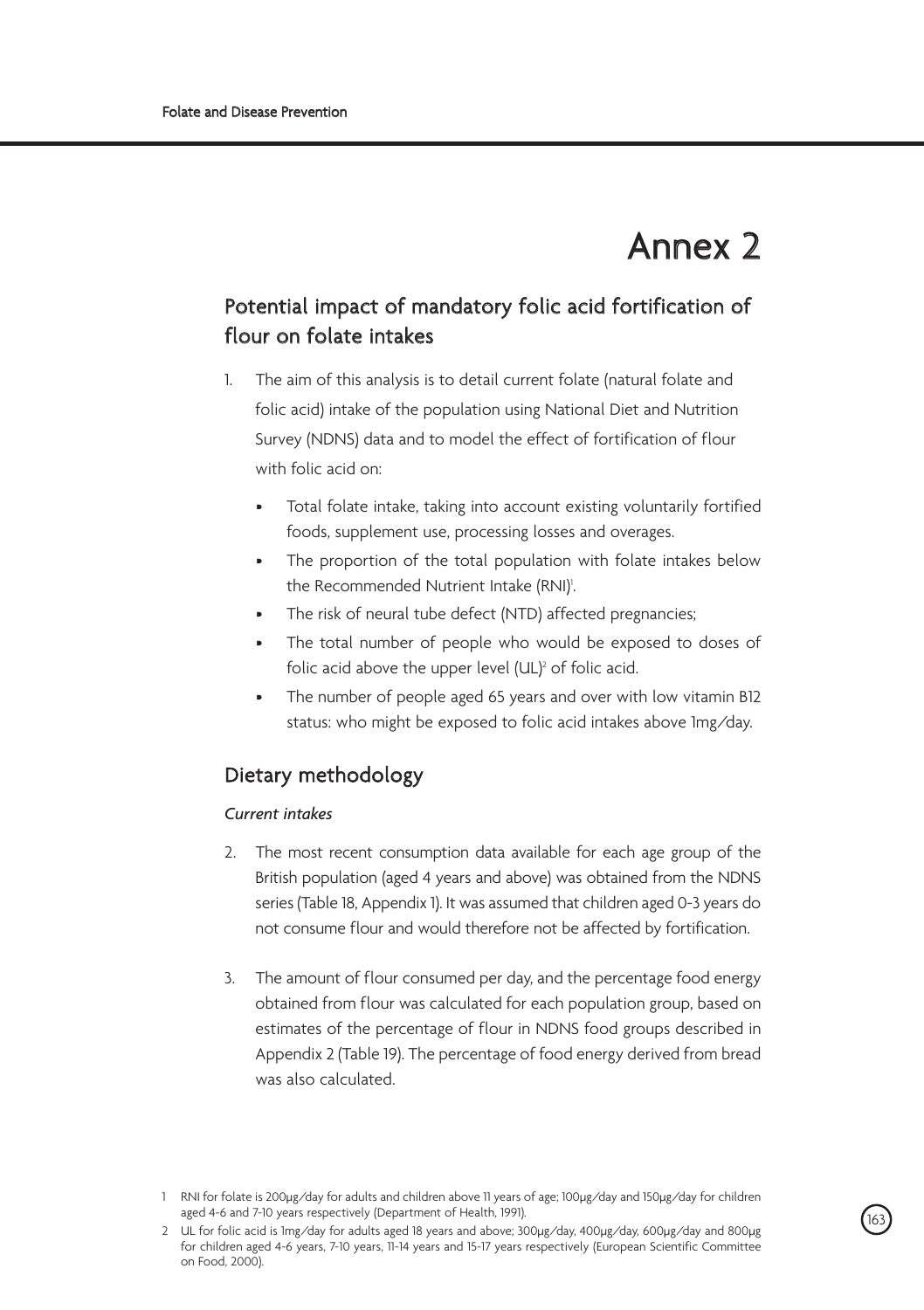.<br>164

- 4. Data on the folate content of food, including natural folate and foods voluntarily fortified with folic acid, were taken from the nutrient databank contemporaneous with each NDNS.
- 5. Currently many breakfast cereals and a few brands of fat spreads are voluntarily fortified with folic acid. Along with supplements, these fortified foods make a considerable contribution to the total folate intake of some individuals (see results section Table 13).
- 6. For the purpose of the modelling exercise, a number of assumptions were made in relation to food products contributing to current folate intake and factors which would affect fortification of flour with folic acid. These assumptions are shown in Appendix 2 (Table 20).
- 7. Folic acid added to food decays during the manufacturing process and in certain environments over time. To compensate for these losses, food manufacturers add more than the declared amount to products during the fortification process, a practice known as overage. This is so the product fulfils the claim for content at the point of sale and throughout its shelf life. If consumed shortly after manufacture, levels of folic acid could be significantly greater than declared on the label.
- 8. The following overages for voluntarily fortified products were assumed: 32% for fortified breakfast cereals, 20% for fortified fat spreads and 30% for supplements. Appendix 2 (Table 20) sets out the basis for these assumptions. For calculations where the contribution of folic acid from fortified breakfast cereals, fat spreads and supplements was included, the mean of values for overage included and overage excluded was used, to represent typical average levels of folic acid consumed over time.
- 9. Adjustments were made to account for known changes in voluntary fortification procedures since the NDNS series was carried out (most recent fieldwork in 2000-2001). The model takes the following considerations into account (Appendix 2, Table 20):
	- Voluntarily fortified breakfast cereals currently contain levels of folic acid that differ from the data held in the NDNS nutrient databanks. Label data on breakfast cereals were therefore taken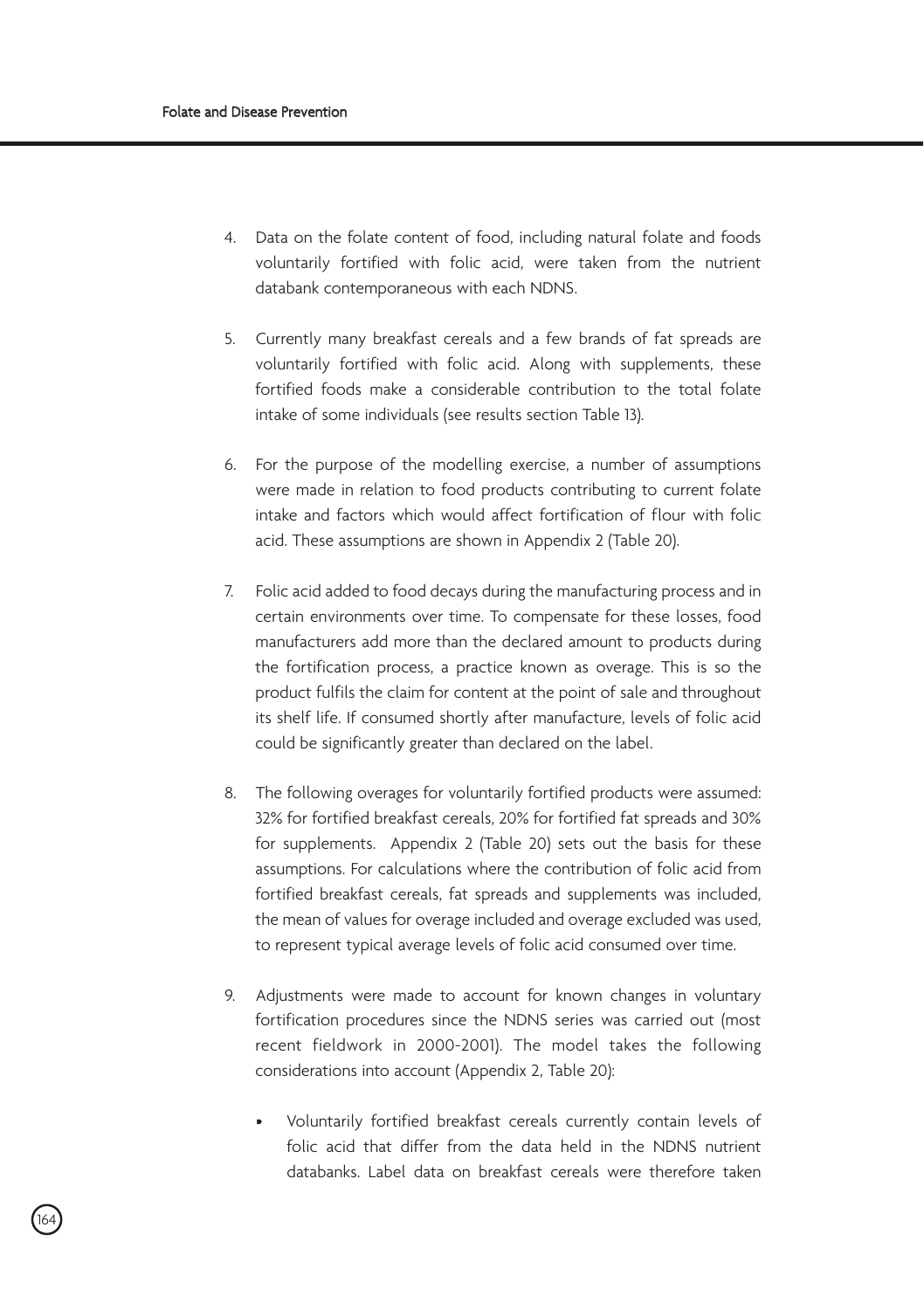from a recently conducted analytical survey on breakfast cereals (FSA, 2002) (after checking that voluntary fortification levels were consistent with current levels in 2006).

- Voluntarily fortified fat spreads are estimated to account for one third of consumption of reduced and low fat spreads.
- Overages are used by manufacturers in voluntary fortification of breakfast cereals, fat spreads and supplements.
- The majority of bread is no longer fortified with folic acid, so natural folate levels for a group of fortified breads in the NDNS databank were adjusted downwards to represent current natural folate levels in bread.
- 10. These data on food composition were used together with the NDNS consumption data to estimate average folate intakes for each age/sex group with a breakdown of constituents (natural folate and folic acid from fortified breakfast cereals, fat spreads and supplements) contributing to total folate intake.

#### *Potential intake post-fortification*

- 11. The potential impact of mandatory flour fortification, was estimated by identifying the NDNS food groups contributing to flour consumption and estimating the amount of flour in each food group based on calculations used in the COMA report (Department of Health, 2000). As these values overestimated the percentage of flour in bread, they were adjusted to represent more recent recipes and are shown in appendix 2 (Table 19).
- 12. A processing loss of 25% folic acid in all flour containing food groups was assumed (Appendix 2, Table 20).
- 13. Total folate intake was assessed for four different levels of fortification: 100µg/100g flour, 200µg/100g flour, 300µg/100g flour, 450µg/100g flour. After processing losses this would be equivalent to 75µg/100g, 150µg/100g, 225µg/100g and 338µg/100g of flour in food respectively for each level of fortification.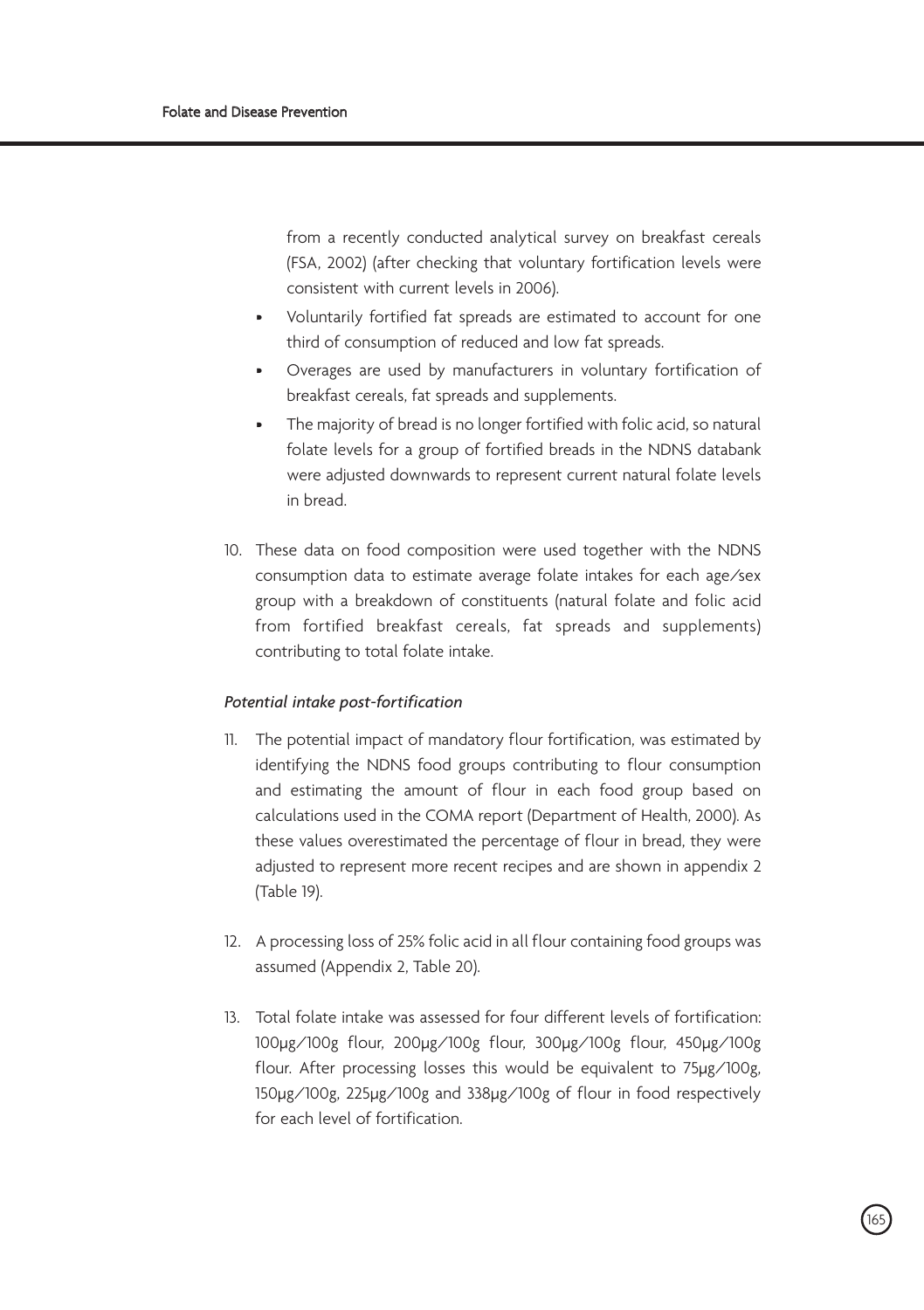- 14. The analysis was carried out with the five dichotomous variables listed below, resulting in 32 different scenarios for each age group at each level of fortification:
	- Overages included/excluded.
	- Supplements included/excluded.
	- Fortified breakfast cereals included/excluded.
	- Fortified fat spreads consumed by one third of low and reduced fat spread consumers included/fortified fat spread consumption excluded.
	- Wholemeal flour included/excluded from fortification.

#### *Effect on current intake & the number of people below RNI for folate*

- 15. The effect of mandatory fortification on reducing the number of people with intakes below the RNI was estimated.
- 16. For women of childbearing age mean folate intakes were divided into quintiles of folate intake (5 equally sized parts in ascending order) for three population age groups: 14-18, 19-34, and 35-49 years and broken down into food sources (natural folate and folic acid from fortified breakfast cereals, fat spreads and supplements) contributing to total folate intake. The mean intakes were combined with the mean additional folic acid consumed by each quintile as a result of each level of flour fortification to illustrate the increase in total folate intake as a result of fortification. Results for females aged 14-18 years are illustrated graphically in Figure 4. Similar results were seen for females aged 19-34 and 35-49 years.

#### *NTD-affected pregnancy risk*

.<br>166

- 17. Percent NTD risk associated with each level of mandatory fortification was calculated for women of childbearing age (14-49 years). Two different approaches were used due to uncertainties in the available data.
- 18. The first approach is based on linear interpolation between observations of the change in NTD risk with changing red cell folate concentration and the effect of increasing folic acid intake on red cell folate concentration (Daly et al, 1995; Daly et al, 1997). It was estimated that increasing folic acid intake by 100µg/day, 200µg/day and 400µg/day would reduce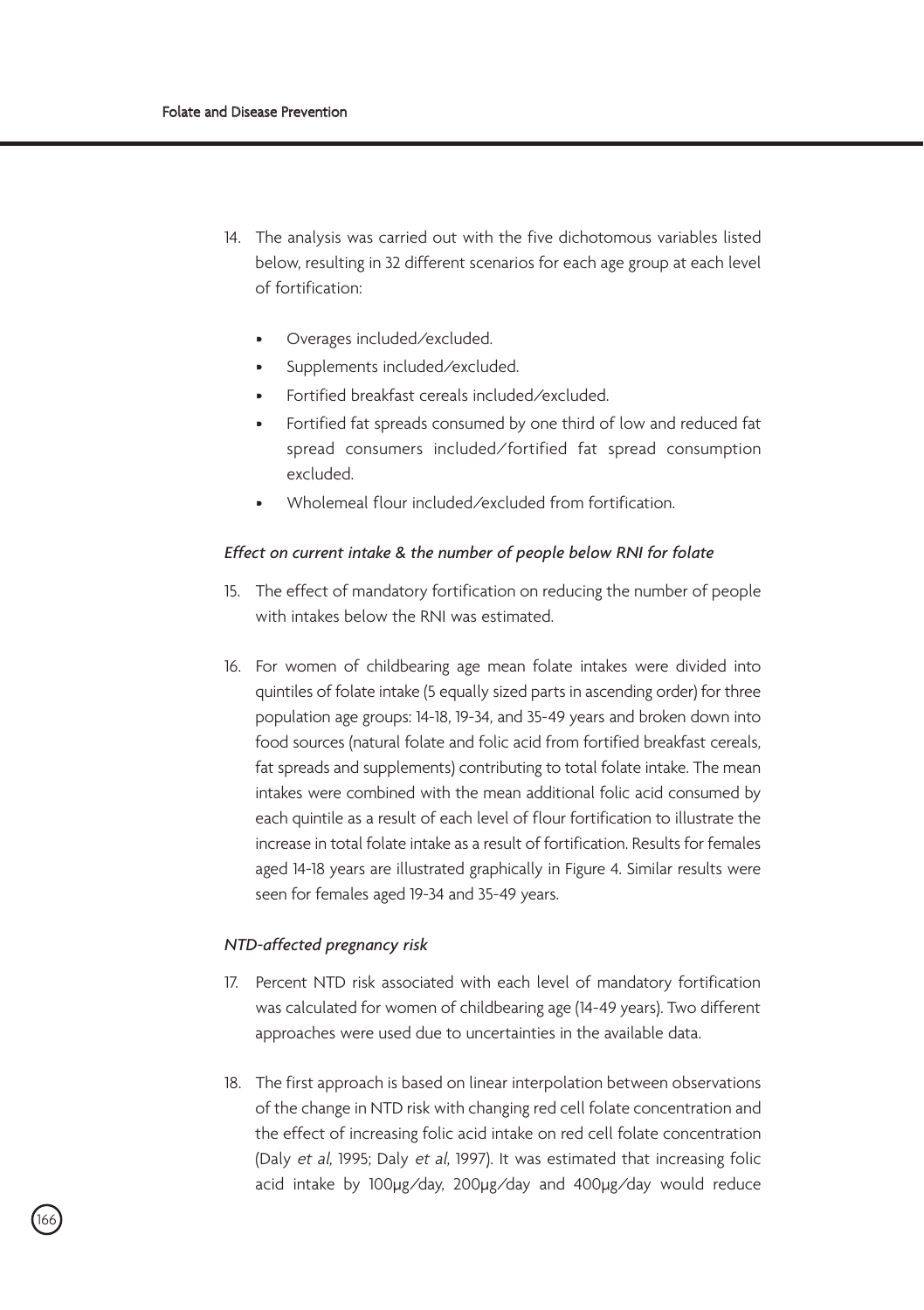NTDs by 22%, 41% and 47% respectively. These estimates provided 3 points to use as a basis for interpolation.

- 19. The second approach to estimate NTD risk reduction is based on serum folate concentrations, using data from the same observational study by Daly et al (1995; 1997), but with further statistical analysis (Wald et al, 2001). Reduction in NTD risk was based on increasing serum folate concentration in women aged 20-35 years. Serum folate concentrations increased by 0.94ng/ml for every 0.1mg/day increase in folic acid intake. Every doubling of serum folate concentration was estimated to halve the risk of an NTD.
- 20. The estimates of NTD-affected pregnancies prevented as a result of mandatory fortification was based on the current estimate of 700-900 NTD-affected pregnancies a year in the UK (see main report). A range in NTD risk reduction was then calculated using both the Daly and Wald methods (Daly et al, 1995; 1997; & Wald et al, 2001) for each level of fortification. The Wald method provided a lower value and so was used with the lower estimate of 700 NTD-affected pregnancies a year to calculate the lower estimate of NTD risk reduction. The Daly method provided a higher value and was used with the upper estimate of 900 NTD-affected pregnancies a year to calculate the upper estimate of NTD risk reduction resulting in a range in NTD risk reduction.
- 21. The effect of mandatory fortification on NTD risk was estimated at: current levels of total folate intake from all sources (including voluntary fortification and supplements); excluding the contribution of folic acid from fortified breakfast cereals and fat spreads; and excluding the contribution of folic acid from fortified breakfast cereals, fat spreads and supplements.
- 22. Excluding the contribution of folic acid from fortified breakfast cereals and fat spreads only and excluding the contribution of folic acid from fortified breakfast cereals, fat spreads and supplements resulted in a net decrease in mean folic acid intake and consequently an increased NTD risk, both for current intake levels and at a fortification dose of 100µg/100g flour. The Wald equation, which estimates the changes in NTD risk (Wald et al, 2001, Daly et al, 1995; 1997), was used to extrapolate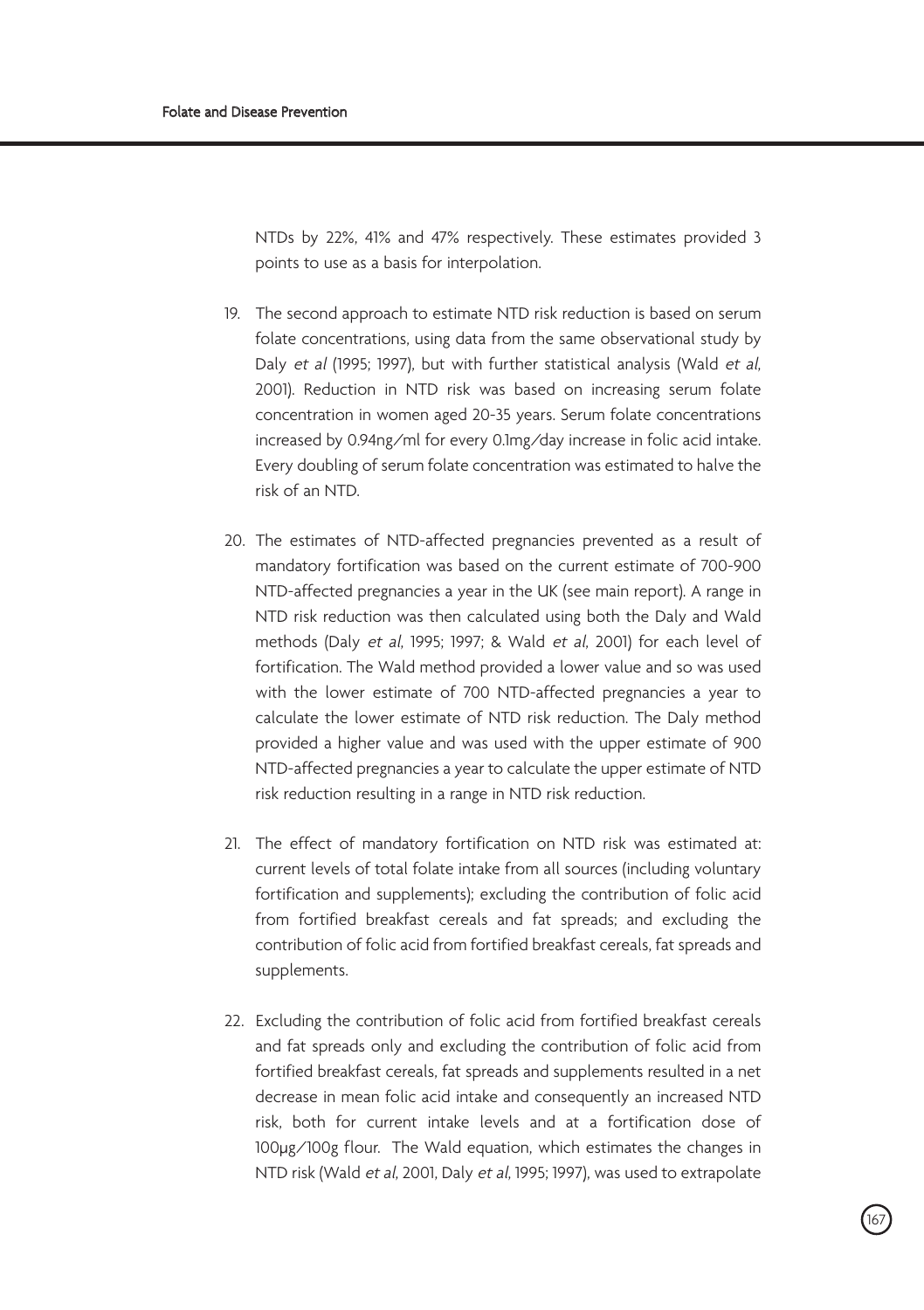for decreased intake. The method used by Daly et al (1995) could not be used as it only models the decrease in NTD risk for 3 discrete levels of increased folic acid exposure. At a fortification dose of 200µg/100g flour and above the additional folic acid from flour fortification exceeded the folic acid lost through the exclusion of fortified breakfast cereals and fat spreads only and the exclusion of fortified breakfast cereals, fat spreads and supplements.

#### *Tolerable Upper Intake Levels*

23. In the USA and Europe, the tolerable upper intake level (UL) for folic acid is 1mg/day for adults (see paragraphs 86-89 of main report). In the UK no Safe Upper Level has been set for folic acid due to insufficient data. A guidance level (GL) has been set at 1mg/day for supplemental folic acid for adults (Expert Group on Vitamins and Minerals, 2003) (see paragraph 90 of main report). ULs were used in the modelling exercise as no GLs have been set for children. The ULs set for children in the USA and Europe were extrapolated from the UL for adults on the basis of relative body weight. The modelling exercise used the ULs for children set by SCF (European Scientific Committee on Food, 2000) because the age bands used by SCF correspond most closely to those used in the NDNS series.

#### *Adults aged 65 years and over*

- 24. The number of adults aged 65 years and over with low vitamin B12 status exceeding 1mg/day folic acid was estimated. The prevalence of low vitamin B12 status was assumed to be 5% for adults aged 65-74 years and 10% for adults aged 75 years and over (Clarke et al, 2004).
- 25. The fieldwork for the NDNS survey for adults aged 65 years and over (Finch et al, 1998) was carried out over ten years ago. The summary report of the 2000/1 NDNS of adults aged 19 to 64 years (Hoare et al, 2004) shows an increase in supplement use from 17% of women and 9% of men in 1986/87 to 40% of women and 29% of men in 2000/1. Assuming that supplement intake has increased to a similar extent for adults aged 65 years and over means that supplement use will be considerably higher than it was in 1994/5 when the data for adults aged 65 years and over were collected. In order to obtain a more accurate reflection of current folate intakes, the number of adults aged 65 years and over with low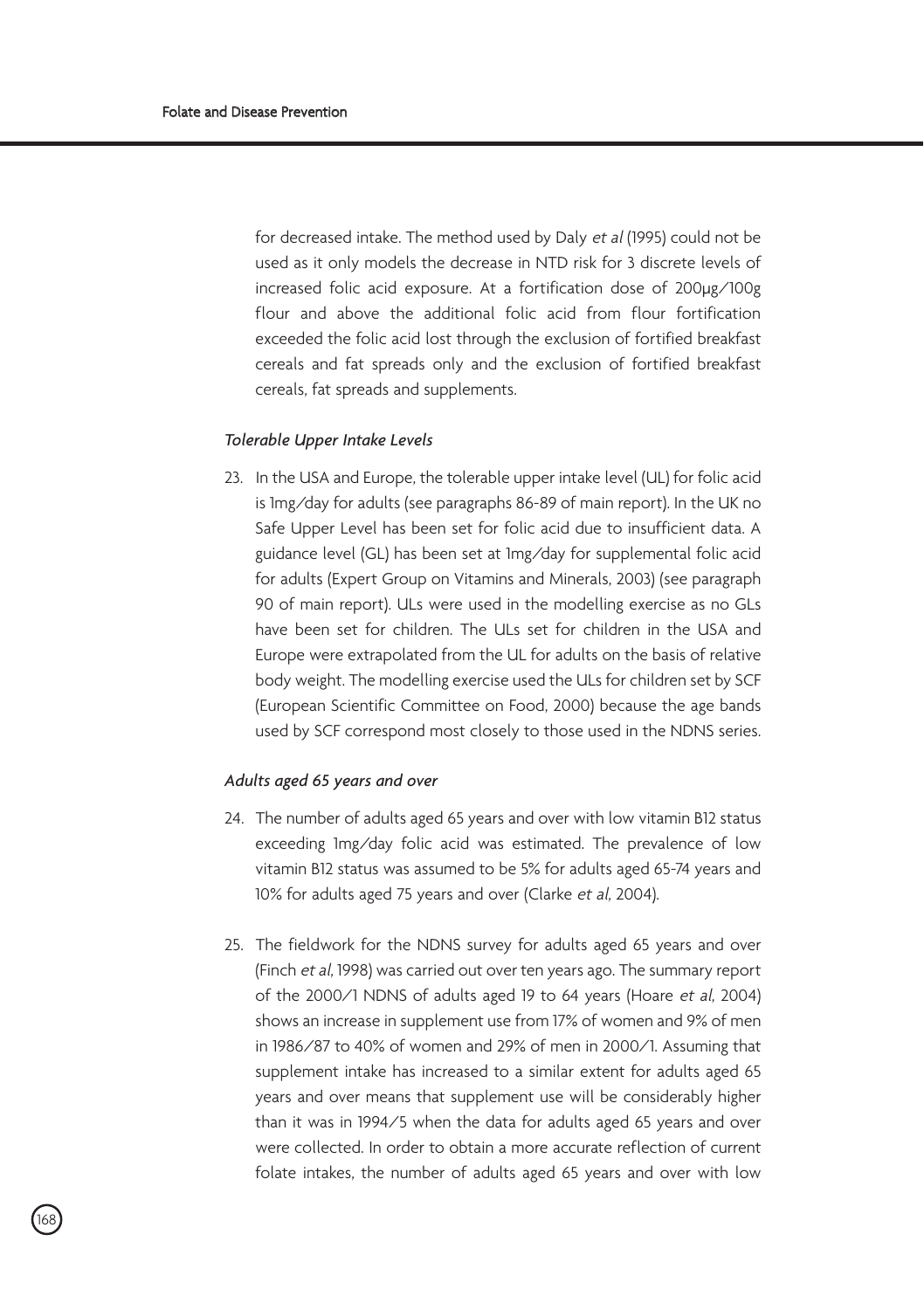vitamin B12 status, exceeding folic acid intakes of 1mg/day was also estimated using intake data for adults aged 50-64 years, from the more recent survey of adults (NDNS 2002/3, field work carried out in 2000/1). Although mean folate intakes were greater using the data for adults aged 50-64 years, fewer individuals had folic acid intakes above 1mg/day compared with data for adults aged 65 years and over; these data are therefore not presented in the results of the modelling exercise.

## Results3

*Flour and bread consumption* 

| Age (yrs) and sex group                                                                                                                                                   | Flour<br>consumed<br>per day*<br>(g) | % Food<br>energy<br>from<br>flour | $%$ Food<br>energy<br>from<br>bread            | % Flour<br>consumed<br>as bread |
|---------------------------------------------------------------------------------------------------------------------------------------------------------------------------|--------------------------------------|-----------------------------------|------------------------------------------------|---------------------------------|
| 4-6 males and females (NDNS 2000) (n=355)<br>7-10 males and females (NDNS 2000) (n=482)<br>11-13 males and females (NDNS 2000) (n=360)<br>14-18 males (NDNS 2000) (n=235) | 59<br>73<br>74<br>93                 | 14<br>15<br>14<br>14              | 10 <sup>2</sup><br>11<br>10 <sup>1</sup><br>12 | 63<br>63<br>65<br>70            |
| 14-18 females (NDNS 2000) (n=267)<br>19-34 females(NDNS 2003) (n=289)<br>35-49 females (NDNS 2003) (n=379)                                                                | 68<br>66<br>67                       | 15<br>15<br>15                    | 13<br>14<br>13                                 | 72<br>76<br>74                  |
| 19-34 males(NDNS 2003) (n=221)<br>35-49 males (NDNS 2003) (n=303)<br>50-64 males and females (NDNS 2003) (n=532)                                                          | 93<br>100<br>84                      | 15<br>16<br>16                    | 14<br>14<br>14                                 | 76<br>76<br>73                  |
| 65-79 free living (FL) males and females<br>(NDNS 1998) (n=828)<br>80+ free living (FL) males and females                                                                 | 82                                   | 18                                | 14                                             | 70                              |
| (NDNS 1998) (n=447)<br>65-79 institutional (Inst) males and females<br>(NDNS 1998) (n=121)                                                                                | 75<br>87                             | 18<br>16                          | 14<br>12                                       | 67<br>64                        |
| 80+ institutional (Inst) males and females<br>(NDNS 1998) (n=291)                                                                                                         | 75                                   | 16                                | 11                                             | 60                              |
| Mean (n=5110)                                                                                                                                                             | 80                                   | 16                                | 13                                             | 72                              |

#### Table 12: Flour and bread consumption by population groups

\*From food groups containing flour illustrated in Appendix 2 (Table 19).

26. Table 12 shows flour and bread consumption across different population groups in the British population (NDNS 1998, 2000, 2003). COMA considered that flour would be an appropriate staple food for use in fortification, because of its near universal consumption and relatively narrow variability of consumption in the population (Department of Health, 2000). This is supported by the data in Table 12, which shows marginal variation in the amount of flour consumed per day and percentage food energy consumed as flour across the population groups.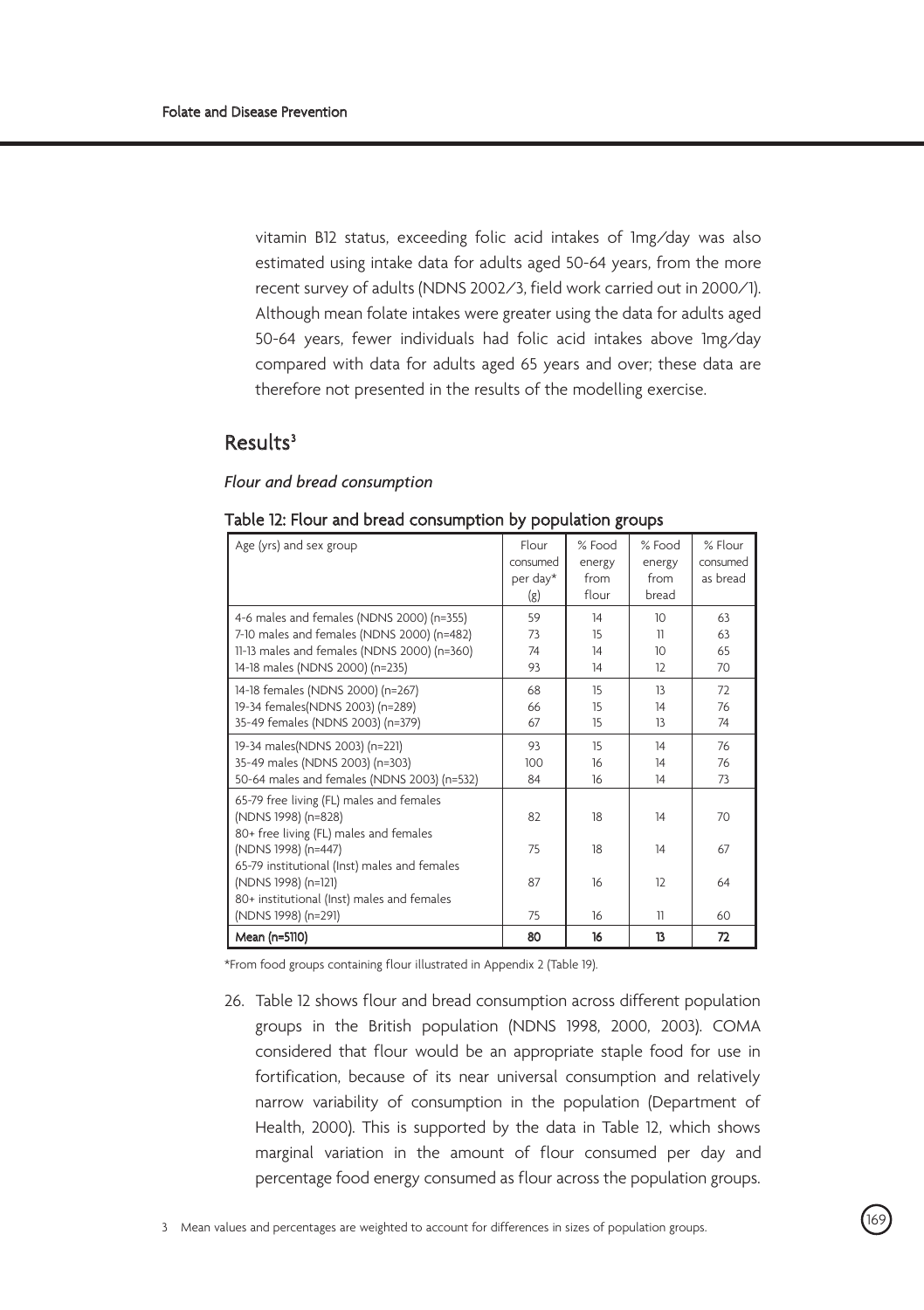### *Current intakes of total folate*

Table 13: Mean contribution of sources to current total folate intakes for different population groups. Each source as a percentage of mean total folate intakes illustrated in brackets.

| Age (yrs) and<br>population<br>group | Natural<br>folate<br>(µg/day)<br>(% of total<br>folate) | Folic acid<br>from<br>fortified<br>breakfast<br>cereals<br>$(\mu$ g/day)<br>(% of total<br>folate) | Folic acid<br>from<br>fortified<br>fat spreads<br>$(\mu$ g/day)<br>(% of total<br>folate) | Folic acid<br>from<br>supplements<br>(µg/day) (%<br>of total<br>folate) | Folic acid<br>from<br>fortified<br>breakfast<br>cereals, fat<br>spreads and<br>supplements<br>(µg/day) (%<br>of total<br>folate) | Total<br>folate<br>$(\mu$ g/day) |
|--------------------------------------|---------------------------------------------------------|----------------------------------------------------------------------------------------------------|-------------------------------------------------------------------------------------------|-------------------------------------------------------------------------|----------------------------------------------------------------------------------------------------------------------------------|----------------------------------|
| 4-6 children                         | 133 (64%)                                               | 52 (25%)                                                                                           | 20 (10%)                                                                                  | 2(1%)                                                                   | 74 (36%)                                                                                                                         | 207                              |
| 7-10 children                        | 151 (63%)                                               | 59 (25%)                                                                                           | 26 (11%)                                                                                  | 2(1%)                                                                   | 87 (37%)                                                                                                                         | 238                              |
| 11-13 children                       | 166 (65%)                                               | 60 (24%)                                                                                           | 26 (10%)                                                                                  | 3(1%)                                                                   | 89 (35%)                                                                                                                         | 255                              |
| 14-18 males                          | 228 (67%)                                               | 77 (23%)                                                                                           | 32 (9%)                                                                                   | 4(1%)                                                                   | 113 (33%)                                                                                                                        | 341                              |
| 14-18 females                        | 178 (73%)                                               | 40 (16%)                                                                                           | 22 (9%)                                                                                   | 5(2%)                                                                   | 67 (27%)                                                                                                                         | 245                              |
| 19-34 females                        | 198 (73%)                                               | 32 (12%)                                                                                           | 21 (8%)                                                                                   | 19 (7%)                                                                 | 72 (27%)                                                                                                                         | 270                              |
| 35-49 females                        | 218 (72%)                                               | 35 (12%)                                                                                           | 21(7%)                                                                                    | 28 (9%)                                                                 | 84 (28%)                                                                                                                         | 302                              |
| 19-34 males                          | 291 (73%)                                               | 40 (10%)                                                                                           | 41 (10%)                                                                                  | 24 (6%)                                                                 | 105 (27%)                                                                                                                        | 396                              |
| 35-49 males                          | 296 (75%)                                               | 46 (12%)                                                                                           | 40 (10%)                                                                                  | 14 (4%)                                                                 | 100 (25%)                                                                                                                        | 396                              |
| 50-64 adults                         | 265 (75%)                                               | 42 (12%)                                                                                           | 28 (8%)                                                                                   | 20 (6%)                                                                 | 90 (25%)                                                                                                                         | 355                              |
| 65-79 adults (FL)                    | 206 (70%)                                               | 41 (14%)                                                                                           | 37 (13%)                                                                                  | 11(4%                                                                   | 89 (30%)                                                                                                                         | 295                              |
| 80+ adults (FL)                      | 173 (66%)                                               | 36 (14%)                                                                                           | 32 (12%)                                                                                  | 21 (8%)                                                                 | 89 (34%)                                                                                                                         | 262                              |
| 65-79 adults (Inst)                  | 192 (74%)                                               | 32 (12%)                                                                                           | 36 (14%)                                                                                  | 1(0%)                                                                   | 69 (26%)                                                                                                                         | 261                              |
| 80+ adults (Inst)                    | 172 (71%)                                               | 34 (14%)                                                                                           | 32 (13%)                                                                                  | 3(1%)                                                                   | 69 (29%)                                                                                                                         | 241                              |
| Mean                                 | 228 (72%)                                               | 43 (14%)                                                                                           | 30 (9%)                                                                                   | 16 (5%)                                                                 | 89 (28%)                                                                                                                         | 317                              |

- 27. Table 13 illustrates current folate intakes across different UK population groups and the contribution of different sources to total folate intake. It can be seen that:
	- An average person consumes the majority of folate in their diet in the form of natural folate (72%). The remaining 28% is consumed as folic acid from fortified breakfast cereals (14%); fortified fat spreads (9%) and supplements (5%).
	- Children aged 4-13 years and males aged 14-18 years obtain a higher proportion of their total folate from fortified breakfast cereals (25%) and a lower proportion from supplements (1%).
	- The contribution of supplements to total folate intake is highest in women aged 35-49 years (9%).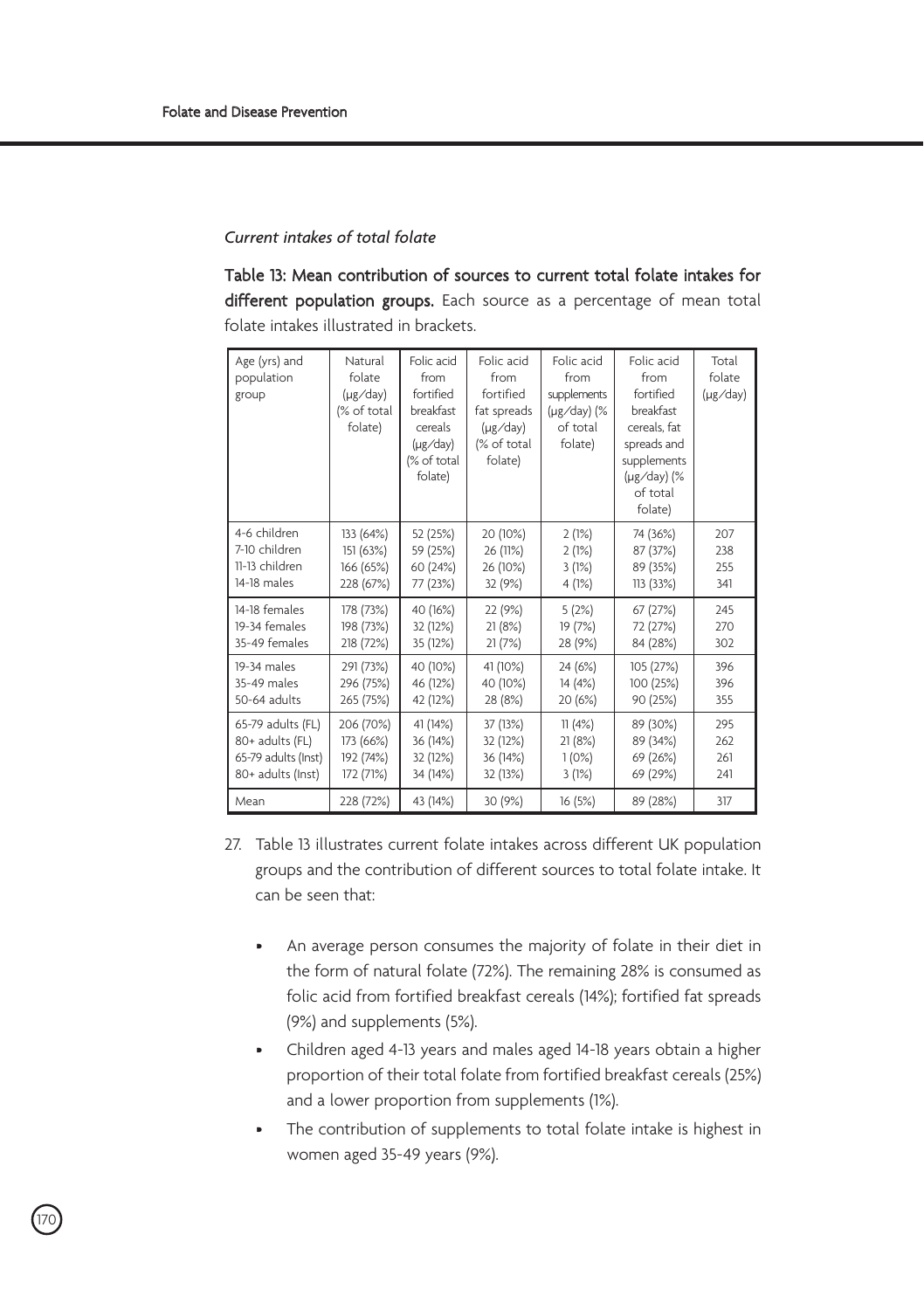- The contribution of fortified fat spreads to total folate intake is highest in adults aged 65 years and over (13%).
- Mean total folate intakes are above the RNI for each population group and mean total folic acid intakes are below the UL set for each age group.

### Women of childbearing age

### *Current intakes of total folate*

### Female age group (yrs) Quintile Total folate (µg/day) Natural folate (µg/day) (% of total folate) Folic acid from fortified breakfast cereals (µg/day) (% of total folate) Folic acid from fortified spreads (µg/day) (% of total folate) Folic acid from supplements (µg/day) (% of total folate) Folic acid from fortified breakfast cereals, fat spreads and supplements (µg/day) (% of total folate)  $14-18$   $1st$ 2nd  $3<sub>z</sub>$ 4th 5th 118 168  $203$ 282 488 109 (92%) 153 (91%) 174 (86%) 215 (76%) 238 (49%) 10 (8%) 15 (9%) 29 (14%) 43 (15%) 123 (25%)  $\Omega$  $\cap$  $\cap$ 20 (7%) 100 (20%)  $\overline{0}$ 0  $\cap$ 5 (2%) 27 (6%) 10 (8%) 15 (9%) 29 (14%) 68 (24%) 250 (51%)  $19-34$  1st 2nd 3rd 4th 5th 125 188  $242$ 319 512 120 (96%) 169 (89%) 208 (86%) 242 (76%) 250 (49%) 5 (4%) 19 (10%) 31 (13%) 52 (16%) 80 (16%)  $\Omega$  $\Omega$  $\Omega$ 21 (7%) 83 (16%)  $\Omega$ 1 (1%) 3 (1%) 5 (2%) 98 (19%) 5 (4%) 20 (11%) 34 (14%) 78 (24%) 262 (51%) 35-49 1st 2nd 3rd 4th 5th 143  $209$  $265$ 359 591 136 (95%) 191 (91%) 226 (85%) 256 (71%) 279 (47%) 6 (4%) 17 (8%) 38 (14%) 70 (19%) 74 (13%)  $\Omega$  $\overline{0}$  $\cap$ 22 (6%) 95 (16%) 1 (1%) 1 (1%) 1 (1%) 11 (3%) 144 (24%) 7 (5%) 18 (9%) 39 (15%) 103 (29%) 313 (53%) Weighted Mean of 14-49 1st 2nd 3rd 4th 5th 132 195 247 332 543 126 (95%) 177 (91%) 212 (86%) 245 (74%) 261 (48%) 6 (5%) 18 (9%) 34 (14%) 59 (18%) 83 (15%)  $\theta$  $\theta$  $\cap$ 21 (6%) 90 (17%)  $\Omega$ 1 (1%) 2 (1%) 8 (2%) 109 (20%) 6 (5%) 19 (10%) 36 (15%) 88 (27%) 282 (52%)

### Table 14: Contribution of fortified breakfast cereals, fat spreads and supplements to total folate intake for women of childbearing age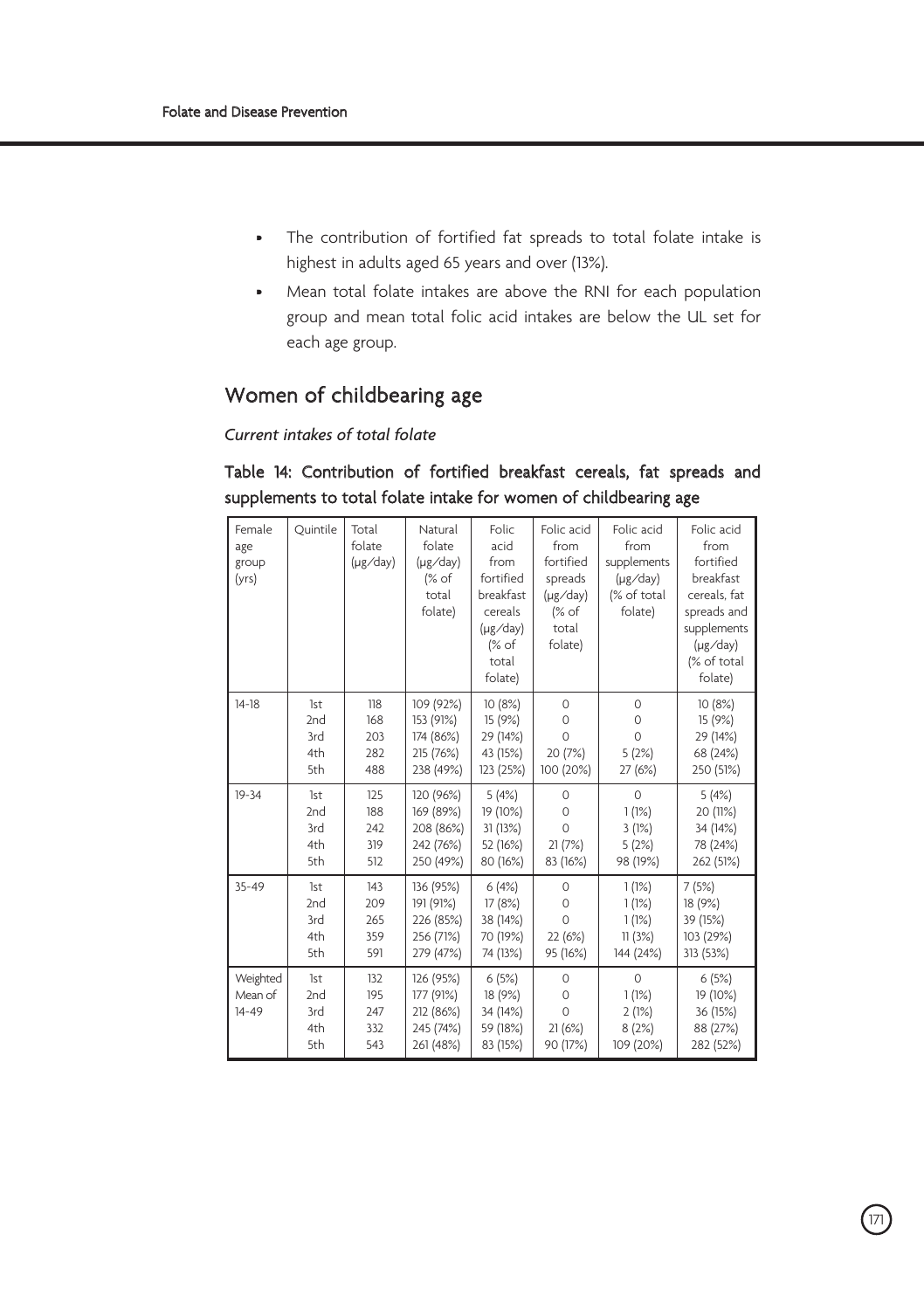.<br>172

- 28. Table 14 illustrates current folate intakes for women of childbearing age by quintiles. It can be seen that:
	- Women in the lowest quintiles have on average, total folate intakes below the RNI of 200µg/day (132µg/day folic acid for the lowest quintile and 195µg/day folic acid for the second lowest quintile).
	- Natural folate provides the majority of folate in the diet for the lowest quintiles (95% for the lowest quintile, 91% for the second lowest quintile).
	- Folic acid from supplements and fortified fat spreads make very little or no contribution to the total folate intake of the lower quintiles. The main source of folic acid for this group is fortified breakfast cereals (5% of total folate for the lowest quintile and 9% of total folate for the second lowest quintile).
	- In the highest quintile the majority of folate in the diet is consumed in the form of folic acid (52%).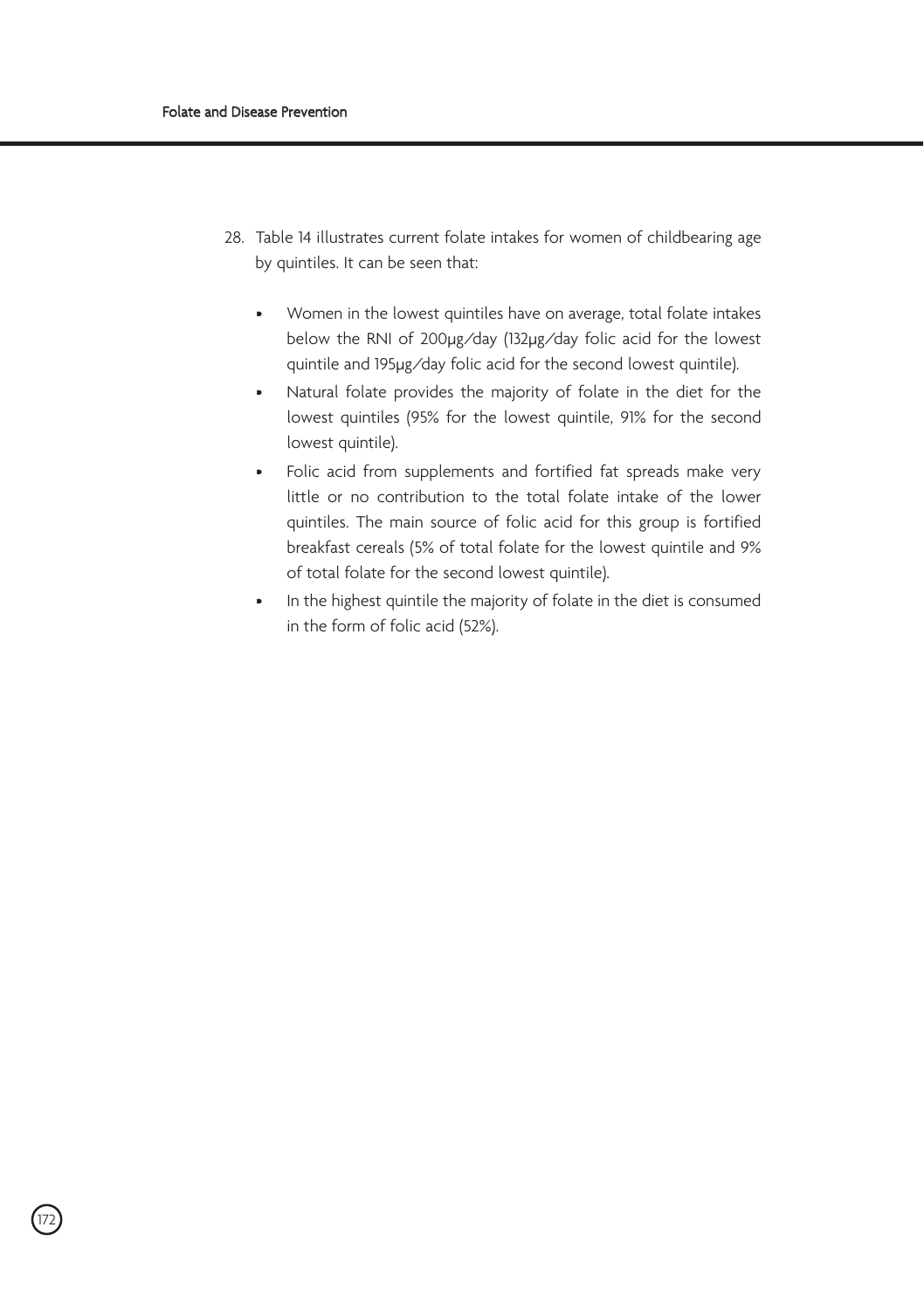Effect of flour fortification on total folate intakes *Effect of flour fortification on total folate intakes*

# Table IS: Potential effect of fortification of flour with folic acid on folate intakes of women of childbearing age Table 15: Potential effect of fortification of flour with folic acid on folate intakes of women of childbearing age

(figures excluding wholemeal in brackets). (figures excluding wholemeal in brackets).

|                         |                                                                |                                                               |                                                         | Including folic acid from all soures'                                                                                                                                                                                         |                                                                                  |                                                         | Excluding folic acid from fortified break-<br>fast cereals and fat spreads<br>(including supplements) |                                                                                              |                                                                      | Excluding folic acid from fortified break-<br>fast cereals, fat spreads<br>and supplements |                                                                                |
|-------------------------|----------------------------------------------------------------|---------------------------------------------------------------|---------------------------------------------------------|-------------------------------------------------------------------------------------------------------------------------------------------------------------------------------------------------------------------------------|----------------------------------------------------------------------------------|---------------------------------------------------------|-------------------------------------------------------------------------------------------------------|----------------------------------------------------------------------------------------------|----------------------------------------------------------------------|--------------------------------------------------------------------------------------------|--------------------------------------------------------------------------------|
| dnoug<br>(years)<br>Age | evel of folic<br>ug/100g of<br>Fortification<br>flour)<br>acid | From flour<br>additional<br>folic acid<br>(µg/day)<br>Average | Vean total<br>(µg/day)<br>ntakes<br>folate              | 200µg/day<br>% below<br>RNI of                                                                                                                                                                                                | eduction in<br>Range of %<br>NTD risk <sup>5</sup>                               | Vean total<br>(Hg/day)<br>intakes<br>folate             | % below RNI<br>yep/3rl00Z<br>p                                                                        | reduction in<br>Range of %<br>NTD risk                                                       | folate intakes<br>Mean total<br>(µg/day)                             | % below RNI<br>kep/3rlocz<br>$\sigma$                                                      | reduction in<br>Range of %<br>NTD risk                                         |
| 14-18                   | 200<br>300<br>450<br>$\overline{8}$<br>$\circ$                 | 229 (215)<br>153 (143)<br>102 (96)<br>51 (48)                 | 398 (389)<br>474 (460)<br>296 (293)<br>347 (341)<br>245 | 24 (25)<br>12(14)<br>$8(9)$<br>5(7)                                                                                                                                                                                           | $25 - 42$ $(24 - 4)$<br>8-32 (17-30)<br>$13 - 22$ $(12 - 2)$<br>7-11 (6-11)      | 286 (280)<br>337 (328)<br>413 (399)<br>235 (232)<br>184 | 19 (20)<br>35 (37)<br>10 (12)<br>$6(8)$<br>G9                                                         | 20-35 (19-32)<br>$12 - 20$ (11-18)<br>$6 - 9(5 - 7)$<br>$\sim$<br>투                          | 407 (393)<br>229 (226)<br>280 (274)<br>331 (322)<br>$\overline{178}$ | 35 <sub>(37)</sub><br>19 (20)<br>$\frac{10}{2}$<br>6(8)                                    | $19 - 34 (18 - 31)$<br>11-19 (10-17)<br>$5-8(4-6)$<br>$-12$<br>$\tilde{\zeta}$ |
| $19 - 34$               | 200<br>300<br>450<br>$\overline{100}$<br>$\circ$               | 221 (202)<br>148 (135)<br>98 (90)<br>49 (45)                  | 369 (360)<br>418 (405)<br>492 (472)<br>319 (315)<br>270 | 20 (21)<br>4(6)<br>3(4)<br>$\mathbf{r}$<br>35                                                                                                                                                                                 | $25-42$ $(23-41)$<br>18-31 (16-29)<br>$13 - 22$ $(12 - 20)$<br>$6 - 11 (6 - 10)$ | 439 (420)<br>365 (352)<br>267 (262)<br>316 (307)<br>217 | 27 (28)<br>14 (16)<br>7(9)<br>4(6)<br>SO.                                                             | 21-36 (19-34)<br>13-22 (12-20)<br>7-11 (6-9)<br>$\begin{pmatrix} -1 \\ 0 \end{pmatrix}$<br>ዯ | 419 (400)<br>296 (288)<br>247 (243)<br>345 (333)<br>98               | 29 (30)<br>15(17)<br>$\frac{10}{5}$<br>S                                                   | $9 - 33(18 - 30)$<br>$11-18(10-16)$<br>$4-7(4-5)$<br>$-3(-4)$<br>ņ             |
| $35 - 49$               | 200<br>300<br>$\overline{0}$<br>450<br>$\circ$                 | 227 (198)<br>50 (44)<br>101 (88)<br><b>151</b> (131)          | 455 (435)<br>354 (347)<br>404 [39]<br>531 (501)<br>302  | $(5)$<br>$(5)$<br>$(5)$<br>$(5)$<br>$(5)$<br>$(7)$<br>$(8)$<br>$(7)$<br>$\frac{8}{2}$                                                                                                                                         | $25-42$ $(23-41)$<br>18-32 (16-28)<br>$13 - 22$ $(11 - 19)$<br>7-11 (6-10)       | 297 (290)<br>473 (444)<br>347 (334)<br>398 (378)<br>246 | 19 (22)<br>$\frac{8}{11}$<br>$4 (6)$<br>3(4)<br>4                                                     | 20-36 (19-34)<br>13-21 (12-20)<br>$6-10(6-9)$<br>$\overline{1}$<br>ዓ                         | 268 (262)<br>369 (349)<br>319 (306)<br>445 (415)<br>$\frac{18}{2}$   | 20(23)<br>9(12)<br>$4 (6)$<br>3(4)<br>$\frac{4}{4}$                                        | $18-31(16-28)$<br>$9 - 15 (8 - 13)$<br>$3-4(2-3)$<br>$-5(-6)$<br>$\frac{5}{1}$ |
| Mean<br>$14 - 49$       | 200<br>300<br>$\overline{0}$<br>450<br>$\circ$                 | 150 (134)<br>225 (202)<br>100 (91)<br>50 (46)                 | 381 (364)<br>432 (416)<br>507 (483)<br>331 (326)<br>281 | 17(20)<br>$\begin{array}{c}\n\widehat{\mathbb{E}}\ \widehat{\mathbb{E}}\ \widehat{\mathbb{E}}\ \widehat{\mathbb{E}}\\ \circ \ \tau\ \stackrel{\scriptscriptstyle\mathsf{m}}{\scriptscriptstyle\mathsf{m}}\n\end{array}$<br>34 | $25-42$ $(23-41)$<br>18-32 (16-29)<br>$13 - 22$ $(12 - 20)$<br>7-11 (6-10)       | 276 (270)<br>376 (360)<br>326 (315)<br>451 (428)<br>226 | 25 (27)<br>12(14)<br>$6(8)$<br>4(5)<br>$rac{48}{4}$                                                   | 20-36 (19-33)<br>13-21 (12-20)<br>$6 - 10 (6 - 8)$<br>$\frac{1}{\sqrt{2}}$<br>7              | 429 (406)<br>254 (249)<br>354 (339)<br>304 (294<br>204               | 26 (28)<br>13(15)<br>$7 (9)$<br>4(6)<br>5                                                  | $19-33$ $(17-23)$<br>$10 - 17(9 - 15)$<br>$4-6(3-5)$<br>ņ<br>$\overline{4}$    |

4 Figures including contribution of folic acid from fortified breakfast cereals, fat spreads and supplements are taken as the mean of values for overage included and overages excluded. Figures including contribution of folic acid from fortified breakfast cereals, fat spreads and supplements are taken as the mean of values for overage included and overages excluded.  $\overline{5}$ 

Percent reduction in NTD-affected pregnancy risk using both the Wald, lower figure (Wald et al, 2001, Daly et al, 1995, Daly et al 1997) and Daly, higher figure (Daly et al, 1995, Daly bet Percent reduction in NTD-affected pregnancy risk using both the Wald, lower figure (Wald et al, 2001, Daly et al, 1995, Daly et al 1997) and Daly, higher figure (Daly et al, 1995, Daly et al, 1997) approaches of analysis. The reduction is expected to lie between these figures. al, 1997) approaches of analysis. The reduction is expected to lie between these figures.

 $\sqrt{173}$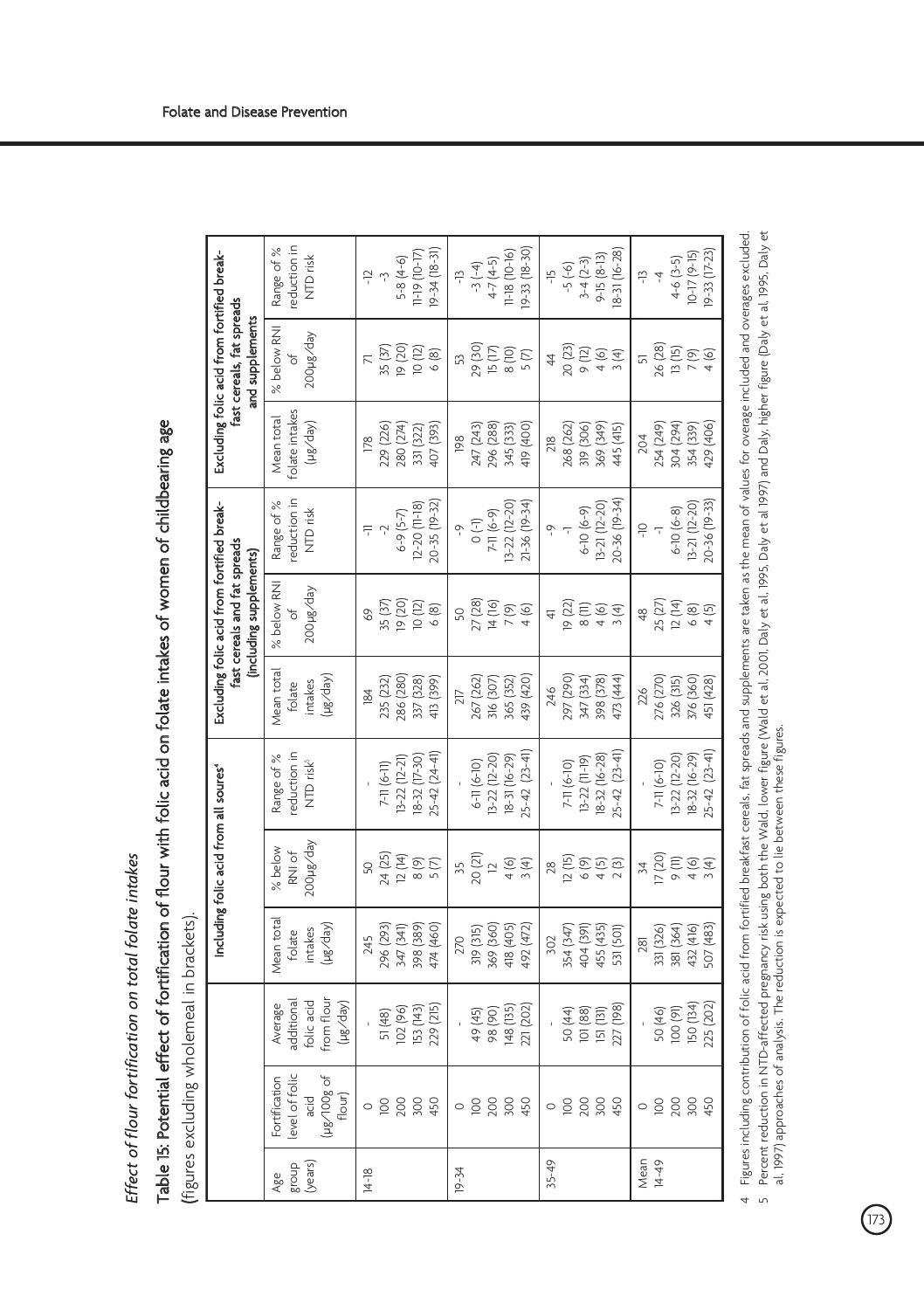- 29. Table 15 shows the effect of the four different levels of fortification on the total folate intakes of women of childbearing age. Comparing current folate intakes with intakes post-fortification shows that at each level of fortification the number of individuals with folate intakes below the RNI is progressively reduced, indicating that women with poor folate intakes would be reached through flour fortification.
- 30. Table 15 also shows that the risk of NTD-affected pregnancies is progressively reduced as the dose of folic acid in flour fortification is increased. Risk reduction for young women (14-18 years) was similar to risk reduction for women in the older age groups (19-34 and 35-49 years) for each dose, indicating that fortification of flour with folic acid would reduce risk of NTDaffected pregnancies consistently across age groups.

### Figure 4: Total folate intakes for women aged 14-18 years at each level of fortification by quintile of current folate intake (including folic acid from voluntary fortification and supplements).



.<br>174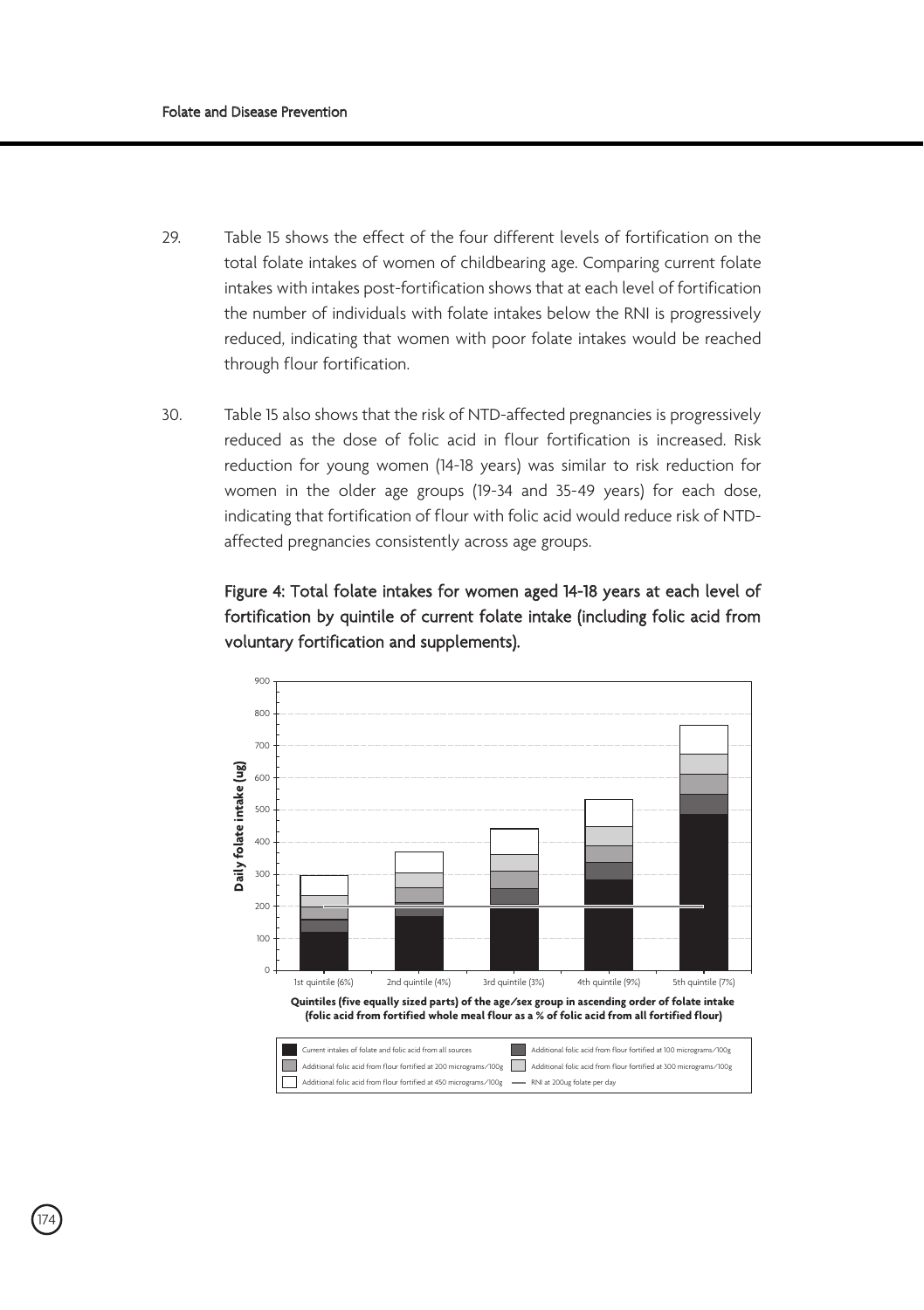31. As an example, figure 4 illustrates total folate intakes for women aged 14-18 years (similar results were seen for women aged 19-49 years) and shows that folic acid fortification of flour increased the total daily folate intakes of women in all quintiles including the two lowest quintiles. This indicates that women at greatest risk of dietary related NTD-affected pregnancies would be reached through mandatory flour fortification.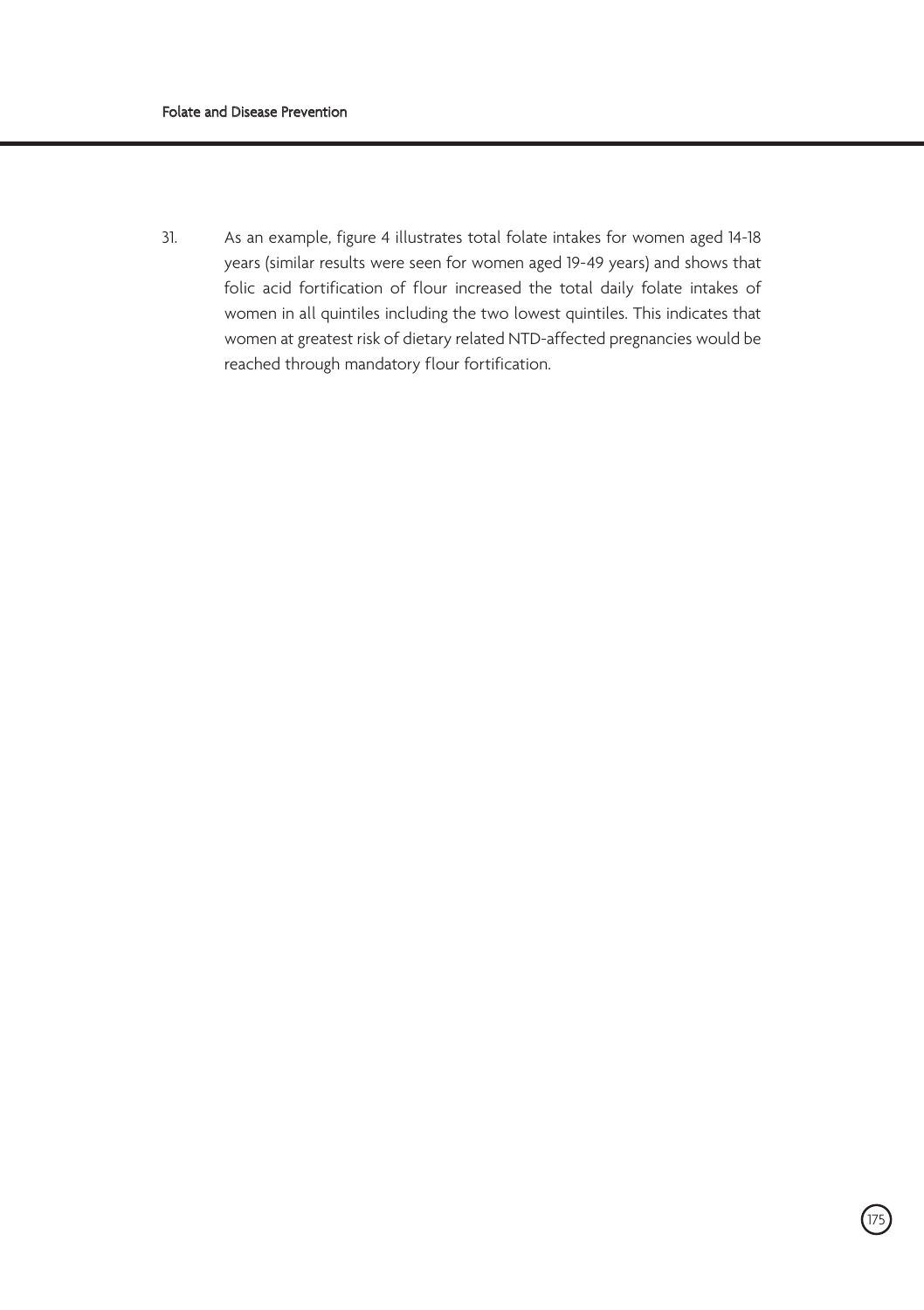Adults aged 65 years and over Adults aged 65 years and over

 $\bigcirc$ 

Table 16: Potential effect of fortification of flour on folate intakes of free-living & institutional adults and above 65 yrs of age Table 16: Potential effect of fortification of flour on folate intakes of free-living & institutional adults and above 65 yrs of age

(figures excluding wholemeal in brackets). (figures excluding wholemeal in brackets).

to numbers in UK population.

to numbers in UK population.

7

 $6$  Figures including contribution of folic acid from fortified breakfast cereals, fat spreads and supplements are taken as the mean of values for overage included and excluded.  $6$  Figures including contribution of folic acid from fortified breakfast cereals, fat spreads and supplements are taken as the mean of values for overage included and excluded.  $\,$ 

Population estimates were taken from 2001 census (National Statistics Census 2001), applying the ratio of free-living individuals to institutional individuals for England and Wales applied

Population estimates were taken from 2001 census (National Statistics Census 2001), applying the ratio of free-living individuals to institutional individuals for England and Wales applied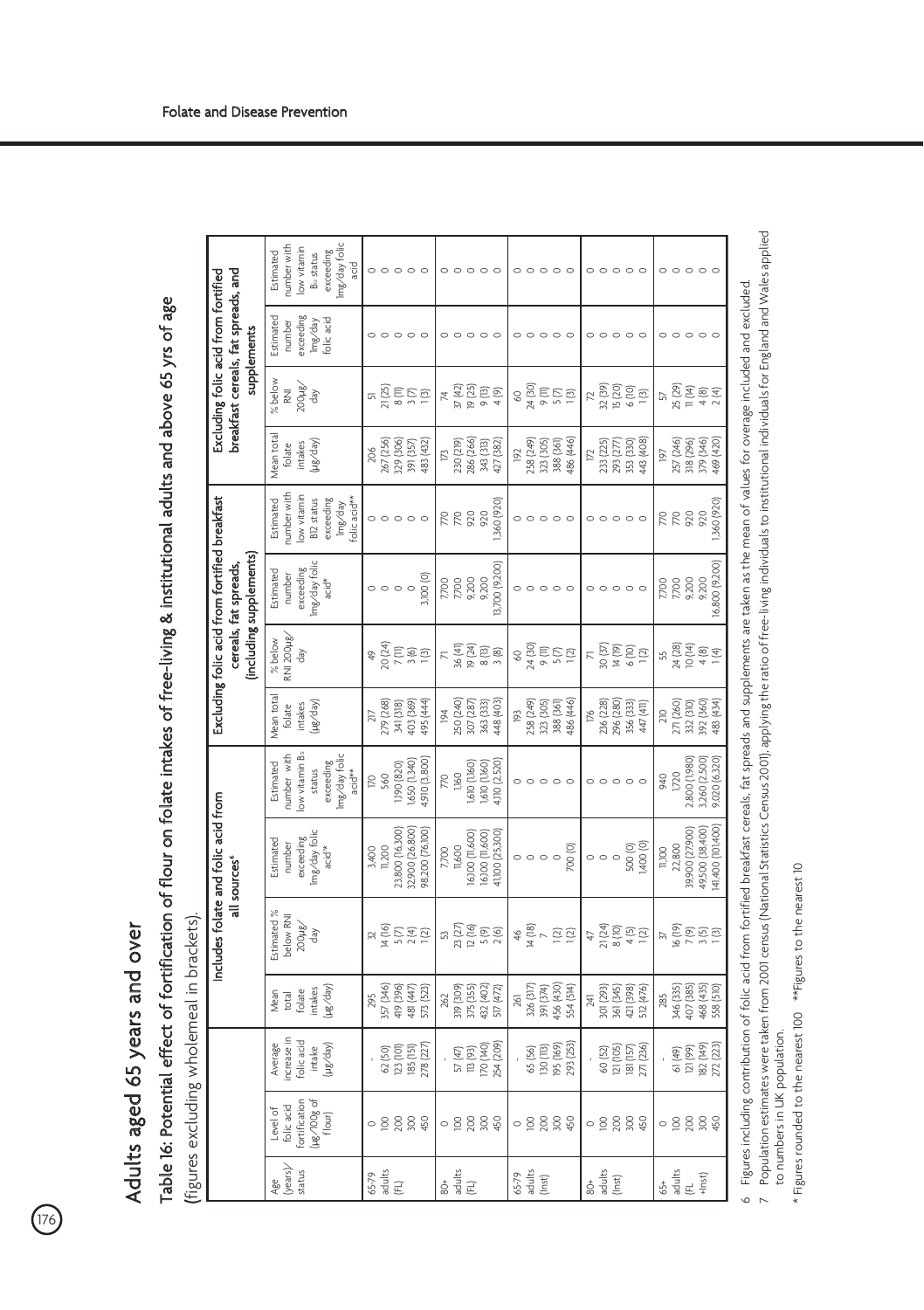- 32. Table 16 illustrates intake data across the four different levels of fortification for free-living and institutional adults over 65 years of age. Comparing current folate intakes with intakes post-fortification, shows that each level of fortification progressively reduces the number of adults with folate intakes below the RNI and increases the number exceeding the UL for folic acid (1mg/day).
- 33. Table 16 suggests that no institutional adults aged 65 years and over currently exceed intakes of 1mg/day folic acid compared to 11,100 free-living adults aged 65 years and over. This difference could be explained by reduced food consumption of individuals living in institutions, because of illness or restrictions on intake. It can be seen from Table 13 that mean folate intake is marginally greater for free-living adults aged 65 years and over than those living in institutions. There is no obvious difference in fortified breakfast cereal or fat spread consumption between free-living groups and institutional groups. However, supplements make a lower contribution to folate intakes for institutional adults aged 65 years and over (weighted mean 1%) compared to free-living adults aged 65 years and over (weighted mean 5%). This could explain why there are fewer individuals with extreme high folic acid intakes in the institutional groups than the free-living groups.
- 34. The total number of adults aged 65 years and over with low vitamin B12 status currently exceeding intakes of 1mg/day folic acid is estimated to be about 900. This figure rises with increasing doses of flour fortification.

.<br>177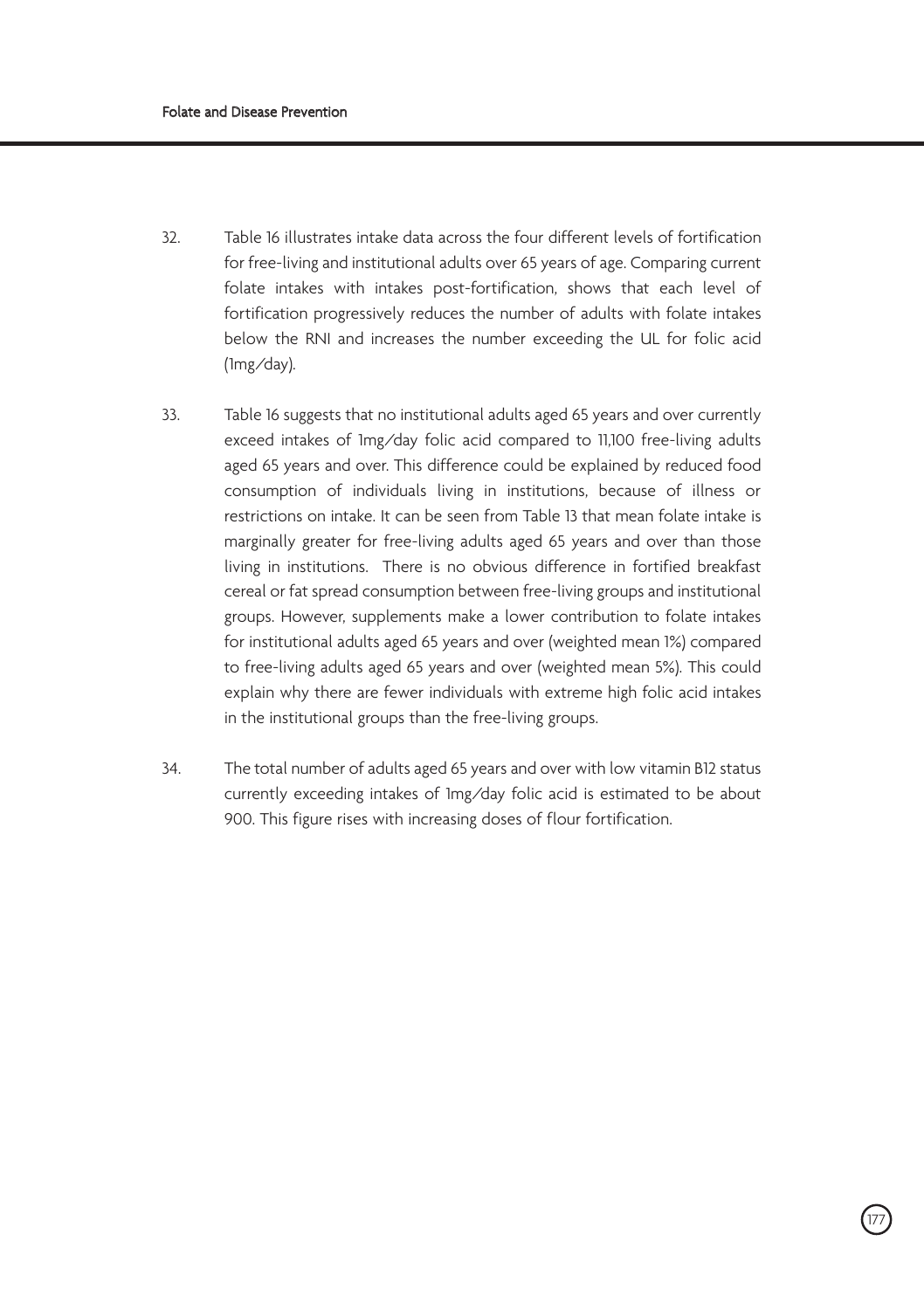178

| ֚֘֝                                             |  |
|-------------------------------------------------|--|
|                                                 |  |
|                                                 |  |
|                                                 |  |
|                                                 |  |
|                                                 |  |
|                                                 |  |
|                                                 |  |
|                                                 |  |
|                                                 |  |
|                                                 |  |
|                                                 |  |
|                                                 |  |
|                                                 |  |
|                                                 |  |
|                                                 |  |
|                                                 |  |
|                                                 |  |
|                                                 |  |
|                                                 |  |
|                                                 |  |
|                                                 |  |
|                                                 |  |
|                                                 |  |
|                                                 |  |
|                                                 |  |
|                                                 |  |
| ׇ֘֒                                             |  |
|                                                 |  |
|                                                 |  |
|                                                 |  |
|                                                 |  |
|                                                 |  |
|                                                 |  |
|                                                 |  |
|                                                 |  |
|                                                 |  |
| ׇ֚֕֡                                            |  |
|                                                 |  |
| ļ                                               |  |
|                                                 |  |
| ׇ֚֓֡                                            |  |
| ֦֖֖֖֖֚֚֚֚֚֘֝֬ <u>֓</u><br>í<br>ī<br>ׇ֖֖֚֚֚֚֚֚֞֝ |  |

| Age (yrs) and<br>sex group                                                       | Increase in folic<br>flour (excluding<br>acid from each<br>fortification<br>100µg/100g<br>wholemeal)<br>(md/day) <sup>8</sup><br>dose of | currentl <sub>)</sub><br>below<br>RNP<br>Z<br>$\geqslant$ | fortification<br>100µg/<br>100g flour<br>% below<br>RNI at<br>level | fortification<br>200µg/<br>100g flour<br>% below<br>RNI at<br>level | fortification<br>300µg/<br>100g flour<br>% below<br>RNI at<br>level                    | fortification<br>% below<br>$450 \mu g$ /<br>100g flour<br>RNI at<br>level | % with<br>intakes<br>current<br>above<br>Ë                               | fortification<br>800/8/100<br>% above UL<br>flour<br>level<br>$\ddot{a}$ | fortification<br>800H8V1008<br>% above UL<br>flour<br>level<br>$\ddot{a}$ | fortification<br>% above UL<br>300µg/100g<br>flour<br>level<br>$\ddot{a}$ | 450µg/100g<br>% above UL<br>fortification<br>flour<br>level<br>$\ddot{a}$ |
|----------------------------------------------------------------------------------|------------------------------------------------------------------------------------------------------------------------------------------|-----------------------------------------------------------|---------------------------------------------------------------------|---------------------------------------------------------------------|----------------------------------------------------------------------------------------|----------------------------------------------------------------------------|--------------------------------------------------------------------------|--------------------------------------------------------------------------|---------------------------------------------------------------------------|---------------------------------------------------------------------------|---------------------------------------------------------------------------|
| 11-13 children<br>7-10 children<br>4-6 children<br>14-18 males                   | 44 (42)<br>54 (51)<br>70 (67)<br>56 (53)                                                                                                 | 20<br>39<br>凹                                             | 8(9)<br>$\underline{\infty}$                                        | $\frac{8}{2}$ (9)<br>$\sim$                                         | $\sim$                                                                                 | 3(4)                                                                       | $\frac{8}{2}$<br>$\frac{8}{10}$<br>$\circ$                               | 3.0(2.8)<br>$2.7$ 0.2<br>$\circ$                                         | 6.9(6.3)<br>5.0(4.7)<br>0.6<br>$\Omega$                                   | 14.2 (12.1)<br>10.4 (9.1)<br>1.5(1.4)<br>$\overline{O}$                   | 23.3 (20.2)<br>31.6 (29.7)<br>7.5 (6.5)<br>5.3 (4.9)                      |
| 35-49 females<br>19-34 females<br>14-18 females                                  | 50 (44)<br>49 (45)<br>51 (48)                                                                                                            | 328<br>8                                                  | 24 (25)<br>20 (21)<br>12(15)                                        | 12 (14)<br>12<br>$6(9)$                                             | ∞ ⊄ ±<br>⊗ 4 ±                                                                         | 59 <sub>m</sub>                                                            | So<br>$_{\rm 0.0}$<br>S                                                  | $\overline{0}$<br>$_{\rm 0.0}$<br>5                                      | $_{\rm 0.0}$<br>$\overline{c}$<br>5                                       | $_{\circ}^{\circ}$<br>$\overline{0}$<br>$\sim$                            | $\ddot{\circ}$<br>$\equiv$ $\equiv$                                       |
| 50-64 adults<br>35-49 males<br>19-34 males                                       | 75 (66)<br>70 (63)<br>63 (55)                                                                                                            | 호<br>$\circ$<br>$\overline{a}$                            | $6(7)$                                                              | $\begin{array}{c} 2 \ (3) \\ 4 \end{array}$                         |                                                                                        | 1(2)<br>$\circ$                                                            | 0.6<br>$\overline{0}$<br>So                                              | 0.8(0.6)<br>$\overline{O}$<br>$_{\circ}^{\circ}$                         | 0.6(0.2)<br>$\overline{0}$<br>$\frac{8}{2}$                               | 1.0(0.6)<br>0.3(0.2)                                                      | 3.3(2.4)<br>$3.7(3.1)$<br>17(13)                                          |
| 65-79 adults (Inst)<br>80+ adults (Inst)<br>65-79 adults (FL)<br>80+ adults (FL) | 62 (50)<br>65 (56)<br>60 (52)<br>57 (47)                                                                                                 | $\frac{4}{6}$<br>$4.88$                                   | 21 (24)<br>14 (15)<br>14 (18)<br>23 (27)                            | $\frac{8}{5}$ (7)<br>12(16)                                         | $\overline{q}$ in $\overline{q}$ in $\overline{q}$ in $\overline{q}$ in $\overline{q}$ | 2220                                                                       | $\frac{0}{2}$<br>$_{\rm 0}^{\rm O}$ $_{\rm 0}^{\rm O}$<br>$\overline{6}$ | $\overline{0}$ .<br>0.0000<br>$\overline{0}$                             | 0.8(0.5)<br>0.4(0.2)<br>$\overline{0}$<br>$\overline{0}$                  | $0.2(0)$<br>0.5 $(0.4)$<br>0.8(0.5)<br>$\overline{0}$                     | 0.5(0)<br>1.4(1.1)<br>1.9(1.2)<br>$\frac{6}{10}$                          |
| Population<br>Mean <sup>11</sup>                                                 | 57(51)                                                                                                                                   | 23%                                                       | <b>10 (11) %</b>                                                    | $5(6)\%$                                                            | 3%                                                                                     | $1(2)$ %                                                                   | $0.2\%$                                                                  | 0.4%                                                                     | $0.8(0.7)\%$                                                              | $1.5(1.3)$ %                                                              | 4.3 (3.7) %                                                               |

8 Folic acid intake increases by this amount for every 100µg/100g increase in flour fortification. Folic acid intake increases by this amount for every 100µg/100g increase in flour fortification.

Percentage of individuals with total folate intakes below the RNI set for each age group (Department of Health, 1991).

9 Percentage of individuals with total folate intakes below the RNI set for each age group (Department of Health, 1991).<br>10 Percentage of individuals with total folic acid intakes above the tolerable upper intake level (UL 10 Percentage of individuals with total folic acid intakes above the tolerable upper intake level (UL) for folic acid set for each age group (European Scientific Committee on Foods, 2000). 11 Includes infants aged 0-3 years old in the calculation of population mean, assuming they do not consume flour see paragraph 2.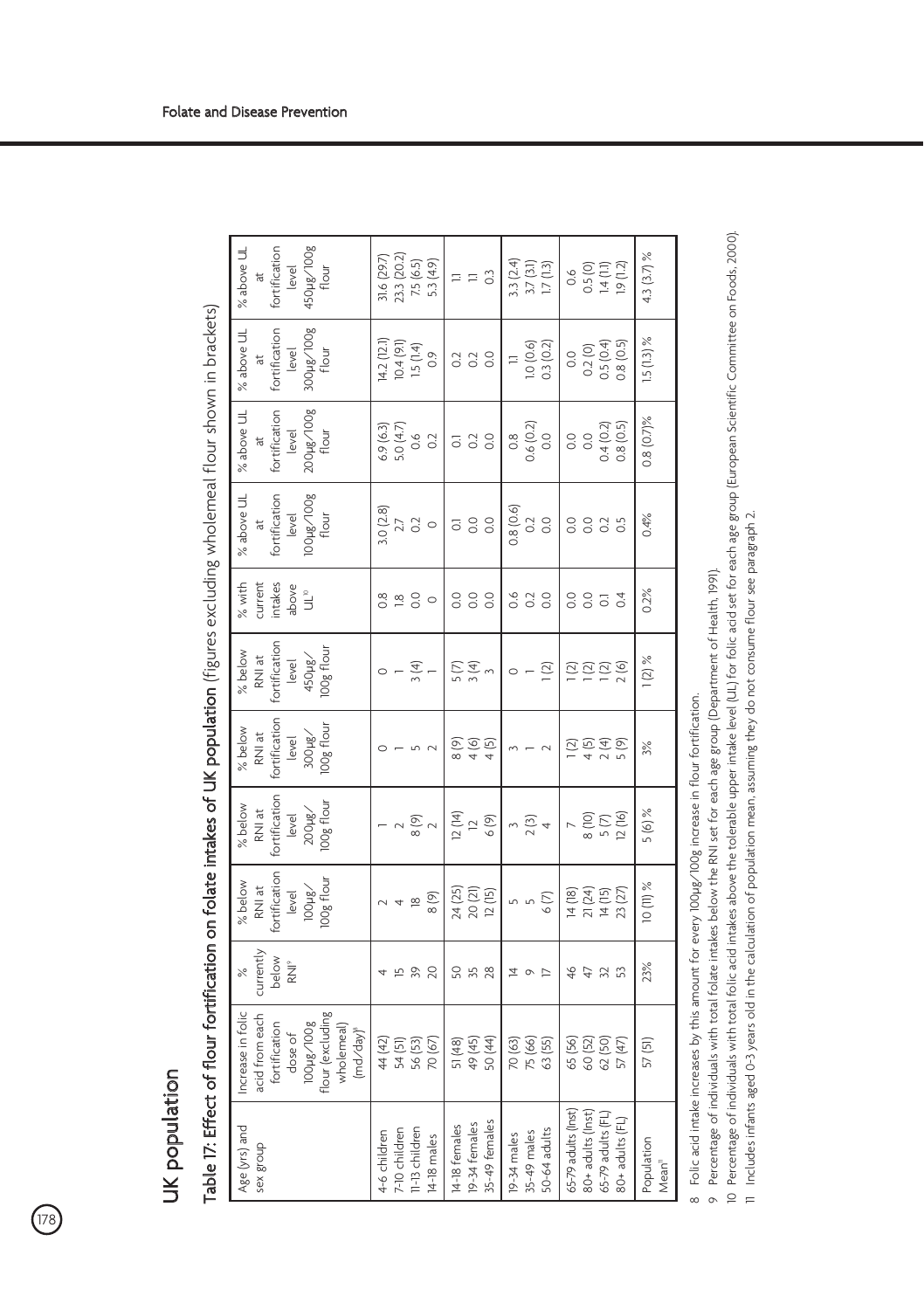- 35. Table 17 shows the effect of fortification on the whole UK population.
	- For each additional 100µg of folic acid per 100g flour (including wholemeal) the mean percentage of individuals with intakes below the RNI decreases by about 50%.
	- 23% of the population currently have intakes below the RNI. Age groups with the highest percentage of individuals with intakes below the RNI are children aged 11-13 years, women of childbearing age (14-49 years) and adults over 65 years of age.
	- With each additional 100µg/100g flour dose of folic acid from flour fortification (including wholemeal) the mean percentage of individuals with intakes above the UL increases by 100%.
	- 0.2% of the population currently have intakes above the UL. The population group with the highest percentage of individuals with current folic acid intakes above the UL is children aged 4-10 years (weighted mean 1.4%). (UL set at 300µg/day and 400µg/day folic acid for children aged 4-6 years and 7-10 years respectively, European Scientific Committee on Food, 2000).
	- Fortification of flour would contribute an average additional 50µg/day (47mµg/day excluding wholemeal) folic acid to the diets of children aged 4-10 years. This can be compared to the current contribution of fortified breakfast cereals, 56µg/day folic acid; fortified fat spreads, 24µg/day folic acid and supplements 2µg/day folic acid (Table 13).
- 36. The data presented in tables 13-17 are summarised in tables 10 and 11 of the main report (page 98-99). The effects of mandatory fortification are discussed in detail in the main report (section 8).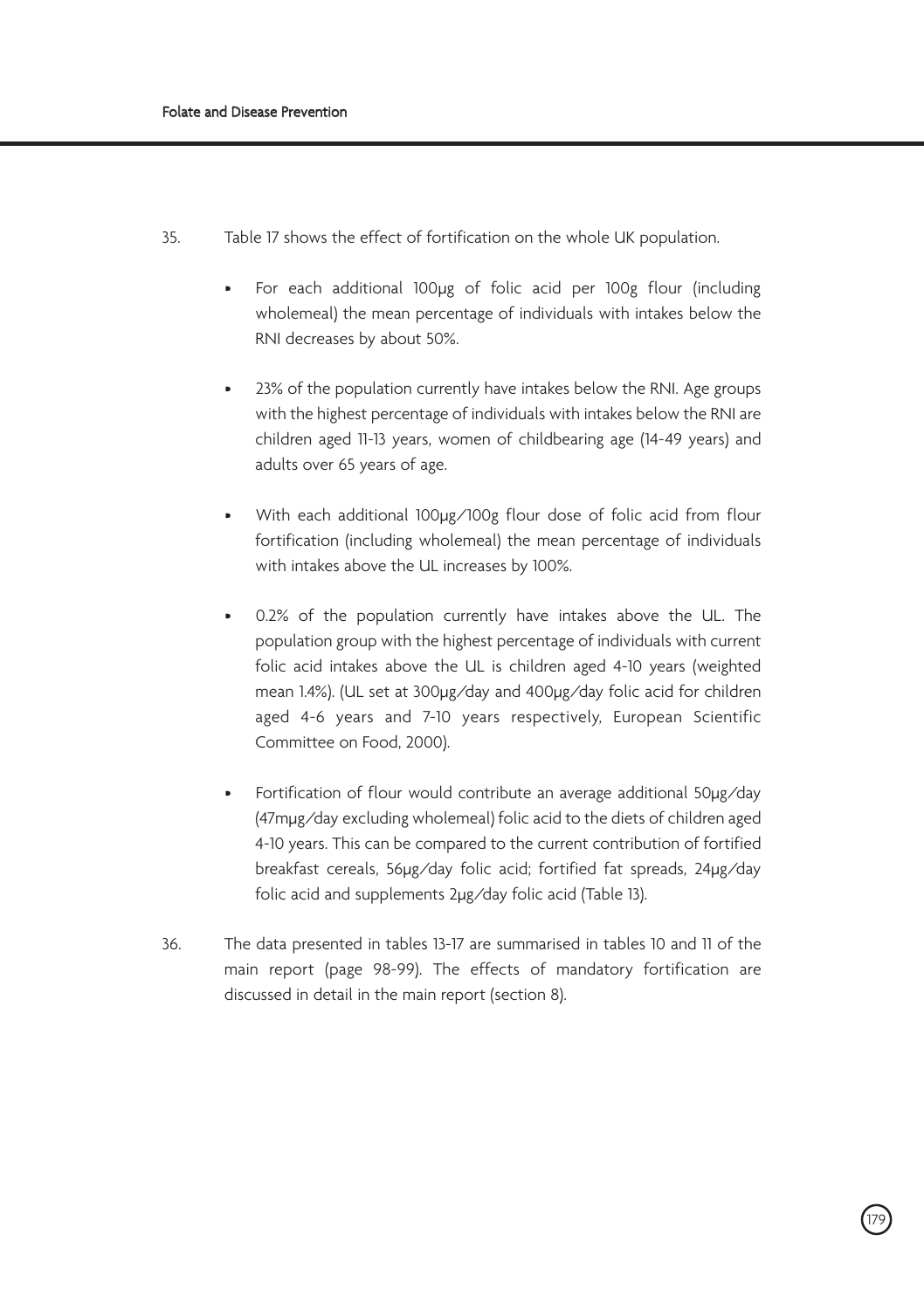### References

Clarke R, Grimley Evans J, Schneede J, Nexo E, Bates C, Fletcher A, Prentice A, Johnston C, Ueland PM, Refsum H, Sherliker P, Birks J, Whitlock G, Breeze E & Scott JM. Vitamin B12 and folate deficiency in later life. Age Ageing 2004; **33**:34-41.

Daly S, Kirke PN, Molloy AM, Weir DG & Scott JM. Folate levels and neural tube defects implications for prevention. JAMA 1995; **274**:1696-1702.

Daly S, Mills JL, Molloy AM, Conley M, Lee YL, Kirke PN, Weir D G, Scott JM. Minimum effective dose of folic acid for food fortification to prevent neuraltube defects. Lancet 1997; **350**:1666-1669.

Department of Health. Dietary Reference Values for Food Energy and Nutrients in the United Kingdom. (Report on Health and Social Subjects, No. 41). London: HSMO, 1991.

Department of Health. Folic Acid and the prevention of disease. Report on Health and Social Subjects 50. London: TSO, 2000.

European Scientific Committee on Food. Opinion of the Scientific Committee on Food on the Tolerable Upper Intake Level of Folate 2000. Online at http://ec.europa.eu/comm/food/fs/sc/scf/out80e\_en.pdf

Expert Group on Vitamins and Minerals. Safe Upper Levels for Vitamins and Minerals. FSA: London, 2003.

Finch S, Doyle W, Lowe C, Bates CJ, Prentice A, Smithers G & Clarke PC. National Diet and Nutrition Survey: people aged 65 years or over. Volume 1: Report of the diet and nutrition survey. London: TSO, 1998.

Food Standards Agency. Nutrient Analysis of Breakfast Cereals. Unpublished 2002.

Gregory J, Lowe S, Bates CJ, Prentice A, Jackson LV, Smithers G, Wenlock R & Farron M. National Diet and Nutrition Survey: young people aged 4 to 18 years. Volume 1: Report of the diet and nutrition survey. London: TSO, 2000.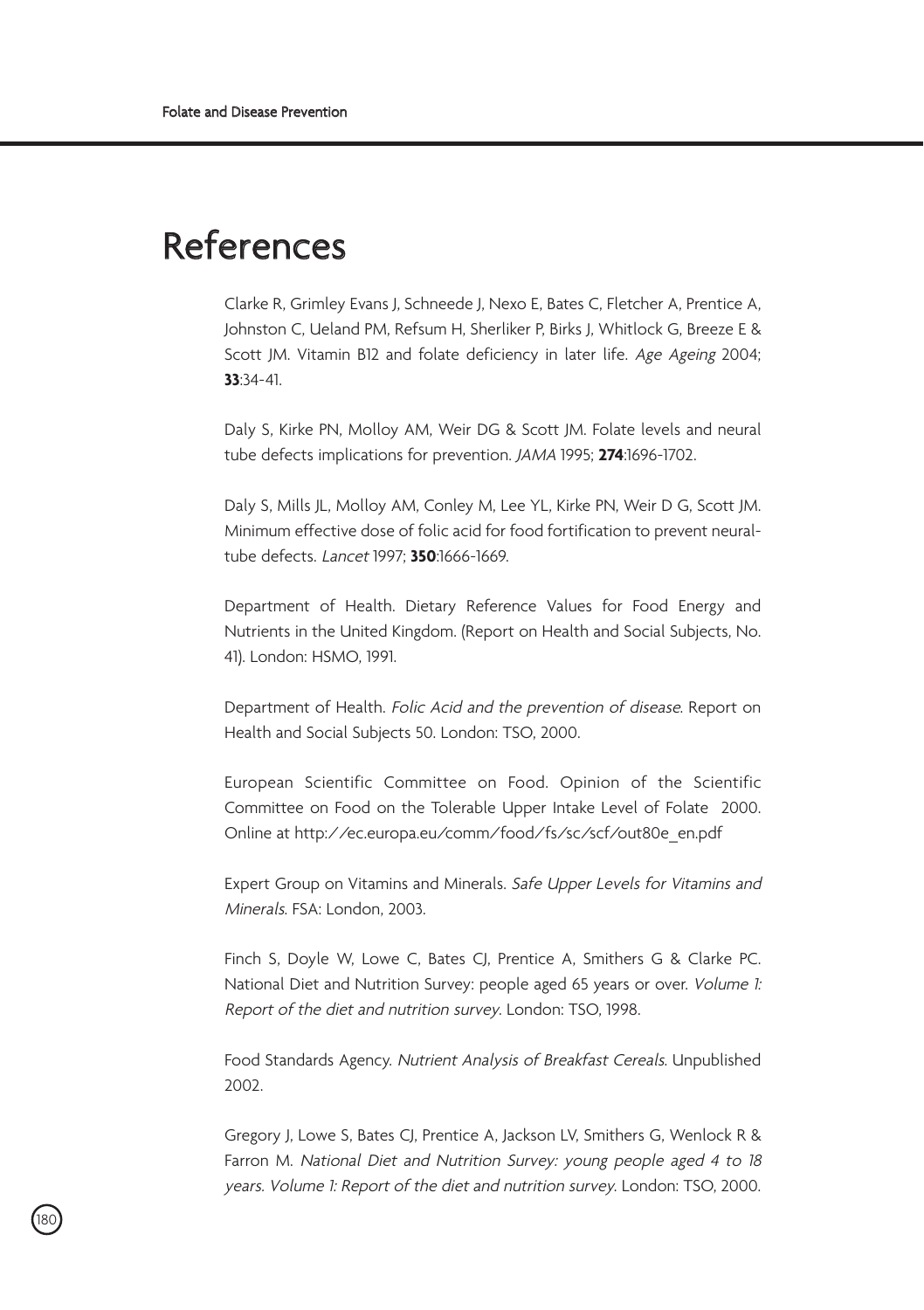Henderson L, Gregory J, & Swan G. National Diet and Nutrition Survey: adults aged 19 to 64 years. Volume 1: Types and quantities of foods consumed. London: TSO, 2002.

Henderson L, Irving K, Gregory J, Bates CJ, Prentice A, Perks J, Swan G & Farron M. National Diet and Nutrition Survey: adults aged 19 to 64 years. Volume 3: Vitamin and mineral intake and urinary analytes. London: TSO, 2003.

Hoare J, Henderson L, Bates CJ, Prentice A, Birch M, Swan G, Farron M. National Diet and Nutrition Survey: adults aged 19-64 years. Volume 5: Summary report. London: TSO, 2004.

National Statistics Census.

www.statistics.gov.uk/census2001/pop2001/united\_kingdom.asp All People part 1: Census 2001, National Report for England and Wales- Part 2, 2001.

Wald NJ, Law MR, Morris JK, Wald DS. Quantifying the effect of folic acid. Lancet 2001; **358**:2069-73.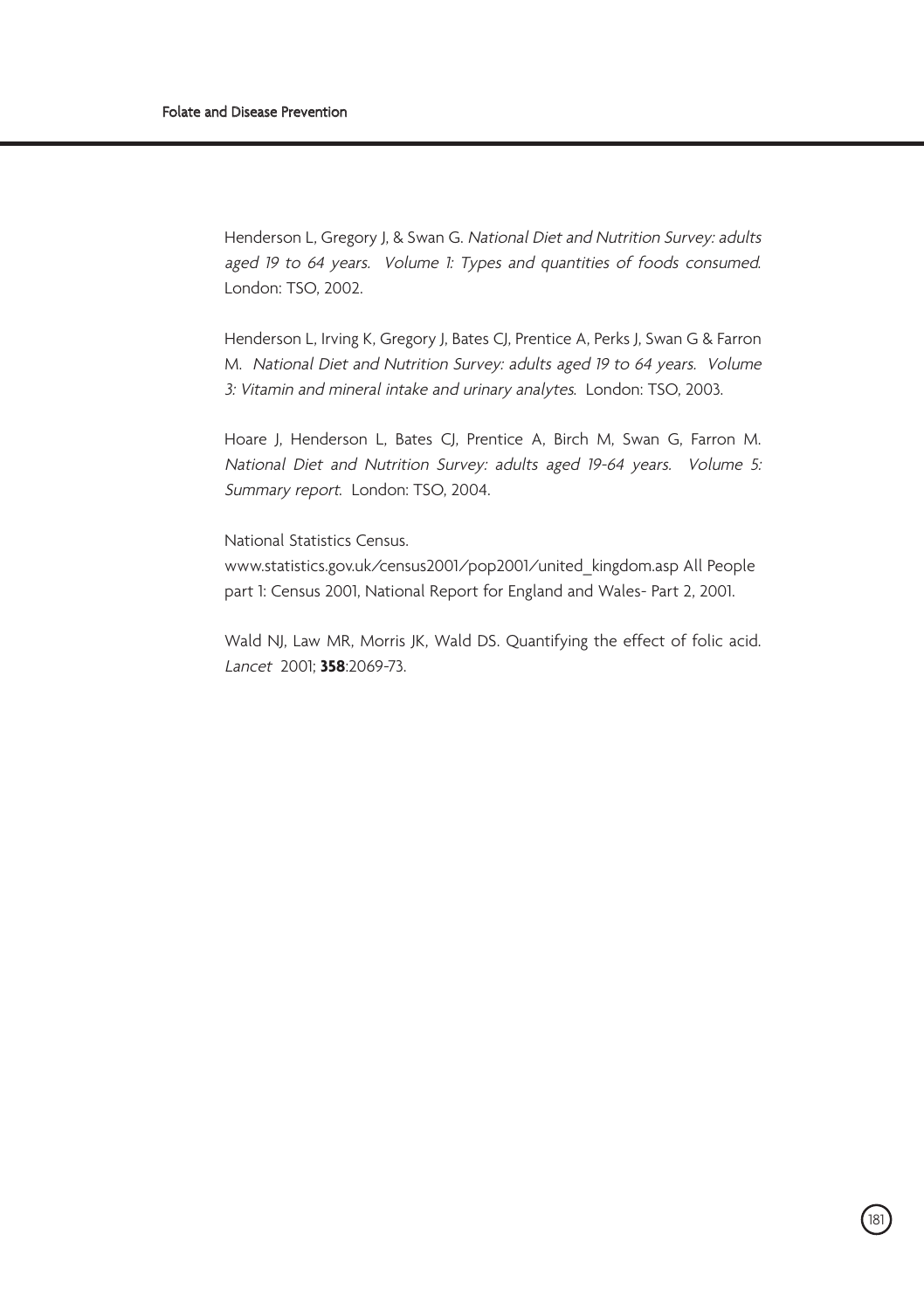### Appendix 1, Annex 2

### Data Used

Table 18. Population groups\* and sources of data used in the modelling exercise

| Age group                        | <b>NDNS Survey</b>                         | Year of<br>field work | Sex           | Number<br>studied |
|----------------------------------|--------------------------------------------|-----------------------|---------------|-------------------|
| 4-6 years                        | Gregory et al 2000                         | 1997/8                | Male & Female | 355               |
| 7-10 years                       |                                            |                       |               | 482               |
| 11-13 years                      |                                            |                       |               | 360               |
| 14-18 years                      |                                            |                       | Female        | 267               |
|                                  |                                            |                       | Male          | 235               |
| 19-34 years                      | Henderson et al 2002;                      | 2000/2001             | Female        | 289               |
|                                  | Henderson et al 2003;<br>Hoare et al 2003. |                       | Male          | 221               |
| 35-49 years                      |                                            |                       | Female        | 379               |
|                                  |                                            |                       | Male          | 303               |
| 50-64 years                      |                                            |                       | Male & Female | 532               |
| 65-79 years Free Living (FL)     | Finch et al 1998                           | 1994/5                | Male & Female | 828               |
| 65-79 years Institutional (Inst) |                                            |                       |               | 121               |
| 80+ years Free Living (FL)       |                                            |                       |               | 447               |
| 80+years Institutional (Inst)    |                                            |                       |               | 291               |

\*Population data for UK aged 4 years and over obtained from 2001 census (National Statistics Census 2001).

### References

.<br>182

Finch S, Doyle W, Lowe C, Bates CJ, Prentice A, Smithers G & Clarke PC. National Diet and Nutrition Survey: people aged 65 years or over. Volume 1: Report of the diet and nutrition survey. London: TSO, 1998.

Gregory J, Lowe S, Bates CJ, Prentice A, Jackson LV, Smithers G, Wenlock R & Farron M. National Diet and Nutrition Survey: young people aged 4 to 18 years. Volume 1: Report of the diet and nutrition survey. London: TSO, 2000.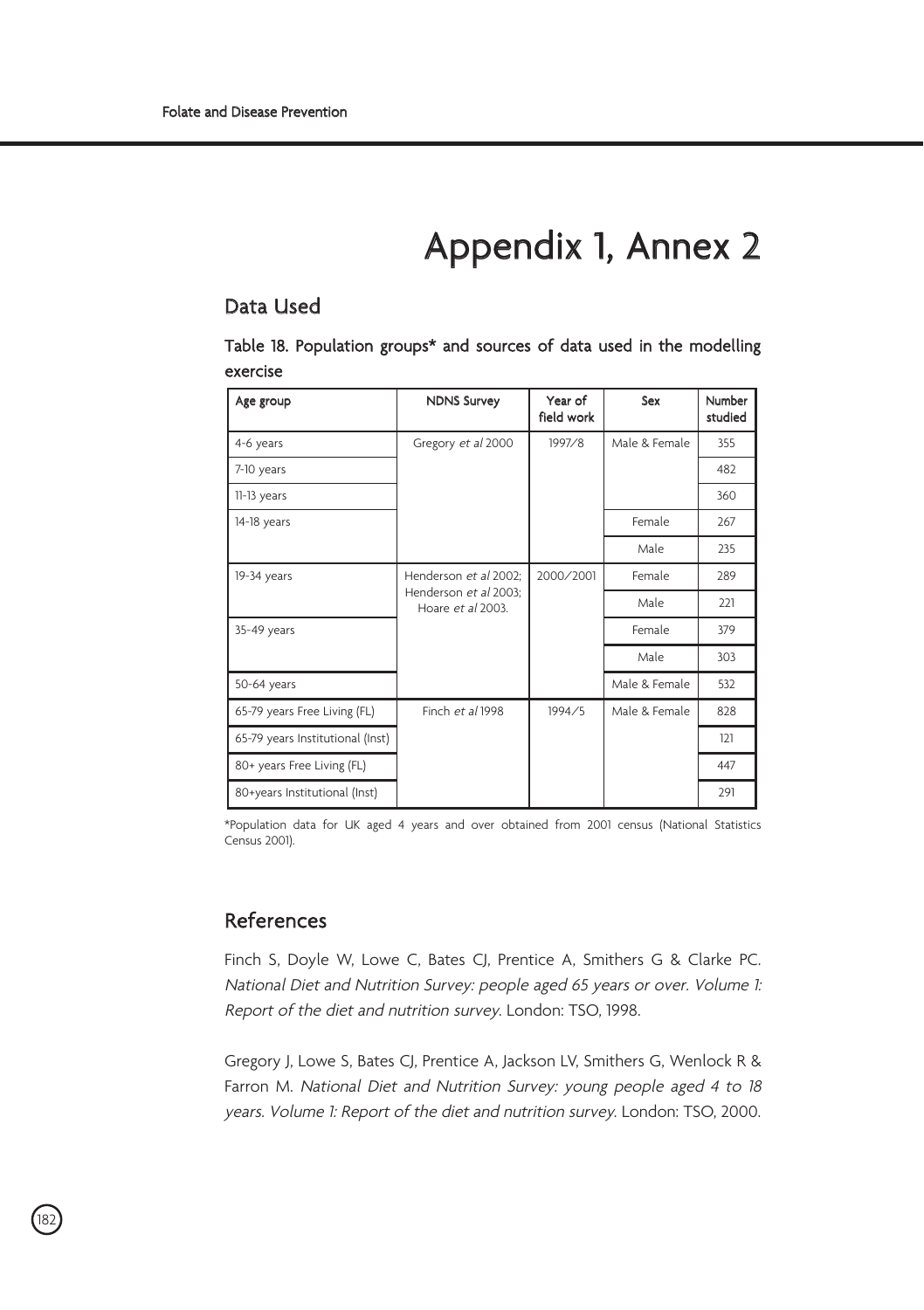Henderson L, Gregory J, & Swan G. National Diet and Nutrition Survey: adults aged 19 to 64 years. Volume 1: Types and quantities of foods consumed. London: TSO, 2002.

Henderson L, Irving K, Gregory J, Bates CJ, Prentice A, Perks J, Swan G & Farron M. National Diet and Nutrition Survey: adults aged 19 to 64 years. Volume 3: Vitamin and mineral intake and urinary analytes. London: TSO, 2003.

Hoare J, Henderson L, Bates CJ, Prentice A, Birch M, Swan G, Farron M. National Diet and Nutrition Survey: adults aged 19-64 years. Volume 5: Summary report. London: TSO, 2004.

National Statistics Census.

www.statistics.gov.uk/census2001/pop2001/united\_kingdom.asp All People part 1: Census 2001, National Report for England and Wales- Part 2, 2001.

.<br>183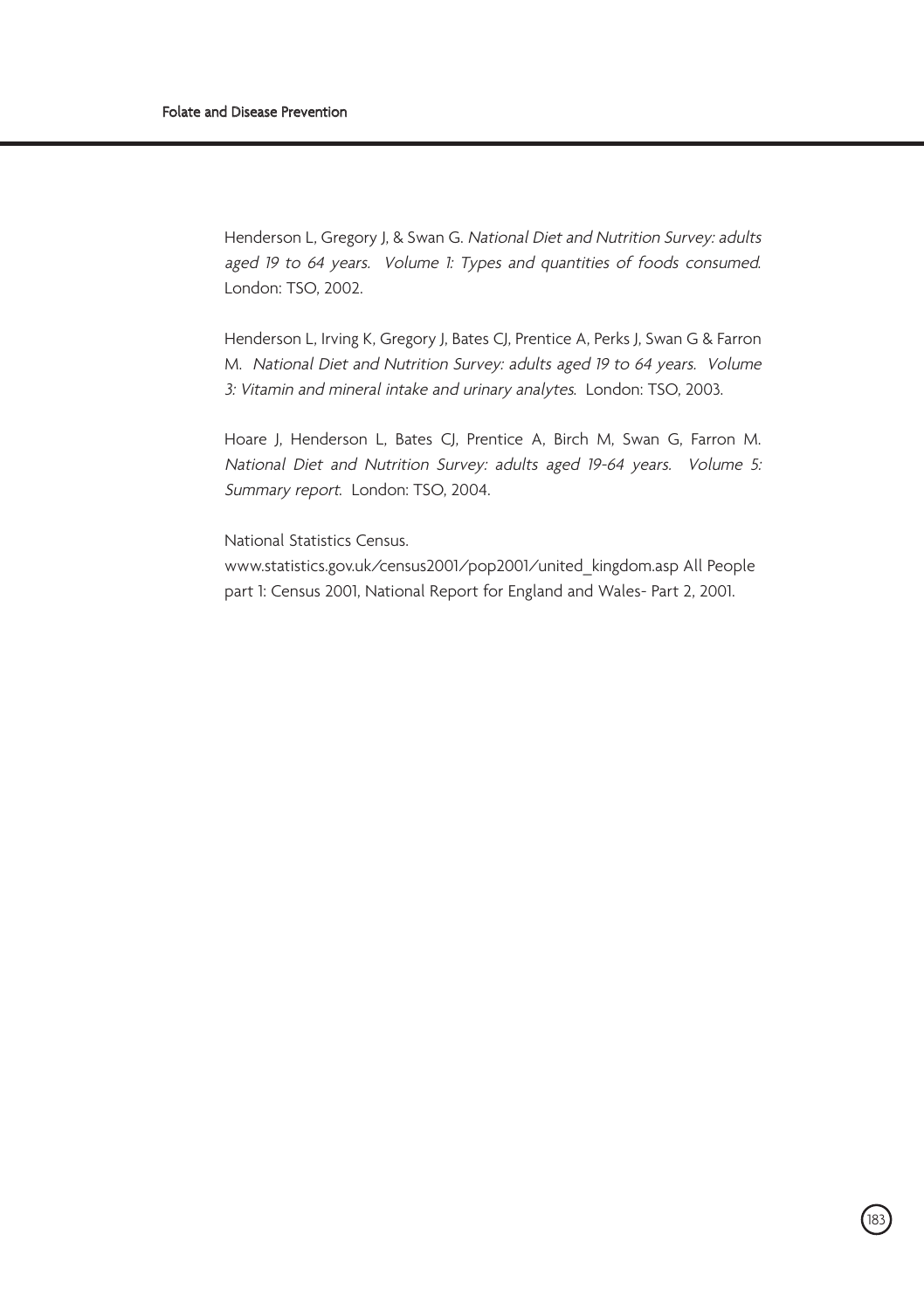### Appendix 2, Annex 2

### Assumptions

### *Percentage Flour in NDNS Food Groups*

In order to estimate the impact of flour fortification, the percentage of flour in each of the main NDNS flour containing food groups was estimated. This was the same approach used for previous analysis (Department of Health, 2000). The percent flour content was adjusted to represent more recent recipes. The percentages used are shown in Table 19. The flour content of products not represented in Table 19 was assumed to be zero.

### Table 19. Flour content of food products

| NDNS Food Group                                                                          | <b>Estimated % Flour</b> |
|------------------------------------------------------------------------------------------|--------------------------|
| White Bread                                                                              | 63                       |
| Wholemeal bread                                                                          | $60*$                    |
| Soft grain bread                                                                         | 63                       |
| Other breads                                                                             | 55                       |
| Pizzas                                                                                   | 25                       |
| Other cereals, dumplings Yorkshire puddings etc                                          | 25                       |
| <b>Biscuits</b>                                                                          | 50                       |
| Fruit pies                                                                               | 30                       |
| Buns Cakes & Pastries                                                                    | 45                       |
| Sponge type puddings                                                                     | 30                       |
| Other cereal based puddings (crumbles, bread pudding, pancakes,<br>cheesecake trifle etc | 10                       |

\*Wholemeal flour, exempt from fortification in specific examples.

.<br>184

- Using these food groups excludes some products, which would contain flour in the recipe such as savoury flans, pies, quiches and battered/breaded fish/meat. The contribution of these products to flour consumption was considered to be low and so they were omitted from the analysis.
- The estimated flour content of "other breads" has been adjusted downwards to allow for the inclusion of non-wheat based breads in the category. No attempt has been made to adjust for inclusion of nonwheat flour products in other categories.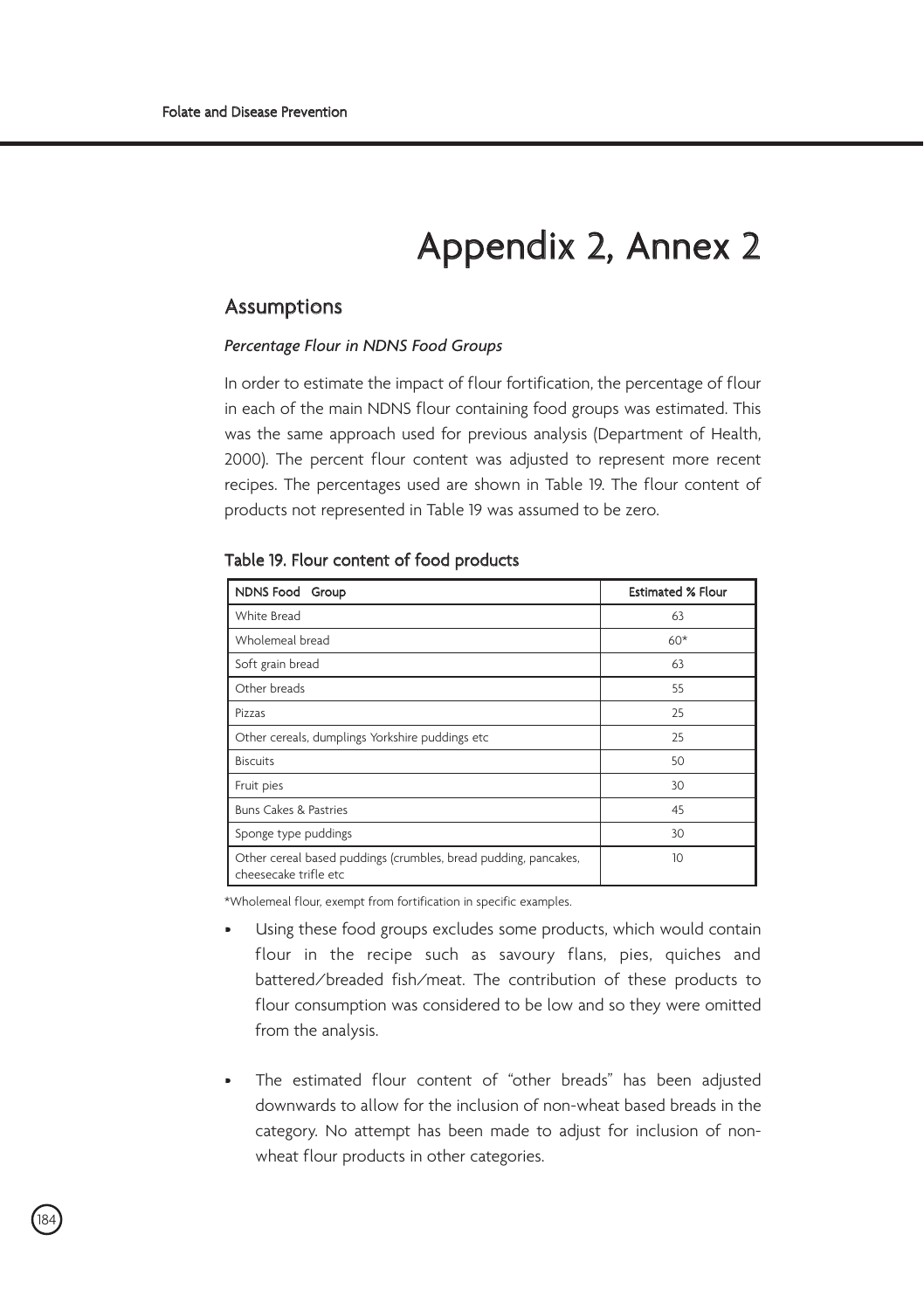| Subject                     | Assumption                                                                                                                                                                                                                                                    | <b>Basis</b>                                                                                                                                                                                                                                                                                                                                                                                                                                                                                                                                                                                                                                                                                    | Source                                                                                                   |
|-----------------------------|---------------------------------------------------------------------------------------------------------------------------------------------------------------------------------------------------------------------------------------------------------------|-------------------------------------------------------------------------------------------------------------------------------------------------------------------------------------------------------------------------------------------------------------------------------------------------------------------------------------------------------------------------------------------------------------------------------------------------------------------------------------------------------------------------------------------------------------------------------------------------------------------------------------------------------------------------------------------------|----------------------------------------------------------------------------------------------------------|
| <b>Breakfast</b><br>cereals | Label values<br>were used for<br>folate values of<br>fortified cereals.                                                                                                                                                                                       | The FSA 2002 breakfast cereal survey provided label<br>data for the folate content of a number of breakfast<br>cereals. These values were compared against current<br>declared levels of fortification for consistency. The<br>survey also provided analytical values of natural folate<br>for unfortified cereals.                                                                                                                                                                                                                                                                                                                                                                             | Nutrient<br>Analysis of<br><b>Breakfast</b><br>Cereals<br>sampling report<br>(FSA, 2002).                |
|                             | 32% overage<br>applied to the<br>label values for<br>folic acid<br>fortified<br>breakfast cereals.                                                                                                                                                            | The 32% overage used was the calculated difference<br>between analytical folate values for various breakfast<br>cereals and their corresponding declared label values.<br>Analytical data was based on analysis of composite<br>samples of up to ten products purchased from different<br>outlets so each composite sample is likely to include<br>products at different stages of shelf life. The difference<br>between the analytical and label values (ie the overage)<br>ranged from 4 to 113%. The average overage estimated<br>for these cereals was 32%. Therefore an overage of 32%<br>was added to fortified cereals to represent hypothetical<br>levels of folic acid on consumption. | Nutrient<br>Analysis of<br><b>Breakfast</b><br>Cereals<br>sampling report<br>(FSA, 2002)                 |
|                             | Folic acid content<br>is uniform<br>throughout the<br>product.                                                                                                                                                                                                | Folic acid is in the cook-in premix, so is uniformly<br>dispersed through the product and would not be<br>concentrated in the dust.                                                                                                                                                                                                                                                                                                                                                                                                                                                                                                                                                             | Personal<br>communication<br>with Cereal<br>Partners 2006                                                |
| Fat Spreads                 | One third of<br>reduced and low<br>fat spread<br>consumers, use<br>spreads fortified<br>with folic acid at<br>a level of<br>1000µg/100g. lt<br>was assumed<br>these consumers<br>are the third with<br>the highest folate<br>intakes before<br>fortification. | Products in all of Unilever's Flora range are fortified<br>$\bullet$<br>at 1000µg/100g. A few other products on the<br>market are fortified at the same or lower levels.<br>Unilever's flora range occupies 18.5% market share<br>of yellow fat spreads (including butter).<br>×.<br>It was assumed folic acid fortified spreads as a<br>total, occupy 20% of the market of yellow fat<br>spreads.<br>Fortified spreads are all reduced or low fat spreads.<br>Reduced fat spreads account for around 60% of<br>yellow fat consumption.<br>Therefore it was estimated that a third of reduced<br>and low fat spreads are fortified.                                                             | Personal<br>communication<br>with Unilever<br>2005, data from<br>adults NDNS<br>2002/3 and EFS<br>2003/4 |
|                             | 20% overage<br>applied to<br>fortified reduced<br>or low fat spreads.                                                                                                                                                                                         | Unilever allow a fortification error of 20%. There is no<br>degradation of folic acid in fat spreads over time.                                                                                                                                                                                                                                                                                                                                                                                                                                                                                                                                                                                 | Personal<br>communication<br>with Unilever<br>2005                                                       |
| Supplements                 | Supplement<br>intake has not<br>changed since<br>the surveys were<br>carried out.                                                                                                                                                                             | Data on supplement use has not been adjusted to<br>reflect current intakes, as this would involve further<br>detailed study. No information is available on current<br>supplement use.                                                                                                                                                                                                                                                                                                                                                                                                                                                                                                          |                                                                                                          |
|                             | 30% overage<br>applied to all<br>folic acid<br>containing<br>supplements                                                                                                                                                                                      | Average overage of 30% for supplements manufactured<br>in the UK.                                                                                                                                                                                                                                                                                                                                                                                                                                                                                                                                                                                                                               | Personal<br>communication<br>with trade<br>associations<br>PAGB, CRN.<br><b>HFMA</b>                     |

Table 20. Assumptions made in modelling exercise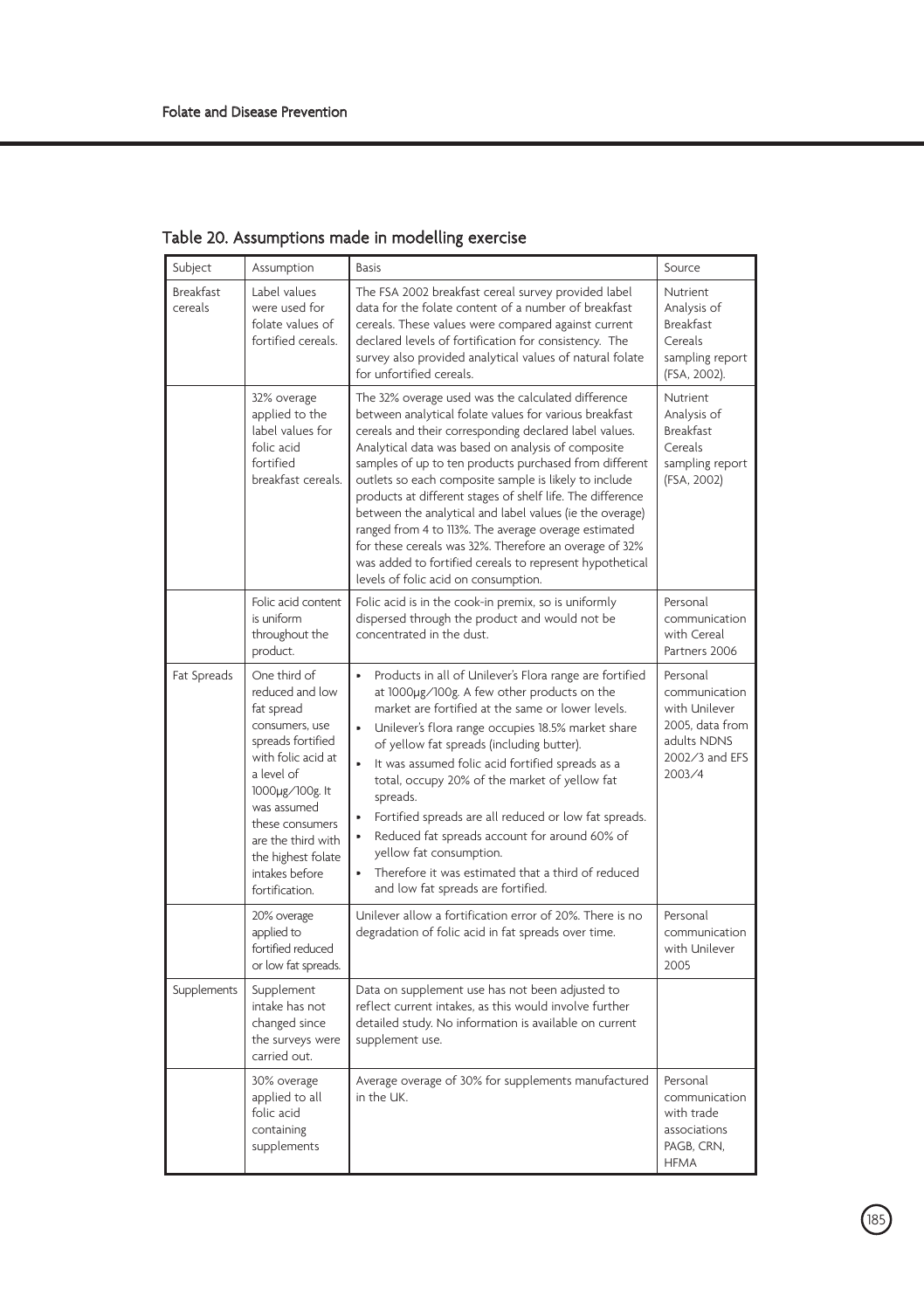| Subject                                           | Assumption                                                                                              | <b>Basis</b>                                                                                                                                                                                                                                                                                                                                                              | Source                                                                                      |
|---------------------------------------------------|---------------------------------------------------------------------------------------------------------|---------------------------------------------------------------------------------------------------------------------------------------------------------------------------------------------------------------------------------------------------------------------------------------------------------------------------------------------------------------------------|---------------------------------------------------------------------------------------------|
| Bread                                             | No bread is<br>currently<br>fortified with<br>folic acid.                                               | Only one brand identified as fortified with folic acid,<br>which holds a fraction of the market share for breads.                                                                                                                                                                                                                                                         | Personal<br>communication<br>with bakers and<br>millers and<br>supermarket<br>searches 2005 |
| Bioavailability                                   | Folate and folic<br>acid are assumed<br>to be 100%<br>bioavailable.                                     | No universally known conversion factor, however folic<br>acid in flora fat spreads is known to be 60%<br>bioavailable.                                                                                                                                                                                                                                                    | Sanderson et al.<br>2003. Personal<br>communication<br>with Unilever<br>2005                |
| Imported<br>Flour                                 | All flour is milled<br>in the UK, and<br>therefore subject<br>to fortification.                         | Imported flour represents an insignificant proportion<br>of flour consumed in the UK.                                                                                                                                                                                                                                                                                     | Personal<br>communication<br>with bakers<br>2005.                                           |
| Fortification<br>applies to<br>all wheat<br>flour | All flour used in<br>manufactured<br>products in the<br>given categories<br>(Table 19) is<br>fortified. | Assuming flour fortification will take place at the<br>milling process, all products made with wheat flour<br>milled in the UK will be subject to fortification.                                                                                                                                                                                                          |                                                                                             |
| Wholemeal<br>flour                                | Wholemeal<br>bread is the only<br>significant source<br>of wholemeal<br>flour.                          | The majority of wholemeal flour is found in<br>wholemeal bread and other sources are insignificant.                                                                                                                                                                                                                                                                       | <b>NDNS</b> series                                                                          |
| Processing<br>losses                              | Processing losses<br>of 25%                                                                             | Research has shown processing losses of between 15-<br>Johansson et al.<br>25% in bread. Bread is the main source (69%) of flour<br>2002, Gujska et<br>in the average UK diet. Losses will be greater for<br>al. 2000. &<br>Kariluoto et al.<br>products with greater surface area to volume ratios, so<br><b>2004. NDNS</b><br>the upper level has been taken.<br>series |                                                                                             |
| Intake Data                                       | Dietary intake<br>data from NDNS<br>series represents<br>usual intake.                                  | The NDNS series was based on 4-7 day weighted<br>intake data. This approach may overestimate extremes<br>in folate intake.                                                                                                                                                                                                                                                |                                                                                             |
| Under<br>reporting                                | No<br>underreporting                                                                                    |                                                                                                                                                                                                                                                                                                                                                                           |                                                                                             |
| Children<br>aged 0-3<br>years                     | No children aged<br>0-3 consume<br>food products<br>containing flour.                                   |                                                                                                                                                                                                                                                                                                                                                                           |                                                                                             |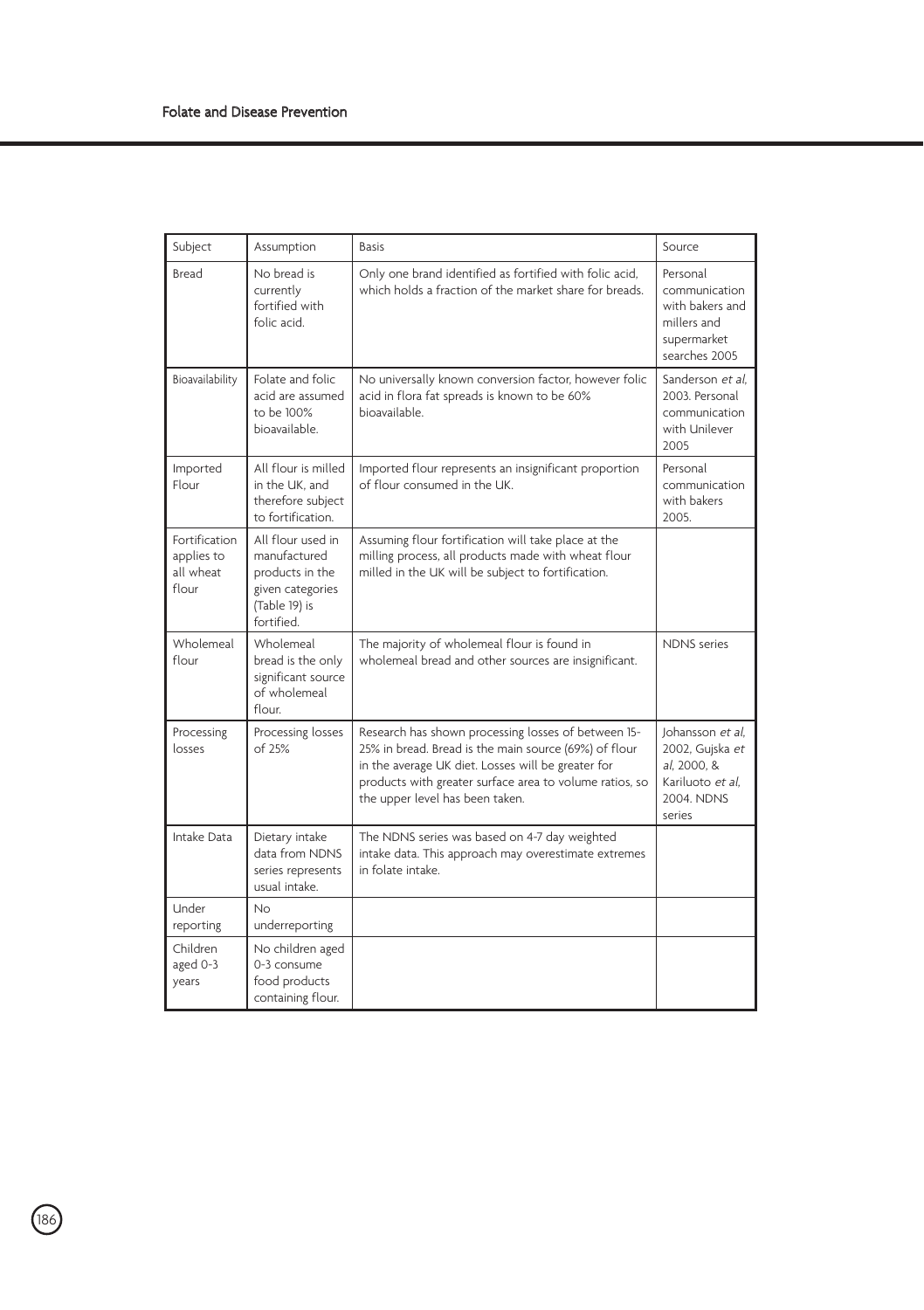### References

Department of Health. Folic Acid and the prevention of disease. Report on Health and Social Subjects 50. London: TSO, 2000.

Food Standards Agency. Nutrient Analysis of Breakfast Cereals. Unpublished 2002.

Gujska E, Majewska K, Effects of baking process on added folic acid and endogenous folates stability in wheat and rye breads. Plant Foods Human Nutrition 2000; **60** (2):37-42.

Johansson M, Witthöft C, Bruce Å, Jägerstad M. Study of wheat breakfast rolls fortified with folic acid. European Journal of Nutrition 2002; **41**: 279-286.

Kariluoto S, Vahteristo L, Salovaara H, Katina K, Liukkonen K-H, Piironen V. Effect of Baking Method and Fermentation on Folate Content of Rye and Wheat Breads. American Association of Cereal Chemists 2004; **81**(1): 134-139.

Sanderson P, McNulty H, Mastroiacovo P, Melse-Boonstra A, Finglas PM & Gregory JF. Folate Bioavailability: UK Food Standards Agency Workshop Report. British Journal of Nutrition. 2003; **90**: 473-379.

Finch S, Doyle W, Lowe C, Bates CJ, Prentice A, Smithers G & Clarke PC. National Diet and Nutrition Survey: people aged 65 years or over. Volume 1: Report of the diet and nutrition survey. London: TSO, 1998.

Gregory J, Lowe S, Bates CJ, Prentice A, Jackson LV, Smithers G, Wenlock R & Farron M. National Diet and Nutrition Survey: young people aged 4 to 18 years. Volume 1: Report of the diet and nutrition survey. London: TSO, 2000.

Henderson L, Gregory J, & Swan G. National Diet and Nutrition Survey: adults aged 19 to 64 years. Volume 1: Types and quantities of foods consumed. London: TSO, 2002.

Henderson L, Irving K, Gregory J, Bates CJ, Prentice A, Perks J, Swan G & Farron M. National Diet and Nutrition Survey: adults aged 19 to 64 years. Volume 3: Vitamin and mineral intake and urinary analytes. London: TSO, 2003.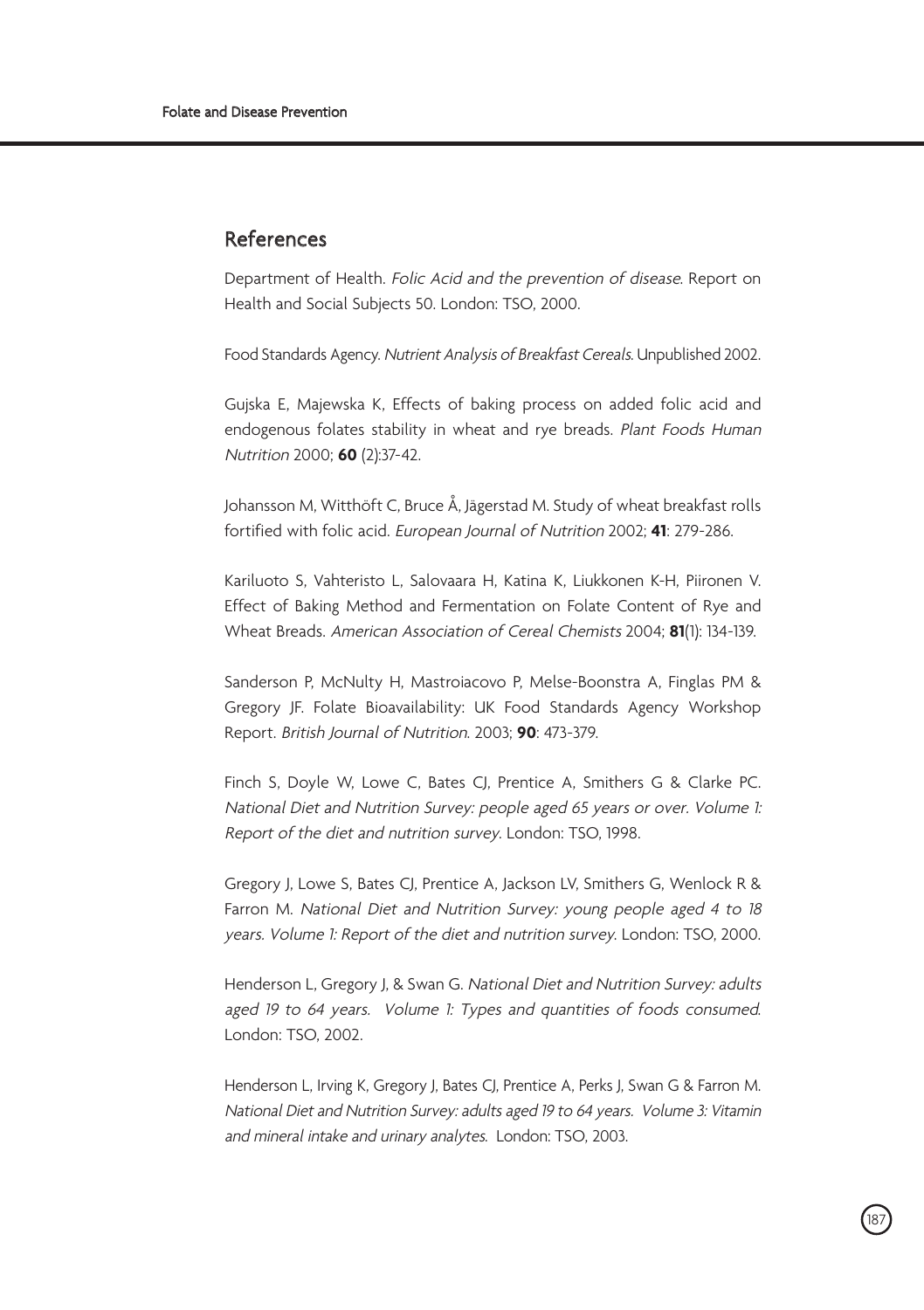Hoare J, Henderson L, Bates CJ, Prentice A, Birch M, Swan G, Farron M. National Diet and Nutrition Survey: adults aged 19-64 years. Volume 5: Summary report. London: The Stationery Office 2004.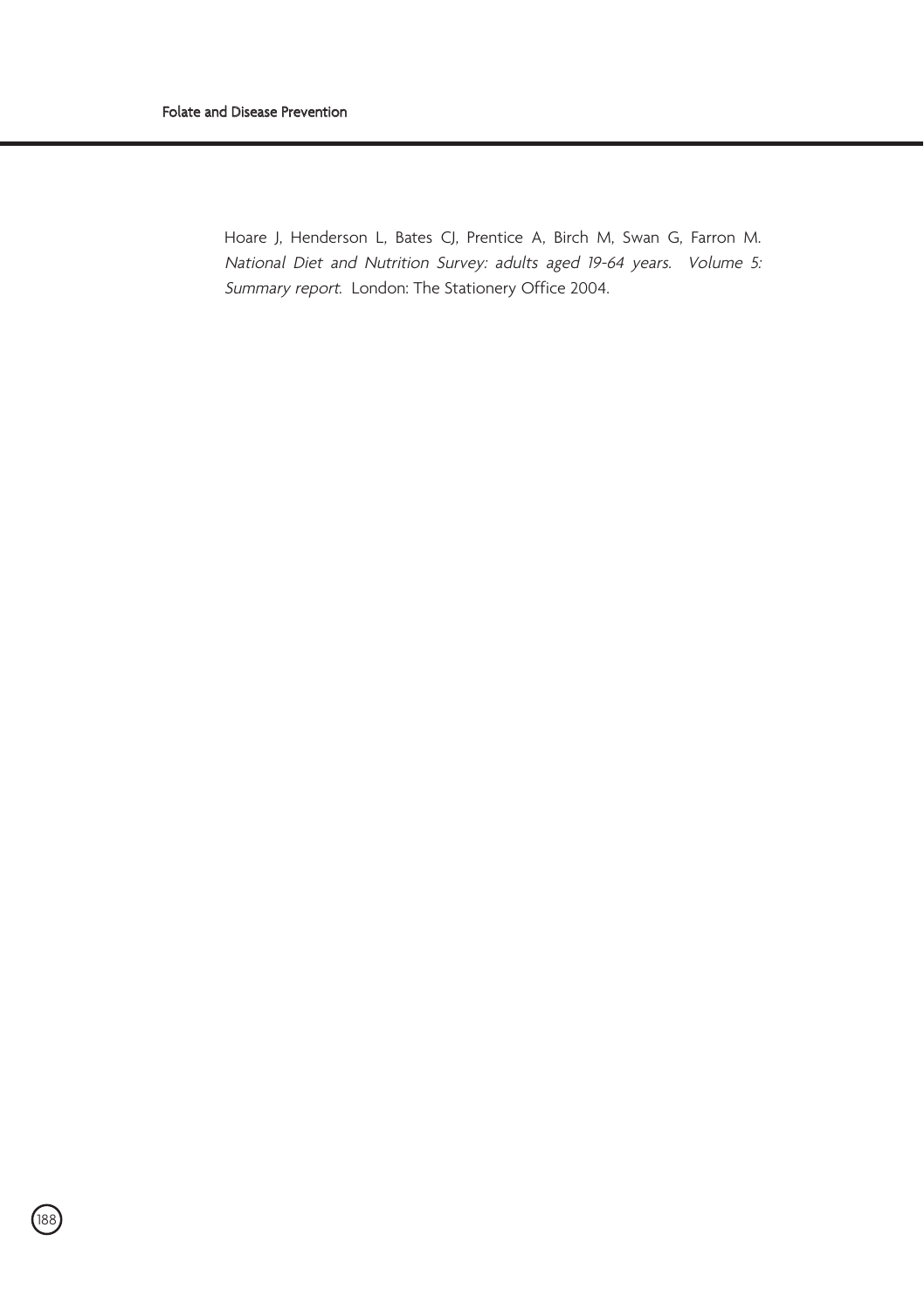### Annex 3

r<br>189

### Dietary reference values for folate and B vitamins

- 1. The dietary reference values (DRVs) form the basis for assessment of nutritional status; therefore, differences between countries can affect the interpretation of population status. Table 21 shows that the RNIs for riboflavin, vitamin B6 and vitamin B12 are similar in the US and UK, however, there are important differences for folate.
- 2. In the UK, the RNI for folate is 200µg/d for adults. In the USA, however, the recommended daily allowance (RDA; equivalent to the RNI) for folate is 400µg/d dietary folate equivalents (DFE) for adults (1µg of DFE = 1µg food folate = 0.5µg of folic acid taken on an empty stomach = 0.6µg of folic acid with meals). The primary indicator of status used to estimate the RDA in the USA was red blood cell folate in conjunction with plasma folate and total homocysteine (tHcy) concentrations. In the UK, red blood cell folate and autopsied liver folate concentrations were the primary indicator. In the USA the thresholds used to define adequate folate status were 305nmol/L (140ng/ml) red blood cell folate and 7nmol/L serum folate. In the UK they were 150ng/ml red blood cell folate and liver concentrations above 3µg/g.
- 3. In the US, a metabolic maintenance study (O'Keefe et al., 1995) was given greatest weight in the recommendation for the estimated average requirement of 320µg/d of DFE. O'Keefe et al., (1995) conducted a controlled metabolic study in which five women were fed for 70 days a diet that provided 319µg/d of DFE (30µg food folates and 170µg folic acid). Three of the five had red blood cell folate concentrations less than 305nmol/L (140ng/ml) red blood cell folate; 7nmol/L serum folate and two of the five had tHcy greater then 16µmol/L. This was interpreted as meaning that approximately half would have adequate folate status if 320µg/d of DFE had been consumed. The RDA was set using a coefficient of variation of 10 percent giving a value of 400µg/d of DFE.
- 4. In the UK, the RNI for adults was based on Canadian assessments of status (Department of Health, 1991). These showed that the folate content of the liver was consistently greater than 3µg/g with a mean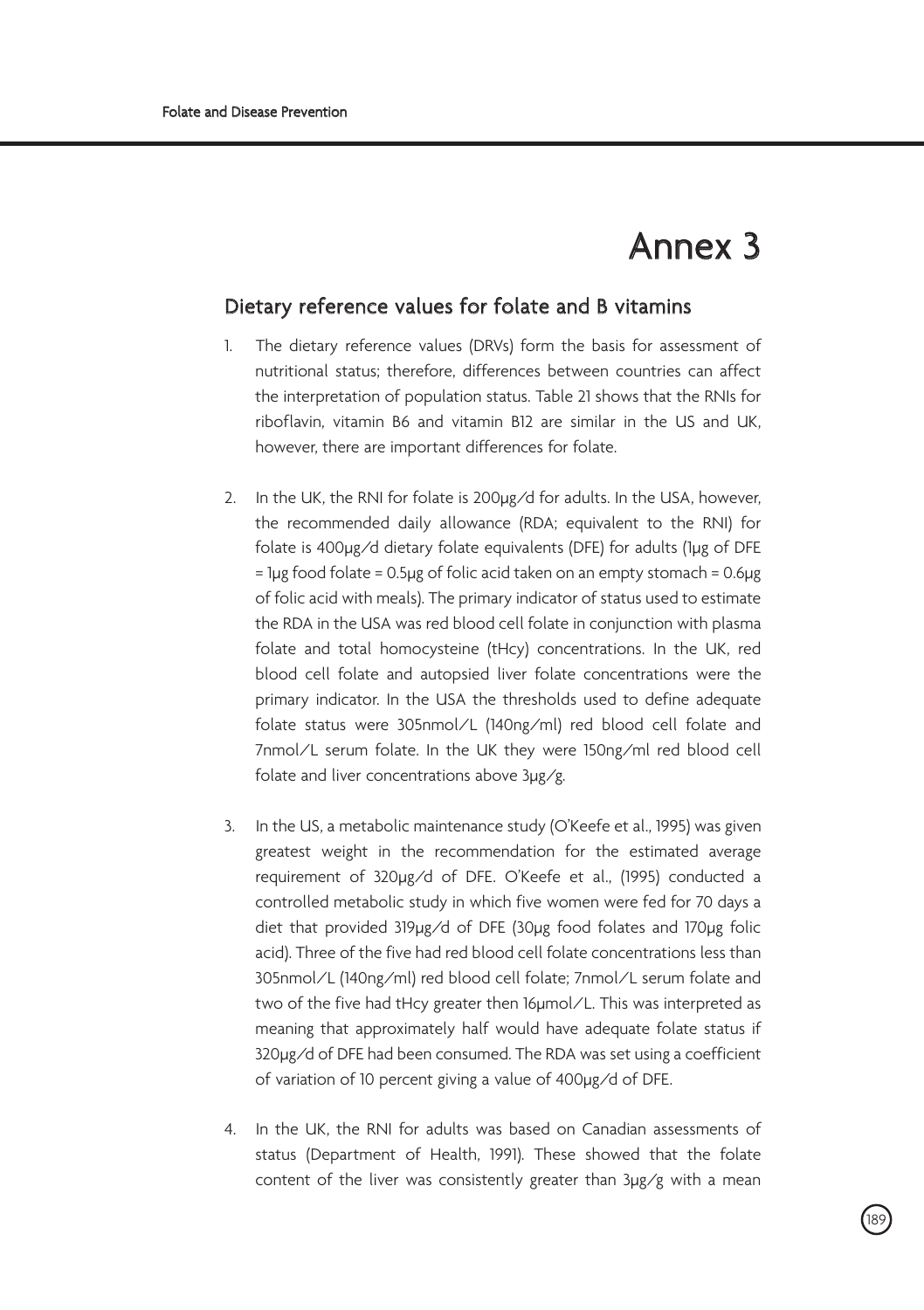dietary intake of food folate of 150-200µg/d. In this population no more than 8-10% of adults had red blood cell concentrations below 150ng/ml and a RNI of 200µg/d was therefore set.

- 5. The NDNS of adults (Henderson et al., 2003; Ruston et al., 2004) reported that red blood cell folate concentrations of less than 350nmol/L were found in 5% of the samples from both men and women, while 1% of men and less than 0.5% of women had a serum folate concentration below 7nmol/L.
- 6. There is evidence for an increase in folate requirements in late pregnancy and a need to replace amounts secreted into milk during lactation (Department of Health, 1991). In the US, the RDA for pregnancy is 600µg/d of dietary folate equivalents and 500µg/d of dietary folate equivalents for lactation. In the UK, the RNI for pregnancy is 300µg/d folate and for lactation is 260µg/d folate.

### Table 21. Comparison of the UK RNI with the US RDA for other B vitamins involved in aspects of folate metabolism

| Country   | Riboflavin             | Vitamin B6             | Vitamin B12            |
|-----------|------------------------|------------------------|------------------------|
| UK (RNI)  | 1.1mg women; 1.3mg men | 1.2mg women; 1.4mg men | 1.5µg women; 1.5µg men |
| USA (RDA) | 1.1mg women; 1.3mg men | 1.1mg women; 1.3mg men | 2µg women; 2µg men     |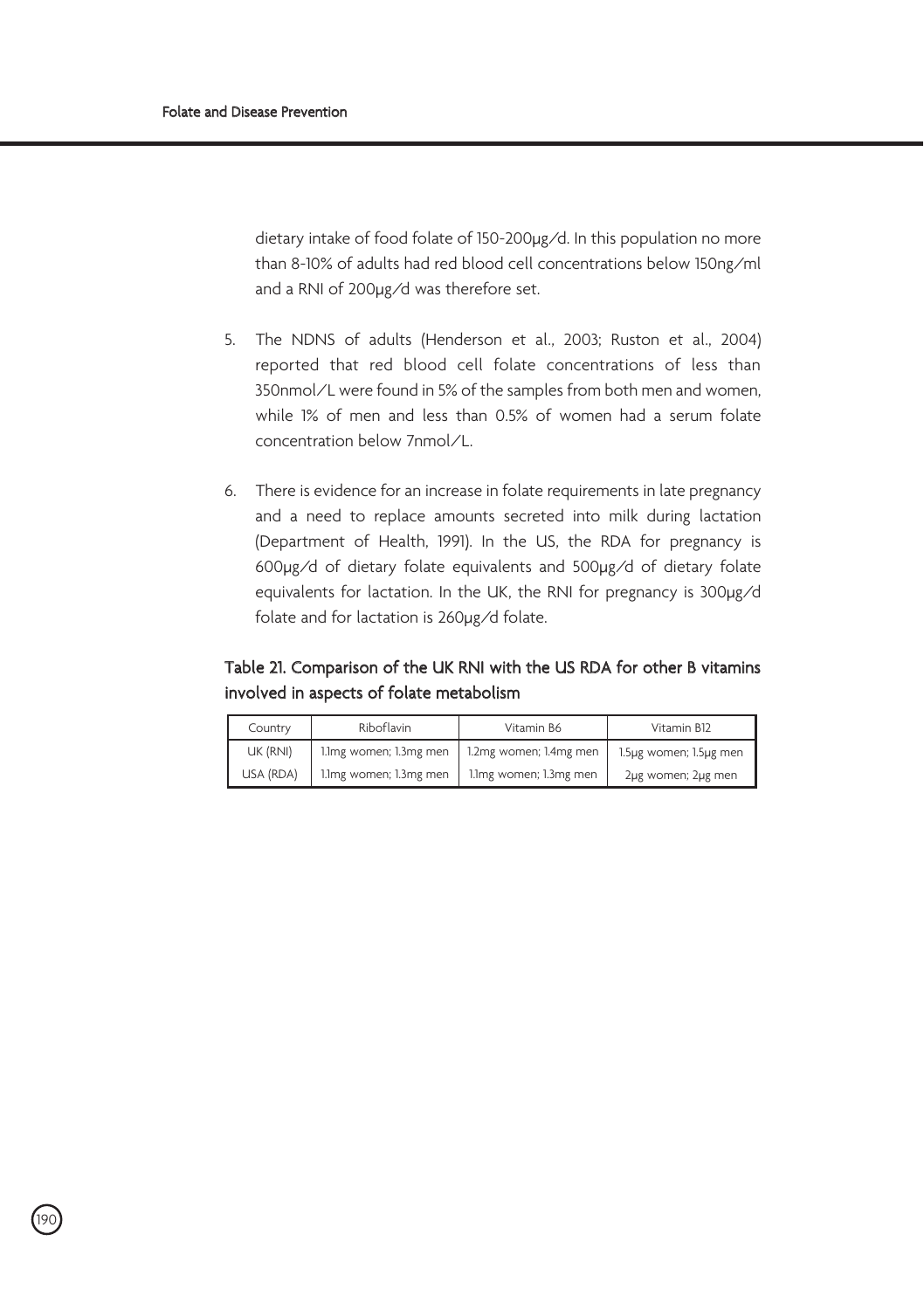### Annex 4

### Tolerable Upper Intake Levels of Folic Acid in the USA and Europe

Table 22: Food and Nutrition Board, Institute of Medicine, USA (1998)

| Age                                     | Tolerable Upper Intake Level (UL) for folic acid<br>(µg/day) |
|-----------------------------------------|--------------------------------------------------------------|
| 0-12 months                             | Not possible to establish                                    |
| 1-3 years                               | 300                                                          |
| 4-8 years                               | 400                                                          |
| 9-13 years                              | 600                                                          |
| 14-18 years                             | 800                                                          |
| Pregnancy/Lactation: 14-18 years        | 800                                                          |
| Pregnancy/Lactation: 19 years and older | 1000                                                         |
| Adults                                  | 1000                                                         |

### Table 23: European Scientific Committee on Foods (2000)

| Age (years) | Tolerable Upper Intake Level (UL) for folic acid<br>(µg/day) |
|-------------|--------------------------------------------------------------|
| $1 - 3$     | 200                                                          |
| $4 - 6$     | 300                                                          |
| $7 - 10$    | 400                                                          |
| $11 - 14$   | 600                                                          |
| $15 - 17$   | 800                                                          |
| Adults      | 1000                                                         |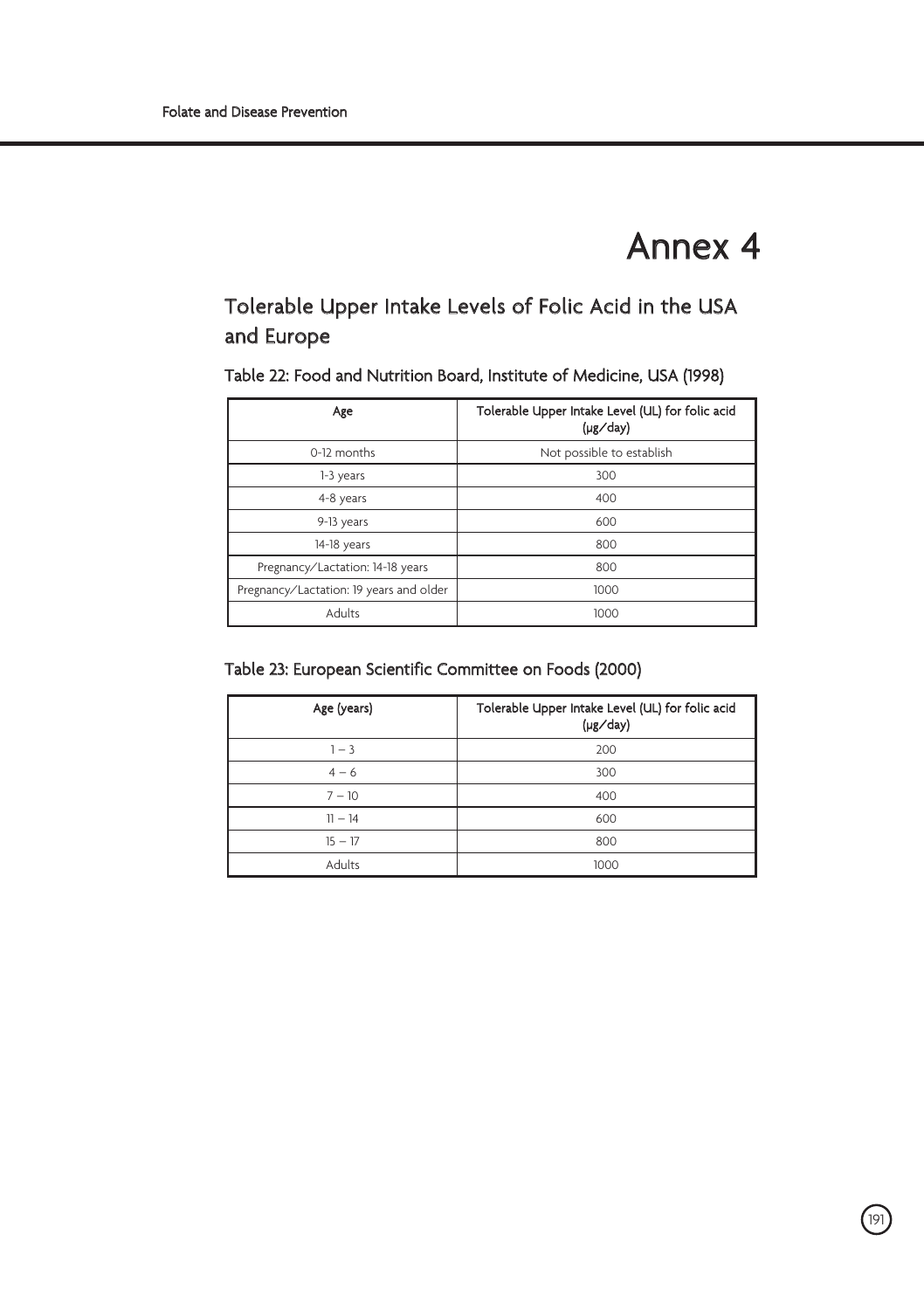### Annex 5

### NTD-affected pregnancies in the UK NTD-affected pregnancies in the UK

 $\bigcirc$ 

## Table 24. Reported numbers and rates of NTD-affected pregnancies in England and Wales Table 24. Reported numbers and rates of NTD-affected pregnancies in England and Wales

|                                | 1992          | Ş8            | 1994   | ğ6                 | 1996   | 1997           | 1998        | 1999   | 2000          | <b>2001</b> | 2002          | 2003        | 2004   |
|--------------------------------|---------------|---------------|--------|--------------------|--------|----------------|-------------|--------|---------------|-------------|---------------|-------------|--------|
| NTD-affected births            |               |               |        |                    |        |                |             |        |               |             |               |             |        |
| Number                         | 126           | $\frac{1}{2}$ | 82     | $\overline{4}$     | ର      | 5              | 능           | 88     | $\mathbb{Z}$  | ଚ୍ଚ         | ≌             | $\bar{\Xi}$ | ≌      |
| Rate per 10,000 Births         | $\frac{8}{1}$ | $\frac{5}{2}$ | ⊇      | $\frac{\infty}{2}$ | 4      | ≏              | 4           | 4      | $\frac{0}{2}$ |             | $\frac{0}{2}$ | ë           | $\leq$ |
| NTD reported terminations      |               |               |        |                    |        |                |             |        |               |             |               |             |        |
| Number                         | $\frac{4}{2}$ | ₹             | ₹      | 336                | 336    | $\overline{8}$ | 305         | 295    | 331           | 288         | 255           | 297         | 254    |
| Rate per 10,000 Births         |               |               |        | 5.2                | 문      | 43             | $rac{8}{4}$ | 4.7    | 5.5           | $rac{8}{4}$ | $\ddot{4}$    | 48          | 4.0    |
| Total NTD-affected pregnancies |               |               |        |                    |        |                |             |        |               |             |               |             |        |
| Number                         | $\frac{4}{2}$ | ₹             | ₹      | 450                | 426    | 362            | 396         | 383    | 454           | 387         | 374           | 418         | 367    |
| Rate per 10,000 Births         |               |               |        | 6.9                | 65     | 5.6            | 6.2         | 3      | 75            | 6.5         | 6.2           | 6.7         | 5.7    |
| Total live and still births    | 692452        | 676887        | 668114 | 651315             | 652595 | 646148         | 638950      | 624862 | 607304        | 597506      | 599279        | 624816      | 643026 |
|                                |               |               |        |                    |        |                |             |        |               |             |               |             |        |

Source of birth data: Office for National Statistics anomaly statistics notifications. A statistical review of congenital anomolies received as part of the England and Wales national Source of birth data: Office for National Statistics anomaly statistics notifications. A statistical review of congenital anomolies received as part of the England and Wales national Congenital Anomoly System, 2005. Accessible at: http://www.statistics.gov.uk/downloads/theme\_health/MB3\_No20/MB3\_No20.pdf. Congenital Anomoly System, 2005. Accessible at: http://www.statistics.gov.uk/downloads/theme\_health/MB3\_No20/MB3\_No20.pdf.

Source of termination data: Series AB ONS Abortion statistics 1995-2001; DH Statistical Bulletin - Abortion statistics 2002-2004. Data prior to 1995 are not available at this level of condition, Source of termination data: Series AB ONS Abortion statistics 1995-2001; DH Statistical Bulletin - Abortion statistics 2002-2004. Data prior to 1995 are not available at this level of condition, only numbers for the wider grouping - central nervous system. only numbers for the wider grouping – central nervous system.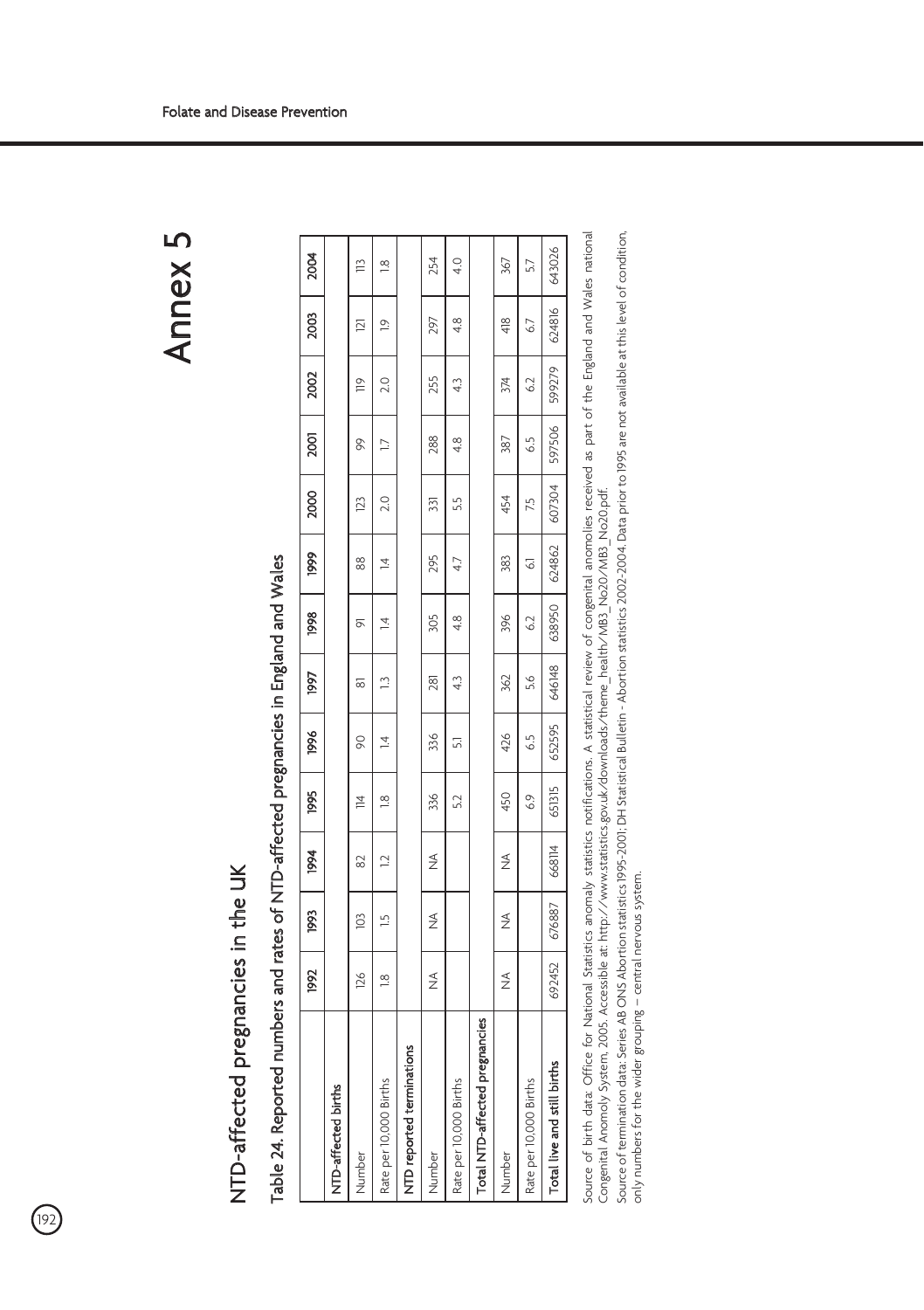|                                 | 1998           | 1999           | 2000 | 2001     | 2002           | 2003          | 2004           |
|---------------------------------|----------------|----------------|------|----------|----------------|---------------|----------------|
| NTD-affected births             |                |                |      |          |                |               |                |
| Number                          |                | $\overline{4}$ |      | $\infty$ |                | σ             | Ó              |
| Rate per 10,000 Births          | $\overline{C}$ | 43             | 2.2  | 2.6      | 3.6            | 2.9           | $\frac{8}{10}$ |
| NTD reported terminations       |                |                |      |          |                |               |                |
| Number                          | S9             | 46             | 42   | 49       | 44             | 5ĥ            | 46             |
| Rate per 10,000 Births          | 17.5           | 14.3           | 13.4 | 15.9     | 14.5           | $\frac{1}{2}$ | 14.2           |
| *Total NTD-affected pregnancies |                |                |      |          |                |               |                |
| Number                          | 66             | Q              | S0   | 8        | $\frac{8}{3}$  | 45            | 55             |
| Rate per 10,000 Births          | 19.6           | 19.2           | 15.9 | 19.5     | $\overline{5}$ | 14.4          | 16.9           |

### Table 25. Reported numbers and rates of NTD-affected pregnancies in Wales Table 25. Reported numbers and rates of NTD-affected pregnancies in Wales

\*Figures include NTD miscarriages. \*Figures include NTD miscarriages.

193

Source of data: Congenital Anomaly Register and Information Service for Wales (CARIS) (personal communication, 2006) Source of data: Congenital Anomaly Register and Information Service for Wales (CARIS) (personal communication, 2006)

**Total live and still births**  $\qquad$  **33620** 32266 31449 30771 30369 31330 31330 32504

32266

33620

Total live and still births

31449

31330

30369

30771

T 32504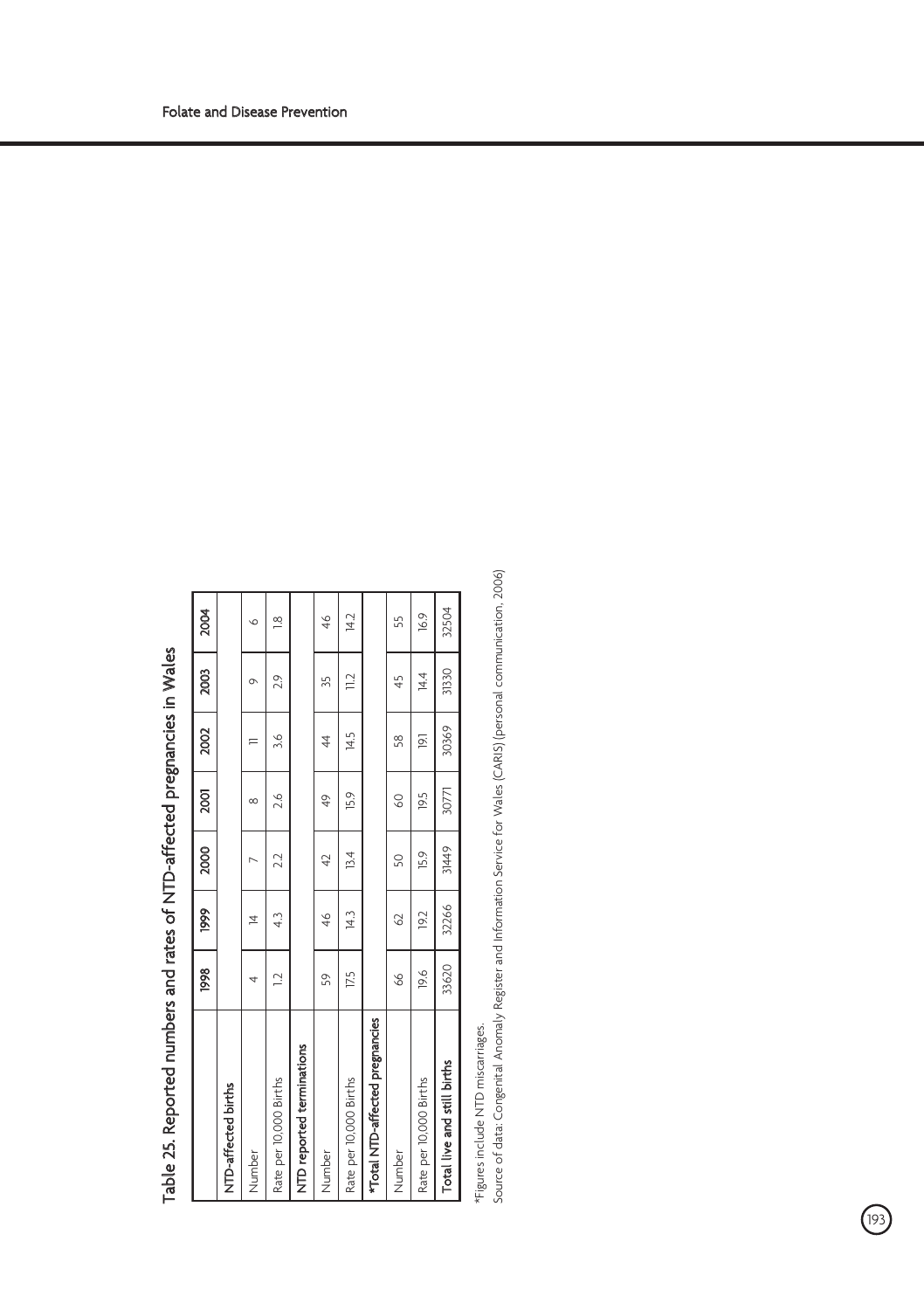|                                     | 1992  | Ş8                       | 1994  | 1995  | 1996          | 1997           | 1998  | 1999            | 2000          | 2001  | 2002  | 2003          |
|-------------------------------------|-------|--------------------------|-------|-------|---------------|----------------|-------|-----------------|---------------|-------|-------|---------------|
| NTD-affected births                 |       |                          |       |       |               |                |       |                 |               |       |       |               |
| Number                              | 5     | ą                        | 38    | 99    | 4             | õ              | 24    | 33              | 으             | 22    | 22    | 24            |
| Rate per 10,000 Births <sup>®</sup> | ಷ     | 20                       | 64    | 6.7   | 28            | 52             | 3     | $\overline{62}$ | 57            | 44    | 4.5   | 4.9           |
| NTD reported terminations           |       |                          |       |       |               |                |       |                 |               |       |       |               |
| Number                              | 35    | 26                       | 37    | 39    | $\frac{8}{4}$ | 35             | 43    | ŠÕ              | 25            | 20    | 27    | 25            |
| Rate per 10,000 Births              | 5.5   | 4.2                      | 62    | 67    | 85            | 3              | 7.8   | 5.7             | 49            | 4.0   | 7.5   | 문             |
| Total NTD-affected pregnancies      |       |                          |       |       |               |                |       |                 |               |       |       |               |
| Number                              | 86    | 69                       | Ю     | P8    | $\approx$     | 65             | 77    | 3               | 44            | 42    | S     | $\frac{4}{9}$ |
| Rate per 10,000 Births              | 13.6  | $\overline{\phantom{0}}$ | 12.5  | 13.4  | 16.4          | $\mathbb{I}^4$ | 13.9  | $\frac{9}{11}$  | $\frac{8}{6}$ | 84    | 12.0  | 93            |
| Total live and still births         | 63316 | 61582                    | 59780 | 58193 | 56176         | 57265          | 55345 | 52893           | 51309         | 50013 | 49217 | 49430         |
|                                     |       |                          |       |       |               |                |       |                 |               |       |       |               |

| ֚֬֕                                                                                                                |
|--------------------------------------------------------------------------------------------------------------------|
|                                                                                                                    |
|                                                                                                                    |
|                                                                                                                    |
| .<br>.<br>.                                                                                                        |
|                                                                                                                    |
|                                                                                                                    |
|                                                                                                                    |
|                                                                                                                    |
| j                                                                                                                  |
|                                                                                                                    |
|                                                                                                                    |
|                                                                                                                    |
|                                                                                                                    |
|                                                                                                                    |
|                                                                                                                    |
| ֚֘֝֬                                                                                                               |
|                                                                                                                    |
|                                                                                                                    |
|                                                                                                                    |
|                                                                                                                    |
| l                                                                                                                  |
|                                                                                                                    |
|                                                                                                                    |
|                                                                                                                    |
|                                                                                                                    |
|                                                                                                                    |
|                                                                                                                    |
|                                                                                                                    |
|                                                                                                                    |
| -<br>-<br>-<br>-<br>-<br>-<br>-<br>-<br>-<br><br>-<br><br><br><br><br><br><br><br><br><br><br><br><br><br><br><br> |
|                                                                                                                    |
|                                                                                                                    |
|                                                                                                                    |
|                                                                                                                    |
|                                                                                                                    |
|                                                                                                                    |
|                                                                                                                    |
|                                                                                                                    |
|                                                                                                                    |
| <b>Part in the Area And A</b>                                                                                      |
|                                                                                                                    |
|                                                                                                                    |
|                                                                                                                    |
|                                                                                                                    |
|                                                                                                                    |
|                                                                                                                    |
|                                                                                                                    |
|                                                                                                                    |
|                                                                                                                    |
|                                                                                                                    |
|                                                                                                                    |
|                                                                                                                    |
|                                                                                                                    |

194

All Infants followed up from birth for period of one year to allow detection of anomalies from hospital inpatient records or General Register Office for Scotland death registrations All Infants followed up from birth for period of one year to allow detection of anomalies from hospital inpatient records or General Register Office for Scotland death registrations Notification of births system changed. Notification of births system changed. b

Source of birth data: Information and Statistics Division: Scotland. Scottish Perinatal and Infant Mortality & Morbidity Report (2003). Accessible at: http://www.isdscotland.org/spimmr Source of birth data: Information and Statistics Division: Scotland. Scottish Perinatal and Infant Mortality & Morbidity Report (2003). Accessible at: http://www.isdscotland.org/spimmr Termination data source: General Register Office for Scotland and Notifications (to the Chief Medical Officer for Scotland) of abortions performed under the Abortion Act 1967. Termination data source: General Register Office for Scotland and Notifications (to the Chief Medical Officer for Scotland) of abortions performed under the Abortion Act 1967.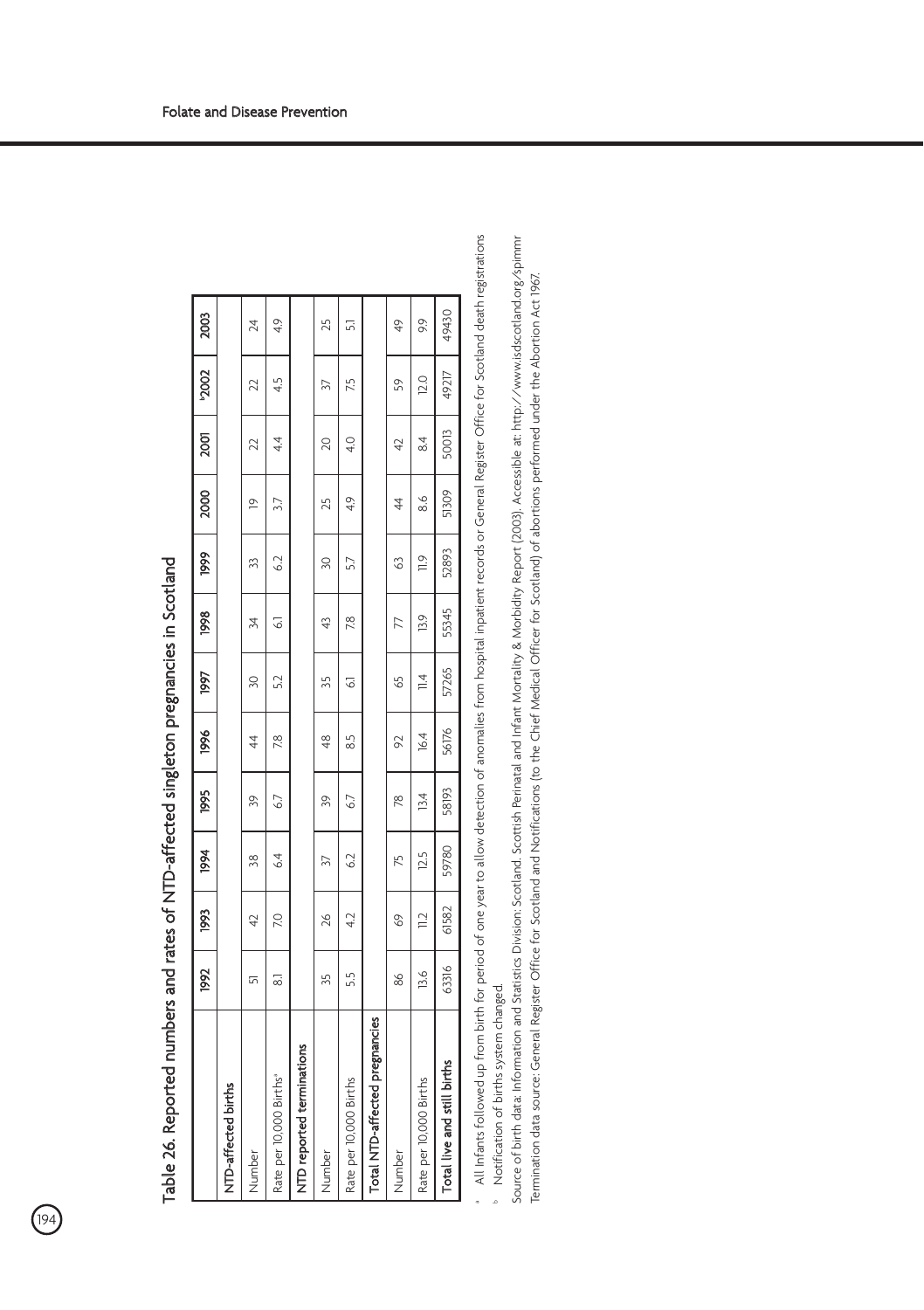|                                | 1992   | 88             | 1994  | 1995  | 1996          | 1997          | 1998             | 1999          | 2000          | 2001   | $\frac{1}{2002}$ | 2003           |
|--------------------------------|--------|----------------|-------|-------|---------------|---------------|------------------|---------------|---------------|--------|------------------|----------------|
| NTD-affected births            |        |                |       |       |               |               |                  |               |               |        |                  |                |
| Number                         | 24     | $\overline{a}$ | 23    | ۱é    | $\mathbb{E}$  | $\frac{4}{3}$ | $\triangleright$ | $\frac{8}{2}$ | $\frac{1}{2}$ | $\geq$ | $\overline{4}$   |                |
| Rate per 10,000 Births         | 94     | 52             | 95    | 6.7   | $\frac{5}{3}$ | 5.8           | R                | 7.8           | 69            | 77     | 6.5              | $\overline{5}$ |
| NTD reported terminations      | Ş      |                |       |       |               |               |                  |               |               |        |                  |                |
| Total NTD-affected pregnancies | ≶<br>N |                |       |       |               |               |                  |               |               |        |                  |                |
| Total live and still births    | 25478  | 24850          | 24251 | 23838 | 24535         | 24218         | 23790            | 22089         | 21605         | 22074  | 21507            | 21756          |
|                                |        |                |       |       |               |               |                  |               |               |        |                  |                |

| ֖֖֖֪ׅ֪ׅ֪ׅׅׅׅ֧֚֚֚֚֚֚֚֚֚֚֚֚֚֡֝֝֓֝֬֝֬֝֬֓֬֝֓֬֝֓֬֝֓֬֓֬֓֬֓֓֬֝֓֬֓֝֬ |
|--------------------------------------------------------------|
|                                                              |
|                                                              |
|                                                              |
| $\ddot{\phantom{a}}$<br><b>Common</b>                        |
| י<br>ו<br>ׇ֚֬֓֕֓֡֡                                           |
| :                                                            |
|                                                              |
|                                                              |
|                                                              |

Source of birth data: Northern Ireland Child Health Systems. Northern Ireland Department of Health, Social Services and Public Safety (personal communication, 2005) Source of birth data: Northern Ireland Child Health Systems. Northern Ireland Department of Health, Social Services and Public Safety (personal communication, 2005)

י<br>195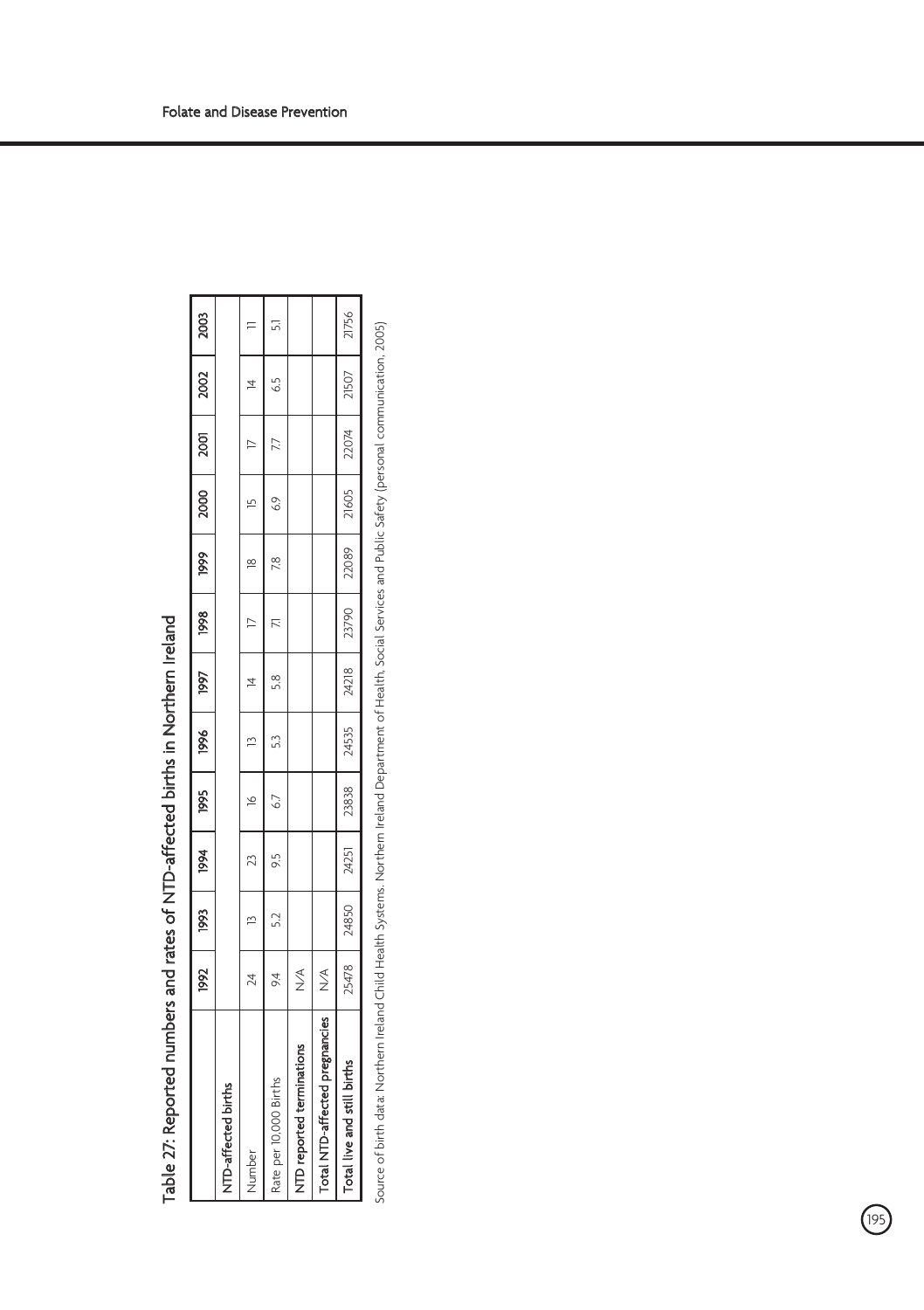### Annex 6

### Folic acid fortification strategies in other countries

|  | Table 28. Examples of folic acid fortification strategies |  |  |  |  |
|--|-----------------------------------------------------------|--|--|--|--|
|--|-----------------------------------------------------------|--|--|--|--|

| Country                                | Fortification position                                       | Information on fortification level                                                                                                                                     |  |
|----------------------------------------|--------------------------------------------------------------|------------------------------------------------------------------------------------------------------------------------------------------------------------------------|--|
| Australia                              | Voluntary (1996)                                             | Voluntary - includes breakfast cereal, some<br>bread & marmite (levels unavailable). Bread will<br>no longer be fortified voluntarily in line with<br>new legislation. |  |
|                                        | Mandatory fortification under<br>consideration               | 80-180 µg/100g bread as consumed                                                                                                                                       |  |
| Belgium                                | Voluntary                                                    | For product to be labelled as fortified with folic<br>acid the daily portion has to contain 15 to 200%<br>of 200µg                                                     |  |
| Bolivia, Colombia,<br>Paraquay Ecuador | Mandatory fortification                                      | Wheat flour - 60-300µg/100g                                                                                                                                            |  |
| Brazil                                 | Legislation pending                                          | 150µg/100g wheat & maize flour                                                                                                                                         |  |
| Canada                                 | Mandatory (1998)                                             | Mandatory - 150µg/100g white flour,<br>200µg/100g enriched pasta<br>Voluntary - 150 - 220 µg/100g cornflour                                                            |  |
| Chile                                  | Mandatory (2000)                                             | $220\mu$ g/100g flour                                                                                                                                                  |  |
| Czech Republic                         | Voluntary                                                    | Information on foods unavailable - level<br>200µg/100g                                                                                                                 |  |
| France                                 | Voluntary                                                    | Breakfast cereals and products aimed at children<br>or women - levels unavailable<br>Goats milk at 4.5µg/100g                                                          |  |
| Germany                                | Voluntary                                                    | Breakfast cereals and products - levels unavailable                                                                                                                    |  |
| Greece                                 | Voluntary                                                    | Unavailable                                                                                                                                                            |  |
| Hungary                                | Voluntary                                                    | Previously fortified @ 60µg/100g bread                                                                                                                                 |  |
| Iceland                                | Voluntary                                                    | Breakfast cereals and products 30-700µg/100g,<br>flour and rice 30-100µg/100g                                                                                          |  |
| Ireland                                | Mandatory fortification<br>recommended (pending legislation) | 120µg/100g of white, brown and wholemeal<br>bread as consumed                                                                                                          |  |
| Israel                                 | Voluntary (legislation pending)                              | Wheat flour (level unknown)<br>Co-fortification with vitamin B <sub>2</sub> being considered                                                                           |  |
| New Zealand                            | Voluntary (1996)                                             | Voluntary - includes breakfast cereal, some bread<br>& marmite (levels unavailable). Bread will no longer<br>be fortified voluntarily in line with new legislation     |  |
|                                        | Mandatory fortification under<br>consideration               | 80-180µg/100g bread as consumed                                                                                                                                        |  |
| <b>UK</b>                              | Voluntary                                                    | Breakfast cereals and products 8-643µg/100g;<br>flora spread products 1000µg /100g.                                                                                    |  |
| <b>USA</b>                             | Mandatory (1998)                                             | 140µg/100g grain in food as consumed                                                                                                                                   |  |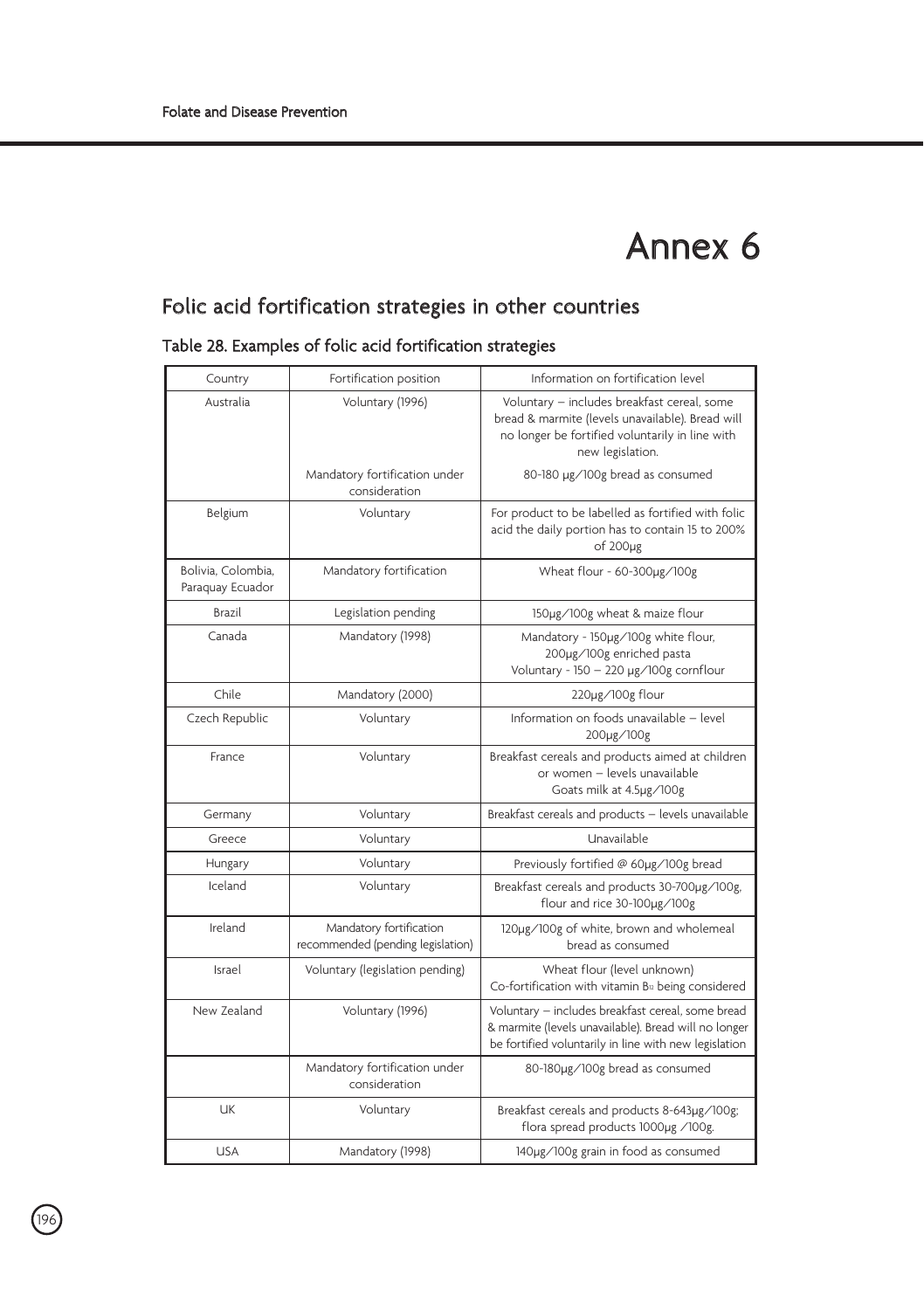# Studies considered in relation to folate and risk of cardiovascular disease and cancer Studies considered in relation to folate and risk of cardiovascular disease and cancer

# Table 29. Cohort studies investigating an association of circulating folate concentrations with risk of cardiovascular disease Table 29. Cohort studies investigating an association of circulating folate concentrations with risk of cardiovascular disease

| (Reference)<br>Study               | population<br>Study                    | range<br>(Xrs)<br>Age | follow-<br>ւր (yrs)<br>Mean | र्व<br>२<br>cases                             | Adjusted relative risk (95% CI)                                                                                                                               | <b>Trends</b>                          | Other factors adjusted for in analysis                                                                                                                      |
|------------------------------------|----------------------------------------|-----------------------|-----------------------------|-----------------------------------------------|---------------------------------------------------------------------------------------------------------------------------------------------------------------|----------------------------------------|-------------------------------------------------------------------------------------------------------------------------------------------------------------|
| Morrison et<br>al., 1996           | 5,056 general<br>population            | 35-79                 | Ľ                           | I65 fatal<br>$\frac{1}{5}$                    | 1.69 (1.10 to 2.61) for lowest v highest<br>quartile of serum folate                                                                                          | $\frac{5}{2}$                          | Sex, age, smoking, diabetes, serum cholesterol and<br>hypertension                                                                                          |
| Chasan-Taber<br>et al., 1996       | 14,916 male<br>physicians<br>U<br>V    | 40-84                 | 75                          | 333 MC<br>333 MI                              | 1.4 (0.9 to 2.3) for lowest 20th percentile v<br>above the 20th percentile of serum folate                                                                    | $\frac{5}{2}$                          | Diabetes, angina, hypertension, Quetelet's index, total<br>cholesterol, HDL cholesterol, aspirin use.                                                       |
| Folsom et al.,<br>1998             | 15,792 general<br>population<br>U<br>Z | 45-64                 | 33                          | and non-<br>fatal CHD<br>232 fatal            | 0.39 (0.1 to 1.06) for highest v lowest quintile<br>1.01 (0.5 to 2.2) for highest v lowest quintile<br>of plasma folate for women<br>of plasma folate for men | Women<br>$6 - 0.6$<br>$p=0.003$<br>Men | Sex, age, race, field centre, smoking, total cholesterol,<br>HDL cholesterol, hypertension and diabetes, dietary<br>vitamin intake for energy intake.       |
| Ford et al.,<br>1998               | 2,657 general<br>population            | 25-74                 | <u>ው</u>                    | 873 CHD                                       | 1.04 (0.86 to 1.26) for lowest v highest<br>quintile of serum folate                                                                                          | $\frac{5}{2}$                          | serum cholesterol, BMI, physical activity, diabetes and<br>Sex, age, race, education, smoking, hypertension,<br>alcohol consumption and use of supplements. |
| Hung et al.,<br>2003               | 2,314 general<br>population            | 20-90                 | 29                          | which 229<br>413 fatal<br>fatal CHD<br>CVD of | (0.81 to 1.45) for lowest v highest quartile of<br>Men 0.96 (0.74 to 1.25) and women 1.08<br>red blood cell folate                                            | $p = 0.35$<br>Women<br>$p=0.21$<br>Men | Age, blood pressure, BMI, serum cholesterol, white<br>cell count, smoking menopause, diabetes,<br>hypertension, alcohol                                     |
| <b>/outilainen</b><br>et al., 2004 | 810 men                                | 46-64                 | 17                          | 114 cardiac<br>events                         | No association between tHcy and acute<br>0.39 (0.18 to 0.83) for highest v lowest<br>coronary events was observed.<br>tertile of serum folate.                | $p = 0.016$                            | Age, smoking, BMI, systolic blood pressure, serum<br>LDL and HDL cholesterol, serum lycopene, alpha<br>tocopherol and beta carotene.                        |

MI, myocardial infarctions; BMI, body mass index; NS, not stated; NCC, nested case-control; MC, matched control; CHD, coronary heart disease; CVD, cardiovascular disease MI, myocardial infarctions; BMI, body mass index; NS, not stated; NCC, nested case-control; MC, matched control; CHD, coronary heart disease; CVD, cardiovascular disease

 $\widehat{P}$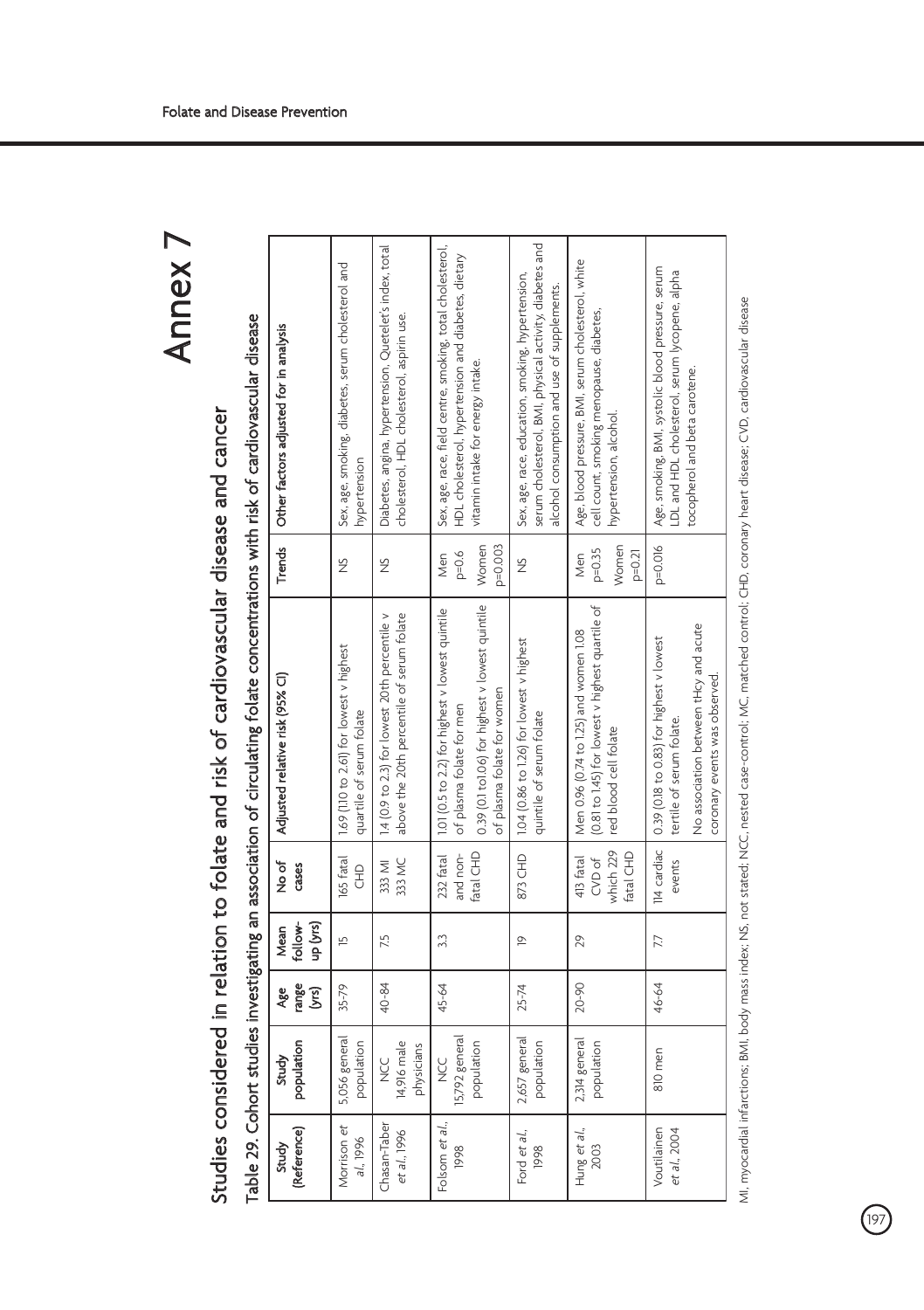| Other factors adjusted for in analysis | history of CHD, and intake of polyunsaturated,<br>postmenopausal hormones, aspirin, vitamin E<br>supplements, exercise, hypertension, parental<br>saturated and trans fat, fibre and alcohol<br>Age, time period, smoking, BMI, | Age, total, LDL and HDL cholesterol and<br>examination years, excretion of nicotine<br>rypertension, diabetes, CHD in family,<br>triglyceride, smoking, physical activity,<br>metabolites and nutritional factors. | aspirin, alcohol, fibre, potassium, vitamin E and<br>Age, smoking, BMI, physical activity, history of<br>hypertension and hypercholesterolemia,<br>total energy |
|----------------------------------------|---------------------------------------------------------------------------------------------------------------------------------------------------------------------------------------------------------------------------------|--------------------------------------------------------------------------------------------------------------------------------------------------------------------------------------------------------------------|-----------------------------------------------------------------------------------------------------------------------------------------------------------------|
| Trends                                 | $P = 0.003$                                                                                                                                                                                                                     | No previous<br>CHD p=0.008                                                                                                                                                                                         | $P = 0.05$                                                                                                                                                      |
| Adjusted relative risk (95% CI)        | 0.69 (0.55 to 0.87) for highest v lowest<br>quintile of dietary folate intake                                                                                                                                                   | 0.45 (0.25 to 0.81) for highest v lowest<br>quintile of dietary folate intake in<br>subjects with no previous CHD                                                                                                  | 0.71 (0.52 to 0.96) for highest v lowest<br>(Association for ischemic, but not<br>quintile of dietary folate intake.<br>hemorrhagic, stroke).                   |
| No of cases                            | 939 MI and<br>fatal CHD                                                                                                                                                                                                         | 199 acute<br>coronary<br>events                                                                                                                                                                                    | 725 incident<br>strokes                                                                                                                                         |
| follow-<br>up (yrs)<br>Mean            | 호                                                                                                                                                                                                                               | $\subseteq$                                                                                                                                                                                                        | 호                                                                                                                                                               |
| range<br>(yrs)<br>ge<br>P              | $30 - 55$                                                                                                                                                                                                                       | $42 - 60$                                                                                                                                                                                                          | 40-75                                                                                                                                                           |
| population<br>Study                    | 80,082 female<br>nurses                                                                                                                                                                                                         | 1,980 men                                                                                                                                                                                                          | 43,732 men                                                                                                                                                      |
| (Reference)<br>Study                   | Rimm et al.,<br>1998                                                                                                                                                                                                            | Voutilainen<br><i>et al.</i> , 2001                                                                                                                                                                                | He et al.,<br>2004                                                                                                                                              |

Table 30. Cohort studies investigating an association of dietary folate intakes with risk of cardiovascular disease Table 30. Cohort studies investigating an association of dietary folate intakes with risk of cardiovascular disease

 $\bigcirc$ 

MI, myocardial infarctions; BMI, body mass index; NS, not stated; NCC, nested case-control; MC, matched control; CHD, coronary heart disease. MI, myocardial infarctions; BMI, body mass index; NS, not stated; NCC, nested case-control; MC, matched control; CHD, coronary heart disease.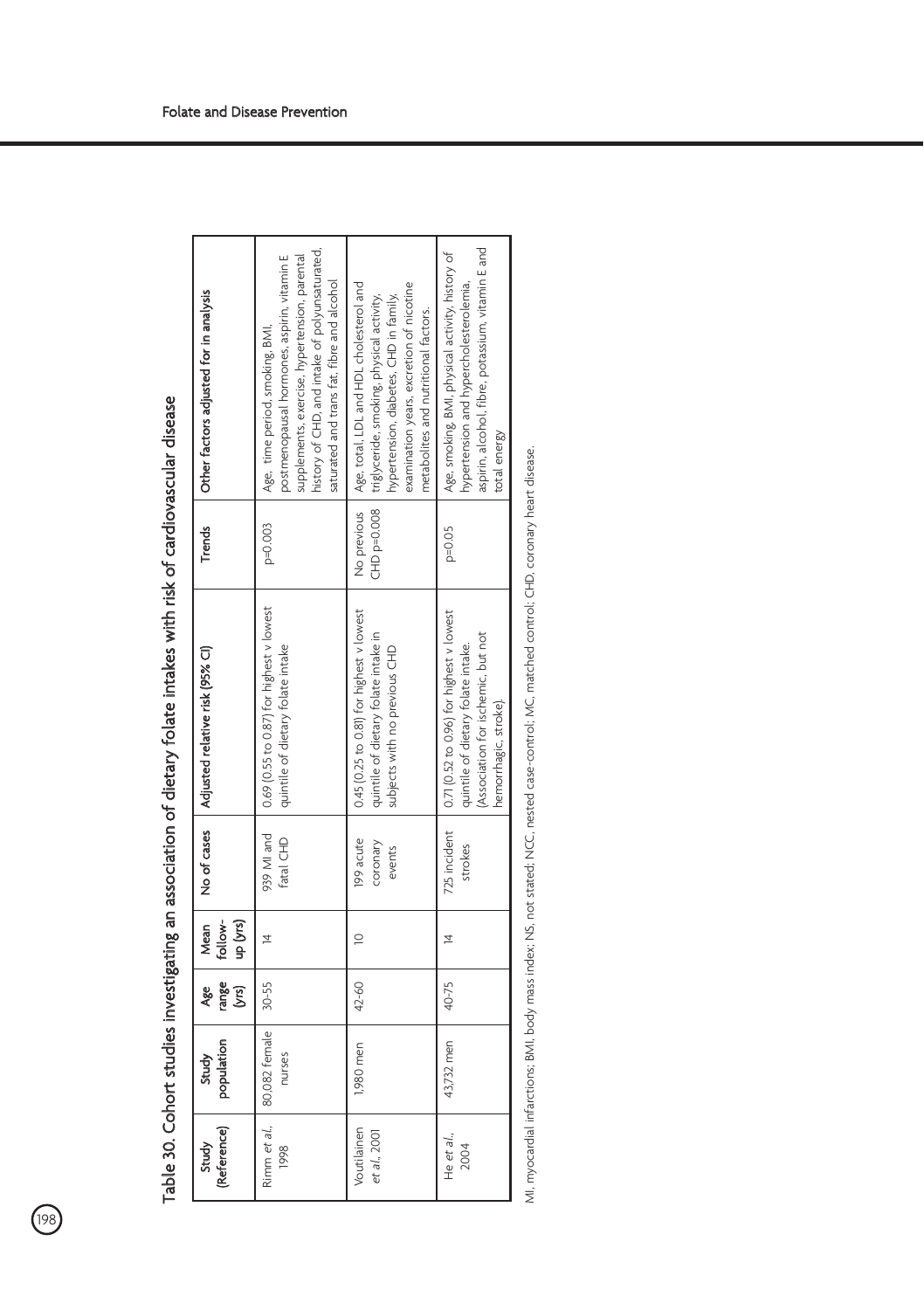|                                                        | \$.        |                |                        | $\frac{1}{4}$   | $\frac{1}{4}$   |             | S               | S              | $\sim$             | 25                      | 25               | $\overline{20}$ | $\overline{0}$ |
|--------------------------------------------------------|------------|----------------|------------------------|-----------------|-----------------|-------------|-----------------|----------------|--------------------|-------------------------|------------------|-----------------|----------------|
| Homocysteine-lowering regimen (mg/d)                   | 52         |                | 0.02                   | $\ddot{\circ}$  | $\ddot{\circ}$  | $\supseteq$ | $\supseteq$     | $\overline{a}$ | 0.02               | $\frac{5}{2}$           | $\overline{0.4}$ | $\ddot{\circ}$  | $\frac{5}{2}$  |
|                                                        | Folic acid | S.O            | $0.5*$                 | $\frac{8}{2}$   | $\frac{8}{3}$   | 2.0         | 2.5             | 2.5            | S.O                | 2.0                     | 2.5              | 2.5             | 40.0           |
| reduction in<br>(estimated)<br>Observed                | tHcy (%)   | $\overline{2}$ | (25)                   | 25%             | 27              | 25          | (20)            | (20)           | (25)               | 25                      | Ю                | 33              | (33)           |
| Actual / scheduled<br>treatment (years)<br>duration of |            | $\sim$         | $\sqrt{2}$             |                 |                 |             | LO.             | 74             | LO <sub>1</sub>    |                         |                  | $\sqrt{2}$      |                |
| (scheduled)<br>number<br>Actual                        | randomized | 1880           | (2000)                 | 3000            | 3749            | 12064       | 5522            | 5442           | (1000)             | (8000)                  | 3680             | (4000)          | 2056           |
| disease<br>Prior                                       |            | 운              | 운                      | 운               | 운               | 운           | 운               | E              | Stroke             | Stroke                  | Stroke           | Renal           | Renal          |
| population (-/+)<br>Fortified                          |            |                |                        |                 |                 |             |                 |                |                    |                         |                  |                 |                |
| Trial (Country)                                        |            | CHAOS-2T (UK)  | SU.FOL.OM3<br>(France) | WENBIT (Norway) | NORVIT (Norway) | SEARCH (UK) | HOPE-2 (Canada) | WACS (USA)     | Su.Fol.O3 (France) | VITATOPS<br>(Australia) | VISP) (USA)      | FAVORIT (USA)   | VA Trial (USA) |

Table 31. Trials of homocysteine-lowering vitamin supplements in people with prior CHD, prior stroke or renal disease Table 31. Trials of homocysteine-lowering vitamin supplements in people with prior CHD, prior stroke or renal disease

199

Table courtesy of Dr Robert Clarke; † terminated early, see text for details; \* 5-MTHF. Table courtesy of Dr Robert Clarke; † terminated early, see text for details; \* 5-MTHF.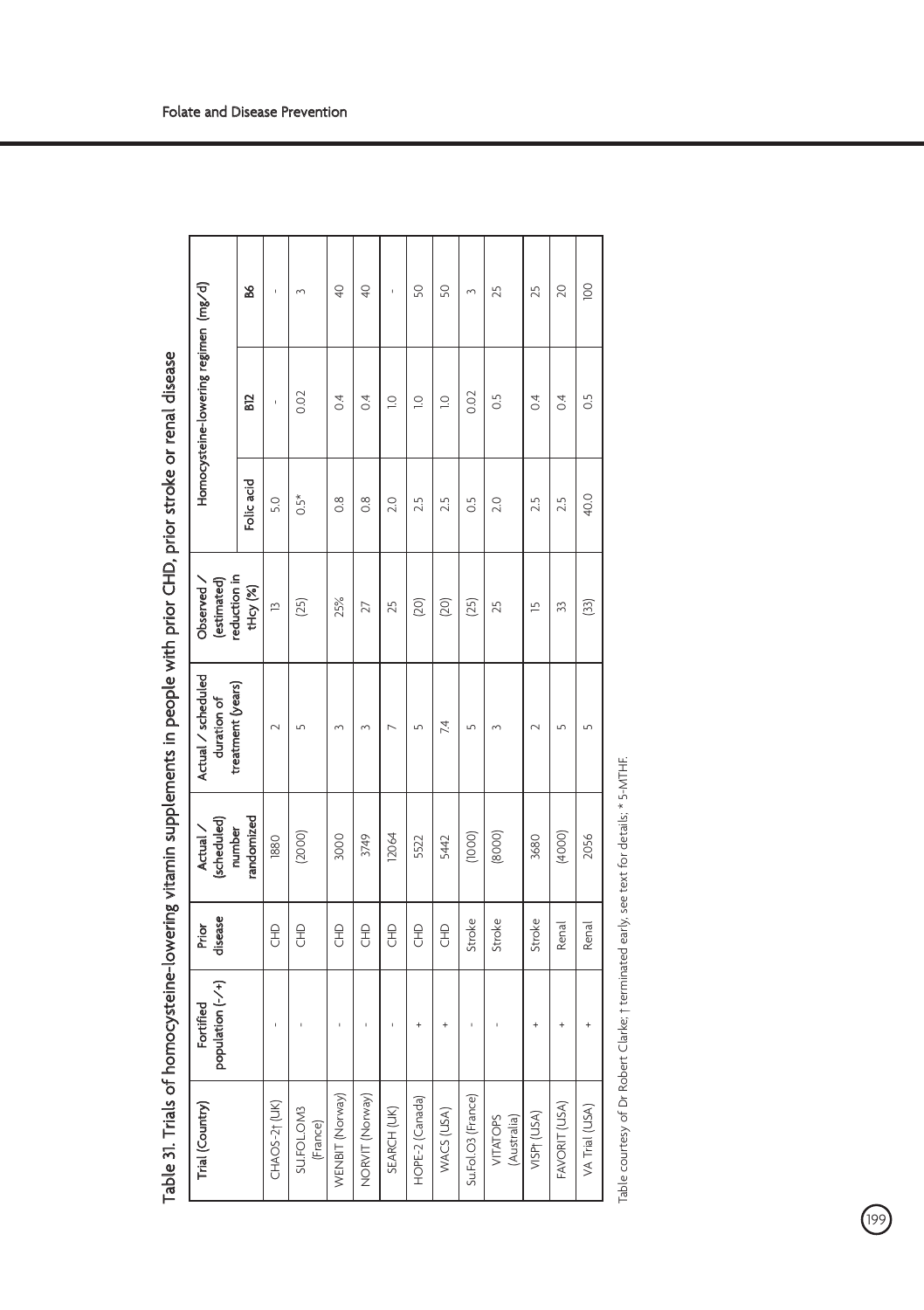| Other factors adjusted for in analysis | multivitamin use, total energy, fat, red meat, vitamin<br>D and calcium intake, family history of CRC, history<br>Age, smoking, physical activity, BMI, aspirin use,<br>of polyps/endoscopy                                                                                         | Total energy intake, physical activity, energy-adjusted<br>starch, calcium. iron, alcohol intake, smoking, BMI<br>folate intakes, vitamins A, C and E, fibre, protein,                   | Age, aspirin use, physical activity, BMI, smoking,<br>family history of CRC, and red meat, fibre,<br>methionine and fibre intake                                                                                                                                                          |
|----------------------------------------|-------------------------------------------------------------------------------------------------------------------------------------------------------------------------------------------------------------------------------------------------------------------------------------|------------------------------------------------------------------------------------------------------------------------------------------------------------------------------------------|-------------------------------------------------------------------------------------------------------------------------------------------------------------------------------------------------------------------------------------------------------------------------------------------|
| Trends                                 | $p=0.30$<br>$P^{\times}$ O.OI<br>$\frac{5}{2}$                                                                                                                                                                                                                                      | $p = 0.15$<br>$p=0.26$                                                                                                                                                                   | p<0.001<br>$P = 0.01$<br>p<0.001                                                                                                                                                                                                                                                          |
| Adjusted relative risk (95% CI)        | 0.74 (0.47 to 117) for multivitamin use for 10<br>low methyl (methionine and folate) diet vs<br>3.30 (1.58 to 6.88) for high alcohol (>20g/d)<br>a low alcohol (<5g/d) high methyl diet in<br>or more years compared to nonusers<br>quintile of folate intake<br>non aspirin users. | quartile of folate intake for colon cancer.<br>quartile of folate intake for rectal cancer.<br>2.12 (0.43 to 10.54) for highest vs. lowest<br>0.51 (0.20 to 1.31) for highest vs. lowest | 0.29 (0.15 to 0.56) for multivitamin use for<br>quartile of folate intake in women whose<br>15 or more years compared to nonusers<br>0.69 (0.52 to 0.93) for highest vs. lowest<br>0.48 (0.33 to 0.71) for highest vs. lowest<br>methionine intake <1.8g/d.<br>quartile of folate intake. |
| र्व<br>२<br>cases                      |                                                                                                                                                                                                                                                                                     | 276 non-<br>91 colon<br>53 rectal<br>cases                                                                                                                                               | 442 colon                                                                                                                                                                                                                                                                                 |
| follow-<br>up (yrs)<br>Mean            | o                                                                                                                                                                                                                                                                                   | $5-8$                                                                                                                                                                                    | $\overline{4}$                                                                                                                                                                                                                                                                            |
| nge<br>S<br>Age                        | 40-75                                                                                                                                                                                                                                                                               | $50 - 69$                                                                                                                                                                                | $30 - 55$                                                                                                                                                                                                                                                                                 |
| population<br>Study                    | Professionals'<br>14,931 men<br>Follow-up<br>Health<br>Study                                                                                                                                                                                                                        | Beta-Carotene<br>Tocopherol<br>29,133 men<br>smokers<br>Alpha-<br>cohort<br>U<br>Z                                                                                                       | Health Study<br>women<br>Nurses <sup>'</sup><br>88,756                                                                                                                                                                                                                                    |
| (Reference)<br><b>Study</b>            | Giovannucci<br>et al., 1995                                                                                                                                                                                                                                                         | Glynn et al,<br>1996                                                                                                                                                                     | Giovannucci<br>et al., 1998                                                                                                                                                                                                                                                               |
|                                        |                                                                                                                                                                                                                                                                                     | 205 colon   0.86 (0.54 to 1.36) for highest vs. lowest                                                                                                                                   |                                                                                                                                                                                                                                                                                           |

|            | $\ddot{\phantom{a}}$                                                                                                       |
|------------|----------------------------------------------------------------------------------------------------------------------------|
|            | De Salary Salary De Salary De Salary De Salary De Salary De Salary De Salary De Salary De Salary De Salary De Sa           |
|            |                                                                                                                            |
|            |                                                                                                                            |
|            |                                                                                                                            |
|            |                                                                                                                            |
|            |                                                                                                                            |
|            |                                                                                                                            |
|            |                                                                                                                            |
|            |                                                                                                                            |
|            |                                                                                                                            |
|            |                                                                                                                            |
|            |                                                                                                                            |
|            | <b>1.1.2 フィスコンコンコンコーニー</b>                                                                                                 |
|            |                                                                                                                            |
|            |                                                                                                                            |
|            |                                                                                                                            |
|            |                                                                                                                            |
|            |                                                                                                                            |
|            |                                                                                                                            |
|            |                                                                                                                            |
|            |                                                                                                                            |
|            |                                                                                                                            |
|            |                                                                                                                            |
|            |                                                                                                                            |
|            | <b>CONTRACTOR</b><br>- 10月1日 - 10月11日 - 10月11日 - 10月11日 - 10月12日 - 10月12日 - 10月12日 - 10月12日 - 10月12日 - 10月12日 - 10月12日 - 1 |
|            |                                                                                                                            |
|            | י<br>ו                                                                                                                     |
|            |                                                                                                                            |
|            | $\vdots$                                                                                                                   |
|            |                                                                                                                            |
|            |                                                                                                                            |
|            |                                                                                                                            |
|            |                                                                                                                            |
|            |                                                                                                                            |
|            |                                                                                                                            |
|            |                                                                                                                            |
|            |                                                                                                                            |
|            | ו<br>ווי הוא ה                                                                                                             |
|            | i                                                                                                                          |
|            | ֧֦֧֦֦֧֦֦֦֧֦֧֧֦֧ׅ֦֧ׅ֧֦֧֦֧ׅ֧ׅ֧֛֪֦֧֛֛֪֪֦֪֛֪֪֦֧֪֦֧֪֪֪֪֪֪֪֪֪֪֪֪֪֪֪֪֛֓֝֝֝֝֝֬֝֬֝֜֜֜֓֟֓֜֓֜֓֜֜֜֜֝֟֓֟֓                               |
|            |                                                                                                                            |
|            |                                                                                                                            |
|            |                                                                                                                            |
|            | )<br>)<br>)                                                                                                                |
|            |                                                                                                                            |
|            |                                                                                                                            |
| سمام وويات | <br> <br> <br> <br>                                                                                                        |

 $\bigcirc$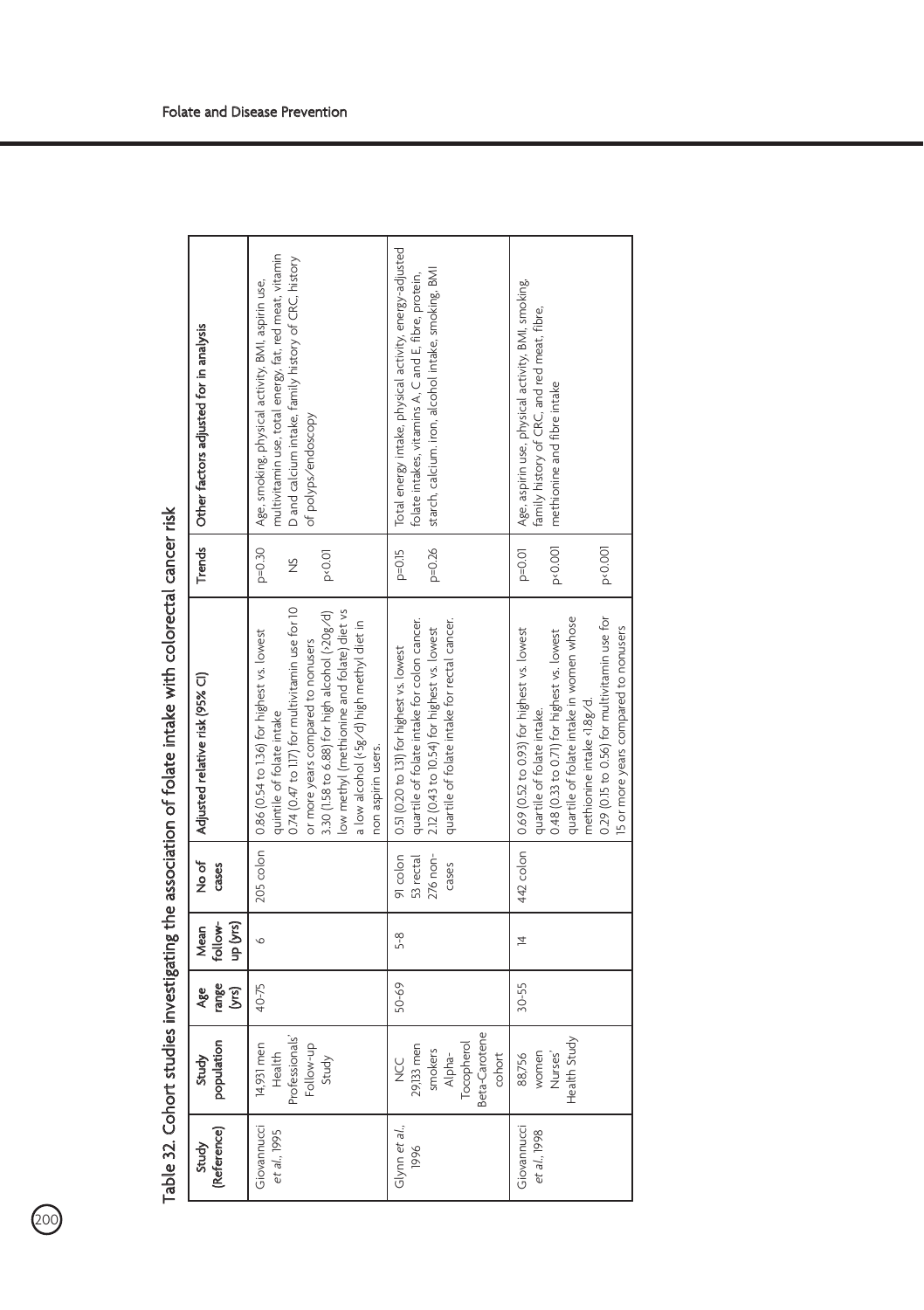| Trends   Other factors adjusted for in analysis | colon cancer, intake of fat, fibre, calcium, vitamin<br>Age, race, gender, smoking, BMI, family history of<br>B6, vitamin B12, total energy and alcohol                                                                                                                                                                                                | use, red meat, alcohol, animal fat, vitamins A, C, D,<br>family history of CRC, postmenopausal oestrogen<br>Age, aspirin use, physical activity, BMI, smoking,<br>E, methionine and fibre intake                                                        | Age, energy intake, family history, alcohol, vitamin C,<br>iron and dietary fibre intake                                                                                                                                                                                                                                                                                                                                   |
|-------------------------------------------------|--------------------------------------------------------------------------------------------------------------------------------------------------------------------------------------------------------------------------------------------------------------------------------------------------------------------------------------------------------|---------------------------------------------------------------------------------------------------------------------------------------------------------------------------------------------------------------------------------------------------------|----------------------------------------------------------------------------------------------------------------------------------------------------------------------------------------------------------------------------------------------------------------------------------------------------------------------------------------------------------------------------------------------------------------------------|
|                                                 | $p=0.03$<br>$p=0.70$<br>$P = 0.05$                                                                                                                                                                                                                                                                                                                     | nteraction<br>$p = 0.02$<br>$f$ or<br>$\frac{5}{2}$                                                                                                                                                                                                     | $p = 0.03$<br>$p=0.03$<br>$p = 0.55$<br>$p = 0.18$                                                                                                                                                                                                                                                                                                                                                                         |
| Adjusted relative risk (95% CI)                 | 2.22 (1.03 to 4.77) for alcohol drinkers (>1.16<br>quartile of dietary folate intake in women<br>drinks/wk) low methyl (methionine and<br>folate) diet vs non-drinkers, high methyl<br>quartile of dietary folate intake in men<br>0.40 (0.18 to 0.88) for highest v lowest<br>0.74 (0.36 to 1.51) for highest v lowest<br>diet in men, but not women. | quartile of folate intake in women with no<br>quartile of folate intake in women with a<br>0.48 (0.28 to 0.83) for highest vs. lowest<br>0.81 (0.62 to 1.07) for highest vs. lowest<br>family history of colon cancer<br>family history of colon cancer | quintile of folate intake for colon cancer<br>quintile of folate intake for rectal cancer<br>quintile of folate intake for colon cancer<br>quintile of folate intake for rectal cancer<br>0.68 (0.39 to 1.20) for highest vs. lowest<br>1.26 (0.58 to 2.76) for highest vs. lowest<br>0.66 (0.35 to 1.21) for highest vs. lowest<br>0.73 (0.46 to 1.17) for highest vs. lowest<br>in women<br>in women<br>in men<br>in men |
| षे<br>१०<br>cases                               | 219 colon                                                                                                                                                                                                                                                                                                                                              | 535 colon                                                                                                                                                                                                                                               | 760 colon<br>411 rectal<br>3500 non<br>cases                                                                                                                                                                                                                                                                                                                                                                               |
| up (yrs)<br>follow-<br>Mean                     | 20                                                                                                                                                                                                                                                                                                                                                     | $\approx$                                                                                                                                                                                                                                               | 73                                                                                                                                                                                                                                                                                                                                                                                                                         |
| range<br>Age<br>ζŝ                              | 25-74                                                                                                                                                                                                                                                                                                                                                  | $30 - 55$                                                                                                                                                                                                                                               | 55-69                                                                                                                                                                                                                                                                                                                                                                                                                      |
| population<br><b>Study</b>                      | 10,183 general<br>Epidemiology<br>population<br>NHANES <sub>1</sub><br>Follow-up<br>Study                                                                                                                                                                                                                                                              | Health Study<br>women<br>Nurses <sup>'</sup><br>88,758                                                                                                                                                                                                  | Cohort Study<br>Netherlands<br>population<br>general<br>120,852<br>š                                                                                                                                                                                                                                                                                                                                                       |
| (Reference)<br><b>Study</b>                     | Su & Arab et<br>al., 2001                                                                                                                                                                                                                                                                                                                              | Fuchs et al.,<br>2002                                                                                                                                                                                                                                   | Konings et al.,<br>2002                                                                                                                                                                                                                                                                                                                                                                                                    |
|                                                 |                                                                                                                                                                                                                                                                                                                                                        |                                                                                                                                                                                                                                                         |                                                                                                                                                                                                                                                                                                                                                                                                                            |

 $\bigcirc$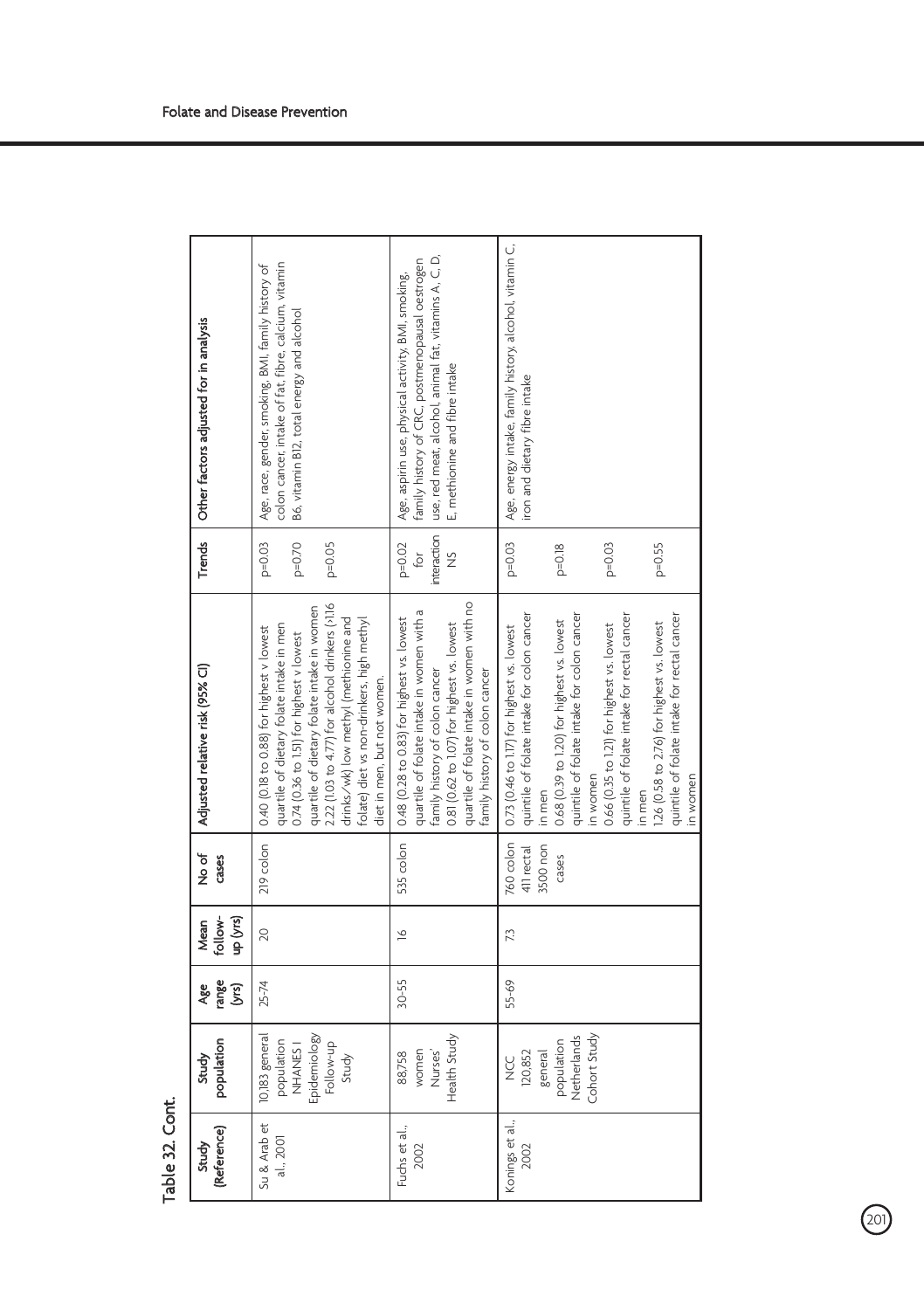| (Reference)<br><b>Study</b> | population<br><b>Study</b>                                                            | range<br>(yrs)<br>ge<br>P | up (yrs)<br>follow-<br><b>Mean</b> | No of<br><b>Cases</b>             | Adjusted relative risk (95% CI)                                                                                                                                                                                       | Trends                 | Other factors adjusted for in analysis                                                                                                                      |
|-----------------------------|---------------------------------------------------------------------------------------|---------------------------|------------------------------------|-----------------------------------|-----------------------------------------------------------------------------------------------------------------------------------------------------------------------------------------------------------------------|------------------------|-------------------------------------------------------------------------------------------------------------------------------------------------------------|
| Flood et al.,<br>2002       | Breast Cancer<br>Follow-up<br>Detection<br>women<br>Project<br>45,264<br>Study        | 40-93                     | 3.5                                | and rectal                        | quintile of dietary folate intake for CRC<br>490 colon   0.86 (0.65 to 1.13) for highest vs. lowest<br>quintile of total folate intake (includes<br>.01 (0.75 to 1.35) for highest vs. lowest<br>supplements) for CRC | p=0.67<br>$p = 0.14$   | grains, methionine, energy, alcohol and fibre intake<br>activity, red meat, alcohol, total fat, vitamins D,<br>NSAID use, smoking, education, BMI, physical |
| Harnack et<br>al., 2002     | 41,836 women<br>Health Study<br>Women's<br>lowa                                       | 55-69                     | $\tilde{=}$                        | 123 rectal                        | quintile of folate intake for colon cancer<br>598 colon   1.12 (0.77 to 1.63) for highest vs. lowest<br>lowest third of folate intake for rectal<br>0.89 (0.52 to 1.51) for highest third vs<br>cancer                | p=0.67<br>$b=0.44$     | Age, BMI, oestrogen use, smoking, dietary energy,<br>calcium, and vitamin E                                                                                 |
| Terry et al.,<br>2002       | 56,837 women<br>Screening<br>Canadian<br>National<br><b>Breast</b><br>Study<br>U<br>Z | 40-59                     | 10.4                               | non-cases<br>cases<br>295<br>5334 | quintile of folate intake for colon cancer<br>quintile of folate intake for rectal cancer<br>0.7 (0.3 to 1.8) for highest vs. lowest<br>0.6 (0.3 to 11) for highest vs. lowest                                        | $P = 0.41$<br>$p=0.36$ | Age, smoking, BMI, physical activity, education, fat<br>and energy intakes                                                                                  |

| l |
|---|
|   |
|   |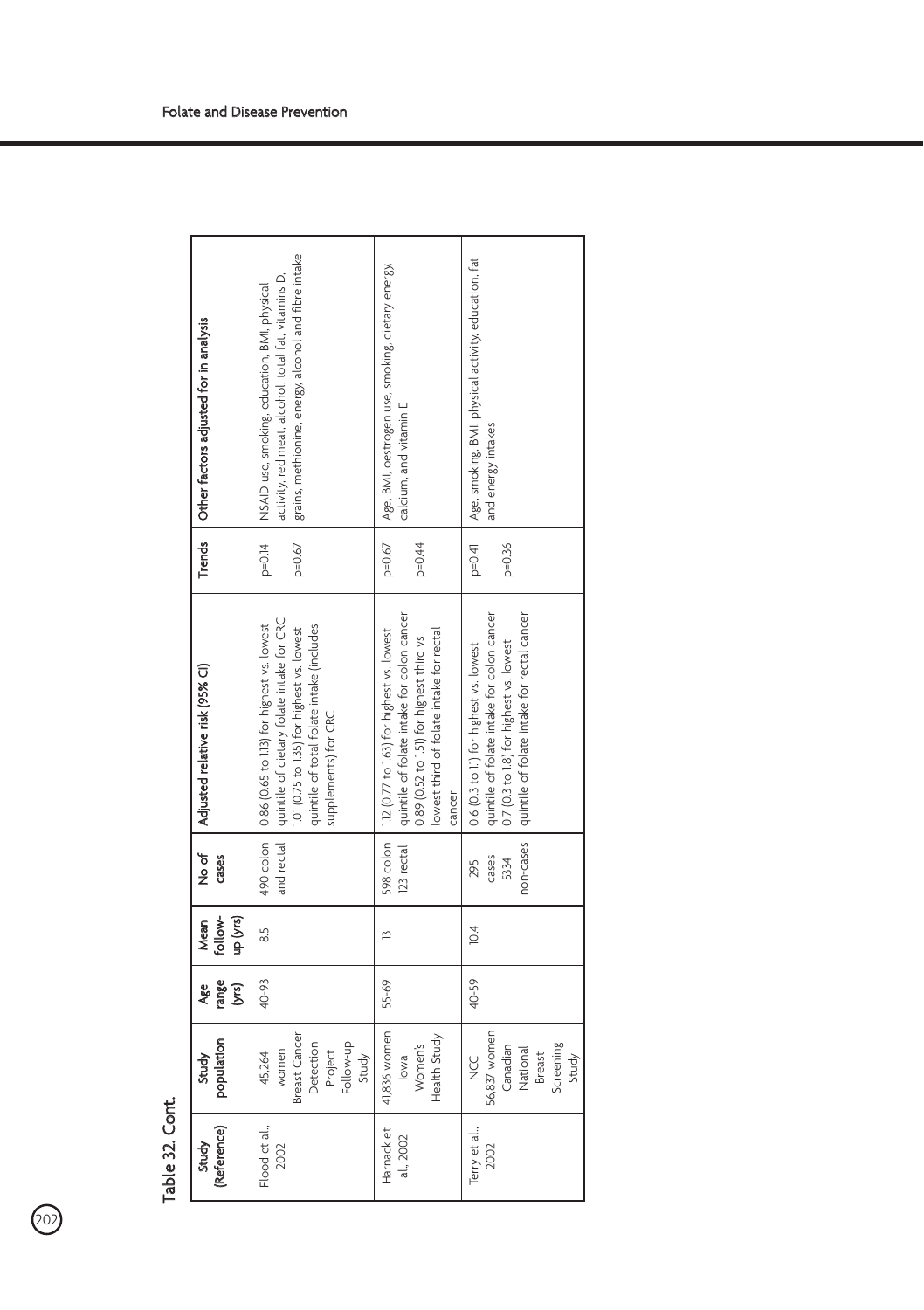| Trends   Other factors adjusted for in analysis | Age, family history, BMI, physical activity, red meat,<br>processed meat, alcohol, calcium, height, smoking,<br>history of endoscopy and gender in combined<br>cohort<br>$p=0.04$<br>$p=0.06$<br>$p = 0.57$                                                                                                                         | Age, BMI, educational level, red meat consumption,<br>saturated fat, methionine, vitamin B6, B-carotene,<br>total energy intake, energy adjusted intakes of<br>calcium and cereal fibre.<br>$p=0.02$<br>$p = 0.97$ |
|-------------------------------------------------|-------------------------------------------------------------------------------------------------------------------------------------------------------------------------------------------------------------------------------------------------------------------------------------------------------------------------------------|--------------------------------------------------------------------------------------------------------------------------------------------------------------------------------------------------------------------|
|                                                 |                                                                                                                                                                                                                                                                                                                                     |                                                                                                                                                                                                                    |
| Adjusted relative risk (95% CI)                 | quartile of folate intake for colon cancer<br>quartile of folate intake for colon cancer<br>quartile of folate intake for colon cancer<br>0.82 (0.68 to 0.99) for highest vs. lowest<br>[139 colon   0.82 (0.66 to 1.03) for highest vs. lowest<br>0.72 (0.45 to 116) for highest vs. lowest<br>n men and women<br>n women<br>n men | quintile of folate intake for rectal cancer<br>quintile of folate intake for colon cancer<br>0.93 (0.55 to 1.56) for highest vs. lowest<br>  0.61 (0.41 to 0.91) for highest vs. lowest                            |
| No of<br>cases                                  | 339 rectal                                                                                                                                                                                                                                                                                                                          | 547 colon<br>252 rectal                                                                                                                                                                                            |
| follow-<br>up (yrs)<br>Mean                     | č                                                                                                                                                                                                                                                                                                                                   | Ľ                                                                                                                                                                                                                  |
| ange<br>S<br>Age                                | $30 - 55$<br>40-75                                                                                                                                                                                                                                                                                                                  | 40-75                                                                                                                                                                                                              |
| population<br><b>Study</b>                      | 87,733 women<br>Professionals'<br>Health Study<br>46,632 men<br>and Health<br>Follow-up<br>Nurses<br>Study                                                                                                                                                                                                                          | 61,433 women<br>Mammography<br>Swedish<br>Cohort                                                                                                                                                                   |
| (Reference)<br><b>Study</b>                     | Wei et al.<br>2004                                                                                                                                                                                                                                                                                                                  | Larsson et al.,<br>2005                                                                                                                                                                                            |

Table 32. Cont.

Table 32. Cont.

BMI, body mass index, NSAID, non-steroidal anti-inflammatory drugs; NS, not stated; NCC, nested case-control; CRC, colorectal cancer. BMI, body mass index; NSAID, non-steroidal anti-inflammatory drugs; NS, not stated; NCC, nested case-control; CRC, colorectal cancer.

203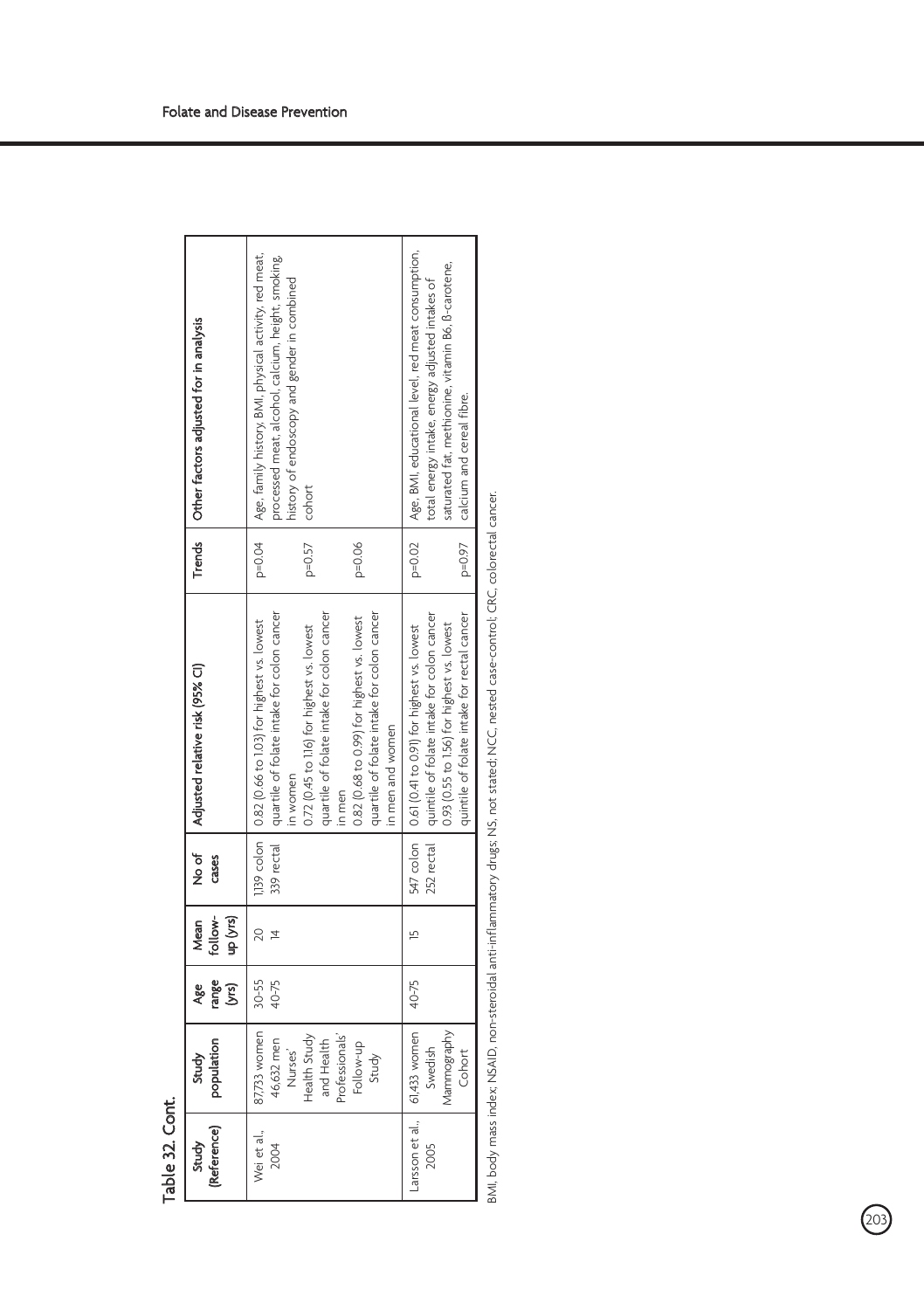| Trends   Other factors adjusted for in analysis | adjusted folate intakes, vitamins A, C and E, fibre,<br>Total energy intake, physical activity, energy-<br>protein, starch, calcium. iron, alcohol intake,<br>smoking, BMI                                                            | use, family history of CRC, history of occult blood<br>Education, race, religion, physical activity, aspirin<br>esting, alcohol, smoking, energy, macronutrient,<br>fibre, vitamin A, C and E intakes, Quetelet index |
|-------------------------------------------------|---------------------------------------------------------------------------------------------------------------------------------------------------------------------------------------------------------------------------------------|-----------------------------------------------------------------------------------------------------------------------------------------------------------------------------------------------------------------------|
|                                                 | $p=0.83$<br>$P = 0.10$                                                                                                                                                                                                                | $P = 0.04$                                                                                                                                                                                                            |
| Adjusted relative risk (95% CI)                 | quartile of serum folate concentrations for<br>quartile of serum folate concentrations for<br>2.94 (0.84 to 10.33) for highest vs. lowest<br>91 colon   0.96 (0.40 to 2.30) for highest vs. lowest<br>colon cancer.<br>rectal cancer. | and rectal   quartile of serum folate concentrations for<br>105 colon   0.52 (0.27 to 0.97) for highest vs. lowest<br>ن<br>گ                                                                                          |
| No of<br>cases                                  | 53 rectal<br>276 non-<br>cases                                                                                                                                                                                                        | $523$ non<br>cases                                                                                                                                                                                                    |
| follow-<br>up (yrs)<br>Mean                     | s<br>S                                                                                                                                                                                                                                | $\frac{9}{2}$                                                                                                                                                                                                         |
| e<br>E<br>S<br>ge<br>P                          | $50 - 69$                                                                                                                                                                                                                             | ž                                                                                                                                                                                                                     |
| population<br><b>Study</b>                      | Tocopherol<br>29,133 men<br>Carotene<br>smokers<br>Alpha-<br>cohort<br>Beta-<br>U<br>Z                                                                                                                                                | 15,785 women<br>Health Study<br>Women's<br>UU<br>Z                                                                                                                                                                    |
| (Reference)<br><b>Study</b>                     | Glynn et al.,<br>1996                                                                                                                                                                                                                 | Kato et al.<br>1999                                                                                                                                                                                                   |

Table 33. Cohort studies investigating the association of serum folate concentration with colorectal cancer risk Table 33. Cohort studies investigating the association of serum folate concentration with colorectal cancer risk

204

NCC, nested case-control. NCC, nested case-control.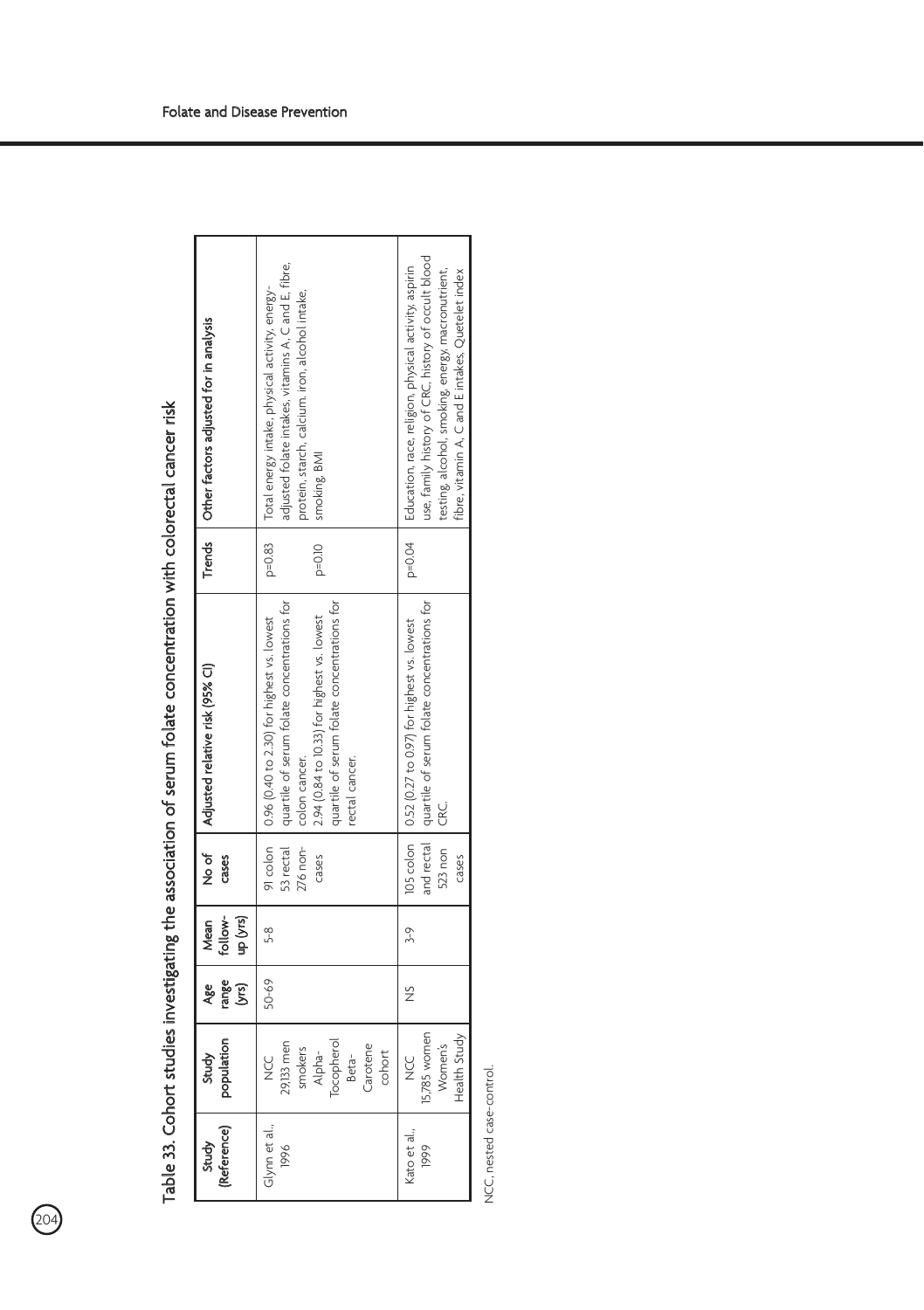| (Reference)<br>Study           | population<br>Study                                               | nare<br>S<br>Ąee | up (yrs)<br>follow-<br>Mean | रे<br>२०<br>cases | Adjusted relative risk (95% CI)                                                                                                                                                                                                                                      | Trends                         | Other factors adjusted for in analysis                                                                                                                                                                                                                    |
|--------------------------------|-------------------------------------------------------------------|------------------|-----------------------------|-------------------|----------------------------------------------------------------------------------------------------------------------------------------------------------------------------------------------------------------------------------------------------------------------|--------------------------------|-----------------------------------------------------------------------------------------------------------------------------------------------------------------------------------------------------------------------------------------------------------|
| Zhang et al.,<br>1999          | Nurses' Health<br>88,818<br>Study                                 | $30 - 55$        | $\geq$                      | 3,483             | owest quintile of folate intake for alcohol<br>0.56 (0.41 to 0.79) for highest vs. second<br>0.93 (0.83 to 1.03) for highest vs. second<br>ntake more than or equal to 15g/d<br>lowest quintile of folate intake                                                     | P=0.006<br>$P = 0.26$          | Age, total energy intake, parity, age at first birth,<br>family history of breast cancer/disease, alcohol<br>menopause, age at menarche, HRT use, beta<br>intake, BMI, weight gain/loss, height, age at<br>carotene and supplement intake                 |
| Sellers et al.,<br><b>2001</b> | lowa Women's<br>Health Study<br>34,387                            | 55-69            | $\overline{\mathbf{r}}$     | 1,586             | percentile vs. upper 50th percentile of<br>percentile vs. upper 50th percentile of<br>folate intake for alcohol intake more<br>119 (0.90 to 1.58) for lowest 10th<br>.59 (1.05 to 2.41) for lowest 10th<br>otal folate intake<br>than 4g/d                           | $\frac{5}{2}$<br>ž             | ratio, height, alcohol, smoking, physical activity and<br>at menarche, age at menopause, oral contraceptive<br>Age, education, family history of breast cancer, age<br>use, HRT, parity, age at first birth, BMI, waist-to-hip<br>other B vitamins        |
| Feigelson et<br>al., 2003      | Prevention<br>Nutrition<br>Study II<br>Cancer<br>Cohort<br>66,561 | 40-87            |                             | 1,303             | 110 (0.94 to 1.29) for highest vs. lowest<br>quartile of alcohol intake (>15g/d) vs.<br>quartile of folate intake for highest<br>133 (0.94 to 1.88) within the lowest<br>quartile of total folate intake<br>on drinkers.                                             | $\frac{5}{2}$<br>$\frac{5}{2}$ | birth. Age at menopause, age at menarche, physical<br>Age, ethanol, methionine, multivitamin use, race,<br>mammographic history, HRT use, parity at first<br>education, family history, breast lump history,<br>activity, BMI, weight gain, energy intake |
| Sellers et al.,<br>2004        | lowa Women's<br>Health Study<br>33,552                            | 55-69            | ᅺ                           | 1823              | 2.26 (1.59 to 3.21) for lowest 10th percentile<br>119 (0.98 to 1.45) for lowest 10th percentile<br>vs. upper 50th percentile of dietary folate<br>intake in those with a family history of<br>vs. upper 50th percentile of dietary<br>breast cancer<br>folate intake | $P = 0.005$<br>$p=0.20$        | Age, energy intake, education, age at menarche, age<br>at menopause, oral contraceptive use, HRT, parity,<br>age at first birth, BMI, waist-to-hip ratio, height,<br>smoking, use of folic acid supplementsand<br>physical activity                       |

Table 34. Cohort studies associating breast cancer risk with folate intake Table 34. Cohort studies associating breast cancer risk with folate intake

HRT, hormone replacement therapy; BMI, body mass index; NS, not stated. HRT, hormone replacement therapy; BMI, body mass index; NS, not stated.

 $\widehat{\mathbb{Q}_5}$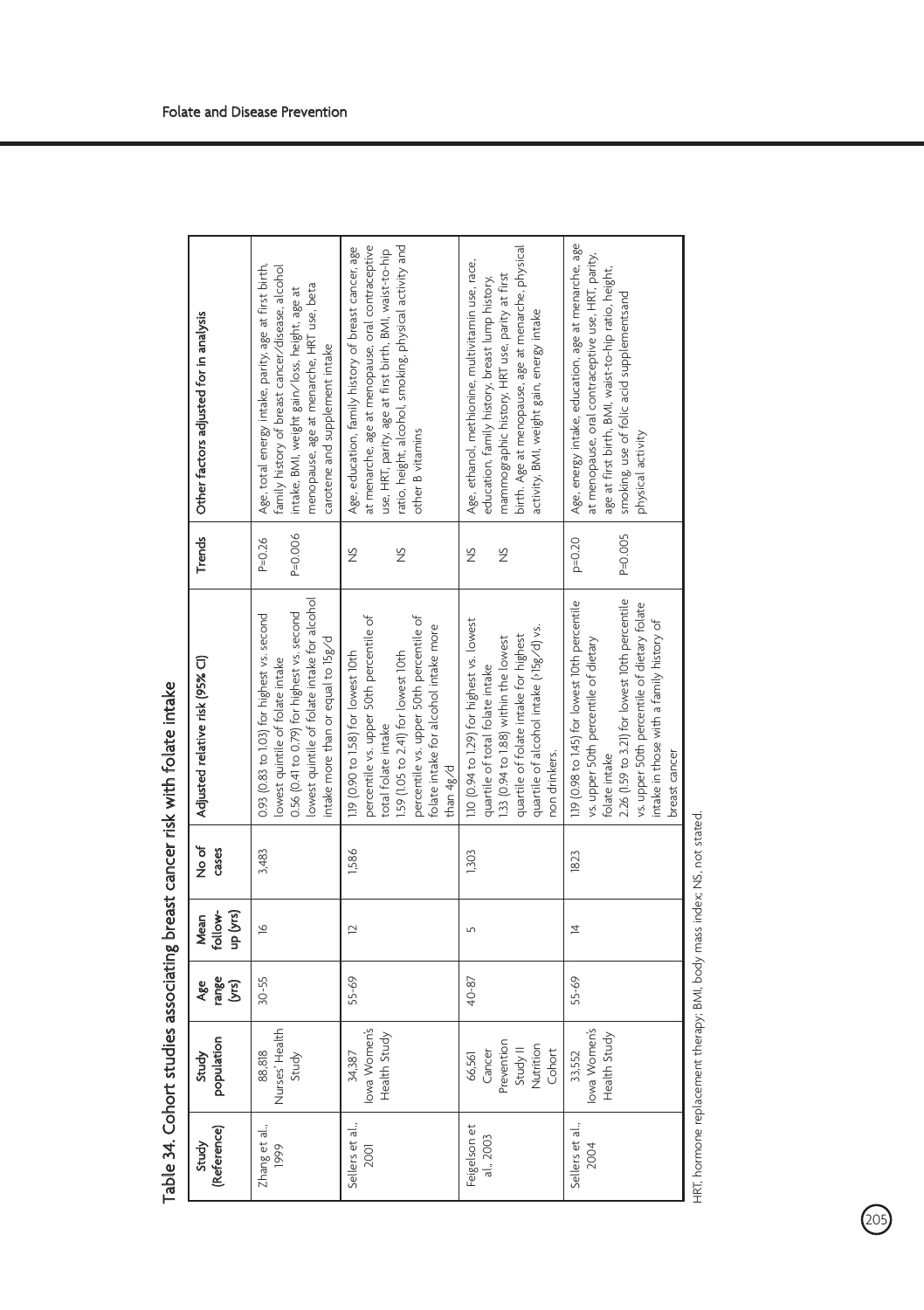| Trends   Other factors adjusted for in analysis | menarche/menopause/first birth, number of<br>contraceptive use, HRT, education, BMI and<br>pregnancies, months of breast feeding, oral<br>Family history, bilateral ovariectomy, age at<br>physical exercise | Parity, age at first birth, family history of breast<br>cancer/disease, alcohol intake, BMI, age at<br>menopause and menarche                                                                                                             |
|-------------------------------------------------|--------------------------------------------------------------------------------------------------------------------------------------------------------------------------------------------------------------|-------------------------------------------------------------------------------------------------------------------------------------------------------------------------------------------------------------------------------------------|
|                                                 | $p = 0.73$<br>$p = 0.41$                                                                                                                                                                                     | $p = 0.01$<br>$p=0.06$                                                                                                                                                                                                                    |
| Adjusted relative risk (95% CI)                 | I quintile of serum folate concentration<br>quintile of serum folate concentration<br>110 cases   0.79 (0.33 to 1.90) lowest vs. highest<br>1.08 (0.50 to 2.37) lowest vs. highest                           | 0.11 (0.02 to 0.59) for highest vs. lowest<br>quintile of serum folate concentration<br>quintile of serum folate concentration<br>for alcohol intake more than or equal<br>712 cases   0.73 (0.50 to 1.07) highest vs. lowest<br>to 15g/d |
| रे<br>२<br>cases                                | 133 cases<br>133 MC<br><b>TIO MC</b>                                                                                                                                                                         | 712 MC                                                                                                                                                                                                                                    |
| follow-<br>up (yrs)<br>Mean                     | $\frac{5}{2}$<br>$\frac{5}{2}$                                                                                                                                                                               | $-9$                                                                                                                                                                                                                                      |
| range<br>&e<br>ζg                               | $06 - 81$<br>$18 - 90$                                                                                                                                                                                       | 43-69                                                                                                                                                                                                                                     |
| population<br>Study                             | women<br>women<br>12,450<br>14,625<br>U<br>V<br>U<br>Z                                                                                                                                                       | 32,826 women<br>Nurses Health<br>Study<br>U<br>Z                                                                                                                                                                                          |
| (Reference)<br>Study                            | Wu et al.,<br>1999                                                                                                                                                                                           | Zhang et al.<br>2003                                                                                                                                                                                                                      |

Table 35. Cohort studies associating breast cancer risk with serum folate concentration Table 35. Cohort studies associating breast cancer risk with serum folate concentration

 $\circledcirc$ 

NCC, Nested case-control; NS, not stated; MC, matched-control. NCC, Nested case-control; NS, not stated; MC, matched-control.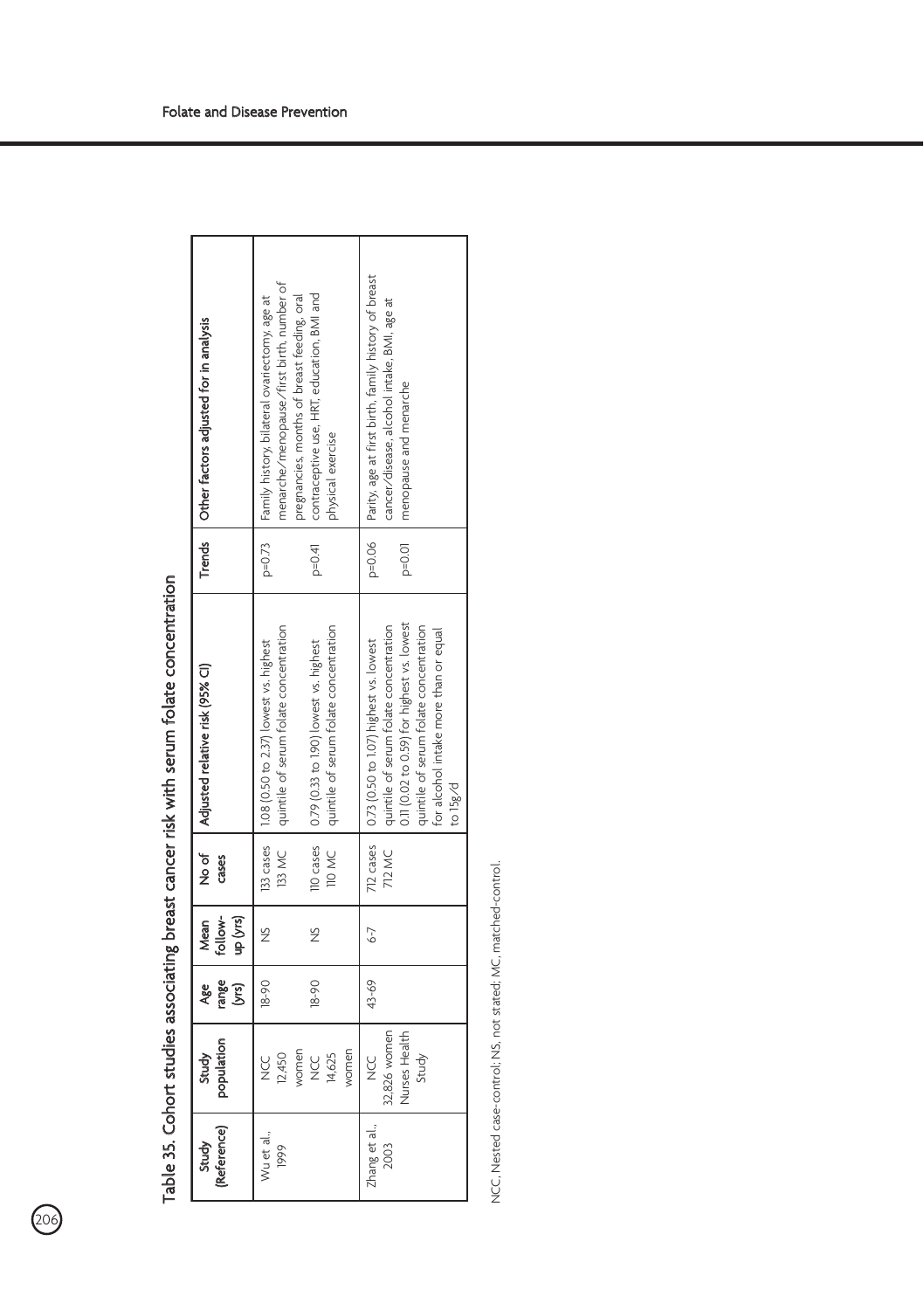Table 36. Results of secondary outcome of cancer from trials of homocysteine-lowering vitamin supplements in people with prior CHD, Table 36. Results of secondary outcome of cancer from trials of homocysteine-lowering vitamin supplements in people with prior CHD, prior stroke or renal disease. prior stroke or renal disease.

| Trial (Country)     | Fortified | disease<br>Prior | randomized | Actual number   Actual duration of<br>treatment (years) | Relative risk (95%<br>$\frac{1}{2}$                                                                      | Trend      |               | Homocysteine-lowering regimen (mg/d) |                 |
|---------------------|-----------|------------------|------------|---------------------------------------------------------|----------------------------------------------------------------------------------------------------------|------------|---------------|--------------------------------------|-----------------|
|                     |           |                  |            |                                                         | incidence/death<br>of cancer                                                                             |            | Folic acid    | g                                    | S               |
| (Norway)<br>NORVIT* |           | E                | 3749       |                                                         | folic acid and B12 vs<br>cancer incidence<br>no folic acid and<br>1.22 (0.88 to 1.70)<br>B <sub>12</sub> | $p = 0.23$ | $\frac{8}{3}$ | 0.4                                  | $\overline{40}$ |
|                     |           |                  |            |                                                         | for folic acid and<br>1.02 (0.65 to 1.58)<br>B12, B6 v placebo<br>cancer incidence                       | $p = 0.94$ |               |                                      |                 |
| (Canada)<br>HOPE-2  |           | 운                | 5522       |                                                         | cancer incidence<br>1.06 (0.91 to 1.23)                                                                  | $P = 0.47$ | 2.5           | $\overline{a}$                       | SO              |
|                     |           |                  |            |                                                         | folic acid and ,B12,<br>0.99 (0.74 to 1.33)<br>cancer deaths for<br>B6 v placebo                         | $P = 0.94$ |               |                                      |                 |

\* Incident cases of cancer were recorded as a measure of safety, there was a numerical increase in the risk of cancer among patients assigned to folic acid, but this difference was not Incident cases of cancer were recorded as a measure of safety, there was a numerical increase in the risk of cancer among patients assigned to folic acid, but this difference was not significant

† Incidence of cancer and death from cancer were measured as secondary outcomes, there was no significant difference in incident cancers and death from cancer. Incidence of cancer and death from cancer were measured as secondary outcomes, there was no significant difference in incident cancers and death from cancer.

 $\widehat{\mathbb{Q}_{2}}$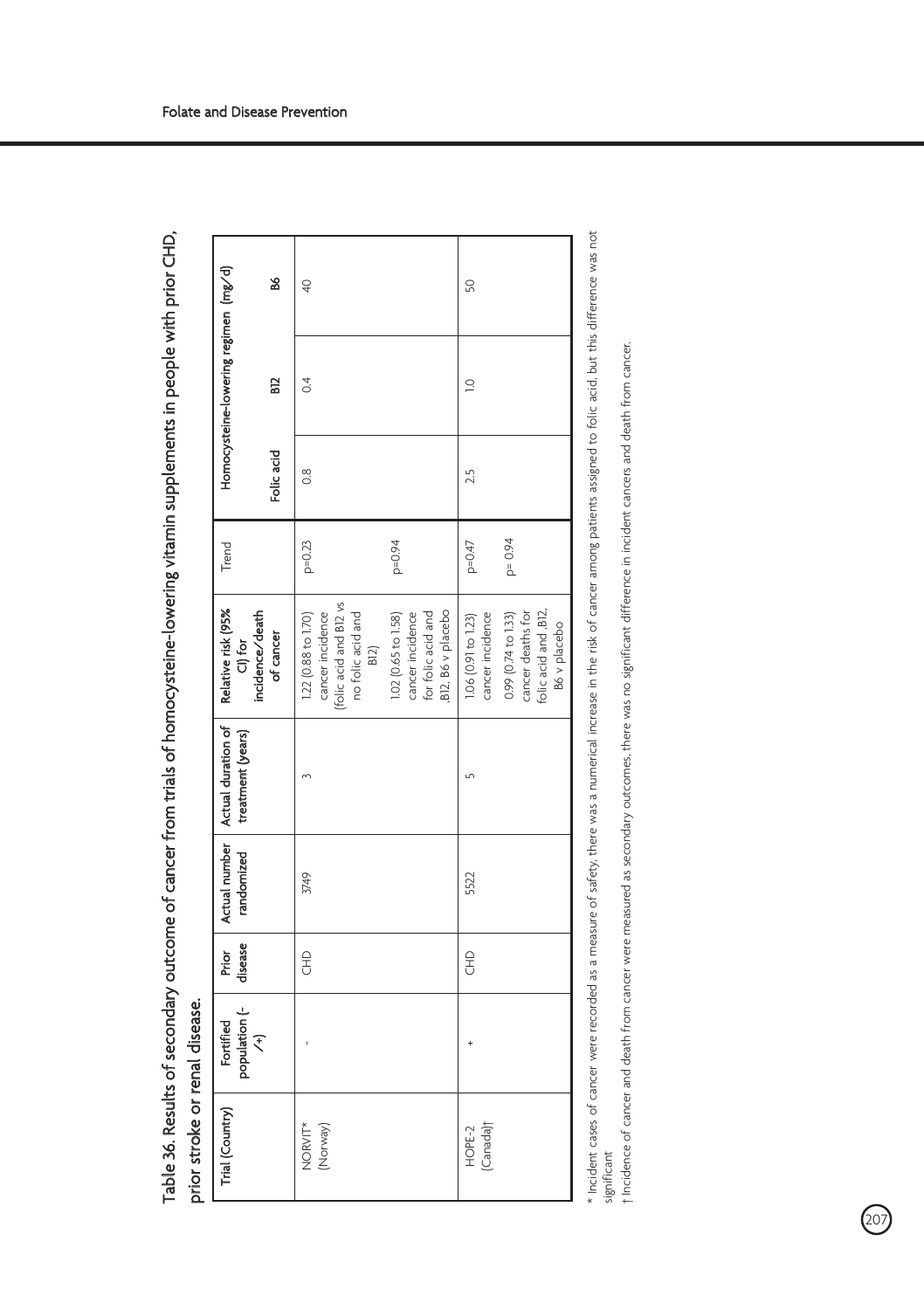## Annex 8

## Colorectal cancer incidence rates, USA: by age and sex (all races)

Source: Surveillance, Epidemiology, and End Results (SEER) Program (www.seer.cancer.gov) SEER\*Stat Database: Incidence – SEER 9 Regs Public-Use, Nov (1973-2003), National Cancer Institute, DCCCPS, Surveillance Research Program, Cancer Statistics Branch, released April 2006, based on November 2005 submission.

Based on 9 SEER registries. Age-adjusted to the 2000 US standard population.



## Figure 5: 20-54 years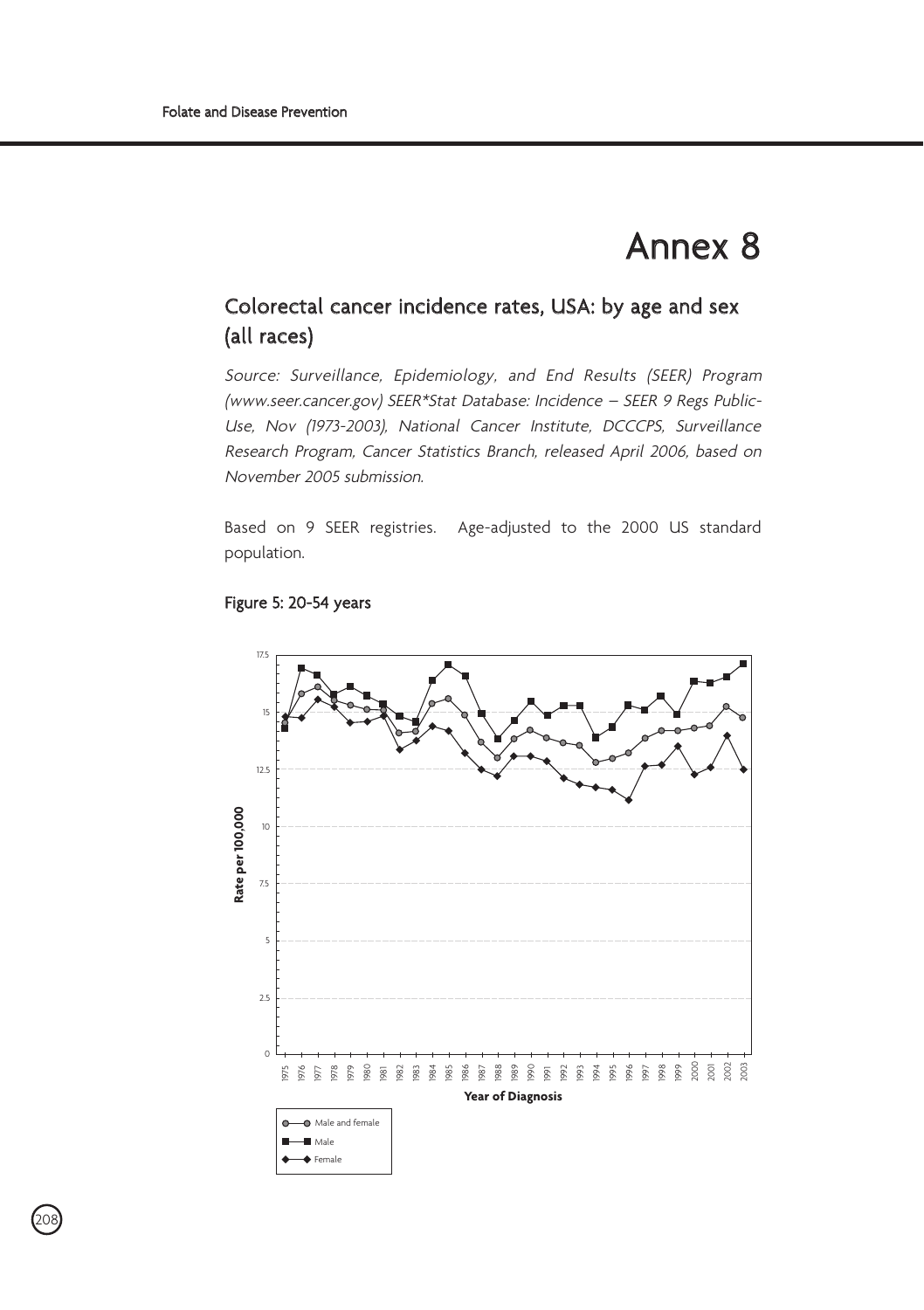

Figure 6: 55-64 years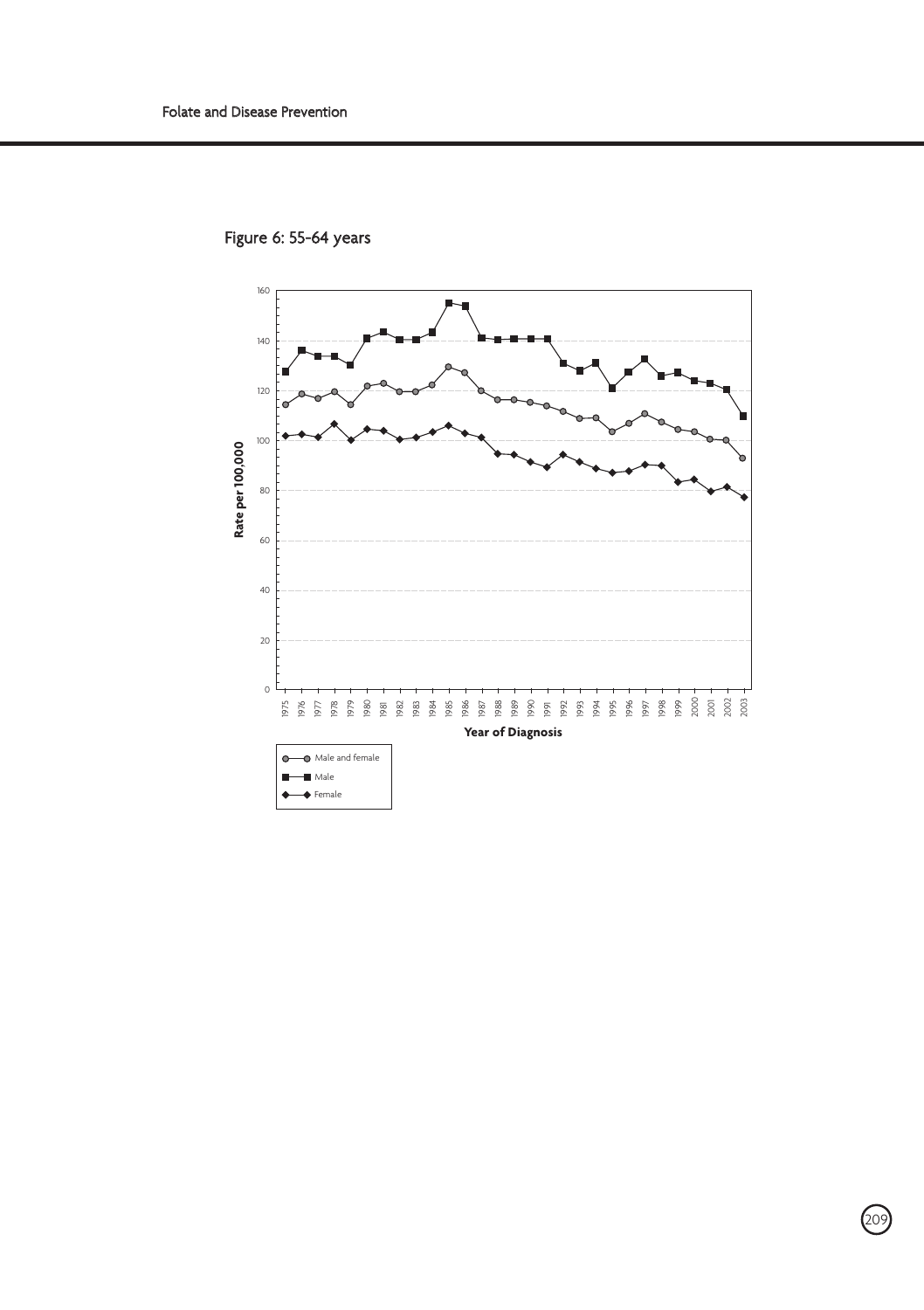

Figure 7: 65-74 years